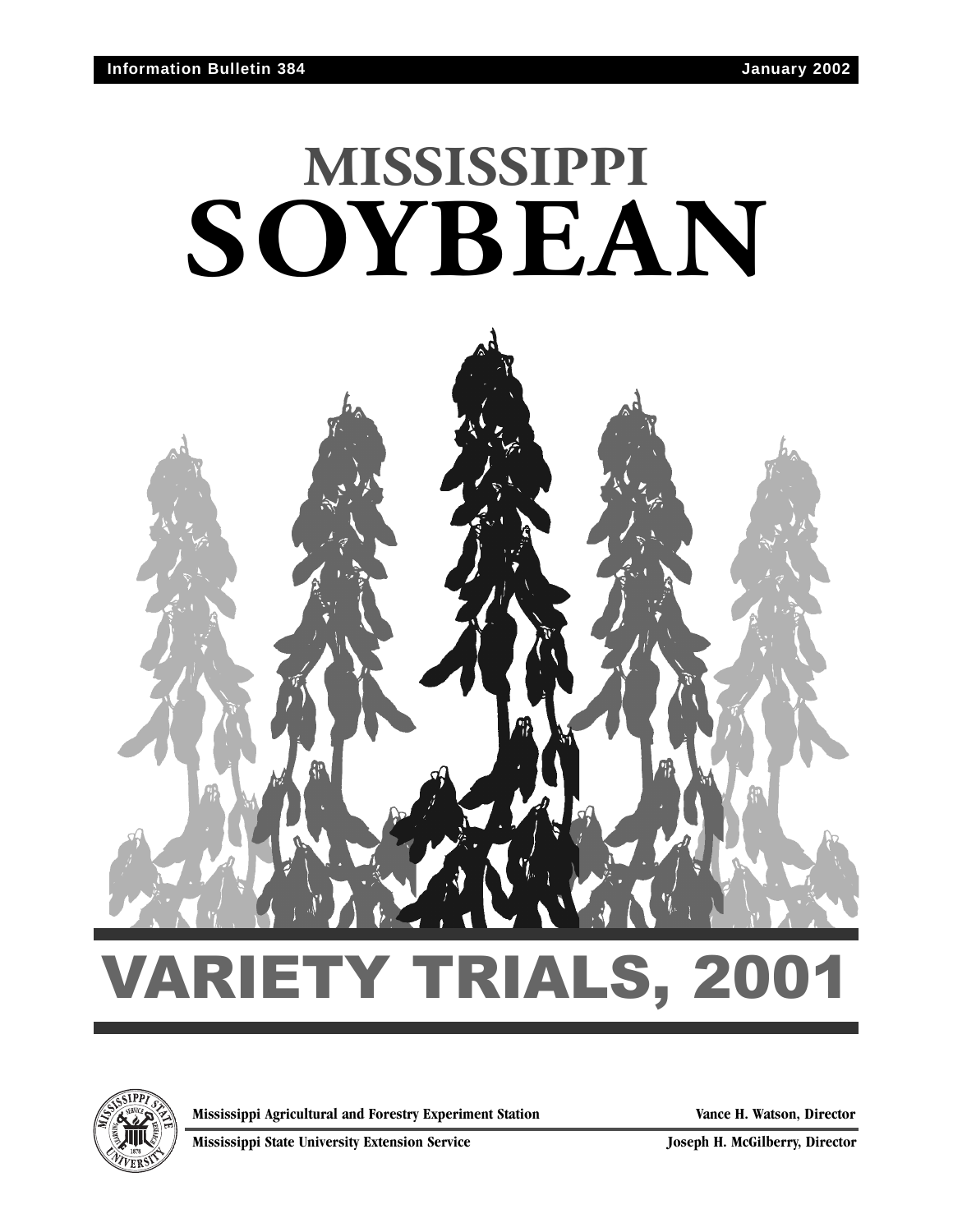## **NOTICE TO USER**

This information bulletin is a summary of research conducted under project number MIS 2348 at seven locations in the state (see map). It is intended for farmers, seedsmen, colleagues, cooperators, and sponsors. Interpretation of this data should not be construed as a recommendation or as an endorsement of a specific variety or product.

This report contains data generated as part of the Mississippi Agricultural and Forestry Experiment Station research program. Joint sponsorship by the organizations listed on pages 81-83 is gratefully acknowledged.

Trade names of commercial products used in this report are included only for clarity and understanding. All available names (i.e., trade names, code numbers, chemical names, etc.) of varieties or products used in this research project are listed on pages 81-83.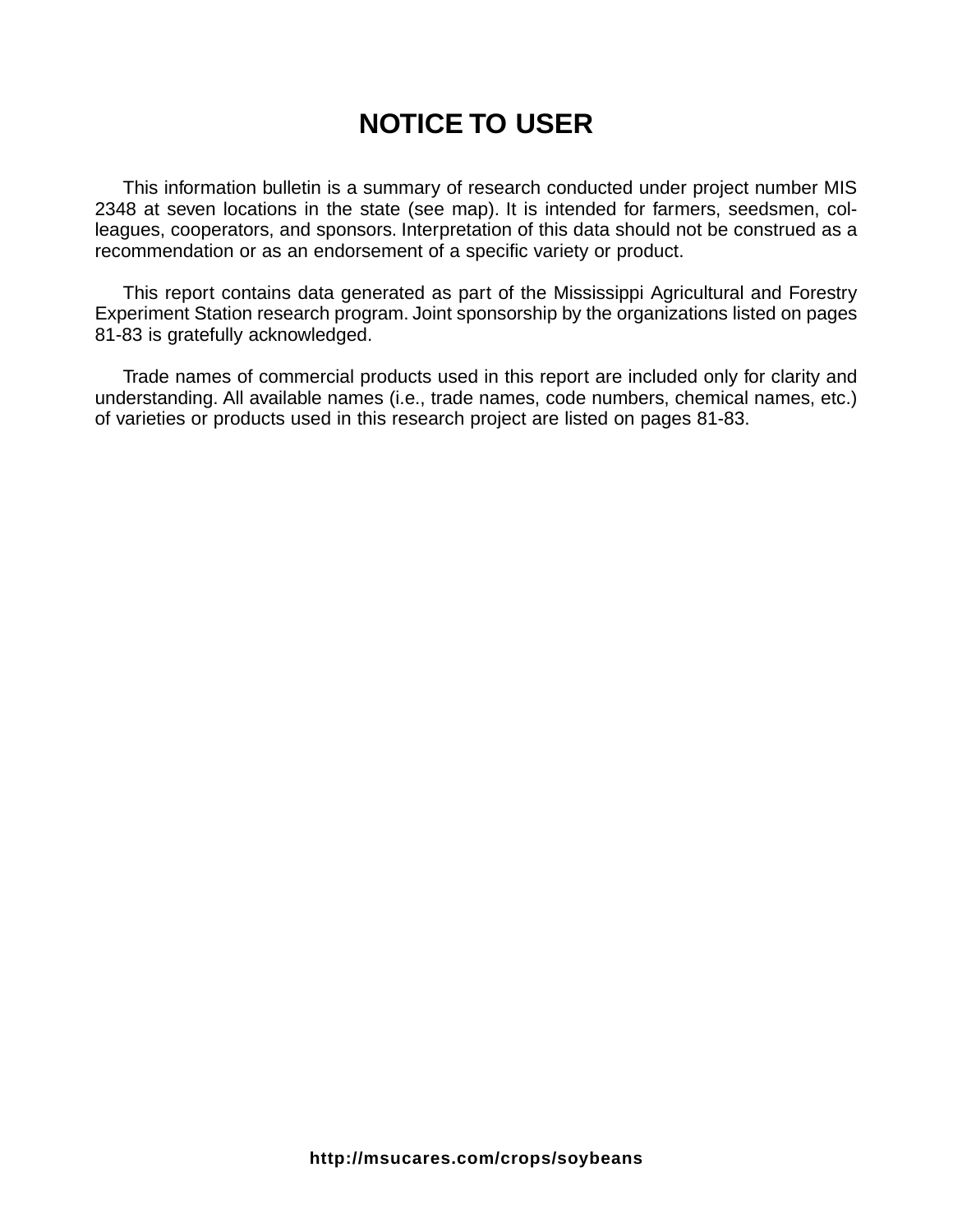## **Mississippi Soybean Variety Trials, 2001**

#### **Bernie White**

Manager, Variety Evaluations Mississippi State University

#### **Alan Blaine**

Soybean Specialist Mississippi State University Extension Service

> **Jimmy Howell** Research Technician Prairie Research Unit

### **William Maily**

County Extension Agent Hinds County

**Robert Martin** County Extension Agent Issaquena County

**Art Smith** County Extension Agent DeSoto County

**Clarence Watson Statistician** Mississippi State University

#### **Mack Young**

County Extension Agent Quitman County

**Lingxiao Zhang** Assistant Agronomist Delta Research and Extension Center

Recognition is given to Jessie L. Selvie and Jerry W. Nail, research technicians for the Variety Testing Program, for their assistance in packaging, planting, harvesting, and recording plot data; Ling Su, research technician at the Delta Research and Extension Center, for her assistance; and Robert Goss, student worker for the Experimental Statistics Unit, for statistical analyses and computing assistance. This publication was prepared by Jimmie Cooper, administrative secretary for MAFES Research Support Units. It was published by the Office of Agricultural Communications, a unit of the Division of Agriculture, Forestry, and Veterinary Medicine at Mississippi State University.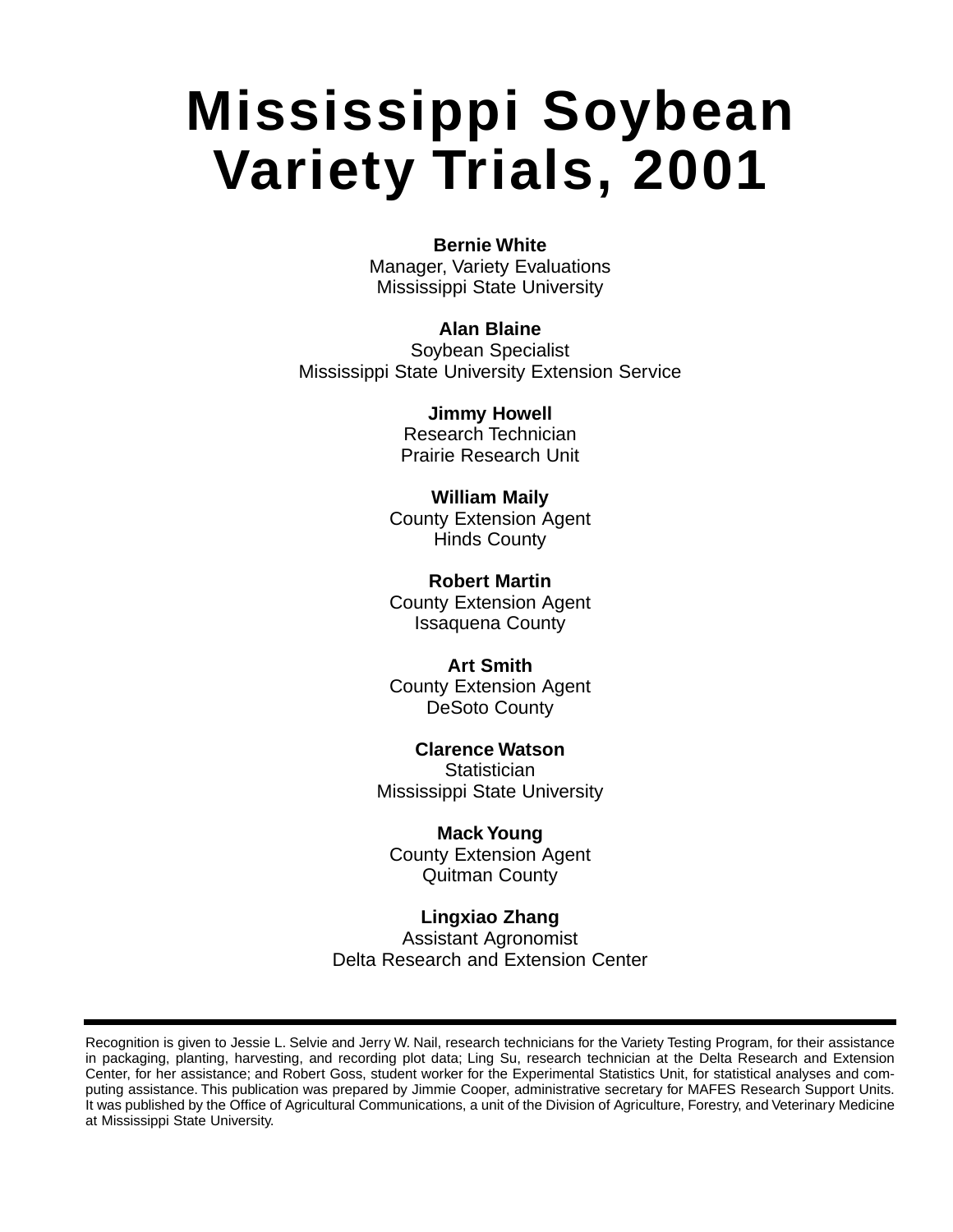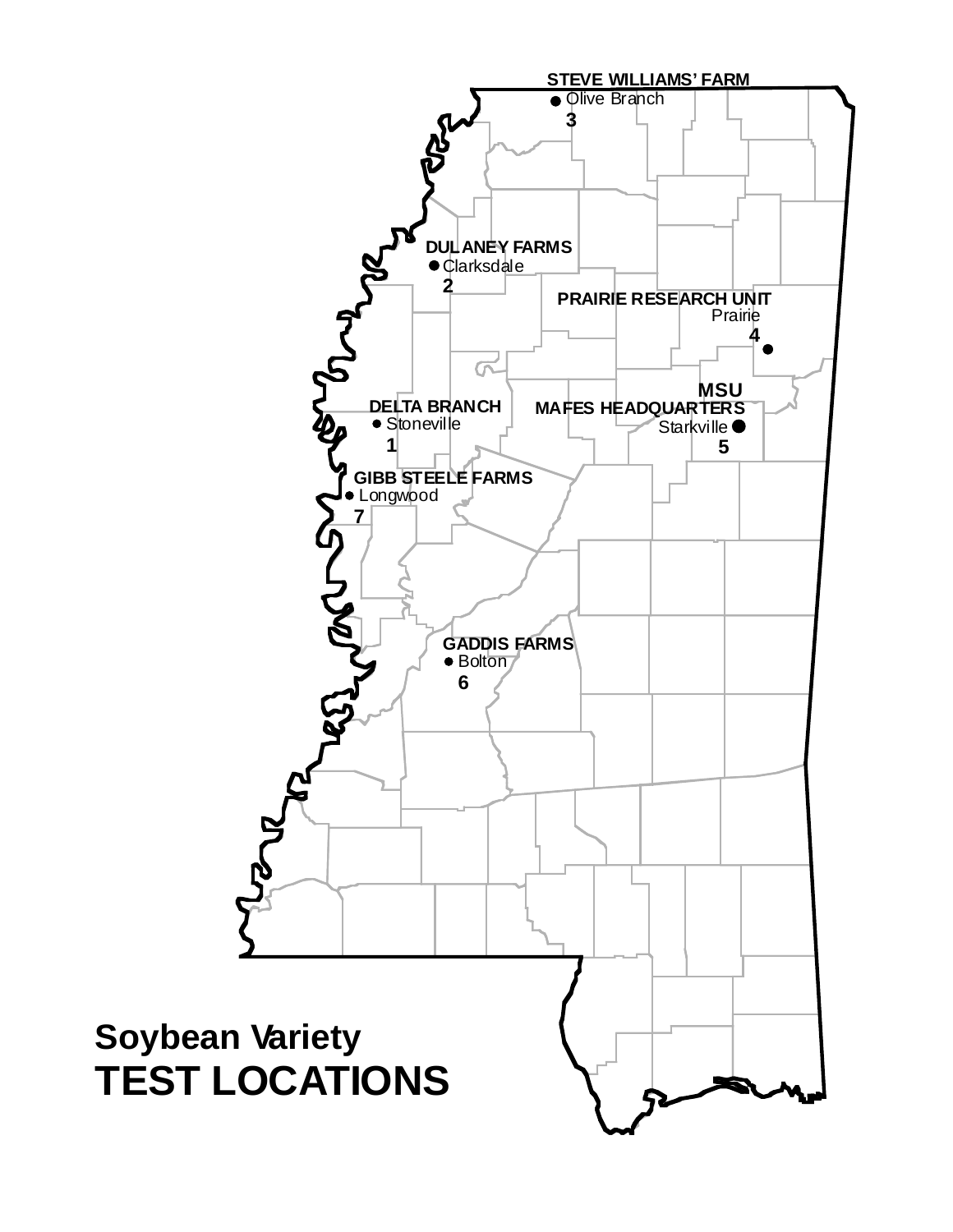## **Contents**

| Summary of Yields by Maturity Group                                                           |  |
|-----------------------------------------------------------------------------------------------|--|
| 2-year Summary of Yields by Maturity Group                                                    |  |
| 3-year Summary of Yields by Maturity Group                                                    |  |
| <b>Results</b><br>Roundup Ready Test, Group III, IV, V, and VI Irrigated and Nonirrigated  22 |  |
| Roundup Ready Test, Group III (Gerald Lively Farm, Clarksdale - Sharkey Clay, 30" Rows)  33   |  |
|                                                                                               |  |
| Location 4. Prairie Research Center, Prairie (Houston Clay, 30" Rows)  44                     |  |
| Location 5. Mississippi State University, Starkville (Leeper Silty Clay, 30" Rows)  48        |  |
|                                                                                               |  |
| Location 7. Gibb Steele Farms, Longwood (Sharkey Clay, 30" Rows)  62                          |  |
|                                                                                               |  |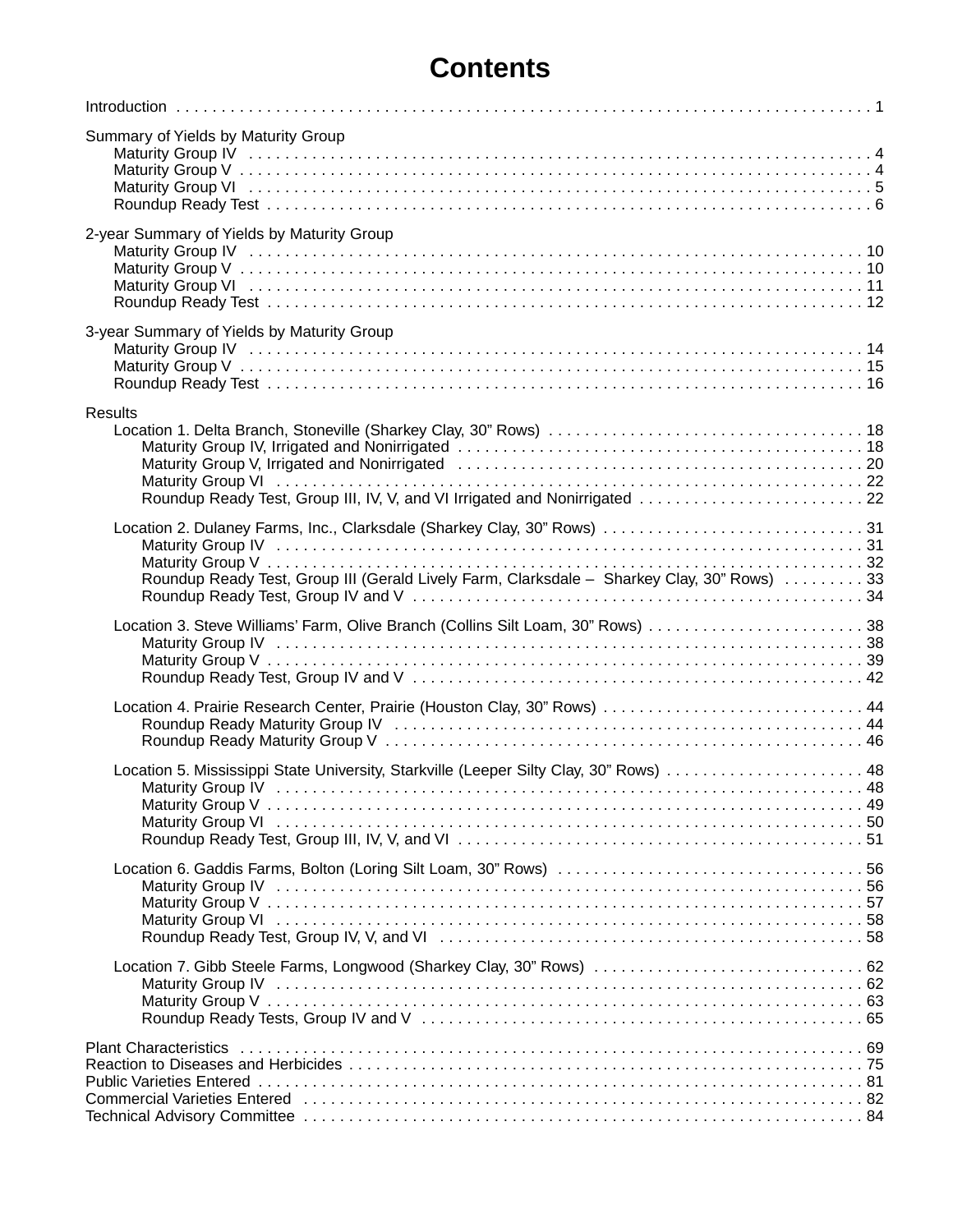## **Mississippi Soybean Variety Trials, 2001**

## **Introduction**

### **Procedures**

There has been a proliferation of soybean varieties in recent years, and many good varieties are available to Mississippi producers. No single variety is superior, but in some situations, there are varieties that are more specifically adapted than others. Selecting a variety for planting requires knowledge of disease, nematode, and herbicide reactions, as well as the yield performance of each variety on a particular soil type. In many cases, planting the proper varieties will make substantial differences in yield and profitability on a farm. Proper management, including adequate lime, fertilizer, and weed control, is required to produce high yields of any variety, but yields may be limited, even under good management, unless the proper varieties are planted.

Soybean variety trials were conducted at seven locations in 2001 (see map). Commercial seed companies are given the opportunity to enter varieties for testing. Seeds of all private entries were supplied by the participating companies. Public varieties were selected by the Technical Advisory Committee for evaluation at each location. The experimental design at each location for each maturity group was a randomized complete block, with three replications of each entry.

**Seeding Rate.** All seeds were packaged for planting at the rate of nine seeds per foot of row. Plots were planted with a cone planter. Relative maturity group IV, V, and VI plots had four rows, which were 30 inches wide. Relative maturity group III plots had four rows, which were 20 inches wide at Delta locations and 15 inches wide at the MSU location. All plots were planted to a length of 20 feet. Plot ends were trimmed to a uniform length 3 to 4 weeks after emergence.

**Cultural Practices.** Cultural and pest control practices for optimum yields were followed. Plots were limed and fertilized on the basis of an annual soil test. All seeds were treated with Vitavax/Thiram plus Apron fungicides prior to planting. Only herbicides currently registered for use on soybeans with strict adherence to all label instructions were used in these studies.

**Maturity Date.** Maturity is considered to be the date when the pods are dry and most of the leaves have dropped. Under most conditions, the stems are also dry.

**Yield.** An Almaco SPC-20 plot combine was used to harvest two rows of each plot. Bags of harvested seed were allowed to dry at ambient temperature to a uniform moisture content before weighing. Weights were converted to yield in bushels per acre (60 pounds per bushel).

**Plant Height.** Plants were measured from the soil to the top extremity, at maturity, and plant height was recorded as the average of the height of plants measured.

**Lodging.** Lodging was rated and recorded on a scale of 1-5 (1 = almost all plants erect;  $2$  = all plants leaning slightly or only a few plants down;  $3 = all$ plants leaning moderately or 25 to 50 percent of plants down;  $4 =$  all plants leaning considerably or 50 to 80 percent of plants down; and  $5 =$  all plants down).

**Disease and Nematodes.** When a disease or nematode problem is correctly identified, the information in Tables 74 to 86 may be used to select varieties that have genetically inherited resistance to the problem. Stem canker ratings shown in this report were determined by Dr. Bob Keeling, retired plant pathologist, and Dr. Gabe Sciumbato, MAFES plant pathologist.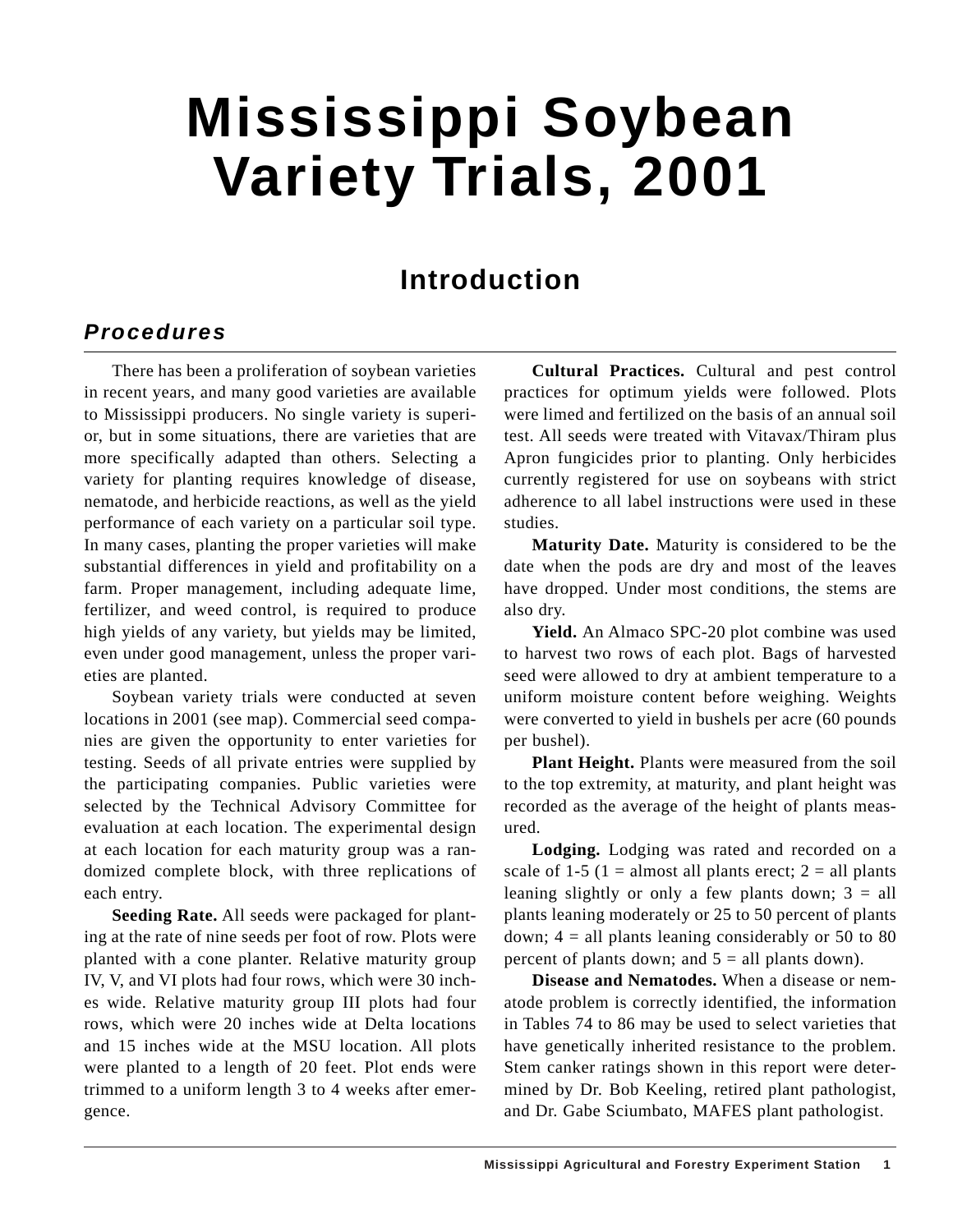#### **In Problem or Difficult Fields**

**(1)** Identify fields that have had problems in the past. Problems to consider may include diseases, nematodes, or fields that make planting or harvest difficult because of extremely dry or wet conditions. The Mississippi State University Extension Service offers a disease diagnostic service and nematode analysis free of charge.

**(2)** Use Tables 90 to 98 to select varieties for fields that need nematode or other pest resistance.

**(3)** Select varieties using multiyear-averages from all available locations. Identify those varieties that have desired pest resistance along with a high yield potential. Use data from a test site or sites with a soil type similar to that where the soybeans will be grown. Consider planting dates and maturity dates that may allow you to avoid historical field problems.

#### **In Nonproblem Fields**

**(1)** Identify the farm's highest yielding fields that have no specific disease problems.

**(2)** Select varieties with the best yield potential using multiyear-averages from all available locations. Use data from a test site or sites with a soil type similar to that where the soybeans will be grown.

**(3)** Try new varieties on a limited number of acres. Don't abandon older consistent-performing varieties that are yielding well unless research and experience show an advantage for newer varieties.

#### **Planting Date and Maturity Date**

**(1)** Varieties in Maturity Groups IV, V, and VI are recommended. Earlier maturing varieties should be considered for planting where fall seedbed preparation was done the previous year and in fields that are subject to drought stress during the growing season and/or wet soils during the usual harvest period. Later maturing varieties should be considered for planting in fields that are not as prone to drought stress, where irrigation will be used to alleviate drought stress, and for later planting. However, early planting of all

acreage is encouraged to reduce risk from drought and obtain higher yields.

**(2)** Early-season production is a practice that has been quite successful and consistent for several years. Cool, wet soils at planting may justify the use of a seed treatment that has activity against Pythium, since no varieties have resistance to infection and resulting damage from this organism. Most Maturity Group IV soybeans have a narrow growth habit. Given their growth habit, narrow rows are quite advantageous. Early April to early May planting is recommended for early-season production of Group IV varieties. Irrigation allows later planting of early-maturing soybeans; however, the full yield potential may not be realized when planted late. Timely harvest is crucial with early-maturing varieties, because dry weather at maturity may promote shattering. There is a wide range in maturity within Group IV soybeans. Determine if an early Group IV or a late Group IV variety, or some acreage of both, will fit into your operation.

**(3)** Timely planting is crucial for optimum production of all maturity groups of soybeans. An attempt should be made to complete soybean planting as early as possible. Planting of Group V and Group VI can be made in April. Delays in planting will result in reduced yield potential for almost all varieties in all maturity groups.

#### **Herbicide-Resistant Varieties**

**(1)** Evaluate overall performance characteristics of the variety — including yield potential, disease and nematode resistance, maturity date, lodging, etc. — as you would any variety.

**(2)** Compare these characteristics to other varieties, conventional and herbicide-resistant.

**(3)** Consider seed premiums, technology fees, and specific weed problems. Determine total cost of conventional and herbicide-resistant-crop weed control programs, and combine this information with factors listed above in choosing a variety.

## **General Characteristics of Varieties**

Soybean varieties differ in significant characteristics that may not affect their performance. Tables 81 to 89 give the general characteristics of most varieties grown in Mississippi.

**Pubescence and Hilum Color**. Brown (tawny) and gray are the basic pubescence (hair) colors found among varieties. Varying pod-wall colors result in different intensities of mature pod colors. The "eye" of the seed is called a hilum, or point of attachment to the pod, and it differs in color by variety.

**Seed Size.** There is no relationship between inherited seed size and seed yield. A small-seeded variety may yield as much as or more than a large-seeded variety. The average seed per pound for different varieties is shown in Tables 65 to 73, but this is subject to seasonal variation. Knowing the number of seeds per pound is important in determining the amount of seed needed for planting. Fewer pounds are required for small-seeded varieties than for large-seeded varieties. Your county Extension office has a publication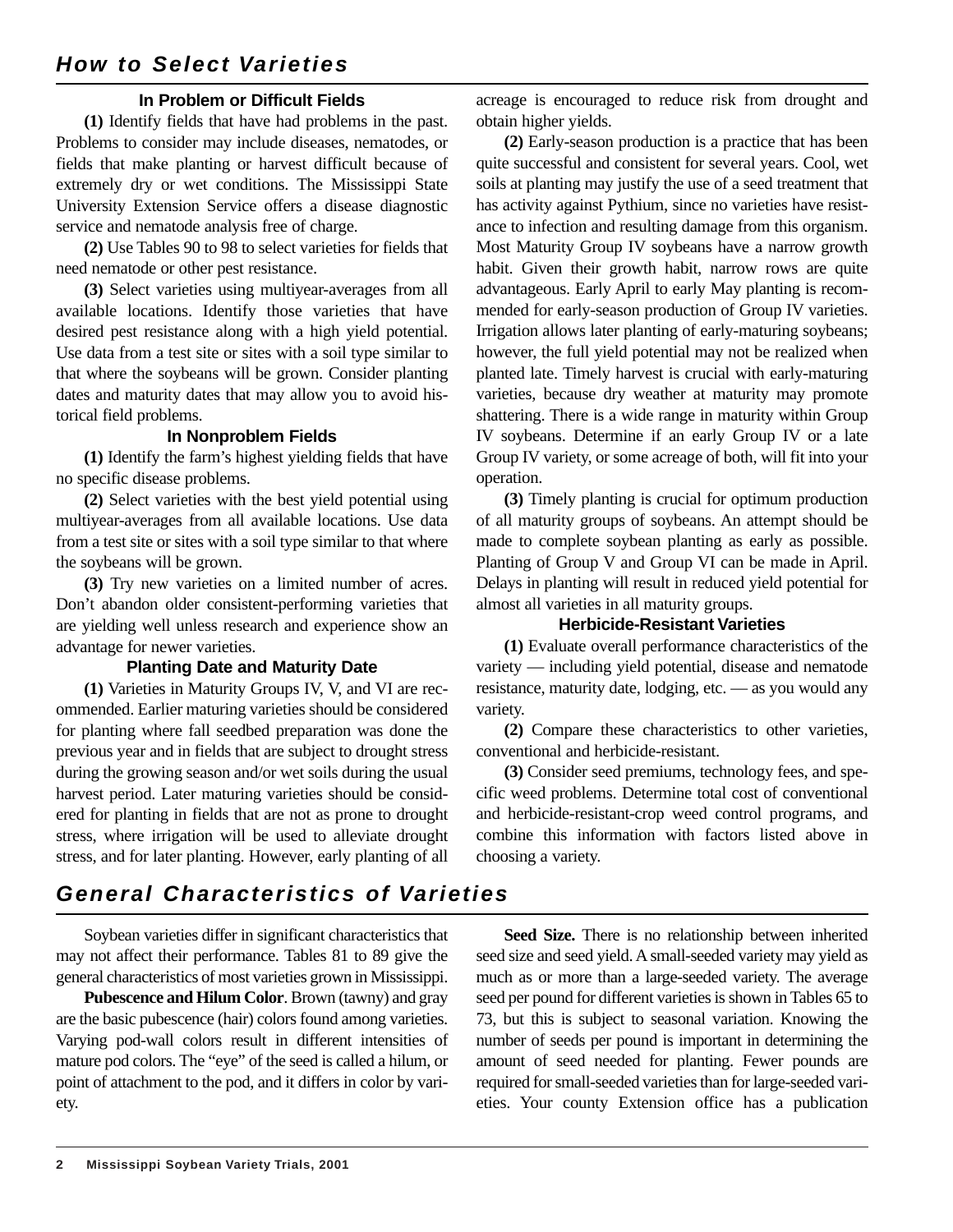(Information Sheet 1194) that deals with seeding rates and plant populations.

**Flowering.** Varieties of Group IV maturity generally display an indeterminate growth habit. This means that a large portion of their vegetative growth occurs after the onset of flowering begins. In contrast, varieties of Groups V and VI display a determinate growth habit, where most of the vegetative growth occurs before flowering. The date of first flower will be determined by the time of planting and maturity. For example, a mid-Group IV variety may bloom 3 weeks earlier than a Group V variety, whereas a late Group IV variety may bloom only 1 week earlier than a Group V variety. Soybean flower petals are purple or white. The flower color is controlled strictly by genetics, and only one flower color occurs in a pure variety.

Within the Group IV maturity group trials, the wide variation in maturity dates is attributed to lack of rigid standards for classifying varieties within a group. It was decided to subdivide both the Group IV and Group V trials into two maturity groups. All maturity groups were assigned an early and late-maturity check:

| <b>Conventional Test</b> |                    |                   |  |  |  |  |  |  |  |  |  |
|--------------------------|--------------------|-------------------|--|--|--|--|--|--|--|--|--|
| <b>Maturity Group</b>    | <b>Early Check</b> | <b>Late Check</b> |  |  |  |  |  |  |  |  |  |
| <b>Group IV Early</b>    |                    | <b>DP3478</b>     |  |  |  |  |  |  |  |  |  |
| <b>Group IV Late</b>     | <b>DP3478</b>      | P9511             |  |  |  |  |  |  |  |  |  |
| <b>Group V Early</b>     | P9511              | <b>Hutcheson</b>  |  |  |  |  |  |  |  |  |  |
| <b>Group V Late</b>      | <b>Hutcheson</b>   | P9594             |  |  |  |  |  |  |  |  |  |
| <b>Group VI</b>          | P9594              | P9692             |  |  |  |  |  |  |  |  |  |

| <b>Roundup Ready Test</b> |                    |                   |  |  |  |  |  |  |  |  |  |
|---------------------------|--------------------|-------------------|--|--|--|--|--|--|--|--|--|
| <b>Maturity Group</b>     | <b>Early Check</b> | <b>Late Check</b> |  |  |  |  |  |  |  |  |  |
| <b>Group IV Early</b>     |                    | AG 4601           |  |  |  |  |  |  |  |  |  |
| <b>Group IV Late</b>      | AG 4601            | P9492             |  |  |  |  |  |  |  |  |  |
| <b>Group V Early</b>      | P9492              | <b>S59-V6</b>     |  |  |  |  |  |  |  |  |  |
| <b>Group V Late</b>       | <b>S59-V6</b>      |                   |  |  |  |  |  |  |  |  |  |

### **Use of Data Tables and Summary Statistics**

The yield potential of a given variety cannot be measured with complete accuracy. Consequently, replicated plots of all varieties are evaluated for yield, and the yield of a given variety is estimated as the mean of all replicated plots of that variety. Yields may vary from one plot to another, which introduces a certain degree of error to the estimation of yield potential. This natural variation is often responsible for yield differences seen among different varieties. Thus, even if the mean yield of two varieties are numerically different, they are not necessarily significantly different in terms of yield potential. In other words, the ability to measure yield is not precise enough to determine whether such small differences are observed purely by chance or because of superior performance.

The least significant difference (LSD) is an estimate of the smallest difference between two varieties that can be declared to be the result of something other than random variation in a particular trial. Consider the following example for a given trial:

| <b>Variety</b> | Yield     |
|----------------|-----------|
| Abe            | $40$ bu/A |
| Bill           | $35$ bu/A |
| <b>Charlie</b> | $31$ bu/A |
| LSD            | 7 bu/A    |

The difference between variety Abe and variety Bill is 5 bushels per acre (40 - 35 = 5). This difference is **smaller** than the LSD (7 bushels per acre). Consequently, it is concluded that variety Abe and variety Bill have the same yield potential, since the observed difference occurred purely due to chance.

The difference between variety Abe and variety Charlie is 9 bushels per acre  $(40 - 31 = 9)$ , which is **larger** than the LSD (7 bushels per acre). Therefore, it is concluded that the yield potential of variety Abe is superior to that of variety Charlie, since the difference is larger than would be expected purely by chance.

The coefficient of variation (CV) is a measure of the relative precision of a given trial and is used to compare the relative precision of different trials. The CV is generally considered to be an estimate of the amount of unexplained variation in a given trial. This unexplained variation can be the result of variation between plots, with respect to soil type, fertility, insects, diseases, drought stress, etc. In general, the higher the CV, the less precise a given trial is.

The coefficient of determination  $(R^2)$  is another measure of the level of precision in a trial and is also used to compare the relative precision of different trials. The  $R^2$  is a measure of the amount of variation that is explained, or accounted for, in a given trial. For example, an  $\mathbb{R}^2$  value of 90 percent indicates that 90 percent of the observed variation in the trial has been accounted for in the trial, with the remaining 10 percent being unaccounted for. The higher the  $R<sup>2</sup>$  value, the more precise the trial. The  $R<sup>2</sup>$  is generally considered to be a better measure of precision than is the CV, for comparison of different trials.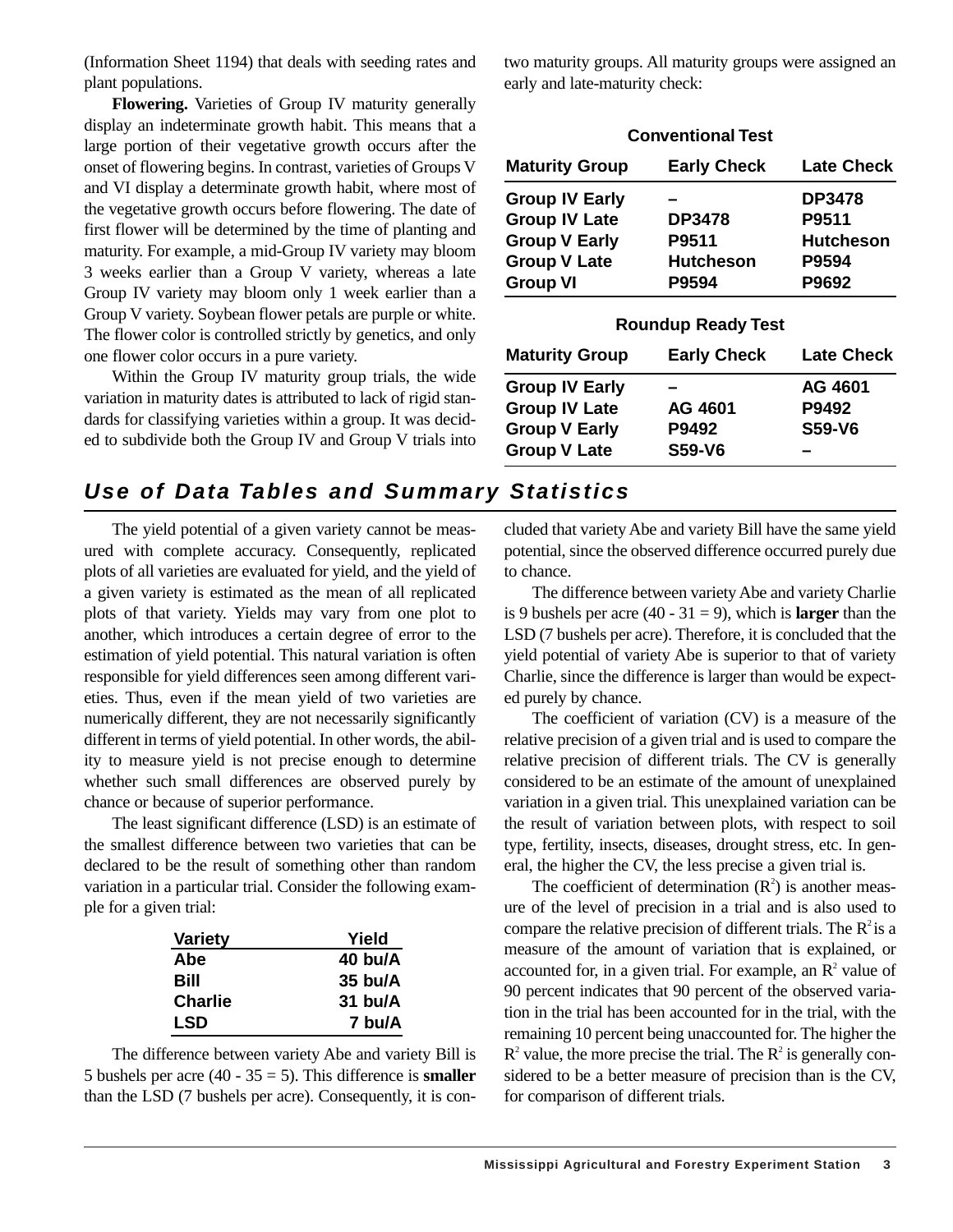|                                 | Table 1. Summary of Yields for Maturity Group IV for the 2001 Mississippi Soybean Variety Trials.1 |                 |               |                           |                              |                      |                        |                 |               |                     |                 |  |
|---------------------------------|----------------------------------------------------------------------------------------------------|-----------------|---------------|---------------------------|------------------------------|----------------------|------------------------|-----------------|---------------|---------------------|-----------------|--|
| Variety                         | <b>Brand</b>                                                                                       | Clarks-<br>dale | Long-<br>wood | <b>Stoneville</b><br>Irr. | <b>Stoneville</b><br>Nonirr. | <b>Delta</b><br>avg. | Olive<br><b>Branch</b> | <b>MSU</b>      | <b>Bolton</b> | <b>Hill</b><br>avg. | Overall<br>avg. |  |
|                                 |                                                                                                    | bu/A            | bu/A          | bu/A                      | bu/A                         | bu/A                 | bu/A                   | bu/A            | bu/A          | bu/A                | bu/A            |  |
| DK4680                          | Delta King                                                                                         | 62.2            | 66.1          | 48.3                      | 47.7                         | 56.1                 | 52.4                   | 32.2            | 59.8          | 48.2                | 52.7            |  |
| DK4711                          | Delta King                                                                                         | 60.9            | 50.2          | 50.3                      | 50.2                         | 52.9                 | 50.3                   | 48.8            | 57.2          | 52.1                | 52.6            |  |
| <b>DP4748S</b>                  | Deltapine                                                                                          | 60.2            | 65.6          | 50.7                      | 47.1                         | 55.9                 | 42.7                   | 43.2            | 55.0          | 50.0                | 52.1            |  |
| Dixie $4\overline{78}$          | <b>Dixie</b>                                                                                       | 66.5            | 66.6          | 45.7                      | 41.8                         | 55.2                 | 43.9                   | 25.6            | 58.0          | 42.5                | 49.7            |  |
| <b>FFR 4900RR</b>               | <b>FFR</b>                                                                                         | 48.8            | 63.5          | 51.6                      | 49.0                         | 53.2                 | 41.8                   | 50.0            | 52.0          | 47.9                | 51.0            |  |
| <b>HBK 4891</b>                 | Hornbeck                                                                                           | 66.7            | 56.7          | 65.6                      | 48.2                         | 59.3                 | 51.8                   | 43.8            | 57.7          | 51.1                | 55.8            |  |
| 94B54                           | Pioneer                                                                                            | 57.2            | 44.2          | 43.5                      | 40.1                         | 46.3                 | 45.4                   | 26.4            | 52.2          | 41.3                | 44.1            |  |
| 9511                            | Pioneer                                                                                            | 52.5            | 72.9          | 48.6                      | 44.4                         | 54.6                 | 43.0                   | 34.0            | 55.3          | 44.1                | 50.1            |  |
| Progeny 4910                    | Progeny                                                                                            | 62.1            | 60.4          | 45.0                      | 47.0                         | 53.6                 | 50.7                   | 39.5            | 59.0          | 49.8                | 52.0            |  |
| TV4881                          | Terral                                                                                             | 63.7            | 53.7          | 51.0                      | 49.1                         | 54.4                 | 52.3                   | 44.9            | 55.1          | 50.8                | 52.8            |  |
| TV4975                          | Terral                                                                                             | 64.5            | 61.6          | 39.4                      | 42.0                         | 51.9                 | 36.8                   | 18.6            | 53.4          | 46.3                | 49.5            |  |
| DT97-4290 (E)                   | Public                                                                                             | 57.4            | 55.8          | 36.1                      | 40.6                         | 47.5                 | 49.1                   | 45.3            | 59.3          | 51.3                | 49.1            |  |
|                                 |                                                                                                    |                 |               |                           |                              |                      |                        |                 |               |                     |                 |  |
| Overall Mean                    |                                                                                                    | 60.2            | 59.8          | 47.6                      | 45.6                         | 53.5                 | 46.7                   | 40.2            | 56.2          | 47.7                | 51.0            |  |
| LSD(.10)                        |                                                                                                    | 4.8             | 12.7          | 5.6                       | 3.4                          | 3.7                  | 8.9                    | 7.1             | 12.3          | 5.4                 | 3.2             |  |
| Error degrees of freedom        |                                                                                                    | 22              | 22            | 16                        | $\overline{22}$              | 82                   | 22                     | $\overline{22}$ | 22            | 66                  | 148             |  |
| CV (%)                          |                                                                                                    | 5.6             | 15.1          | 6.7                       | 5.3                          | 10.0                 | 13.7                   | 12.5            | 15.6          | 14.4                | 11.9            |  |
| $R^2(%)$                        |                                                                                                    | 80              | 68            | 84                        | 79                           | 84                   | 85                     | 82              | 26            | 80                  | 83              |  |
| $^{\prime}$ (E) = Experimental. |                                                                                                    |                 |               |                           |                              |                      |                        |                 |               |                     |                 |  |

|                                    | Table 2. Summary of Yields for Maturity Group V Early for the 2001 Mississippi Soybean Variety Trials. <sup>1</sup> |                 |                 |                           |                              |                      |                        |                 |                 |                     |  |                 |
|------------------------------------|---------------------------------------------------------------------------------------------------------------------|-----------------|-----------------|---------------------------|------------------------------|----------------------|------------------------|-----------------|-----------------|---------------------|--|-----------------|
| Variety                            | <b>Brand</b>                                                                                                        | Clarks-<br>dale | Long-<br>wood   | <b>Stoneville</b><br>Irr. | <b>Stoneville</b><br>Nonirr. | <b>Delta</b><br>avg. | Olive<br><b>Branch</b> | <b>MSU</b>      | <b>Bolton</b>   | <b>Hill</b><br>avg. |  | Overall<br>avg. |
|                                    |                                                                                                                     | bu/A            | bu/A            | bu/A                      | bu/A                         | bu/A                 | bu/A                   | bu/A            | bu/A            | bu/A                |  | bu/A            |
| Armor 52-C2                        | Armor                                                                                                               | 59.7            | 59.4            | 62.8                      | 48.6                         | 57.6                 | 45.0                   | 49.4            | 53.6            | 49.4                |  | 54.1            |
| DK 5850                            | Delta King                                                                                                          | 57.4            | 59.0            | 58.7                      | 57.6                         | 58.2                 | 53.0                   | 57.2            | 46.1            | 52.1                |  | 55.6            |
| <b>DP5110S</b>                     | Deltapine                                                                                                           | 56.0            | 60.3            | 50.2                      | 51.5                         | 54.5                 | 38.9                   | 46.1            | 57.6            | 47.5                |  | 51.5            |
| 9511                               | Pioneer                                                                                                             | 46.4            | 56.5            | 48.5                      | 41.5                         | 48.2                 | 34.4                   | 35.2            | 53.5            | 41.0                |  | 45.4            |
| 95B33                              | Pioneer                                                                                                             | 51.6            | 74.3            | 64.8                      | 48.7                         | 59.9                 | 33.5                   | 45.8            | 64.7            | 48.0                |  | 54.8            |
| Progeny 5120N                      | Progeny                                                                                                             | 50.3            | 64.6            | 59.9                      | 50.7                         | 56.4                 | 49.6                   | 53.5            | 52.7            | 51.9                |  | 54.5            |
| Progeny 5600                       | Progeny                                                                                                             | 58.6            | 58.9            | 61.8                      | 53.3                         | 58.2                 | 38.8                   | 55.1            | 56.3            | 50.1                |  | 54.7            |
| <b>SS 5200STS</b>                  | <b>Southern States</b>                                                                                              | 59.3            | 55.6            | 49.2                      | 36.5                         | 50.2                 | 26.7                   | 37.1            | 31.6            | 31.8                |  | 42.3            |
| Delsoy 5500                        | Public                                                                                                              | 55.7            | 72.1            | 57.9                      | 49.7                         | 58.8                 | 47.4                   | 51.7            | 49.0            | 49.4                |  | 54.8            |
| Hutcheson                          | Public                                                                                                              | 56.5            | 52.5            | 58.1                      | 51.4                         | 54.6                 | 52.8                   | 53.5            | 59.6            | 55.3                |  | 54.9            |
| R96-209 (E)                        | Public                                                                                                              | 50.8            | 74.0            | 59.7                      | 48.3                         | 58.2                 | 56.3                   | 50.4            | 57.9            | 54.9                |  | 56.8            |
| TN96-58 (E)                        | Public                                                                                                              | 59.2            | 55.5            | 62.9                      | 51.0                         | 57.2                 | 50.9                   | 52.2            | 55.0            | 52.7                |  | 55.3            |
|                                    |                                                                                                                     |                 |                 |                           |                              |                      |                        |                 |                 |                     |  |                 |
| Overall Mean                       |                                                                                                                     | 55.1            | 61.9            | 57.9                      | 49.1                         | 56.0                 | 43.9                   | 49.0            | 53.1            | 48.7                |  | 52.9            |
| LSD(.10)                           |                                                                                                                     | 6.2             | 12.7            | 4.8                       | 5.4                          | 3.8                  | 17.7                   | 4.4             | 9.0             | 6.6                 |  | 3.6             |
| Error degrees of freedom           |                                                                                                                     | $\overline{22}$ | $\overline{22}$ | $\overline{22}$           | $\overline{22}$              | 88                   | $\overline{22}$        | $\overline{22}$ | $\overline{22}$ | 66                  |  | 154             |
| CV(%)                              |                                                                                                                     | 8.0             | 14.7            | 5.9                       | 7.9                          | 10.1                 | 28.7                   | 6.4             | 12.1            | 17.2                |  | 13.2            |
| $R^2(%)$                           |                                                                                                                     | 59              | 51              | 81                        | 75                           | 73                   | 54                     | 88              | 76              | 69                  |  | 74              |
| $E(E) = Experiments$ Experimental. |                                                                                                                     |                 |                 |                           |                              |                      |                        |                 |                 |                     |  |                 |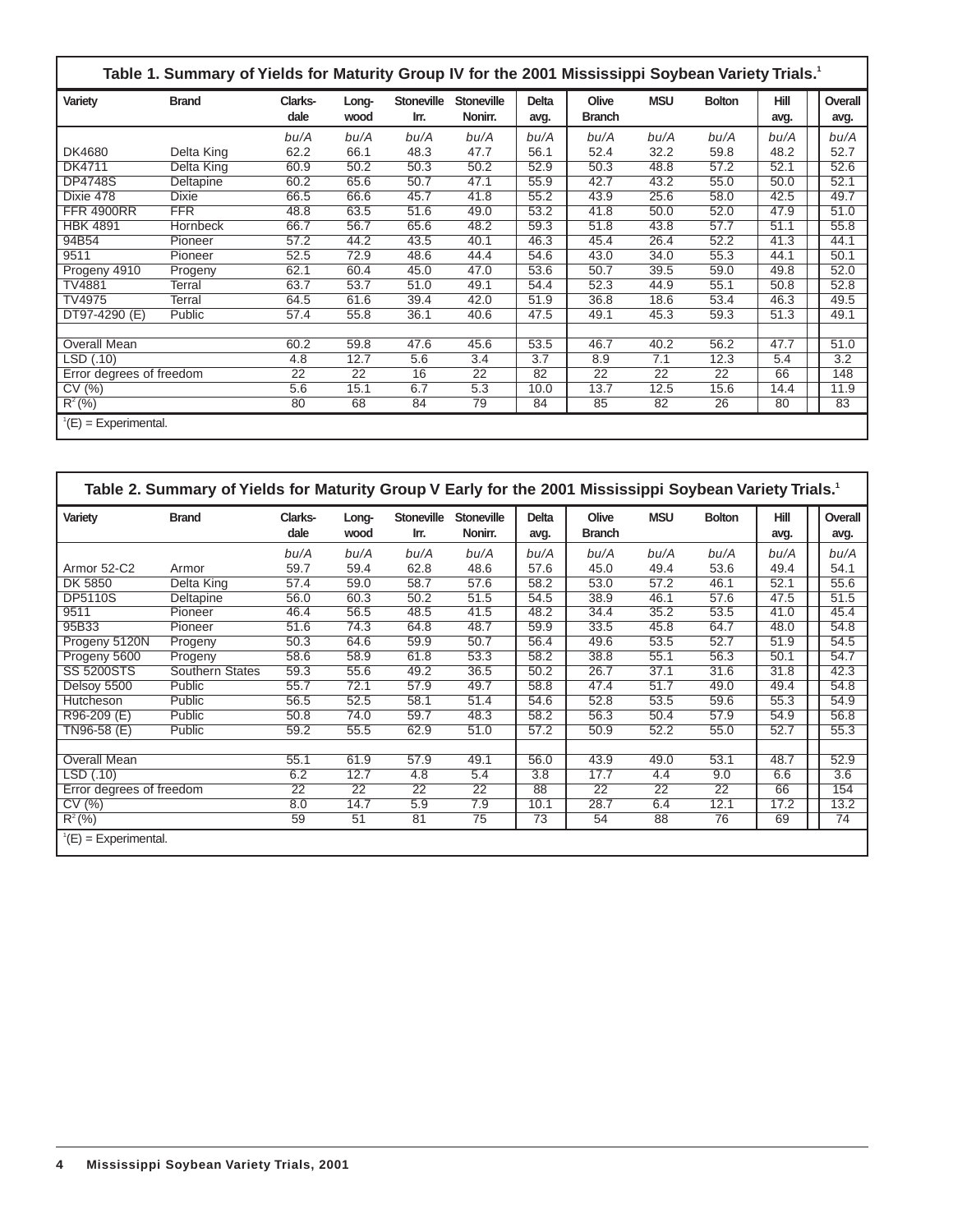| Table 3. Summary of Yields for Maturity Group V Late for the 2001 Mississippi Soybean Variety Trials. <sup>1</sup> |                 |                 |               |                           |                              |                      |                        |            |               |                     |  |                 |
|--------------------------------------------------------------------------------------------------------------------|-----------------|-----------------|---------------|---------------------------|------------------------------|----------------------|------------------------|------------|---------------|---------------------|--|-----------------|
| Variety                                                                                                            | <b>Brand</b>    | Clarks-<br>dale | Long-<br>wood | <b>Stoneville</b><br>Irr. | <b>Stoneville</b><br>Nonirr. | <b>Delta</b><br>avg. | Olive<br><b>Branch</b> | <b>MSU</b> | <b>Bolton</b> | <b>Hill</b><br>avg. |  | Overall<br>avg. |
|                                                                                                                    |                 | bu/A            | bu/A          | bu/A                      | bu/A                         | bu/A                 | bu/A                   | bu/A       | bu/A          | bu/A                |  | bu/A            |
| A5959                                                                                                              | Asgrow          | 55.5            | 75.7          | 58.1                      | 47.0                         | 59.1                 | 57.0                   | 53.9       | 63.9          | 58.3                |  | 58.7            |
| DK 5995                                                                                                            | Delta King      | 60.4            | 75.3          | 56.0                      | 47.1                         | 59.7                 | 49.3                   | 59.6       | 59.7          | 56.2                |  | 58.2            |
| DP5989                                                                                                             | Deltapine       | 60.9            | 68.6          | 56.8                      | 47.7                         | 58.5                 | 48.6                   | 58.6       | 53.3          | 53.5                |  | 56.4            |
| <b>HBK 5812</b>                                                                                                    | <b>Hornbeck</b> | 56.1            | 70.5          | 52.7                      | 39.1                         | 54.6                 | 47.4                   | 56.5       | 55.6          | 53.2                |  | 54.0            |
| <b>HBK 5991</b>                                                                                                    | Hornbeck        | 55.5            | 69.0          | 64.8                      | 48.7                         | 59.5                 | 47.8                   | 57.3       | 58.1          | 54.4                |  | 57.3            |
| 9594                                                                                                               | Pioneer         | 61.9            | 72.8          | 65.7                      | 53.7                         | 63.5                 | 50.7                   | 50.5       | 64.6          | 55.2                |  | 60.0            |
| 95B97                                                                                                              | Pioneer         | 60.6            | 71.6          | 60.9                      | 46.8                         | 60.0                 | 49.9                   | 54.8       | 59.1          | 54.6                |  | 57.7            |
| <b>SS 597N</b>                                                                                                     | Southern States | 57.5            | 67.1          | 53.5                      | 44.4                         | 55.7                 | 51.8                   | 49.6       | 58.5          | 53.3                |  | 54.7            |
| <b>TV5926</b>                                                                                                      | Terral          | 55.6            | 53.8          | 50.6                      | 49.1                         | 52.3                 | 41.9                   | 51.6       | 57.0          | 50.1                |  | 51.4            |
| <b>Bolivar</b>                                                                                                     | Public          | 52.7            | 60.3          | 61.2                      | 50.1                         | 56.1                 | 40.7                   | 57.8       | 48.6          | 49.0                |  | 53.1            |
| Caviness                                                                                                           | Public          | 56.3            | 57.9          | 55.0                      | 46.8                         | 54.0                 | 46.0                   | 53.7       | 47.9          | 49.2                |  | 51.9            |
| DT96-6840 (E)                                                                                                      | Public          | 55.0            | 69.1          | 54.1                      | 49.2                         | 56.9                 | 51.9                   | 53.2       | 41.9          | 49.0                |  | 53.5            |
| Hutcheson                                                                                                          | Public          | 55.0            | 67.1          | 54.5                      | 48.6                         | 56.3                 | 48.3                   | 51.6       | 56.2          | 52.0                |  | 54.5            |
| R95-2210 (E)                                                                                                       | Public          | 58.7            | 72.1          | 57.7                      | 49.2                         | 59.4                 | 44.6                   | 53.3       | 56.7          | 51.5                |  | 56.0            |
| <b>UARK-5798</b>                                                                                                   | Public          | 56.6            | 70.6          | 53.3                      | 52.7                         | 58.3                 | 51.8                   | 51.1       | 57.4          | 53.4                |  | 56.2            |
| <b>UARK-5896</b>                                                                                                   | Public          | 51.5            | 49.8          | 49.9                      | 49.6                         | 50.2                 | 46.8                   | 47.7       | 55.0          | 49.9                |  | 50.1            |
|                                                                                                                    |                 |                 |               |                           |                              |                      |                        |            |               |                     |  |                 |
| <b>Overall Mean</b>                                                                                                |                 | 56.9            | 67.0          | 56.6                      | 48.1                         | 57.1                 | 48.4                   | 53.8       | 55.8          | 52.7                |  | 55.2            |
| LSD(.10)                                                                                                           |                 | 4.5             | 6.4           | 4.9                       | 5.1                          | 2.6                  | 6.9                    | 4.2        | 11.1          | 4.5                 |  | 2.4             |
| Error degrees of freedom                                                                                           |                 | 30              | 30            | 30                        | 30                           | 120                  | 30                     | 30         | 30            | 90                  |  | 210             |
| CV(%)                                                                                                              |                 | 5.7             | 6.9           | 6.3                       | 7.6                          | 6.7                  | 10.3                   | 5.6        | 14.3          | 10.8                |  | 8.6             |
| $R^2(\%)$                                                                                                          |                 | 56              | 80            | 73                        | 57                           | 88                   | 67                     | 70         | 45            | 64                  |  | 81              |
| $^1(E)$ = Experimental.                                                                                            |                 |                 |               |                           |                              |                      |                        |            |               |                     |  |                 |

|                          |              |               |            |                                           | Table 4. Summary of Yields for Maturity Group VI for the 2001 Mississippi Soybean Variety Trials. <sup>1</sup> |                 |
|--------------------------|--------------|---------------|------------|-------------------------------------------|----------------------------------------------------------------------------------------------------------------|-----------------|
| Variety                  | <b>Brand</b> | <b>Bolton</b> | <b>MSU</b> | Hill<br><b>Stoneville</b><br>Irr.<br>avg. |                                                                                                                | Overall<br>avg. |
|                          |              | bu/A          | bu/A       | bu/A                                      | bu/A                                                                                                           | bu/A            |
| <b>Dillon</b>            | Public       | 51.4          | 47.7       | 49.6                                      | 46.9                                                                                                           | 48.7            |
| R92-1258 (E)             | Public       | 60.6          | 54.5       | 57.6                                      | 48.7                                                                                                           | 54.6            |
| <b>SANTEE</b>            | Public       | 52.3          | 45.2       | 48.8                                      | 37.3                                                                                                           | 44.9            |
|                          |              |               |            |                                           |                                                                                                                |                 |
| Overall Mean             |              | 54.8          | 49.1       | 52.0                                      | 44.3                                                                                                           | 49.4            |
| LSD(0.10)                |              | 11.2          | 5.2        | 5.4                                       | 4.4                                                                                                            | 3.7             |
| Error degrees of freedom |              | 4             | 4          | 8                                         | 4                                                                                                              | 12              |
| CV(%)                    |              | 11.7          | 6.1        | 9.6                                       | 5.8                                                                                                            | 8.8             |
| $R^2$ (%)                |              | 50            | 84         | 71                                        | 90                                                                                                             | 83              |
| $E(E) = Experiments$     |              |               |            |                                           |                                                                                                                |                 |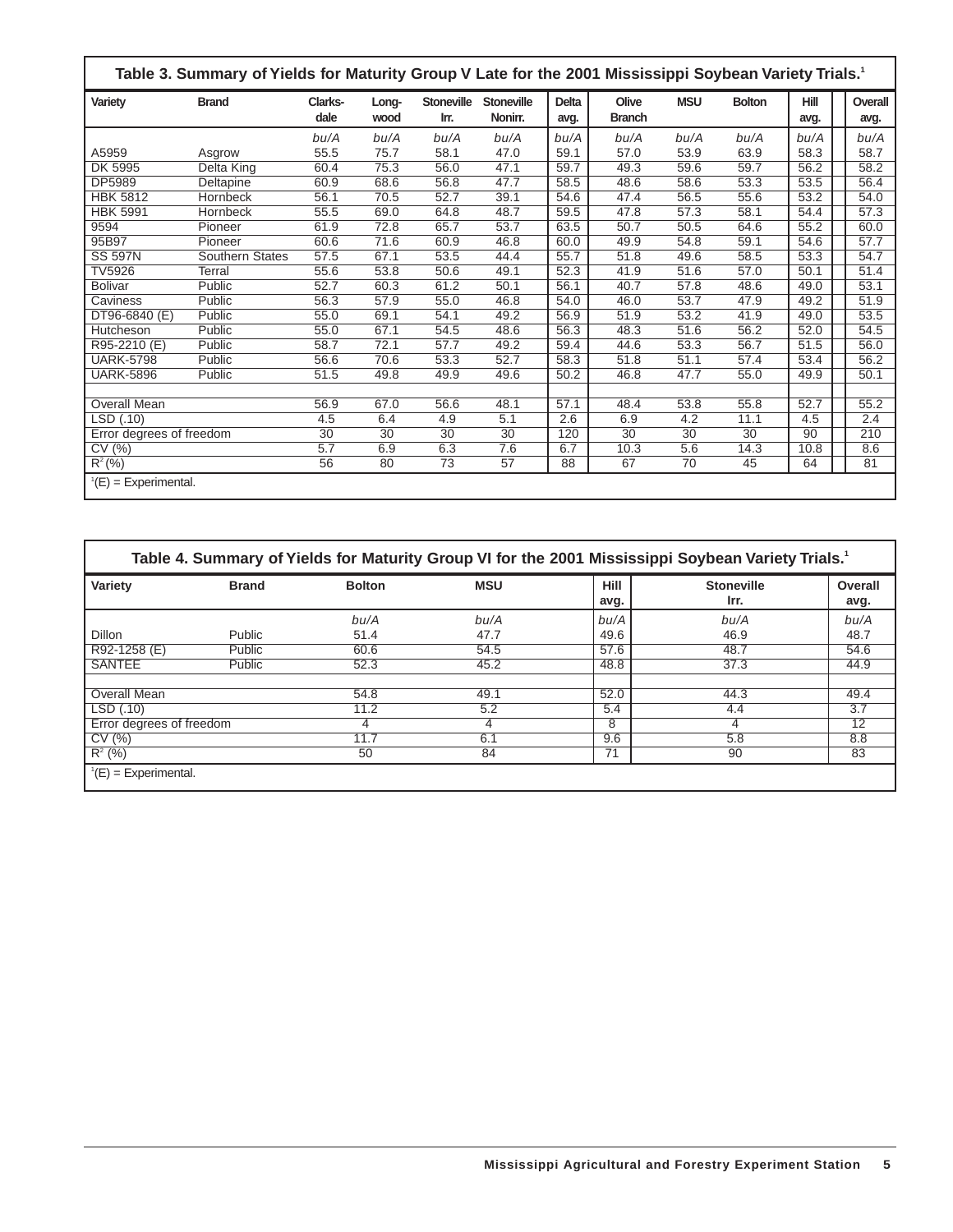|                          | Table 5. Summary of Yields for Maturity Group III Roundup Ready for the 2001 Mississippi Soybean Variety Trials.1 |                  |                  |                     |                   |                           |                              |                      |                 |  |  |  |  |  |
|--------------------------|-------------------------------------------------------------------------------------------------------------------|------------------|------------------|---------------------|-------------------|---------------------------|------------------------------|----------------------|-----------------|--|--|--|--|--|
| Variety                  | <b>Brand</b>                                                                                                      | MSU <sup>2</sup> | MSU <sup>3</sup> | <b>Hill</b><br>avg. | <b>Clarksdale</b> | <b>Stoneville</b><br>Irr. | <b>Stoneville</b><br>Nonirr. | <b>Delta</b><br>avg. | Overall<br>avg. |  |  |  |  |  |
|                          |                                                                                                                   | bu/A             | bu/A             | bu/A                | bu/A              | bu/A                      | bu/A                         | bu/A                 | bu/A            |  |  |  |  |  |
| AG3701                   | Asgrow                                                                                                            | 57.6             | 50.1             | 53.8                | 54.5              | 55.6                      | 57.5                         | 55.9                 | 55.1            |  |  |  |  |  |
| AG3702                   | Asgrow                                                                                                            | 63.0             | 50.9             | 57.0                | 50.5              | 61.5                      | 61.2                         | 57.7                 | 57.4            |  |  |  |  |  |
| AG3902                   | Asgrow                                                                                                            | 55.2             | 50.1             | 52.7                | 50.6              | 51.3                      | 51.6                         | 51.2                 | 51.8            |  |  |  |  |  |
| AG3903                   | Asgrow                                                                                                            | 49.7             | 49.3             | 49.5                | 42.4              | 54.5                      | 52.0                         | 49.6                 | 49.6            |  |  |  |  |  |
| RC3866 (E)               | <b>Croplan Genetics</b>                                                                                           | 58.0             | 45.5             | 51.8                | 49.4              | 60.3                      | 62.6                         | 57.4                 | 55.1            |  |  |  |  |  |
| <b>DK 3961RR</b>         | Delta King                                                                                                        | 48.0             | 44.8             | 46.4                | 49.1              | 50.4                      | 58.8                         | 52.7                 | 50.2            |  |  |  |  |  |
| <b>DK 3964RR</b>         | Delta King                                                                                                        | 58.4             | 48.2             | 53.3                | 45.6              | 63.7                      | 58.9                         | 56.1                 | 55.0            |  |  |  |  |  |
| <b>DK3862RR</b>          | Delta King                                                                                                        | 59.1             | 50.7             | 54.9                | 48.3              | 49.4                      | 51.5                         | 49.7                 | 51.8            |  |  |  |  |  |
| <b>DK3968RR</b>          | Delta King                                                                                                        | 59.5             | 57.2             | 58.4                | 51.3              | 64.1                      | 62.0                         | 59.2                 | 58.8            |  |  |  |  |  |
| HX38-92955 (E)           | Hartz                                                                                                             | 48.2             | 47.7             | 48.0                | 42.5              | 45.1                      | 50.0                         | 45.9                 | 46.7            |  |  |  |  |  |
| HBK SB3980RR             | Hornbeck                                                                                                          | 50.1             | 56.8             | 53.4                | 48.3              | 51.7                      | 56.3                         | 52.1                 | 52.6            |  |  |  |  |  |
|                          |                                                                                                                   |                  |                  |                     |                   |                           |                              |                      |                 |  |  |  |  |  |
| Overall Mean             |                                                                                                                   | 55.1             | 50.1             | 52.6                | 48.4              | 55.2                      | 56.6                         | 53.4                 | 53.1            |  |  |  |  |  |
| LSD(.10)                 |                                                                                                                   | 9.6              | 12.2             | 7.6                 | 6.9               | 8.1                       | 8.7                          | 4.4                  | 4.0             |  |  |  |  |  |
| Error degrees of freedom |                                                                                                                   | 20               | $\overline{20}$  | 40                  | $\overline{20}$   | 20                        | $\overline{20}$              | 60                   | 100             |  |  |  |  |  |
| CV(%)                    |                                                                                                                   | 12.4             | 17.3             | 14.8                | 10.1              | 10.5                      | 10.9                         | 10.5                 | 12.4            |  |  |  |  |  |
| $R^2$ (%)                |                                                                                                                   | 49               | 32               | 46                  | 49                | 65                        | 52                           | 67                   | 57              |  |  |  |  |  |
| $^1(E)$ = Experimental.  |                                                                                                                   |                  |                  |                     |                   |                           |                              |                      |                 |  |  |  |  |  |

<sup>1</sup>(E) = Experimental.<br><sup>2</sup>Planted April 27, 2001.<br><sup>3</sup>Planted May 14, 2001.

| Variety                              | <b>Brand</b>            | Clarks-<br>dale | Long-<br>wood | Stoneville<br>Irr. | <b>Stoneville</b><br>Nonirr. | <b>Delta</b><br>avg. | Olive<br><b>Branch</b> | <b>MSU</b>      | Prairie | <b>Bolton</b> | <b>Hill</b><br>avg. | Overall<br>avg. |
|--------------------------------------|-------------------------|-----------------|---------------|--------------------|------------------------------|----------------------|------------------------|-----------------|---------|---------------|---------------------|-----------------|
|                                      |                         | bu/A            | bu/A          | bu/A               | bu/A                         | bu/A                 | bu/A                   | bu/A            | bu/A    | bu/A          | bu/A                | bu/A            |
| AgriPro/Garst 4501RR/N AgriPro/Garst |                         | 59.8            | 44.3          | 49.6               | 27.4                         | 45.3                 | 46.1                   | 20.1            | 40.3    | 43.3          | 37.5                | 41.4            |
| AgriPro/Garst4512RR/N                | AgriPro/Garst           | 57.6            | 50.1          | 50.1               | 38.3                         | 49.1                 | 55.5                   | 29.8            | 47.2    | 55.4          | 47.1                | 48.0            |
| AgriPro/Garst 4888RR                 | AgriPro/Garst           | 63.3            | 58.3          | 55.6               | 40.3                         | 54.4                 | 51.2                   | 27.9            | 45.4    | 50.1          | 43.7                | 49.0            |
| Armor 44-R4                          | Armor                   | 56.3            | 41.9          | 49.0               | 37.9                         | 46.3                 | 55.5                   | 23.0            | 47.0    | 44.5          | 42.5                | 44.4            |
| Armor 47-G7                          | Armor                   | 62.7            | 47.1          | 52.7               | 46.2                         | 52.2                 | 50.6                   | 22.8            | 42.2    | 41.3          | 39.2                | 45.7            |
| AG4301                               | Asgrow                  | 56.4            | 41.5          | 48.4               | 28.7                         | 43.8                 | 48.1                   | 19.2            | 39.3    | 52.9          | 39.9                | 41.8            |
| AG4403                               | Asgrow                  | 64.5            | 54.2          | 57.4               | 41.4                         | 54.4                 | 62.9                   | 35.1            | 45.2    | 50.6          | 48.5                | 51.4            |
| AG4602                               | Asgrow                  | 56.1            | 52.6          | 43.5               | 38.9                         | 47.7                 | 52.3                   | 18.4            | 41.6    | 48.7          | 40.3                | 44.0            |
| AG4702                               | Asgrow                  | 53.0            | 57.6          | 49.8               | 43.6                         | 51.1                 | 54.3                   | 26.0            | 41.2    | 49.0          | 42.6                | 46.8            |
| RC 4444 (E)                          | Croplan Genetics 60.8   |                 | 52.5          | 52.4               | 42.2                         | 52.0                 | 52.9                   | 28.0            | 41.2    | 55.4          | 44.4                | 48.2            |
| RT 4241 (E)                          | <b>Croplan Genetics</b> | 56.1            | 37.0          | 42.9               | 31.1                         | 41.8                 | 43.2                   | 15.0            | 32.9    | 39.9          | 32.7                | 37.2            |
| <b>TS 466RR</b>                      | <b>Croplan Genetics</b> | 51.5            | 54.8          | 47.7               | 33.0                         | 46.8                 | 50.4                   | 31.5            | 46.2    | 43.3          | 42.9                | 44.8            |
| <b>DK 4461RR</b>                     | Delta King              | 56.6            | 40.8          | 55.7               | 40.2                         | 48.3                 | 52.4                   | 28.7            | 43.3    | 52.5          | 44.2                | 46.3            |
| <b>DP4344RR</b>                      | <b>Deltapine</b>        | 57.6            | 46.5          | 44.6               | 31.3                         | 45.0                 | 44.6                   | 28.9            | 30.0    | 43.5          | 36.4                | 40.7            |
| <b>DP4690RR</b>                      | Deltapine               | 59.0            | 53.4          | 56.8               | 42.7                         | 53.0                 | 46.9                   | 34.3            | 42.2    | 41.9          | 41.7                | 47.4            |
| <b>DPX4300RR (E)</b>                 | Deltapine               | 59.6            | 51.9          | 50.5               | 34.4                         | 49.1                 | 48.7                   | 25.8            | 36.7    | 44.2          | 38.9                | 44.0            |
| <b>DG 3443NRR</b>                    | Dyna-Gro                | 60.5            | 50.5          | 53.9               | 46.4                         | 52.8                 | 56.1                   | 33.5            | 42.1    | 54.4          | 46.5                | 47.7            |
| DG 3463NRR                           | Dyna-Gro                | 49.6            | 49.2          | 51.3               | 41.8                         | 48.0                 | 52.5                   | 28.6            | 38.5    | 47.3          | 41.7                | 44.8            |
| <b>DG 3468NRR</b>                    | Dyna-Gro                | 51.1            | 45.4          | 39.4               | 34.5                         | 42.6                 | 54.9                   | 19.0            | 34.1    | 38.1          | 36.5                | 39.5            |
| <b>H4554RR</b>                       | <b>Hartz</b>            | 55.4            | 41.7          | 52.2               | 32.1                         | 45.4                 | 51.7                   | 19.9            | 37.7    | 50.2          | 39.9                | 42.6            |
| HX40-93038 (E)                       | Hartz                   | 55.1            | 43.4          | 48.0               | 31.1                         | 44.4                 | 47.3                   | 15.6            | 35.5    | 46.7          | 36.3                | 40.4            |
| <b>HBK R4660</b>                     | <b>Hornbeck</b>         | 48.8            | 49.9          | 45.9               | 37.8                         | 45.6                 | 51.0                   | 24.6            | 24.6    | 51.2          | 37.8                | 41.7            |
| <b>HBK R4820</b>                     | Hornbeck                | 65.4            | 66.0          | 56.0               | 43.4                         | 57.7                 | 63.0                   | 28.4            | 43.2    | 47.2          | 45.5                | 51.6            |
| HBK SB4310R                          | Hornbeck                | 56.6            | 32.0          | 42.3               | 31.1                         | 40.5                 | 42.4                   | 12.6            | 26.8    | 38.3          | 30.0                | 35.3            |
| 9410XRR (E)                          | M & D Gold              | 55.3            | 36.6          | 43.2               | 26.6                         | 40.4                 | 47.3                   | 19.5            | 28.6    | 33.1          | 32.1                | 36.3            |
| 9480XRR (E)                          | M & D Gold              | 34.5            | 46.4          | 47.1               | 40.0                         | 42.0                 | 39.1                   | 34.4            | 36.0    | 47.4          | 39.2                | 40.6            |
| <b>NK S46-G2</b>                     | NK                      | 53.8            | 47.9          | 47.4               | 36.5                         | 46.4                 | 52.9                   | 22.2            | 40.8    | 54.9          | 42.7                | 44.6            |
| 94B23                                | Pioneer                 | 52.6            | 34.2          | 43.0               | 30.8                         | 40.2                 | 44.3                   | 16.1            | 28.5    | 29.5          | 29.6                | 34.9            |
| 94B73                                | Pioneer                 | 59.0            | 43.2          | 56.2               | 47.7                         | 51.5                 | 61.0                   | 24.6            | 41.7    | 48.6          | 44.0                | 47.8            |
| SS RT446N                            | <b>Southern States</b>  | 56.0            | 46.4          | 50.5               | 37.6                         | 47.7                 | 46.3                   | 28.7            | 30.7    | 41.8          | 36.8                | 42.3            |
| <b>TV4589RR</b>                      | <b>Terral</b>           | 57.0            | 46.8          | 46.9               | 36.1                         | 46.7                 | 50.2                   | 26.8            | 36.8    | 38.2          | 38.1                | 42.4            |
| <b>Overall Mean</b>                  |                         | 56.2            | 47.2          | 49.4               | 37.1                         | 47.5                 | 50.8                   | 24.8            | 38.3    | 45.9          | 40.0                | 43.7            |
| LSD (.10)                            |                         | 4.2             | 8.9           | 5.1                | 8.0                          | $\overline{3.4}$     | 8.8                    | 7.1             | 10.7    | 11.6          | 4.8                 | 2.9             |
| Error degrees of freedom             |                         | 60              | 60            | 60                 | 60                           | 240                  | 60                     | 60              | 60      | 60            | 240                 | 480             |
| CV (%)                               |                         | 5.5             | 13.8          | 7.6                | 15.8                         | 10.6                 | 12.7                   | 21.0            | 20.4    | 18.5          | 17.8                | 14.1            |
| $R^2$ (%)                            |                         | 84              | 69            | $\overline{75}$    | 63                           | 84                   | 89                     | $\overline{72}$ | 81      | 50            | 87                  | 87              |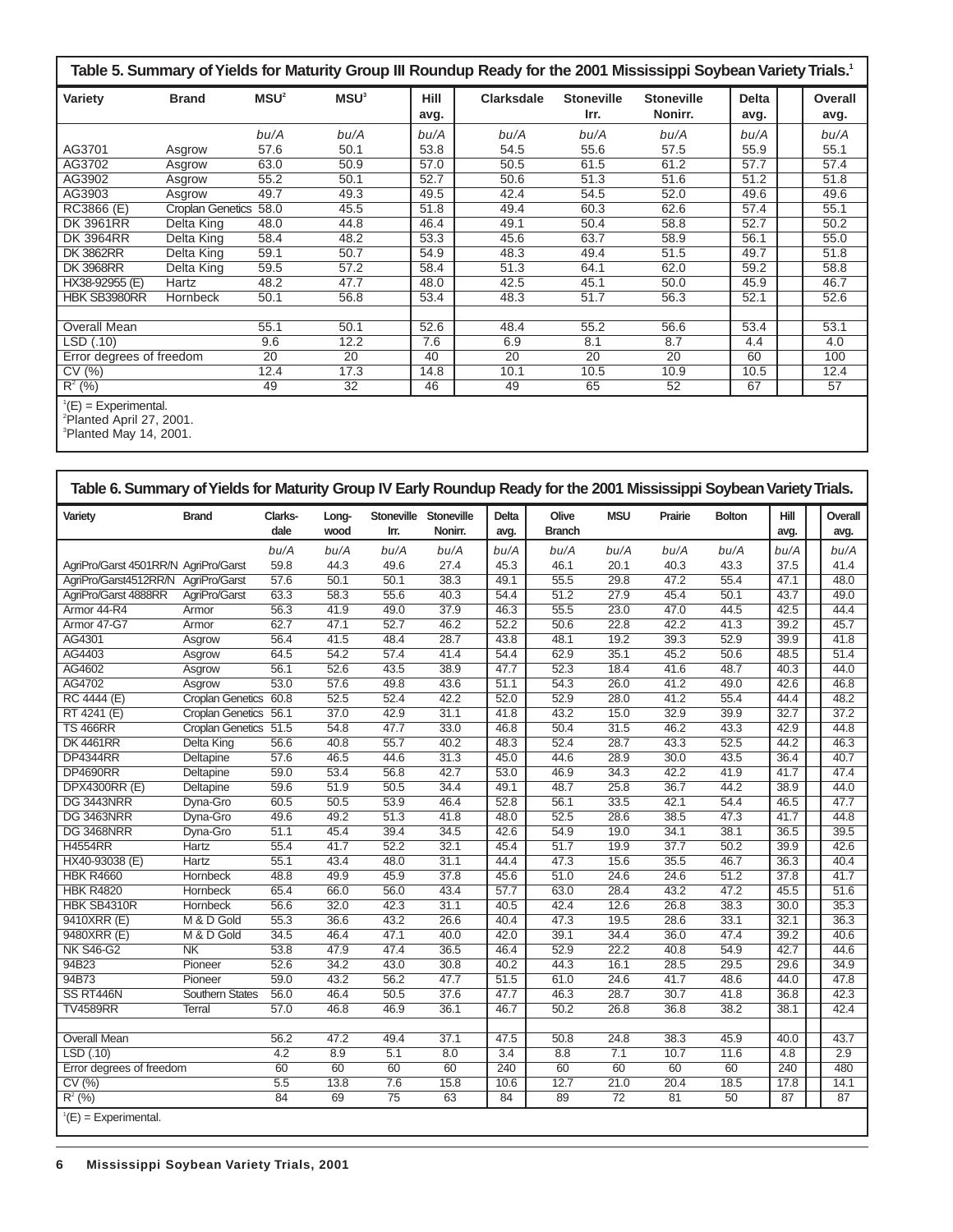| Table 7. Summary of Yields for Maturity Group IV Late Roundup Ready |
|---------------------------------------------------------------------|
| for the 2001 Mississippi Soybean Variety Trials. <sup>1</sup>       |

| Variety                  | <b>Brand</b>            | Clarks- | Long- | Stoneville       | <b>Stoneville</b> | Delta             | Olive             | Prairie          | <b>MSU</b> | <b>Bolton</b>     | Hill | Overall |
|--------------------------|-------------------------|---------|-------|------------------|-------------------|-------------------|-------------------|------------------|------------|-------------------|------|---------|
|                          |                         | dale    | wood  | Irr.             | Nonirr.           | avg.              | <b>Branch</b>     |                  |            |                   | avg. | avg.    |
|                          |                         | bu/A    | bu/A  | bu/A             | bu/A              | bu/A              | bu/A              | bu/A             | bu/A       | bu/A              | bu/A | bu/A    |
| AG4602                   | Asgrow                  | 54.5    | 45.7  | 46.2             | 38.3              | 46.3              | 45.4              | 36.8             | 37.6       | 50.7              | 42.6 | 44.5    |
| AG4702                   | Asgrow                  | 53.4    | 54.0  | 54.6             | 42.5              | 51.1              | 47.8              | 42.9             | 44.4       | 51.9              | 46.7 | 48.9    |
| AG4902                   | Asgrow                  | 57.0    | 52.9  | 48.1             | 47.4              | 51.3              | 50.2              | 45.6             | 45.5       | 57.6              | 49.7 | 50.5    |
| AG5001                   | Asgrow                  | 62.1    | 55.0  | 50.2             | 51.6              | 54.7              | 58.4              | 39.2             | 46.2       | 46.6              | 47.6 | 51.2    |
| <b>RC 4848</b>           | <b>Croplan Genetics</b> | 57.3    | 51.9  | 45.5             | 46.3              | 50.2              | 51.3              | 40.4             | 34.8       | 52.6              | 44.8 | 47.5    |
| RC 4995 (E)              | <b>Croplan Genetics</b> | 58.5    | 63.4  | 53.5             | 35.5              | 52.7              | 52.3              | 47.9             | 48.2       | 45.5              | 48.5 | 50.6    |
| <b>YRC 49 (E)</b>        | <b>Croplan Genetics</b> | 58.5    | 55.0  | 51.3             | 45.0              | 52.5              | 47.2              | 40.3             | 47.9       | 54.3              | 47.4 | 49.9    |
| Delta Grow 4850RR        | <b>Delta Grow</b>       | 55.5    | 54.7  | 46.8             | 47.9              | 51.2              | $\overline{51.3}$ | 38.3             | 33.6       | 53.8              | 44.3 | 47.7    |
| Delta Grow 4950RR        | <b>Delta Grow</b>       | 60.0    | 65.8  | 51.3             | 42.6              | 54.9              | 42.7              | 47.3             | 50.2       | 53.7              | 48.5 | 51.7    |
| <b>DK 4762RR</b>         | Delta King              | 49.8    | 46.5  | 43.8             | 48.1              | 47.0              | 41.5              | 27.3             | 41.7       | 56.1              | 41.6 | 44.3    |
| <b>DK 4868RR</b>         | Delta King              | 61.1    | 59.0  | 51.8             | 44.4              | 54.1              | 54.3              | 45.5             | 50.9       | 53.6              | 51.1 | 52.6    |
| <b>DK 4965RR</b>         | Delta King              | 55.0    | 55.0  | 49.1             | 48.1              | 51.8              | 48.8              | 43.0             | 37.9       | 53.5              | 45.8 | 48.8    |
| <b>DK 4763RR</b>         | Delta King              | 58.5    | 57.0  | 47.3             | 40.3              | 50.8              | 48.6              | 44.0             | 38.6       | 49.9              | 45.3 | 48.0    |
| DK XTJ184RR (E)          | Delta King              | 57.7    | 57.0  | 51.1             | 45.3              | 52.8              | 45.6              | 40.7             | 39.3       | 54.2              | 44.9 | 48.9    |
| DK XTJ201RR (E)          | Delta King              | 64.0    | 67.5  | 53.7             | 45.5              | 57.7              | 58.3              | 51.1             | 51.2       | 54.9              | 53.9 | 55.8    |
| DPX 4885RR (E)           | Deltapine               | 59.4    | 58.5  | 51.9             | 44.2              | 53.5              | 44.4              | 42.3             | 49.9       | 47.9              | 46.1 | 49.8    |
| <b>SG498RR</b>           | Deltapine               | 54.7    | 67.4  | 51.5             | 46.8              | 55.1              | 45.2              | 40.9             | 47.2       | 56.0              | 47.3 | 51.2    |
| Dixie 4803RR             | <b>Dixie</b>            | 56.4    | 56.9  | 49.4             | 36.8              | 49.9              | 59.2              | 46.3             | 44.4       | 45.5              | 48.9 | 49.4    |
| <b>DG 3484NRR</b>        | Dyna-Gro                | 57.7    | 50.6  | 49.7             | 42.8              | 50.2              | 41.2              | 40.7             | 39.4       | 56.6              | 44.5 | 47.3    |
| <b>ES Prairie RR</b>     | Eagle Seed              | 50.8    | 55.0  | 44.9             | 43.1              | 48.4              | 36.7              | 41.9             | 47.9       | 45.9              | 43.1 | 45.8    |
| <b>FFR 4900RR</b>        | $\overline{\text{FFR}}$ | 50.3    | 61.3  | 54.8             | 41.6              | 52.0              | 41.3              | 46.0             | 53.5       | 51.6              | 48.1 | 50.1    |
| Genesis A484RR           | Genesis                 | 57.9    | 52.0  | 51.2             | 48.5              | 52.4              | 40.4              | 43.8             | 43.9       | 47.0              | 43.8 | 48.1    |
| Genesis B481RR           | Genesis                 | 56.0    | 43.2  | 43.2             | 42.0              | 46.1              | 35.3              | 40.1             | 38.4       | 55.6              | 42.4 | 44.2    |
| Genesis A504RR           | Genesis                 | 51.4    | 54.4  | 50.3             | 38.5              | 48.7              | 42.3              | 41.3             | 48.4       | 43.6              | 43.9 | 46.3    |
| <b>H4884RR</b>           | <b>Hartz</b>            | 54.6    | 55.2  | 46.9             | 45.2              | 50.5              | 47.2              | 40.4             | 37.5       | 53.5              | 44.6 | 47.6    |
| <b>H4994RR</b>           | Hartz                   | 55.3    | 62.7  | 56.3             | 48.5              | 55.7              | 42.7              | 43.7             | 57.6       | 49.2              | 48.4 | 52.0    |
| <b>HBK R4920</b>         | Hornbeck                | 62.3    | 64.1  | 51.5             | 42.8              | 55.2              | 47.1              | 48.5             | 51.6       | 54.8              | 50.5 | 52.8    |
| <b>HBK R5101</b>         | Hornbeck                | 53.8    | 59.6  | 40.2             | 39.7              | 48.3              | 40.3              | 46.5             | 43.9       | $\overline{52.3}$ | 45.8 | 47.1    |
| Morsoy RT4809            | Morsoy                  | 53.8    | 54.6  | 50.5             | 37.2              | 49.0              | 46.3              | 45.0             | 42.3       | 37.3              | 42.8 | 45.9    |
| <b>NK S51-T1</b>         | N <sub>K</sub>          | 52.8    | 58.9  | 38.9             | 32.0              | 45.6              | 34.8              | 38.9             | 37.5       | 52.1              | 40.8 | 43.2    |
| 9492                     | Pioneer                 | 54.7    | 58.6  | 52.8             | 45.8              | 53.0              | 47.9              | 38.9             | 42.4       | 52.6              | 45.5 | 49.2    |
| Progeny 4858RR           | Progeny                 | 57.5    | 58.7  | 52.4             | 45.9              | 53.6              | 49.7              | 46.2             | 38.0       | 50.9              | 46.2 | 49.9    |
| <b>SS RT4980</b>         | <b>Southern States</b>  | 57.7    | 61.7  | 47.3             | 38.4              | $\overline{51.3}$ | 47.9              | 44.7             | 50.8       | 54.3              | 49.4 | 50.4    |
| <b>SS RT46704N</b>       | <b>Southern States</b>  | 46.1    | 46.1  | 26.0             | 29.8              | 37.0              | 41.0              | 51.3             | 47.8       | 47.9              | 47.0 | 42.0    |
| <b>TV4886RR</b>          | <b>Terral</b>           | 52.9    | 54.2  | 45.1             | 43.8              | 49.0              | 42.2              | 41.5             | 40.9       | 54.7              | 44.8 | 46.9    |
| <b>TV4890RR</b>          | <b>Terral</b>           | 49.5    | 52.2  | 52.8             | 33.4              | 47.0              | 41.6              | 44.7             | 38.9       | 53.2              | 44.6 | 45.8    |
| <b>USG 7489RR</b>        | $\overline{USG}$        | 60.3    | 52.8  | 50.7             | 40.4              | 51.0              | 36.5              | 43.1             | 54.3       | 53.1              | 46.7 | 48.9    |
| V492NRR                  | Vigoro                  | 52.8    | 52.9  | 46.0             | 40.0              | 47.9              | 35.9              | 47.0             | 43.5       | 59.5              | 46.5 | 47.2    |
|                          |                         |         |       |                  |                   |                   |                   |                  |            |                   |      |         |
| <b>Overall Mean</b>      |                         | 55.8    | 56.1  | 48.7             | 42.5              | 50.8              | 45.5              | 43.0             | 44.4       | 51.7              | 46.1 | 48.5    |
| LSD (.10)                |                         | 4.6     | 8.1   | 5.1              | 8.0               | 3.3               | 10.2              | $\overline{7.8}$ | 6.3        | 11.4              | 4.5  | 2.8     |
| Error degrees of freedom |                         | 74      | 74    | 74               | 74                | 296               | 74                | 74               | 74         | 74                | 296  | 5.92    |
| CV(%)                    |                         | 6.0     | 10.6  | $\overline{7.7}$ | 13.8              | 9.6               | 16.4              | 13.3             | 10.4       | 16.2              | 14.5 | 12.1    |
| $R^2$ (%)                |                         | 69      | 62    | 76               | 54                | 79                | 81                | 84               | 72         | 49                | 77   | 79      |
| $^1(E)$ = Experimental.  |                         |         |       |                  |                   |                   |                   |                  |            |                   |      |         |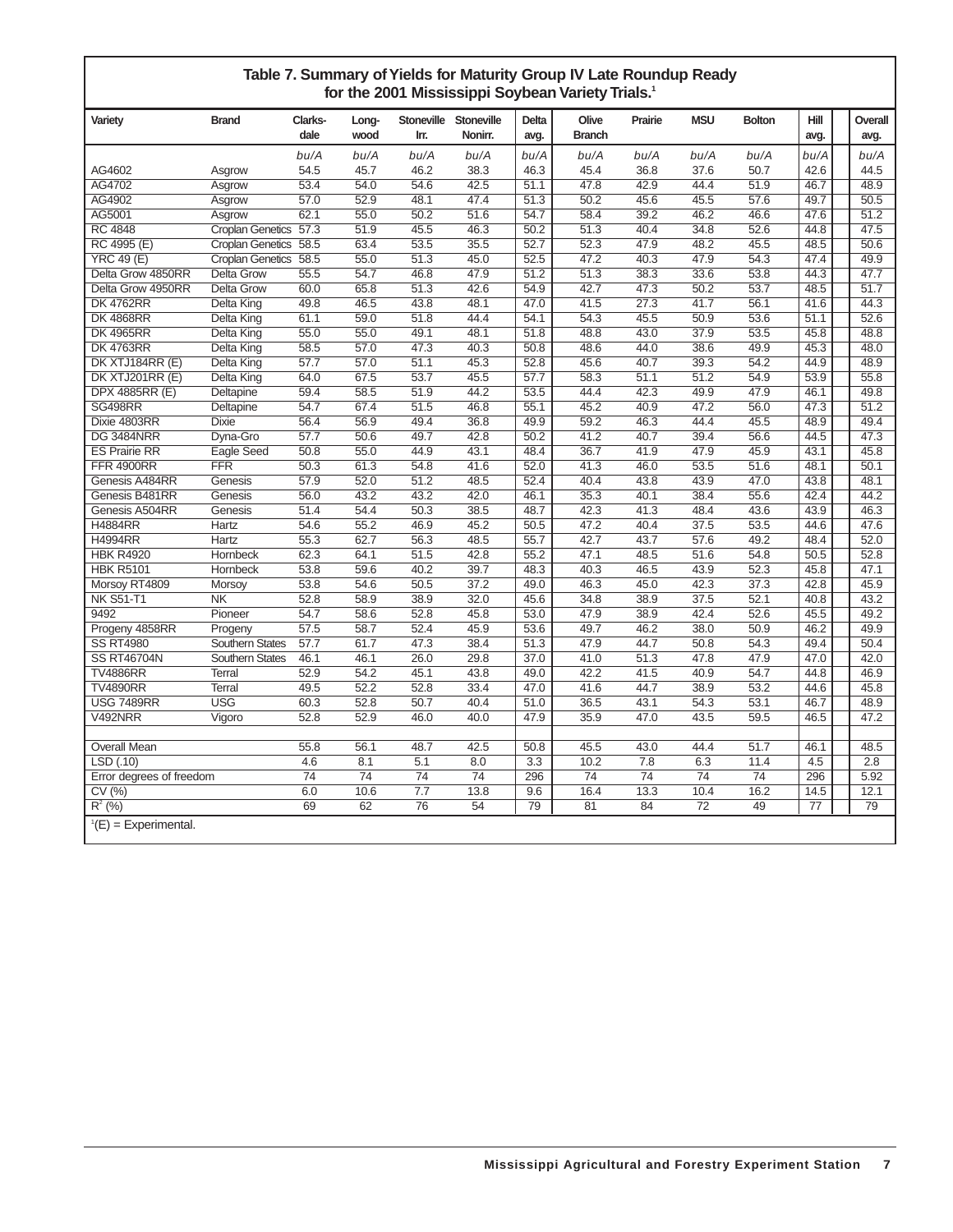| Table 8. Summary of Yields for Maturity Group V Early Roundup Ready for the 2001 Mississippi Soybean Variety Trials. |                                              |                 |               |                           |                       |                  |                        |              |              |               |                  |                 |
|----------------------------------------------------------------------------------------------------------------------|----------------------------------------------|-----------------|---------------|---------------------------|-----------------------|------------------|------------------------|--------------|--------------|---------------|------------------|-----------------|
| Variety                                                                                                              | <b>Brand</b>                                 | Clarks-<br>dale | Long-<br>wood | <b>Stoneville</b><br>Irr. | Stoneville<br>Nonirr. | Delta<br>avg.    | Olive<br><b>Branch</b> | Prairie      | <b>MSU</b>   | <b>Bolton</b> | Hill<br>avg.     | Overall<br>avg. |
|                                                                                                                      |                                              | bu/A            | bu/A          | bu/A                      | bu/A                  | bu/A             | bu/A                   | bu/A         | bu/A         | bu/A          | bu/A             | bu/A            |
| AgriPro/Garst 5512RR/N AgriPro/Garst                                                                                 |                                              | 51.4            | 60.7          | 51.8                      | 41.4                  | 51.3             | 49.9                   | 51.9         | 58.6         | 52.1          | 53.1             | 52.2            |
| Armor 53-K3                                                                                                          | Armor                                        | 52.3            | 54.0          | 48.5                      | 37.3                  | 48.0             | 47.3                   | 54.8         | 57.2         | 59.8          | 54.8             | 51.4            |
| Armor 54-Z4<br>AG5001                                                                                                | Armor<br>Asgrow                              | 58.9<br>55.6    | 61.3<br>53.6  | 49.1<br>53.0              | 42.0<br>34.0          | 52.8<br>49.0     | 45.2<br>36.5           | 50.6<br>41.6 | 60.7<br>37.3 | 63.0<br>43.0  | 54.9<br>39.6     | 53.9<br>44.3    |
| AG5501                                                                                                               | Asgrow                                       | 55.7            | 68.7          | 57.2                      | 41.1                  | 55.7             | 47.4                   | 56.1         | 60.4         | 66.6          | 57.6             | 56.7            |
| AG5602                                                                                                               | Asgrow                                       | 55.8            | 63.3          | 51.5                      | 34.8                  | 51.4             | 44.6                   | 51.0         | 57.6         | 60.5          | 53.4             | 52.4            |
| AG5603                                                                                                               | Asgrow                                       | 56.0            | 60.0          | 53.1                      | 36.1                  | 51.3             | 50.2                   | 49.3         | 50.9         | 56.5          | 51.7             | 51.5            |
| AG5701                                                                                                               | Asgrow                                       | 59.3            | 68.1          | 52.0                      | 43.8                  | 55.8             | 51.9                   | 54.3         | 61.7         | 57.2          | 56.3             | 56.1            |
| RC 5252 (E)                                                                                                          | <b>Croplan Genetics</b>                      | 52.3            | 66.5          | 55.4                      | 35.9                  | 52.5             | 50.0                   | 52.4         | 57.9         | 67.6          | 57.0             | 54.8            |
| RC5454 (E)                                                                                                           | <b>Croplan Genetics</b>                      | 55.6            | 66.6          | 55.8                      | 40.0                  | 54.5             | 50.3                   | 49.7         | 60.7         | 54.8          | 53.8             | 54.2            |
| <b>YRC 51 (E)</b>                                                                                                    | <b>Croplan Genetics</b>                      | 48.6<br>53.8    | 52.7<br>56.2  | 50.1<br>53.1              | 40.3<br>37.0          | 47.9<br>50.0     | 34.5<br>46.2           | 47.2<br>50.4 | 50.8<br>58.2 | 53.8<br>50.2  | 46.6<br>51.3     | 47.3<br>50.6    |
| <b>YRC 56 (E)</b><br>Delta Grow 5250RR                                                                               | <b>Croplan Genetics</b><br><b>Delta Grow</b> | 50.3            | 61.8          | 52.7                      | 38.7                  | 50.8             | 49.5                   | 43.2         | 57.0         | 69.7          | 54.8             | 52.8            |
| Delta Grow 5450RR                                                                                                    | <b>Delta Grow</b>                            | 55.2            | 56.7          | 50.9                      | 38.8                  | 50.4             | 49.6                   | 47.1         | 58.1         | 56.2          | 52.8             | 51.6            |
| Delta Grow 5630RR                                                                                                    | <b>Delta Grow</b>                            | 57.6            | 67.1          | 52.8                      | 36.2                  | 53.4             | 44.8                   | 52.5         | 58.6         | 61.2          | 54.3             | 53.8            |
| Delta Grow 5600RR                                                                                                    | <b>Delta Grow</b>                            | 52.7            | 57.4          | 43.1                      | 37.1                  | 47.6             | 44.6                   | 51.1         | 56.8         | 47.1          | 49.9             | 48.7            |
| <b>DK5465RR</b>                                                                                                      | Delta King                                   | 54.2            | 64.1          | 51.3                      | 38.0                  | 51.9             | 48.7                   | 52.0         | 59.7         | 64.7          | 56.3             | 54.1            |
| <b>DK5366RR</b>                                                                                                      | <b>Delta King</b>                            | 64.6            | 76.9          | 58.6                      | 42.6                  | 60.7             | 54.5                   | 53.0         | 59.7         | 56.4          | 55.9             | 58.3            |
| <b>DK5661RR</b>                                                                                                      | Delta King                                   | 62.3            | 65.3          | 55.4                      | 43.6                  | 56.6             | 50.3                   | 50.3         | 58.6         | 62.1          | 55.3             | 56.0            |
| <b>DK5668RR</b>                                                                                                      | Delta King                                   | 57.8            | 72.6          | 53.2                      | 41.0                  | 56.2             | 48.8                   | 50.2         | 59.3         | 55.0          | 53.3             | 54.7            |
| DK XTJ202RR (E)                                                                                                      | Delta King                                   | 62.1            | 78.0          | 59.7                      | 42.8                  | 60.6             | 52.4                   | 53.3         | 55.4         | 57.7          | 54.7             | 57.4            |
| DK XTJ203RR (E)                                                                                                      | Delta King                                   | 57.1            | 61.0          | 53.6                      | 40.5                  | 53.0             | 45.5                   | 51.3         | 55.5         | 57.9          | 52.5             | 52.8            |
| DK XTJ204RR (E)<br>DK XTJ205RR (E)                                                                                   | <b>Delta King</b><br>Delta King              | 56.6<br>59.0    | 71.4<br>70.5  | 50.7<br>53.5              | 39.4<br>40.3          | 54.6<br>55.8     | 45.7<br>44.9           | 56.9<br>51.6 | 56.3<br>54.6 | 57.0<br>49.4  | 54.0<br>50.2     | 54.3<br>53.0    |
| <b>DP5414RR</b>                                                                                                      | Deltapine                                    | 51.6            | 65.4          | 49.7                      | 40.8                  | 51.9             | 46.5                   | 60.1         | 63.5         | 52.0          | 55.5             | 53.7            |
| <b>DP5644RR</b>                                                                                                      | Deltapine                                    | 54.5            | 72.3          | 49.8                      | 34.9                  | 52.9             | 50.0                   | 50.8         | 55.0.        | 69.8          | 56.4             | 54.6            |
| <b>DG 3518NRR</b>                                                                                                    | Dyna-Gro                                     | 50.1            | 54.3          | 55.0                      | 36.9                  | 49.1             | 38.8                   | 51.8         | 52.9         | 54.2          | 49.4             | 49.3            |
| <b>DG 3535NRR</b>                                                                                                    | Dyna-Gro                                     | 62.1            | 66.1          | 54.5                      | 35.6                  | 54.6             | 48.1                   | 51.5         | 60.0         | 55.7          | 53.8             | 54.2            |
| <b>DG 3543NRR</b>                                                                                                    | Dyna-Gro                                     | 52.8            | 62.8          | 53.7                      | 34.7                  | 51.0             | 48.3                   | 46.2         | 57.0         | 56.7          | 52.1             | 51.5            |
| <b>DG 3562NRR</b>                                                                                                    | Dyna-Gro                                     | 60.9            | 66.2          | 54.1                      | 40.1                  | 55.3             | 50.1                   | 53.1         | 59.3         | 47.5          | 52.5             | 53.9            |
| <b>ES Punch RR</b>                                                                                                   | Eagle Seed                                   | 47.6            | 48.1          | 53.0                      | 34.3                  | 45.8             | 41.3                   | 53.0         | 51.9         | 41.2          | 46.9             | 46.3            |
| <b>ES Ranger RR</b>                                                                                                  | Eagle Seed                                   | 57.3            | 53.2          | 54.7                      | 40.7                  | 51.5             | 41.2                   | 42.2         | 52.4         | 55.7          | 47.9             | 49.7            |
| Genesis B531RR<br>Genesis B544RR                                                                                     | Genesis<br>Genesis                           | 55.5            | 56.5<br>65.1  | 50.7<br>55.5              | 37.4<br>38.5          | 50.0<br>52.5     | 41.7<br>48.7           | 43.2<br>51.0 | 50.4<br>58.7 | 55.6<br>62.1  | 47.7<br>55.1     | 48.9<br>53.8    |
| <b>H5231RR</b>                                                                                                       | Hartz                                        | 51.0<br>55.4    | 64.9          | 52.3                      | 33.1                  | 51.4             | 43.4                   | 49.0         | 54.4         | 56.0          | 50.7             | 51.1            |
| <b>HBK R5420</b>                                                                                                     | Hornbeck                                     | 59.6            | 65.3          | 55.5                      | 39.0                  | 54.8             | 49.6                   | 47.9         | 55.2         | 59.7          | 53.1             | 54.0            |
| <b>HBK R5588</b>                                                                                                     | Hornbeck                                     | 48.8            | 60.9          | 59.5                      | 43.6                  | 53.2             | 43.8                   | 57.8         | 58.4         | 53.2          | 53.3             | 53.2            |
| <b>HBK R5620</b>                                                                                                     | Hornbeck                                     | 56.4            | 71.7          | 54.3                      | 37.6                  | 55.0             | 49.7                   | 49.7         | 54.8         | 52.9          | 51.8             | 53.4            |
| 9551XRR (E)                                                                                                          | M & D Gold                                   | 53.6            | 52.7          | 50.3                      | 33.7                  | 47.6             | 28.5                   | 44.4         | 45.2         | 38.9          | 39.2             | 43.4            |
| <b>RT5110N</b>                                                                                                       | <b>Morsoy</b>                                | 51.6            | 57.7          | 56.8                      | 38.2                  | 51.1             | 45.3                   | 41.5         | 57.1         | 61.7          | 51.4             | 51.2            |
| <b>NK S59-V6</b>                                                                                                     | <b>NK</b>                                    | 59.9            | 62.9          | 52.1                      | 38.3                  | 53.3             | 43.8                   | 43.6         | 57.4         | 52.5          | 49.3             | 51.3            |
| 9492                                                                                                                 | Pioneer                                      | 51.1            | 47.1          | 54.1                      | 33.3                  | 46.4             | 34.9                   | 44.1         | 37.2         | 44.0          | 40.1             | 43.2            |
| 95B32<br>95B53                                                                                                       | Pioneer<br>Pioneer                           | 54.4<br>58.5    | 60.7<br>71.9  | 54.2<br>61.2              | 47.7<br>42.7          | 54.3<br>58.6     | 37.4<br>36.3           | 47.0<br>52.2 | 59.6<br>65.7 | 55.4<br>59.8  | 49.9<br>53.5     | 52.1<br>56.0    |
| Progeny 5415RR                                                                                                       | Progeny                                      | 58.0            | 61.2          | 56.7                      | 40.3                  | 54.1             | 44.2                   | 45.4         | 57.6         | 59.4          | 51.7             | 52.9            |
| Progeny 5660RR                                                                                                       | Progeny                                      | 61.7            | 69.4          | 51.8                      | 36.3                  | 54.8             | 50.0                   | 48.5         | 57.7         | 54.8          | 52.8             | 53.8            |
| <b>SS RT5001N</b>                                                                                                    | Southern States                              | 45.2            | 54.4          | 52.8                      | 44.1                  | 49.1             | 32.7                   | 47.1         | 51.6         | 47.6          | 44.8             | 46.9            |
| SS RT517N                                                                                                            | <b>Southern States</b>                       | 51.9            | 56.7          | 55.8                      | 39.7                  | 51.0             | 38.5                   | 50.3         | 47.6         | 47.5          | 46.0             | 48.5            |
| SS RT557N                                                                                                            | Southern States 52.8                         |                 | 71.6          | 57.0                      | 46.3                  | 56.9             | 44.5                   | 61.0         | 60.9         | 49.3          | 53.9             | 55.4            |
| <b>TV52R42</b>                                                                                                       | Terral                                       | 51.4            | 56.4          | 51.4                      | 38.2                  | 49.4             | 42.3                   | 45.7         | 50.8         | 52.4          | 47.8             | 48.6            |
| <b>TV5486RR</b>                                                                                                      | Terral                                       | 51.9            | 51.4          | 54.0                      | 27.2                  | 46.1             | 39.7                   | 49.9         | 49.3         | 39.2          | 44.5             | 45.3            |
| <b>TV5666RR</b>                                                                                                      | Terral                                       | 50.4            | 57.7          | 53.0                      | 45.3                  | 51.6             | 40.5                   | 53.5         | 54.3         | 46.1          | 48.6             | 50.1            |
| <b>TVX5R400 (E)</b><br><b>TVX5R600 (E)</b>                                                                           | Terral<br>Terral                             | 53.8<br>62.2    | 64.2<br>68.0  | 56.0<br>55.3              | 38.2<br>36.1          | 53.0<br>55.4     | 47.4<br>47.7           | 46.2<br>51.1 | 55.6<br>55.3 | 59.0<br>53.3  | 52.0<br>51.8     | 52.5<br>53.6    |
| TVX54R001 (E)                                                                                                        | Terral                                       | 51.3            | 50.4          | 56.9                      | 38.1                  | 49.2             | 48.4                   | 45.0         | 55.0         | 58.3          | 51.7             | 50.5            |
| TVX56R001 (E)                                                                                                        | Terral                                       | 63.1            | 56.0          | 55.3                      | 39.7                  | 53.5             | 47.9                   | 50.0         | 56.7         | 53.8          | 52.1             | 52.8            |
| USG 540nRR                                                                                                           | <b>USG</b>                                   | 55.2            | 65.1          | 52.8                      | 41.0                  | 53.5             | 52.9                   | 53.6         | 56.9         | 59.5          | 55.7             | 54.6            |
| <b>USG 7547RR</b>                                                                                                    | <b>USG</b>                                   | 47.0            | 67.0          | 58.3                      | 45.8                  | 54.5             | 42.1                   | 51.5         | 56.5         | 53.5          | 50.9             | 52.7            |
| V562NRR                                                                                                              | Vigoro                                       | 56.2            | 69.4          | 54.6                      | 36.1                  | 54.1             | 49.8                   | 52.1         | 56.5         | 54.4          | 53.2             | 53.6            |
|                                                                                                                      |                                              |                 |               |                           |                       |                  |                        |              |              |               |                  |                 |
| <b>Overall Mean</b>                                                                                                  |                                              | 55.1            | 62.4          | 53.7                      | 38.9                  | 52.5             | 45.2                   | 50.1         | 55.8         | 55.1          | 51.5             | 52.0            |
| LSD(0.10)                                                                                                            |                                              | 6.2             | 10.3          | 6.7                       | 4.6                   | $\overline{3.6}$ | 6.0                    | 6.9          | 4.7          | 8.4           | $\overline{3.3}$ | 2.4             |
| Error degrees of freedom<br>CV(%)                                                                                    |                                              | 116             | 116<br>12.3   | 116<br>9.2                | 116<br>8.7            | 464<br>10.2      | 116<br>9.8             | 116          | 116<br>6.2   | 116<br>11.2   | 464<br>9.5       | 928<br>9.9      |
| $R^2$ (%)                                                                                                            |                                              | 8.3<br>59       | 58            | 37                        | 65                    | 84               | 83                     | 10.1<br>71   | 78           | 68            | 81               | 82              |
|                                                                                                                      |                                              |                 |               |                           |                       |                  |                        |              |              |               |                  |                 |
| $E(E) = Experiments$ Experimental.                                                                                   |                                              |                 |               |                           |                       |                  |                        |              |              |               |                  |                 |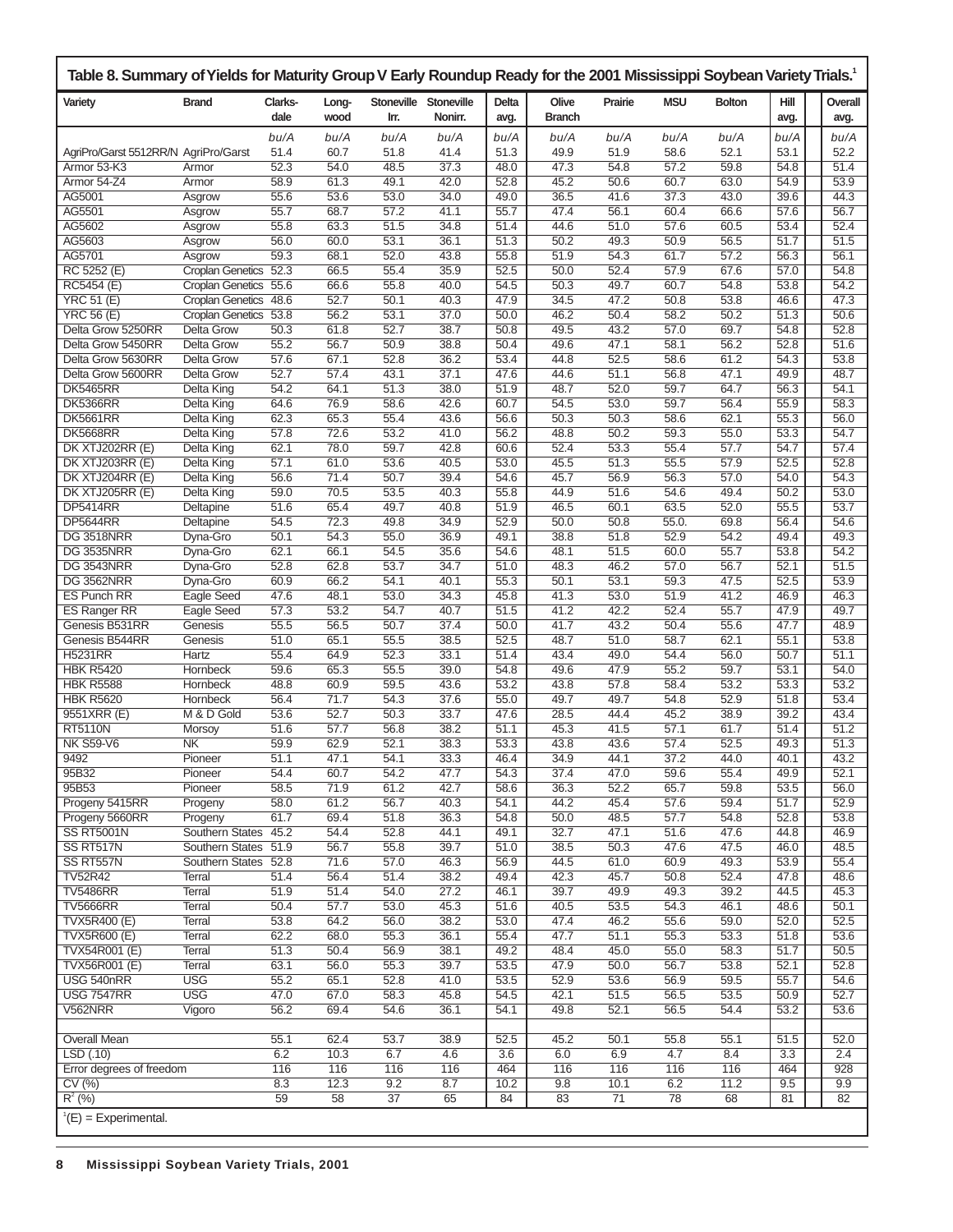| Table 9. Summary of Yields for Maturity Group V Late Roundup Ready for the 2001 Mississippi Soybean Variety Trials. <sup>1</sup><br><b>MSU</b><br>Clarks-<br>Stoneville<br><b>Stoneville</b><br>Olive<br>Hill<br>Overall<br><b>Brand</b><br><b>Delta</b><br>Prairie<br><b>Bolton</b><br>Variety<br>Long- |                         |      |      |      |                 |      |               |      |                   |                   |                  |  |      |
|----------------------------------------------------------------------------------------------------------------------------------------------------------------------------------------------------------------------------------------------------------------------------------------------------------|-------------------------|------|------|------|-----------------|------|---------------|------|-------------------|-------------------|------------------|--|------|
|                                                                                                                                                                                                                                                                                                          |                         | dale | wood | Irr. | Nonirr.         | avg. | <b>Branch</b> |      |                   |                   | avg.             |  | avg. |
|                                                                                                                                                                                                                                                                                                          |                         | bu/A | bu/A | bu/A | bu/A            | bu/A | bu/A          | bu/A | bu/A              | bu/A              | bu/A             |  | bu/A |
| Armor 56-J6                                                                                                                                                                                                                                                                                              | Armor                   | 60.6 | 68.8 | 51.2 | 42.2            | 55.7 | 49.4          | 52.3 | 54.8              | 53.6              | 52.5             |  | 54.1 |
| Armor 59-B9                                                                                                                                                                                                                                                                                              | Armor                   | 48.4 | 49.4 | 50.9 | 40.9            | 47.4 | 40.1          | 55.6 | 55.7              | 39.5              | 47.8             |  | 47.6 |
| AG5701                                                                                                                                                                                                                                                                                                   | Asgrow                  | 59.1 | 68.0 | 56.7 | 42.1            | 56.5 | 47.7          | 59.0 | 59.7              | 57.1              | 55.8             |  | 56.2 |
| AG5901                                                                                                                                                                                                                                                                                                   | Asgrow                  | 53.5 | 65.9 | 47.3 | 41.1            | 52.0 | 51.4          | 58.1 | 52.5              | 54.6              | 54.2             |  | 53.1 |
| AG5902                                                                                                                                                                                                                                                                                                   | Asgrow                  | 54.3 | 63.8 | 44.1 | 36.9            | 49.8 | 53.4          | 58.6 | 49.0              | 55.7              | 54.2             |  | 52.0 |
| 590RR                                                                                                                                                                                                                                                                                                    | <b>Croplan Genetics</b> | 56.7 | 56.8 | 49.9 | 35.9            | 49.8 | 46.4          | 47.5 | 54.5              | 49.6              | 49.5             |  | 49.7 |
| <b>YRC 57 (E)</b>                                                                                                                                                                                                                                                                                        | <b>Croplan Genetics</b> | 49.5 | 55.3 | 44.1 | 37.9            | 46.7 | 50.6          | 53.8 | 48.1              | 47.5              | 50.0             |  | 48.4 |
| <b>YRC 58 (E)</b>                                                                                                                                                                                                                                                                                        | <b>Croplan Genetics</b> | 52.0 | 65.8 | 51.7 | 39.4            | 52.2 | 50.7          | 62.1 | 57.2              | 50.9              | 55.2             |  | 53.7 |
| Delta Grow 5950RR                                                                                                                                                                                                                                                                                        | <b>Delta Grow</b>       | 52.9 | 53.8 | 45.7 | 35.8            | 47.1 | 44.0          | 50.8 | 56.1              | 54.7              | 51.4             |  | 49.3 |
| <b>DK5762RR</b>                                                                                                                                                                                                                                                                                          | <b>Delta King</b>       | 47.9 | 52.9 | 48.6 | 36.4            | 46.4 | 45.8          | 50.5 | 56.1              | 51.8              | 51.1             |  | 48.8 |
| <b>DK5961RR</b>                                                                                                                                                                                                                                                                                          | <b>Delta King</b>       | 47.5 | 58.7 | 40.5 | 32.0            | 44.7 | 45.3          | 52.5 | 46.0              | 54.8              | 49.7             |  | 47.2 |
| <b>DP5806RR</b>                                                                                                                                                                                                                                                                                          | Deltapine               | 58.5 | 53.2 | 45.2 | 38.4            | 48.9 | 49.7          | 52.9 | 56.7              | 52.3              | 52.9             |  | 50.9 |
| <b>DP5915RR</b>                                                                                                                                                                                                                                                                                          | Deltapine               | 49.3 | 72.0 | 55.0 | 44.2            | 55.2 | 60.2          | 57.5 | 58.3              | 55.3              | 57.9             |  | 56.5 |
| <b>DG 3582NRR</b>                                                                                                                                                                                                                                                                                        | Dyna-Gro                | 51.9 | 55.0 | 48.6 | 40.1            | 48.9 | 42.8          | 43.0 | 56.8              | 45.8              | 47.1             |  | 48.0 |
| <b>ES Marshal RR</b>                                                                                                                                                                                                                                                                                     | Eagle Seed              | 51.0 | 36.1 | 37.8 | 32.2            | 39.3 | 37.5          | 52.2 | 51.9              | 27.3              | 42.2             |  | 40.8 |
| <b>ES Trooper RR</b>                                                                                                                                                                                                                                                                                     | Eagle Seed              | 43.9 | 56.2 | 44.8 | 37.9            | 45.7 | 42.8          | 51.2 | 51.5              | 44.7              | 47.6             |  | 46.6 |
| <b>H5885RR</b>                                                                                                                                                                                                                                                                                           | Hartz                   | 62.2 | 70.9 | 56.8 | 45.3            | 58.8 | 49.2          | 59.5 | 54.4              | 54.7              | 54.4             |  | 56.6 |
| <b>H5999RR</b>                                                                                                                                                                                                                                                                                           | Hartz                   | 52.5 | 58.6 | 46.1 | 31.4            | 47.1 | 46.0          | 56.3 | 49.3              | 41.6              | 48.3             |  | 47.7 |
| <b>HBK R5820</b>                                                                                                                                                                                                                                                                                         | Hornbeck                | 49.6 | 59.5 | 51.0 | 39.1            | 49.8 | 41.1          | 54.8 | 53.2              | 48.6              | 49.4             |  | 49.6 |
| <b>HBK R5920</b>                                                                                                                                                                                                                                                                                         | Hornbeck                | 53.2 | 60.7 | 45.7 | 41.4            | 50.2 | 42.2          | 46.2 | 55.2              | 52.5              | 49.0             |  | 49.6 |
| <b>HBK R6020</b>                                                                                                                                                                                                                                                                                         | Hornbeck                | 54.9 | 60.6 | 45.2 | 38.1            | 49.7 | 47.0          | 50.6 | 54.4              | 45.0              | 49.2             |  | 49.5 |
| <b>NK S59-V6</b>                                                                                                                                                                                                                                                                                         | <b>NK</b>               | 59.4 | 57.5 | 51.1 | 44.4            | 53.1 | 41.1          | 47.2 | 57.1              | 47.0              | 48.1             |  | 50.6 |
| <b>NK S58-R3</b>                                                                                                                                                                                                                                                                                         | N <sub>K</sub>          | 53.8 | 57.8 | 51.4 | 39.6            | 50.6 | 45.8          | 53.3 | 63.0              | $\overline{57.2}$ | 54.8             |  | 52.7 |
| 95B96                                                                                                                                                                                                                                                                                                    | Pioneer                 | 66.8 | 75.3 | 59.4 | 44.7            | 61.6 | 47.4          | 42.0 | 54.1              | 51.6              | 48.8             |  | 55.2 |
| Progeny 5900RR                                                                                                                                                                                                                                                                                           | Progeny                 | 54.6 | 57.7 | 50.1 | 41.2            | 51.2 | 41.6          | 52.3 | $\overline{51.2}$ | 54.0              | 49.7             |  | 50.5 |
| SS RT587N                                                                                                                                                                                                                                                                                                | <b>Southern States</b>  | 49.4 | 61.2 | 48.6 | 47.3            | 51.6 | 43.5          | 56.0 | 53.3              | 39.5              | 48.1             |  | 49.9 |
| SS RT5999N                                                                                                                                                                                                                                                                                               | Southern States         | 54.3 | 64.7 | 54.4 | 47.5            | 55.2 | 42.5          | 58.6 | 56.9              | 52.8              | 52.7             |  | 54.0 |
| <b>TV59R98</b>                                                                                                                                                                                                                                                                                           | <b>Terral</b>           | 59.0 | 53.0 | 48.8 | 44.2            | 51.3 | 38.7          | 57.9 | 52.3              | 48.7              | 49.4             |  | 50.3 |
| <b>TV59R85</b>                                                                                                                                                                                                                                                                                           | <b>Terral</b>           | 54.0 | 60.7 | 50.2 | 36.4            | 50.4 | 41.6          | 48.2 | 53.5              | 45.3              | 47.2             |  | 48.8 |
| <b>TVX58R001 (E)</b>                                                                                                                                                                                                                                                                                     | Terral                  | 60.5 | 63.4 | 55.9 | 43.2            | 55.7 | 53.0          | 55.3 | 61.3              | 45.8              | 53.9             |  | 54.8 |
| <b>TVX5R800 (E)</b>                                                                                                                                                                                                                                                                                      | Terral                  | 57.1 | 59.5 | 50.6 | 45.4            | 53.2 | 48.2          | 54.2 | 57.7              | 42.9              | 50.8             |  | 52.0 |
| <b>TVX5R900 (E)</b>                                                                                                                                                                                                                                                                                      | Terral                  | 45.4 | 57.0 | 51.1 | 40.9            | 48.6 | 46.7          | 51.3 | 51.9              | 56.6              | 51.6             |  | 50.1 |
| <b>USG EXP 570 (E)</b>                                                                                                                                                                                                                                                                                   | <b>USG</b>              | 62.5 | 66.7 | 52.1 | 41.6            | 55.8 | 51.0          | 51.7 | 54.9              | 49.6              | 51.8             |  | 53.8 |
| <b>USG 7585nRR</b>                                                                                                                                                                                                                                                                                       | <b>USG</b>              | 53.5 | 56.1 | 52.4 | 43.1            | 51.3 | 47.0          | 49.5 | 56.9              | 54.9              | 52.1             |  | 51.7 |
|                                                                                                                                                                                                                                                                                                          |                         |      |      |      |                 |      |               |      |                   |                   |                  |  |      |
| <b>Overall Mean</b>                                                                                                                                                                                                                                                                                      |                         | 54.1 | 59.8 | 49.5 | 40.3            | 50.9 | 45.2          | 53.0 | 54.6              | 49.5              | 50.8             |  | 50.9 |
| LSD (.10)                                                                                                                                                                                                                                                                                                |                         | 6.6  | 5.9  | 4.0  | 4.4             | 2.6  | 6.8           | 4.7  | 40.1              | 11.1              | $\overline{3.6}$ |  | 2.2  |
| Error degrees of freedom                                                                                                                                                                                                                                                                                 |                         | 66   | 66   | 66   | 66              | 264  | 66            | 66   | 66                | 66                | 264              |  | 52.8 |
| CV(%)                                                                                                                                                                                                                                                                                                    |                         | 8.9  | 7.3  | 5.9  | 8.0             | 7.7  | 10.8          | 6.5  | $\overline{5.5}$  | 16.5              | 10.4             |  | 9.1  |
| $R^2$ (%)                                                                                                                                                                                                                                                                                                |                         | 64   | 81   | 80   | $\overline{75}$ | 89   | 66            | 76   | $\overline{70}$   | $\overline{51}$   | 68               |  | 81   |
| $E(E) = Experiments$ Experimental.                                                                                                                                                                                                                                                                       |                         |      |      |      |                 |      |               |      |                   |                   |                  |  |      |

#### **Table 10. Summary of Yields for Maturity Group VI Roundup Ready for the 2001 Mississippi Soybean Variety Trials.1**

| Variety                            | <b>Brand</b>            | <b>Bolton</b> | <b>MSU</b> | Hill<br>avg. | <b>Stoneville</b><br>Irr. | Overall<br>avg. |
|------------------------------------|-------------------------|---------------|------------|--------------|---------------------------|-----------------|
|                                    |                         | bu/A          | bu/A       | bu/A         | bu/A                      | bu/A            |
| AgriPro/Garst XR0162N44 (E)        | AgriPro/Garst           | 38.5          | 55.9       | 47.2         | 40.8                      | 45.1            |
| AgriPro/Garst 6612RR/N             | AgriPro/Garst           | 43.6          | 49.1       | 46.4         | 36.7                      | 43.1            |
| AG6101                             | Asgrow                  | 44.5          | 43.3       | 43.9         | 35.3                      | 41.0            |
| AG6201                             | Asgrow                  | 41.8          | 53.6       | 47.7         | 42.2                      | 45.9            |
| <b>TS6299RR (E)</b>                | <b>Croplan Genetics</b> | 26.4          | 50.6       | 46.2         | 30.5                      | 38.6            |
| <b>V602NRR</b>                     | Vigoro                  | 46.2          | 52.2       | 49.2         | 45.9                      | 48.1            |
|                                    |                         |               |            |              |                           |                 |
| <b>Overall Mean</b>                |                         | 40.2          | 50.8       | 42.6         | 38.6                      | 43.6            |
| LSD(.10)                           |                         | 13.3          | 4.2        | 6.0          | 6.0                       | 4.4             |
| Error degrees of freedom           |                         | 10            | 10         | 20           | 10                        | 30              |
| CV(%)                              |                         | 22.4          | 5.5        | 13.1         | 10.4                      | 12.5            |
| $R^2$ (%)                          |                         | 63            | 81         | 70           | 75                        | 76              |
| $E(E) = Experiments$ Experimental. |                         |               |            |              |                           |                 |

 $\overline{\phantom{a}}$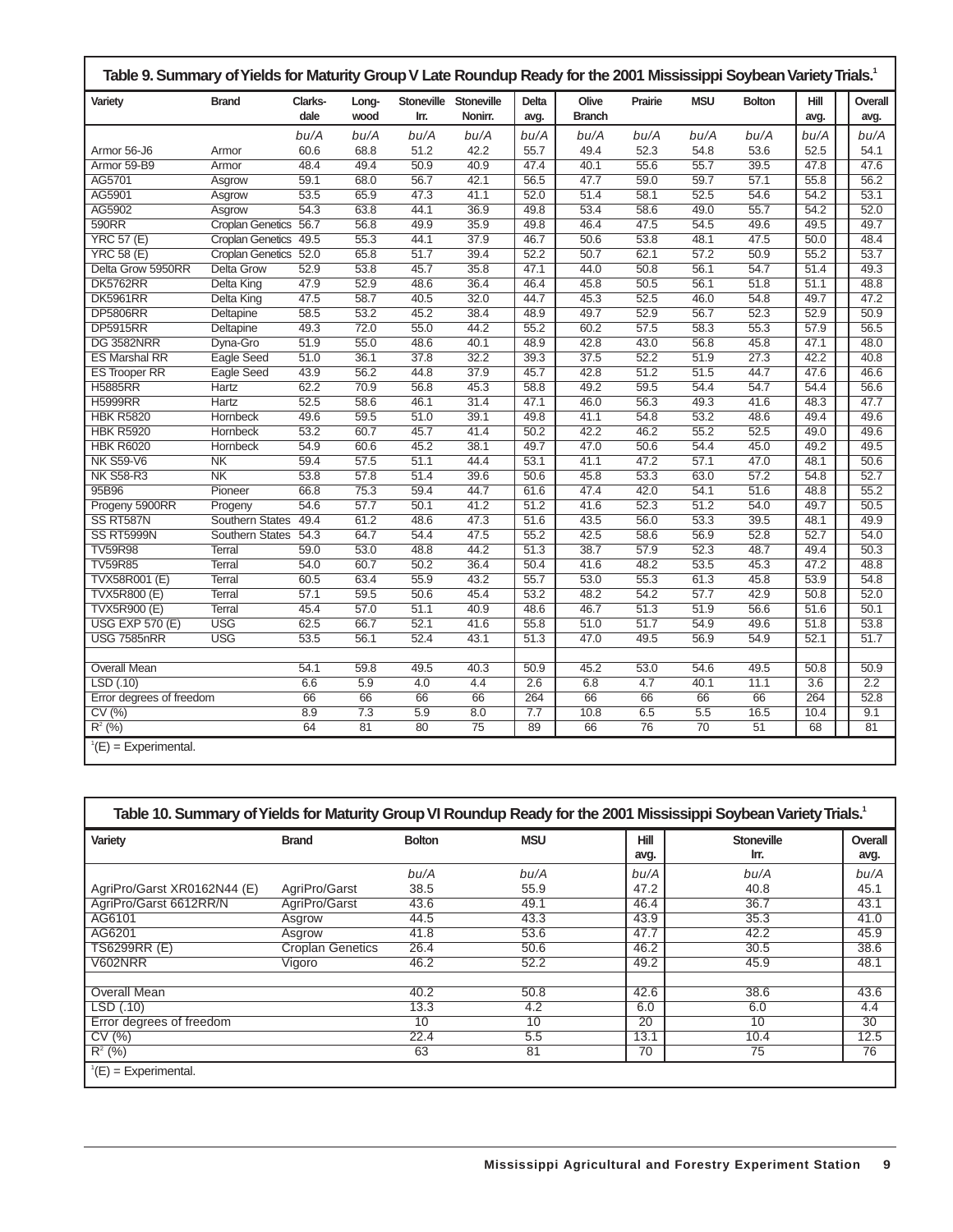#### **Table 11. Summary of 2-Year Yields for Maturity Group IV for the 2000 and 2001 Mississippi Soybean Variety Trials.1**

| Variety                  | <b>Brand</b>    | Clarks-<br>dale | Long-<br>wood | <b>Stoneville</b><br>Irr. | <b>Stoneville</b><br>Nonirr. | Delta<br>avg. | Olive<br><b>Branch</b> | <b>Bolton</b> | <b>MSU</b> | <b>Hill</b><br>avg. | Overall<br>avg. |
|--------------------------|-----------------|-----------------|---------------|---------------------------|------------------------------|---------------|------------------------|---------------|------------|---------------------|-----------------|
|                          |                 | bu/A            | bu/A          | bu/A                      | bu/A                         | bu/A          | bu/A                   | bu/A          | bu/A       | bu/A                | bu/A            |
| <b>DK4680</b>            | Delta King      | 63.0            | 55.8          | 52.7                      | 30.2                         | 50.4          | 35.2                   | 45.7          | 24.7       | 35.2                | 43.9            |
| DK4711                   | Delta King      | 65.6            | 52.9          | 58.0                      | 32.0                         | 52.1          | 37.8                   | 39.3          | 44.3       | 40.4                | 47.1            |
| <b>DP4748S</b>           | Deltapine       | 64.3            | 66.1          | 60.0                      | 33.7                         | 56.0          | 35.8                   | 36.7          | 45.0       | 39.2                | 48.8            |
| Dixie 478                | <b>Dixie</b>    | 70.1            | 62.5          | 58.9                      | 30.7                         | 55.5          | 33.2                   | 37.2          | 24.1       | 31.5                | 45.2            |
| <b>HBK 4891</b>          | <b>Hornbeck</b> | 67.8            | 57.9          | 66.2                      | 33.2                         | 56.3          | 42.3                   | 35.8          | 43.3       | 40.4                | 49.5            |
| 9511                     | Pioneer         | 59.7            | 63.0          | 54.8                      | 24.7                         | 50.5          | 28.4                   | 40.1          | 33.6       | 34.0                | 43.5            |
| Progeny 4910             | Progeny         | 69.3            | 66.4          | 61.1                      | 32.2                         | 57.2          | 37.6                   | 40.5          | 41.0       | 39.7                | 49.7            |
| <b>TV4881</b>            | Terral          | 65.5            | 53.5          | 58.1                      | 32.0                         | 52.3          | 39.5                   | 36.4          | 43.3       | 39.7                | 46.9            |
| TV4975                   | Terral          | 67.6            | 62.2          | 55.1                      | 26.0                         | 52.7          | 25.5                   | 37.4          | 42.0       | 35.0                | 45.1            |
| DT97-4290 (E)            | Public          | 64.7            | 60.2          | 52.8                      | 27.3                         | 51.3          | 35.8                   | 40.4          | 39.8       | 38.7                | 45.9            |
|                          |                 |                 |               |                           |                              |               |                        |               |            |                     |                 |
| Overall Mean             |                 | 65.8            | 60.0          | 58.7                      | 30.2                         | 53.5          | 35.1                   | 38.9          | 38.1       | 37.4                | 46.5            |
| LSD(0.10)                |                 | 3.9             | 8.1           | 4.1                       | 2.3                          | 2.5           | 5.6                    | 6.7           | 4.4        | 3.2                 | 2.0             |
| Error degrees of freedom |                 | 36              | 36            | $\overline{30}$           | $\overline{36}$              | 138           | 36                     | 36            | 36         | 108                 | 246             |
| CV(%)                    |                 | 6.0             | 13.9          | 6.7                       | 7.9                          | 9.7           | 16.3                   | 17.5          | 11.7       | 15.4                | 11.7            |
| $R^{2}$ (%)              |                 | 81              | 67            | 94                        | 99                           | 95            | 92                     | 93            | 86         | 92                  | 95              |
| $^1(E)$ = Experimental.  |                 |                 |               |                           |                              |               |                        |               |            |                     |                 |

#### **Table 12. Summary of 2-Year Yields for Maturity Group V Early for the 2000 and 2001 Mississippi Soybean Variety Trials.1**

| Variety                                  | <b>Brand</b> | <b>Clarksdale</b> | Longwood | <b>Stoneville</b> | <b>Delta</b> | Olive         | <b>Bolton</b> | <b>MSU</b> | Hill | Overall |
|------------------------------------------|--------------|-------------------|----------|-------------------|--------------|---------------|---------------|------------|------|---------|
|                                          |              |                   |          | Irr.              | avg.         | <b>Branch</b> |               |            | avg. | avg.    |
|                                          |              | bu/A              | bu/A     | bu/A              | bu/A         | bu/A          | bu/A          | bu/A       | bu/A | bu/A    |
| DK 5850                                  | Delta King   | 62.3              | 57.9     | 42.0              | 54.1         | 33.1          | 35.3          | 50.9       | 39.8 | 46.9    |
| 9511                                     | Pioneer      | 50.7              | 54.3     | 37.4              | 47.5         | 24.3          | 37.0          | 32.0       | 31.1 | 39.3    |
| 95B33                                    | Pioneer      | 57.9              | 69.0     | 45.0              | 57.3         | 25.3          | 41.2          | 43.3       | 36.6 | 46.9    |
| Progeny 5120N                            | Progeny      | 55.8              | 59.5     | 42.8              | 52.7         | 31.2          | 34.6          | 43.9       | 36.6 | 44.6    |
| Progeny 5600                             | Progeny      | 62.7              | 65.7     | 46.1              | 58.2         | 25.7          | 37.4          | 46.4       | 36.5 | 47.3    |
| Delsoy 5500                              | Public       | 59.8              | 66.4     | 43.4              | 56.5         | 32.5          | 35.7          | 47.5       | 38.5 | 47.5    |
| Hutcheson                                | Public       | 59.3              | 49.9     | 40.9              | 50.1         | 35.8          | 40.0          | 46.6       | 40.8 | 45.4    |
|                                          |              |                   |          |                   |              |               |               |            |      |         |
| <b>Overall Mean</b>                      |              | 58.4              | 60.4     | 42.5              | 53.8         | 29.7          | 37.3          | 44.4       | 37.1 | 45.4    |
| LSD(0.10)                                |              | 4.6               | 6.6      | $\overline{3.2}$  | 2.8          | 11.2          | 5.7           | 3.9        | 4.3  | 2.5     |
| Error degrees of freedom                 |              | 24                | 24       | 24                | 72           | 24            | 24            | 24         | 72   | 144     |
| CV(%)                                    |              | 7.9               | 11.1     | 7.6               | 9.4          | 38.4          | 15.5          | 9.0        | 20.8 | 14.4    |
| $R^2$ (%)                                |              | 76                | 72       | 98                | 93           | 78            | 94            | 89         | 88   | 92      |
| <sup>1</sup> All are released varieties. |              |                   |          |                   |              |               |               |            |      |         |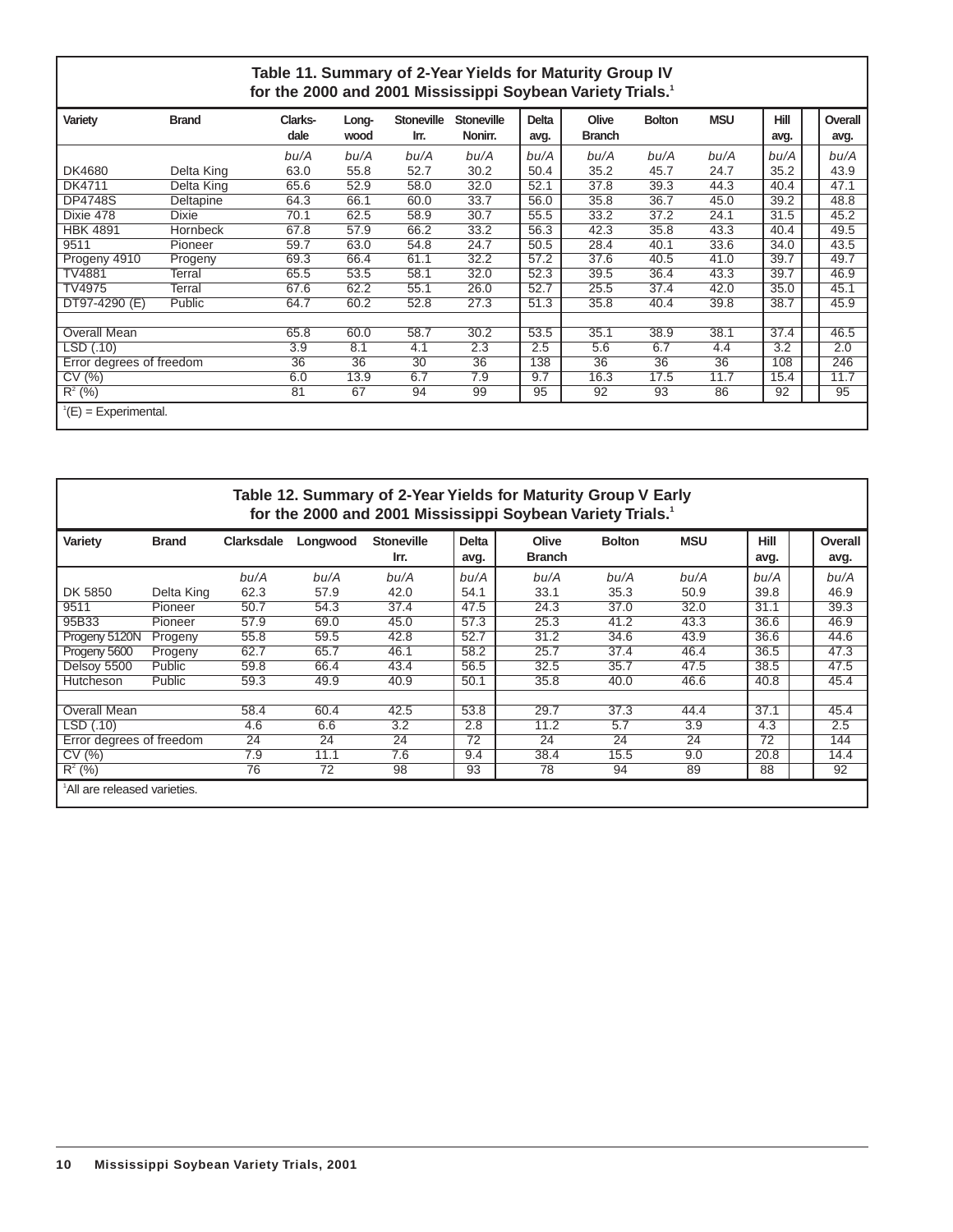#### **Table 13. Summary of 2-Year Yields for Maturity Group V Late for the 2000 and 2001 Mississippi Soybean Variety Trials.1**

|                                                               |                        |                   |          |                           | . .                  |                              |            |                     |                 |
|---------------------------------------------------------------|------------------------|-------------------|----------|---------------------------|----------------------|------------------------------|------------|---------------------|-----------------|
| Variety                                                       | <b>Brand</b>           | <b>Clarksdale</b> | Longwood | <b>Stoneville</b><br>Irr. | <b>Delta</b><br>avg. | Olive<br>Branch <sup>2</sup> | <b>MSU</b> | <b>Hill</b><br>avg. | Overall<br>avg. |
|                                                               |                        | bu/A              | bu/A     | bu/A                      | bu/A                 | bu/A                         | bu/A       | bu/A                | bu/A            |
| A5959                                                         | Asgrow                 | 65.3              | 68.0     | 61.3                      | 64.9                 | 37.2                         | 45.4       | 41.3                | 55.4            |
| <b>DK5995</b>                                                 | Delta King             | 64.7              | 66.7     | 60.4                      | 63.9                 | 35.8                         | 51.8       | 43.8                | 55.9            |
| <b>DP5989</b>                                                 | <b>Deltapine</b>       | 61.5              | 60.2     | 61.3                      | 61.0                 | 27.3                         | 39.2       | 33.3                | 49.9            |
| <b>HBK 5991</b>                                               | Hornbeck               | 64.2              | 67.5     | 65.6                      | 65.8                 | 31.9                         | 48.6       | 40.2                | 55.6            |
| 9594                                                          | Pioneer                | 66.8              | 70.3     | 69.7                      | 68.9                 | 33.1                         | 43.0       | 38.0                | 56.6            |
| <b>SS597N</b>                                                 | <b>Southern States</b> | 59.8              | 57.9     | 56.8                      | 58.1                 | 33.4                         | 43.8       | 38.6                | 50.3            |
| <b>TV5926</b>                                                 | Terral                 | 57.9              | 50.2     | 53.0                      | 53.7                 | 29.0                         | 43.5       | 36.2                | 46.7            |
| <b>Bolivar</b>                                                | Public                 | 55.9              | 57.3     | 62.7                      | 58.6                 | 30.8                         | 42.7       | 36.7                | 49.8            |
| Caviness                                                      | Public                 | 57.8              | 56.0     | 54.4                      | 56.1                 | 32.2                         | 40.2       | 36.2                | 48.1            |
| DT96-6840 (E)                                                 | Public                 | 60.3              | 63.7     | 59.9                      | 61.3                 | 39.7                         | 45.0       | 42.4                | 53.7            |
| Hutcheson                                                     | Public                 | 55.6              | 57.2     | 51.8                      | 54.9                 | 31.9                         | 38.6       | 35.2                | 47.0            |
| R95-2210 (E)                                                  | Public                 | 61.4              | 61.5     | 60.9                      | 61.3                 | 30.1                         | 45.8       | 37.9                | 51.9            |
| <b>UARK-5798</b>                                              | Public                 | 62.0              | 64.5     | 57.4                      | 61.3                 | 30.6                         | 39.2       | 34.9                | 50.7            |
|                                                               |                        |                   |          |                           |                      |                              |            |                     |                 |
| <b>Overall Mean</b>                                           |                        | 61.0              | 61.6     | 59.6                      | 60.7                 | 32.5                         | 43.6       | 38.1                | 51.7            |
| LSD (.10)                                                     |                        | 4.2               | 5.0      | 4.6                       | 2.6                  | 5.2                          | 4.5        | 3.4                 | 2.1             |
| Error degrees of freedom                                      |                        | 48                | 48       | 48                        | 144                  | 48                           | 48         | 96                  | 240             |
| CV(%)                                                         |                        | 7.1               | 8.3      | 8.0                       | 7.8                  | 16.4                         | 10.6       | 13.1                | 9.4             |
| $R^2$ (%)                                                     |                        | 75                | 83       | 74                        | 79                   | 94                           | 91         | 94                  | 95              |
| $E =$ Experimental.<br><sup>2</sup> Average of 1999 and 2001. |                        |                   |          |                           |                      |                              |            |                     |                 |

#### **Table 14. Summary of 2-Year Yields for Maturity Group VI for the 2000 and 2001 Mississippi Soybean Variety Trials.1**

| Variety                      | <b>Brand</b> | <b>MSU</b> | Stoneville Irr. | State avg. |
|------------------------------|--------------|------------|-----------------|------------|
|                              |              | bu/A       | bu/A            | bu/A       |
| Dillon                       | Public       | 34.5       | 54.4            | 44.5       |
| R92-1258 (E)                 | Public       | 40.0       | 53.7            | 46.9       |
| <b>SANTEE</b>                | Public       | 39.5       | 43.9            | 41.7       |
|                              |              |            |                 |            |
| Overall Mean                 |              | 38.0       | 50.7            | 44.3       |
| $\overline{\text{LSD}(.10)}$ |              | 5.2        | 3.3             | 2.9        |
| Error degrees of freedom     |              | 8          |                 | 16         |
| CV(%)                        |              | 12.7       | 6.1             | 9.2        |
| $R^2$ (%)                    |              | 94         | 94              | 95         |
| ${}^{1}(E)=$ Experimental.   |              |            |                 |            |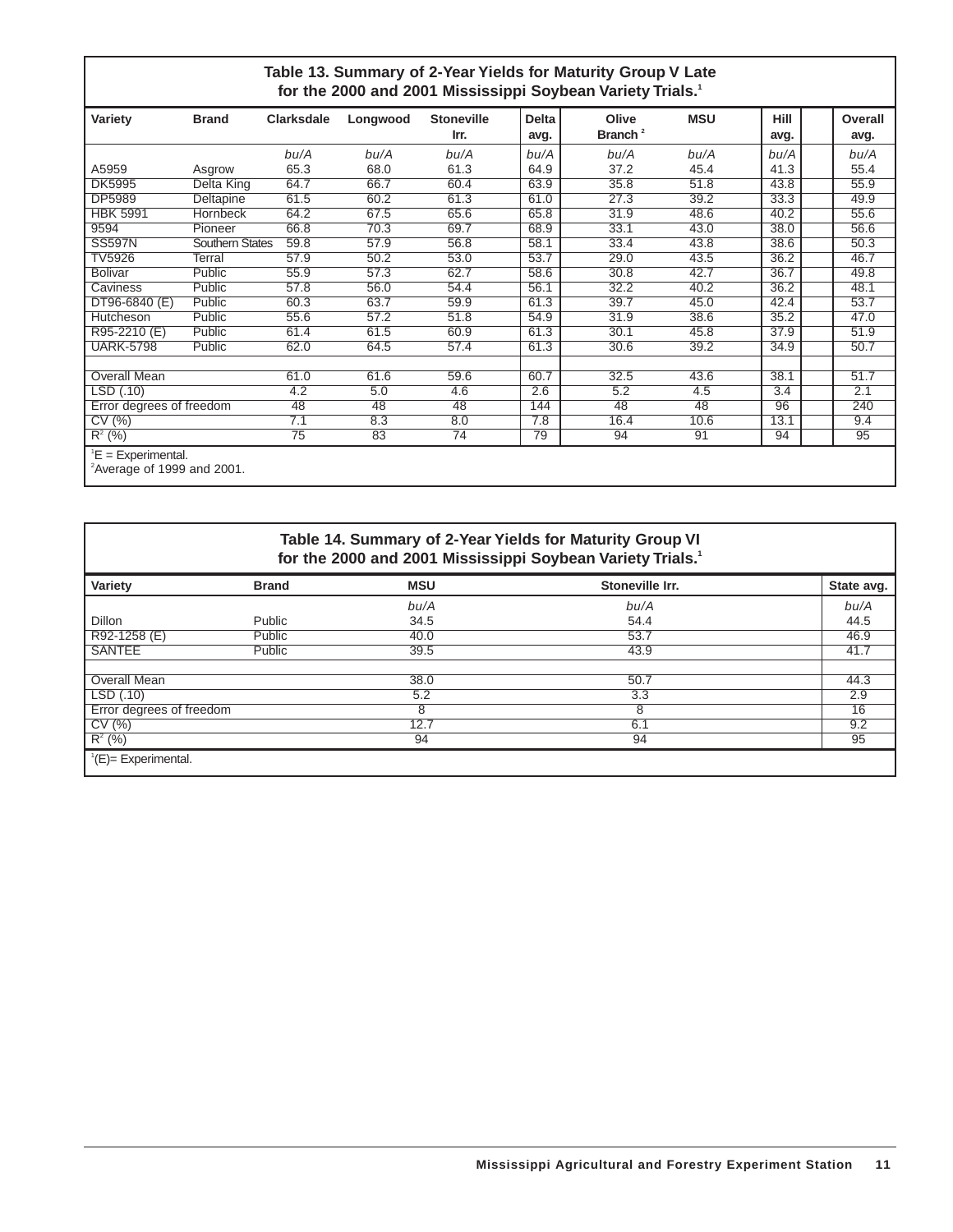#### **Table 15. Summary of 2-Year Yields for Maturity Group IV Early Roundup Ready for the 2000 and 2001 Mississippi Soybean Variety Trials.1**

| Variety                      | <b>Brand</b>            | Clarks- | Long- | <b>Stoneville</b> | <b>Stoneville</b> | <b>Delta</b> | Prairie | <b>Bolton</b> | Hill | Overall |
|------------------------------|-------------------------|---------|-------|-------------------|-------------------|--------------|---------|---------------|------|---------|
|                              |                         | dale    | wood  | Irr.              | Nonirr.           | avg.         |         |               | avg. | avg.    |
|                              |                         | bu/A    | bu/A  | bu/A              | bu/A              | bu/A         | bu/A    | bu/A          | bu/A | bu/A    |
| AgriPro Garst 4888RR         | AgriPro/Garst           | 66.9    | 62.3  | 59.9              | 25.5              | 53.6         | 30.5    | 36.6          | 33.6 | 47.0    |
| AG4403                       | Asgrow                  | 68.6    | 54.1  | 62.6              | 28.9              | 53.5         | 29.8    | 34.6          | 32.2 | 46.4    |
| AG4602                       | Asgrow                  | 63.4    | 51.7  | 51.3              | 28.8              | 48.8         | 28.3    | 36.7          | 32.5 | 43.3    |
| AG4702                       | Asgrow                  | 59.6    | 59.5  | 55.4              | 29.7              | 51.0         | 28.5    | 35.4          | 31.9 | 44.7    |
| <b>TS 466RR</b>              | <b>Croplan Genetics</b> | 54.7    | 52.3  | 54.3              | 24.0              | 46.3         | 31.3    | 30.4          | 30.8 | 41.2    |
| <b>DP4344RR</b>              | Deltapine               | 60.6    | 42.7  | 47.7              | 23.8              | 43.7         | 22.5    | 26.1          | 24.3 | 37.2    |
| <b>DP4690RR</b>              | Deltapine               | 67.7    | 56.4  | 61.5              | 27.2              | 53.2         | 29.6    | 34.0          | 31.8 | 46.1    |
| DG3463NRR                    | Dyna-Gro                | 53.9    | 48.3  | 54.9              | 30.5              | 46.9         | 26.5    | 31.0          | 28.7 | 40.8    |
| <b>HBK R4660</b>             | <b>Hornbeck</b>         | 54.4    | 51.3  | 55.2              | 26.9              | 46.9         | 20.2    | 35.9          | 28.1 | 40.6    |
| SS RT446N                    | <b>Southern States</b>  | 60.2    | 49.8  | 56.6              | 28.7              | 48.8         | 21.5    | 29.4          | 25.4 | 41.0    |
| <b>TV4589RR</b>              | Terral                  | 58.7    | 48.6  | 52.8              | 27.1              | 46.8         | 25.0    | 27.7          | 26.4 | 40.0    |
|                              |                         |         |       |                   |                   |              |         |               |      |         |
| Overall Mean                 |                         | 60.8    | 52.4  | 55.6              | 27.4              | 49.1         | 26.7    | 32.5          | 29.6 | 42.6    |
| LSD (.10)                    |                         | 3.9     | 6.8   | 3.4               | 4.6               | 2.4          | 5.7     | 5.2           | 3.8  | 3.3     |
| Error degrees of freedom     |                         | 40      | 40    | 40                | 40                | 160          | 40      | 40            | 80   | 240     |
| CV(%)                        |                         | 6.7     | 13.3  | 6.4               | 17.4              | 10.2         | 22.0    | 16.6          | 19.0 | 19.8    |
| $R^2$ (%)                    |                         | 87      | 65    | 88                | 91                | 94           | 91      | 92            | 92   | 87      |
| 'All are released varieties. |                         |         |       |                   |                   |              |         |               |      |         |

#### **Table 16. Summary of 2-Year Yields for Maturity Group IV Late Roundup Ready for the 2000 and 2001 Mississippi Soybean Variety Trials.1**

| Variety                                  | <b>Brand</b>            | Clarks-           | Long- | Stoneville | Stoneville | <b>Delta</b> | Olive         | <b>MSU</b> | Prairie | <b>Bolton</b> | Hill | Overall |
|------------------------------------------|-------------------------|-------------------|-------|------------|------------|--------------|---------------|------------|---------|---------------|------|---------|
|                                          |                         | dale              | wood  | Irr.       | Nonirr.    | avg.         | <b>Branch</b> |            |         |               | avg. | avg.    |
|                                          |                         | bu/A              | bu/A  | bu/A       | bu/A       | bu/A         | bu/A          | bu/A       | bu/A    | bu/A          | bu/A | bu/A    |
| AG4702                                   | Asgrow                  | 58.5              | 53.9  | 55.7       | 31.2       | 49.8         | 35.8          | 44.9       | 29.1    | 33.3          | 35.8 | 42.8    |
| AG4902                                   | Asgrow                  | 60.6              | 54.4  | 50.5       | 32.2       | 49.4         | 38.5          | 45.8       | 31.6    | 38.5          | 38.6 | 44.0    |
| <b>RC 4848</b>                           | <b>Croplan Genetics</b> | 64.4              | 54.6  | 51.9       | 31.4       | 50.6         | 38.3          | 36.0       | 27.0    | 35.8          | 34.3 | 42.4    |
| Delta Grow 4850RR                        | <b>Delta Grow</b>       | 61.1              | 55.0  | 53.2       | 30.3       | 49.9         | 40.3          | 39.3       | 26.5    | 37.6          | 35.9 | 42.9    |
| <b>DK 4762RR</b>                         | <b>Delta King</b>       | 53.6              | 51.1  | 48.1       | 31.4       | 46.0         | 31.7          | 41.3       | 20.3    | 40.7          | 33.5 | 39.8    |
| <b>DK 4868RR</b>                         | Delta King              | 69.8              | 65.5  | 59.6       | 30.7       | 56.4         | 37.7          | 47.4       | 32.8    | 42.1          | 40.0 | 48.2    |
| <b>DK 4965RR</b>                         | Delta King              | 61.3              | 56.6  | 52.2       | 30.8       | 50.2         | 34.9          | 43.2       | 30.9    | 43.4          | 38.1 | 44.2    |
| <b>SG498RR</b>                           | Deltapine               | 63.1              | 67.3  | 57.4       | 29.7       | 54.4         | 31.1          | 39.9       | 29.9    | 40.0          | 35.2 | 44.8    |
| Dixie 4803RR                             | <b>Dixie</b>            | 64.6              | 60.1  | 55.4       | 25.0       | 51.3         | 41.9          | 40.2       | 32.0    | 35.7          | 37.5 | 44.4    |
| <b>DG 3484NRR</b>                        | Dyna-Gro                | 64.1              | 56.0  | 53.2       | 28.7       | 50.5         | 35.3          | 41.2       | 27.7    | 40.9          | 36.3 | 43.4    |
| <b>ES Prairie RR</b>                     | <b>Eagle Seed</b>       | 55.6              | 53.8  | 49.2       | 23.0       | 45.4         | 25.7          | 41.3       | 28.8    | 36.1          | 32.9 | 39.2    |
| Genesis A484RR                           | Genesis                 | 61.6              | 51.6  | 55.2       | 30.1       | 49.6         | 33.4          | 40.3       | 28.5    | 34.0          | 34.1 | 41.8    |
| Genesis A504RR                           | Genesis                 | 59.3              | 57.7  | 51.7       | 25.2       | 48.4         | 29.2          | 37.1       | 27.3    | 33.6          | 31.8 | 40.1    |
| <b>H4884RR</b>                           | <b>Hartz</b>            | 62.4              | 55.5  | 53.5       | 30.4       | 50.4         | 33.3          | 34.1       | 27.8    | 39.7          | 33.7 | 42.1    |
| <b>H4994RR</b>                           | Hartz                   | 63.6              | 64.8  | 59.1       | 32.1       | 54.9         | 26.9          | 50.2       | 32.1    | 36.1          | 36.3 | 45.6    |
| <b>HBK R4920</b>                         | Hornbeck                | 67.4              | 58.0  | 56.8       | 27.8       | 52.5         | 35.9          | 43.6       | 32.8    | 39.4          | 38.0 | 45.2    |
| Morsoy RT4809                            | Morsoy                  | 69.6              | 63.2  | 61.1       | 25.5       | 54.8         | 36.1          | 44.1       | 32.1    | 32.1          | 36.1 | 45.5    |
| <b>NK S51-T1</b>                         | N <sub>K</sub>          | 60.5              | 54.1  | 45.1       | 18.9       | 44.6         | 23.3          | 34.6       | 27.8    | 38.2          | 31.0 | 37.8    |
| 9492                                     | Pioneer                 | 58.8              | 57.8  | 55.8       | 32.4       | 51.2         | 36.3          | 42.1       | 27.9    | 34.0          | 35.1 | 43.1    |
| <b>SS RT4980</b>                         | <b>Southern States</b>  | 65.9              | 60.6  | 55.3       | 25.6       | 51.9         | 35.1          | 44.4       | 30.8    | 40.1          | 37.6 | 44.7    |
| <b>TV4886RR</b>                          | Terral                  | 60.3              | 56.8  | 52.6       | 28.7       | 49.6         | 33.3          | 36.9       | 29.5    | 42.2          | 35.5 | 42.6    |
| <b>TV4890RR</b>                          | <b>Terral</b>           | $\overline{57.5}$ | 53.4  | 55.0       | 24.4       | 47.6         | 31.4          | 39.9       | 30.1    | 34.5          | 33.0 | 40.8    |
|                                          |                         |                   |       |            |            |              |               |            |         |               |      |         |
| <b>Overall Mean</b>                      |                         | 62.0              | 57.3  | 54.0       | 28.4       | 50.4         | 33.9          | 41.3       | 29.2    | 37.6          | 35.5 | 43.0    |
| LSD(0.10)                                |                         | 3.7               | 5.6   | 3.2        | 3.7        | 2.1          | 6.8           | 5.7        | 4.6     | 6.4           | 2.9  | 1.8     |
| Error degrees of freedom                 |                         | 84                | 84    | 84         | 84         | 336          | 84            | 84         | 84      | 84            | 336  | 672     |
| CV(%)                                    |                         | 6.2               | 10.1  | 6.1        | 13.4       | 8.5          | 21.0          | 14.3       | 16.3    | 17.6          | 17.4 | 12.4    |
| $R^2$ (%)                                |                         | 89                | 63    | 87         | 96         | 96           | 88            | 66         | 94      | 89            | 90   | 94      |
| <sup>1</sup> All are released varieties. |                         |                   |       |            |            |              |               |            |         |               |      |         |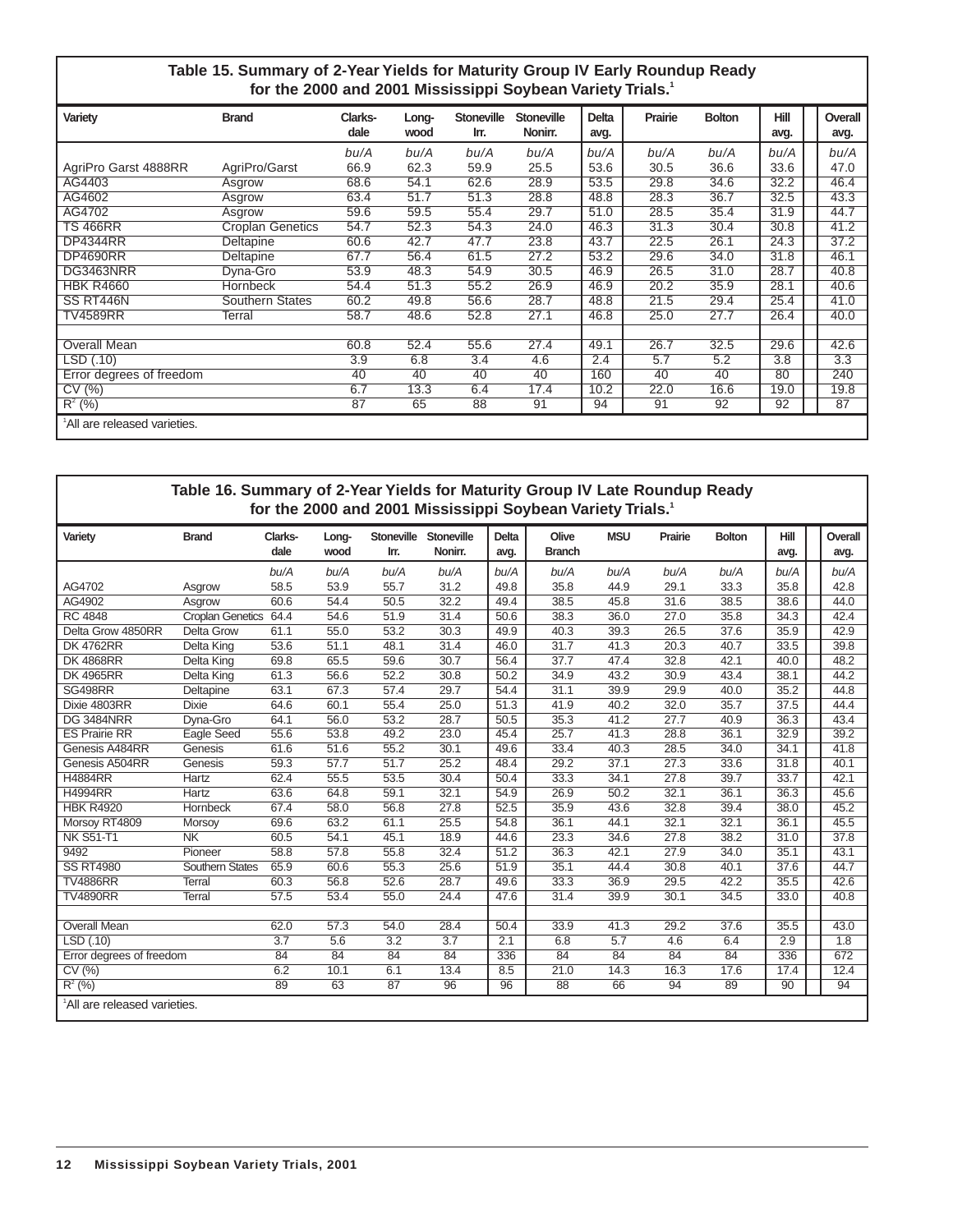#### **Table 17. Summary of 2-Year Yields for Maturity Group V Early Roundup Ready for the 2000 and 2001 Mississippi Soybean Variety Trials.1**

| Variety                                  | <b>Brand</b>           | Clarks-         | Long- | <b>Stoneville</b> | <b>Delta</b>     | Olive         | <b>MSU</b> | Prairie | <b>Bolton</b>    | Hill | Overall          |
|------------------------------------------|------------------------|-----------------|-------|-------------------|------------------|---------------|------------|---------|------------------|------|------------------|
|                                          |                        | dale            | wood  | Irr.              | avg.             | <b>Branch</b> |            |         |                  | avg. | avg.             |
|                                          |                        | bu/A            | bu/A  | bu/A              | bu/A             | bu/A          | bu/A       | bu/A    | bu/A             | bu/A | bu/A             |
| AG5001                                   | Asgrow                 | 60.6            | 51.0  | 55.8              | 55.8             | 30.4          | 30.8       | 24.2    | 25.9             | 27.8 | 39.8             |
| AG5501                                   | Asgrow                 | 60.8            | 64.7  | 56.8              | 60.8             | 30.4          | 43.8       | 35.1    | 40.9             | 37.5 | 47.5             |
| AG5602                                   | Asgrow                 | 60.0            | 58.4  | 56.9              | 58.4             | 27.2          | 41.6       | 29.6    | 38.6             | 34.2 | 44.6             |
| AG5701                                   | Asgrow                 | 65.4            | 67.8  | 58.7              | 63.9             | 32.4          | 48.1       | 34.2    | 36.5             | 37.8 | 49.0             |
| Delta Grow 5630RR Delta Grow             |                        | 65.2            | 65.7  | 58.5              | 63.1             | 31.1          | 44.7       | 35.3    | 37.8             | 37.2 | 48.3             |
| <b>DK5465RR</b>                          | Delta King             | 61.6            | 55.2  | 56.2              | 57.7             | 37.9          | 46.3       | 34.4    | 41.9             | 40.1 | 47.6             |
| <b>DK5366RR</b>                          | Delta King             | 66.6            | 72.8  | 65.1              | 68.2             | 32.6          | 49.4       | 34.6    | 35.9             | 38.1 | 51.0             |
| <b>DK5661RR</b>                          | <b>Delta King</b>      | 64.4            | 63.6  | 60.6              | 62.8             | 30.3          | 44.4       | 34.5    | 41.9             | 37.8 | 48.5             |
| <b>DK5668RR</b>                          | <b>Delta King</b>      | 62.3            | 69.1  | 62.8              | 64.7             | 35.7          | 46.3       | 32.6    | 35.4             | 37.5 | 49.2             |
| <b>DP5414RR</b>                          | Deltapine              | 59.4            | 59.6  | 57.5              | 58.8             | 29.8          | 46.7       | 36.7    | 34.7             | 37.0 | 46.3             |
| <b>DP5644RR</b>                          | Deltapine              | 59.3            | 66.0  | 58.1              | 61.1             | 32.2          | 43.9       | 32.3    | 42.9             | 37.8 | 47.8             |
| DG3535NRR                                | Dyna-Gro               | 66.4            | 65.4  | 60.7              | 64.2             | 32.5          | 44.9       | 35.0    | 38.1             | 37.6 | 49.0             |
| DG3562NRR                                | Dyna-Gro               | 64.8            | 65.2  | 62.6              | 64.2             | 30.0          | 46.5       | 34.6    | 33.9             | 36.2 | 48.2             |
| <b>ES Punch RR</b>                       | Eagle Seed             | 50.5            | 50.1  | 56.8              | 52.5             | 27.1          | 42.1       | 35.3    | 30.5             | 33.7 | 41.8             |
| ES Ranger RR                             | Eagle Seed             | 58.1            | 51.7  | 56.4              | 55.4             | 26.2          | 44.1       | 28.2    | 33.0             | 32.9 | 42.5             |
| <b>H5231RR</b>                           | Hartz                  | 60.1            | 57.6  | 56.5              | 58.1             | 31.2          | 40.0       | 28.0    | 34.4             | 33.3 | 43.9             |
| <b>HBK R5588</b>                         | Hornbeck               | 55.1            | 54.3  | 60.8              | 56.7             | 30.7          | 44.5       | 36.7    | 32.6             | 36.1 | 44.9             |
| <b>NK S59-V6</b>                         | N <sub>K</sub>         | 62.8            | 61.0  | 58.2              | 60.7             | 30.4          | 46.3       | 30.3    | 33.3             | 35.1 | 46.0             |
| 9492                                     | Pioneer                | 54.2            | 48.9  | 54.1              | 52.4             | 29.5          | 31.7       | 25.0    | 26.6             | 28.2 | 38.6             |
| 95B32                                    | Pioneer                | 56.7            | 58.2  | 57.6              | 57.5             | 28.0          | 45.2       | 30.8    | 34.7             | 34.7 | 44.4             |
| 95B53                                    | Pioneer                | 62.3            | 65.9  | 57.4              | 61.9             | 30.4          | 50.8       | 32.3    | 39.6             | 38.2 | 48.4             |
| SS RT557N                                | <b>Southern States</b> | 53.8            | 61.2  | 59.3              | 58.1             | 28.6          | 48.9       | 39.5    | 33.9             | 37.7 | 46.5             |
| <b>TV52R42</b>                           | <b>Terral</b>          | 56.6            | 55.0  | 56.9              | 56.2             | 28.7          | 41.2       | 30.5    | 33.6             | 33.5 | 43.2             |
| <b>TV5486RR</b>                          | Terral                 | 55.0            | 47.5  | 54.7              | 52.4             | 25.0          | 38.8       | 32.4    | 25.6             | 30.4 | 39.8             |
| <b>TV5666RR</b>                          | <b>Terral</b>          | 52.1            | 54.8  | 55.9              | 54.2             | 24.6          | 43.3       | 34.4    | 30.4             | 33.2 | 42.2             |
| USG 540nRR                               | <b>USG</b>             | 59.0            | 60.9  | 59.8              | 59.9             | 36.9          | 44.2       | 33.5    | 41.2             | 38.9 | 47.9             |
| <b>USG 7547RR</b>                        | <b>USG</b>             | 48.5            | 53.9  | 52.5              | 51.7             | 30.7          | 44.3       | 32.5    | 34.0             | 35.3 | 42.3             |
|                                          |                        |                 |       |                   |                  |               |            |         |                  |      |                  |
| <b>Overall Mean</b>                      |                        | 59.3            | 59.5  | 58.0              | 58.9             | 30.4          | 43.8       | 32.7    | 35.1             | 35.5 | 45.5             |
| LSD (.10)                                |                        | 4.6             | 5.9   | 5.5               | 3.1              | 4.8           | 3.6        | 3.5     | $\overline{5.7}$ | 2.2  | 1.8              |
| Error degrees of freedom                 |                        | 104             | 104   | 104               | $\overline{312}$ | 104           | 104        | 104     | 104              | 416  | $\overline{728}$ |
| CV(%)                                    |                        | 8.1             | 10.4  | 9.8               | 9.5              | 16.4          | 8.5        | 11.2    | 17.0             | 13.2 | 11.2             |
| $R^{2}$ (%)                              |                        | $\overline{75}$ | 75    | 66                | 72               | 94            | 95         | 98      | 95               | 96   | 95               |
| <sup>1</sup> All are released varieties. |                        |                 |       |                   |                  |               |            |         |                  |      |                  |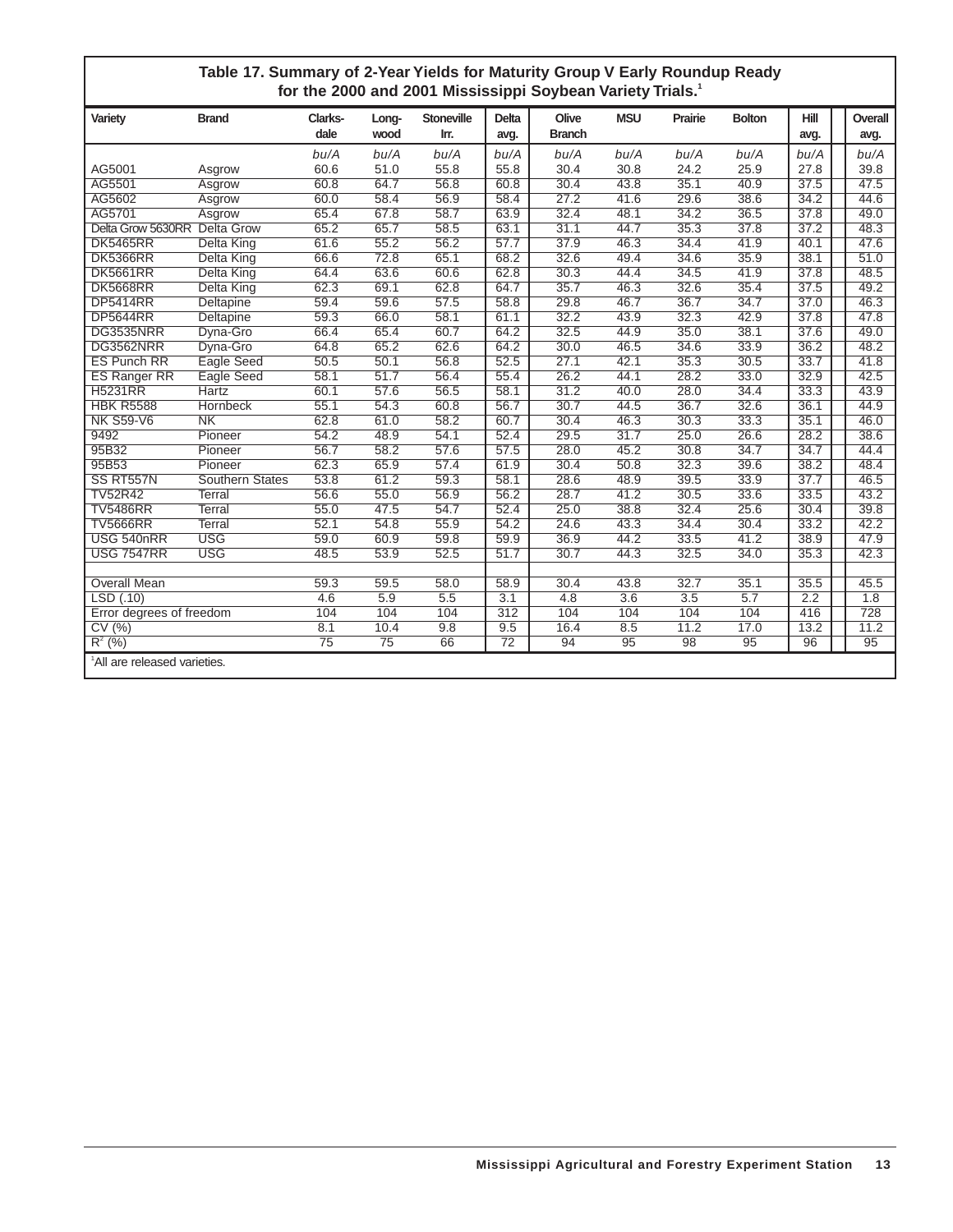#### **Table 18. Summary of 2-Year Yields for Maturity Group V Late Roundup Ready for the 2000 and 2001 Mississippi Soybean Variety Trials.1**

| Variety                                  | <b>Brand</b>            | Clarks-          | Long- | <b>Stoneville</b> | <b>Delta</b> | Olive         | <b>MSU</b> | Prairie | Hill | Overall |
|------------------------------------------|-------------------------|------------------|-------|-------------------|--------------|---------------|------------|---------|------|---------|
|                                          |                         | dale             | wood  | Irr.              | avg.         | <b>Branch</b> |            |         | avg. | avg.    |
|                                          |                         | bu/A             | bu/A  | bu/A              | bu/A         | bu/A          | bu/A       | bu/A    | bu/A | bu/A    |
| AG5701                                   | Asgrow                  | 63.6             | 64.3  | 65.0              | 64.3         | 31.8          | 46.4       | 36.3    | 38.2 | 51.2    |
| AG5901                                   | Asgrow                  | 57.0             | 60.8  | 51.9              | 56.5         | 30.6          | 41.9       | 36.9    | 36.5 | 46.5    |
| AG5902                                   | Asgrow                  | 60.7             | 61.4  | 56.5              | 59.5         | 32.6          | 42.1       | 37.8    | 37.5 | 48.5    |
| 590RR                                    | <b>Croplan Genetics</b> | 59.2             | 52.7  | 56.8              | 56.2         | 31.8          | 44.2       | 32.3    | 36.1 | 46.2    |
| Delta Grow 5950RR                        | <b>Delta Grow</b>       | 57.5             | 55.2  | 52.5              | 55.1         | 28.9          | 45.8       | 32.3    | 35.7 | 45.4    |
| <b>DK5762RR</b>                          | <b>Delta King</b>       | 58.6             | 53.9  | 56.2              | 56.2         | 30.8          | 45.7       | 33.0    | 36.5 | 46.4    |
| <b>DK5961RR</b>                          | Delta King              | 55.4             | 50.7  | 49.9              | 52.0         | 30.3          | 35.3       | 33.8    | 33.1 | 42.5    |
| <b>DP5806RR</b>                          | Deltapine               | 61.1             | 52.2  | 55.1              | 56.2         | 30.8          | 46.4       | 36.6    | 37.9 | 47.0    |
| <b>DP5915RR</b>                          | Deltapine               | 53.6             | 63.3  | 59.6              | 58.8         | 39.5          | 46.4       | 37.4    | 41.1 | 50.0    |
| DG3582NRR                                | Dyna-Gro                | 58.7             | 53.6  | 56.4              | 56.2         | 30.9          | 46.6       | 28.4    | 35.3 | 45.8    |
| <b>ES Marshal RR</b>                     | Eagle Seed              | 51.3             | 40.4  | 47.9              | 46.5         | 27.1          | 41.8       | 34.3    | 34.4 | 40.4    |
| <b>ES Trooper RR</b>                     | Eagle Seed              | 49.2             | 52.0  | 50.2              | 50.4         | 27.6          | 42.0       | 35.1    | 34.9 | 42.7    |
| <b>H5885RR</b>                           | <b>Hartz</b>            | 65.5             | 66.9  | 62.4              | 64.9         | 33.0          | 45.3       | 36.7    | 38.3 | 51.6    |
| <b>H5999RR</b>                           | <b>Hartz</b>            | 54.7             | 55.2  | 58.3              | 56.0         | 29.8          | 42.4       | 34.7    | 35.6 | 45.8    |
| <b>HBK R5920</b>                         | Hornbeck                | 59.7             | 55.5  | 53.5              | 56.2         | 27.6          | 44.4       | 30.5    | 34.2 | 45.2    |
| <b>HBK R6020</b>                         | <b>Hornbeck</b>         | 61.5             | 58.9  | 54.7              | 58.4         | 33.8          | 42.4       | 32.0    | 36.0 | 47.2    |
| <b>NK S59-V6</b>                         | N <sub>K</sub>          | 63.5             | 62.0  | 60.8              | 62.1         | 26.5          | 45.7       | 30.2    | 34.1 | 48.1    |
| Progeny 5900RR                           | Progeny                 | 60.0             | 58.5  | 58.0              | 58.8         | 31.2          | 42.8       | 32.4    | 35.4 | 47.1    |
| SS RT587N                                | <b>Southern States</b>  | 55.5             | 55.7  | 51.2              | 54.1         | 31.4          | 41.9       | 35.3    | 36.2 | 45.2    |
| <b>SS RT5999N</b>                        | <b>Southern States</b>  | 58.9             | 62.8  | 62.0              | 61.2         | 26.0          | 41.9       | 35.8    | 34.6 | 47.9    |
| <b>TV59R85</b>                           | Terral                  | 58.0             | 55.7  | 58.6              | 57.4         | 29.1          | 44.3       | 31.5    | 35.0 | 46.2    |
|                                          |                         |                  |       |                   |              |               |            |         |      |         |
| <b>Overall Mean</b>                      |                         | 58.2             | 56.7  | 56.1              | 57.0         | 30.5          | 43.6       | 34.0    | 36.0 | 46.5    |
| LSD (.10)                                |                         | $\overline{3.9}$ | 3.9   | 3.8               | 2.2          | 4.8           | 3.2        | 2.7     | 2.1  | 1.5     |
| Error degrees of freedom                 |                         | 80               | 80    | 80                | 240          | 80            | 80         | 80      | 240  | 480     |
| CV(%)                                    |                         | 7.0              | 7.2   | 7.1               | 7.1          | 16.4          | 7.5        | 8.1     | 10.6 | 8.4     |
| $R^{2}$ (%)                              |                         | 81               | 84    | 90                | 86           | 94            | 95         | 99      | 97   | 97      |
| <sup>1</sup> All are released varieties. |                         |                  |       |                   |              |               |            |         |      |         |

#### **Table 19. Summary of 3-Year Yields for Maturity Group IV for the 1999, 2000, and 2001 Mississippi Soybean Variety Trials.1 Variety Brand Clarks- Long- Stoneville Stoneville Delta Olive MSU Bolton Hill Overall** dale wood Irr. Nonirr. | avg. | Branch | avg. | | avg. bu/A bu/A bu/A bu/A bu/A bu/A bu/A bu/A bu/A bu/A DK4680 Delta King 62.6 53.9 57.5 24.1 | 49.5 | 39.6 25.7 42.1 | 35.8 | | 43.6 DK4711 Delta King 64.5 51.5 64.2 27.0 51.8 41.9 41.2 38.5 40.6 47.0 Dixie 478 Dixie 69.8 59.4 62.0 25.3 54.1 37.2 23.2 40.6 33.7 45.4 HBK 4891 Hornbeck 67.1 54.4 67.8 27.8 | 54.3 | 45.6 41.8 33.6 | 40.3 | | 48.3 9511 Pioneer 61.4 65.4 60.8 20.6 52.1 35.7 37.5 38.0 37.1 45.6 TV4881 Terral 62.5 53.2 64.9 26.8 51.9 44.1 41.5 36.1 40.6 47.0 TV4975 Terral 68.4 65.2 60.3 20.5 53.6 29.1 42.6 36.3 36.0 46.1 DT97-4290 (E) Public 66.6 61.8 59.7 23.3 52.9 36.4 40.9 40.1 39.1 47.0 Overall Mean 65.4 58.1 63.3 24.4 52.6 38.7 36.8 38.2 37.9 46.2 LSD (.10) 2.9 5.9 3.5 2.2 1.9 4.6 3.1 4.7 2.4 1.5 Error degrees of freedom 42 42 36 42 162 42 42 42 126 288 CV (%) 5.6 12.8 6.6 11.5 | 9.3 | 15.0 10.7 15.4 | 14.0 | | 10.9 R<sup>2</sup> (%) 80 71 93 98 | 97 | 92 90 92 | 92 | | 96  $^1$ (E) = Experimental.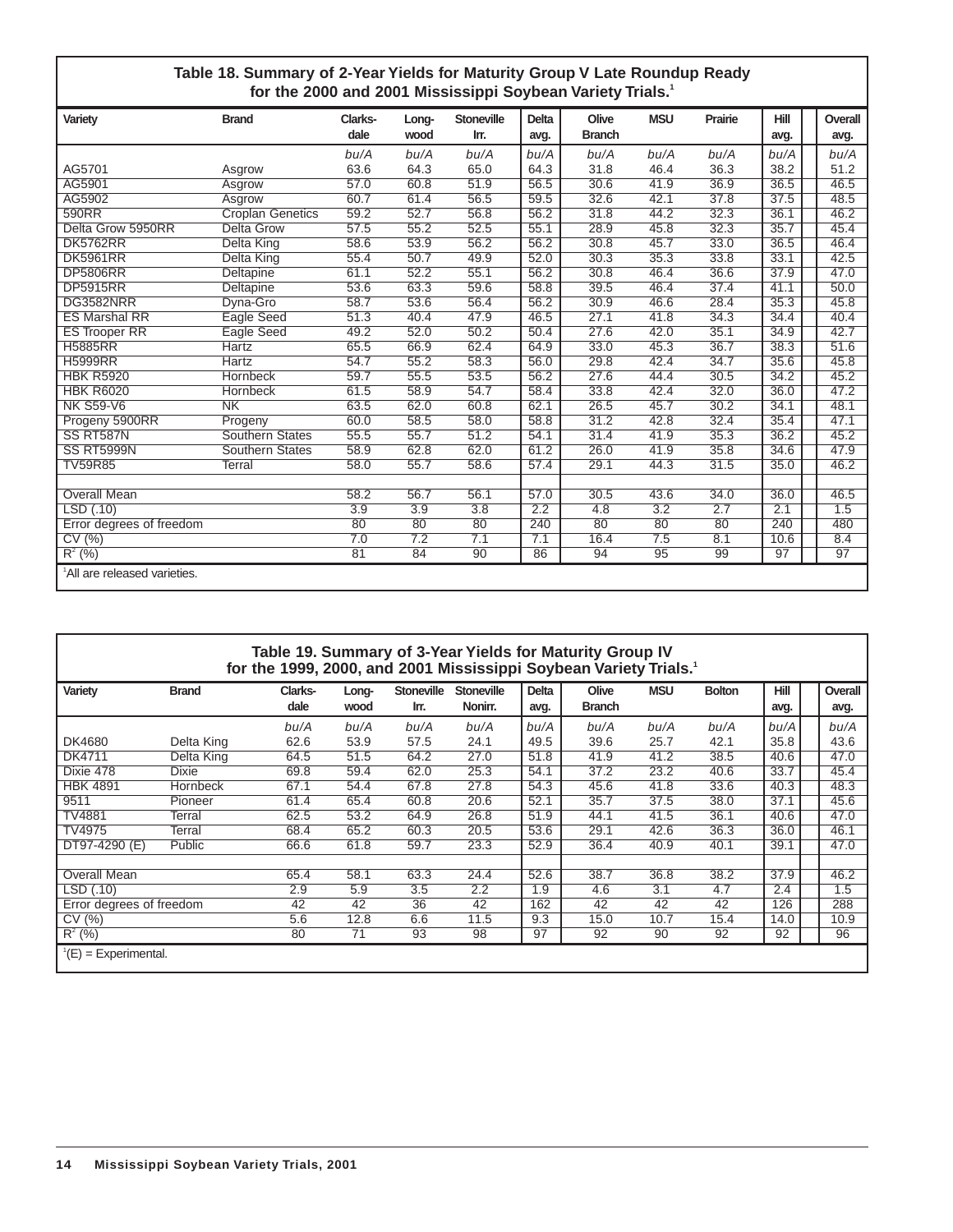| Table 20. Summary of 3-Year Yields for Maturity Group V Early<br>for the 1999, 2000, and 2001 Mississippi Soybean Variety Trials. <sup>1</sup> |               |                 |               |                           |              |            |                        |               |                     |  |         |  |  |  |
|------------------------------------------------------------------------------------------------------------------------------------------------|---------------|-----------------|---------------|---------------------------|--------------|------------|------------------------|---------------|---------------------|--|---------|--|--|--|
| Variety                                                                                                                                        | <b>Brand</b>  | Clarks-<br>dale | Long-<br>wood | <b>Stoneville</b><br>Irr. | <b>Delta</b> | <b>MSU</b> | Olive<br><b>Branch</b> | <b>Bolton</b> | <b>Hill</b><br>avg. |  | Overall |  |  |  |
|                                                                                                                                                |               |                 |               |                           | avg.         |            |                        |               |                     |  | avg.    |  |  |  |
|                                                                                                                                                |               | bu/A            | bu/A          | bu/A                      | bu/A         | bu/A       | bu/A                   | bu/A          | bu/A                |  | bu/A    |  |  |  |
| DK 5850                                                                                                                                        | Delta King    | 63.3            | 58.7          | 49.6                      | 57.2         | 46.6       | 38.0                   | 35.3          | 40.0                |  | 48.6    |  |  |  |
| 9511                                                                                                                                           | Pioneer       | 54.0            | 57.7          | 48.9                      | 53.5         | 30.7       | 30.8                   | 33.7          | 31.7                |  | 42.6    |  |  |  |
| 95B33                                                                                                                                          | Pioneer       | 56.4            | 64.4          | 53.5                      | 58.1         | 36.7       | 34.2                   | 38.9          | 36.6                |  | 47.3    |  |  |  |
| Progeny 5120N                                                                                                                                  | Progeny       | 56.2            | 59.4          | 50.4                      | 55.3         | 39.8       | 35.2                   | 33.5          | 36.2                |  | 45.8    |  |  |  |
| Delsoy 5500                                                                                                                                    | <b>Public</b> | 62.1            | 65.7          | 53.8                      | 60.5         | 42.7       | 36.7                   | 33.9          | 37.8                |  | 49.2    |  |  |  |
| Hutcheson                                                                                                                                      | <b>Public</b> | 61.9            | 49.2          | 51.3                      | 54.1         | 41.8       | 36.9                   | 37.1          | 38.6                |  | 46.4    |  |  |  |
|                                                                                                                                                |               |                 |               |                           |              |            |                        |               |                     |  |         |  |  |  |
| Overall Mean                                                                                                                                   |               | 59.0            | 59.2          | 51.2                      | 56.5         | 39.7       | 35.3                   | 35.4          | 36.8                |  | 46.6    |  |  |  |
| LSD (.10)                                                                                                                                      |               | 3.8             | 4.9           | 2.2                       | 2.2          | 4.3        | 8.8                    | 4.3           | 3.5                 |  | 2.0     |  |  |  |
| Error degrees of freedom                                                                                                                       |               | 30              | 30            | 30                        | 90           | 30         | 30                     | 30            | 90                  |  | 180     |  |  |  |
| CV(%)                                                                                                                                          |               | 8.0             | 10.5          | 5.5                       | 8.5          | 13.4       | 31.2                   | 15.0          | 21.0                |  | 13.8    |  |  |  |
| $R^2$ (%)                                                                                                                                      |               | 77              | 72            | 99                        | 93           | 86         | 78                     | 93            | 85                  |  | 92      |  |  |  |
| <sup>1</sup> All are released varieties.                                                                                                       |               |                 |               |                           |              |            |                        |               |                     |  |         |  |  |  |

#### **Table 21. Summary of 3-Year Yields for Maturity Group V Late for the 1999, 2000, and 2001 Mississippi Soybean Variety Trials.1**

|                          |                        |                   |          |                   |              | $\frac{1}{2}$ . The state of the state is the state of the state of the state of $\frac{1}{2}$ |               |             |         |
|--------------------------|------------------------|-------------------|----------|-------------------|--------------|------------------------------------------------------------------------------------------------|---------------|-------------|---------|
| Variety                  | <b>Brand</b>           | <b>Clarksdale</b> | Longwood | <b>Stoneville</b> | <b>Delta</b> | <b>MSU</b>                                                                                     | Olive         | <b>Hill</b> | Overall |
|                          |                        |                   |          | Irr.              | avg.         |                                                                                                | <b>Branch</b> | avg.        |         |
|                          |                        | bu/A              | bu/A     | bu/A              | bu/A         | bu/A                                                                                           | bu/A          | bu/A        | bu/A    |
| A5959                    | Asgrow                 | 67.9              | 66.8     | 67.2              | 67.3         | 46.2                                                                                           | 41.6          | 43.9        | 57.9    |
| DK 5995                  | Delta King             | 68.4              | 64.6     | 66.8              | 66.6         | 48.1                                                                                           | 41.6          | 44.9        | 57.9    |
| <b>HBK 5991</b>          | <b>Hornbeck</b>        | 67.0              | 68.9     | 69.1              | 68.4         | 46.7                                                                                           | 42.0          | 44.3        | 58.8    |
| 9594                     | Pioneer                | 70.3              | 70.0     | 71.9              | 70.7         | 43.2                                                                                           | 39.1          | 41.2        | 58.9    |
| <b>SS 597N</b>           | <b>Southern States</b> | 60.7              | 57.4     | 60.9              | 59.7         | 43.2                                                                                           | 35.3          | 39.3        | 51.5    |
| TV5926                   | Terral                 | 59.8              | 53.4     | 56.9              | 56.7         | 43.5                                                                                           | 32.9          | 38.2        | 49.3    |
| <b>Bolivar</b>           | Public                 | 59.1              | 58.8     | 67.3              | 61.7         | 43.5                                                                                           | 35.0          | 39.2        | 52.7    |
| Caviness                 | Public                 | 60.0              | 55.8     | 59.7              | 58.5         | 40.6                                                                                           | 39.0          | 39.9        | 51.1    |
| DT96-6840 (E)            | Public                 | 64.0              | 65.5     | 66.8              | 65.4         | 44.7                                                                                           | 44.3          | 44.6        | 57.1    |
| Hutcheson                | Public                 | 59.2              | 56.3     | 57.4              | 57.6         | 34.3                                                                                           | 35.4          | 34.9        | 48.5    |
| R95-2210 (E)             | Public                 | 63.4              | 60.8     | 63.8              | 62.7         | 43.4                                                                                           | 33.4          | 38.4        | 53.0    |
| <b>UARK-5798</b>         | Public                 | 62.8              | 64.8     | 62.7              | 63.4         | 41.6                                                                                           | 34.5          | 38.0        | 53.3    |
|                          |                        |                   |          |                   |              |                                                                                                |               |             |         |
| <b>Overall Mean</b>      |                        | 63.5              | 61.9     | 64.2              | 63.2         | 43.3                                                                                           | 36.8          | 40.2        | 54.3    |
| LSD (.10)                |                        | 3.4               | 3.8      | 3.7               | 2.1          | 3.6                                                                                            | 5.0           | 3.1         | 1.7     |
| Error degrees of freedom |                        | 66                | 66       | 66                | 198          | 66                                                                                             | 57            | 123         | 321     |
| CV(%)                    |                        | 6.8               | 7.9      | 7.2               | 7.3          | 10.6                                                                                           | 16.2          | 13.7        | 9.2     |
| $R^2$ (%)                |                        | 81                | 81       | 86                | 83           | 88                                                                                             | 92            | 91          | 94      |
| $^1(E)$ = Experimental.  |                        |                   |          |                   |              |                                                                                                |               |             |         |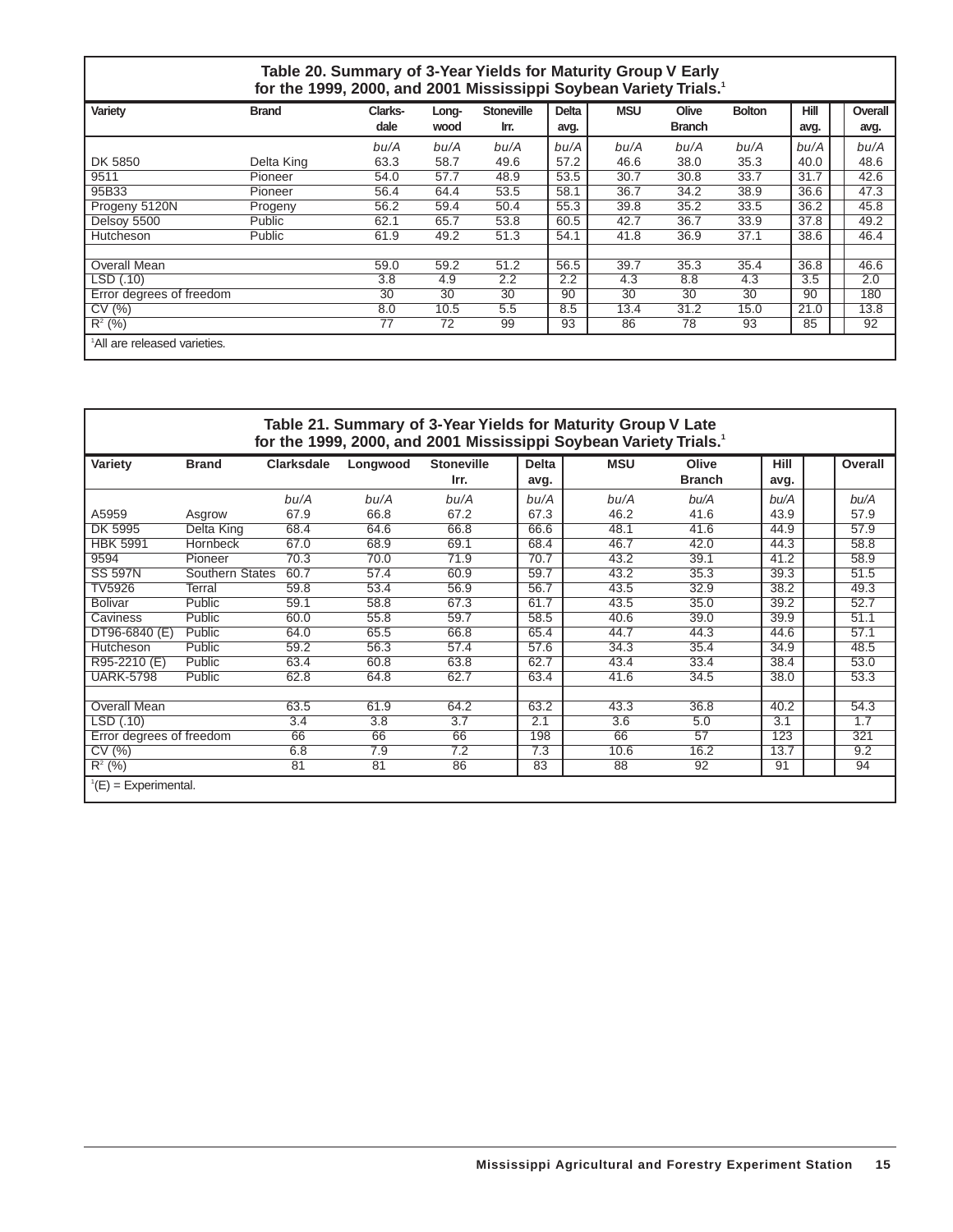#### **Table 22. Summary of 3-Year Yields for Maturity Group IV Early Roundup Ready for the 1999, 2000, and 2001 Mississippi Soybean Variety Trials.**

| Variety                  | <b>Brand</b>            | <b>Clarksdale</b> | Longwood | <b>Stoneville</b><br>Irr. | <b>Stoneville</b><br>Nonirr. | <b>Delta</b><br>avg. |
|--------------------------|-------------------------|-------------------|----------|---------------------------|------------------------------|----------------------|
|                          |                         | bu/A              | bu/A     | bu/A                      | bu/A                         | bu/A                 |
| AgriPro/Garst 4888RR     | AgriPro/Garst           | 62.6              | 59.9     | 62.3                      | 20.2                         | 51.2                 |
| AG4602                   | Asgrow                  | 58.9              | 51.0     | 55.7                      | 25.8                         | 47.8                 |
| AG4702                   | Asgrow                  | 54.3              | 59.7     | 57.8                      | 26.3                         | 49.5                 |
| <b>TS 466RR</b>          | <b>Croplan Genetics</b> | 51.5              | 53.4     | 54.9                      | 21.5                         | 45.3                 |
| <b>DP4690RR</b>          | Deltapine               | 64.8              | 57.4     | 64.0                      | 22.6                         | 52.2                 |
| <b>DG 3463NRR</b>        | Dyna-Gro                | 52.5              | 51.2     | 56.9                      | 26.9                         | 46.9                 |
| <b>HBK R4660</b>         | Hornbeck                | 50.7              | 53.6     | 56.5                      | 23.5                         | 46.1                 |
| <b>TV4589RR</b>          | Terral                  | 55.4              | 50.2     | 53.6                      | 25.0                         | 46.0                 |
| <b>Overall Mean</b>      |                         | 56.3              | 54.6     | 57.7                      | 24.0                         | 48.1                 |
| LSD(.10)                 |                         | 4.3               | 5.1      | 2.8                       | 3.4                          | 2.0                  |
| Error degrees of freedom |                         | 42                | 42       | 42                        | 42                           | 168                  |
| CV(%)                    |                         | 9.7               | 11.8     | 6.1                       | 18.1                         | 10.5                 |
| $R^{2}$ (%)              |                         | 83                | 64       | 87                        | 92                           | 95                   |

|                              | Table 23. Summary of 3-Year Yields for Maturity Group IV Late Roundup Ready |                   |          |                           | for the 1999, 2000, and 2001 Mississippi Soybean Variety Trials. |                      |            |                 |
|------------------------------|-----------------------------------------------------------------------------|-------------------|----------|---------------------------|------------------------------------------------------------------|----------------------|------------|-----------------|
| Variety                      | <b>Brand</b>                                                                | <b>Clarksdale</b> | Longwood | <b>Stoneville</b><br>Irr. | <b>Stoneville</b><br>Nonirr.                                     | <b>Delta</b><br>avg. | <b>MSU</b> | Overall<br>avg. |
|                              |                                                                             | bu/A              | bu/A     | bu/A                      | bu/A                                                             | bu/A                 | bu/A       | bu/A            |
| AG4902                       | Asgrow                                                                      | 58.0              | 49.4     | 54.1                      | 25.9                                                             | 46.9                 | 40.8       | 45.7            |
| RC 4848                      | <b>Croplan Genetics</b>                                                     | 59.7              | 55.0     | 54.5                      | 26.2                                                             | 48.9                 | 34.1       | 45.9            |
| <b>DK 4868RR</b>             | Delta King                                                                  | 69.2              | 66.3     | 63.7                      | 25.2                                                             | 56.1                 | 42.8       | 53.4            |
| <b>DK 4965RR</b>             | Delta King                                                                  | 57.6              | 59.1     | 55.0                      | 25.5                                                             | 49.3                 | 39.3       | 47.3            |
| <b>SG498RR</b>               | Deltapine                                                                   | 65.9              | 67.7     | 58.1                      | 23.5                                                             | 53.8                 | 37.0       | 50.4            |
| <b>NK S51-T1</b>             | NK.                                                                         | 59.7              | 59.6     | 53.7                      | 14.9                                                             | 47.0                 | 34.7       | 44.5            |
| 9492                         | Pioneer                                                                     | 56.7              | 60.1     | 56.8                      | 27.6                                                             | 50.3                 | 38.3       | 47.9            |
| <b>TV4890RR</b>              | Terral                                                                      | 53.5              | 55.2     | 56.5                      | 21.7                                                             | 46.8                 | 36.6       | 44.7            |
| Overall Mean                 |                                                                             | 60.0              | 59.1     | 56.6                      | 23.8                                                             | 49.9                 | 38.0       | 47.5            |
| LSD (.10)                    |                                                                             | 3.5               | 6.2      | 3.2                       | 2.7                                                              | 2.0                  | 4.1        | 1.8             |
| Error degrees of freedom     |                                                                             | 42                | 42       | 42                        | 42                                                               | 168                  | 42         | 210             |
| CV(%)                        |                                                                             | 7.3               | 13.3     | 7.2                       | 14.1                                                             | 10.5                 | 13.6       | 11.0            |
| $R^2$ (%)                    |                                                                             | 87                | 65       | 87                        | 97                                                               | 95                   | 73         | 95              |
| 'All are released varieties. |                                                                             |                   |          |                           |                                                                  |                      |            |                 |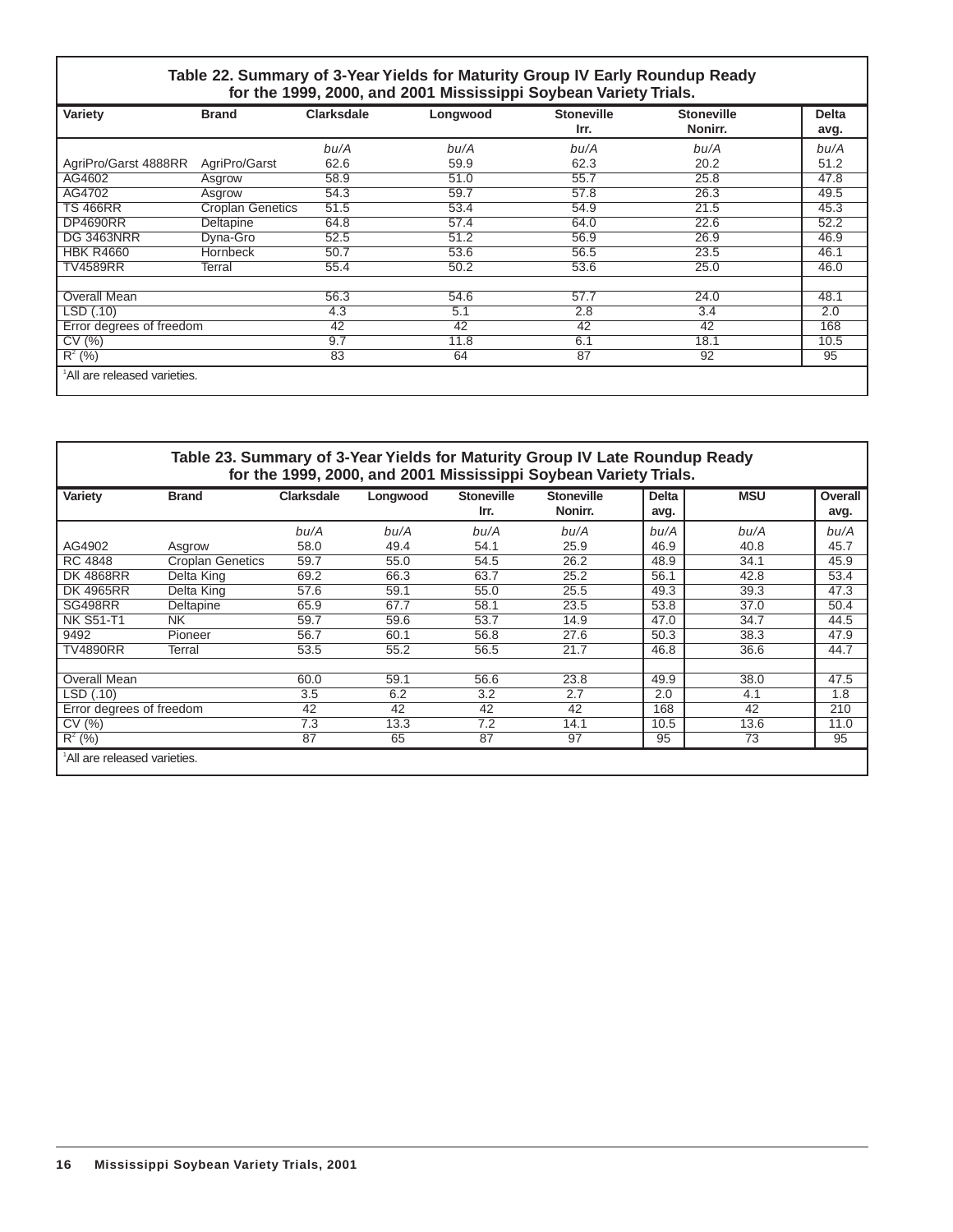#### **Table 24. Summary of 3-Year Yields for Maturity Group V Early Roundup Ready for the 1999, 2000, and 2001 Mississippi Soybean Variety Trials.1**

| Variety                                  | <b>Brand</b>           | <b>Clarksdale</b> | Longwood | <b>Stoneville</b> | <b>Delta</b> | <b>MSU</b> | Overall |
|------------------------------------------|------------------------|-------------------|----------|-------------------|--------------|------------|---------|
|                                          |                        |                   |          | Irr.              | avg.         |            | avg.    |
|                                          |                        | bu/A              | bu/A     | bu/A              | bu/A         | bu/A       | bu/A    |
| AG5001                                   | Asgrow                 | 55.5              | 49.9     | 59.6              | 55.0         | 29.8       | 48.7    |
| AG5602                                   | Asgrow                 | 60.0              | 61.1     | 62.0              | 61.1         | 39.3       | 55.6    |
| <b>DP5644RR</b>                          | Deltapine              | 60.8              | 67.1     | 61.3              | 63.1         | 42.1       | 57.8    |
| <b>HBK R5588</b>                         | <b>Hornbeck</b>        | 56.9              | 56.1     | 62.7              | 58.6         | 41.8       | 54.4    |
| <b>NK S59-V6</b>                         | <b>NK</b>              | 66.5              | 63.3     | 63.3              | 64.4         | 43.8       | 59.3    |
| 9492                                     | Pioneer                | 50.4              | 51.0     | 56.3              | 52.6         | 29.9       | 46.9    |
| 95B53                                    | Pioneer                | 64.7              | 69.8     | 62.2              | 65.5         | 47.8       | 61.1    |
| SS RT557N                                | <b>Southern States</b> | 54.0              | 62.0     | 63.0              | 59.6         | 46.2       | 56.3    |
| <b>TV5486RR</b>                          | Terral                 | 57.6              | 51.7     | 59.0              | 56.1         | 41.1       | 52.3    |
| <b>TV5666RR</b>                          | Terral                 | 54.3              | 55.1     | 59.5              | 56.3         | 41.3       | 52.5    |
| <b>USG 7547RR</b>                        | <b>USG</b>             | 49.9              | 55.5     | 55.8              | 53.7         | 43.4       | 51.1    |
|                                          |                        |                   |          |                   |              |            |         |
| Overall Mean                             |                        | 57.3              | 58.4     | 60.4              | 58.7         | 40.6       | 54.2    |
| LSD (.10)                                |                        | 3.5               | 4.5      | 3.8               | 2.3          | 3.4        | 1.9     |
| Error degrees of freedom                 |                        | 60                | 60       | 60                | 180          | 60         | 240     |
| CV(%)                                    |                        | 7.7               | 9.8      | 7.9               | 8.5          | 10.6       | 8.9     |
| $R^2$ (%)                                |                        | 81                | 81       | 79                | 81           | 93         | 91      |
| <sup>1</sup> All are released varieties. |                        |                   |          |                   |              |            |         |

#### **Table 25. Summary of 3-Year Yields for Maturity Group V Late Roundup Ready for the 1999, 2000, and 2001 Mississippi Soybean Variety Trials.**

| Variety                                  | <b>Brand</b>            | <b>Clarksdale</b> | Longwood        | <b>Stoneville</b> | <b>Delta</b> | <b>MSU</b> | Overall |
|------------------------------------------|-------------------------|-------------------|-----------------|-------------------|--------------|------------|---------|
|                                          |                         |                   |                 | Irr.              | avg.         |            | avg.    |
|                                          |                         | bu/A              | bu/A            | bu/A              | bu/A         | bu/A       | bu/A    |
| AG5701                                   | Asgrow                  | 66.7              | 65.8            | 68.5              | 67.0         | 46.0       | 61.7    |
| AG5901                                   | Asgrow                  | 56.8              | 60.6            | 56.4              | 58.0         | 41.3       | 53.8    |
| 590RR                                    | <b>Croplan Genetics</b> | 64.2              | 57.9            | 61.3              | 61.1         | 42.9       | 56.6    |
| Delta Grow 5950RR                        | Delta Grow              | 62.6              | 58.9            | 58.9              | 60.1         | 44.0       | 56.1    |
| <b>DK5762RR</b>                          | Delta King              | 62.8              | 57.8            | 61.1              | 60.6         | 39.7       | 55.3    |
| <b>DK5961RR</b>                          | Delta King              | 59.1              | 52.1            | 55.2              | 55.5         | 35.7       | 50.5    |
| <b>DP5806RR</b>                          | Deltapine               | 63.1              | 56.7            | 58.2              | 59.3         | 46.4       | 56.1    |
| <b>DP5915RR</b>                          | Deltapine               | 56.6              | 64.6            | 63.4              | 61.5         | 48.9       | 58.4    |
| <b>H5999RR</b>                           | Hartz                   | 54.6              | 57.4            | 62.9              | 58.3         | 43.5       | 54.6    |
| <b>HBK R5920</b>                         | Hornbeck                | 62.6              | 58.9            | 59.3              | 60.3         | 44.4       | 56.3    |
| <b>HBK R6020</b>                         | Hornbeck                | 63.3              | 62.5            | 61.4              | 62.4         | 43.3       | 57.6    |
| <b>NK S59-V6</b>                         | <b>NK</b>               | 67.2              | 64.4            | 64.1              | 65.2         | 43.2       | 59.7    |
| SS RT587N                                | Southern States         | 56.6              | 54.6            | 55.7              | 55.7         | 40.4       | 51.8    |
|                                          |                         |                   |                 |                   |              |            |         |
| <b>Overall Mean</b>                      |                         | 61.3              | 59.4            | 60.5              | 60.4         | 43.0       | 56.0    |
| LSD(.10)                                 |                         | 3.4               | .9              | 2.9               | 1.8          | 4.7        | 1.8     |
| Error degrees of freedom                 |                         | 72                | $\overline{72}$ | $\overline{72}$   | 216          | 72         | 288     |
| CV(%)                                    |                         | $\overline{7.2}$  | 6.2             | 6.2               | 6.5          | 14.0       | 8.1     |
| $R^2$ (%)                                |                         | 83                | 85              | 92                | 88           | 82         | 91      |
| <sup>1</sup> All are released varieties. |                         |                   |                 |                   |              |            |         |
|                                          |                         |                   |                 |                   |              |            |         |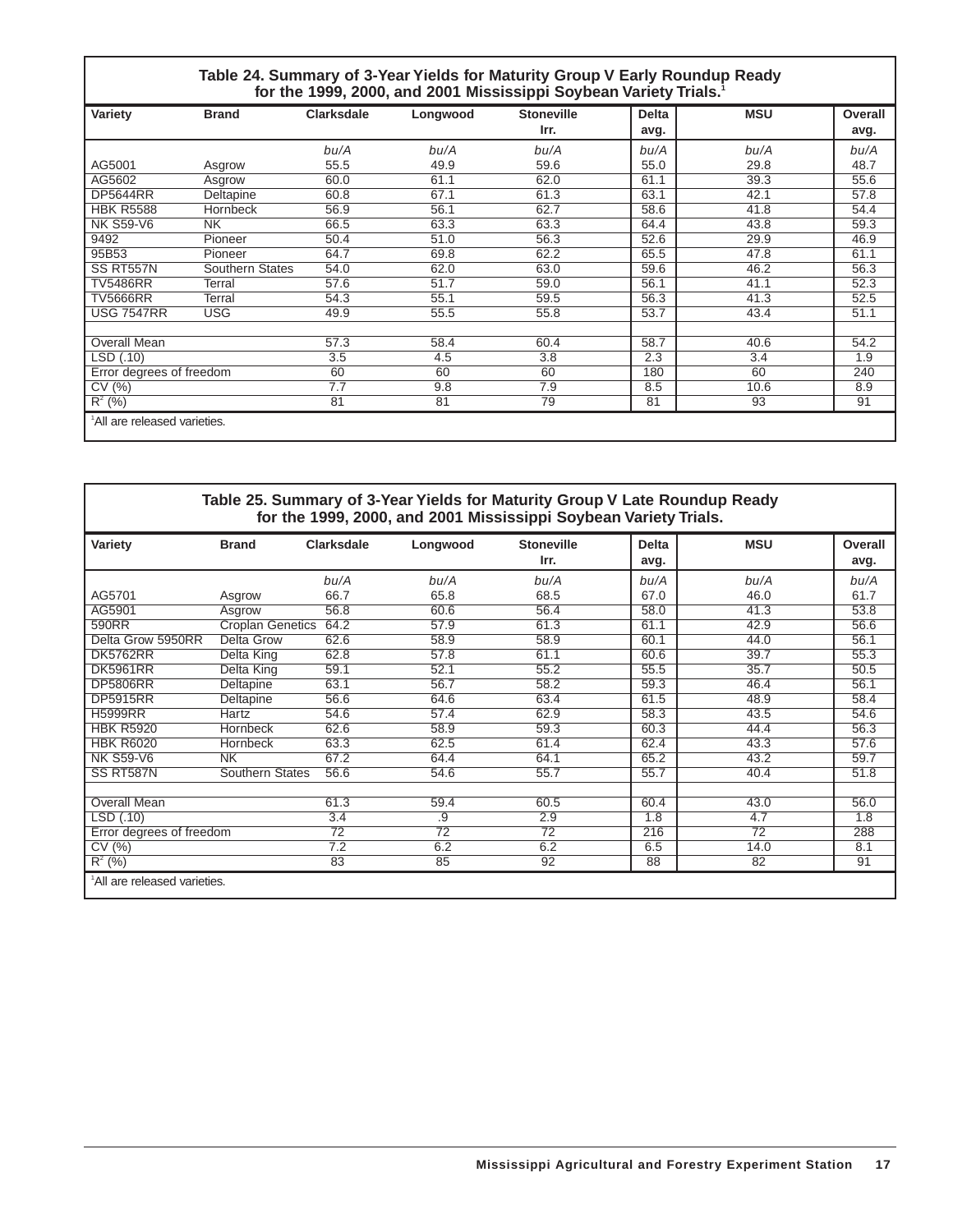## **Location 1. MAFES Delta Branch, Stoneville**

## **Location Summary**

The field was in very good condition at planting. It was land planed after tillage in the fall. During early spring, the fields were burned down and planted under good soil moisture conditions. Soybeans emerged to a very good stand. Plentiful rainfall during the growing season, especially heavy rainfall in August, led to little difference between irrigated and nonirrigated yields.

| Soil type  Sharkey clay                                      |                                                                                                                                                                                         |
|--------------------------------------------------------------|-----------------------------------------------------------------------------------------------------------------------------------------------------------------------------------------|
| Soil pH 7.3                                                  |                                                                                                                                                                                         |
| Soil fertility $\dots \dots \dots \dots P = H_+$ , $K = H_+$ |                                                                                                                                                                                         |
| Fertilizer added  None                                       |                                                                                                                                                                                         |
|                                                              | Herbicide application  Burndown — Roundup Ultra @ 0.75 lb/A, Irrigated & Nonirrigated                                                                                                   |
|                                                              | Preemergence — Roundup Ready – Gramoxone Extra @ 0.94 lb/A, Irrigated & Nonirrigated<br>Conventional - Scepter 70DG @ .0125 lb/A + Dual Magnum @ 0.95 lb/A,<br>Irrigated & Nonirrigated |
|                                                              | Postemergence - Roundup Ready - Roundup Ultra Max @ 0.75 lb/A                                                                                                                           |
|                                                              | Conventional – Storm @ 0.75 lb/A + Select @ 0.125 lb/A + .5% crop<br>oil concentrate                                                                                                    |
| Irrigation  June 19 & July 12                                |                                                                                                                                                                                         |
|                                                              | Planting date  Group III Irrigated — April 27; Group III Nonirrigated — April 11                                                                                                        |
|                                                              | Group IV & V Nonirrigated - April 11                                                                                                                                                    |
|                                                              | Group IV, V, & VI Irrigated - April 30                                                                                                                                                  |
|                                                              |                                                                                                                                                                                         |
| Harvest date Group III - August 17                           |                                                                                                                                                                                         |
|                                                              | Group IV Nonirrigated - September 10                                                                                                                                                    |
|                                                              | Group IV Irrigated - September 18                                                                                                                                                       |
|                                                              | Group V Early Nonirrigated - October 2                                                                                                                                                  |
|                                                              | Group V Early Irrigated — October 3                                                                                                                                                     |
|                                                              | Group V Late & Group VI - October 10                                                                                                                                                    |
|                                                              |                                                                                                                                                                                         |

#### **Table 26. Maturity Group IV Soybeans Planted April 30, 2001, and Irrigated (Delta Branch Experiment Station, Stoneville).1**

| Variety                                 | <b>Brand</b>    |                   | Yield |      | <b>Maturity date</b> | <b>Plant height</b> | <b>Lodging score</b> |
|-----------------------------------------|-----------------|-------------------|-------|------|----------------------|---------------------|----------------------|
|                                         |                 | 1999              | 2000  | 2001 |                      |                     |                      |
|                                         |                 | bu/A              | bu/A  | bu/A |                      | in                  |                      |
| <b>HBK 4891</b>                         | <b>Hornbeck</b> | 70.9              | 67.3  | 65.6 | 09/02                | 34                  | 2                    |
| <b>FFR 4900RR</b>                       | <b>FFR</b>      |                   | —     | 51.6 | 09/19                | $\overline{33}$     | $\overline{2}$       |
| TV4881                                  | Terral          | 78.6              | 65.1  | 51.0 | 09/18                | 29                  | $\overline{2}$       |
| <b>DP4748S</b>                          | Deltapine       | $\hspace{0.05cm}$ | —     | 50.7 | 09/05                | 46                  | 3                    |
| <b>DK4711</b>                           | Delta King      | —                 | 65.6  | 50.3 | 09/07                | $\overline{31}$     | $\overline{2}$       |
| 9511                                    | Pioneer         | 72.9              | 61.5  | 48.6 | 09/21                | 47                  | 2                    |
| <b>DK4680</b>                           | Delta King      | 67.3              | 53.9  | 48.3 | 09/09                | $\overline{32}$     | $\overline{2}$       |
| Dixie 478                               | Dixie           | 68.3              | 68.0  | 45.7 | 09/17                | $\overline{36}$     | $\overline{2}$       |
| Progeny 4910                            | Progeny         | —                 | 77.1  | 45.0 | 09/18                | 36                  | 2                    |
| 94B54                                   | Pioneer         | —                 | —     | 43.5 | 09/01                | $\overline{32}$     | $\overline{2}$       |
| TV 4975                                 | Terral          | 70.7              | 70.7  | 39.4 | 09/18                | 44                  | 3                    |
| DT97-4290 (E)                           | Public          | 73.6              | 70.0  | 36.1 | 09/12                | 32                  | $\overline{2}$       |
| <b>Overall Mean</b>                     |                 | 71.8              | 66.8  | 47.6 |                      |                     |                      |
| LSD (.10)                               |                 | 9.2               | 6.8   | 5.6  |                      |                     |                      |
| Error degrees of freedom                |                 | $\hspace{0.05cm}$ | —     | 16   |                      |                     |                      |
| CV(%)                                   |                 | —                 | --    | 6.7  |                      |                     |                      |
| $R^2$ (%)                               |                 | —                 | –     | 84   |                      |                     |                      |
| 'Sharkey clay soil. (E) = Experimental. |                 |                   |       |      |                      |                     |                      |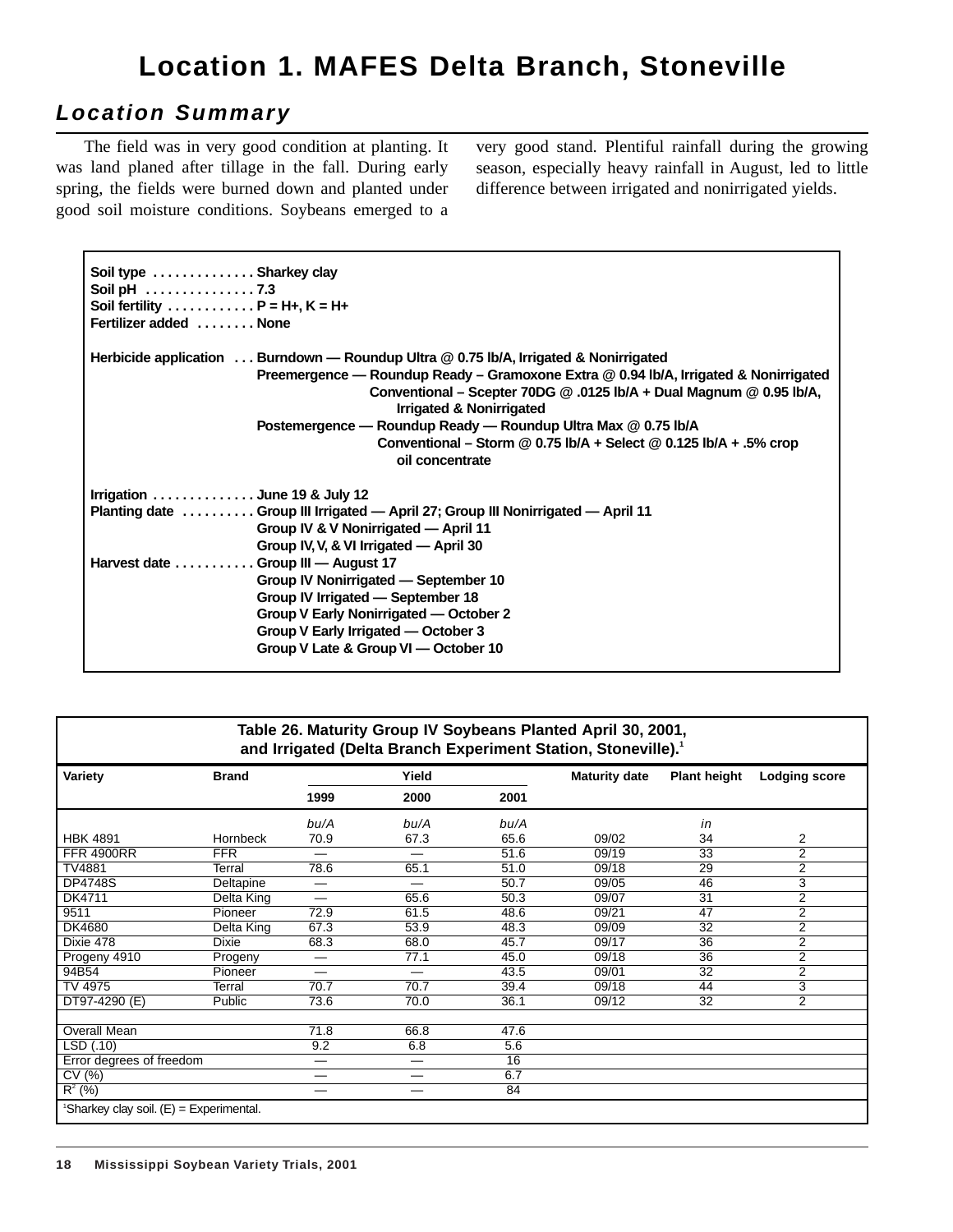## **Rainfall Summary**

|             | <b>Inches</b> |
|-------------|---------------|
|             |               |
| May 5.06    |               |
| June 2.77   |               |
|             |               |
| August 8.47 |               |
|             |               |
|             |               |
| Total 30.41 |               |
|             |               |



#### **Table 27. Maturity Group IV Soybeans Planted April 11, 2001,** and Not Irrigated (Delta Branch Experiment Station, Stoneville).<sup>1</sup>

| Variety                                 | <b>Brand</b> |                                | Yield |                 | <b>Maturity date</b> | <b>Plant height</b> | <b>Lodging score</b> |
|-----------------------------------------|--------------|--------------------------------|-------|-----------------|----------------------|---------------------|----------------------|
|                                         |              | 1999                           | 2000  | 2001            |                      |                     |                      |
|                                         |              | bu/A                           | bu/A  | bu/A            |                      | in                  |                      |
| DK4711                                  | Delta King   |                                | 13.8  | 50.2            | 08/27                | 29                  | 2                    |
| TV4881                                  | Terral       | 16.4                           | 14.8  | 49.1            | 08/29                | $\overline{31}$     | $\overline{2}$       |
| <b>FFR 4900RR</b>                       | <b>FFR</b>   | —                              | —     | 49.0            | 09/08                | 23                  | $\overline{2}$       |
| <b>HBK 4891</b>                         | Hornbeck     | 16.8                           | 18.3  | 48.2            | 08/24                | 28                  | $\overline{2}$       |
| <b>DK4680</b>                           | Delta King   | 11.8                           | 12.7  | 47.7            | 08/30                | $\overline{28}$     | $\overline{2}$       |
| <b>DP4748S</b>                          | Deltapine    | —                              | 20.2  | 47.1            | 08/29                | 34                  | 2                    |
| 4910                                    | Progeny      | —                              | 17.3  | 47.0            | 08/30                | 31                  | $\overline{2}$       |
| 9511                                    | Pioneer      | 12.5                           | 5.0   | 44.4            | 09/17                | $\overline{41}$     | $\overline{2}$       |
| TV 4975                                 | Terral       | 9.6                            | 10.0  | 42.0            | 09/10                | 34                  | 2                    |
| Dixie 478                               | <b>Dixie</b> | 14.6                           | 19.5  | 41.8            | 08/25                | 30                  | 1                    |
| DT97-4290 (E)                           | Public       | 15.3                           | 14.0  | 40.6            | 09/03                | 29                  | $\overline{2}$       |
| 94B54                                   | Pioneer      | —                              |       | 40.1            | 08/19                | 30                  | 2                    |
| <b>Overall Mean</b>                     |              | 13.9                           | 14.6  | 45.6            |                      |                     |                      |
| LSD (.10)                               |              | 4.5                            | 4.6   | 3.4             |                      |                     |                      |
| Error degrees of freedom                |              | $\qquad \qquad \longleftarrow$ | —     | $\overline{22}$ |                      |                     |                      |
| $\overline{\text{CV}}$ (%)              |              | —                              |       | 5.3             |                      |                     |                      |
| $R^2$ (%)                               |              | —                              | —     | 79              |                      |                     |                      |
| 'Sharkey clay soil. (E) = Experimental. |              |                                |       |                 |                      |                     |                      |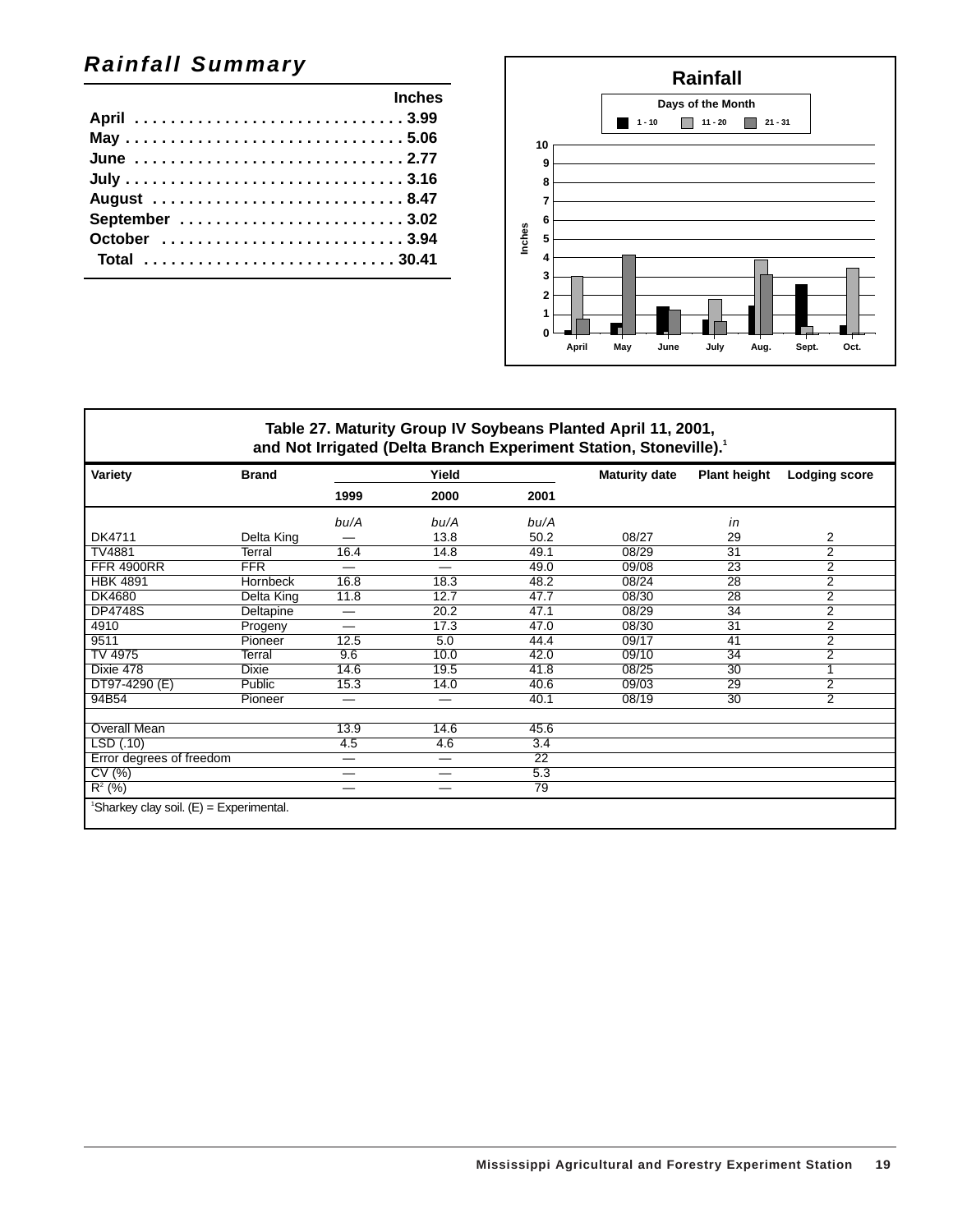#### **Table 28. Maturity Group V Early Soybeans Planted April 30, 2001, and Irrigated (Delta Branch Experiment Station, Stoneville).1**

| Variety                                 | <b>Brand</b>    |                          | Yield           |                 | <b>Maturity date</b> | <b>Plant height</b> | <b>Lodging score</b> |
|-----------------------------------------|-----------------|--------------------------|-----------------|-----------------|----------------------|---------------------|----------------------|
|                                         |                 | 1999                     | 2000            | 2001            |                      |                     |                      |
|                                         |                 | bu/A                     | bu/A            | bu/A            |                      | in                  |                      |
| 95B33                                   | Pioneer         | 70.5                     | 54.1            | 64.8            | 09/14                | 28                  |                      |
| TN96-58 (E)                             | Public          | $\overline{\phantom{0}}$ |                 | 62.9            | 09/17                | $\overline{28}$     |                      |
| Armor 52-C2                             | Armor           | —                        |                 | 62.8            | 09/13                | $\overline{26}$     |                      |
| Progeny 5600                            | Progeny         |                          |                 | 61.8            | 09/19                | $\overline{27}$     | $\overline{2}$       |
| Progeny 5120N                           | Progeny         | 65.5                     | 55.2            | 59.9            | 09/14                | 32                  | 2                    |
| R96-209 (E)                             | Public          | $\overline{\phantom{0}}$ |                 | 59.7            | 09/13                | 31                  | $\overline{2}$       |
| <b>DK5850</b>                           | Delta King      | 64.9                     | 54.5            | 58.7            | 09/18                | $\overline{30}$     | $\overline{2}$       |
| Hutcheson                               | Public          | 71.9                     | 51.1            | 58.1            | 09/21                | 30                  | 2                    |
| Delsoy 5500                             | Public          | 74.7                     | 62.3            | 57.9            | 09/20                | 26                  |                      |
| <b>DP5110S</b>                          | Deltapine       | -                        | 68.7            | 50.2            | 09/15                | 35                  | 3                    |
| SS-5200-STS                             | Southern States | $\overline{\phantom{m}}$ |                 | 49.2            | 09/16                | 47                  | 3                    |
| 9511                                    | Pioneer         | 72.0                     | 56.4            | 48.5            | 09/13                | 44                  | $\overline{2}$       |
| <b>Overall Mean</b>                     |                 | 68.0                     | 53.1            | 57.9            |                      |                     |                      |
| LSD (.10)                               |                 | 5.2                      | 9.0             | 4.8             |                      |                     |                      |
| Error degrees of freedom                |                 | $\overline{58}$          | $\overline{58}$ | $\overline{22}$ |                      |                     |                      |
| CV(%)                                   |                 | 5.6                      | 12.4            | 5.9             |                      |                     |                      |
| $R^2$ (%)                               |                 | 75                       | 81              | 81              |                      |                     |                      |
| 'Sharkey clay soil. (E) = Experimental. |                 |                          |                 |                 |                      |                     |                      |

#### **Table 29. Maturity Group V Late Soybeans Planted April 30, 2001, and Irrigated (Delta Branch Experiment Station, Stoneville).1**

| Variety                                 | <b>Brand</b>           |                          | Yield                    |      | <b>Maturity date</b> | <b>Plant height</b> | <b>Lodging score</b> |
|-----------------------------------------|------------------------|--------------------------|--------------------------|------|----------------------|---------------------|----------------------|
|                                         |                        | 1999                     | 2000                     | 2001 |                      |                     |                      |
|                                         |                        | bu/A                     | bu/A                     | bu/A |                      | in                  |                      |
| 9594                                    | Pioneer                | 76.4                     | 73.7                     | 65.7 | 09/27                | 32                  | 2                    |
| <b>HBK 5991</b>                         | Hornbeck               |                          | $\overline{\phantom{0}}$ | 64.8 | 09/25                | $\overline{31}$     | 1                    |
| <b>Bolivar</b>                          | Public                 | 76.5                     | 64.1                     | 61.2 | 09/19                | $\overline{33}$     | $\overline{2}$       |
| 95B97                                   | Pioneer                | $\overline{\phantom{0}}$ | $\overline{\phantom{0}}$ | 60.9 | 09/25                | 25                  | 2                    |
| A5959                                   | Asgrow                 | 79.0                     | 64.6                     | 58.1 | 09/25                | $\overline{33}$     | $\overline{2}$       |
| R95-2210 (E)                            | Public                 | 69.7                     | 64.1                     | 57.7 | 09/23                | $\overline{34}$     | $\overline{2}$       |
| <b>DP5989</b>                           | Deltapine              | -                        | 65.7                     | 56.8 | 09/25                | $\overline{36}$     | 2                    |
| <b>DK5995</b>                           | Delta King             | 79.6                     | 64.8                     | 56.0 | 09/27                | $\overline{27}$     | $\overline{2}$       |
| Caviness                                | Public                 | 70.4                     | 53.9                     | 55.0 | 09/17                | $\overline{31}$     |                      |
| Hutcheson                               | <b>Public</b>          | 68.5                     | 49.1                     | 54.5 | 09/21                | 28                  | $\overline{2}$       |
| DT96-6840 (E)                           | Public                 | 80.6                     | 65.6                     | 54.1 | 09/29                | 30                  | $\overline{2}$       |
| <b>SS 597N</b>                          | $\overline{\text{ss}}$ | 69.1                     | 60.0                     | 53.5 | 09/29                | $\overline{37}$     | $\overline{2}$       |
| <b>UARK-5798</b>                        | Public                 | 73.1                     | 61.5                     | 53.3 | 09/22                | $\overline{34}$     | 3                    |
| <b>HBK 5812</b>                         | <b>Hornbeck</b>        | $\overline{\phantom{0}}$ | $\overline{\phantom{0}}$ | 52.7 | 09/30                | 38                  | $\overline{2}$       |
| <b>TV5926</b>                           | <b>Terral</b>          | 64.7                     | 55.4                     | 50.6 | 09/30                | $\overline{31}$     | $\overline{2}$       |
| <b>UARK-5896</b>                        | Public                 | —                        | $\overline{\phantom{0}}$ | 49.9 | 09/30                | 32                  | 1                    |
| <b>Overall Mean</b>                     |                        | 71.0                     | 59.0                     | 56.6 |                      |                     |                      |
| LSD (.10)                               |                        | 4.2                      | 7.6                      | 4.9  |                      |                     |                      |
| Error degrees of freedom                |                        | 68                       | 66                       | 30   |                      |                     |                      |
| CV(%)                                   |                        | 4.3                      | 10.7                     | 6.3  |                      |                     |                      |
| $R^2$ (%)                               |                        | 80                       | 95                       | 73   |                      |                     |                      |
| 'Sharkey clay soil. (E) = Experimental. |                        |                          |                          |      |                      |                     |                      |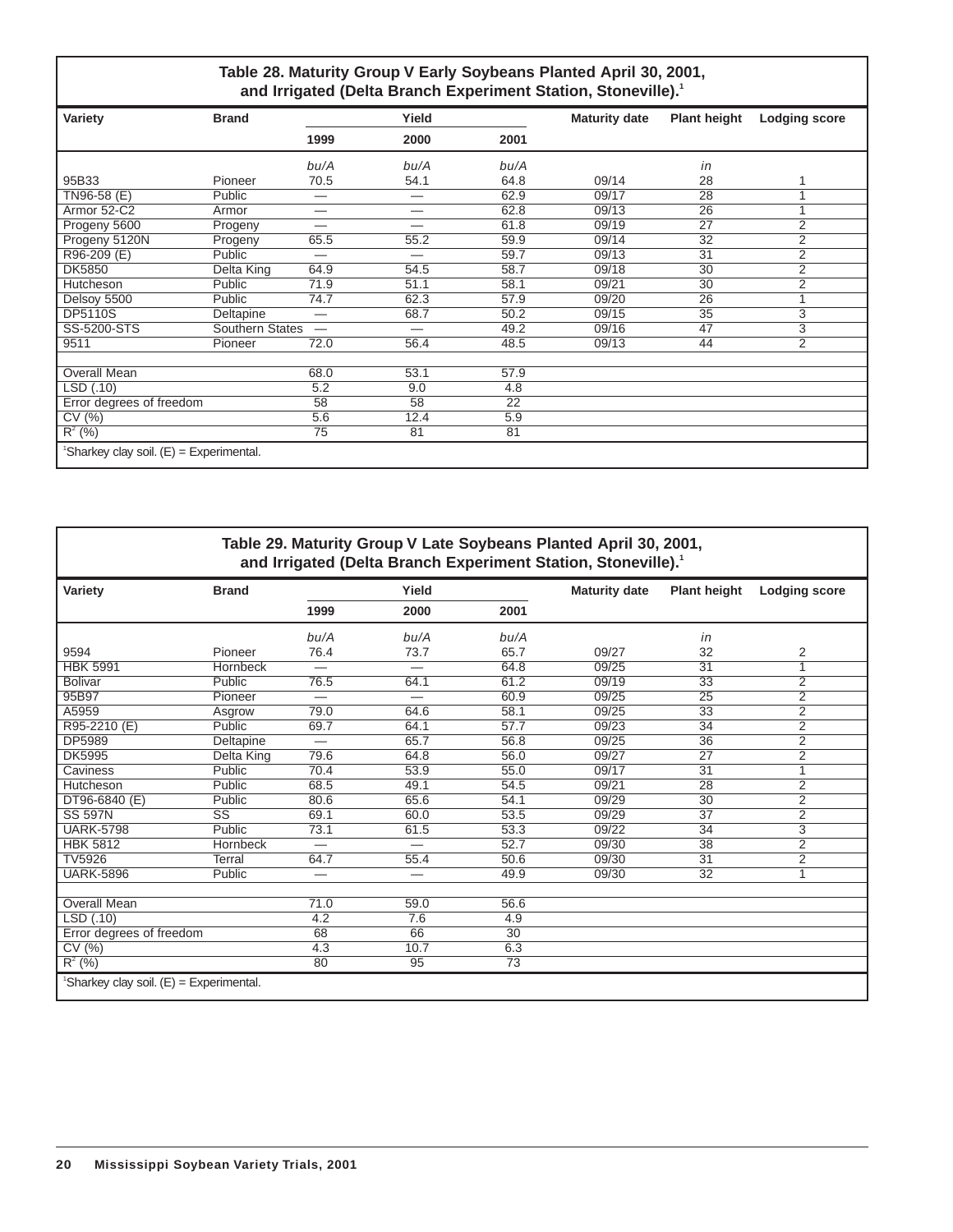#### **Table 30. Maturity Group V Early Soybeans Planted April 11, 2001,** and Not Irrigated (Delta Branch Experiment Station, Stoneville).<sup>1</sup>

| Variety                                                                                       | <b>Brand</b>           |                          | Yield                           |                 | <b>Maturity date</b> | <b>Plant height</b> | <b>Lodging score</b>    |
|-----------------------------------------------------------------------------------------------|------------------------|--------------------------|---------------------------------|-----------------|----------------------|---------------------|-------------------------|
|                                                                                               |                        | $1999^2$                 | $2000^2$                        | 2001            |                      |                     |                         |
|                                                                                               |                        | bu/A                     | bu/A                            | bu/A            |                      | in                  |                         |
| <b>DK5850</b>                                                                                 | Delta King             | –                        |                                 | 57.6            | 09/21                | 30                  |                         |
| Progeny 5600                                                                                  | Progeny                | —                        |                                 | 53.3            | 09/18                | 19                  | 1                       |
| <b>DP5110S</b>                                                                                | Deltapine              | -                        | $\overline{\phantom{0}}$        | 51.5            | 09/08                | $\overline{38}$     | 2                       |
| Hutcheson                                                                                     | Public                 | —                        |                                 | 51.4            | 09/21                | 22                  | $\overline{\mathbf{A}}$ |
| TN96-58                                                                                       | Public                 |                          |                                 | 51.0            | 09/20                | 24                  |                         |
| Progeny 5120N                                                                                 | Progeny                | —                        | –                               | 50.7            | 09/20                | $\overline{25}$     | $\overline{\mathbf{A}}$ |
| Delsoy 5500                                                                                   | Public                 | –                        | —                               | 49.7            | $0*/20$              | 28                  |                         |
| 95B33                                                                                         | Pioneer                | —                        | —                               | 48.7            | 09/20                | 26                  |                         |
| Armor 52-C2 (E)                                                                               | Armor                  | —                        | —                               | 48.6            | 09/15                | $\overline{21}$     |                         |
| R96-209 (E)                                                                                   | Public                 | $\overline{\phantom{0}}$ |                                 | 48.3            | 09/18                | $\overline{23}$     | $\overline{ }$          |
| 9511                                                                                          | Pioneer                | —                        | —                               | 41.5            | 09/15                | 42                  | $\overline{2}$          |
| SS-5200-STS                                                                                   | <b>Southern States</b> | $\overline{\phantom{m}}$ |                                 | 36.5            | 09/16                | 41                  | $\overline{3}$          |
|                                                                                               |                        |                          |                                 |                 |                      |                     |                         |
| <b>Overall Mean</b>                                                                           |                        | —                        | $\hspace{0.1mm}-\hspace{0.1mm}$ | 49.1            |                      |                     |                         |
| LSD(.10)                                                                                      |                        | –                        | —                               | 5.4             |                      |                     |                         |
| Error degrees of freedom                                                                      |                        | —                        | —                               | $\overline{22}$ |                      |                     |                         |
| CV(%)                                                                                         |                        | —                        | _                               | 7.9             |                      |                     |                         |
| $R^2$ (%)                                                                                     |                        | —                        | —                               | 75              |                      |                     |                         |
| <sup>1</sup> Sharkey clay soil. $(E)$ = Experimental.<br><sup>2</sup> No 2- or 3-year yields. |                        |                          |                                 |                 |                      |                     |                         |

| Table 31. Maturity Group V Late Soybeans Planted April 11, 2001,<br>and Not Irrigated (Delta Branch Experiment Station, Stoneville). <sup>1</sup> |                        |          |                          |      |                      |                     |                      |  |  |  |
|---------------------------------------------------------------------------------------------------------------------------------------------------|------------------------|----------|--------------------------|------|----------------------|---------------------|----------------------|--|--|--|
| Variety                                                                                                                                           | <b>Brand</b>           |          | Yield                    |      | <b>Maturity date</b> | <b>Plant height</b> | <b>Lodging score</b> |  |  |  |
|                                                                                                                                                   |                        | $1999^2$ | $2000^2$                 | 2001 |                      |                     |                      |  |  |  |
|                                                                                                                                                   |                        | bu/A     | bu/A                     | bu/A |                      | in                  |                      |  |  |  |
| 9594                                                                                                                                              | Pioneer                | —        |                          | 53.7 | 09/22                | 22                  | 2                    |  |  |  |
| <b>UARK-5798</b>                                                                                                                                  | Public                 | —        |                          | 52.7 | 09/23                | $\overline{22}$     | 1                    |  |  |  |
| <b>Bolivar</b>                                                                                                                                    | Public                 | —        | $\overline{\phantom{0}}$ | 50.1 | 09/19                | 28                  | $\overline{2}$       |  |  |  |
| <b>UARK-5896</b>                                                                                                                                  | Public                 | —        | $\overline{\phantom{0}}$ | 49.6 | 09/23                | $\overline{20}$     | 1                    |  |  |  |
| R95-2210 (E)                                                                                                                                      | Public                 | —        | $\overline{\phantom{0}}$ | 49.2 | 09/21                | $\overline{26}$     |                      |  |  |  |
| DT96-6840 (E)                                                                                                                                     | Public                 | —        |                          | 49.2 | 09/22                | $\overline{27}$     | 1                    |  |  |  |
| <b>TV5926</b>                                                                                                                                     | Terral                 | -        |                          | 49.1 | 09/24                | 20                  | 1                    |  |  |  |
| <b>HBK 5991</b>                                                                                                                                   | Hornbeck               | —        |                          | 48.7 | 09/22                | 18                  | 1                    |  |  |  |
| Hutcheson                                                                                                                                         | Public                 |          |                          | 48.6 | 09/16                | $\overline{17}$     | 1                    |  |  |  |
| <b>DP5989</b>                                                                                                                                     | Deltapine              | —        |                          | 47.7 | 09/24                | 36                  | 3                    |  |  |  |
| <b>DK5995</b>                                                                                                                                     | Delta King             | —        | $\overline{\phantom{0}}$ | 47.1 | 09/24                | $\overline{23}$     | 1                    |  |  |  |
| A5959                                                                                                                                             | Asgrow                 | -        |                          | 47.0 | 09/23                | 23                  | 1                    |  |  |  |
| 95B97                                                                                                                                             | Pioneer                | -        |                          | 46.8 | 09/22                | $\overline{22}$     | 1                    |  |  |  |
| Caviness                                                                                                                                          | Public                 | —        |                          | 46.8 | 09/20                | $\overline{17}$     |                      |  |  |  |
| <b>SS 597N</b>                                                                                                                                    | $\overline{\text{ss}}$ | —        |                          | 44.4 | 09/23                | 26                  | 1                    |  |  |  |
| <b>HBK 5812</b>                                                                                                                                   | Hornbeck               | -        |                          | 39.1 | 09/23                | 34                  | $\overline{2}$       |  |  |  |
| <b>Overall Mean</b>                                                                                                                               |                        | —        |                          | 48.1 |                      |                     |                      |  |  |  |
| LSD(0.10)                                                                                                                                         |                        | —        |                          | 5.1  |                      |                     |                      |  |  |  |
| Error degrees of freedom                                                                                                                          |                        | —        |                          | 30   |                      |                     |                      |  |  |  |
| CV(%)                                                                                                                                             |                        | —        | $\overline{\phantom{a}}$ | 7.6  |                      |                     |                      |  |  |  |
| $R^2$ (%)                                                                                                                                         |                        | —        |                          | 57   |                      |                     |                      |  |  |  |
| 'Sharkey clay soil. (E) = Experimental.<br><sup>2</sup> No 2- or 3-year yields.                                                                   |                        |          |                          |      |                      |                     |                      |  |  |  |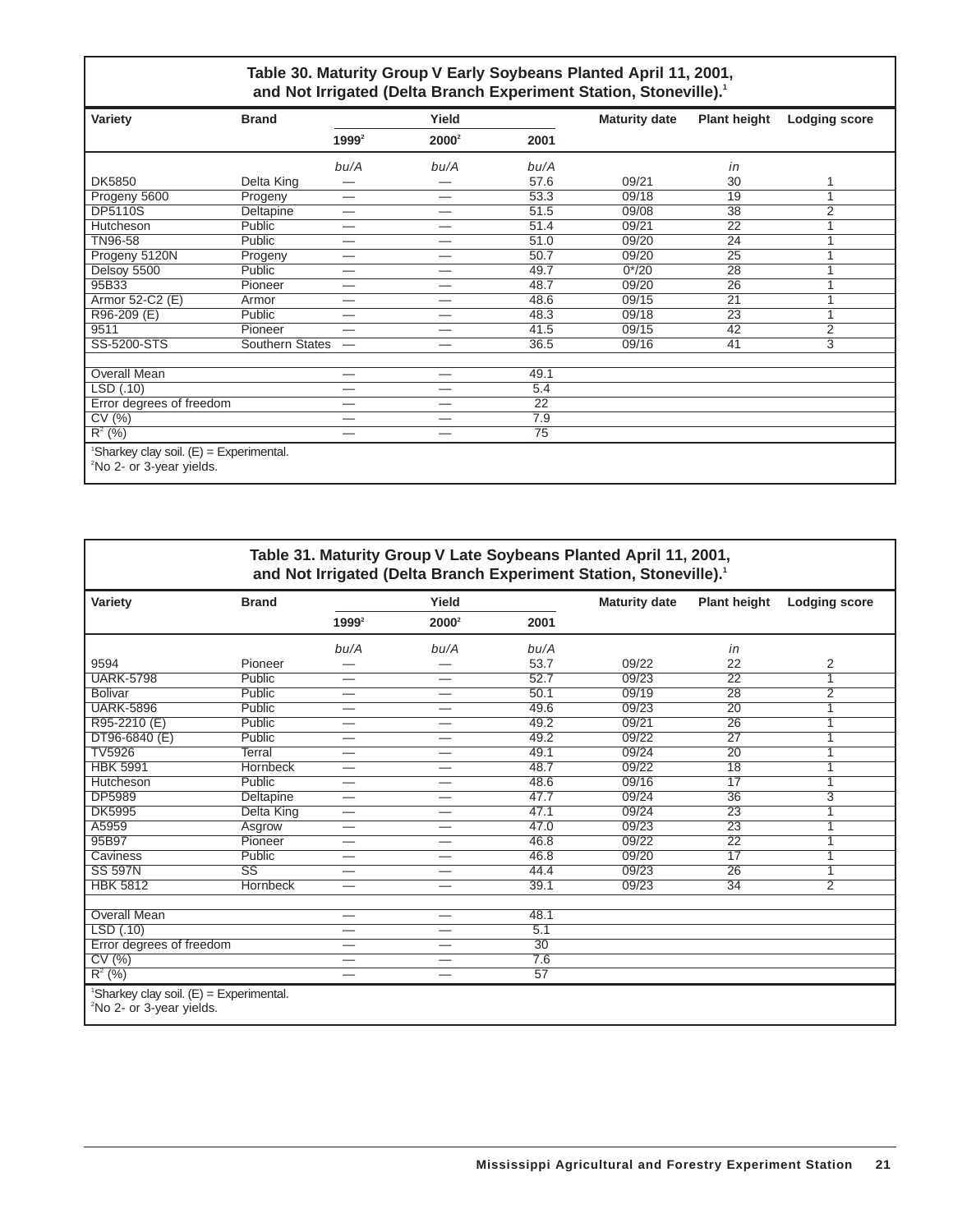#### **Table 32. Maturity Group VI Soybeans Planted April 30, 2001, and Irrigated (Delta Branch Experiment Station, Stoneville).1**

| Variety                                                                                    | <b>Brand</b> |          | Yield |      | <b>Maturity date</b> | <b>Plant height</b> | <b>Lodging score</b> |
|--------------------------------------------------------------------------------------------|--------------|----------|-------|------|----------------------|---------------------|----------------------|
|                                                                                            |              | $1999^2$ | 2000  | 2001 |                      |                     |                      |
|                                                                                            |              | bu/A     | bu/A  | bu/A |                      | in                  |                      |
| R92-1258 (E)                                                                               | Public       |          | 58.8  | 48.7 | 10/05                | 36                  |                      |
| <b>Dillon</b>                                                                              | Public       | -        | 62.0  | 46.9 | 10/06                | 36                  |                      |
| <b>SANTEE</b>                                                                              | Public       |          | 50.6  | 37.3 | 10/08                | $\overline{35}$     | 2                    |
|                                                                                            |              |          |       |      |                      |                     |                      |
| <b>Overall Mean</b>                                                                        |              |          | 56.7  | 44.3 |                      |                     |                      |
| LSD(.10)                                                                                   |              |          | 5.2   | 4.4  |                      |                     |                      |
| Error degrees of freedom                                                                   |              | -        | 16    | 4    |                      |                     |                      |
| CV(%)                                                                                      |              | --       | 6.5   | 5.8  |                      |                     |                      |
| $R^2$ (%)                                                                                  |              |          | 88    | 90   |                      |                     |                      |
| <sup>1</sup> Sharkey clay soil. $(E) =$ Experimental.<br><sup>2</sup> Not planted in 1999. |              |          |       |      |                      |                     |                      |

| Table 33. Roundup Ready Maturity Group III Soybeans Planted April 27, 2001,<br>and Irrigated (Delta Branch Experiment Station, Stoneville). <sup>1</sup> |                         |          |                          |      |                      |                     |                      |  |  |
|----------------------------------------------------------------------------------------------------------------------------------------------------------|-------------------------|----------|--------------------------|------|----------------------|---------------------|----------------------|--|--|
| Variety                                                                                                                                                  | <b>Brand</b>            |          | Yield                    |      | <b>Maturity date</b> | <b>Plant height</b> | <b>Lodging score</b> |  |  |
|                                                                                                                                                          |                         | $1999^2$ | $2000^2$                 | 2001 |                      |                     |                      |  |  |
|                                                                                                                                                          |                         | bu/A     | bu/A                     | bu/A |                      | in                  |                      |  |  |
| <b>DK 3968RR</b>                                                                                                                                         | Delta King              |          |                          | 64.1 | 08/16                | 22                  |                      |  |  |
| <b>DK 3964RR</b>                                                                                                                                         | Delta King              |          | —                        | 63.7 | 08/14                | 35                  | $\overline{2}$       |  |  |
| AG3702                                                                                                                                                   | Asgrow                  | —        | —                        | 61.5 | 08/12                | 28                  |                      |  |  |
| RC3866 (E)                                                                                                                                               | <b>Croplan Genetics</b> | —        |                          | 60.3 | 08/10                | $\overline{24}$     |                      |  |  |
| AG3701                                                                                                                                                   | Asgrow                  | —        |                          | 55.6 | 08/10                | 24                  |                      |  |  |
| AG3903                                                                                                                                                   | Asgrow                  | —        | —                        | 54.5 | 08/17                | 28                  |                      |  |  |
| HBK SB3980R                                                                                                                                              | <b>Hornbeck</b>         | —        | –                        | 51.7 | 08/12                | $\overline{27}$     | 4                    |  |  |
| AG3902                                                                                                                                                   | Asgrow                  |          | $\overline{\phantom{0}}$ | 51.3 | 08/13                | 26                  | $\overline{2}$       |  |  |
| <b>DK 3961RR</b>                                                                                                                                         | Delta King              | —        | —                        | 50.4 | 08/13                | 30                  | $\overline{2}$       |  |  |
| <b>DK 3862RR</b>                                                                                                                                         | Delta King              | –        |                          | 49.3 | 08/13                | $\overline{27}$     |                      |  |  |
| HX38-92955 (E)                                                                                                                                           | Hartz                   | —        |                          | 45.1 | 08/13                | 27                  | 1                    |  |  |
| <b>Overall Mean</b>                                                                                                                                      |                         |          | —                        | 55.2 |                      |                     |                      |  |  |
| LSD(.10)                                                                                                                                                 |                         | —        | $\overline{\phantom{0}}$ | 8.1  |                      |                     |                      |  |  |
| Error degrees of freedom                                                                                                                                 |                         | —        | —                        | 20   |                      |                     |                      |  |  |
| CV(%)                                                                                                                                                    |                         | —        | —                        | 10.5 |                      |                     |                      |  |  |
| $R^2$ (%)                                                                                                                                                |                         | —        | —                        | 65   |                      |                     |                      |  |  |
| 'Sharkey clay soil. (E) = Experimental.<br><sup>2</sup> Not planted in 1999 and 2000.                                                                    |                         |          |                          |      |                      |                     |                      |  |  |

**22 Mississippi Soybean Variety Trials, 2001**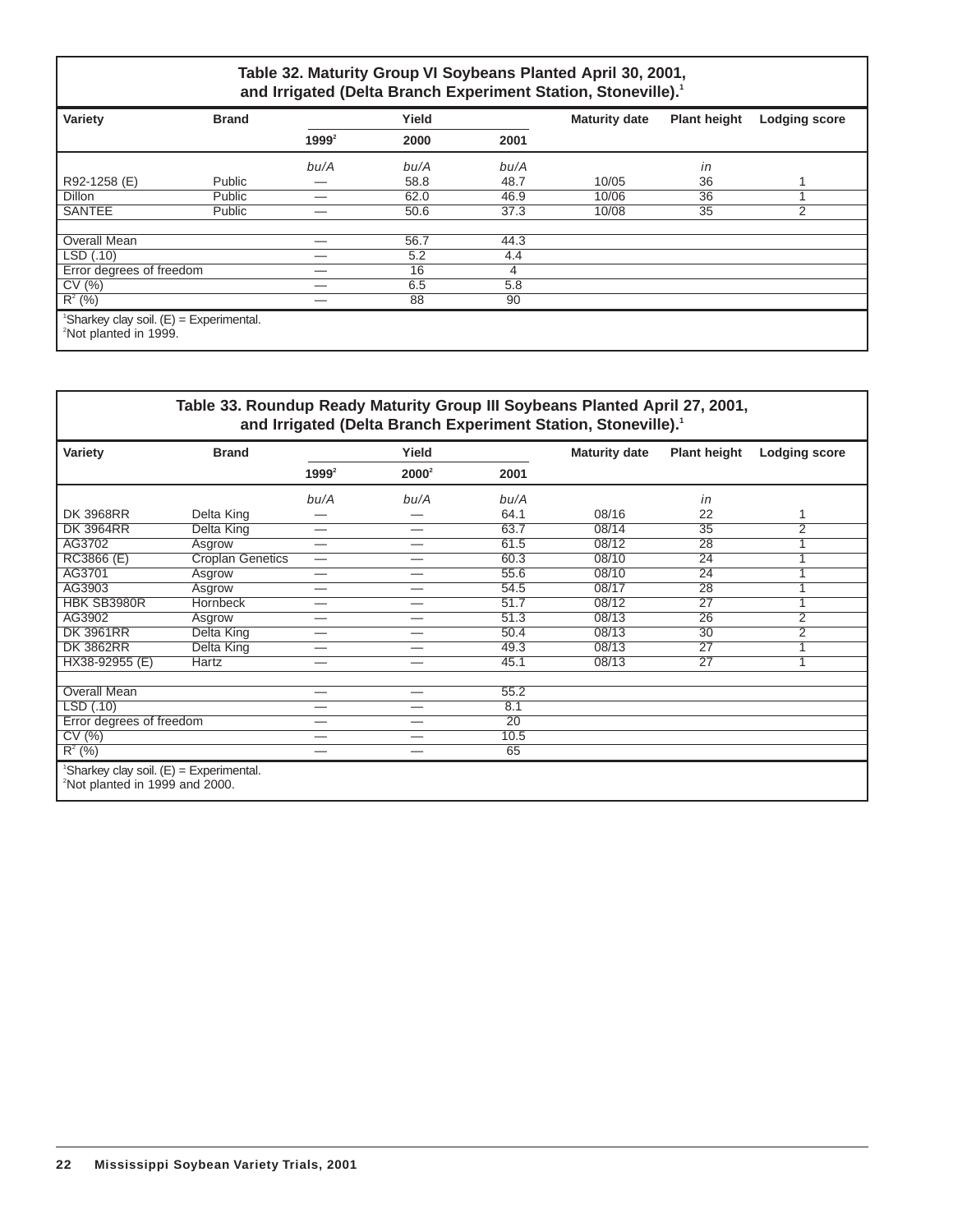#### **Table 34. Roundup Ready Maturity Group III Soybeans Planted April 11, 2001,** and Not Irrigated (Delta Branch Experiment Station, Stoneville).<sup>1</sup>

| Variety                                                                               | <b>Brand</b>            |          | Yield    |                 | <b>Maturity date</b> | <b>Plant height</b> | <b>Lodging score</b>    |
|---------------------------------------------------------------------------------------|-------------------------|----------|----------|-----------------|----------------------|---------------------|-------------------------|
|                                                                                       |                         | $1999^2$ | $2000^2$ | 2001            |                      |                     |                         |
|                                                                                       |                         | bu/A     | bu/A     | bu/A            |                      | in                  |                         |
| RC3866 (E)                                                                            | <b>Croplan Genetics</b> | –        |          | 62.5            | 08/07                | 28                  |                         |
| <b>DK 3968RR</b>                                                                      | Delta King              | —        |          | 62.0            | 08/07                | 26                  |                         |
| AG3702                                                                                | Asgrow                  | —        | –        | 61.2            | 08/07                | 27                  | $\overline{\mathbf{A}}$ |
| <b>DK 3964RR</b>                                                                      | Delta King              | –        | --       | 59.0            | 08/07                | 34                  | 3                       |
| <b>DK 3961RR</b>                                                                      | Delta King              | —        | —        | 58.8            | 08/09                | 29                  | $\overline{2}$          |
| AG3701                                                                                | Asgrow                  | —        | —        | 57.5            | 08/08                | 23                  |                         |
| HBK SB3980R                                                                           | <b>Hornbeck</b>         | —        | —        | 56.3            | 08/07                | 27                  |                         |
| AG3903                                                                                | Asgrow                  | –        | _        | 52.0            | 08/10                | 28                  | $\overline{2}$          |
| AG3902                                                                                | Asgrow                  | _        | _        | 51.6            | 08/07                | 28                  | $\overline{2}$          |
| <b>DK 3862RR</b>                                                                      | Delta King              | –        | _        | 51.5            | 08/08                | 25                  |                         |
| HX38-92955 (E)                                                                        | <b>Hartz</b>            | --       | –        | 50.0            | 08/06                | 26                  | $\overline{\mathbf{A}}$ |
| <b>Overall Mean</b>                                                                   |                         | --       |          | 56.6            |                      |                     |                         |
| LSD(0.10)                                                                             |                         | —        | –        | 8.7             |                      |                     |                         |
| Error degrees of freedom                                                              |                         | —        | —        | $\overline{20}$ |                      |                     |                         |
| CV(%)                                                                                 |                         | —        | —        | 10.9            |                      |                     |                         |
| $R^2$ (%)                                                                             |                         | --       |          | 52              |                      |                     |                         |
| 'Sharkey clay soil. (E) = Experimental.<br><sup>2</sup> Not planted in 1999 and 2000. |                         |          |          |                 |                      |                     |                         |

#### **Table 35. Roundup Ready Maturity Group IV Early Soybeans Planted April 30, 2001, and Irrigated (Delta Branch Experiment Station, Stoneville).1**

| Variety                                               | <b>Brand</b>            |                          | Yield                            |                 | <b>Maturity date</b> | <b>Plant height</b> | <b>Lodging score</b> |
|-------------------------------------------------------|-------------------------|--------------------------|----------------------------------|-----------------|----------------------|---------------------|----------------------|
|                                                       |                         | 1999                     | 2000                             | 2001            |                      |                     |                      |
|                                                       |                         | bu/A                     | bu/A                             | bu/A            |                      | in                  |                      |
| AG4403                                                | Asgrow                  |                          | 67.7                             | 57.4            | 08/24                | 32                  | 1                    |
| <b>DP4690RR</b>                                       | Deltapine               | 69.0                     | 66.2                             | 56.8            | 08/28                | $\overline{34}$     | $\overline{2}$       |
| 94B73                                                 | Pioneer                 |                          | $\overline{\phantom{0}}$         | 56.2            | 08/20                | $\overline{36}$     | $\overline{3}$       |
| <b>HBK R4820</b>                                      | <b>Hornbeck</b>         | —                        | $=$                              | 56.0            | 08/29                | $\overline{32}$     | $\overline{2}$       |
| <b>DK 4461RR</b>                                      | <b>Delta King</b>       | $\overline{\phantom{0}}$ | $\overline{\phantom{0}}$         | 55.7            | 08/25                | $\overline{35}$     | $\overline{2}$       |
| 4888RR                                                | AgriPro/Garst           | 67.0                     | 64.2                             | 55.6            | 08/22                | 38                  | $\overline{2}$       |
| 3443NRR                                               | Dyna-Gro                | $=$                      | ᆖ                                | 53.9            | 08/28                | $\overline{35}$     | $\overline{2}$       |
| Armor 47-G7                                           | Armor                   | $\overline{\phantom{0}}$ | $\overline{\phantom{0}}$         | 52.7            | 08/27                | $\overline{30}$     | $\overline{2}$       |
| <b>RC4444 (E)</b>                                     | <b>Croplan Genetics</b> | $\overline{\phantom{0}}$ | $\overline{\phantom{0}}$         | 52.4            | 08/21                | $\overline{31}$     | $\overline{2}$       |
| <b>H4554RR</b>                                        | <b>Hartz</b>            |                          |                                  | 52.2            | 08/27                | $\overline{30}$     | $\overline{2}$       |
| 3463NRR                                               | Dyna-Gro                | 60.8                     | 58.6                             | 51.3            | 08/27                | 36                  | $\overline{2}$       |
| SS RT446N                                             | $\overline{\text{SS}}$  | —                        | 62.7                             | 50.5            | 08/26                | $\overline{35}$     | $\overline{2}$       |
| <b>DPX4300RR (E)</b>                                  | Deltapine               | $\overline{\phantom{0}}$ | $\equiv$                         | 50.5            | 08/20                | $\overline{32}$     | $\overline{3}$       |
| 4512RR/N                                              | AgriPro/Garst           | $\overline{\phantom{0}}$ | $\overline{\phantom{0}}$         | 50.1            | 08/22                | $\overline{32}$     | $\overline{2}$       |
| AG4702                                                | Asgrow                  | 62.6                     | 60.9                             | 49.8            | 08/25                | $\overline{34}$     | $\overline{1}$       |
| 4501RR/N                                              | AgriPro/Garst           | $\overline{\phantom{0}}$ |                                  | 49.6            | 08/27                | $\overline{35}$     | $\overline{2}$       |
| Armor 44-R4                                           | Armor                   | $\overline{\phantom{0}}$ | $\overline{\phantom{0}}$         | 49.0            | 08/23                | $\overline{31}$     | $\overline{1}$       |
| AG4301                                                | Asgrow                  | $\overline{\phantom{0}}$ | $\hspace{0.05cm}$                | 48.4            | 08/28                | $\overline{31}$     | $\overline{2}$       |
| HX40-93038 (E)                                        | <b>Hartz</b>            |                          |                                  | 48.0            | 08/24                | $\overline{30}$     | $\overline{1}$       |
| <b>TS466RR</b>                                        | <b>Croplan Genetics</b> | 56.2                     | 60.8                             | 47.7            | 08/25                | $\overline{38}$     | $\overline{2}$       |
| S46-G2                                                | $\overline{\text{NK}}$  | $\overline{\phantom{0}}$ | $\overbrace{\phantom{12322111}}$ | 47.4            | 08/22                | $\overline{35}$     | $\overline{1}$       |
| 9480XRR (E)                                           | M & D Gold              | —                        |                                  | 47.1            | 09/02                | 40                  | $\overline{2}$       |
| <b>TV4589RR</b>                                       | <b>Terral</b>           | 55.1                     | 58.6                             | 46.9            | 08/20                | $\overline{30}$     | $\overline{2}$       |
| <b>HBK R4660</b>                                      | <b>Hornbeck</b>         | 59.2                     | 64.5                             | 45.9            | 08/22                | $\overline{33}$     | $\overline{1}$       |
| <b>DP4344RR</b>                                       | <b>Deltapine</b>        | $\overline{\phantom{0}}$ | 50.9                             | 44.6            | 08/20                | 40                  | $\overline{3}$       |
| AG4602                                                | Asgrow                  | 64.5                     | 59.1                             | 43.5            | 08/24                | $\overline{33}$     | $\overline{2}$       |
| 9410XRR (E)                                           | M & D Gold              | $\equiv$                 |                                  | 43.2            | 08/20                | $\overline{30}$     | $\overline{3}$       |
| 94B23                                                 | Pioneer                 | -                        | $\hspace{0.05cm}$                | 43.0            | 08/25                | $\overline{33}$     | 1                    |
| RT4241 (E)                                            | <b>Croplan Genetics</b> | $\overline{\phantom{0}}$ | $\overline{\phantom{0}}$         | 42.9            | 08/28                | $\overline{36}$     | $\overline{2}$       |
| HBK SB4310R                                           | <b>Hornbeck</b>         | $\overline{\phantom{0}}$ |                                  | 42.3            | 08/27                | $\overline{35}$     | $\overline{3}$       |
| 3468NRR                                               | Dyna-Gro                |                          |                                  | 39.4            | 08/28                | $\overline{27}$     | 1                    |
|                                                       |                         |                          |                                  |                 |                      |                     |                      |
| <b>Overall Mean</b>                                   |                         | 61.1                     | 59.9                             | 49.4            |                      |                     |                      |
| LSD(.10)                                              |                         | $\overline{4.8}$         | 4.8                              | 5.1             |                      |                     |                      |
| Error degrees of freedom                              |                         | 40                       | $\overline{28}$                  | 60              |                      |                     |                      |
| CV(%)                                                 |                         | 5.7                      | 5.7                              | 7.6             |                      |                     |                      |
| $R^2$ (%)                                             |                         | $\overline{72}$          | 78                               | $\overline{75}$ |                      |                     |                      |
| <sup>1</sup> Sharkey clay soil. $(E)$ = Experimental. |                         |                          |                                  |                 |                      |                     |                      |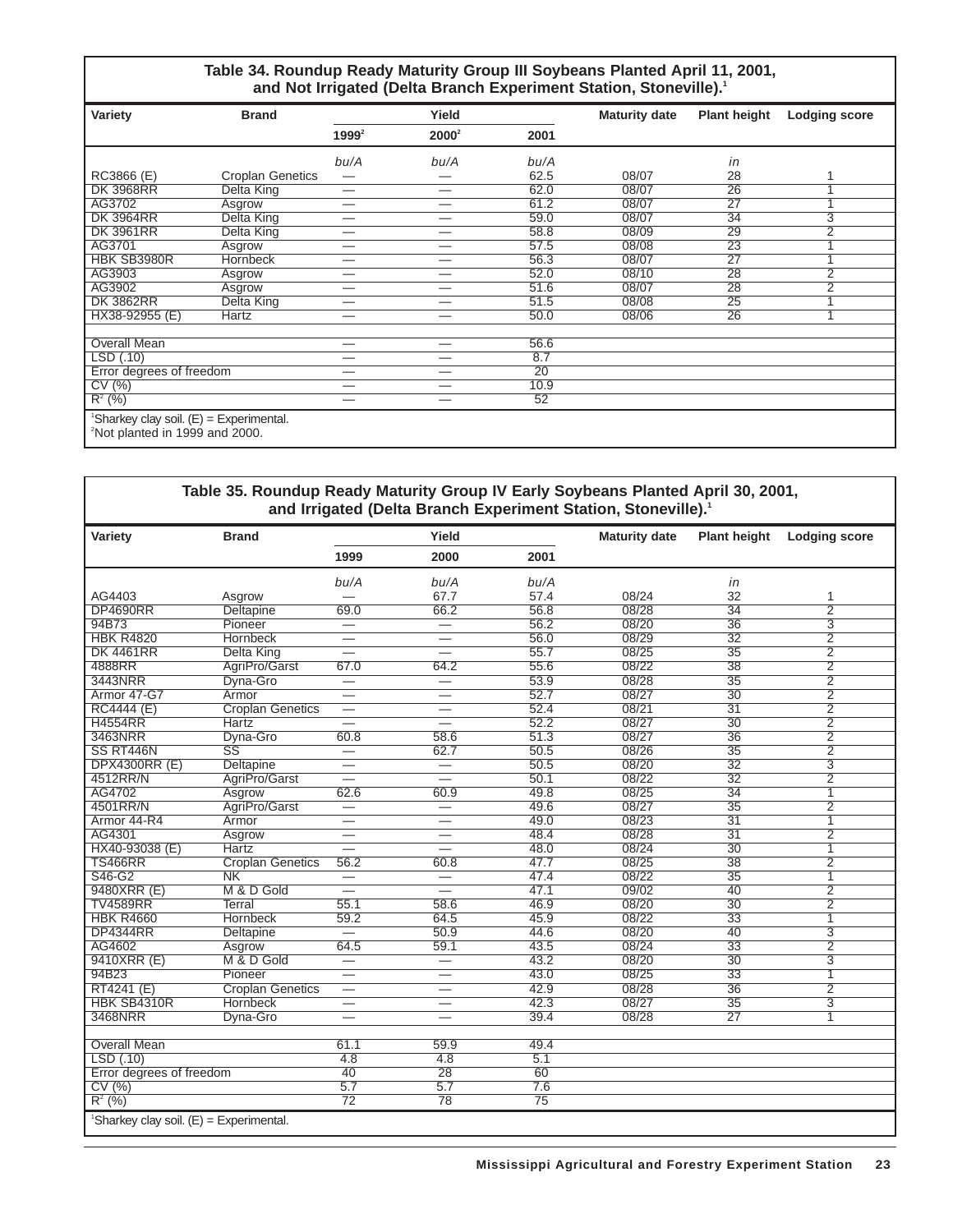#### **Table 36. Roundup Ready Maturity Group IV Late Soybeans Planted April 30, 2001, and Irrigated (Delta Branch Experiment Station, Stoneville).1**

| Variety                                               | <b>Brand</b>            |                          | Yield                            |                  | <b>Maturity date</b> | <b>Plant height</b> | Lodging score  |
|-------------------------------------------------------|-------------------------|--------------------------|----------------------------------|------------------|----------------------|---------------------|----------------|
|                                                       |                         | 1999                     | 2000                             | 2001             |                      |                     |                |
|                                                       |                         | bu/A                     | bu/A                             | bu/A             |                      | in                  |                |
| <b>H4994RR</b>                                        | Hartz                   |                          | 61.8                             | 56.3             | 09/07                | 29                  | 2              |
| <b>FFR 4900RR</b>                                     | <b>FFR</b>              |                          | $\overline{\phantom{a}}$         | 54.8             | 09/19                | $\overline{35}$     | $\overline{2}$ |
| AG4702                                                | Asgrow                  |                          | 56.8                             | 54.6             | 08/30                | 34                  | $\overline{1}$ |
| DK XTJ201RR (E)                                       | <b>Delta King</b>       |                          | $\qquad \qquad$                  | 53.7             | 08/30                | $\overline{33}$     | $\overline{2}$ |
| RC4995 (E)                                            | <b>Croplan Genetics</b> | $\overline{\phantom{0}}$ | $\overline{\phantom{0}}$         | 53.5             | 09/03                | $\overline{35}$     | $\overline{2}$ |
| 9492                                                  | Pioneer                 | 58.8                     | 58.8                             | 52.8             | 08/31                | $\overline{32}$     | $\mathbf{1}$   |
| <b>TV4890RR</b>                                       | Terral                  | 59.6                     | 57.3                             | 52.8             | 08/31                | 41                  | $\overline{2}$ |
| Progeny 4858RR                                        | Progeny                 |                          | $\qquad \qquad$                  | 52.4             | 08/31                | $\overline{36}$     | $\overline{2}$ |
| <b>DPX4885RR (E)</b>                                  | Deltapine               | 二                        | $=$                              | 51.9             | 09/11                | $\overline{35}$     | $\overline{3}$ |
| <b>DK4868RR</b>                                       | <b>Delta King</b>       | 71.9                     | 67.4                             | 51.8             | 09/01                | $\overline{32}$     | $\overline{1}$ |
| <b>SG498RR</b>                                        | Deltapine               | 59.5                     | 63.3                             | 51.5             | 09/09                | $\overline{33}$     | $\overline{2}$ |
| <b>HBK R4920</b>                                      | <b>Hornbeck</b>         |                          | 62.0                             | 51.5             | 08/31                | 29                  | $\overline{2}$ |
| <b>DG 4950RR</b>                                      | <b>Delta Grow</b>       | $\overline{\phantom{0}}$ | $\overline{\phantom{0}}$         | 51.3             | 09/03                | $\overline{33}$     | $\overline{2}$ |
| YRC49(E)                                              | <b>Croplan Genetics</b> | $\overline{\phantom{0}}$ |                                  | 51.3             | 09/18                | $\overline{20}$     | 1              |
| Genesis A484RR                                        | Genesis                 | $\overline{\phantom{0}}$ | $\overline{\phantom{0}}$         | 51.2             | 09/02                | $\overline{35}$     | $\overline{2}$ |
| DK XTJ184RR (E)                                       | <b>Delta King</b>       | $\overline{\phantom{0}}$ | $\overline{\phantom{0}}$         | 51.1             | 09/01                | $\overline{38}$     | $\overline{2}$ |
| <b>USG 7489RR</b>                                     | <b>USG</b>              | $\overline{\phantom{0}}$ | $\overline{\phantom{0}}$         | 50.7             | 09/05                | $\overline{35}$     | $\overline{2}$ |
| Morsoy RT4809                                         | <b>Morsov</b>           |                          | 71.7                             | 50.5             | 08/31                | 34                  | $\overline{2}$ |
| Genesis A504RR                                        | Genesis                 |                          | $\overbrace{\phantom{12322111}}$ | 50.3             | 09/06                | $\overline{35}$     | $\overline{2}$ |
| AG5001                                                | Asgrow                  |                          |                                  | 50.2             | 09/04                | 36                  | $\overline{2}$ |
| 3484NRR                                               | Dyna-Gro                |                          | 56.6                             | 49.7             | 09/05                | $\overline{37}$     | $\overline{3}$ |
| 4803RR                                                | <b>Dixie</b>            |                          | 61.3                             | 49.4             | 09/05                | $\overline{34}$     | $\overline{2}$ |
| <b>DK4965RR</b>                                       | Delta King              | 60.6                     | 55.3                             | 49.1             | 09/05                | $\overline{32}$     | $\overline{2}$ |
| AG4902                                                | Asgrow                  | 61.4                     | 53.0                             | 48.1             | 08/30                | $\overline{30}$     | 1              |
| <b>SS RT4980</b>                                      | $\overline{\text{SS}}$  |                          | 63.3                             | 47.3             | 08/31                | $\overline{30}$     | $\overline{2}$ |
| <b>DK 4763RR</b>                                      | <b>Delta King</b>       |                          |                                  | 47.3             | 08/29                | $\overline{31}$     | $\overline{2}$ |
| <b>H4884RR</b>                                        | Hartz                   | $\overline{\phantom{0}}$ | 60.0                             | 46.9             | 08/30                | 36                  | $\overline{2}$ |
| <b>DG 4850RR</b>                                      | <b>Delta Grow</b>       |                          | 59.6                             | 46.8             | 08/31                | $\overline{35}$     | $\overline{2}$ |
| AG4602                                                | Asgrow                  | $\overline{\phantom{0}}$ |                                  | 46.5             | 08/31                | 29                  | $\overline{3}$ |
| <b>V492NRR</b>                                        | Vigoro                  |                          | $\overline{\phantom{0}}$         | 46.0             | 09/01                | 42                  | $\overline{2}$ |
| <b>RC 4848</b>                                        | <b>Croplan Genetics</b> | 59.7                     | 58.5                             | 45.5             | 09/02                | $\overline{38}$     | $\overline{2}$ |
| <b>TV4886RR</b>                                       | Terral                  |                          | 60.2                             | 45.1             | 08/31                | $\overline{38}$     | $\overline{2}$ |
| <b>ES Prairie RR</b>                                  | ES                      | $\overline{\phantom{0}}$ | 53.6                             | 44.9             | 09/19                | 49                  | $\overline{3}$ |
| <b>DK4762RR</b>                                       | Delta King              | 55.9                     | 52.5                             | 43.8             | 09/04                | $\overline{35}$     | $\overline{2}$ |
| <b>B481RR</b>                                         | Genesis                 |                          | $\overline{\phantom{0}}$         | 43.2             | 08/31                | $\overline{32}$     | $\overline{2}$ |
| <b>HBK R5101</b>                                      | <b>Hornbeck</b>         | <u>.</u>                 | $\overline{\phantom{0}}$         | 40.2             | 09/06                | 41                  | $\overline{2}$ |
| $S51-TI$                                              | N <sub>K</sub>          | 71.0                     | 51.3                             | 38.9             | 09/12                | 49                  | $\overline{3}$ |
| <b>SS RT46704N</b>                                    | $\overline{\text{SS}}$  |                          | 56.6                             | 26.0             | 09/10                | 44                  | $\overline{3}$ |
|                                                       |                         |                          |                                  |                  |                      |                     |                |
| <b>Overall Mean</b>                                   |                         | 61.7                     | 57.8                             | 48.7             |                      |                     |                |
| LSD (.10)                                             |                         | 8.7                      | 4.9                              | 5.1              |                      |                     |                |
| Error degrees of freedom                              |                         | 34                       | 56                               | 74               |                      |                     |                |
| CV(%)                                                 |                         | 10.2                     | 6.2                              | $\overline{7.7}$ |                      |                     |                |
| $R^{2}$ (%)                                           |                         | 62                       | 75                               | 76               |                      |                     |                |
| <sup>1</sup> Sharkey clay soil. $(E)$ = Experimental. |                         |                          |                                  |                  |                      |                     |                |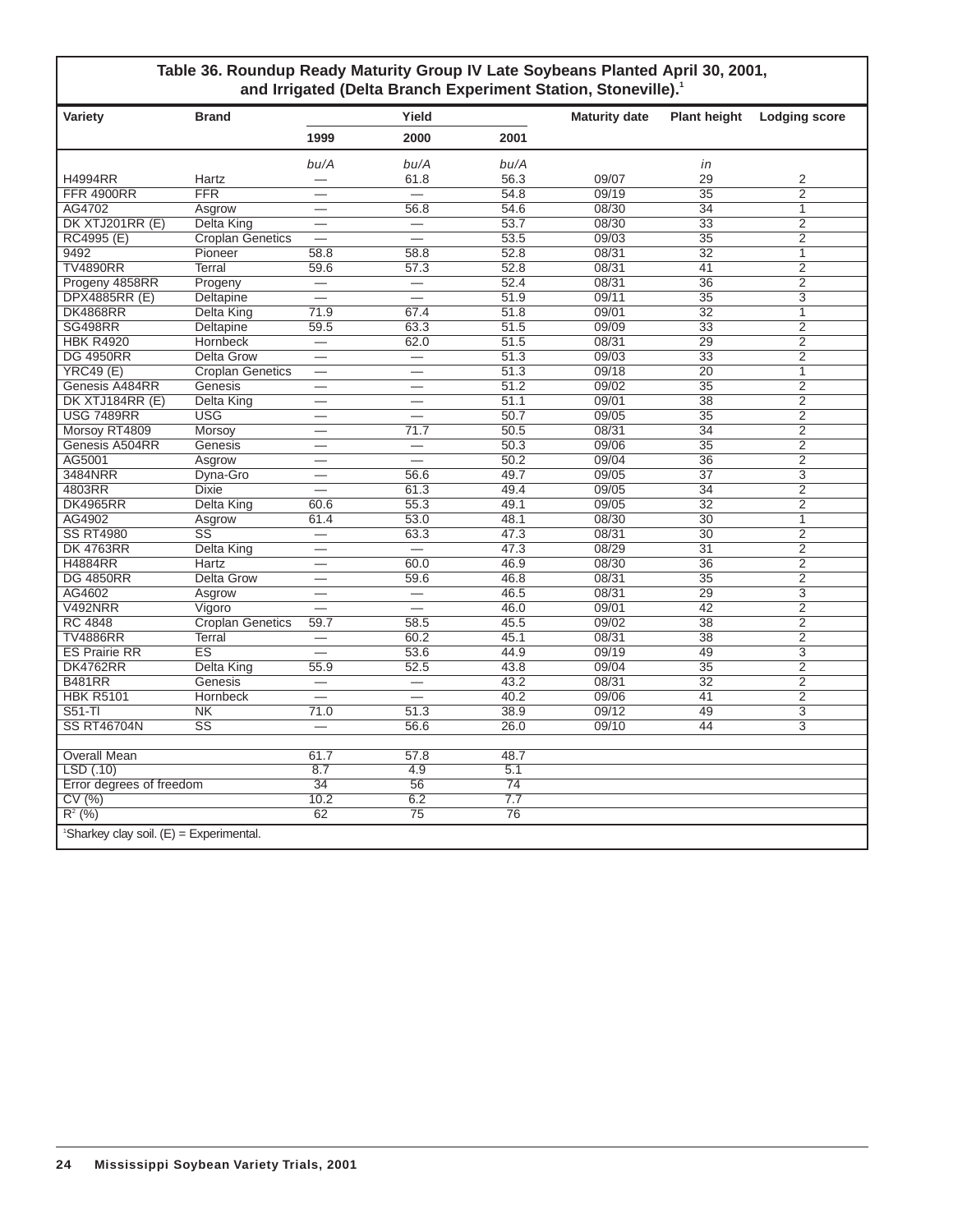#### **Table 37. Roundup Ready Maturity Group IV Early Soybeans Planted April 11, 2001,** and Not Irrigated (Delta Branch Experiment Station, Stoneville).<sup>1</sup>

| Variety                                               | <b>Brand</b>            |                          | Yield                    |      | <b>Maturity date</b> | <b>Plant height</b> | <b>Lodging score</b>    |
|-------------------------------------------------------|-------------------------|--------------------------|--------------------------|------|----------------------|---------------------|-------------------------|
|                                                       |                         | 1999                     | 2000                     | 2001 |                      |                     |                         |
|                                                       |                         | bu/A                     | bu/A                     | bu/A |                      | in                  |                         |
| 94B73                                                 | Pioneer                 |                          |                          | 47.7 | 08/13                | 29                  | 2                       |
| 3443NRR                                               | Dyna-Gro                |                          |                          | 46.4 | 08/12                | $\overline{27}$     | $\overline{2}$          |
| Armor 47-G7                                           | Armor                   |                          | $\overline{\phantom{0}}$ | 46.2 | 08/13                | 28                  | $\overline{2}$          |
| AG4702                                                | Asgrow                  | 19.6                     | 15.7                     | 43.6 | 08/19                | $\overline{33}$     | 2                       |
| <b>HBK R4820</b>                                      | <b>Hornbeck</b>         | $\overline{\phantom{0}}$ | $\overline{\phantom{0}}$ | 43.4 | 08/20                | $\overline{29}$     | $\overline{2}$          |
| <b>DP4690RR</b>                                       | Deltapine               | 13.6                     | 11.6                     | 42.7 | 08/21                | $\overline{29}$     | $\overline{2}$          |
| <b>RC4444 (E)</b>                                     | <b>Croplan Genetics</b> | $\overline{\phantom{0}}$ | $\overline{\phantom{0}}$ | 42.2 | 08/16                | $\overline{30}$     | $\overline{2}$          |
| 3463NRR                                               | Dyna-Gro                | 19.6                     | 19.2                     | 41.8 | 08/15                | $\overline{34}$     | $\overline{2}$          |
| AG4403                                                | Asgrow                  | $\overline{\phantom{0}}$ | 16.3                     | 41.4 | 08/14                | $\overline{30}$     | $\overline{2}$          |
| 4888RR                                                | AgriPro/Garst           | 9.6                      | 10.6                     | 40.3 | 08/16                | 33                  | $\overline{2}$          |
| <b>DK 4461RR</b>                                      | <b>Delta King</b>       |                          | $\overline{\phantom{0}}$ | 40.2 | 08/10                | $\overline{26}$     | $\overline{2}$          |
| 9480XRR (E)                                           | M & D Gold              | $\overline{\phantom{0}}$ | $\overline{\phantom{0}}$ | 40.0 | 08/24                | 38                  | $\overline{2}$          |
| AG4602                                                | Asgrow                  | 19.7                     | 18.7                     | 38.9 | 08/16                | 29                  | $\overline{2}$          |
| 4512RR/N                                              | AgriPro/Garst           | $\overline{\phantom{0}}$ | $\overline{\phantom{0}}$ | 38.3 | 08/13                | $\overline{31}$     | $\overline{2}$          |
| Armor 44-R4                                           | Armor                   | $\overline{\phantom{0}}$ | $\overline{\phantom{0}}$ | 37.9 | 08/16                | $\overline{28}$     | $\overline{2}$          |
| <b>HBK R4660</b>                                      | <b>Hornbeck</b>         | 16.6                     | 15.9                     | 37.8 | 08/16                | $\overline{35}$     | $\overline{2}$          |
| SS RT446N                                             | $\overline{\text{SS}}$  | $\equiv$                 | 19.8                     | 37.6 | 08/15                | $\overline{34}$     | $\overline{2}$          |
| S46-G2                                                | $\overline{\text{NK}}$  | $\overline{\phantom{0}}$ | $\qquad \qquad -$        | 36.5 | 08/13                | $\overline{34}$     | $\overline{2}$          |
| <b>TV4589RR</b>                                       | Terral                  | 20.6                     | 18.2                     | 36.1 | 08/15                | $\overline{33}$     | $\overline{2}$          |
| 3468NRR                                               | Dyna-Gro                |                          | $\overline{\phantom{0}}$ | 34.5 | 08/16                | $\overline{27}$     | $\overline{2}$          |
| <b>DPX4300RR (E)</b>                                  | <b>Deltapine</b>        |                          |                          | 34.4 | 08/12                | $\overline{28}$     | $\overline{2}$          |
| <b>TS466RR</b>                                        | <b>Croplan Genetics</b> | 16.5                     | 15.1                     | 33.0 | 08/17                | $\overline{37}$     | $\overline{2}$          |
| <b>H4554RR</b>                                        | <b>Hartz</b>            | $\overline{\phantom{0}}$ |                          | 32.1 | 08/13                | $\overline{29}$     | $\overline{2}$          |
| <b>DP4344RR</b>                                       | <b>Deltapine</b>        | $\overline{\phantom{0}}$ | 16.3                     | 31.3 | 08/13                | $\overline{41}$     | $\overline{\mathbf{3}}$ |
| HX40-93038 (E)                                        | <b>Hartz</b>            |                          | $\overline{\phantom{0}}$ | 31.1 | 08/16                | $\overline{31}$     | $\overline{2}$          |
| RT4241 (E)                                            | <b>Croplan Genetics</b> | $\overline{\phantom{0}}$ | $\overline{\phantom{0}}$ | 31.1 | 08/12                | $\overline{32}$     | $\overline{2}$          |
| HBK SB4310R                                           | <b>Hornbeck</b>         |                          | $\overline{\phantom{0}}$ | 31.1 | 08/14                | $\overline{33}$     | $\overline{2}$          |
| 94B23                                                 | Pioneer                 |                          | $\overline{\phantom{0}}$ | 30.8 | 08/10                | $\overline{26}$     | $\overline{2}$          |
| AG4301                                                | Asgrow                  | $\overline{\phantom{0}}$ | $\overline{\phantom{0}}$ | 28.7 | 08/15                | $\overline{26}$     | $\overline{2}$          |
| 4501RR/N                                              | AgriPro/Garst           |                          | $\overline{\phantom{0}}$ | 27.4 | 08/15                | 29                  | $\overline{2}$          |
| 9410XRR (E)                                           | M & D Gold              | —                        | $\overline{\phantom{0}}$ | 26.6 | 08/13                | $\overline{32}$     | $\overline{2}$          |
|                                                       |                         |                          |                          |      |                      |                     |                         |
| <b>Overall Mean</b>                                   |                         | 15.5                     | 15.7                     | 37.1 |                      |                     |                         |
| LSD(.10)                                              |                         | $\overline{3.6}$         | 4.2                      | 8.0  |                      |                     |                         |
| Error degrees of freedom                              |                         | 40                       | $\overline{28}$          | 60   |                      |                     |                         |
| CV(%)                                                 |                         | 16.8                     | 19.2                     | 15.8 |                      |                     |                         |
| $R^2$ (%)                                             |                         | 78                       | 74                       | 63   |                      |                     |                         |
| <sup>1</sup> Sharkey clay soil. $(E) =$ Experimental. |                         |                          |                          |      |                      |                     |                         |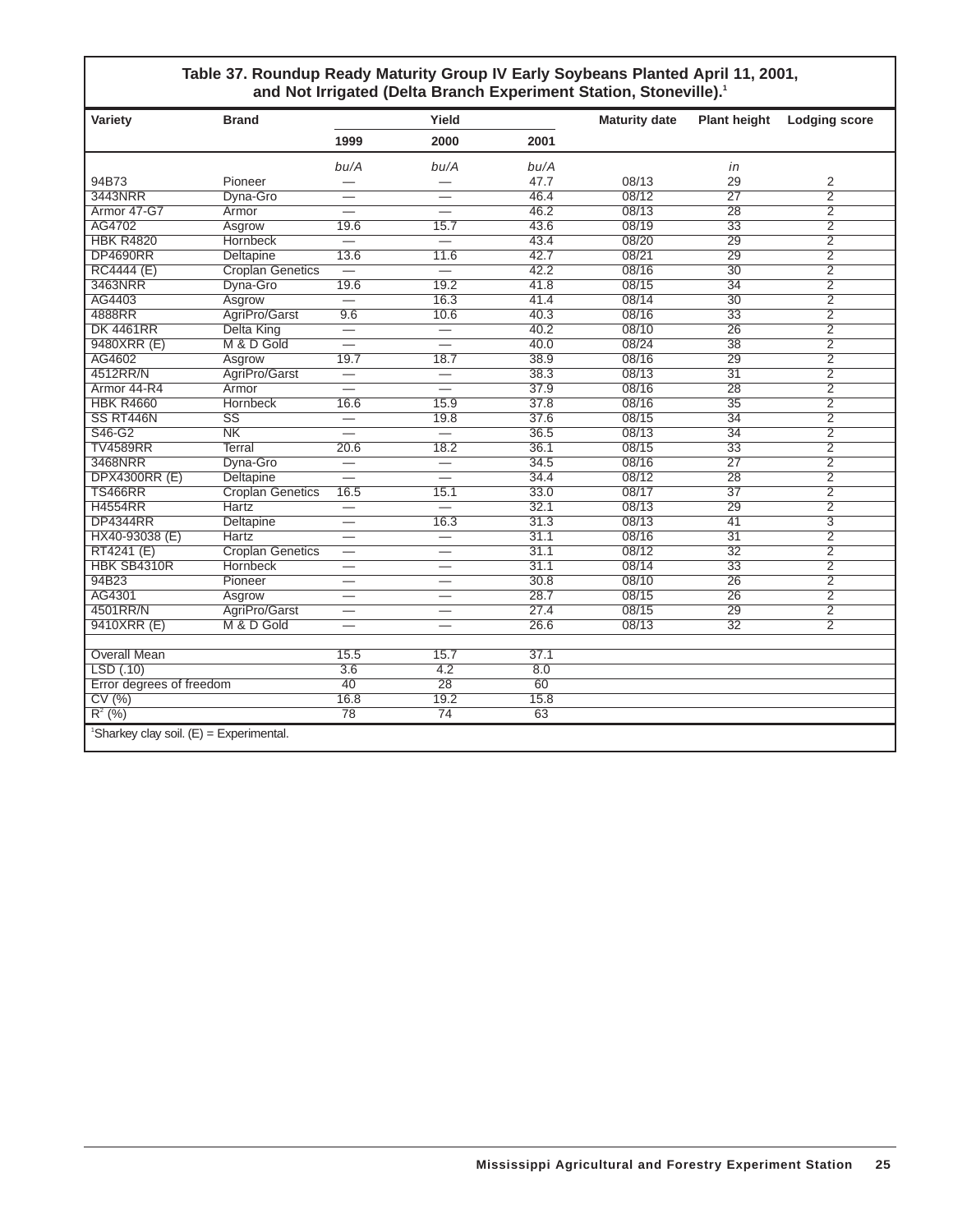#### **Table 38. Roundup Ready Maturity Group IV Late Soybeans Planted April 11, 2001,** and Not Irrigated (Delta Branch Experiment Station, Stoneville).<sup>1</sup>

| Variety                                 | <b>Brand</b>            |                          | Yield                    |                 | <b>Maturity date</b> | <b>Plant height</b> | <b>Lodging score</b>      |
|-----------------------------------------|-------------------------|--------------------------|--------------------------|-----------------|----------------------|---------------------|---------------------------|
|                                         |                         | 1999                     | 2000                     | 2001            |                      |                     |                           |
|                                         |                         | bu/A                     | bu/A                     | bu/A            |                      | in                  |                           |
| AG5001                                  | Asgrow                  |                          |                          | 51.6            | 08/21                | 32                  | 2                         |
| <b>H4994RR</b>                          | Hartz                   |                          | 15.6                     | 48.5            | 08/27                | $\overline{29}$     | $\overline{2}$            |
| Genesis A484RR                          | Genesis                 |                          |                          | 48.5            | 08/19                | 35                  | $\overline{2}$            |
| <b>DK4965RR</b>                         | Delta King              | 15.0                     | 13.5                     | 48.1            | 08/23                | $\overline{30}$     | $\overline{2}$            |
| <b>DK4762RR</b>                         | Delta King              | 14.1                     | 14.6                     | 48.1            | 08/24                | $\overline{39}$     | $\overline{2}$            |
| <b>DG 4850RR</b>                        | <b>Delta Grow</b>       | $\overline{\phantom{0}}$ | 12.7                     | 47.9            | 08/25                | 33                  | $\overline{2}$            |
| AG4902                                  | Asgrow                  | 13.3                     | 17.0                     | 47.4            | 08/24                | $\overline{30}$     | $\overline{2}$            |
| <b>SG498RR</b>                          | <b>Deltapine</b>        | 11.1                     | 12.6                     | 46.8            | 08/21                | $\overline{27}$     | $\overline{2}$            |
| <b>RC 4848</b>                          | <b>Croplan Genetics</b> | 15.8                     | 16.5                     | 46.3            | 08/21                | $\overline{32}$     | $\overline{2}$            |
| Progeny 4858RR                          | Progeny                 |                          | $\overline{\phantom{0}}$ | 45.9            | 08/24                | 33                  | $\overline{2}$            |
| 9492                                    | Pioneer                 | 17.9                     | 19.0                     | 45.8            | 08/20                | $\overline{31}$     | $\overline{2}$            |
| DK STJ201RR                             | <b>Delta King</b>       | $\overline{\phantom{0}}$ | $\overline{\phantom{0}}$ | 45.5            | 08/20                | 29                  | $\overline{2}$            |
| DK XTJ184RR (E)                         | Delta King              | $\qquad \qquad =$        | $=$                      | 45.3            | 08/24                | $\overline{30}$     | $\overline{2}$            |
| <b>H4884RR</b>                          | Hartz                   | —                        | 15.6                     | 45.2            | 08/24                | $\overline{29}$     | $\overline{2}$            |
| YRC49(E)                                | <b>Croplan Genetics</b> | $\equiv$                 | $\overline{\phantom{0}}$ | 45.0            | 09/05                | 21                  | $\overline{2}$            |
| <b>DK4868RR</b>                         | Delta King              | 14.2                     | 16.9                     | 44.4            | 08/15                | $\overline{28}$     | $\overline{2}$            |
| <b>DPX4885RR (E)</b>                    | <b>Deltapine</b>        |                          | 二                        | 44.2            | 08/15                | $\overline{33}$     | $\overline{2}$            |
| <b>TV4886RR</b>                         | <b>Terral</b>           |                          | 13.7                     | 43.8            | 08/24                | 36                  | $\overline{2}$            |
| <b>ES Prairie RR</b>                    | $\overline{\text{ES}}$  |                          | 2.8                      | 43.1            | 08/25                | $\overline{34}$     | $\overline{\overline{3}}$ |
| 3484NRR                                 | Dyna-Gro                | $\overline{\phantom{0}}$ | 14.6                     | 42.8            | 08/16                | $\overline{32}$     | $\overline{2}$            |
| <b>HBK R4920</b>                        | Hornbeck                | $\overline{\phantom{0}}$ | 12.7                     | 42.8            | 08/17                | $\overline{31}$     | $\overline{2}$            |
| <b>DG 4950RR</b>                        | <b>Delta Grow</b>       | $\overline{\phantom{0}}$ |                          | 42.6            | 08/18                | 33                  | $\overline{2}$            |
| AG4702                                  | Asgrow                  | $\overline{\phantom{0}}$ | 19.8                     | 42.5            | 08/19                | $\overline{29}$     | $\overline{2}$            |
| <b>B481RR</b>                           | Genesis                 | -                        |                          | 42.0            | 08/15                | $\overline{31}$     | $\overline{2}$            |
| <b>FFR 4900RR</b>                       | <b>FFR</b>              | $\overline{\phantom{0}}$ | $\overline{\phantom{0}}$ | 41.6            | 09/01                | $\overline{31}$     | $\overline{2}$            |
| <b>USG 7489RR</b>                       | <b>USG</b>              |                          |                          | 40.4            | 08/15                | $\overline{33}$     | $\overline{2}$            |
| <b>DK 4763RR</b>                        | Delta King              | $\overline{\phantom{0}}$ | $\overline{\phantom{0}}$ | 40.3            | 08/18                | $\overline{27}$     | $\overline{2}$            |
| <b>V492NRR</b>                          | Vigoro                  |                          |                          | 40.0            | 08/21                | $\overline{35}$     | $\overline{3}$            |
| <b>HBK R5101</b>                        | Hornbeck                | $\overline{\phantom{0}}$ |                          | 39.7            | 08/26                | 38                  | $\overline{2}$            |
| Genesis A504RR                          | Genesis                 |                          | $\overline{\phantom{0}}$ | 38.5            | 08/21                | 34                  | $\overline{2}$            |
| <b>SS RT4980</b>                        | $\overline{\text{SS}}$  | $\overline{\phantom{0}}$ | 12.8                     | 38.4            | 08/15                | $\overline{33}$     | $\overline{2}$            |
| AG4602                                  | Asgrow                  |                          | $\overline{\phantom{0}}$ | 38.3            | 08/16                | $\overline{28}$     | $\overline{2}$            |
| Morsoy RT4809                           | Morsoy                  | $\overline{\phantom{0}}$ | 13.7                     | 37.2            | 08/15                | $\overline{27}$     | $\overline{2}$            |
| 4803RR                                  | <b>Dixie</b>            |                          | 13.2                     | 36.8            | 08/15                | $\overline{31}$     | $\overline{2}$            |
| RC4995(E)                               | <b>Croplan Genetics</b> | $\overline{\phantom{0}}$ | $\overline{\phantom{0}}$ | 35.5            | 08/15                | $\overline{30}$     | $\overline{2}$            |
| <b>TV4890RR</b>                         | <b>Terral</b>           | 16.4                     | 15.4                     | 33.4            | 08/18                | $\overline{35}$     | $\overline{2}$            |
| $S51-TI$                                | $\overline{\text{NK}}$  | 7.0                      | 5.8                      | 32.0            | 09/18                | 47                  | $\overline{3}$            |
| <b>SS RT46704N</b>                      | $\overline{\text{SS}}$  | $\overline{\phantom{0}}$ | $\overline{\phantom{0}}$ | 29.8            | 08/21                | $\overline{38}$     | $\overline{2}$            |
|                                         |                         |                          |                          |                 |                      |                     |                           |
| <b>Overall Mean</b>                     |                         | 12.9                     | 13.8                     | 42.5            |                      |                     |                           |
| LSD(.10)                                |                         | $\overline{3.2}$         | $\overline{3.1}$         | 8.0             |                      |                     |                           |
| Error degrees of freedom                |                         | 34                       | 56                       | $\overline{74}$ |                      |                     |                           |
| CV(%)                                   |                         | 17.8                     | 16.6                     | 13.8            |                      |                     |                           |
| $R^2$ (%)                               |                         | 83                       | 85                       | 54              |                      |                     |                           |
| 'Sharkey clay soil. (E) = Experimental. |                         |                          |                          |                 |                      |                     |                           |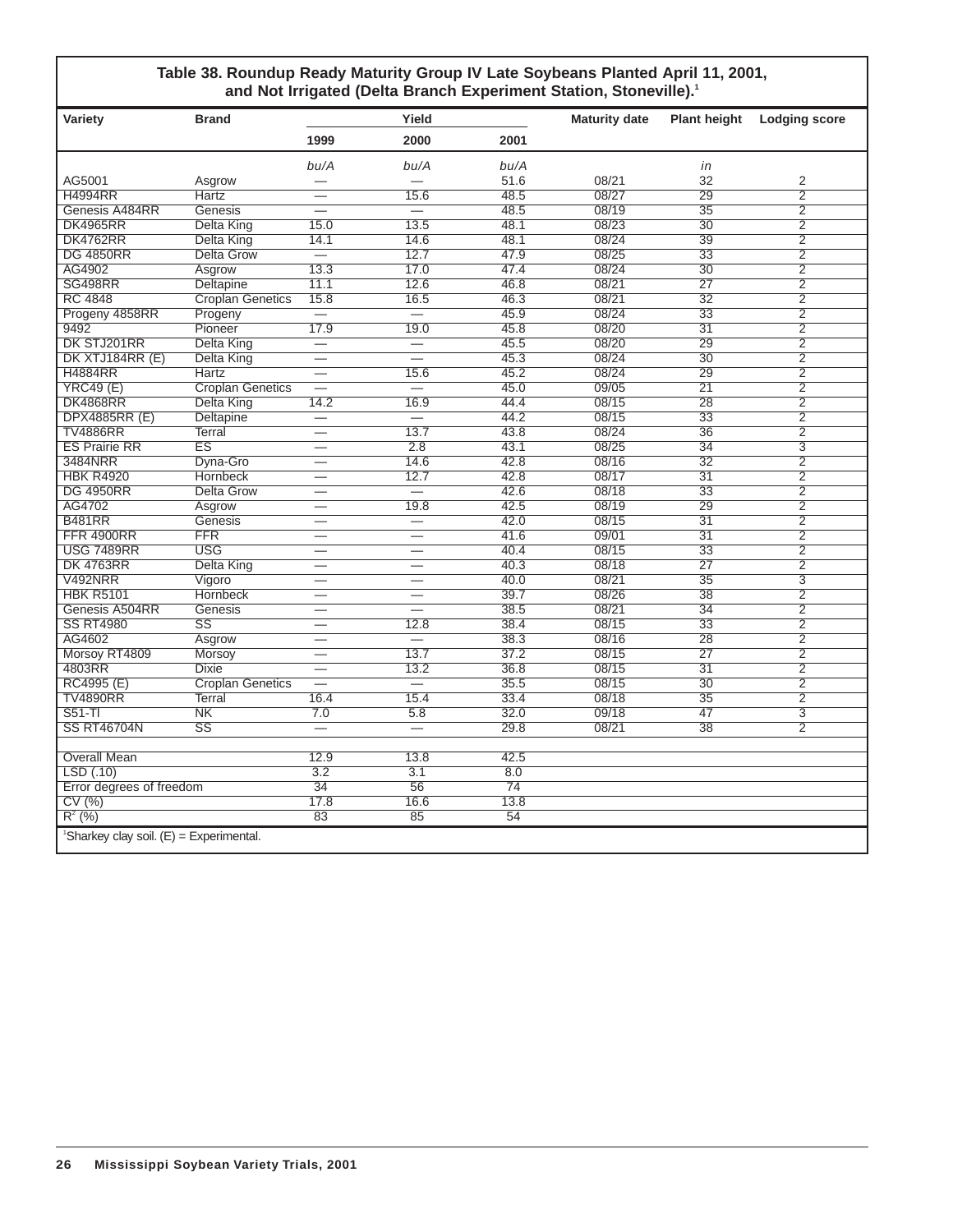#### **Table 39. Roundup Ready Maturity Group V Early Soybeans Planted April 30, 2001, and Irrigated (Delta Branch Experiment Station, Stoneville).1**

| Variety                                               | <b>Brand</b>                    |                                                      | Yield                             |              | <b>Maturity date</b> | <b>Plant height</b>   | <b>Lodging score</b>             |
|-------------------------------------------------------|---------------------------------|------------------------------------------------------|-----------------------------------|--------------|----------------------|-----------------------|----------------------------------|
|                                                       |                                 | 1999                                                 | 2000                              | 2001         |                      |                       |                                  |
|                                                       |                                 | bu/A                                                 | bu/A                              | bu/A         |                      | in                    |                                  |
| 95B53                                                 | Pioneer                         | 71.6                                                 | 53.6                              | 61.2         | 09/18                | 32                    | 2                                |
| DK XTJ202RR (E)                                       | <b>Delta King</b>               |                                                      | $\overline{\phantom{0}}$          | 59.7         | 09/22                | $\overline{37}$       | $\overline{2}$                   |
| <b>HBK R5588</b>                                      | Hornbeck                        | 66.6                                                 | 62.1                              | 59.5         | 09/19                | 34                    | $\overline{2}$                   |
| <b>DK 5366RR</b>                                      | <b>Delta King</b>               |                                                      | 71.7                              | 58.6         | 09/19                | $\overline{31}$       | $\overline{3}$                   |
| <b>USG 7547RR</b><br>AG5501                           | <b>USG</b><br>Asgrow            | 62.4                                                 | 46.7<br>56.4                      | 58.3<br>57.2 | 09/18<br>09/20       | 29<br>36              | $\overline{1}$<br>$\overline{1}$ |
| SS RT557N                                             | $\overline{\text{SS}}$          | 70.2                                                 | 61.6                              | 57.0         | 09/20                | 32                    | $\overline{2}$                   |
| <b>TVX54R001 (E)</b>                                  | Terral                          | $\overline{\phantom{0}}$                             | $\equiv$                          | 56.9         | 09/24                | 29                    | $\overline{1}$                   |
| <b>RT5110N</b>                                        | Morsoy                          | $\overline{\phantom{0}}$                             |                                   | 56.8         | 09/20                | 32                    | $\overline{1}$                   |
| Progeny 5415RR                                        | Progeny                         |                                                      |                                   | 56.7         | 09/24                | 33                    | $\mathbf{1}$                     |
| <b>TVX5R400 (E)</b>                                   | Terral                          |                                                      |                                   | 56.0         | 09/21                | $\overline{31}$       | $\overline{1}$                   |
| SS RT517N                                             | $\overline{\text{SS}}$          | 62.9                                                 | 60.0                              | 55.8         | 09/18                | $\overline{31}$       | $\overline{2}$                   |
| RC5454 (E)                                            | <b>Croplan Genetics</b>         | $\overline{\phantom{0}}$                             | $\overline{\phantom{0}}$          | 55.8         | 09/21                | 27                    | $\overline{1}$                   |
| <b>B544RR</b><br><b>HBK R5420</b>                     | Genesis<br>Hornbeck             | $\overline{\phantom{0}}$<br>$\overline{\phantom{0}}$ | $\overline{\phantom{0}}$          | 55.5<br>55.5 | 09/24<br>09/24       | $\overline{32}$<br>32 | $\overline{1}$<br>$\mathbf{1}$   |
| RC5252 (E)                                            | <b>Croplan Genetics</b>         | $\equiv$                                             |                                   | 55.4         | 09/20                | $\overline{32}$       | $\overline{1}$                   |
| <b>DK5661RR</b>                                       | Delta King                      | 72.4                                                 | 65.7                              | 55.4         | 09/24                | 35                    | $\overline{2}$                   |
| <b>TVX56R001 (E)</b>                                  | Terral                          | $\overline{\phantom{0}}$                             | $\overline{\phantom{0}}$          | 55.3         | 09/30                | 38                    | $\overline{2}$                   |
| <b>TVX5R600 (E)</b>                                   | Terral                          |                                                      |                                   | 55.3         | 09/30                | 33                    | $\overline{2}$                   |
| 3518NRR                                               | Dyna-Gro                        |                                                      |                                   | 55.0         | 09/17                | 36                    | $\overline{2}$                   |
| <b>ES Ranger RR</b>                                   | ES                              | $\overline{\phantom{0}}$                             | 58.1                              | 54.7         | 09/18                | 25                    | $\overline{1}$                   |
| <b>V562NRR</b>                                        | Vigoro                          |                                                      |                                   | 54.6         | 09/30                | 38                    | $\overline{3}$                   |
| 3535NRR                                               | Dyna-Gro                        | $\overline{\phantom{0}}$                             | 66.9                              | 54.5         | 09/21                | 35                    | $\overline{2}$                   |
| <b>HBK R5620</b><br>95B32                             | <b>Hornbeck</b><br>Pioneer      | $\overline{\phantom{0}}$                             | 61.0                              | 54.3<br>54.2 | 09/26<br>09/15       | $\overline{35}$<br>29 | $\overline{2}$<br>$\overline{1}$ |
| 9492                                                  | Pioneer                         | 60.9                                                 | 54.1                              | 54.1         | 09/13                | 35                    | $\overline{1}$                   |
| 3562NRR                                               | Dyna-Gro                        |                                                      | 71.1                              | 54.1         | 09/22                | 30                    | $\overline{2}$                   |
| <b>TV5486RR</b>                                       | Terral                          | 67.4                                                 | 55.4                              | 54.0         | 09/19                | 43                    | $\overline{3}$                   |
| 3543NRR                                               | Dyna-Gro                        | $\overline{\phantom{0}}$                             | $\overline{\phantom{0}}$          | 53.7         | 09/21                | 33                    | $\overline{1}$                   |
| DK XTJ203RR (E)                                       | <b>Delta King</b>               | $\overline{\phantom{0}}$                             |                                   | 53.6         | 09/21                | $\overline{31}$       | $\overline{1}$                   |
| DK XTJ205RR (E)                                       | <b>Delta King</b>               |                                                      | $\overline{\phantom{0}}$          | 53.5         | 09/19                | 34                    | $\overline{2}$                   |
| <b>DK 5668RR</b>                                      | <b>Delta King</b>               |                                                      | 72.4                              | 53.2         | 09/23                | $\overline{31}$       | $\overline{2}$                   |
| <b>YRC56 (E)</b><br>AG5603                            | <b>Croplan Genetics</b>         | $\overline{\phantom{0}}$                             |                                   | 53.1<br>53.1 | 09/19<br>09/21       | 30<br>$\overline{28}$ | $\overline{2}$<br>$\overline{1}$ |
| <b>ES Punch RR</b>                                    | Asgrow<br><b>ES</b>             |                                                      | 60.6                              | 53.0         | 09/19                | 36                    | $\overline{2}$                   |
| AG5001                                                | Asgrow                          | 67.3                                                 | 58.5                              | 53.0         | 09/16                | $\overline{34}$       | $\overline{3}$                   |
| <b>TV 5666RR</b>                                      | Terral                          | 66.6                                                 | 58.8                              | 53.0         | 09/20                | 35                    | $\overline{2}$                   |
| <b>SS-RT 5001N</b>                                    | <b>Southern States</b>          | $\overline{\phantom{0}}$                             | $\overline{\phantom{0}}$          | 52.8         | 09/19                | 35                    | $\overline{2}$                   |
| <b>DG 5630RR</b>                                      | <b>Delta Grow</b>               | $\overline{\phantom{0}}$                             | 64.2                              | 52.8         | 09/26                | 33                    | $\overline{2}$                   |
| 540 <sub>nRR</sub>                                    | <b>USG</b>                      |                                                      | 66.7                              | 52.8         | 09/22                | 30                    | $\overline{1}$                   |
| <b>DG 5250RR</b>                                      | <b>Delta Grow</b>               | $\overbrace{\phantom{123221111}}$                    | $\overline{\phantom{0}}$          | 52.7         | 09/15                | 34                    | $\overline{1}$                   |
| <b>H5231RR</b>                                        | Hartz                           |                                                      | 60.7                              | 52.3         | 09/20                | $\overline{31}$       | $\overline{1}$                   |
| <b>S59-V6RR</b><br>AG5701                             | N <sub>K</sub><br>Asgrow        | 73.5                                                 | 64.3<br>65.3                      | 52.1<br>52.0 | 09/26<br>09/26       | 32<br>33              | $\overline{2}$<br>$\overline{2}$ |
| Progeny 5660RR                                        | Progeny                         |                                                      | $\overline{\phantom{0}}$          | 51.8         | 10/01                | $\overline{34}$       | $\overline{3}$                   |
| 5512RR/N                                              | AgriPro/Garst                   |                                                      |                                   | 51.8         | 09/26                | 31                    | 1                                |
| AG5602                                                | Asgrow                          | 72.3                                                 | 62.3                              | 51.5         | 09/22                | 32                    | $\overline{1}$                   |
| <b>TV52R42</b>                                        | Terral                          | $\equiv$                                             | 62.3                              | 51.4         | 09/18                | 30                    | $\overline{2}$                   |
| <b>DK 5465RR</b>                                      | <b>Delta King</b>               | $\overline{\phantom{0}}$                             | 61.1                              | 51.3         | 09/19                | 33                    | $\overline{1}$                   |
| <b>DG 5450RR</b>                                      | <b>Delta Grow</b>               |                                                      |                                   | 50.9         | 09/26                | 31                    | $\mathbf{1}$                     |
| <b>B531RR</b>                                         | Genesis                         | $\overline{\phantom{0}}$                             |                                   | 50.7         | 09/15                | 32                    | $\mathbf{1}$                     |
| DK XTJ204RR (E)<br>9551XRR (E)                        | <b>Delta King</b><br>M & D Gold | $\overline{\phantom{0}}$                             | $\overline{\phantom{0}}$          | 50.7<br>50.3 | 09/22<br>09/19       | $\overline{34}$<br>43 | $\overline{2}$<br>$\overline{3}$ |
| <b>YRC51 (E)</b>                                      | <b>Croplan Genetics</b>         |                                                      | $\overline{\phantom{0}}$          | 50.1         | 09/15                | 34                    | $\overline{1}$                   |
| <b>DP5644 RR</b>                                      | Deltapine                       | 67.8                                                 | 66.3                              | 49.8         | 09/21                | 29                    | $\overline{2}$                   |
| <b>DP5414RR</b>                                       | Deltapine                       |                                                      | 65.3                              | 49.7         | 09/20                | 39                    | $\overline{2}$                   |
| Armor 54-Z4                                           | Armor                           |                                                      | $\overbrace{\phantom{123221111}}$ | 49.1         | 09/21                | 32                    | $\mathbf{1}$                     |
| Armor 53-K3                                           | Armor                           | $\overline{\phantom{0}}$                             | $\overline{\phantom{0}}$          | 48.5         | 09/19                | 31                    | $\overline{1}$                   |
| Delta Grow 5600RR                                     | <b>Delta Grow</b>               | $\overline{\phantom{0}}$                             |                                   | 43.1         | 09/17                | 31                    | $\overline{2}$                   |
|                                                       |                                 |                                                      |                                   |              |                      |                       |                                  |
| Overall Mean<br>LSD(.10)                              |                                 | 65.6<br>4.0                                          | 59.9<br>7.5                       | 53.7<br>6.7  |                      |                       |                                  |
| Error degrees of freedom                              |                                 | 62                                                   | 82                                | 116          |                      |                       |                                  |
| CV(%)                                                 |                                 | 4.5                                                  | 9.3                               | 9.2          |                      |                       |                                  |
| $R^{2}$ (%)                                           |                                 | 73                                                   | 67                                | 37           |                      |                       |                                  |
| <sup>1</sup> Sharkey clay soil. $(E) =$ Experimental. |                                 |                                                      |                                   |              |                      |                       |                                  |
|                                                       |                                 |                                                      |                                   |              |                      |                       |                                  |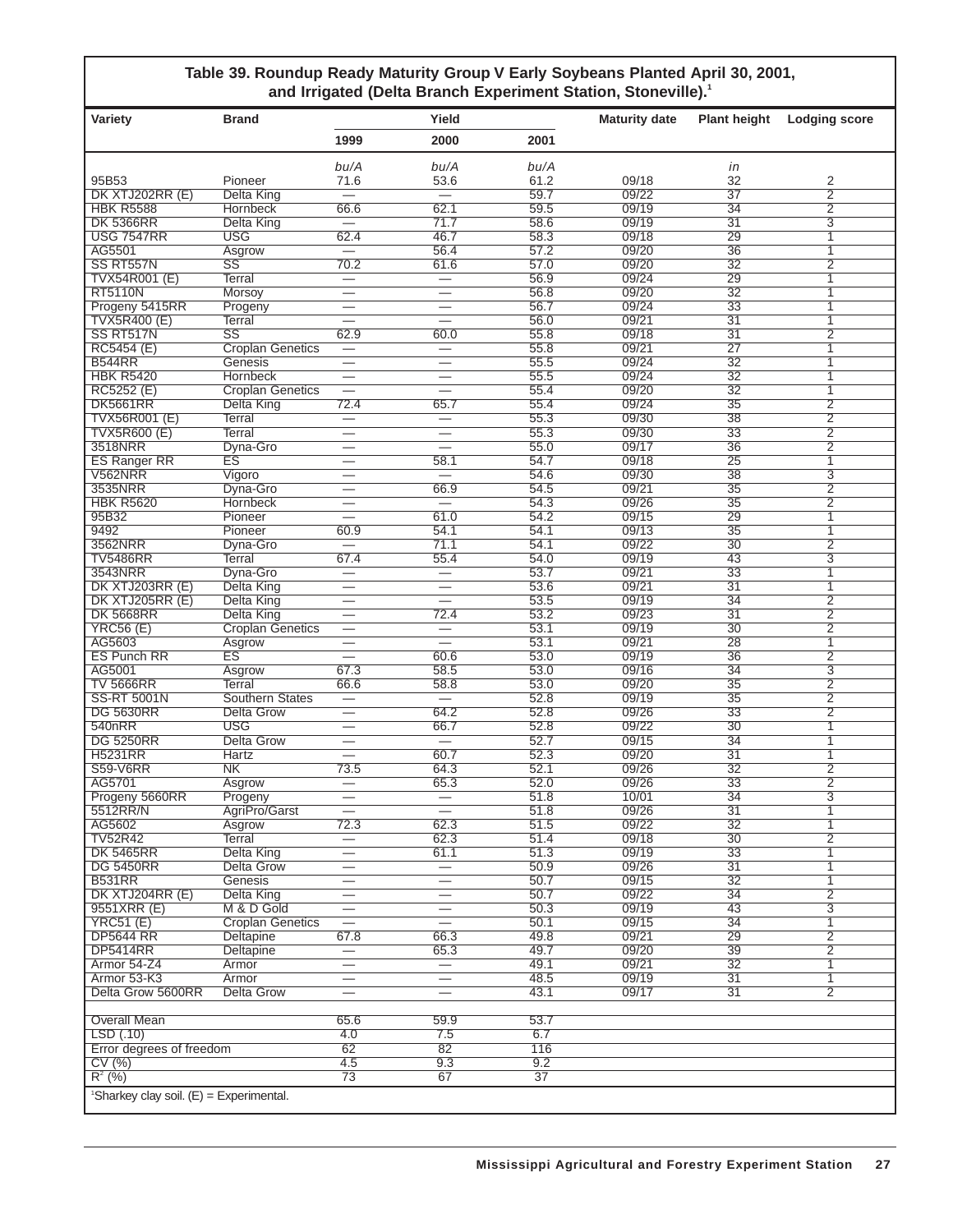#### **Table 40. Roundup Ready Maturity Group V Late Soybeans Planted April 30, 2001, and Irrigated (Delta Branch Experiment Station, Stoneville).1**

| Variety                                   | <b>Brand</b>            |                          | Yield                    |      | <b>Maturity date</b> | <b>Plant height</b> | <b>Lodging score</b> |
|-------------------------------------------|-------------------------|--------------------------|--------------------------|------|----------------------|---------------------|----------------------|
|                                           |                         | 1999                     | 2000                     | 2001 |                      |                     |                      |
|                                           |                         | bu/A                     | bu/A                     | bu/A |                      | in                  |                      |
| 95B96                                     | Pioneer                 | $\overline{\phantom{0}}$ |                          | 59.4 | 09/29                | 35                  | 2                    |
| <b>H5885RR</b>                            | Hartz                   |                          | 68.0                     | 56.8 | 09/30                | $\overline{34}$     | $\overline{2}$       |
| AG5701                                    | Asgrow                  | 75.5                     | 73.2                     | 56.7 | 09/30                | $\overline{37}$     | $\overline{2}$       |
| <b>TVX58R001 (E)</b>                      | Terral                  | $\overline{\phantom{0}}$ | $\overline{\phantom{0}}$ | 55.9 | 09/30                | $\overline{35}$     | $\overline{3}$       |
| <b>DP5915RR</b>                           | Deltapine               | 71.3                     | 64.1                     | 55.0 | 09/30                | $\overline{33}$     | $\overline{2}$       |
| <b>SS RT 5999N</b>                        | $\overline{\text{SS}}$  | $\overline{\phantom{0}}$ | 69.6                     | 54.4 | 09/30                | $\overline{39}$     | $\overline{2}$       |
| <b>USG 7585nRR</b>                        | <b>USG</b>              |                          | $\overline{\phantom{0}}$ | 52.4 | 09/28                | 35                  | $\mathbf{1}$         |
| <b>USG EXP 570 (E)</b>                    | <b>USG</b>              |                          | $\overline{\phantom{0}}$ | 52.1 | 10/01                | $\overline{36}$     | $\overline{2}$       |
| <b>YRC58 (E)</b>                          | <b>Croplan Genetics</b> | $\overline{\phantom{0}}$ | $\overline{\phantom{0}}$ | 51.7 | 09/28                | $\overline{37}$     | $\overline{2}$       |
| S58-R3                                    | $\overline{\text{NK}}$  | $\overline{\phantom{0}}$ |                          | 51.4 | 09/27                | $\overline{31}$     | $\mathbf{1}$         |
| Armor 56-J6                               | Armor                   |                          |                          | 51.2 | 10/01                | $\overline{32}$     | $\overline{2}$       |
| <b>S59-V6RR</b>                           | N <sub>K</sub>          | 70.7                     | 70.5                     | 51.1 | 09/28                | $\overline{31}$     | $\overline{2}$       |
| <b>TVX5R900 (E)</b>                       | <b>Terral</b>           | $\overline{\phantom{0}}$ | $\overline{\phantom{0}}$ | 51.1 | 09/27                | 36                  | $\overline{2}$       |
| <b>HBK R5820</b>                          | <b>Hornbeck</b>         |                          | $\overline{\phantom{0}}$ | 51.0 | 09/26                | $\overline{37}$     | 1                    |
| Armor 59-B9                               | Armor                   |                          |                          | 50.9 | 09/30                | 40                  | $\overline{2}$       |
| <b>TVX5R800 (E)</b>                       | <b>Terral</b>           | $\overline{\phantom{0}}$ | $\overline{\phantom{0}}$ | 50.6 | 09/25                | 36                  | $\overline{2}$       |
| <b>TV59R85</b>                            | Terral                  |                          | 66.9                     | 50.2 | 10/01                | 39                  | $\overline{1}$       |
| Progeny 5900RR                            | Progeny                 | $\overline{\phantom{0}}$ | 65.8                     | 50.1 | 10/01                | $\overline{37}$     | $\overline{2}$       |
| 590RR                                     | <b>Croplan Genetics</b> | 70.4                     | 63.7                     | 49.9 | 09/30                | 40                  | $\overline{2}$       |
| <b>TV59R98</b>                            | Terral                  | —                        |                          | 48.8 | 09/30                | $\overline{36}$     | $\overline{2}$       |
| 3582NRR                                   | Dyna-Gro                |                          | 64.2                     | 48.6 | 09/29                | $\overline{41}$     | $\overline{2}$       |
| SS RT587N                                 | $\overline{\text{SS}}$  | 64.9                     | 53.7                     | 48.6 | 10/01                | $\overline{37}$     | 1                    |
| <b>DK5762RR</b>                           | <b>Delta King</b>       | 71.0                     | 63.7                     | 48.6 | 10/04                | $\overline{37}$     | $\overline{2}$       |
| AG 5901                                   | Asgrow                  | 65.6                     | 56.5                     | 47.3 | 09/26                | $\overline{34}$     | $\overline{1}$       |
| <b>H5999RR</b>                            | Hartz                   | 72.3                     | 70.4                     | 46.1 | 09/30                | 35                  | $\overline{2}$       |
| <b>DG 5950RR</b>                          | <b>Delta Grow</b>       | 71.6                     | 59.2                     | 45.7 | 09/30                | $\overline{37}$     | 1                    |
| <b>HBK R5920</b>                          | <b>Hornbeck</b>         | 70.8                     | 61.3                     | 45.7 | 10/02                | $\overline{40}$     | 1                    |
| <b>DP5806 RR</b>                          | Deltapine               | 64.3                     | 64.9                     | 45.2 | 09/27                | 33                  | 2                    |
| <b>HBK R6020</b>                          | <b>Hornbeck</b>         | 74.7                     | 64.2                     | 45.2 | 10/02                | 43                  | $\overline{2}$       |
| <b>ES Trooper RR</b>                      | $\overline{\text{ES}}$  |                          | 55.5                     | 44.8 | 09/30                | $\overline{28}$     | 1                    |
| AG5902                                    | Asgrow                  |                          | 68.8                     | 44.1 | 10/01                | 33                  | 1                    |
| <b>YRC57 (E)</b>                          | <b>Croplan Genetics</b> |                          |                          | 44.1 | 09/27                | $\overline{34}$     | $\overline{2}$       |
| <b>DK5961RR</b>                           | Delta King              | 65.8                     | 59.2                     | 40.5 | 10/03                | $\overline{35}$     | 1                    |
| <b>ES Marshal RR</b>                      | <b>ES</b>               | $\overline{\phantom{0}}$ | 58.0                     | 37.8 | 09/28                | 32                  | 1                    |
|                                           |                         |                          |                          |      |                      |                     |                      |
| <b>Overall Mean</b>                       |                         | 67.4                     | 62.5                     | 49.5 |                      |                     |                      |
| LSD(0.10)                                 |                         | 4.0                      | 6.4                      | 4.0  |                      |                     |                      |
| Error degrees of freedom                  |                         | 60                       | $\overline{74}$          | 66   |                      |                     |                      |
| CV(%)                                     |                         | 4.3                      | 7.6                      | 5.9  |                      |                     |                      |
| $R^{2}$ (%)                               |                         | 81                       | $\overline{74}$          | 80   |                      |                     |                      |
| 'Sharkey clay soil. $(E)$ = Experimental. |                         |                          |                          |      |                      |                     |                      |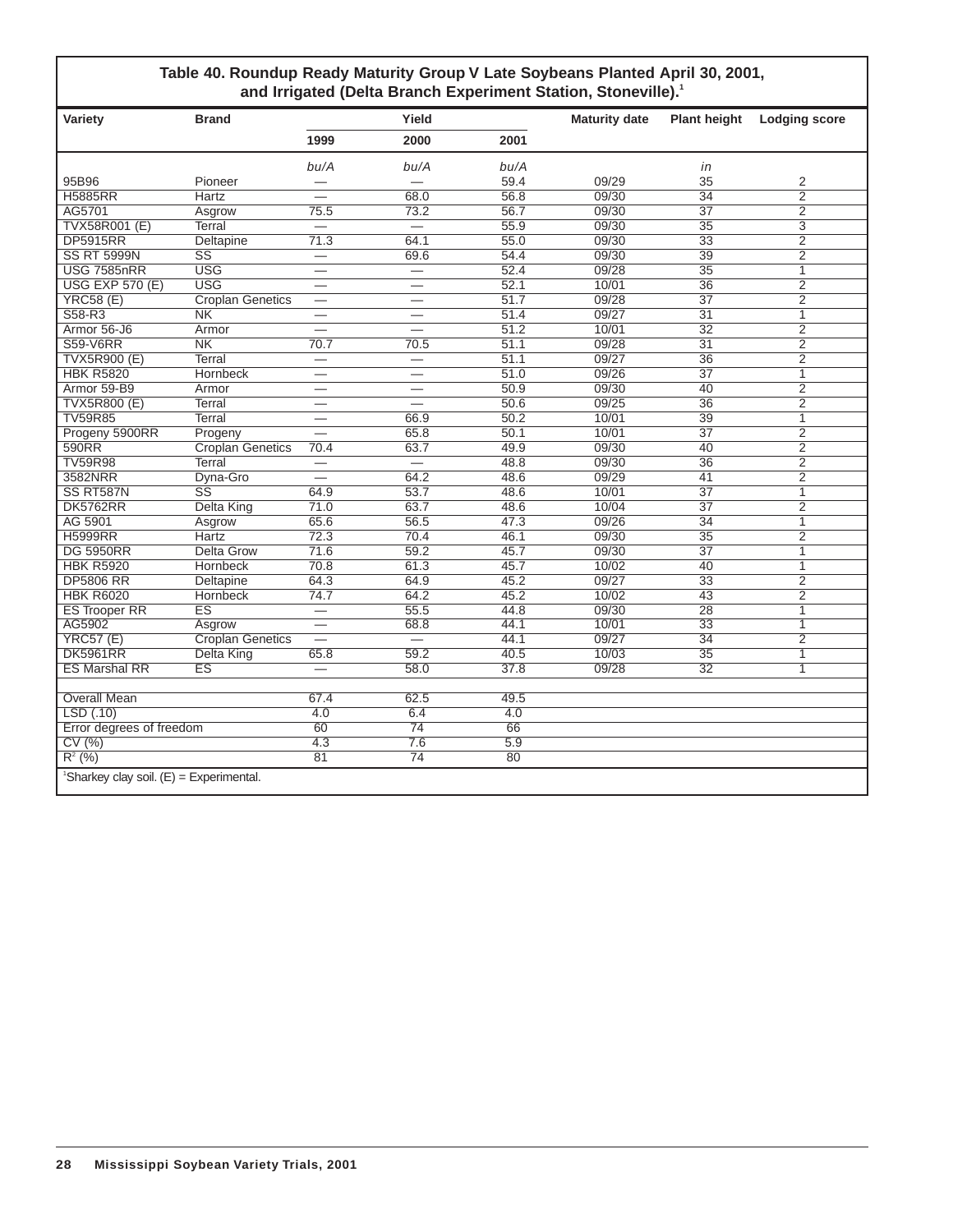#### **Table 41. Roundup Ready Maturity Group V Early Soybeans Planted April 11, 2001,** and Not Irrigated (Delta Branch Experiment Station, Stoneville).<sup>1</sup>

| Variety                                                                                       | <b>Brand</b>                    |                                                      | Yield                          |              | <b>Maturity date</b> | <b>Plant height</b>                | Lodging score       |
|-----------------------------------------------------------------------------------------------|---------------------------------|------------------------------------------------------|--------------------------------|--------------|----------------------|------------------------------------|---------------------|
|                                                                                               |                                 | 1999 <sup>2</sup>                                    | 2000 <sup>2</sup>              | 2001         |                      |                                    |                     |
|                                                                                               |                                 | bu/A                                                 | bu/A                           | bu/A         |                      | in                                 |                     |
| 95B32                                                                                         | Pioneer                         |                                                      |                                | 47.7         | 09/17                | 25                                 | 1                   |
| SS RT557N                                                                                     | $\overline{\text{SS}}$          | $\overline{\phantom{0}}$                             | $\overline{\phantom{0}}$       | 46.3         | 09/19                | $\overline{31}$                    | $\overline{2}$      |
| <b>USG 7547RR</b><br><b>TV 5666RR</b>                                                         | <b>USG</b><br>Terral            | —                                                    |                                | 45.8<br>45.3 | 09/20<br>09/17       | 29<br>$\overline{32}$              | $\overline{2}$<br>3 |
| <b>SS-RT 5001N</b>                                                                            | <b>Southern States</b>          | $\overline{\phantom{0}}$<br>$\overline{\phantom{0}}$ | $\overline{\phantom{0}}$       | 44.1         | 09/11                | $\overline{27}$                    | $\overline{2}$      |
| AG5701                                                                                        | Asgrow                          | $\overline{\phantom{0}}$                             |                                | 43.8         | 09/23                | $\overline{30}$                    | $\overline{2}$      |
| <b>HBK R5588</b>                                                                              | Hornbeck                        | $\overline{\phantom{0}}$                             | $\overline{\phantom{0}}$       | 43.6         | 09/20                | $\overline{32}$                    | $\overline{2}$      |
| <b>DK5661RR</b>                                                                               | <b>Delta King</b>               | $\overline{\phantom{0}}$                             |                                | 43.6         | 09/20                | $\overline{31}$                    | $\overline{2}$      |
| DK XTJ202RR (E)                                                                               | <b>Delta King</b>               | $\overline{\phantom{0}}$                             |                                | 42.8         | 09/24                | $\overline{35}$                    | $\overline{2}$      |
| 95B53                                                                                         | Pioneer                         | $\overline{\phantom{0}}$                             | $\overline{\phantom{0}}$       | 42.7         | 09/21                | $\overline{30}$                    | $\overline{2}$      |
| <b>DK 5366RR</b><br>Armor 54-Z4                                                               | <b>Delta King</b><br>Armor      | $\overline{\phantom{0}}$<br>$\overline{\phantom{0}}$ | $\overline{\phantom{0}}$       | 42.6<br>42.0 | 09/22<br>09/19       | $\overline{31}$<br>$\overline{28}$ | $\overline{2}$<br>1 |
| 5512RR/N                                                                                      | AgriPro/Garst                   | $\overline{\phantom{0}}$                             |                                | 41.4         | 09/19                | $\overline{24}$                    | 1                   |
| AG5501                                                                                        | Asgrow                          | $\overline{\phantom{0}}$                             |                                | 41.1         | 09/23                | 29                                 | $\overline{2}$      |
| 540nRR                                                                                        | USG                             | $\overline{\phantom{0}}$                             |                                | 41.0         | 09/20                | $\overline{25}$                    | 1                   |
| <b>DK 5668RR</b>                                                                              | <b>Delta King</b>               | $\overline{\phantom{0}}$                             |                                | 41.0         | 09/20                | 28                                 | $\overline{2}$      |
| <b>DP5414RR</b>                                                                               | Deltapine                       | $\overline{\phantom{0}}$                             |                                | 40.8         | 09/18                | $\overline{38}$                    | 3                   |
| <b>ES Ranger RR</b>                                                                           | $\overline{\text{ES}}$          | $\overline{\phantom{0}}$                             | $\overline{\phantom{0}}$       | 40.7         | 09/10                | $\overline{20}$<br>$\overline{26}$ | 1                   |
| DK XTJ203RR (E)<br>DK XTJ205RR (E)                                                            | <b>Delta King</b><br>Delta King | $\overline{\phantom{0}}$                             |                                | 40.5<br>40.3 | 09/15<br>09/23       | 28                                 | 1<br>3              |
| YRC51(E)                                                                                      | <b>Croplan Genetics</b>         | $\overline{\phantom{0}}$                             | $\overline{\phantom{0}}$       | 40.3         | 09/06                | 29                                 | $\overline{2}$      |
| Progeny 5415RR                                                                                | Progeny                         | $\overline{\phantom{0}}$                             |                                | 40.3         | 09/18                | $\overline{23}$                    | 1                   |
| 3562NRR                                                                                       | Dyna-Gro                        | $\overline{\phantom{0}}$                             |                                | 40.1         | 09/22                | $\overline{26}$                    | $\overline{2}$      |
| RC5454 (E)                                                                                    | <b>Croplan Genetics</b>         | $\overline{\phantom{0}}$                             | $\overline{\phantom{0}}$       | 40.0         | 09/18                | 28                                 | 1                   |
| SS RT517N                                                                                     | $\overline{\text{SS}}$          | $\overline{\phantom{0}}$                             |                                | 39.7         | 09/07                | $\overline{30}$                    | $\overline{2}$      |
| TVX56R001 (E)                                                                                 | Terral                          | $\overline{\phantom{0}}$                             | $\overline{\phantom{0}}$       | 39.7         | 09/13                | $\overline{33}$                    | $\overline{2}$      |
| DK XTJ204RR (E)<br><b>HBK R5420</b>                                                           | <b>Delta King</b><br>Hornbeck   | $\overline{\phantom{0}}$<br>$\overline{\phantom{0}}$ |                                | 39.4<br>39.0 | 09/23<br>09/20       | $\overline{31}$<br>$\overline{24}$ | $\overline{2}$<br>1 |
| <b>DG 5450RR</b>                                                                              | Delta Grow                      | $\overline{\phantom{0}}$                             | $\overline{\phantom{0}}$       | 38.8         | 09/23                | $\overline{26}$                    | 1                   |
| <b>DG 5250RR</b>                                                                              | Delta Grow                      | $\overline{\phantom{0}}$                             |                                | 38.7         | 09/17                | 28                                 | 1                   |
| <b>B544RR</b>                                                                                 | Genesis                         | $\overline{\phantom{0}}$                             |                                | 38.5         | 09/20                | $\overline{27}$                    | 1                   |
| <b>S59-V6RR</b>                                                                               | N <sub>K</sub>                  | $\overline{\phantom{0}}$                             | $\overline{\phantom{0}}$       | 38.3         | 09/19                | 28                                 | $\overline{2}$      |
| <b>RT5110N</b>                                                                                | Morsoy                          | $\overline{\phantom{0}}$                             |                                | 38.2         | 09/17                | $\overline{31}$                    | 1                   |
| <b>TV52R42</b>                                                                                | Terral                          | $\overline{\phantom{0}}$                             |                                | 38.2         | 09/15                | 29                                 | $\overline{2}$      |
| <b>TVX5R400 (E)</b><br>TVX54R001 (E)                                                          | Terral<br>Terral                | $\overline{\phantom{0}}$                             |                                | 38.2<br>38.1 | 09/17<br>09/20       | 29<br>$\overline{30}$              | 1<br>1              |
| <b>DK 5465RR</b>                                                                              | Delta King                      | $\overline{\phantom{0}}$                             |                                | 38.0         | 09/21                | 28                                 | 1                   |
| <b>HBK R5620</b>                                                                              | Hornbeck                        | $\overline{\phantom{0}}$                             | $\overline{\phantom{0}}$       | 37.6         | 09/24                | $\overline{32}$                    | $\overline{2}$      |
| <b>B531RR</b>                                                                                 | Genesis                         | $\overline{\phantom{0}}$                             |                                | 37.4         | 09/10                | $\overline{25}$                    | 1                   |
| Armor 53-K3                                                                                   | Armor                           | $\overline{\phantom{0}}$                             | $\overline{\phantom{0}}$       | 37.3         | 09/15                | $\overline{24}$                    | 1                   |
| Delta Grow 5600RR                                                                             | Delta Grow                      | $\overline{\phantom{0}}$                             |                                | 37.1         | 09/16                | $\overline{24}$                    | 1                   |
| <b>YRC56 (E)</b>                                                                              | <b>Croplan Genetics</b>         | $\overline{\phantom{0}}$                             |                                | 37.0         | 09/07                | 26                                 | 1                   |
| 3518NRR<br>Progeny 5660RR                                                                     | Dyna-Gro<br>Progeny             | $\overline{\phantom{0}}$                             | $\overline{\phantom{0}}$       | 36.9<br>36.3 | 09/15<br>09/25       | $\overline{32}$<br>$\overline{32}$ | 3<br>$\overline{2}$ |
| <b>DG 5630RR</b>                                                                              | Delta Grow                      | $\overline{\phantom{0}}$                             |                                | 36.2         | 09/24                | $\overline{31}$                    | $\overline{2}$      |
| V562NRR                                                                                       | Vigoro                          |                                                      |                                | 36.1         | 09/24                | $\overline{30}$                    | 2                   |
| AG5603                                                                                        | Asgrow                          | $\overline{\phantom{0}}$                             |                                | 36.1         | 09/17                | $\overline{22}$                    | $\mathbf{1}$        |
| <b>TVX5R600 (E)</b>                                                                           | Terral                          |                                                      |                                | 36.1         | 09/24                | $\overline{33}$                    | $\overline{2}$      |
| RC5252 (E)                                                                                    | <b>Croplan Genetics</b>         |                                                      |                                | 35.9         | 09/18                | $\overline{31}$                    | $\overline{2}$      |
| 3535NRR<br><b>DP5644 RR</b>                                                                   | Dyna-Gro                        | $\qquad \qquad \longleftarrow$                       |                                | 35.6         | 09/22                | $\overline{32}$                    | $\overline{3}$      |
| AG5602                                                                                        | Deltapine<br>Asgrow             |                                                      |                                | 34.9<br>34.8 | 09/20<br>09/18       | 28<br>$\overline{27}$              | 3<br>1              |
| 3543NRR                                                                                       | Dyna-Gro                        | $\overline{\phantom{0}}$                             | —                              | 34.7         | 09/21                | $\overline{24}$                    | 1                   |
| <b>ES Punch RR</b>                                                                            | ΈŜ                              |                                                      |                                | 34.3         | 09/17                | $\overline{30}$                    | $\mathbf{1}$        |
| AG5001                                                                                        | Asgrow                          | $\overline{\phantom{0}}$                             | $\qquad \qquad -$              | 34.0         | 09/05                | $\overline{34}$                    | $\overline{2}$      |
| 9551XRR (E)                                                                                   | M & D Gold                      | $\qquad \qquad \longleftarrow$                       |                                | 33.7         | 09/06                | 43                                 | $\overline{2}$      |
| 9492                                                                                          | Pioneer                         |                                                      |                                | 33.3         | 09/06                | 32                                 | $\mathbf{1}$        |
| <b>H5231RR</b>                                                                                | Hartz                           | $\qquad \qquad \longleftarrow$                       | $\qquad \qquad -$              | 33.1         | 09/20                | $\overline{27}$                    | $\mathbf{1}$        |
| <b>TV5486RR</b>                                                                               | <b>Terral</b>                   |                                                      |                                | 27.2         | 09/21                | 42                                 | $\overline{3}$      |
| Overall Mean                                                                                  |                                 | —                                                    | $\overline{\phantom{0}}$       | 38.9         |                      |                                    |                     |
| LSD(.10)                                                                                      |                                 |                                                      |                                | 4.6          |                      |                                    |                     |
| Error degrees of freedom                                                                      |                                 |                                                      |                                | 116          |                      |                                    |                     |
| CV(%)                                                                                         |                                 |                                                      | $\qquad \qquad \longleftarrow$ | 8.7          |                      |                                    |                     |
| $R^{2}$ (%)                                                                                   |                                 | $\overline{\phantom{0}}$                             |                                | 65           |                      |                                    |                     |
| <sup>1</sup> Sharkey clay soil. $(E) =$ Experimental.<br><sup>2</sup> No 2- or 3-year yields. |                                 |                                                      |                                |              |                      |                                    |                     |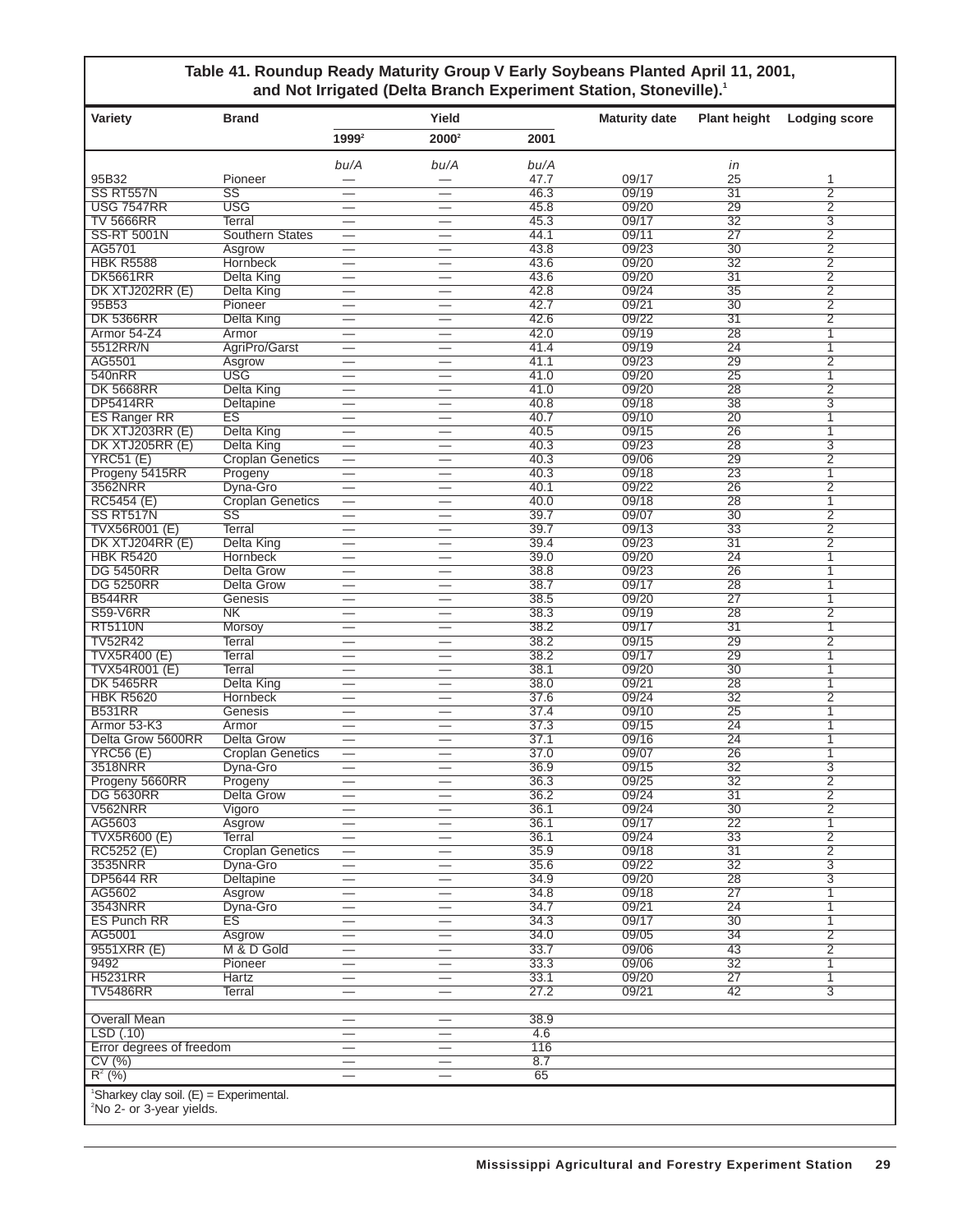#### **Table 42. Roundup Ready Maturity Group V Late Soybeans Planted April 11, 2001,** and Not Irrigated (Delta Branch Experiment Station, Stoneville).<sup>1</sup>

| Variety                                               | <b>Brand</b>            |                          | Yield                            |                 | <b>Maturity date</b> | <b>Plant height</b> | <b>Lodging score</b> |
|-------------------------------------------------------|-------------------------|--------------------------|----------------------------------|-----------------|----------------------|---------------------|----------------------|
|                                                       |                         | $1999^2$                 | $2000^2$                         | 2001            |                      |                     |                      |
|                                                       |                         | bu/A                     | bu/A                             | bu/A            |                      | in                  |                      |
| <b>SS RT 5999N</b>                                    | SS                      | $\overline{\phantom{0}}$ |                                  | 47.5            | 09/28                | 37                  | 2                    |
| SS RT587N                                             | $\overline{\text{SS}}$  | $\overline{\phantom{0}}$ | $\overbrace{\phantom{12322111}}$ | 47.3            | 09/29                | $\overline{32}$     | $\overline{2}$       |
| <b>TVX5R800 (E)</b>                                   | <b>Terral</b>           | $\overline{\phantom{0}}$ | $\overline{\phantom{0}}$         | 45.4            | 10/01                | $\overline{31}$     | $\overline{2}$       |
| <b>H5885RR</b>                                        | Hartz                   | $\overline{\phantom{0}}$ |                                  | 45.3            | 09/28                | 28                  | $\overline{2}$       |
| 95B96                                                 | Pioneer                 | $\overline{\phantom{0}}$ |                                  | 44.7            | 10/03                | $\overline{31}$     | $\overline{2}$       |
| <b>S59-V6RR</b>                                       | N <sub>K</sub>          | $\overline{\phantom{0}}$ |                                  | 44.4            | 09/28                | 28                  | $\overline{2}$       |
| <b>DP5915RR</b>                                       | <b>Deltapine</b>        | —                        | $\hspace{0.05cm}$                | 44.2            | 10/02                | $\overline{32}$     | $\overline{2}$       |
| <b>TV59R98</b>                                        | Terral                  | —                        |                                  | 44.2            | 09/30                | $\overline{30}$     | $\overline{2}$       |
| <b>TVX58R001 (E)</b>                                  | <b>Terral</b>           |                          |                                  | 43.2            | 10/01                | 29                  | $\overline{2}$       |
| <b>USG 7585nRR</b>                                    | <b>USG</b>              | $\overline{\phantom{0}}$ | $\overline{\phantom{0}}$         | 43.1            | 09/29                | $\overline{32}$     | $\overline{2}$       |
| Armor 56-J6                                           | Armor                   | $\overline{\phantom{0}}$ |                                  | 42.2            | 10/03                | $\overline{31}$     | $\overline{2}$       |
| AG5701                                                | Asgrow                  |                          |                                  | 42.1            | 09/30                | 28                  | $\overline{2}$       |
| <b>USG EXP 570 (E)</b>                                | <b>USG</b>              | —                        | $\overbrace{\phantom{12322111}}$ | 41.6            | 09/30                | $\overline{34}$     | $\overline{2}$       |
| <b>HBK R5920</b>                                      | <b>Hornbeck</b>         | $\overline{\phantom{0}}$ |                                  | 41.4            | 10/01                | $\overline{32}$     | $\overline{2}$       |
| Progeny 5900RR                                        | Progeny                 |                          |                                  | 41.2            | 09/30                | 36                  | $\overline{2}$       |
| AG 5901                                               | Asgrow                  | $\overline{\phantom{0}}$ |                                  | 41.1            | 09/27                | $\overline{30}$     | $\overline{1}$       |
| Armor 59-B9                                           | Armor                   | $\overline{\phantom{0}}$ |                                  | 40.9            | 09/27                | 36                  | $\overline{2}$       |
| <b>TVX5R900 (E)</b>                                   | <b>Terral</b>           | $\overline{\phantom{0}}$ |                                  | 40.9            | 09/26                | $\overline{34}$     | $\overline{2}$       |
| 3582NRR                                               | Dyna-Gro                | $\overline{\phantom{0}}$ | $\overline{\phantom{0}}$         | 40.1            | 09/30                | $\overline{37}$     | $\overline{2}$       |
| S58-R3                                                | N <sub>K</sub>          | $\overline{\phantom{0}}$ | $\overline{\phantom{0}}$         | 39.6            | 09/30                | 29                  | $\overline{1}$       |
| <b>YRC58 (E)</b>                                      | <b>Croplan Genetics</b> | $\overline{\phantom{0}}$ |                                  | 39.4            | 09/30                | $\overline{31}$     | $\overline{2}$       |
| <b>HBK R5820</b>                                      | Hornbeck                | $\overline{\phantom{0}}$ |                                  | 39.1            | 09/25                | 35                  | $\overline{1}$       |
| <b>DP5806 RR</b>                                      | Deltapine               | $\overline{\phantom{0}}$ |                                  | 38.4            | 10/01                | 25                  | $\overline{2}$       |
| <b>HBK R6020</b>                                      | <b>Hornbeck</b>         | $\overline{\phantom{0}}$ |                                  | 38.1            | 10/01                | 40                  | $\overline{2}$       |
| <b>ES Trooper RR</b>                                  | ES                      | $\overline{\phantom{0}}$ | $\overline{\phantom{0}}$         | 37.9            | 09/26                | 29                  | $\overline{1}$       |
| <b>YRC57 (E)</b>                                      | <b>Croplan Genetics</b> | $\overline{\phantom{0}}$ | $\overline{\phantom{0}}$         | 37.9            | 09/27                | 26                  | 1                    |
| AG5902                                                | Asgrow                  |                          |                                  | 36.9            | 10/01                | 29                  | $\overline{1}$       |
| <b>DK5762RR</b>                                       | <b>Delta King</b>       | $\overline{\phantom{0}}$ |                                  | 36.4            | 09/30                | 28                  | $\overline{2}$       |
| <b>TV59R85</b>                                        | Terral                  | $\overline{\phantom{0}}$ |                                  | 36.4            | 09/30                | $\overline{35}$     | $\overline{2}$       |
| 590RR                                                 | <b>Croplan Genetics</b> | $\overline{\phantom{0}}$ | $\overline{\phantom{0}}$         | 35.9            | 09/30                | $\overline{30}$     | $\overline{2}$       |
| <b>DG 5950RR</b>                                      | <b>Delta Grow</b>       | $\overline{\phantom{0}}$ |                                  | 35.8            | 10/02                | 35                  | $\overline{2}$       |
| <b>ES Marshal RR</b>                                  | ES                      |                          |                                  | 32.2            | 09/27                | $\overline{27}$     | $\overline{1}$       |
| <b>DK5961RR</b>                                       | <b>Delta King</b>       | —                        |                                  | 32.0            | 10/01                | 29                  | 1                    |
| <b>H5999RR</b>                                        | Hartz                   |                          | $\overline{\phantom{0}}$         | 31.4            | 10/03                | $\overline{30}$     | $\overline{2}$       |
|                                                       |                         |                          |                                  |                 |                      |                     |                      |
| <b>Overall Mean</b>                                   |                         | $\overline{\phantom{0}}$ | $\hspace{0.1mm}-\hspace{0.1mm}$  | 40.3            |                      |                     |                      |
| LSD(.10)                                              |                         | $\overline{\phantom{0}}$ | $\overline{\phantom{0}}$         | 4.4             |                      |                     |                      |
| Error degrees of freedom                              |                         | —                        |                                  | 66              |                      |                     |                      |
| CV(%)                                                 |                         |                          |                                  | 8.0             |                      |                     |                      |
| $R^2$ (%)                                             |                         | —                        |                                  | $\overline{75}$ |                      |                     |                      |
| <sup>1</sup> Sharkey clay soil. $(E)$ = Experimental. |                         |                          |                                  |                 |                      |                     |                      |
| <sup>2</sup> No 2- or 3-year yields.                  |                         |                          |                                  |                 |                      |                     |                      |

| Table 43. Roundup Ready Maturity Group VI Soybeans Planted April 30, 2001,<br>and Irrigated (Delta Branch Experiment Station, Stoneville). <sup>1</sup> |                         |          |          |      |                      |                     |                      |  |  |
|---------------------------------------------------------------------------------------------------------------------------------------------------------|-------------------------|----------|----------|------|----------------------|---------------------|----------------------|--|--|
| Variety                                                                                                                                                 | <b>Brand</b>            |          | Yield    |      | <b>Maturity date</b> | <b>Plant height</b> | <b>Lodging score</b> |  |  |
|                                                                                                                                                         |                         | $1999^2$ | $2000^3$ | 2001 |                      |                     |                      |  |  |
|                                                                                                                                                         |                         | bu/A     | bu/A     | bu/A |                      | in                  |                      |  |  |
| <b>V602NRR</b>                                                                                                                                          | Vigoro                  |          |          | 45.9 | 10/04                | 38                  |                      |  |  |
| AG6201                                                                                                                                                  | Asgrow                  | --       | 65.5     | 42.2 | 10/10                | 33                  |                      |  |  |
| XR0162N44 (E)                                                                                                                                           | AgriPro/Garst           | –        |          | 40.8 | 10/04                | 36                  | $\overline{2}$       |  |  |
| 6612RR/N                                                                                                                                                | AgriPro/Garst           | —        | -        | 36.7 | 10/08                | $\overline{34}$     |                      |  |  |
| AG6101                                                                                                                                                  | Asgrow                  | —        | 66.6     | 35.3 | 10/01                | 41                  |                      |  |  |
| TS6299RR (E)                                                                                                                                            | <b>Croplan Genetics</b> | —        | 58.2     | 30.5 | 09/30                | 38                  |                      |  |  |
|                                                                                                                                                         |                         |          |          |      |                      |                     |                      |  |  |
| Overall Mean                                                                                                                                            |                         | --       | _        | 38.6 |                      |                     |                      |  |  |
| LSD(0.10)                                                                                                                                               |                         | —        | —        | 6.0  |                      |                     |                      |  |  |
| Error degrees of freedom                                                                                                                                |                         | —        |          | 10   |                      |                     |                      |  |  |
| CV(%)                                                                                                                                                   |                         | —        |          | 10.4 |                      |                     |                      |  |  |
| $R^2$ (%)                                                                                                                                               |                         | –        | –        | 75   |                      |                     |                      |  |  |
| Sharkey clay soil. (E) = Experimental.<br><sup>2</sup> Not planted in 1999.<br><sup>3</sup> Planted in Group VL Irrigated in 2000.                      |                         |          |          |      |                      |                     |                      |  |  |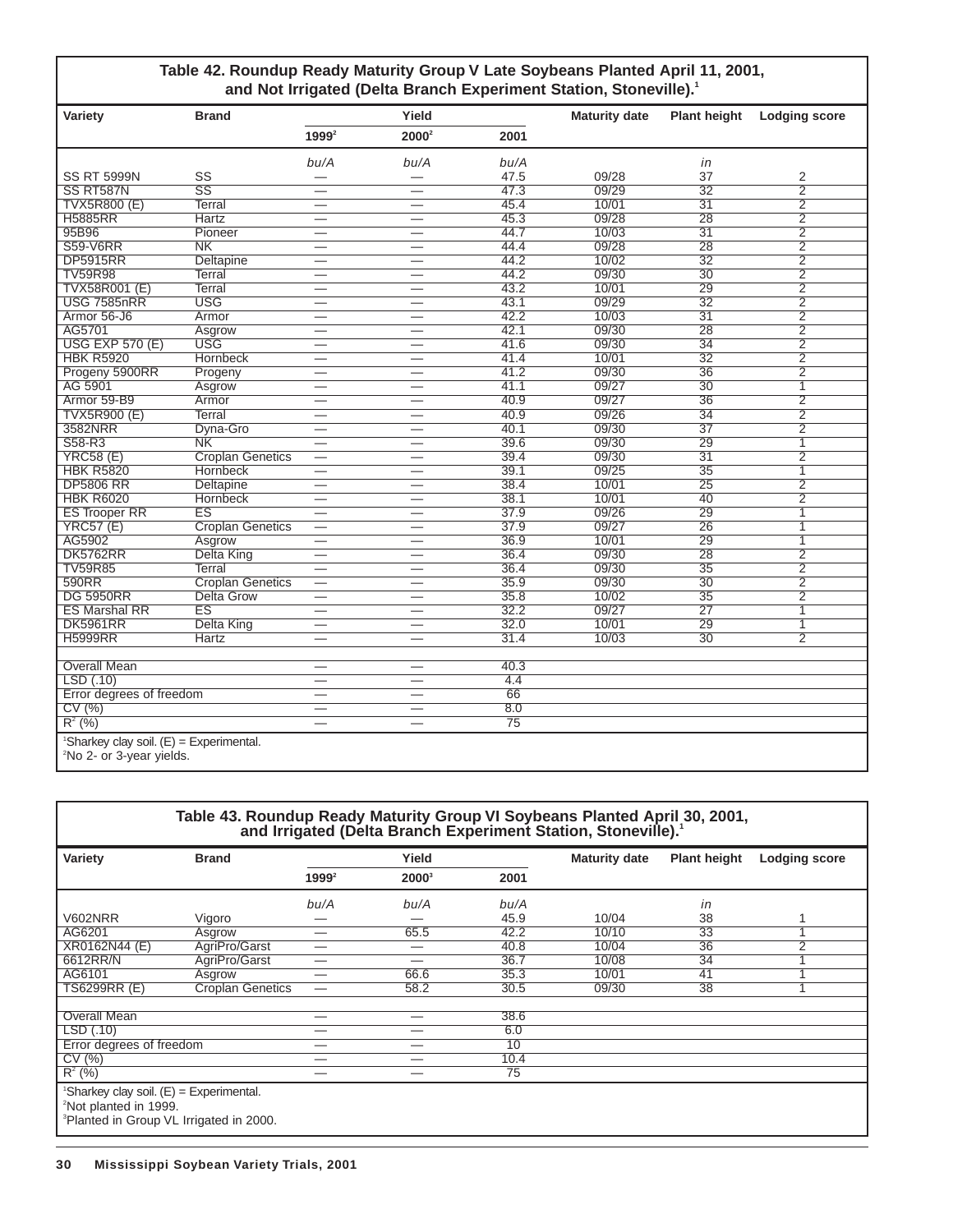## **Location 2. Dulaney Farms, Inc., Clarksdale**

## **Location Summary**

During the first 2 weeks of May, the test plots were too dry to allow planting. After adequate rains, the variety trials were planted May 23. An accumulation of 7 to 8 inches of rain fell during the next 5 to 6 days, and complete stand failure occurred. The variety

trials were replanted June 13, and a stand was established within 7 days. Growing conditions were excellent during the season, and only two irrigations were required. Disease and insect pressure were minimal.

| Soil type  Sharkey clay<br>Soil pH $\ldots$ 6.8<br>Soil fertility $\dots \dots \dots P = H$ , $K = H+$<br>Fertilizer added  None |                                                                                                                                                                                                                                                                                                                                                                                                                                                          |
|----------------------------------------------------------------------------------------------------------------------------------|----------------------------------------------------------------------------------------------------------------------------------------------------------------------------------------------------------------------------------------------------------------------------------------------------------------------------------------------------------------------------------------------------------------------------------------------------------|
|                                                                                                                                  | Herbicide application  Preemergence — Conventional – Scepter @ 0.125 lb/A + Dual Magnum @ 0.95 lb/A<br>+ Gramoxone Extra @ 0.94 lb/A<br>Postemergence — Conventional – First Rate @ 0.25 oz/A + Select @ 0.125 lb/A<br>+ 1.2% crop oil concentrate<br>First Rate @ 0.25 oz/A + 1.2% crop oil concentrate<br>Preemergence — Roundup Ready – Gramoxone Extra @ 0.94 lb/A<br>Postemergence — Roundup Ready – Roundup Ultra Max @ 0.75 lb/A (2 applications) |
| Planting date  Group III - April 21<br>Harvest date Group III - August 21                                                        | Irrigation  July 25, August 22, & September 18<br>Group IV & V - May 23 (Replanted June 13)<br>Group IV & V - October 22                                                                                                                                                                                                                                                                                                                                 |

| Table 44. Maturity Group IV Soybeans Planted June 13, 2001 (Clarksdale, Coahoma County). <sup>1</sup> |              |       |                          |                 |                      |                     |                      |  |  |
|-------------------------------------------------------------------------------------------------------|--------------|-------|--------------------------|-----------------|----------------------|---------------------|----------------------|--|--|
| Variety                                                                                               | <b>Brand</b> | Yield |                          |                 | <b>Maturity date</b> | <b>Plant height</b> | <b>Lodging score</b> |  |  |
|                                                                                                       |              | 1999  | 2000                     | 2001            |                      |                     |                      |  |  |
|                                                                                                       |              | bu/A  | bu/A                     | bu/A            |                      | in                  |                      |  |  |
| <b>HBK 4891</b>                                                                                       | Hornbeck     | 65.6  | 68.9                     | 66.7            | 10/04                | 36                  | 1                    |  |  |
| Dixie 478                                                                                             | <b>Dixie</b> | 69.4  | 73.6                     | 66.5            | 10/05                | 35                  |                      |  |  |
| TV 4975                                                                                               | Terral       | 70.2  | 70.7                     | 64.5            | 10/08                | 51                  | $\overline{2}$       |  |  |
| <b>TV4881</b>                                                                                         | Terral       | 56.7  | 67.3                     | 63.7            | 10/04                | $\overline{36}$     |                      |  |  |
| <b>DK4680</b>                                                                                         | Delta King   | 61.9  | 63.8                     | 62.2            | 10/08                | 34                  |                      |  |  |
| Progeny 4910                                                                                          | Progeny      | —     | 76.6                     | 62.1            | 10/08                | 40                  |                      |  |  |
| DK4711                                                                                                | Delta King   |       | 70.2                     | 60.9            | 10/04                | 34                  |                      |  |  |
| <b>DP4748S</b>                                                                                        | Deltapine    |       | —                        | 60.2            | 10/04                | 44                  | 3                    |  |  |
| DT97-4290 (E)                                                                                         | Public       | 70.5  | 72.0                     | 57.4            | 10/05                | 32                  | 2                    |  |  |
| 94B54                                                                                                 | Pioneer      | —     | $\overline{\phantom{0}}$ | 57.2            | 10/04                | $\overline{34}$     |                      |  |  |
| 9511                                                                                                  | Pioneer      | 65.0  | 66.8                     | 52.5            | 10/08                | 33                  |                      |  |  |
| <b>FFR 4900RR</b>                                                                                     | <b>FFR</b>   | —     | --                       | 48.8            | 10/05                | 38                  | 1                    |  |  |
|                                                                                                       |              |       |                          |                 |                      |                     |                      |  |  |
| Overall Mean                                                                                          |              | 65.6  | 70.1                     | 60.2            |                      |                     |                      |  |  |
| LSD(.10)                                                                                              |              | 5.7   | $\overline{7.3}$         | 4.8             |                      |                     |                      |  |  |
| Error degrees of freedom                                                                              |              | —     |                          | $\overline{22}$ |                      |                     |                      |  |  |
| CV(%)                                                                                                 |              |       | —                        | 5.6             |                      |                     |                      |  |  |
| $R^{2}(%)$                                                                                            |              |       | --                       | 80              |                      |                     |                      |  |  |
| 'Sharkey clay soil. (E) = Experimental.                                                               |              |       |                          |                 |                      |                     |                      |  |  |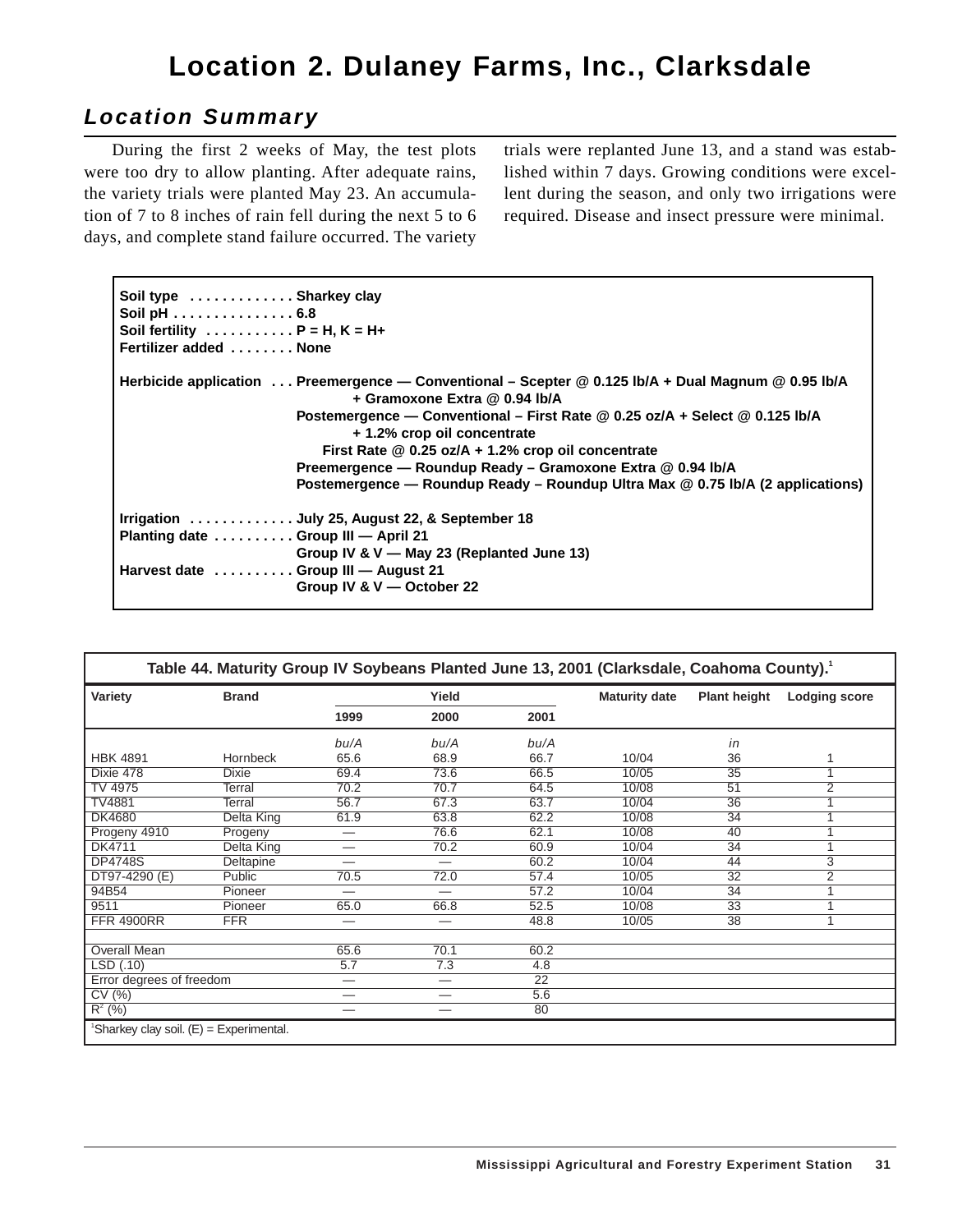## **Rainfall Summary**

| <b>Example 2019 Inches</b> |  |
|----------------------------|--|
|                            |  |
| May 5.14                   |  |
| June 3.29                  |  |
|                            |  |
|                            |  |
|                            |  |
|                            |  |
| Total 18.27                |  |



| Table 45. Maturity Group V Early Soybeans Planted June 13, 2001 (Clarksdale, Coahoma County). <sup>1</sup> |                 |                                |      |                 |                      |                     |                      |
|------------------------------------------------------------------------------------------------------------|-----------------|--------------------------------|------|-----------------|----------------------|---------------------|----------------------|
| Variety                                                                                                    | <b>Brand</b>    | Yield                          |      |                 | <b>Maturity date</b> | <b>Plant height</b> | <b>Lodging score</b> |
|                                                                                                            |                 | 1999                           | 2000 | 2001            |                      |                     |                      |
|                                                                                                            |                 | bu/A                           | bu/A | bu/A            |                      | in                  |                      |
| Armor 52-C2                                                                                                | Armor           |                                |      | 59.7            | 10/12                | 28                  |                      |
| SS-5200-STS                                                                                                | Southern States | —                              | –    | 59.3            | 10/08                | $\overline{39}$     | 2                    |
| TN96-58 (E)                                                                                                | Public          | —                              | —    | 59.2            | 10/12                | 28                  |                      |
| Progeny 5600                                                                                               | Progeny         | $\qquad \qquad \longleftarrow$ | —    | 58.6            | 10/08                | 28                  |                      |
| <b>DK5850</b>                                                                                              | Delta King      | 65.3                           | 67.2 | 57.4            | 10/08                | $\overline{37}$     |                      |
| Hutcheson                                                                                                  | Public          | 67.1                           | 62.1 | 56.5            | 10/10                | 26                  |                      |
| <b>DP5110S</b>                                                                                             | Deltapine       | $\overline{\phantom{0}}$       | —    | 56.0            | 10/08                | 43                  | $\overline{2}$       |
| Delsoy 5500                                                                                                | Public          | 66.6                           | 63.9 | 55.7            | 10/08                | $\overline{32}$     |                      |
| 95B33                                                                                                      | Pioneer         | 53.3                           | 64.2 | 51.6            | 10/08                | 26                  |                      |
| R96-209 (E)                                                                                                | Public          | $\overline{\phantom{0}}$       | --   | 50.8            | 10/10                | $\overline{35}$     |                      |
| Progeny 5120N                                                                                              | Progeny         | 57.1                           | 61.3 | 50.3            | 10/10                | 32                  |                      |
| 9511                                                                                                       | Pioneer         | 60.5                           | 55.0 | 46.4            | 10/08                | 34                  |                      |
| Overall Mean                                                                                               |                 | 60.3                           | 62.1 | 55.1            |                      |                     |                      |
| LSD(0.10)                                                                                                  |                 | 6.7                            | 6.2  | 6.2             |                      |                     |                      |
| Error degrees of freedom                                                                                   |                 | 58                             | 58   | $\overline{22}$ |                      |                     |                      |
| CV(%)                                                                                                      |                 | 8.2                            | 7.4  | 8.0             |                      |                     |                      |
| $R^2$ (%)                                                                                                  |                 | 74                             | 62   | 59              |                      |                     |                      |
| 'Sharkey clay soil. (E) = Experimental.                                                                    |                 |                                |      |                 |                      |                     |                      |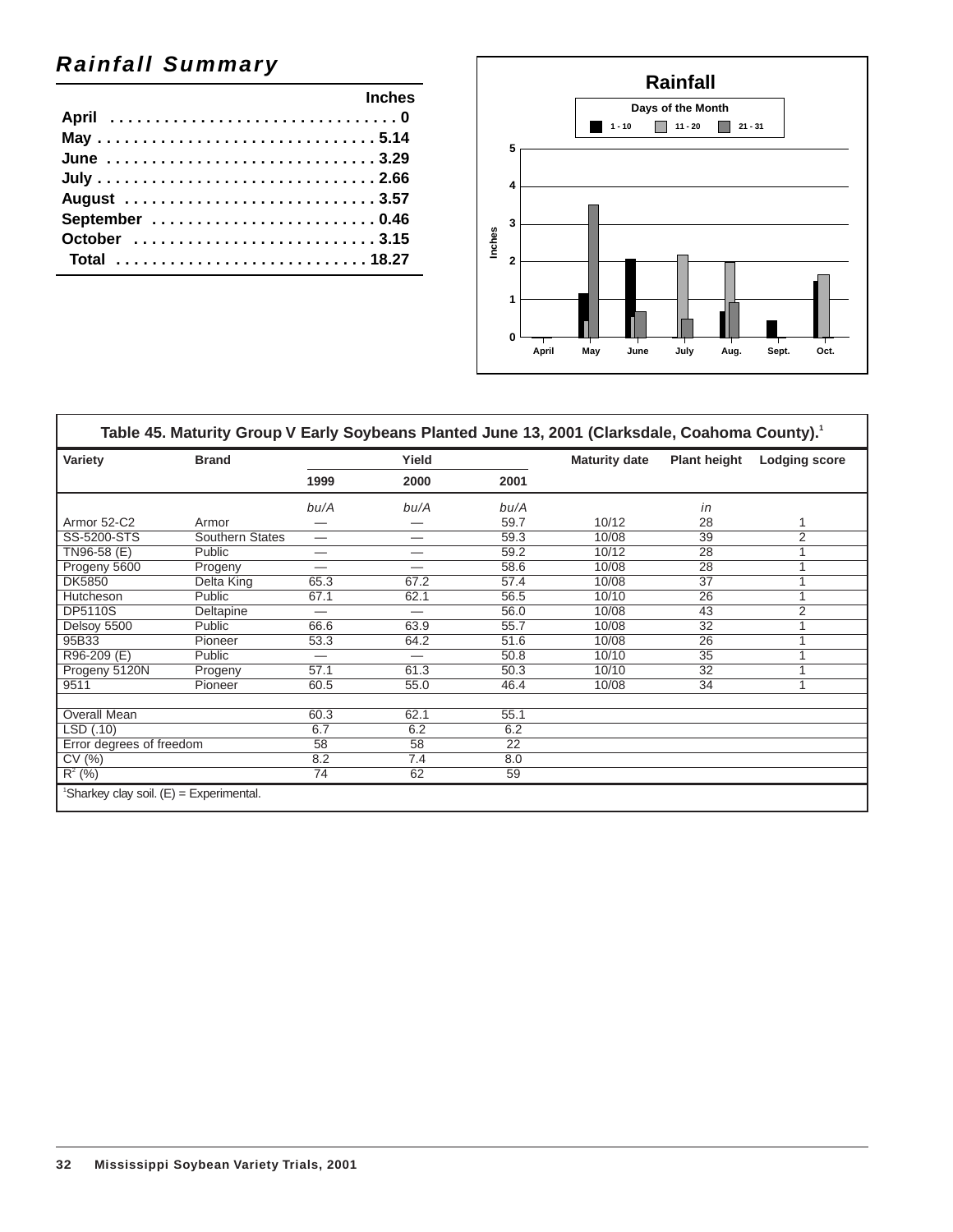| Table 46. Maturity Group V Late Soybeans Planted June 13, 2001 (Clarksdale, Coahoma County). <sup>1</sup> |                                           |                          |                          |                 |                      |                     |                      |  |  |
|-----------------------------------------------------------------------------------------------------------|-------------------------------------------|--------------------------|--------------------------|-----------------|----------------------|---------------------|----------------------|--|--|
| Variety                                                                                                   | <b>Brand</b>                              |                          | Yield                    |                 | <b>Maturity date</b> | <b>Plant height</b> | <b>Lodging score</b> |  |  |
|                                                                                                           |                                           | 1999                     | 2000                     | 2001            |                      |                     |                      |  |  |
|                                                                                                           |                                           | bu/A                     | bu/A                     | bu/A            |                      | in                  |                      |  |  |
| 9594                                                                                                      | Pioneer                                   | 77.3                     | 71.6                     | 61.9            | 10/12                | 28                  |                      |  |  |
| DP5989                                                                                                    | Deltapine                                 | —                        | 62.0                     | 60.9            | 10/18                | $\overline{35}$     | $\overline{2}$       |  |  |
| 95B97                                                                                                     | Pioneer                                   |                          |                          | 60.6            | 10/12                | $\overline{31}$     | 1                    |  |  |
| <b>DK5995</b>                                                                                             | Delta King                                | 75.8                     | 69.0                     | 60.4            | 10/12                | $\overline{27}$     |                      |  |  |
| R95-2210 (E)                                                                                              | Public                                    | 67.5                     | 64.1                     | 58.7            | 10/12                | $\overline{31}$     | 1                    |  |  |
| <b>SS 597N</b>                                                                                            | $\overline{\text{SS}}$                    | 62.5                     | 62.0                     | 57.5            | 10/15                | $\overline{37}$     | 1                    |  |  |
| <b>UARK-5798</b>                                                                                          | Public                                    | 64.5                     | 67.4                     | 56.6            | 10/12                | $\overline{33}$     | 1                    |  |  |
| Caviness                                                                                                  | Public                                    | 64.4                     | 59.3                     | 56.3            | 10/08                | $\overline{38}$     | 1                    |  |  |
| <b>HBK 5812</b>                                                                                           | <b>Hornbeck</b>                           | $\overline{\phantom{0}}$ |                          | 56.1            | 10/12                | 44                  | $\overline{2}$       |  |  |
| <b>TV5926</b>                                                                                             | Terral                                    | 63.7                     | 60.1                     | 55.6            | 10/15                | $\overline{35}$     | 1                    |  |  |
| A5959                                                                                                     | Asgrow                                    | 73.1                     | 75.0                     | 55.5            | 10/12                | $\overline{32}$     | 1                    |  |  |
| <b>HBK 5991</b>                                                                                           | <b>Hornbeck</b>                           | $\overline{\phantom{0}}$ | $\overline{\phantom{0}}$ | 55.5            | 10/12                | $\overline{33}$     |                      |  |  |
| DT96-6840 (E)                                                                                             | Public                                    | 71.3                     | 65.7                     | 55.0            | 10/10                | 31                  | 1                    |  |  |
| Hutcheson                                                                                                 | Public                                    | 66.4                     | 56.2                     | 55.0            | 10/10                | 26                  | 1                    |  |  |
| <b>Bolivar</b>                                                                                            | Public                                    | 65.6                     | 59.0                     | 52.7            | 10/10                | $\overline{38}$     |                      |  |  |
| <b>UARK-5896</b>                                                                                          | Public                                    | $\overline{\phantom{0}}$ |                          | 51.5            | 10/10                | $\overline{37}$     | 1                    |  |  |
|                                                                                                           |                                           |                          |                          |                 |                      |                     |                      |  |  |
| <b>Overall Mean</b>                                                                                       |                                           | 65.9                     | 63.4                     | 56.9            |                      |                     |                      |  |  |
| LSD(.10)                                                                                                  |                                           | 5.8                      | 6.8                      | 4.5             |                      |                     |                      |  |  |
| Error degrees of freedom                                                                                  |                                           | 70                       | 58                       | $\overline{30}$ |                      |                     |                      |  |  |
| CV(%)                                                                                                     |                                           | 6.5                      | 7.9                      | 5.7             |                      |                     |                      |  |  |
| $R^2(%)$                                                                                                  |                                           | 77                       | 67                       | 56              |                      |                     |                      |  |  |
|                                                                                                           | 'Sharkey clay soil. $(E)$ = Experimental. |                          |                          |                 |                      |                     |                      |  |  |

|                                                                                                     | Table 47. Roundup Ready Maturity Group III Soybeans Planted April 21, 2001, |          |          |                 | and Not Irrigated at Gerald Lively Farm (Clarksdale, Coahoma County). <sup>1</sup> |                     |                      |
|-----------------------------------------------------------------------------------------------------|-----------------------------------------------------------------------------|----------|----------|-----------------|------------------------------------------------------------------------------------|---------------------|----------------------|
| Variety                                                                                             | <b>Brand</b>                                                                |          | Yield    |                 | <b>Maturity date</b>                                                               | <b>Plant height</b> | <b>Lodging score</b> |
|                                                                                                     |                                                                             | $1999^2$ | $2000^2$ | 2001            |                                                                                    |                     |                      |
|                                                                                                     |                                                                             | bu/A     | bu/A     | bu/A            |                                                                                    | in                  |                      |
| AG3701                                                                                              | Asgrow                                                                      |          |          | 54.5            | 08/11                                                                              | 25                  |                      |
| <b>DK 3968RR</b>                                                                                    | Delta King                                                                  | -        |          | 51.3            | 08/12                                                                              | 24                  | $\overline{1}$       |
| AG3902                                                                                              | Asgrow                                                                      |          |          | 50.6            | 08/10                                                                              | $\overline{26}$     | $\overline{2}$       |
| AG3702                                                                                              | Asgrow                                                                      | —        |          | 50.5            | 08/09                                                                              | $\overline{26}$     |                      |
| RC3866 (E)                                                                                          | <b>Croplan Genetics</b>                                                     | —        |          | 49.4            | 08/12                                                                              | 26                  | 1                    |
| <b>DK 3961RR</b>                                                                                    | Delta King                                                                  |          |          | 49.1            | 08/15                                                                              | $\overline{35}$     | 2                    |
| <b>DK 3862RR</b>                                                                                    | Delta King                                                                  | —        |          | 48.3            | 08/14                                                                              | $\overline{27}$     |                      |
| HBK SB3980R                                                                                         | Hornbeck                                                                    |          |          | 48.3            | 08/10                                                                              | $\overline{26}$     | $\overline{1}$       |
| <b>DK 3964RR</b>                                                                                    | Delta King                                                                  |          |          | 45.5            | 08/12                                                                              | $\overline{31}$     | 2                    |
| HX38-92955 (E)                                                                                      | Hartz                                                                       |          |          | 42.5            | 08/08                                                                              | 26                  |                      |
| AG3903                                                                                              | Asgrow                                                                      |          |          | 42.4            | 08/11                                                                              | $\overline{27}$     | $\mathbf{1}$         |
| <b>Overall Mean</b>                                                                                 |                                                                             |          |          | 48.4            |                                                                                    |                     |                      |
| LSD(.10)                                                                                            |                                                                             |          |          | 6.9             |                                                                                    |                     |                      |
| Error degrees of freedom                                                                            |                                                                             | –        | —        | $\overline{20}$ |                                                                                    |                     |                      |
| CV(%)                                                                                               |                                                                             | —        |          | 10.1            |                                                                                    |                     |                      |
| $R^2$ (%)                                                                                           |                                                                             |          |          | 49              |                                                                                    |                     |                      |
| <sup>1</sup> Sharkey clay soil. $(E)$ = Experimental.<br><sup>2</sup> Not planted in 1999 and 2000. |                                                                             |          |          |                 |                                                                                    |                     |                      |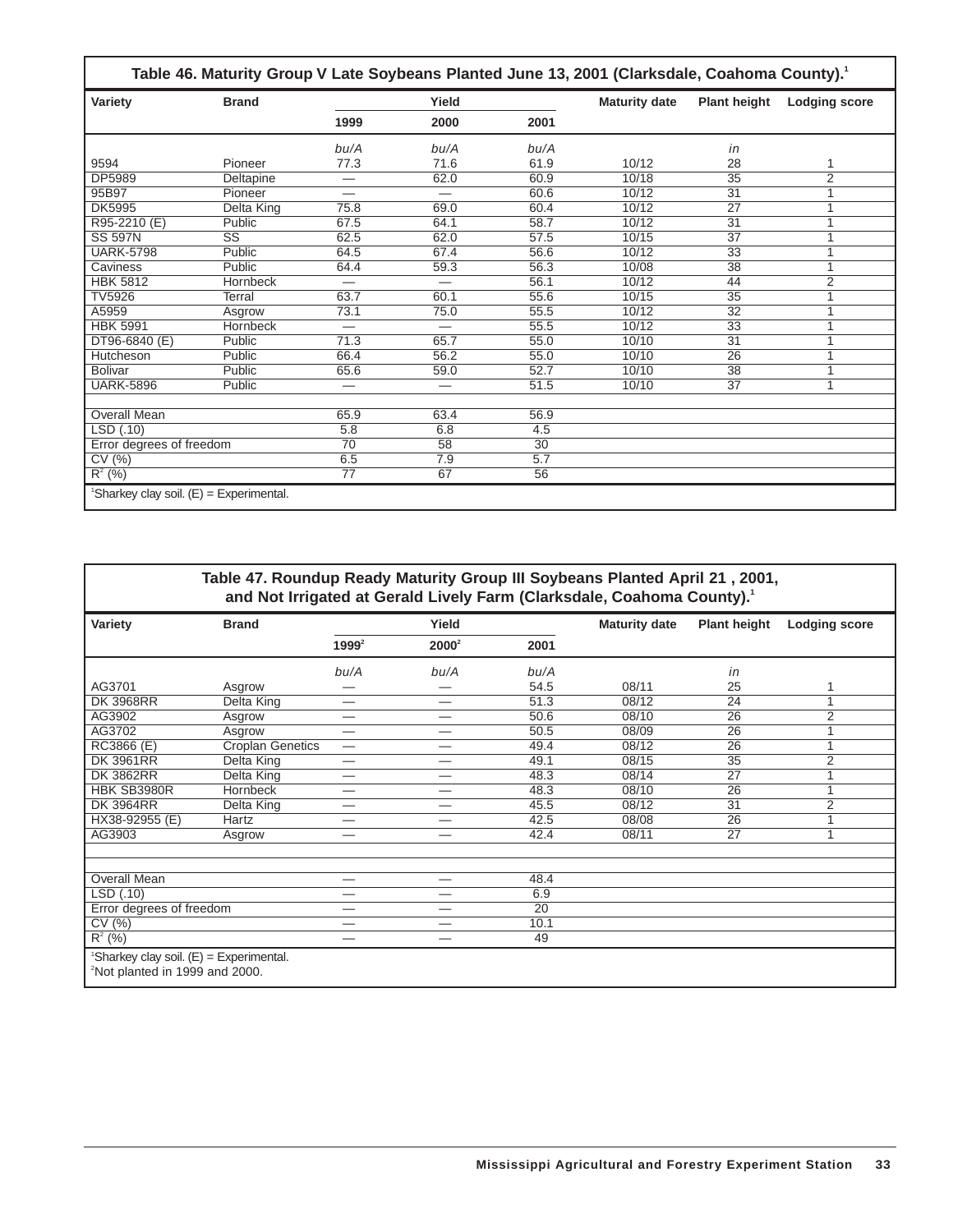### **Table 48. Roundup Ready Maturity Group IV Early Soybeans** Planted June 13, 2001 (Clarksdale, Coahoma County).<sup>1</sup>

| Variety                                               | <b>Brand</b>            |                          | Yield                    |                  | <b>Maturity date</b> | <b>Plant height</b> | <b>Lodging score</b> |
|-------------------------------------------------------|-------------------------|--------------------------|--------------------------|------------------|----------------------|---------------------|----------------------|
|                                                       |                         | 1999                     | 2000                     | 2001             |                      |                     |                      |
|                                                       |                         | bu/A                     | bu/A                     | bu/A             |                      | in                  |                      |
| <b>HBK R4820</b>                                      | Hornbeck                |                          |                          | 65.4             | 10/04                | 32                  | 1                    |
| AG4403                                                | Asgrow                  |                          | 72.7                     | 64.5             | 10/01                | $\overline{35}$     | $\overline{1}$       |
| 4888RR                                                | AgriPro/Garst           | 54.0                     | 70.5                     | 63.3             | 10/05                | $\overline{36}$     | $\overline{2}$       |
| Armor 47-G7                                           | Armor                   | $\overline{\phantom{0}}$ | $\overline{\phantom{0}}$ | 62.7             | 10/04                | $\overline{36}$     | 1                    |
| <b>RC4444 (E)</b>                                     | <b>Croplan Genetics</b> | $\overline{\phantom{0}}$ | $\overline{\phantom{0}}$ | 60.8             | 10/01                | $\overline{32}$     | 1                    |
| 3443NRR                                               | Dyna-Gro                | $\overline{\phantom{0}}$ | $\overline{\phantom{0}}$ | 60.5             | 10/03                | $\overline{32}$     | 1                    |
| 4501RR/N                                              | AgriPro/Garst           |                          | $\overline{\phantom{0}}$ | 59.8             | 10/04                | $\overline{36}$     | $\overline{2}$       |
| <b>DPX4300RR (E)</b>                                  | <b>Deltapine</b>        | $\overline{\phantom{0}}$ |                          | 59.6             | 10/01                | $\overline{34}$     | 1                    |
| <b>DP4690RR</b>                                       | <b>Deltapine</b>        | 59.0                     | 76.4                     | 59.0             | 10/12                | $\overline{34}$     | $\overline{1}$       |
| 94B73                                                 | Pioneer                 | $\equiv$                 |                          | 59.0             | 10/01                | $\overline{33}$     | $\overline{1}$       |
| <b>DP4344RR</b>                                       | Deltapine               | $\overline{\phantom{0}}$ | 63.7                     | 57.6             | 09/29                | 38                  | 3                    |
| 4512RR/N                                              | AgriPro/Garst           |                          | $\overline{\phantom{0}}$ | 57.6             | 10/03                | $\overline{36}$     | 1                    |
| <b>TV4589RR</b>                                       | <b>Terral</b>           | 48.9                     | 60.4                     | 57.0             | 10/01                | $\overline{38}$     | $\overline{2}$       |
| HBK SB4310R                                           | Hornbeck                | $\equiv$                 | $\overline{\phantom{0}}$ | 56.6             | 10/01                | $\overline{36}$     | $\overline{2}$       |
| <b>DK 4461RR</b>                                      | <b>Delta King</b>       | $\overline{\phantom{0}}$ | $\overline{\phantom{0}}$ | 56.6             | 10/01                | $\overline{35}$     | 1                    |
| AG4301                                                | Asgrow                  | —                        | $\overline{\phantom{0}}$ | 56.4             | 10/04                | 35                  | 1                    |
| Armor 44-R4                                           | Armor                   |                          |                          | 56.3             | 10/03                | $\overline{32}$     | 1                    |
| AG4602                                                | Asgrow                  | 49.9                     | 70.6                     | 56.1             | 10/03                | $\overline{36}$     | 1                    |
| RT4241 (E)                                            | <b>Croplan Genetics</b> |                          |                          | 56.1             | 10/01                | $\overline{31}$     | $\overline{2}$       |
| SS RT446N                                             | $\overline{\text{SS}}$  |                          | 64.3                     | 56.0             | 09/29                | $\overline{36}$     | $\overline{2}$       |
| <b>H4554RR</b>                                        | <b>Hartz</b>            |                          | $\overline{\phantom{0}}$ | 55.4             | 10/03                | $\overline{33}$     | $\overline{2}$       |
| 9410XRR (E)                                           | M & D Gold              |                          | $\overline{\phantom{0}}$ | 55.3             | 10/01                | $\overline{34}$     | 1                    |
| HX40-93038 (E)                                        | <b>Hartz</b>            |                          |                          | 55.1             | 10/04                | $\overline{32}$     | 1                    |
| S46-G2                                                | N <sub>K</sub>          |                          |                          | 53.8             | 09/29                | $\overline{35}$     | 1                    |
| AG4702                                                | Asgrow                  | 43.6                     | 66.1                     | 53.0             | 10/04                | $\overline{33}$     | 1                    |
| 94B23                                                 | Pioneer                 | $\overline{\phantom{0}}$ |                          | 52.6             | 10/01                | $\overline{31}$     | $\overline{1}$       |
| <b>TS466RR</b>                                        | <b>Croplan Genetics</b> | 45.1                     | 57.8                     | 51.5             | 09/29                | 40                  | $\overline{2}$       |
| 3468NRR                                               | Dyna-Gro                | $\overline{\phantom{0}}$ | $\overline{\phantom{0}}$ | 51.1             | 10/08                | 29                  | $\overline{1}$       |
| 3463NRR                                               | Dyna-Gro                | 49.6                     | 58.2                     | 49.6             | 09/29                | $\overline{43}$     | $\overline{2}$       |
| <b>HBK R4660</b>                                      | <b>Hornbeck</b>         | 43.2                     | 60.0                     | 48.8             | 10/01                | 41                  | $\overline{2}$       |
| 9480XRR (E)                                           | M & D Gold              | $\overline{\phantom{0}}$ | $\overline{\phantom{0}}$ | 34.5             | 10/12                | $\overline{36}$     | 1                    |
|                                                       |                         |                          |                          |                  |                      |                     |                      |
| <b>Overall Mean</b>                                   |                         | 49.3                     | 64.2                     | 56.2             |                      |                     |                      |
| LSD(.10)                                              |                         | 8.9                      | 6.8                      | 4.2              |                      |                     |                      |
| Error degrees of freedom                              |                         | 40                       | $\overline{28}$          | 60               |                      |                     |                      |
| CV(%)                                                 |                         | 13.2                     | $\overline{7.7}$         | $\overline{5.5}$ |                      |                     |                      |
| $R^{2}$ (%)                                           |                         | 63                       | 83                       | 84               |                      |                     |                      |
| <sup>1</sup> Sharkey clay soil. $(E) =$ Experimental. |                         |                          |                          |                  |                      |                     |                      |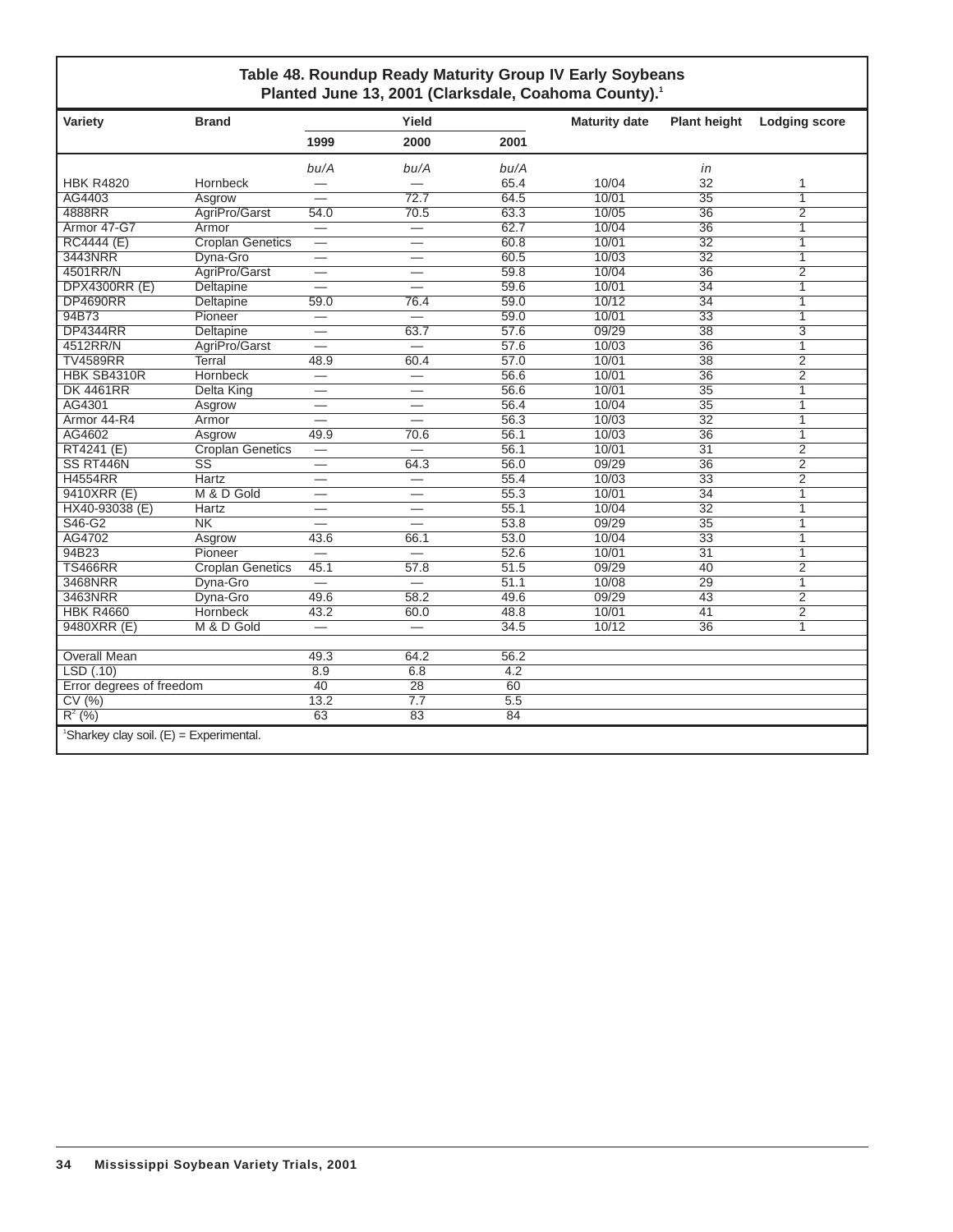### **Table 49. Roundup Ready Maturity Group IV Late Soybeans** Planted June 13, 2001 (Clarksdale, Coahoma County).<sup>1</sup>

| Variety                                               | <b>Brand</b>            |                          | Yield                    |                   | <b>Maturity date</b> | <b>Plant height</b> | <b>Lodging score</b>    |
|-------------------------------------------------------|-------------------------|--------------------------|--------------------------|-------------------|----------------------|---------------------|-------------------------|
|                                                       |                         | 1999                     | 2000                     | 2001              |                      |                     |                         |
|                                                       |                         | bu/A                     | bu/A                     | bu/A              |                      | in                  |                         |
| DK XTJ201RR (E)                                       | Delta King              |                          |                          | 64.0              | 10/04                | 34                  | 1                       |
| <b>HBK R4920</b>                                      | <b>Hornbeck</b>         |                          | 72.6                     | 62.3              | 10/05                | $\overline{35}$     | $\overline{2}$          |
| AG5001                                                | Asgrow                  |                          | $\equiv$                 | 62.1              | 10/08                | 36                  | $\overline{1}$          |
| <b>DK4868RR</b>                                       | <b>Delta King</b>       | 68.0                     | 78.6                     | 61.1              | 10/05                | 34                  | $\overline{1}$          |
| <b>USG 7489RR</b>                                     | <b>USG</b>              | $\overline{\phantom{0}}$ | $\equiv$                 | 60.3              | 10/04                | $\overline{36}$     | $\overline{2}$          |
| <b>DG 4950RR</b>                                      | <b>Delta Grow</b>       | $\overline{\phantom{0}}$ | $\equiv$                 | 60.0              | 10/05                | 39                  | $\overline{1}$          |
| <b>DPX4885RR (E)</b>                                  | Deltapine               | -                        |                          | 59.4              | 10/05                | $\overline{38}$     | $\overline{2}$          |
| <b>DK 4763RR</b>                                      | Delta King              | $\overline{\phantom{0}}$ | $\overline{\phantom{0}}$ | 58.5              | 10/04                | $\overline{34}$     | $\overline{1}$          |
| YRC49(E)                                              | <b>Croplan Genetics</b> |                          | $\overline{\phantom{0}}$ | 58.5              | 10/08                | $\overline{26}$     | $\mathbf{1}$            |
| RC4995 (E)                                            | <b>Croplan Genetics</b> |                          |                          | 58.5              | 10/05                | 37                  | $\overline{1}$          |
| Genesis A484RR                                        | Genesis                 |                          | $\equiv$                 | 57.9              | 10/05                | $\overline{33}$     | $\overline{2}$          |
| <b>SS RT4980</b>                                      | $\overline{\text{SS}}$  | —                        | 74.0                     | $\overline{57.7}$ | 10/04                | 38                  | $\overline{1}$          |
| DK XTJ184RR (E)                                       | <b>Delta King</b>       | $\overline{\phantom{0}}$ | $\equiv$                 | 57.7              | 10/04                | $\overline{37}$     | $\overline{2}$          |
| 3484NRR                                               | Dyna-Gro                | $\overline{\phantom{0}}$ | 70.4                     | 57.7              | 10/04                | $\overline{37}$     | $\overline{2}$          |
| Progeny 4858RR                                        | Progeny                 | $\overline{\phantom{0}}$ | $=$                      | 57.5              | 10/05                | $\overline{37}$     | 1                       |
| <b>RC 4848</b>                                        | Croplan Genetics        | 50.2                     | 71.5                     | 57.3              | 10/04                | $\overline{36}$     | $\overline{1}$          |
| AG4902                                                | Asgrow                  | 52.9                     | 64.1                     | 57.0              | 10/04                | $\overline{33}$     | $\overline{\mathbb{1}}$ |
| 4803RR                                                | <b>Dixie</b>            | $\overline{\phantom{0}}$ | 72.8                     | 56.4              | 10/04                | $\overline{36}$     | $\overline{2}$          |
| <b>B481RR</b>                                         | Genesis                 | $\overline{\phantom{0}}$ |                          | 56.0              | 10/03                | 39                  | $\overline{1}$          |
| <b>DG 4850RR</b>                                      | <b>Delta Grow</b>       |                          | 66.7                     | 55.5              | 10/04                | $\overline{37}$     | $\overline{2}$          |
| <b>H4994RR</b>                                        | Hartz                   |                          | 71.8                     | 55.3              | 10/08                | $\overline{33}$     | $\overline{2}$          |
| <b>DK4965RR</b>                                       | Delta King              | 50.0                     | 67.7                     | 55.0              | 10/04                | 29                  | $\overline{1}$          |
| 9492                                                  | Pioneer                 | 52.4                     | 62.9                     | 54.7              | 10/04                | $\overline{24}$     | 7                       |
| <b>SG498RR</b>                                        | Deltapine               | 71.3                     | 71.6                     | 54.7              | 10/08                | 29                  | $\mathbf{1}$            |
| <b>H4884RR</b>                                        | Hartz                   |                          | 70.3                     | 54.6              | 10/04                | $\overline{37}$     | $\overline{2}$          |
| AG4602                                                | Asgrow                  |                          | $\overline{\phantom{0}}$ | 54.5              | 10/04                | $\overline{36}$     | $\overline{1}$          |
| <b>HBK R5101</b>                                      | Hornbeck                | $\overline{\phantom{0}}$ | $\overline{\phantom{0}}$ | 53.8              | 10/08                | $\overline{36}$     | $\overline{1}$          |
| Morsoy RT4809                                         | Morsov                  |                          | 85.5                     | 53.8              | 10/05                | $\overline{33}$     | $\overline{1}$          |
| AG4702                                                | Asgrow                  | $\overline{\phantom{0}}$ | 63.5                     | 53.4              | 10/05                | $\overline{33}$     | 7                       |
| <b>TV4886RR</b>                                       | Terral                  |                          | 67.7                     | 52.9              | 10/04                | $\overline{38}$     | $\overline{1}$          |
| $S51-TI$                                              | $\overline{\text{NK}}$  | 58.2                     | 68.3                     | 52.8              | 10/08                | 48                  | $\overline{2}$          |
| V492NRR                                               | Vigoro                  |                          | $\equiv$                 | 52.8              | 10/05                | 43                  | $\overline{1}$          |
| Genesis A504RR                                        | Genesis                 | $\overline{\phantom{0}}$ | $\equiv$                 | 51.4              | 10/05                | 37                  | $\overline{2}$          |
| <b>ES Prairie RR</b>                                  | $\overline{\text{ES}}$  | $\overline{\phantom{0}}$ | 60.4                     | 50.8              | 10/08                | $\overline{35}$     | $\overline{1}$          |
| <b>FFR 4900RR</b>                                     | <b>FFR</b>              | $\overline{\phantom{0}}$ | $=$                      | 50.3              | 10/04                | 40                  | $\overline{2}$          |
| <b>DK4762RR</b>                                       | <b>Delta King</b>       | 50.0                     | 57.2                     | 49.8              | 10/05                | 42                  | $\mathbf{1}$            |
| <b>TV4890RR</b>                                       | <b>Terral</b>           | 45.6                     | 65.4                     | 49.5              | 10/01                | 41                  | $\overline{2}$          |
| <b>SS RT46704N</b>                                    | $\overline{\text{SS}}$  |                          | 52.7                     | 46.1              | 10/11                | $\overline{39}$     | $\overline{2}$          |
|                                                       |                         |                          |                          |                   |                      |                     |                         |
| <b>Overall Mean</b>                                   |                         | 53.2                     | 67.5                     | 55.8              |                      |                     |                         |
| LSD(.10)                                              |                         | $\overline{5.5}$         | 6.3                      | 4.6               |                      |                     |                         |
| Error degrees of freedom                              |                         | 34                       | 56                       | $\overline{74}$   |                      |                     |                         |
| CV(%)                                                 |                         | 7.5                      | 6.8                      | 6.0               |                      |                     |                         |
| $R^2$ (%)                                             |                         | 84                       | 76                       | 69                |                      |                     |                         |
| <sup>1</sup> Sharkey clay soil. $(E)$ = Experimental. |                         |                          |                          |                   |                      |                     |                         |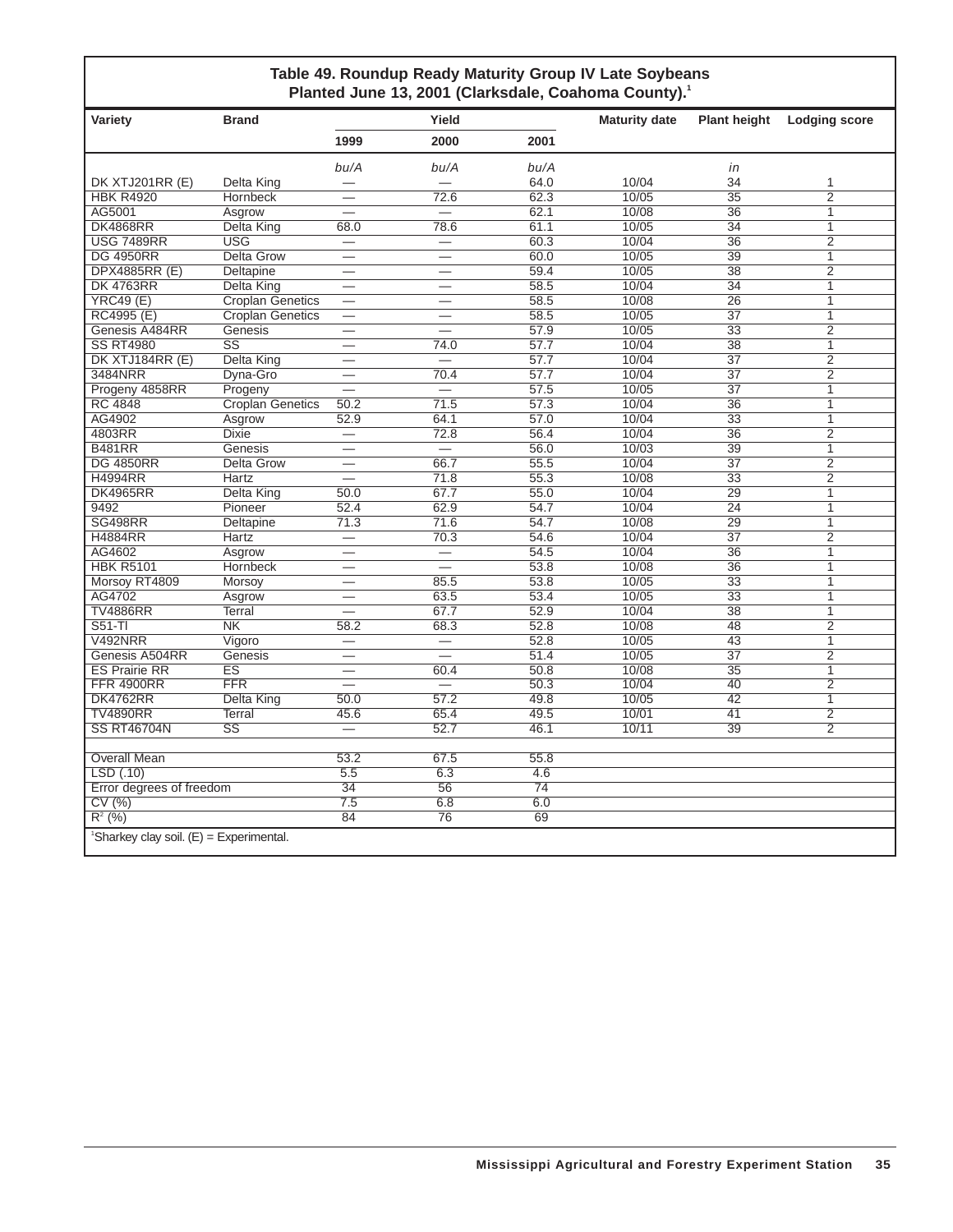|                                                       | Table 50. Roundup Ready Maturity Group V Early Soybeans Planted June 13, 2001 (Clarksdale, Coahoma County). <sup>1</sup> |                          |                               |      |                      |                     |                      |
|-------------------------------------------------------|--------------------------------------------------------------------------------------------------------------------------|--------------------------|-------------------------------|------|----------------------|---------------------|----------------------|
| Variety                                               | <b>Brand</b>                                                                                                             |                          | Yield                         |      | <b>Maturity date</b> | <b>Plant height</b> | <b>Lodging score</b> |
|                                                       |                                                                                                                          | 1999                     | 2000                          | 2001 |                      |                     |                      |
|                                                       |                                                                                                                          | bu/A                     | bu/A                          | bu/A |                      | in                  |                      |
| <b>DK 5366RR</b>                                      | Delta King                                                                                                               |                          | 68.5                          | 64.6 | 10/12                | 36                  | 1                    |
| TVX56R001 (E)                                         | Terral                                                                                                                   |                          | $\overline{\phantom{0}}$      | 63.1 | 10/12                | $\overline{38}$     | 1                    |
| <b>DK5661RR</b>                                       | Delta King                                                                                                               | 68.7                     | 66.5                          | 62.3 | 10/12                | 34                  | 1                    |
| <b>TVX5R600 (E)</b>                                   | Terral                                                                                                                   | $\overline{\phantom{0}}$ |                               | 62.2 | 10/12                | $\overline{35}$     | $\overline{2}$       |
| 3535NRR                                               | Dyna-Gro                                                                                                                 |                          | 70.7                          | 62.1 | 10/12                | $\overline{35}$     | 1                    |
| DK XTJ202RR (E)                                       | Delta King                                                                                                               | $\overline{\phantom{0}}$ | $\equiv$                      | 62.1 | 10/12                | 35                  | 1                    |
| Progeny 5660RR                                        | Progeny                                                                                                                  | $\overline{\phantom{0}}$ | $\overline{\phantom{0}}$      | 61.7 | 10/15                | $\overline{32}$     | 1                    |
| 3562NRR                                               | Dyna-Gro                                                                                                                 |                          | 68.7                          | 60.9 | 10/12                | 29                  | 1                    |
| <b>S59-V6RR</b>                                       | NK                                                                                                                       | 73.9                     | 65.7                          | 59.9 | 10/12                | 38                  | $\overline{2}$       |
| <b>HBK R5420</b>                                      | Hornbeck                                                                                                                 |                          |                               | 59.6 | 10/10                | $\overline{34}$     | 1                    |
| AG5701                                                | Asgrow                                                                                                                   |                          | 71.3                          | 59.3 | 10/12                | $\overline{35}$     | 1                    |
| DK XTJ205RR (E)                                       | Delta King                                                                                                               |                          | $\overline{\phantom{0}}$      | 59.0 | 10/10                | 35                  | $\overline{2}$       |
| Armor 54-Z4                                           | Armor                                                                                                                    |                          |                               | 58.9 | 10/10                | $\overline{26}$     | 1                    |
| 95B53                                                 | Pioneer                                                                                                                  | 69.6                     | 66.1                          | 58.5 | 10/10                | $\overline{31}$     | 1                    |
| Progeny 5415RR                                        | Progeny                                                                                                                  | $\overline{\phantom{0}}$ | $\overline{\phantom{0}}$      | 58.0 | 10/10                | 37                  | 1                    |
| <b>DK 5668RR</b>                                      | Delta King                                                                                                               |                          | 66.9                          | 57.8 | 10/12                | $\overline{31}$     | 1                    |
| <b>DG 5630RR</b>                                      | Delta Grow                                                                                                               | $\overline{\phantom{0}}$ | 72.8                          | 57.6 | 10/12                | 42                  | $\overline{2}$       |
| <b>ES Ranger RR</b>                                   | <b>ES</b>                                                                                                                | $\overline{\phantom{0}}$ | 58.9                          | 57.3 | 10/05                | 32                  | 1                    |
| DK XTJ203RR (E)                                       | Delta King                                                                                                               | $\overline{\phantom{0}}$ | $\overline{\phantom{0}}$      | 57.1 | 10/10                | $\overline{32}$     | 1                    |
| DK XTJ204RR (E)                                       | Delta King                                                                                                               |                          |                               | 56.6 | 10/12                | $\overline{32}$     | 1                    |
| <b>HBK R5620</b>                                      | <b>Hornbeck</b>                                                                                                          | $\overline{\phantom{0}}$ | $\overline{\phantom{0}}$      | 56.4 | 10/12                | 37                  | 1                    |
| <b>V562NRR</b>                                        | Vigoro                                                                                                                   |                          | $\overline{\phantom{0}}$      | 56.2 | 10/12                | 36                  | 1                    |
| AG5603                                                | Asgrow                                                                                                                   |                          | $\overline{\phantom{0}}$      | 56.0 | 10/12                | $\overline{31}$     | 1                    |
| AG5602                                                | Asgrow                                                                                                                   | 60.1                     | 64.2                          | 55.8 | 10/10                | 35                  | 1                    |
| AG5501                                                | Asgrow                                                                                                                   |                          | 65.8                          | 55.7 | 10/10                | $\overline{32}$     | 1                    |
| RC5454 (E)                                            | <b>Croplan Genetics</b>                                                                                                  |                          | $\overbrace{\phantom{12333}}$ | 55.6 | 10/08                | $\overline{31}$     | 1                    |
| AG5001                                                | Asgrow                                                                                                                   | 45.4                     | 65.5                          | 55.6 | 10/05                | 38                  | 1                    |
| <b>B531RR</b>                                         | Genesis                                                                                                                  |                          | $\equiv$                      | 55.5 | 10/10                | 35                  | 1                    |
| <b>H5231RR</b>                                        | Hartz                                                                                                                    |                          | 64.8                          | 55.4 | 10/08                | $\overline{30}$     | 1                    |
| <b>DG 5450RR</b>                                      | <b>Delta Grow</b>                                                                                                        | $\overline{\phantom{0}}$ | $\overline{\phantom{0}}$      | 55.2 | 10/10                | 25                  | 1                    |
| 540nRR                                                | <b>USG</b>                                                                                                               | $\overline{\phantom{0}}$ | 62.8                          | 55.2 | 10/10                | 28                  | 1                    |
| <b>DP5644 RR</b>                                      | <b>Deltapine</b>                                                                                                         | 63.9                     | 63.9                          | 54.5 | 10/12                | $\overline{32}$     | 1                    |
| 95B32                                                 | Pioneer                                                                                                                  | $\overline{\phantom{0}}$ | 58.9                          | 54.4 | 10/08                | 22                  | 1                    |
| <b>DK 5465RR</b>                                      | Delta King                                                                                                               | —                        | 68.9                          | 54.2 | 10/10                | $\overline{32}$     | 1                    |
| <b>TVX5R400 (E)</b>                                   | Terral                                                                                                                   |                          |                               | 53.8 | 10/10                | $\overline{34}$     | 1                    |
| <b>YRC56 (E)</b>                                      | <b>Croplan Genetics</b>                                                                                                  | $\overline{\phantom{0}}$ | $\equiv$                      | 53.8 | 10/12                | $\overline{31}$     | 2                    |
| 9551XRR (E)                                           | M & D Gold                                                                                                               | —                        | $\overline{\phantom{0}}$      | 53.6 | 10/08                | 41                  | 1                    |
| 3543NRR                                               | Dyna-Gro                                                                                                                 |                          | $\equiv$                      | 52.8 | 10/08                | $\overline{33}$     | 1                    |
| SS RT557N                                             | SS                                                                                                                       | 54.3                     | 54.8                          | 52.8 | 10/10                | 36                  | 2                    |
| Delta Grow 5600RR                                     | Delta Grow                                                                                                               |                          | $\overline{\phantom{0}}$      | 52.7 | 10/08                | 29                  | 1                    |
| Armor 53-K3                                           | Armor                                                                                                                    |                          | $\overline{\phantom{0}}$      | 52.3 | 10/08                | $\overline{32}$     | 1                    |
| RC5252 (E)                                            | <b>Croplan Genetics</b>                                                                                                  |                          |                               | 52.3 | 10/08                | 31                  | 1                    |
| <b>TV5486RR</b>                                       | Terral                                                                                                                   | 62.9                     | 58.0                          | 51.9 | 10/12                | $\overline{37}$     | $\overline{2}$       |
| SS RT517N                                             | $\overline{\text{SS}}$                                                                                                   | 57.5                     | 66.1                          | 51.9 | 10/15                | 35                  | $\mathbf{1}$         |
| <b>DP5414RR</b>                                       | Deltapine                                                                                                                |                          | 67.1                          | 51.6 | 10/10                | 41                  | $\overline{2}$       |
| <b>RT5110N</b>                                        | Morsoy                                                                                                                   | —                        |                               | 51.6 | 10/10                | 32                  | 1                    |
| <b>TV52R42</b>                                        | Terral                                                                                                                   |                          | 61.8                          | 51.4 | 10/08                | $\overline{38}$     | $\mathbf{1}$         |
| 5512RR/N                                              | AgriPro/Garst                                                                                                            |                          | $\overline{\phantom{0}}$      | 51.4 | 10/10                | 36                  | 1                    |
| TVX54R001 (E)                                         | Terral                                                                                                                   | $\overline{\phantom{0}}$ |                               | 51.3 | 10/10                | 35                  | 1                    |
| 9492                                                  | Pioneer                                                                                                                  | 42.8                     | 57.2                          | 51.1 | 10/05                | 36                  | 1                    |
| <b>B544RR</b>                                         | <b>Genesis</b>                                                                                                           |                          | $\overline{\phantom{m}}$      | 51.0 | 10/08                | $\overline{28}$     | $\mathbf{1}$         |
| <b>TV 5666RR</b>                                      | <b>Terral</b>                                                                                                            | 58.7                     | 53.7                          | 50.4 | 10/12                | $\overline{37}$     | $\overline{2}$       |
| <b>DG 5250RR</b>                                      | <b>Delta Grow</b>                                                                                                        |                          |                               | 50.3 | 10/08                | $\overline{27}$     | $\mathbf{1}$         |
| 3518NRR                                               | Dyna-Gro                                                                                                                 | $\equiv$                 | $\overline{\phantom{0}}$      | 50.1 | 10/05                | 36                  | $\mathbf{1}$         |
| <b>HBK R5588</b>                                      | <b>Hornbeck</b>                                                                                                          | 60.5                     | 61.3                          | 48.8 | 10/12                | 28                  | 1                    |
| <b>YRC51 (E)</b>                                      | <b>Croplan Genetics</b>                                                                                                  | $\overline{\phantom{0}}$ | $\overline{\phantom{0}}$      | 48.6 | 10/05                | $\overline{37}$     | $\overline{2}$       |
| <b>ES Punch RR</b>                                    | <b>ES</b>                                                                                                                | $\equiv$                 | 53.5                          | 47.6 | 10/09                | 44                  | $\overline{2}$       |
| <b>USG 7547RR</b>                                     | <b>USG</b>                                                                                                               | 52.6                     | 50.0                          | 47.0 | 10/12                | $\overline{34}$     | 1                    |
| <b>SS-RT 5001N</b>                                    | Southern States                                                                                                          | $\overline{\phantom{0}}$ | $=$                           | 45.2 | 10/05                | 40                  | 1                    |
|                                                       |                                                                                                                          |                          |                               |      |                      |                     |                      |
| <b>Overall Mean</b>                                   |                                                                                                                          | 56.6                     | 60.8                          | 55.1 |                      |                     |                      |
| LSD(.10)                                              |                                                                                                                          | 6.6                      | 7.1                           | 6.2  |                      |                     |                      |
| Error degrees of freedom                              |                                                                                                                          | 62                       | 82                            | 116  |                      |                     |                      |
| CV(%)                                                 |                                                                                                                          | 8.6                      | 8.6                           | 8.3  |                      |                     |                      |
| $R^2$ (%)                                             |                                                                                                                          | 83                       | 70                            | 59   |                      |                     |                      |
| <sup>1</sup> Sharkey clay soil. $(E) =$ Experimental. |                                                                                                                          |                          |                               |      |                      |                     |                      |
|                                                       |                                                                                                                          |                          |                               |      |                      |                     |                      |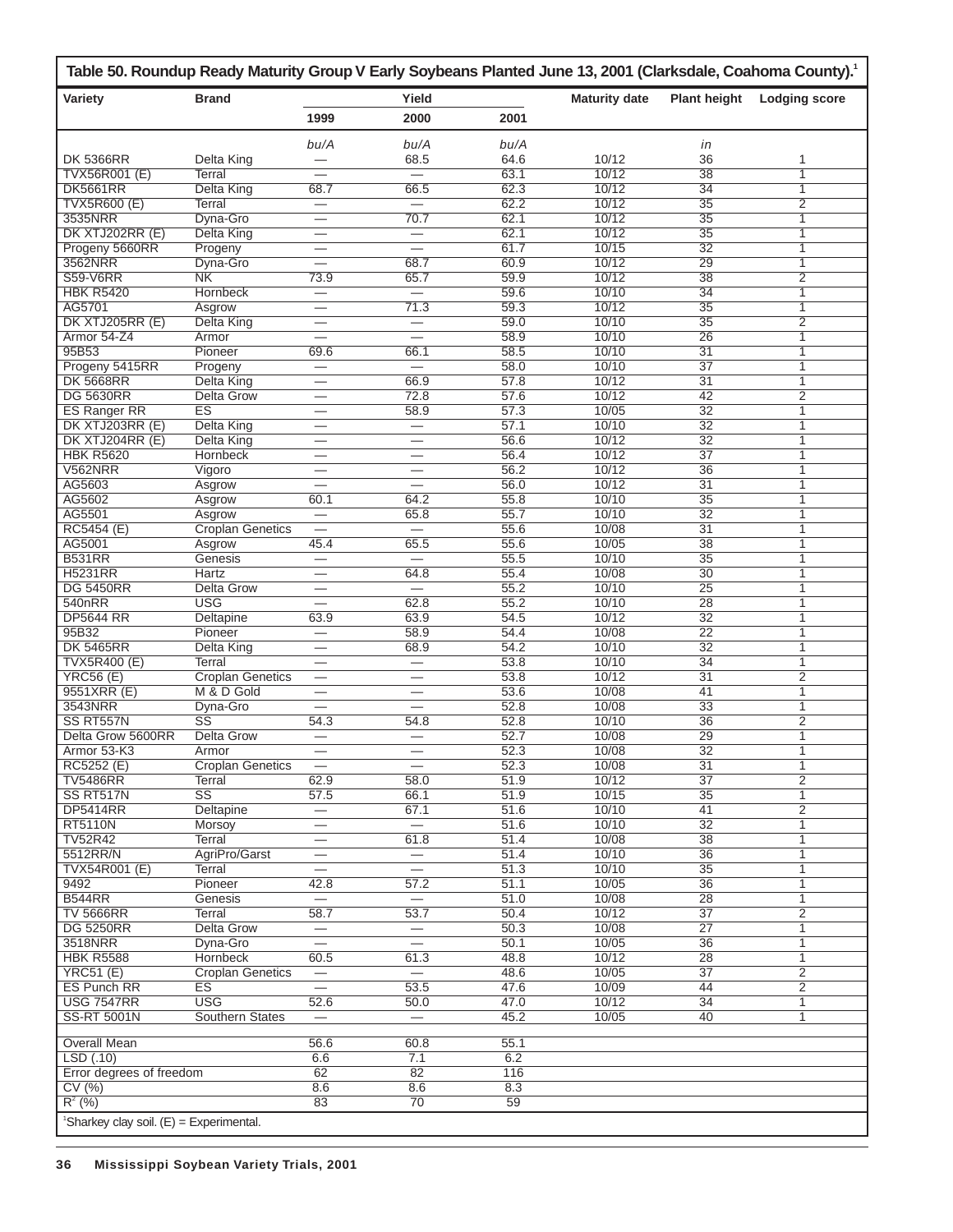### **Table 51. Roundup Ready Maturity Group V Late Soybeans** Planted June 13, 2001 (Clarksdale, Coahoma County).<sup>1</sup>

| Variety                  | <b>Brand</b>                                          |                          | Yield                    |      | <b>Maturity date</b> | <b>Plant height</b> | <b>Lodging score</b> |  |  |  |
|--------------------------|-------------------------------------------------------|--------------------------|--------------------------|------|----------------------|---------------------|----------------------|--|--|--|
|                          |                                                       | 1999                     | 2000                     | 2001 |                      |                     |                      |  |  |  |
|                          |                                                       | bu/A                     | bu/A                     | bu/A |                      | in                  |                      |  |  |  |
| 95B96                    | Pioneer                                               | $\overline{\phantom{0}}$ | $\overline{\phantom{0}}$ | 66.8 | 10/12                | 35                  | 1                    |  |  |  |
| <b>USG EXP 570 (E)</b>   | <b>USG</b>                                            |                          |                          | 62.5 | 10/12                | $\overline{35}$     | $\overline{1}$       |  |  |  |
| <b>H5885RR</b>           | <b>Hartz</b>                                          |                          | 68.9                     | 62.2 | 10/12                | 30                  | 1                    |  |  |  |
| Armor 56-J6              | Armor                                                 |                          |                          | 60.6 | 10/12                | $\overline{35}$     | $\overline{1}$       |  |  |  |
| <b>TVX58R001 (E)</b>     | <b>Terral</b>                                         |                          |                          | 60.5 | 10/12                | $\overline{37}$     | 1                    |  |  |  |
| <b>S59-V6RR</b>          | $\overline{\text{NK}}$                                | 74.6                     | 67.5                     | 59.4 | 10/12                | $\overline{33}$     | $\overline{2}$       |  |  |  |
| AG5701                   | Asgrow                                                | 72.9                     | 68.1                     | 59.1 | 10/12                | $\overline{31}$     | 1                    |  |  |  |
| <b>TV59R98</b>           | Terral                                                | $\equiv$                 | $\overline{\phantom{0}}$ | 59.0 | 10/10                | 39                  | $\overline{2}$       |  |  |  |
| <b>DP5806 RR</b>         | Deltapine                                             | 67.0                     | 63.8                     | 58.5 | 10/15                | $\overline{35}$     | $\overline{2}$       |  |  |  |
| <b>TVX5R800 (E)</b>      | Terral                                                |                          |                          | 57.1 | 10/12                | $\overline{39}$     | $\overline{2}$       |  |  |  |
| 590RR                    | <b>Croplan Genetics</b>                               | 74.2                     | 61.7                     | 56.7 | 10/12                | $\overline{32}$     | $\overline{1}$       |  |  |  |
| <b>HBK R6020</b>         | <b>Hornbeck</b>                                       | 67.0                     | 68.0                     | 54.9 | 10/15                | 36                  | $\overline{2}$       |  |  |  |
| Progeny 5900RR           | Progeny                                               | $\overline{\phantom{0}}$ | 65.4                     | 54.6 | 10/12                | $\overline{33}$     | $\overline{2}$       |  |  |  |
| AG5902                   | Asgrow                                                |                          | 67.1                     | 54.3 | 10/15                | $\overline{35}$     | $\overline{1}$       |  |  |  |
| <b>SS RT 5999N</b>       | $\overline{\text{SS}}$                                | $\overline{\phantom{0}}$ | 63.5                     | 54.3 | 10/12                | $\overline{35}$     | $\overline{2}$       |  |  |  |
| <b>TV59R85</b>           | Terral                                                | $\overline{\phantom{0}}$ | 61.9                     | 54.0 | 10/12                | $\overline{42}$     | $\overline{2}$       |  |  |  |
| S58-R3                   | NK                                                    |                          |                          | 53.8 | 10/12                | 26                  | 1                    |  |  |  |
| AG 5901                  | Asgrow                                                | 56.6                     | 60.4                     | 53.5 | 10/15                | $\overline{36}$     | $\overline{2}$       |  |  |  |
| <b>USG 7585nRR</b>       | <b>USG</b>                                            |                          |                          | 53.5 | 10/15                | $\overline{33}$     | 1                    |  |  |  |
| <b>HBK R5920</b>         | <b>Hornbeck</b>                                       | 68.5                     | 66.2                     | 53.2 | 10/12                | 38                  | $\overline{1}$       |  |  |  |
| <b>DG 5950RR</b>         | <b>Delta Grow</b>                                     | 72.9                     | 62.2                     | 52.9 | 10/15                | 42                  | $\overline{2}$       |  |  |  |
| <b>H5999RR</b>           | <b>Hartz</b>                                          | 54.6                     | 56.8                     | 52.5 | 10/15                | $\overline{32}$     | $\overline{2}$       |  |  |  |
| <b>YRC58 (E)</b>         | <b>Croplan Genetics</b>                               | $\overline{\phantom{0}}$ | $\overline{\phantom{0}}$ | 52.0 | 10/15                | $\overline{38}$     | $\overline{2}$       |  |  |  |
| 3582NRR                  | Dyna-Gro                                              | $\overline{\phantom{0}}$ | 65.5                     | 51.9 | 10/12                | 40                  | $\overline{1}$       |  |  |  |
| <b>ES Marshal RR</b>     | $\overline{\text{ES}}$                                | $\overline{\phantom{0}}$ | 51.5                     | 51.0 | 10/15                | $\overline{35}$     | 1                    |  |  |  |
| <b>HBK R5820</b>         | Hornbeck                                              | $\overline{\phantom{0}}$ | $\overline{\phantom{0}}$ | 49.6 | 10/12                | 44                  | $\overline{2}$       |  |  |  |
| <b>YRC57 (E)</b>         | <b>Croplan Genetics</b>                               | $\overline{\phantom{0}}$ | $\overline{\phantom{0}}$ | 49.5 | 10/15                | $\overline{30}$     | $\overline{1}$       |  |  |  |
| SS RT587N                | $\overline{\text{SS}}$                                | 59.0                     | 61.5                     | 49.4 | 10/12                | $\overline{32}$     | $\overline{1}$       |  |  |  |
| <b>DP5915RR</b>          | <b>Deltapine</b>                                      | 62.8                     | 57.8                     | 49.3 | 10/15                | $\overline{34}$     | 1                    |  |  |  |
| Armor 59-B9              | Armor                                                 | $\overline{\phantom{0}}$ | $\overline{\phantom{0}}$ | 48.4 | 10/10                | 40                  | $\overline{2}$       |  |  |  |
| <b>DK5762RR</b>          | <b>Delta King</b>                                     | 71.2                     | 69.2                     | 47.9 | 10/15                | $\overline{34}$     | $\overline{1}$       |  |  |  |
| <b>DK5961RR</b>          | Delta King                                            | 66.4                     | 63.3                     | 47.5 | 10/12                | 34                  | $\overline{1}$       |  |  |  |
| <b>TVX5R900 (E)</b>      | <b>Terral</b>                                         |                          |                          | 45.4 | 10/12                | $\overline{35}$     | $\overline{1}$       |  |  |  |
| <b>ES Trooper RR</b>     | $\overline{ES}$                                       | $\overline{\phantom{0}}$ | 54.4                     | 43.9 | 10/12                | $\overline{35}$     | $\overline{1}$       |  |  |  |
| <b>Overall Mean</b>      |                                                       | 62.5                     | 60.7                     | 54.1 |                      |                     |                      |  |  |  |
| LSD(.10)                 |                                                       | 6.1                      | $\overline{5.7}$         | 6.6  |                      |                     |                      |  |  |  |
| Error degrees of freedom |                                                       | 60                       | 74                       | 66   |                      |                     |                      |  |  |  |
| CV(%)                    |                                                       | 7.2                      | 6.8                      | 8.9  |                      |                     |                      |  |  |  |
| $R^2$ (%)                |                                                       | 85                       | 81                       | 64   |                      |                     |                      |  |  |  |
|                          | <sup>1</sup> Sharkey clay soil. $(E) =$ Experimental. |                          |                          |      |                      |                     |                      |  |  |  |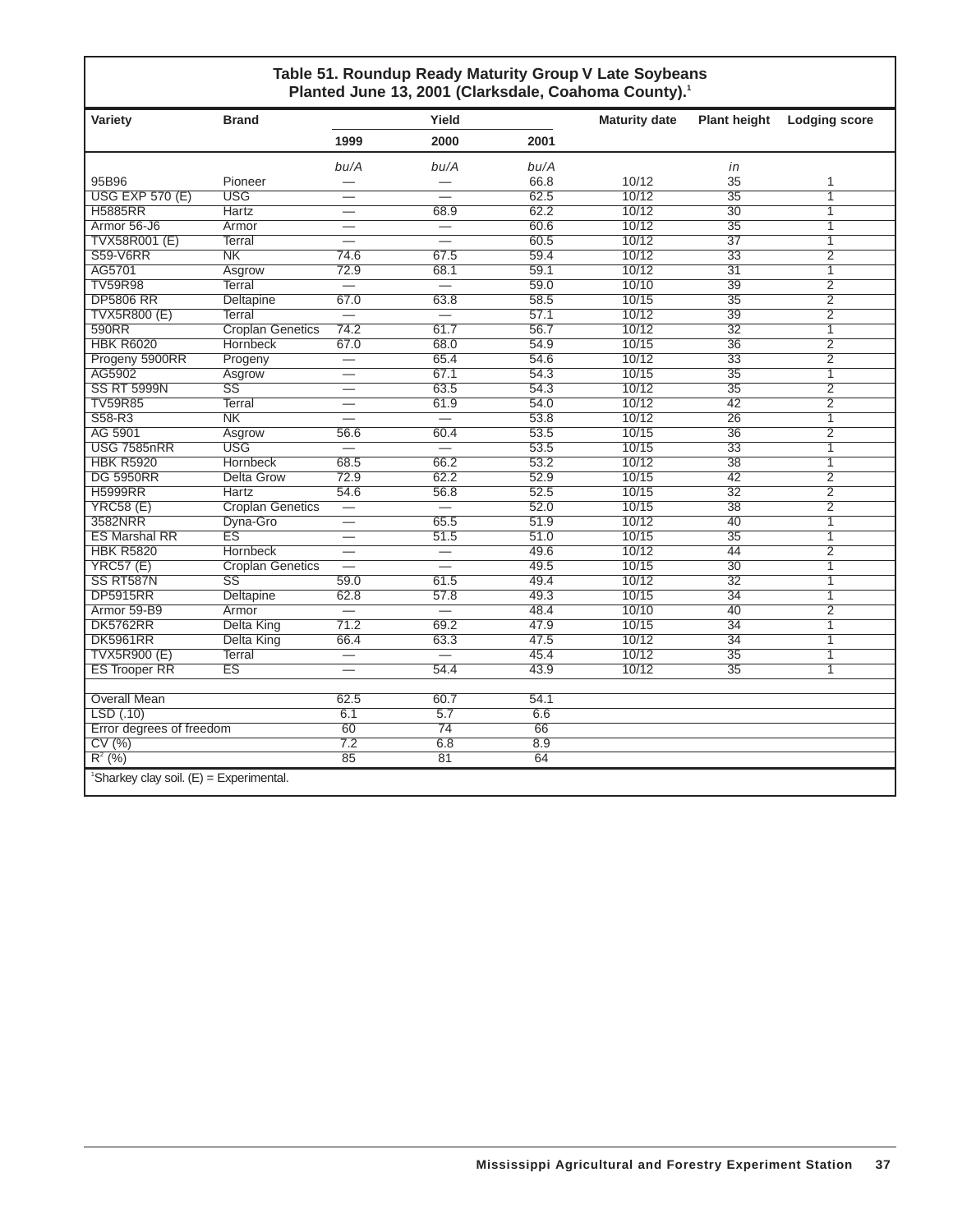# **Location 3. Steve Williams' Farm, Olive Branch**

## **Location Summary**

This location experienced overall excellent growing conditions all season long. There was little disease pressure early, but light Phomopsis pressure was seen on Group IV varieties before harvest.

| Soil type ................Collins silt loam<br>Fertilizer added  None |                                                                                                                                                                                                                                                   |
|-----------------------------------------------------------------------|---------------------------------------------------------------------------------------------------------------------------------------------------------------------------------------------------------------------------------------------------|
|                                                                       | Herbicide application  Preemergence — Conventional – None<br>Postemergence - Conventional - First Rate @ 0.25 oz/A<br>$+$ Select $@$ 0.125 lb/A $+$ 1.2% crop oil concentrate<br>Postemergence — Roundup Ready – Roundup Ultra Max<br>@ 0.75 lb/A |
| Planting date  May 2<br>Harvest date Group IV — September 26          | Group V - October 18                                                                                                                                                                                                                              |

## **Rainfall Summary**

| <u>and the second second inches</u> |  |
|-------------------------------------|--|
|                                     |  |
| June 2.12                           |  |
|                                     |  |
| August 2.24                         |  |
|                                     |  |
|                                     |  |
| Total 26.50                         |  |



| Variety                  | <b>Brand</b>    |                                | Yield                    |                 | <b>Maturity date</b> | <b>Plant height</b> | Lodging score  |
|--------------------------|-----------------|--------------------------------|--------------------------|-----------------|----------------------|---------------------|----------------|
|                          |                 | 1999                           | 2000                     | 2001            |                      |                     |                |
|                          |                 | bu/A                           | bu/A                     | bu/A            |                      | in                  |                |
| DK4680                   | Delta King      | 48.3                           | 18.0                     | 52.4            | 09/26                | 41                  | 3              |
| TV4881                   | Terral          | 53.4                           | 26.6                     | 52.3            | 09/22                | 48                  | 4              |
| <b>HBK 4891</b>          | <b>Hornbeck</b> | 52.4                           | 32.7                     | 51.8            | 09/12                | 46                  | 4              |
| Progeny 4910             | Progeny         | $\hspace{0.05cm}$              | 24.4                     | 50.7            | 09/23                | 48                  | $\overline{2}$ |
| DK4711                   | Delta King      | —                              | 25.2                     | 50.3            | 09/23                | 47                  | 4              |
| DT97-4290 (E)            | Public          | 37.7                           | 22.4                     | 49.1            | 09/27                | 47                  | 4              |
| 94B54                    | Pioneer         | —                              | $\overline{\phantom{0}}$ | 45.4            | 09/09                | 47                  | $\overline{2}$ |
| Dixie 478                | <b>Dixie</b>    | 45.4                           | 22.4                     | 43.9            | 09/15                | 53                  | 4              |
| 9511                     | Pioneer         | 50.3                           | 13.7                     | 43.0            | 09/23                | 53                  | $\overline{2}$ |
| <b>DP4748S</b>           | Deltapine       | $\qquad \qquad \longleftarrow$ | —                        | 42.7            | 09/25                | 49                  | 4              |
| <b>FFR 4900RR</b>        | <b>FFR</b>      |                                |                          | 41.8            | 09/22                | 45                  | $\overline{3}$ |
| TV 4975                  | Terral          | 36.1                           | 14.3                     | 36.8            | 09/27                | 55                  | 3              |
| Overall Mean             |                 | 46.2                           | 22.2                     | 46.7            |                      |                     |                |
| LSD (.10)                |                 | 6.9                            | 6.9                      | 8.9             |                      |                     |                |
| Error degrees of freedom |                 | —                              | $\overline{\phantom{0}}$ | $\overline{22}$ |                      |                     |                |
| CV (%)                   |                 | -                              | —                        | 13.7            |                      |                     |                |
| $R^2$ (%)                |                 | —                              | —                        | 85              |                      |                     |                |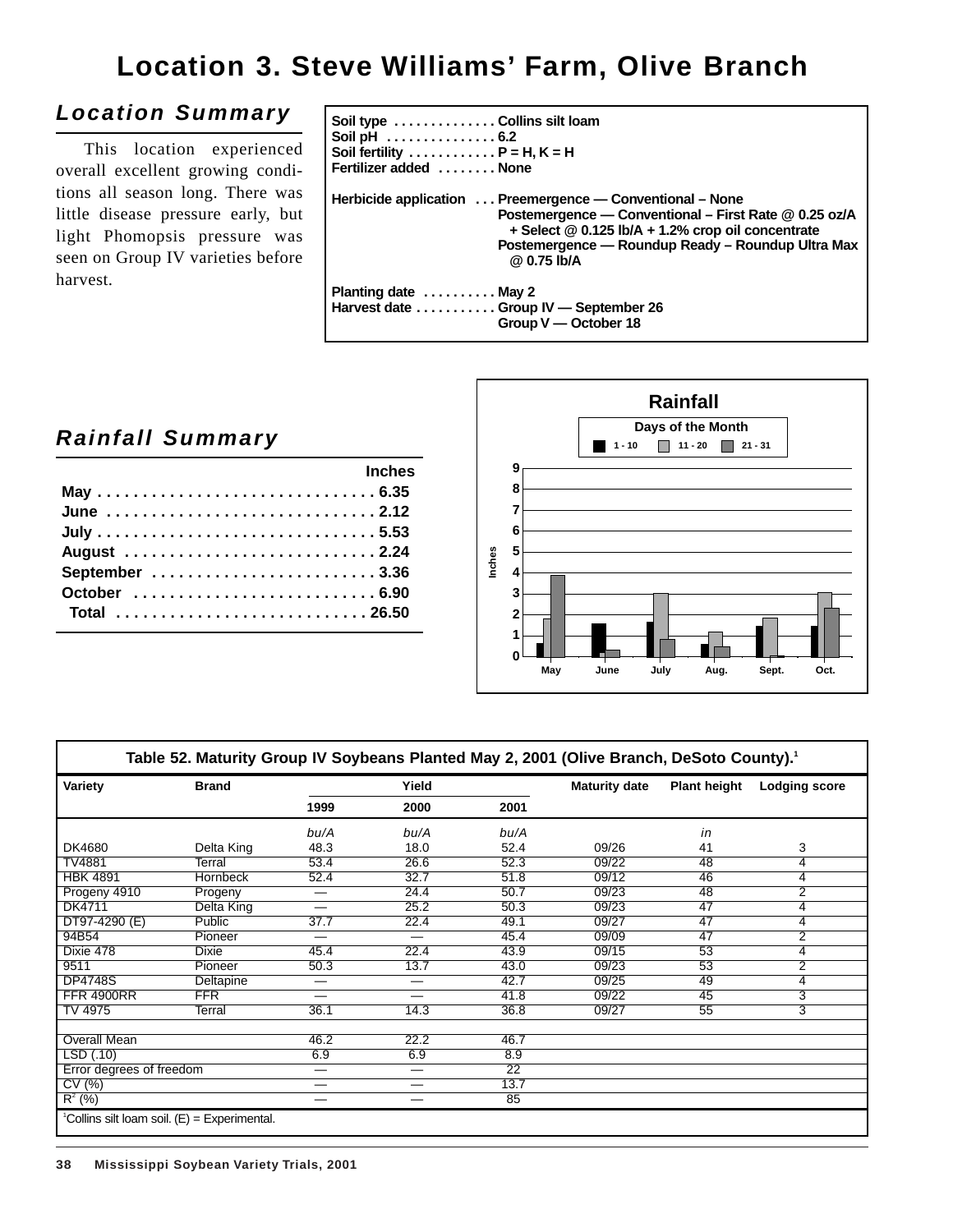| Table 53. Maturity Group V Early Soybeans Planted May 2, 2001 (Olive Branch, DeSoto County). <sup>1</sup> |                                                          |                          |       |      |                      |                     |                      |  |
|-----------------------------------------------------------------------------------------------------------|----------------------------------------------------------|--------------------------|-------|------|----------------------|---------------------|----------------------|--|
| Variety                                                                                                   | <b>Brand</b>                                             |                          | Yield |      | <b>Maturity date</b> | <b>Plant height</b> | <b>Lodging score</b> |  |
|                                                                                                           |                                                          | 1999                     | 2000  | 2001 |                      |                     |                      |  |
|                                                                                                           |                                                          | bu/A                     | bu/A  | bu/A |                      | in                  |                      |  |
| R96-209 (E)                                                                                               | Public                                                   |                          |       | 56.3 | 10/08                | 38                  | 3                    |  |
| <b>DK5850</b>                                                                                             | Delta King                                               | 47.7                     | 13.3  | 53.0 | 10/07                | 38                  | 3                    |  |
| Hutcheson                                                                                                 | Public                                                   | 39.1                     | 18.8  | 52.8 | 10/08                | 42                  | $\overline{2}$       |  |
| $TN96-58$ (E)                                                                                             | Public                                                   | —                        |       | 50.9 | 10/10                | $\overline{37}$     | $\overline{2}$       |  |
| Progeny 5120N                                                                                             | Progeny                                                  | 43.2                     | 12.9  | 49.6 | 10/07                | 42                  | $\overline{3}$       |  |
| Delsoy 5500                                                                                               | Public                                                   | 45.3                     | 17.5  | 47.4 | 10/02                | $\overline{35}$     | 1                    |  |
| Armor 52-C2                                                                                               | Armor                                                    | $\overline{\phantom{0}}$ |       | 45.0 | 10/08                | $\overline{35}$     | 4                    |  |
| <b>DP5110S</b>                                                                                            | Deltapine                                                | $\overline{\phantom{0}}$ | 17.9  | 38.9 | 10/05                | 52                  | 3                    |  |
| Progeny 5600                                                                                              | Progeny                                                  | —                        |       | 38.8 | 10/02                | 38                  | 3                    |  |
| 9511                                                                                                      | Pioneer                                                  | 43.9                     | 14.2  | 34.4 | 10/08                | $\overline{55}$     | $\overline{3}$       |  |
| 95B33                                                                                                     | Pioneer                                                  | 52.0                     | 17.0  | 33.5 | 10/10                | 42                  | 1                    |  |
| SS-5200-STS                                                                                               | <b>Southern States</b>                                   | —                        | —     | 26.7 | 10/06                | 56                  | 5                    |  |
|                                                                                                           |                                                          |                          |       |      |                      |                     |                      |  |
| Overall Mean                                                                                              |                                                          | 42.3                     | 15.1  | 43.9 |                      |                     |                      |  |
| LSD(.10)                                                                                                  |                                                          | 7.7                      | 4.8   | 17.7 |                      |                     |                      |  |
| Error degrees of freedom                                                                                  |                                                          | 58                       | 58    | 22   |                      |                     |                      |  |
| CV(%)                                                                                                     |                                                          | 13.3                     | 23.3  | 28.7 |                      |                     |                      |  |
| $R^2$ (%)                                                                                                 |                                                          | 64                       | 70    | 54   |                      |                     |                      |  |
|                                                                                                           | <sup>1</sup> Collins silt loam soil. (E) = Experimental. |                          |       |      |                      |                     |                      |  |

| Variety                  | <b>Brand</b>           | Yield                           |                          |                 | <b>Maturity date</b> | <b>Plant height</b> | <b>Lodging score</b> |
|--------------------------|------------------------|---------------------------------|--------------------------|-----------------|----------------------|---------------------|----------------------|
|                          |                        | $1999^2$                        | 2000                     | 2001            |                      |                     |                      |
|                          |                        | bu/A                            | bu/A                     | bu/A            |                      | in                  |                      |
| A5959                    | Asgrow                 | --                              | 17.4                     | 57.0            | 10/16                | 35                  | 2                    |
| DT96-6840 (E)            | Public                 | —                               | 27.6                     | 51.9            | 10/13                | 42                  | 5                    |
| <b>SS 597N</b>           | $\overline{\text{SS}}$ | $\hspace{0.1mm}-\hspace{0.1mm}$ | 14.9                     | 51.8            | 10/15                | 45                  | $\overline{2}$       |
| <b>UARK-5798</b>         | Public                 | $\overline{\phantom{0}}$        | 9.4                      | 51.8            | 10/12                | 38                  | $\overline{2}$       |
| 9594                     | Pioneer                | -                               | 15.5                     | 50.7            | 10/16                | 41                  | $\overline{2}$       |
| 95B97                    | Pioneer                | -                               | $\overline{\phantom{0}}$ | 49.9            | 10/13                | 43                  | $\overline{3}$       |
| <b>DK5995</b>            | Delta King             | –                               | 22.3                     | 49.3            | 10/15                | 42                  | $\overline{2}$       |
| <b>DP5989</b>            | Deltapine              | -                               | 6.0                      | 48.6            | 10/04                | $\overline{52}$     | 3                    |
| Hutcheson                | Public                 | $\qquad \qquad \longleftarrow$  | 15.5                     | 48.3            | 10/10                | $\overline{36}$     | $\overline{3}$       |
| <b>HBK 5991</b>          | Hornbeck               |                                 | $\overline{\phantom{0}}$ | 47.8            | 10/14                | 40                  | $\overline{3}$       |
| <b>HBK 5812</b>          | Hornbeck               | –                               | —                        | 47.4            | 10/17                | 55                  | 3                    |
| <b>UARK-5896</b>         | Public                 | -                               | $\overline{\phantom{0}}$ | 46.8            | 10/15                | $\overline{36}$     | $\overline{3}$       |
| Caviness                 | Public                 | –                               | 18.4                     | 46.0            | 10/12                | $\overline{38}$     | 4                    |
| R95-2210 (E)             | Public                 | $\hspace{0.05cm}$               | 15.5                     | 44.6            | 10/12                | 40                  | $\overline{3}$       |
| <b>TV5926</b>            | Terral                 |                                 | 16.1                     | 41.9            | 10/15                | 48                  | $\overline{3}$       |
| <b>Bolivar</b>           | Public                 | -                               | 20.9                     | 40.7            | 10/15                | $\overline{53}$     | $\overline{3}$       |
| <b>Overall Mean</b>      |                        | -                               | 15.3                     | 48.4            |                      |                     |                      |
| LSD(.10)                 |                        |                                 | 6.6                      | 6.9             |                      |                     |                      |
| Error degrees of freedom |                        | —                               | $\overline{58}$          | $\overline{30}$ |                      |                     |                      |
| CV(%)                    |                        | –                               | 31.5                     | 10.3            |                      |                     |                      |
| $R^2$ (%)                |                        |                                 | 59                       | 67              |                      |                     |                      |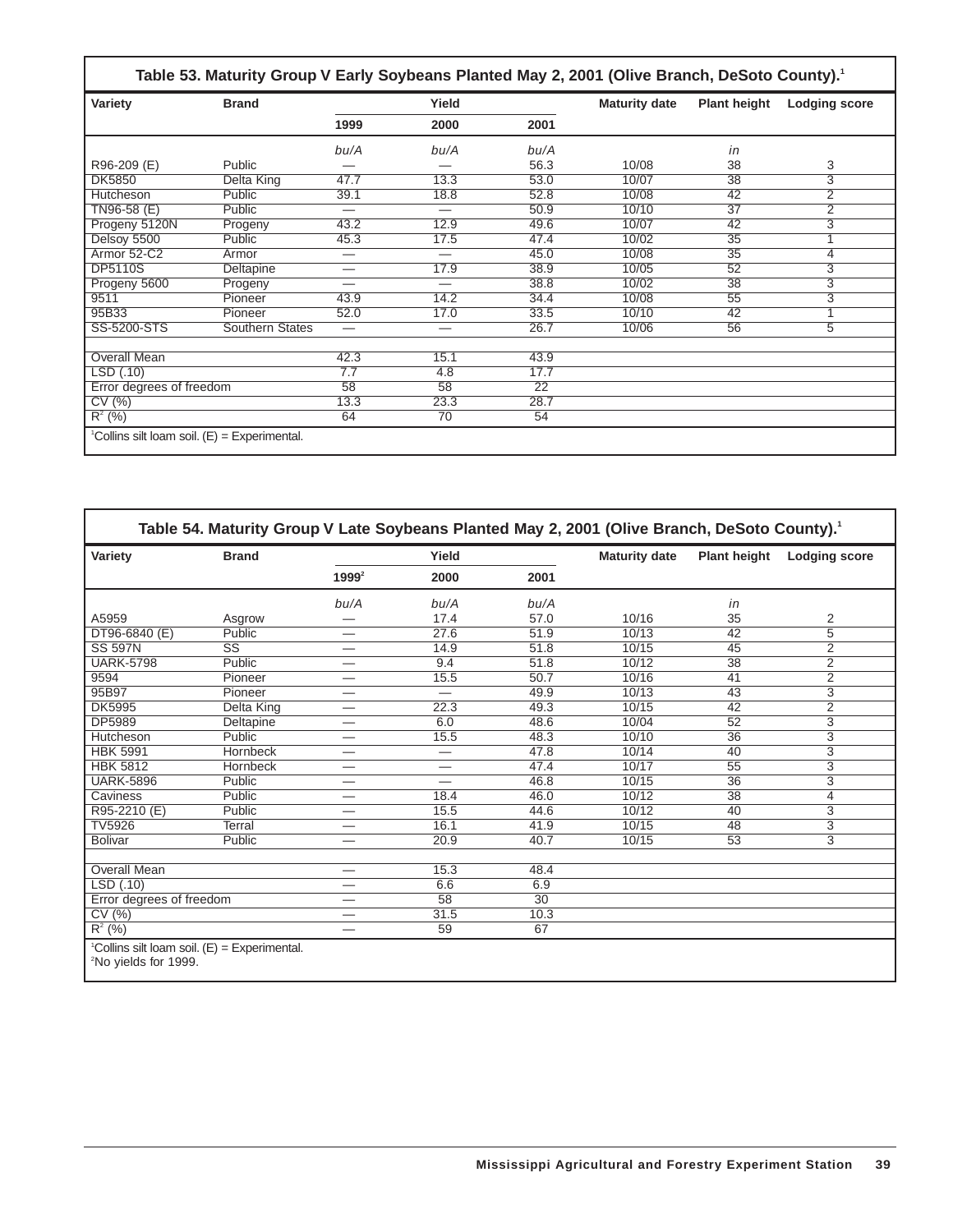### **Table 55. Roundup Ready Maturity Group IV Early Soybeans Planted May 2, 2001 (Olive Branch, DeSoto County).1**

| Variety                                                                                    | <b>Brand</b>            |                          | Yield                           |      | <b>Maturity date</b> | <b>Plant height</b> | <b>Lodging score</b> |
|--------------------------------------------------------------------------------------------|-------------------------|--------------------------|---------------------------------|------|----------------------|---------------------|----------------------|
|                                                                                            |                         | 1999 <sup>2</sup>        | 2000 <sup>2</sup>               | 2001 |                      |                     |                      |
|                                                                                            |                         | bu/A                     | bu/A                            | bu/A |                      | in                  |                      |
| <b>HBK R4820</b>                                                                           | Hornbeck                |                          |                                 | 63.0 | 09/12                | 47                  | 3                    |
| AG4403                                                                                     | Asgrow                  | $\overline{\phantom{0}}$ | $\overline{\phantom{0}}$        | 62.9 | 09/06                | 48                  | $\overline{2}$       |
| 94B73                                                                                      | Pioneer                 | $\overline{\phantom{0}}$ |                                 | 61.0 | 09/14                | 47                  | $\overline{2}$       |
| 3443NRR                                                                                    | Dyna-Gro                | $\overline{\phantom{0}}$ | $\qquad \qquad -$               | 56.1 | 09/09                | 46                  | $\overline{2}$       |
| Armor 44-R4                                                                                | Armor                   |                          |                                 | 55.5 | 09/04                | 46                  | $\overline{2}$       |
| 4512RR/N                                                                                   | AgriPro/Garst           | $\overline{\phantom{0}}$ | $\qquad \qquad -$               | 55.5 | 09/05                | 44                  | $\overline{2}$       |
| 3468NRR                                                                                    | Dyna-Gro                | $\overline{\phantom{0}}$ | $\overline{\phantom{0}}$        | 54.9 | 09/10                | $\overline{35}$     | $\overline{2}$       |
| AG4702                                                                                     | Asgrow                  | $\overline{\phantom{0}}$ |                                 | 54.3 | 09/05                | 44                  | $\overline{2}$       |
| S46-G2                                                                                     | N <sub>K</sub>          | $\overline{\phantom{0}}$ | $\overline{\phantom{0}}$        | 52.9 | 09/07                | $\overline{50}$     | $\overline{2}$       |
| <b>RC4444 (E)</b>                                                                          | <b>Croplan Genetics</b> | $\overline{\phantom{0}}$ | —                               | 52.9 | 09/04                | 47                  | $\overline{2}$       |
| 3463NRR                                                                                    | Dyna-Gro                | $\equiv$                 |                                 | 52.5 | 09/09                | $\overline{51}$     | $\overline{2}$       |
| <b>DK 4461RR</b>                                                                           | Delta King              | $\overline{\phantom{0}}$ |                                 | 52.4 | 09/04                | $\overline{45}$     | $\overline{2}$       |
| AG4602                                                                                     | Asgrow                  |                          | $\overline{\phantom{0}}$        | 52.3 | 09/09                | 48                  | $\overline{2}$       |
| <b>H4554RR</b>                                                                             | <b>Hartz</b>            | $\overline{\phantom{0}}$ | $\overbrace{\phantom{1232211}}$ | 51.7 | 09/12                | 44                  | $\overline{2}$       |
| 4888RR                                                                                     | AgriPro/Garst           | $\overline{\phantom{0}}$ | $\overline{\phantom{0}}$        | 51.2 | 09/14                | 46                  | $\overline{4}$       |
| <b>HBK R4660</b>                                                                           | <b>Hornbeck</b>         | $\overline{\phantom{0}}$ |                                 | 51.0 | 09/12                | $\overline{51}$     | $\overline{2}$       |
| Armor 47-G7                                                                                | Armor                   |                          |                                 | 50.6 | 09/12                | 43                  | $\overline{2}$       |
| <b>TS466RR</b>                                                                             | <b>Croplan Genetics</b> | —                        |                                 | 50.4 | 09/08                | $\overline{53}$     | $\overline{3}$       |
| <b>TV4589RR</b>                                                                            | Terral                  | $\overline{\phantom{0}}$ | $\overline{\phantom{0}}$        | 50.2 | 09/11                | 41                  | $\overline{2}$       |
| <b>DPX4300RR (E)</b>                                                                       | Deltapine               | $\overline{\phantom{0}}$ | $\overline{\phantom{0}}$        | 48.7 | 09/13                | 49                  | $\overline{4}$       |
| AG4301                                                                                     | Asgrow                  | $\overline{\phantom{0}}$ |                                 | 48.1 | 09/06                | $\overline{42}$     | $\overline{2}$       |
| HX40-93038 (E)                                                                             | <b>Hartz</b>            | $\overline{\phantom{0}}$ | $\overline{\phantom{0}}$        | 47.3 | 09/12                | 40                  | $\overline{2}$       |
| 9410XRR (E)                                                                                | M & D Gold              | $\overline{\phantom{0}}$ |                                 | 47.3 | 09/12                | 43                  | 4                    |
| <b>DP4690RR</b>                                                                            | Deltapine               |                          |                                 | 46.9 | 09/13                | 49                  | $\overline{4}$       |
| SS RT446N                                                                                  | $\overline{\text{ss}}$  | $\overline{\phantom{0}}$ |                                 | 46.3 | 09/15                | 46                  | $\overline{3}$       |
| 4501RR/N                                                                                   | AgriPro/Garst           | $\overline{\phantom{0}}$ | $\overline{\phantom{0}}$        | 46.1 | 09/08                | 47                  | 3                    |
| <b>DP4344RR</b>                                                                            | Deltapine               |                          | $\overline{\phantom{0}}$        | 44.6 | 09/05                | 52                  | $\overline{4}$       |
| 94B23                                                                                      | Pioneer                 | $\overline{\phantom{0}}$ | $\overline{\phantom{0}}$        | 44.3 | 09/04                | $\overline{37}$     | $\overline{2}$       |
| RT4241 (E)                                                                                 | <b>Croplan Genetics</b> |                          |                                 | 43.2 | 09/08                | 44                  | $\overline{3}$       |
| HBK SB4310R                                                                                | <b>Hornbeck</b>         | —                        | $\hspace{0.05cm}$               | 42.4 | 09/14                | 48                  | $\overline{4}$       |
| 9480XRR (E)                                                                                | M & D Gold              | $=$                      |                                 | 39.1 | 09/15                | $\overline{56}$     | $\overline{2}$       |
|                                                                                            |                         |                          |                                 |      |                      |                     |                      |
| <b>Overall Mean</b>                                                                        |                         | $\overline{\phantom{0}}$ | $\overbrace{\phantom{1232211}}$ | 50.8 |                      |                     |                      |
| LSD(0.10)                                                                                  |                         | $\overline{\phantom{0}}$ | $\overbrace{\phantom{1232211}}$ | 8.8  |                      |                     |                      |
| Error degrees of freedom                                                                   |                         | $\overline{\phantom{0}}$ |                                 | 60   |                      |                     |                      |
| CV(%)                                                                                      |                         | $\overline{\phantom{0}}$ |                                 | 12.7 |                      |                     |                      |
| $R^{2}(%)$                                                                                 |                         | $\overline{\phantom{0}}$ | $\overline{\phantom{0}}$        | 89   |                      |                     |                      |
| <sup>1</sup> Collins silt loam soil. $(E)$ = Experimental.<br>$2$ No 1999 and 2000 yields. |                         |                          |                                 |      |                      |                     |                      |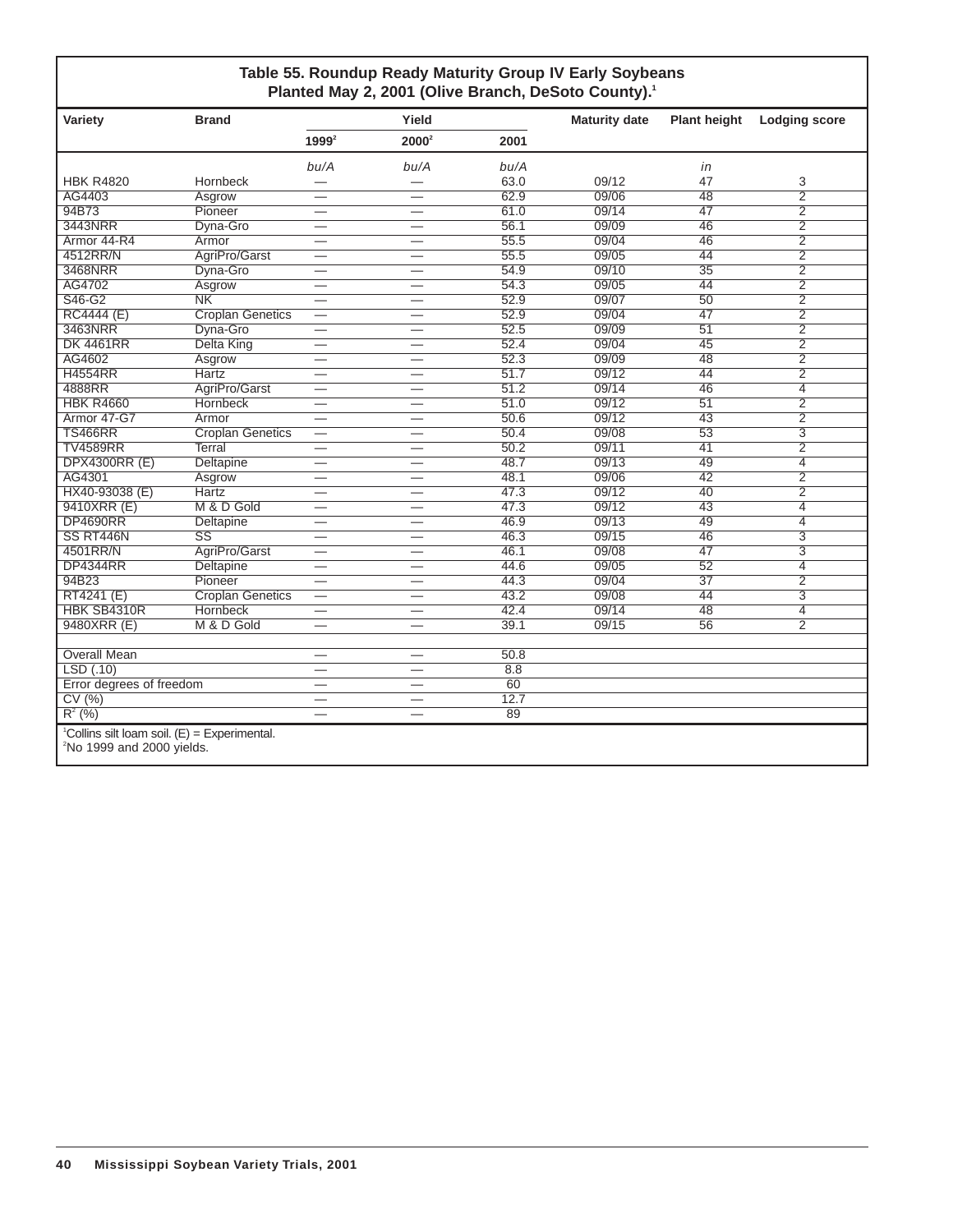### **Table 56. Roundup Ready Maturity Group IV Late Soybeans Planted May 2, 2001 (Olive Branch, DeSoto County).1**

| Variety                                                                                         | <b>Brand</b>            |                          | Yield                            |                 | <b>Maturity date</b> | <b>Plant height</b> | <b>Lodging score</b> |
|-------------------------------------------------------------------------------------------------|-------------------------|--------------------------|----------------------------------|-----------------|----------------------|---------------------|----------------------|
|                                                                                                 |                         | $1999^2$                 | 2000                             | 2001            |                      |                     |                      |
|                                                                                                 |                         | bu/A                     | bu/A                             | bu/A            |                      | in                  |                      |
| 4803RR                                                                                          | <b>Dixie</b>            |                          | 24.6                             | 59.2            | 09/15                | 53                  | 4                    |
| AG5001                                                                                          | Asgrow                  | $\overline{\phantom{0}}$ |                                  | 58.4            | 09/15                | $\overline{48}$     | $\overline{3}$       |
| DK XTJ201RR (E)                                                                                 | Delta King              |                          | $\qquad \qquad$                  | 58.3            | 09/15                | 47                  | $\overline{3}$       |
| <b>DK4868RR</b>                                                                                 | Delta King              | $\overline{\phantom{0}}$ | 21.0                             | 54.3            | 09/15                | 45                  | 3                    |
| RC4995(E)                                                                                       | <b>Croplan Genetics</b> |                          | $\overline{\phantom{0}}$         | 52.3            | 09/07                | $\overline{51}$     | $\overline{5}$       |
| <b>DG 4850RR</b>                                                                                | <b>Delta Grow</b>       |                          | 29.3                             | 51.3            | 09/10                | 50                  | $\overline{3}$       |
| <b>RC 4848</b>                                                                                  | <b>Croplan Genetics</b> |                          | 25.3                             | 51.3            | 09/15                | 49                  | 3                    |
| AG4902                                                                                          | Asgrow                  | $\overline{\phantom{0}}$ | 26.8                             | 50.2            | 09/15                | 45                  | $\overline{3}$       |
| Progeny 4858RR                                                                                  | Progeny                 |                          | $\overline{\phantom{0}}$         | 49.7            | 09/15                | 51                  | 3                    |
| <b>DK4965RR</b>                                                                                 | Delta King              | $\overline{\phantom{0}}$ | 20.9                             | 48.8            | 09/15                | 47                  | $\overline{3}$       |
| <b>DK 4763RR</b>                                                                                | Delta King              |                          |                                  | 48.6            | 09/04                | $\overline{43}$     | $\overline{2}$       |
| 9492                                                                                            | Pioneer                 |                          | 24.6                             | 47.9            | 09/08                | 47                  | $\overline{2}$       |
| <b>SS RT4980</b>                                                                                | $\overline{\text{SS}}$  |                          | 22.3                             | 47.9            | 09/15                | 49                  | $\overline{4}$       |
| AG4702                                                                                          | Asgrow                  |                          | 23.7                             | 47.8            | 09/11                | $\overline{43}$     | $\overline{2}$       |
| <b>H4884RR</b>                                                                                  | <b>Hartz</b>            | $\overline{\phantom{0}}$ | 19.4                             | 47.2            | 09/05                | 49                  | $\overline{3}$       |
| <b>YRC49 (E)</b>                                                                                | <b>Croplan Genetics</b> | $\overline{\phantom{0}}$ | $=$                              | 47.2            | 09/23                | $\overline{38}$     | $\overline{3}$       |
| <b>HBK R4920</b>                                                                                | Hornbeck                | $\overline{\phantom{0}}$ | 24.8                             | 47.1            | 09/08                | 49                  | $\overline{5}$       |
| Morsoy RT4809                                                                                   | <b>Morsov</b>           | $\overline{\phantom{0}}$ | 25.9                             | 46.3            | 09/14                | 48                  | $\overline{2}$       |
| DK XTJ184RR (E)                                                                                 | <b>Delta King</b>       | $\overline{\phantom{0}}$ | $\overline{\phantom{0}}$         | 45.6            | 09/14                | 46                  | 3                    |
| AG4602                                                                                          | Asgrow                  | $\overline{\phantom{0}}$ | $\overline{\phantom{0}}$         | 45.4            | 09/08                | 44                  | $\overline{3}$       |
| <b>SG498RR</b>                                                                                  | Deltapine               |                          | 17.0                             | 45.2            | 09/14                | 43                  | $\overline{2}$       |
| <b>DPX4885RR (E)</b>                                                                            | <b>Deltapine</b>        | $\overline{\phantom{0}}$ | $\overline{\phantom{0}}$         | 44.4            | 09/14                | 49                  | $\overline{4}$       |
| <b>H4994RR</b>                                                                                  | Hartz                   | $\overline{\phantom{a}}$ | 11.0                             | 42.7            | 09/23                | $\overline{41}$     | $\overline{4}$       |
| <b>DG 4950RR</b>                                                                                | Delta Grow              |                          | $\overline{\phantom{0}}$         | 42.7            | 09/17                | 48                  | $\overline{4}$       |
| Genesis A504RR                                                                                  | Genesis                 |                          | $\overline{\phantom{0}}$         | 42.3            | 09/23                | 50                  | $\overline{4}$       |
| <b>TV4886RR</b>                                                                                 | <b>Terral</b>           | $\overline{\phantom{0}}$ | 24.4                             | 42.2            | 09/10                | $\overline{57}$     | $\overline{2}$       |
| <b>TV4890RR</b>                                                                                 | <b>Terral</b>           | $\overline{\phantom{0}}$ | 21.2                             | 41.6            | 09/08                | 51                  | $\overline{2}$       |
| <b>DK4762RR</b>                                                                                 | <b>Delta King</b>       | $\overline{\phantom{0}}$ | 21.9                             | 41.5            | 09/13                | 56                  | $\overline{3}$       |
| <b>FFR 4900RR</b>                                                                               | $\overline{\text{FFR}}$ |                          |                                  | 41.3            | 09/23                | 44                  | $\overline{3}$       |
| 3484NRR                                                                                         | Dyna-Gro                |                          | 29.5                             | 41.2            | 09/09                | 45                  | $\overline{2}$       |
| <b>SS RT46704N</b>                                                                              | $\overline{\text{SS}}$  | $\overline{\phantom{0}}$ | 10.3                             | 41.0            | 09/23                | 56                  | 3                    |
| Genesis A484RR                                                                                  | Genesis                 |                          |                                  | 40.4            | 09/23                | 48                  | $\overline{3}$       |
| <b>HBK R5101</b>                                                                                | <b>Hornbeck</b>         |                          | $\overline{\phantom{0}}$         | 40.3            | 09/23                | 53                  | $\overline{2}$       |
| <b>ES Prairie RR</b>                                                                            | ES                      |                          | 14.6                             | 36.7            | 09/23                | 50                  | $\overline{5}$       |
| <b>USG 7489RR</b>                                                                               | <b>USG</b>              | $\overline{\phantom{0}}$ | $\overline{\phantom{0}}$         | 36.5            | 09/15                | 48                  | $\overline{4}$       |
| V492NRR                                                                                         | Vigoro                  |                          |                                  | 35.9            | 09/17                | 53                  | $\overline{4}$       |
| <b>B481RR</b>                                                                                   | Genesis                 |                          | $\overbrace{\phantom{12322111}}$ | 35.3            | 09/23                | 50                  | $\overline{3}$       |
| $S51-TI$                                                                                        | N <sub>K</sub>          | $\overline{\phantom{0}}$ | 11.9                             | 34.8            | 09/23                | 47                  | $\overline{3}$       |
| <b>Overall Mean</b>                                                                             |                         |                          | 22.4                             | 45.5            |                      |                     |                      |
| LSD(.10)                                                                                        |                         |                          | 8.2                              | 10.2            |                      |                     |                      |
| Error degrees of freedom                                                                        |                         | $\hspace{0.05cm}$        | 56                               | $\overline{74}$ |                      |                     |                      |
| CV(%)                                                                                           |                         |                          | 26.8                             | 16.4            |                      |                     |                      |
| $R^{2}$ (%)                                                                                     |                         |                          | 59                               | 81              |                      |                     |                      |
|                                                                                                 |                         |                          |                                  |                 |                      |                     |                      |
| <sup>1</sup> Collins silt loam soil. $(E)$ = Experimental.<br><sup>2</sup> Not planted in 1999. |                         |                          |                                  |                 |                      |                     |                      |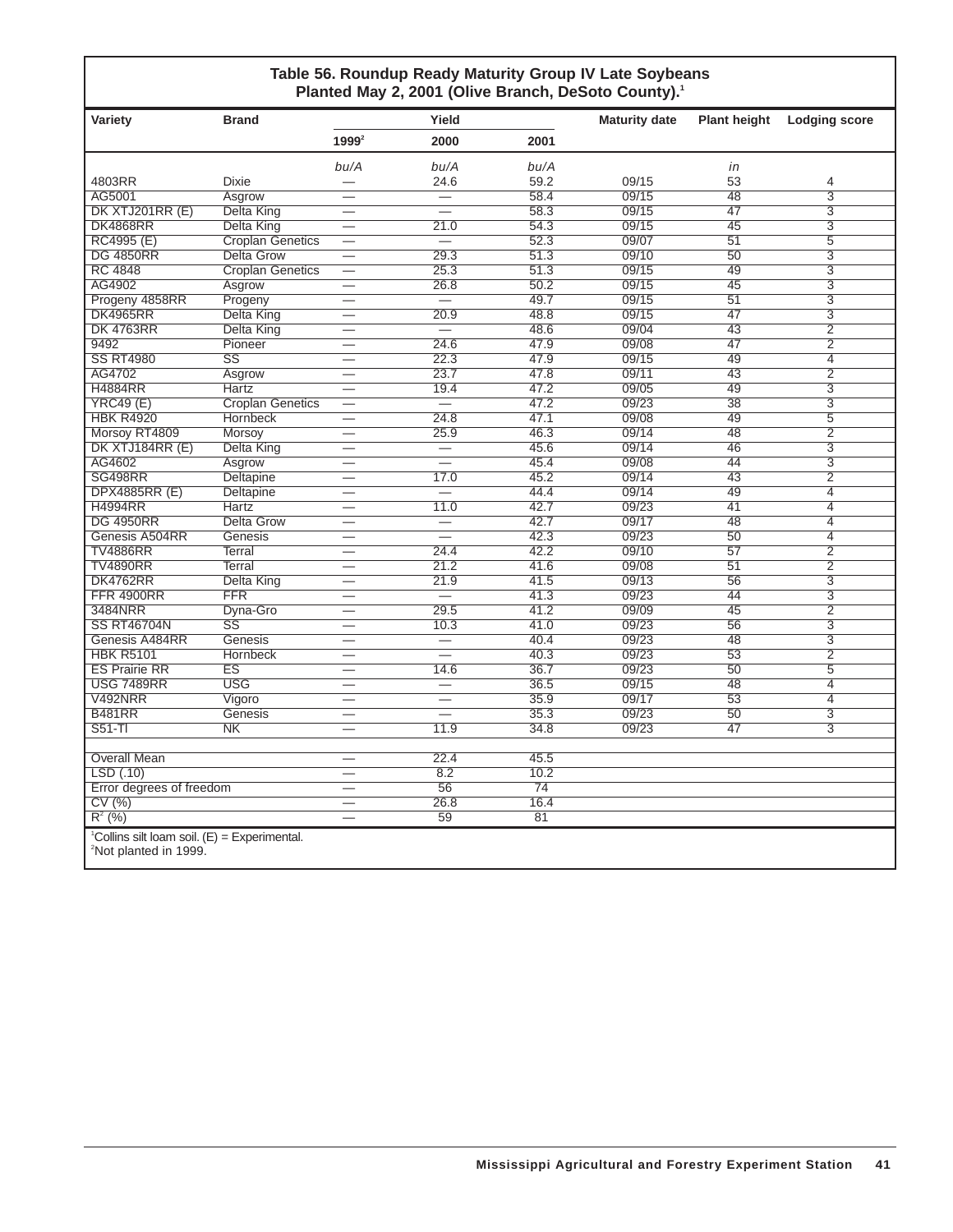#### **Table 57. Roundup Ready Maturity Group V Early Soybeans** Planted May 2, 2001 (Olive Branch, DeSoto County).<sup>1</sup>

| Variety                                                                                         | <b>Brand</b>                           |                                                      | Yield                                                |              | <b>Maturity date</b> | <b>Plant height</b>   | <b>Lodging score</b>             |
|-------------------------------------------------------------------------------------------------|----------------------------------------|------------------------------------------------------|------------------------------------------------------|--------------|----------------------|-----------------------|----------------------------------|
|                                                                                                 |                                        | $1999^2$                                             | 2000                                                 | 2001         |                      |                       |                                  |
|                                                                                                 |                                        | bu/A                                                 | bu/A                                                 | bu/A         |                      | in                    |                                  |
| <b>DK 5366RR</b>                                                                                | Delta King                             |                                                      | 10.7                                                 | 54.5         | 10/14                | 40                    | 3                                |
| 540 <sub>nRR</sub>                                                                              | <b>USG</b>                             | —                                                    | 20.9                                                 | 52.9         | 10/18                | 44                    | $\overline{1}$                   |
| DK XTJ202RR (E)<br>AG5701                                                                       | <b>Delta King</b><br>Asgrow            | $\overline{\phantom{0}}$                             | 12.8                                                 | 52.4<br>51.9 | 10/14<br>10/10       | 45<br>44              | $\overline{3}$<br>$\overline{2}$ |
| <b>DK5661RR</b>                                                                                 | <b>Delta King</b>                      |                                                      | 10.2                                                 | 50.3         | 10/15                | 49                    | 3                                |
| RC5454 (E)                                                                                      | <b>Croplan Genetics</b>                | $\overline{\phantom{0}}$                             |                                                      | 50.3         | 10/16                | 39                    | 1                                |
| AG5603                                                                                          | Asgrow                                 |                                                      | $\overline{\phantom{0}}$                             | 50.2         | 10/12                | 39                    | 1                                |
| 3562NRR                                                                                         | Dyna-Gro                               |                                                      | 10.0                                                 | 50.1         | 10/10                | $\overline{38}$       | $\overline{4}$                   |
| RC5252 (E)<br><b>DP5644 RR</b>                                                                  | <b>Croplan Genetics</b><br>Deltapine   |                                                      | $\overline{\phantom{0}}$<br>14.4                     | 50.0<br>50.0 | 10/15<br>10/14       | 47<br>44              | $\overline{2}$<br>$\overline{2}$ |
| Progeny 5660RR                                                                                  | Progeny                                |                                                      |                                                      | 50.0         | 10/18                | 45                    | 3                                |
| 5512RR/N                                                                                        | AgriPro/Garst                          |                                                      |                                                      | 49.9         | 10/12                | 41                    | 1                                |
| <b>V562NRR</b>                                                                                  | Vigoro                                 |                                                      | $\overline{\phantom{0}}$                             | 49.8         | 10/10                | 46                    | $\overline{3}$                   |
| <b>HBK R5620</b>                                                                                | <b>Hornbeck</b>                        | $\overline{\phantom{0}}$                             | $\overline{\phantom{0}}$                             | 49.7         | 10/16                | 44                    | $\overline{3}$                   |
| <b>DG 5450RR</b><br><b>HBK R5420</b>                                                            | <b>Delta Grow</b><br>Hornbeck          |                                                      | $\overline{\phantom{0}}$<br>$\overline{\phantom{0}}$ | 49.6<br>49.6 | 10/10<br>10/18       | 39<br>40              | 1<br>1                           |
| <b>DG 5250RR</b>                                                                                | <b>Delta Grow</b>                      | —                                                    | $\overline{\phantom{0}}$                             | 49.5         | 10/14                | 43                    | 1                                |
| <b>DK 5668RR</b>                                                                                | <b>Delta King</b>                      |                                                      | 22.7                                                 | 48.8         | 10/08                | 39                    | $\overline{4}$                   |
| <b>B544RR</b>                                                                                   | Genesis                                | –                                                    | $\overline{\phantom{0}}$                             | 48.7         | 10/12                | 43                    | $\overline{2}$                   |
| <b>DK 5465RR</b>                                                                                | Delta King                             |                                                      | 27.1                                                 | 48.7         | 10/10                | 41                    | 1                                |
| <b>TVX54R001 (E)</b>                                                                            | Terral                                 |                                                      |                                                      | 48.4         | 10/14                | 43                    | 1                                |
| 3543NRR<br>3535NRR                                                                              | Dyna-Gro<br>Dyna-Gro                   | —                                                    | $\overline{\phantom{0}}$<br>16.9                     | 48.3<br>48.1 | 10/16<br>10/14       | $\overline{42}$<br>41 | 1<br>$\overline{4}$              |
| <b>TVX56R001 (E)</b>                                                                            | Terral                                 | $\overline{\phantom{0}}$                             |                                                      | 47.9         | 10/14                | 44                    | $\overline{2}$                   |
| <b>TVX5R600 (E)</b>                                                                             | Terral                                 | —                                                    |                                                      | 47.7         | 10/17                | 48                    | $\overline{3}$                   |
| AG5501                                                                                          | Asgrow                                 |                                                      | 13.3                                                 | 47.4         | 10/10                | 47                    | 3                                |
| <b>TVX5R400 (E)</b>                                                                             | Terral                                 |                                                      | $\qquad \qquad -$                                    | 47.4         | 10/18                | 42                    | 1                                |
| Armor 53-K3<br><b>DP5414RR</b>                                                                  | Armor                                  |                                                      | $\overline{\phantom{0}}$                             | 47.3<br>46.5 | 10/15<br>10/17       | $\overline{35}$<br>47 | $\overline{2}$<br>$\overline{3}$ |
| <b>YRC56 (E)</b>                                                                                | Deltapine<br><b>Croplan Genetics</b>   | $\overline{\phantom{0}}$<br>$\overline{\phantom{0}}$ | 13.1                                                 | 46.2         | 10/12                | 40                    | $\overline{3}$                   |
| DK XTJ204RR (E)                                                                                 | <b>Delta King</b>                      |                                                      |                                                      | 45.7         | 10/14                | 49                    | $\overline{2}$                   |
| DK XTJ203RR (E)                                                                                 | <b>Delta King</b>                      | $\overline{\phantom{0}}$                             |                                                      | 45.5         | 10/16                | 40                    | 1                                |
| <b>RT5110N</b>                                                                                  | <b>Morsoy</b>                          |                                                      | $\overline{\phantom{0}}$                             | 45.3         | 10/12                | 43                    | 1                                |
| Armor 54-Z4                                                                                     | Armor                                  | $\overline{\phantom{0}}$                             | $\overline{\phantom{0}}$                             | 45.2         | 10/10                | $\overline{41}$       | 1                                |
| DK XTJ205RR (E)<br><b>DG 5630RR</b>                                                             | <b>Delta King</b><br><b>Delta Grow</b> | $\overline{\phantom{0}}$                             | 17.4                                                 | 44.9<br>44.8 | 10/17<br>10/14       | $\overline{42}$<br>44 | $\overline{3}$<br>$\overline{2}$ |
| AG5602                                                                                          | Asgrow                                 | —                                                    | 9.7                                                  | 44.6         | 10/18                | 45                    | $\overline{2}$                   |
| Delta Grow 5600RR                                                                               | <b>Delta Grow</b>                      |                                                      |                                                      | 44.6         | 10/16                | 41                    | $\overline{2}$                   |
| SS RT557N                                                                                       | SS                                     | —                                                    | 12.7                                                 | 44.5         | 10/16                | 48                    | $\overline{3}$                   |
| Progeny 5415RR                                                                                  | Progeny                                |                                                      | $=$                                                  | 44.2         | 10/16                | 41                    | $\overline{2}$                   |
| <b>S59-V6RR</b><br><b>HBK R5588</b>                                                             | <b>NK</b><br><b>Hornbeck</b>           |                                                      | 17.0<br>17.5                                         | 43.8<br>43.8 | 10/12<br>10/17       | 40<br>$\overline{38}$ | $\overline{4}$<br>$\overline{3}$ |
| <b>H5231RR</b>                                                                                  | Hartz                                  |                                                      | 18.9                                                 | 43.4         | 10/12                | $\overline{41}$       | $\overline{2}$                   |
| <b>TV52R42</b>                                                                                  | Terral                                 | $\overline{\phantom{0}}$                             | 15.0                                                 | 42.3         | 10/13                | 49                    | $\overline{4}$                   |
| <b>USG 7547RR</b>                                                                               | <b>USG</b>                             |                                                      | 19.2                                                 | 42.1         | 10/10                | 40                    | $\overline{3}$                   |
| <b>B531RR</b>                                                                                   | Genesis                                |                                                      |                                                      | 41.7         | 10/12                | 41                    | 1                                |
| <b>ES Punch RR</b>                                                                              | ES<br>ES                               | $\overline{\phantom{0}}$                             | 12.9                                                 | 41.3<br>41.2 | 10/10<br>10/10       | 48<br>$\overline{34}$ | $\overline{2}$<br>$\overline{4}$ |
| <b>ES Ranger RR</b><br><b>TV 5666RR</b>                                                         | <b>Terral</b>                          | $\overline{\phantom{0}}$<br>—                        | 11.1<br>8.7                                          | 40.5         | 10/12                | 45                    | $\overline{2}$                   |
| <b>TV5486RR</b>                                                                                 | Terral                                 | $\overline{\phantom{0}}$                             | 10.2                                                 | 39.7         | 10/12                | $\overline{53}$       | $\overline{3}$                   |
| 3518NRR                                                                                         | Dyna-Gro                               | $\overline{\phantom{0}}$                             |                                                      | 38.8         | 10/10                | 47                    | $\overline{5}$                   |
| SS RT517N                                                                                       | $\overline{\text{SS}}$                 | $\overline{\phantom{0}}$                             | 22.0                                                 | 38.5         | 10/12                | 40                    | $\overline{3}$                   |
| 95B32                                                                                           | Pioneer                                | $\overline{\phantom{0}}$                             | 18.5                                                 | 37.4         | 10/14                | $\overline{37}$       | $\overline{2}$                   |
| AG5001<br>95B53                                                                                 | Asgrow<br>Pioneer                      | $\overline{\phantom{0}}$                             | 24.2<br>24.3                                         | 36.5<br>36.3 | 10/13<br>10/10       | 48<br>36              | $\overline{5}$<br>$\overline{4}$ |
| 9492                                                                                            | Pioneer                                |                                                      | 24.1                                                 | 34.9         | 10/12                | 43                    | $\overline{3}$                   |
| <b>YRC51 (E)</b>                                                                                | <b>Croplan Genetics</b>                |                                                      |                                                      | 34.5         | 10/13                | 50                    | $\overline{3}$                   |
| <b>SS-RT 5001N</b>                                                                              | <b>Southern States</b>                 | $\overline{\phantom{m}}$                             |                                                      | 32.7         | 10/12                | 48                    | $\overline{2}$                   |
| 9551XRR (E)                                                                                     | M & D Gold                             |                                                      | $\overline{\phantom{0}}$                             | 28.5         | 10/12                | $\overline{51}$       | 4                                |
| Overall Mean                                                                                    |                                        |                                                      | 14.8                                                 | 45.2         |                      |                       |                                  |
| LSD(.10)                                                                                        |                                        | $\overline{\phantom{0}}$                             | $\overline{7.3}$                                     | 6.0          |                      |                       |                                  |
| Error degrees of freedom                                                                        |                                        | —                                                    | 82                                                   | 116          |                      |                       |                                  |
| CV(%)                                                                                           |                                        | $\qquad \qquad$                                      | 36.3                                                 | 9.8          |                      |                       |                                  |
| $R^2$ (%)                                                                                       |                                        |                                                      | 57                                                   | 83           |                      |                       |                                  |
| <sup>1</sup> Collins silt loam soil. $(E)$ = Experimental.<br><sup>2</sup> Not planted in 1999. |                                        |                                                      |                                                      |              |                      |                       |                                  |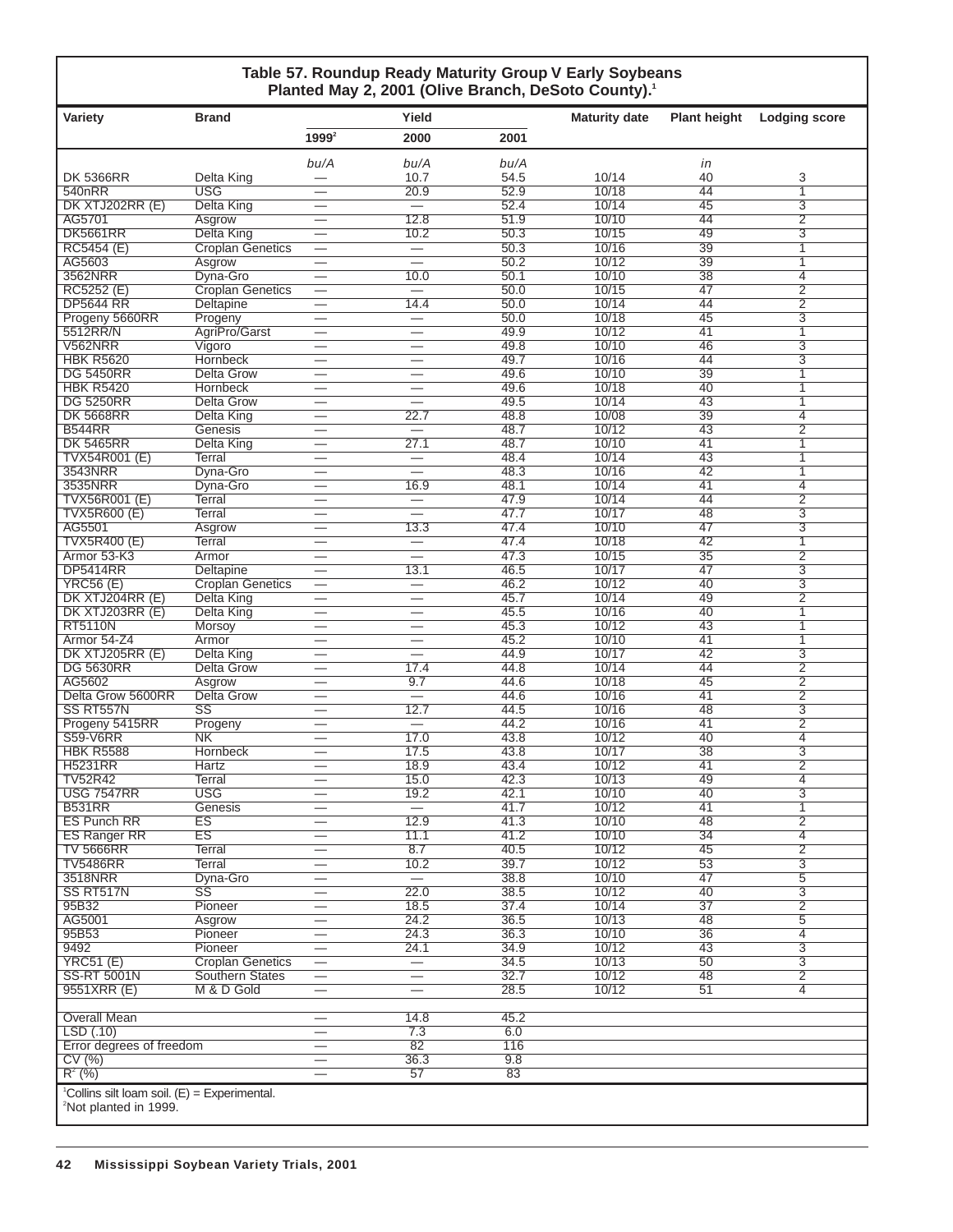### **Table 58. Roundup Ready Maturity Group V Late Soybeans** Planted May 2, 2001 (Olive Branch, DeSoto County).<sup>1</sup>

| Variety                                                                                         | <b>Brand</b>            |                                | Yield                    |      | <b>Maturity date</b> | <b>Plant height</b> | <b>Lodging score</b> |
|-------------------------------------------------------------------------------------------------|-------------------------|--------------------------------|--------------------------|------|----------------------|---------------------|----------------------|
|                                                                                                 |                         | $1999^2$                       | 2000                     | 2001 |                      |                     |                      |
|                                                                                                 |                         | bu/A                           | bu/A                     | bu/A |                      | in                  |                      |
| <b>DP5915RR</b>                                                                                 | Deltapine               |                                | 18.9                     | 60.2 | 10/18                | 47                  | 2                    |
| AG5902                                                                                          | Asgrow                  |                                | 11.7                     | 53.4 | 10/14                | $\overline{45}$     | $\overline{2}$       |
| TVX58R001 (E)                                                                                   | Terral                  | $\overline{\phantom{0}}$       |                          | 53.0 | 10/12                | 46                  | $\overline{3}$       |
| AG 5901                                                                                         | Asgrow                  | $\overline{\phantom{0}}$       | 9.7                      | 51.4 | 10/18                | 46                  | $\overline{2}$       |
| <b>USG EXP 570 (E)</b>                                                                          | <b>USG</b>              | $\overline{\phantom{0}}$       | $\overline{\phantom{0}}$ | 51.0 | 10/15                | $\overline{45}$     | $\overline{2}$       |
| <b>YRC58 (E)</b>                                                                                | <b>Croplan Genetics</b> | $\overline{\phantom{0}}$       | $\overline{\phantom{0}}$ | 50.7 | 10/16                | $\overline{53}$     | $\overline{2}$       |
| YRC57(E)                                                                                        | <b>Croplan Genetics</b> | $\overline{\phantom{0}}$       |                          | 50.6 | 10/12                | 43                  | $\overline{2}$       |
| <b>DP5806 RR</b>                                                                                | Deltapine               | $\overline{\phantom{0}}$       | 12.0                     | 49.7 | 10/15                | $\overline{43}$     | $\overline{2}$       |
| Armor 56-J6                                                                                     | Armor                   |                                |                          | 49.4 | 10/17                | 44                  | $\overline{3}$       |
| <b>H5885RR</b>                                                                                  | Hartz                   | $\overline{\phantom{0}}$       | 16.9                     | 49.2 | 10/17                | 46                  | $\overline{2}$       |
| <b>TVX5R800 (E)</b>                                                                             | Terral                  | $\overline{\phantom{0}}$       | $\overline{\phantom{0}}$ | 48.2 | 10/13                | 46                  | $\overline{2}$       |
| AG5701                                                                                          | Asgrow                  | —                              | 15.8                     | 47.7 | 10/12                | 43                  | $\overline{2}$       |
| 95B96                                                                                           | Pioneer                 |                                | $\overline{\phantom{0}}$ | 47.4 | 10/15                | 47                  | $\overline{2}$       |
| <b>USG 7585nRR</b>                                                                              | <b>USG</b>              |                                | $\overline{\phantom{0}}$ | 47.0 | 10/16                | $\overline{50}$     | $\overline{3}$       |
| <b>HBK R6020</b>                                                                                | Hornbeck                |                                | 20.6                     | 47.0 | 10/18                | $\overline{52}$     | $\overline{2}$       |
| <b>TVX5R900 (E)</b>                                                                             | Terral                  |                                | $\overline{\phantom{0}}$ | 46.7 | 10/16                | $\overline{55}$     | $\overline{2}$       |
| 590RR                                                                                           | <b>Croplan Genetics</b> | $\overline{\phantom{0}}$       | 17.2                     | 46.4 | 10/17                | 49                  | $\overline{3}$       |
| <b>H5999RR</b>                                                                                  | Hartz                   |                                | 13.6                     | 46.0 | 10/12                | 47                  | $\overline{2}$       |
| $S58-R3$                                                                                        | N <sub>K</sub>          |                                | $\equiv$                 | 45.8 | 10/14                | 40                  | $\overline{2}$       |
| <b>DK5762RR</b>                                                                                 | Delta King              |                                | 15.8                     | 45.8 | 10/10                | 50                  | $\overline{2}$       |
| <b>DK5961RR</b>                                                                                 | Delta King              | $\overline{\phantom{0}}$       | 15.1                     | 45.3 | 10/14                | 46                  | $\overline{2}$       |
| <b>DG 5950RR</b>                                                                                | Delta Grow              |                                | 13.7                     | 44.0 | 10/14                | 52                  | $\overline{2}$       |
| SS RT587N                                                                                       | $\overline{\text{SS}}$  |                                | 19.4                     | 43.5 | 10/12                | 46                  | $\overline{2}$       |
| <b>ES Trooper RR</b>                                                                            | $\overline{ES}$         | $\overline{\phantom{0}}$       | 12.3                     | 42.8 | 10/15                | $\overline{41}$     | $\overline{2}$       |
| 3582NRR                                                                                         | Dyna-Gro                | $\overline{\phantom{0}}$       | 19.1                     | 42.8 | 10/13                | 50                  | $\overline{2}$       |
| <b>SS RT 5999N</b>                                                                              | $\overline{\text{ss}}$  |                                | 9.6                      | 42.5 | 10/12                | 54                  | $\overline{2}$       |
| <b>HBK R5920</b>                                                                                | Hornbeck                |                                | 13.0                     | 42.2 | 10/12                | 47                  | $\overline{3}$       |
| <b>TV59R85</b>                                                                                  | Terral                  | $\overline{\phantom{0}}$       | 16.7                     | 41.6 | 10/15                | 48                  | $\overline{3}$       |
| Progeny 5900RR                                                                                  | Progeny                 |                                | 20.8                     | 41.6 | 10/17                | 47                  | $\overline{2}$       |
| <b>HBK R5820</b>                                                                                | <b>Hornbeck</b>         |                                | $\overline{\phantom{0}}$ | 41.1 | 10/12                | $\overline{53}$     | $\overline{2}$       |
| <b>S59-V6RR</b>                                                                                 | N <sub>K</sub>          | $\overline{\phantom{0}}$       | 11.8                     | 41.1 | 10/17                | 42                  | $\overline{3}$       |
| Armor 59-B9                                                                                     | Armor                   |                                | $\overline{\phantom{0}}$ | 40.1 | 10/15                | 49                  | $\overline{4}$       |
| <b>TV59R98</b>                                                                                  | Terral                  | $\overline{\phantom{0}}$       | $\overline{\phantom{0}}$ | 38.7 | 10/14                | 56                  | $\overline{2}$       |
| <b>ES Marshal RR</b>                                                                            | ES                      | $\overline{\phantom{0}}$       | 16.6                     | 37.5 | 10/10                | 48                  | $\overline{2}$       |
|                                                                                                 |                         |                                |                          |      |                      |                     |                      |
| <b>Overall Mean</b>                                                                             |                         | $\qquad \qquad \longleftarrow$ | 14.6                     | 46.2 |                      |                     |                      |
| LSD(.10)                                                                                        |                         |                                | 6.8                      | 6.8  |                      |                     |                      |
| Error degrees of freedom                                                                        |                         | $\overline{\phantom{0}}$       | $\overline{74}$          | 66   |                      |                     |                      |
| CV(%)                                                                                           |                         | $\overline{\phantom{0}}$       | 34.2                     | 10.8 |                      |                     |                      |
| $R^{2}$ (%)                                                                                     |                         |                                | 52                       | 66   |                      |                     |                      |
| <sup>1</sup> Collins silt loam soil. $(E)$ = Experimental.<br><sup>2</sup> Not planted in 1999. |                         |                                |                          |      |                      |                     |                      |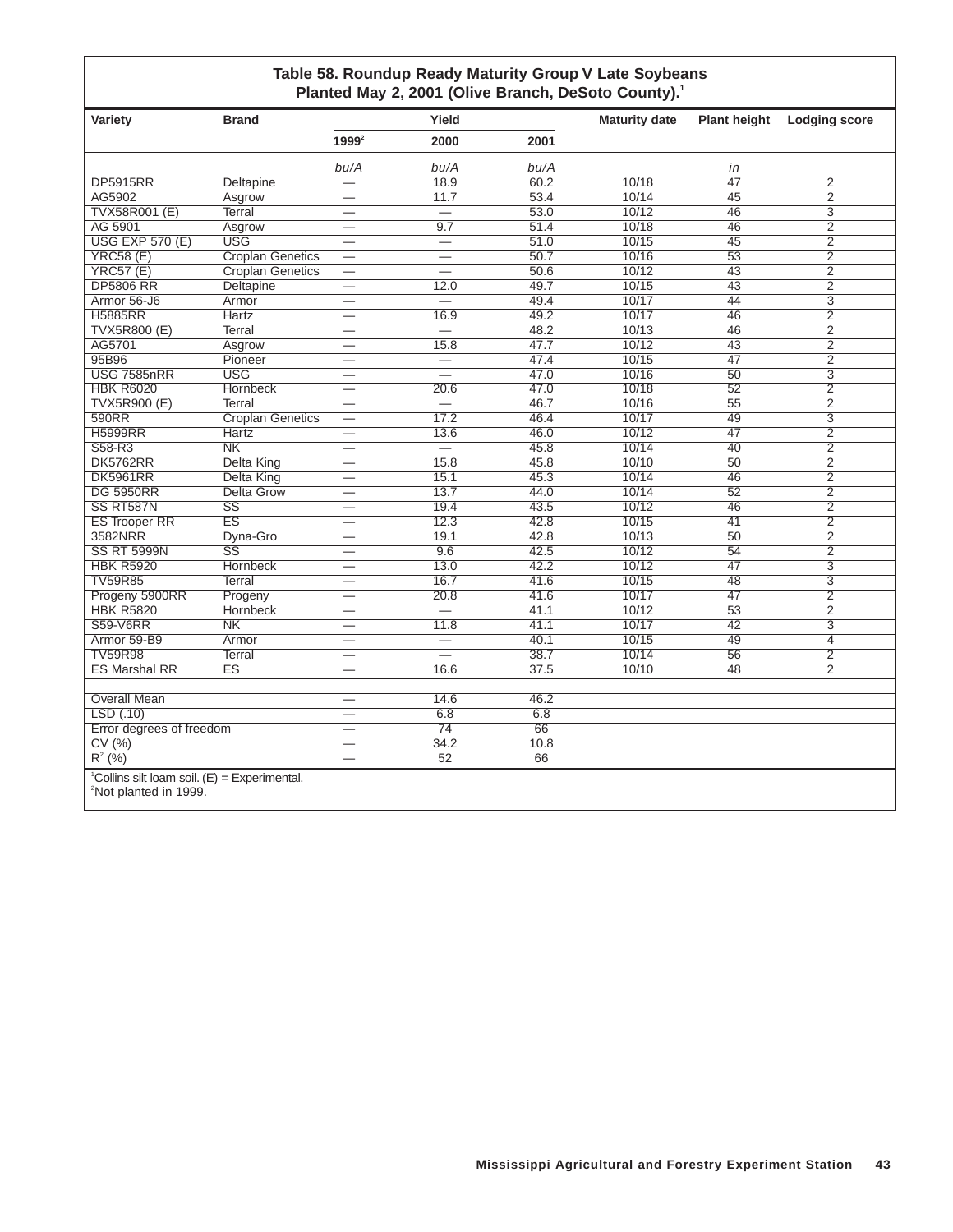# **Location 4. Prairie Research Unit, Prairie**

## **Location Summary**

Soybeans were planted into adequate moisture and emerged quickly. After emergence, the growing season provided good growing conditions with adequate soil moisture and relatively mild temperatures. Harvest weather was excellent.

| Soil type  Houston clay<br>Soil fertility $\dots\dots\dots\dots P$ = M, K = H<br>Fertilizer added  0-20-20 @ 300 lb/A |
|-----------------------------------------------------------------------------------------------------------------------|
| Herbicide application  Postemergence — Roundup Ultra @ 0.75 lb/A (2 applications)                                     |
| Planting date  May 14<br>Harvest date Group IV — October 4<br>Group V - October 19                                    |

#### **Table 59. Roundup Ready Maturity Group IV Early Soybeans** Planted May 14, 2001 (Prairie Research Unit, Prairie).<sup>1</sup> Variety **Brand Brand Water Areas Areas Areas Areas Maturity date Plant height Lodging score 19992 2000 2001** bu/A bu/A bu/A in 4512RR/N AgriPro/Garst — — 47.2 09/12 24 1 Armor 44-R4 Armor — — 47.0 09/19 24 1 TS466RR Croplan Genetics — 16.3 46.2 09/21 28 1 4888RR AgriPro/Garst — 15.5 45.4 09/21 28 1 AG4403 Asgrow — 14.3 45.2 09/10 25 1 DK 4461RR Delta King — — 43.3 09/12 23 1 HBK R4820 Hornbeck — — 43.2 09/17 25 1 Armor 47-G7 Armor — — 42.2 09/10 24 1 DP4690RR Deltapine — 16.9 42.2 09/19 29 1 3443NRR Dyna-Gro — — 42.1 09/10 17 1 94B73 Pioneer — — 41.7 09/04 22 1 AG4602 Asgrow — 15.0 41.6 09/19 26 1 AG4702 Asgrow — 15.7 41.2 09/10 26 1 RC4444 (E) Croplan Genetics — — 41.2 09/17 22 1 S46-G2 NK — — 40.8 09/10 24 1 4501RR/N AgriPro/Garst — — 40.3 09/14 30 1<br>AG4301 Asgrow — — 39.3 09/07 20 1 AG4301 Asgrow — — 39.3 09/07 20 1 3463NRR Dyna-Gro — 14.6 38.5 09/10 25 1 H4554RR Hartz — — 37.7 09/21 28 1  $TV4589RR$  Terral — 13.2 36.8 09/10 22 1 000 DPX4300RR (E) Deltapine — — — 36.7 09/10 30 1<br>9480XRR (E) M & D Gold — — 36.0 09/17 35 1 9480XRR (E) M & D Gold — — 36.0 09/17 35 1 HX40-93038 (E) Hartz — — 35.5 09/07 27 1 3468NRR Dyna-Gro — — 34.1 09/10 20 1 RT4241 (E) Croplan Genetics — — 32.9 09/10 28 1<br>SS RT446N SS — 12.3 30.7 09/10 24 1 SS RT446N SS — 12.3 30.7 09/10 24 1 DP4344RR Deltapine — 15.1 30.0 09/10 31 2 9410XRR (E) M & D Gold — — 28.6 09/07 28 1 94B23 Pioneer — — 28.5 09/10 22 1 HBK SB4310R Hornbeck — — 26.8 09/07 18 1 HBK R4660 Hornbeck — 15.8 24.6 09/10 24 1 Overall Mean — 14.9 38.3  $LSD(.10)$ Error degrees of freedom  $\overline{CV(%)}$   $\overline{CV(%)}$   $\overline{20.4}$ CV (%)  $-$  11.4 20.4  $R^2$  (%) and the contract of the contract of the contract of the contract of the contract of the contract of the contract of the contract of the contract of the contract of the contract of the contract of the contract of 1 Houston clay soil. (E) = Experimental. 2 Not planted in 1999.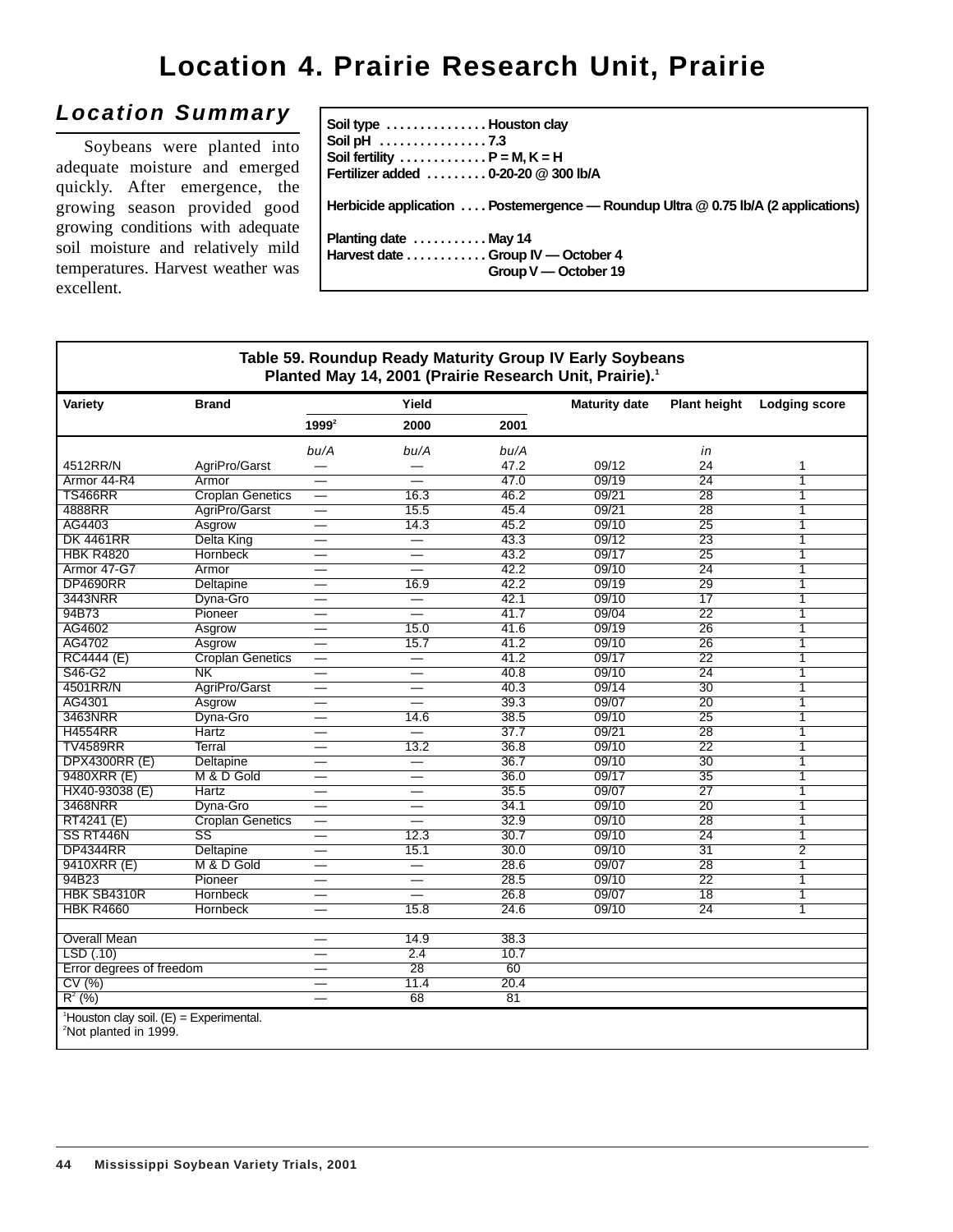## **Rainfall Summary**

| <b>Example 2018</b> Inches |  |
|----------------------------|--|
|                            |  |
| June 5.43                  |  |
|                            |  |
| August 8.47                |  |
|                            |  |
| October  4.28              |  |
| Total 29.62                |  |



#### **Table 60. Roundup Ready Maturity Group IV Late Soybeans** Planted May 14, 2001 (Prairie Research Unit, Prairie).<sup>1</sup> Variety **Brand Brand Water Areas Areas Areas Areas Maturity date Plant height Lodging score 19992 2000 2001** bu/A bu/A bu/A in SS RT46704N SS — 15.5 51.3 09/28 36 1 09/21 28 1 EXTJ201RR (E) Delta King — — — 51.1 09/21 28 1<br>HBK R4920 Hornbeck — 17.0 48.5 09/24 30 1 HBK R4920 Hornbeck — 17.0 48.5 09/24 30 1 RC4995 (E) Croplan Genetics — — 47.9 09/26 32 1 DG 4950RR Delta Grow — — 47.3 09/21 32 1 V492NRR Vigoro — — 47.0 09/21 32 1 HBK R5101 Hornbeck — — 46.5 09/19 35 1 4803RR Dixie — 17.8 46.3 09/19 34 1 Progeny 4858RR Progeny — — — 46.2 09/24 29 1<br>FFR 4900RR FFR — — 46.0 09/21 25 1 FFR 4900RR FFR — — 46.0 09/21 25 1 AG4902 Asgrow — 17.6 45.6 09/17 26 1 DK4868RR Delta King — 20.1 45.5 09/16 27 1 Morsoy RT4809 Morsoy — 19.2 45.0 09/14 22 1<br>SS RT4980 SS — 16.9 44.7 09/21 29 1 SS RT4980 SS — 16.9 44.7 09/21 29 1  $TV4890RR$  Terral — 15.5 44.7 09/19 30 1 DK 4763RR Delta King — — 44.0 09/17 24 1 Genesis A484RR Genesis — — 43.8 09/16 28 1<br>H4994RR Hartz — 20.4 43.7 09/17 21 1 H4994RR Hartz — 20.4 43.7 09/17 21 1 USG 7489RR USG — — 43.1 09/17 31 1 DK4965RR Delta King — 18.8 43.0 09/19 25 1 AG4702 Asgrow — 15.2 42.9 09/19 24 1 DPX4885RR (E) Deltapine — — — 42.3 09/21 27 1<br>
ES Prairie RR ES — 15.6 41.9 09/19 31 1 ES Prairie RR ES — 15.6 41.9 09/19 31 1  $TV4886RR$  Terral — 17.5 41.5 09/19 33 1 Genesis A504RR Genesis — — 41.3 09/24 28 1<br>SG498RR Deltapine — 18.9 40.9 09/19 23 1 SG498RR Deltapine — 18.9 40.9 09/19 23 1 DK XTJ184RR (E) Delta King — — 40.7 09/17 26 1 3484NRR Dyna-Gro — 14.8 40.7 09/14 27 1 RC 4848 Croplan Genetics — 13.5 40.4 09/24 30 1 H4884RR Hartz — 15.2 40.4 09/17 27 1 YRC49 (E) Croplan Genetics — — 40.3 09/24 20 1 B481RR Genesis — — 40.1 09/19 34 1 AG5001 Asgrow — 6.8 39.2 09/21 26 1 S51-Tl NK — 16.6 38.9 09/24 54 2 9492 Pioneer — 16.9 38.9 09/14 27 1 DG 4850RR Delta Grow — 14.7 38.3 09/21 28 1 AG4602 Asgrow — — 36.8 09/16 23 1 DK4762RR Delta King — 13.4 27.3 09/11 31 1 Overall Mean **— 16.2** 43.0  $\frac{\text{LSD} (0.10)}{1.5}$  = 3.4 7.8<br>Error degrees of freedom = 56 74 Error degrees of freedom  $-$  56 74<br>
CV (%)  $-$  15.3 13.3 CV (%) — 15.3 13.3  $R^2$  (%) and the contract of the contract of the contract of the contract of the contract of the contract of the contract of the contract of the contract of the contract of the contract of the contract of the contract of 1 Houston clay soil. (E) = Experimental.

2 Not planted in 1999.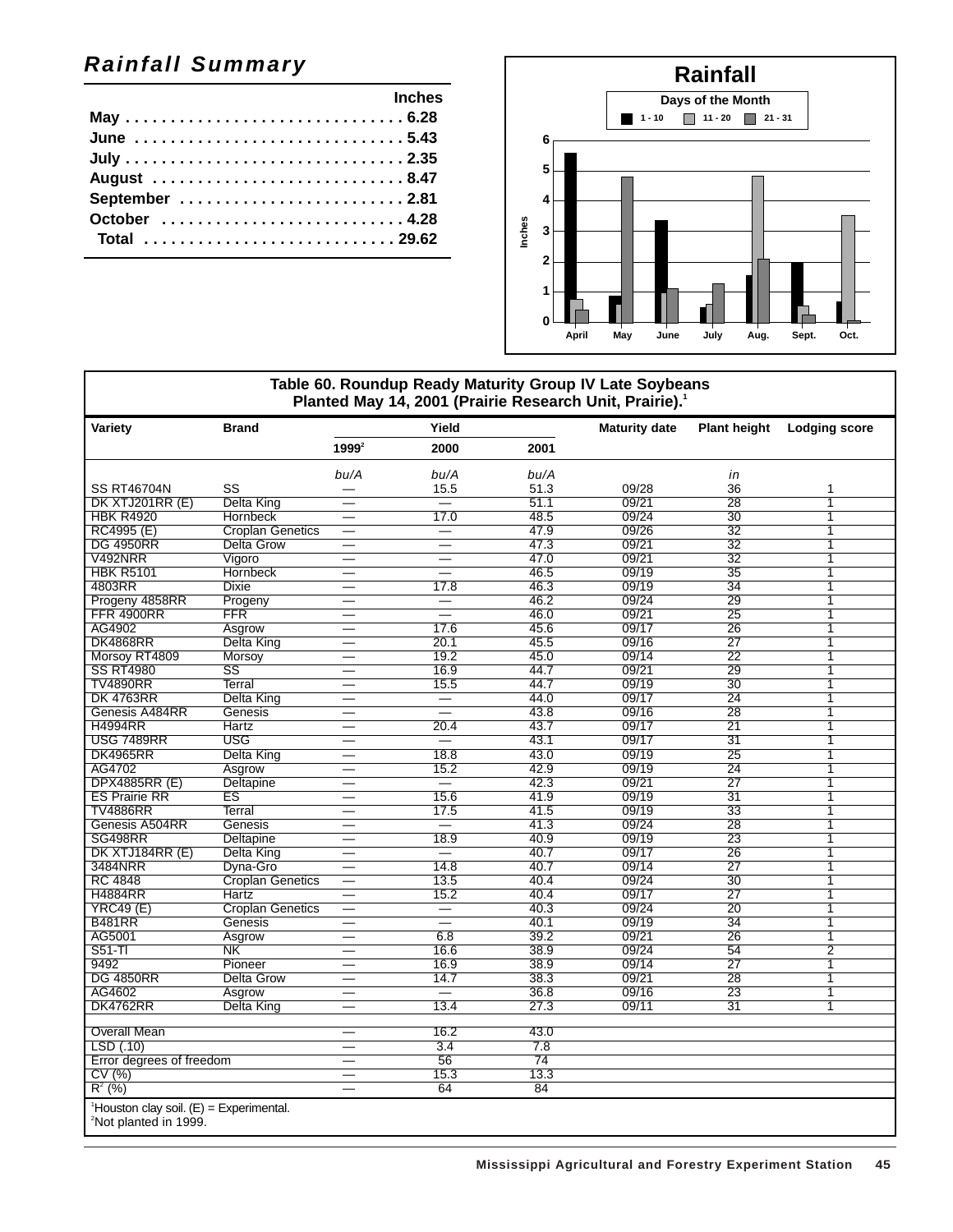| Variety                     | <b>Brand</b>            | Yield                          |                          | <b>Maturity date</b> | <b>Plant height</b> | Lodging score                      |                                  |
|-----------------------------|-------------------------|--------------------------------|--------------------------|----------------------|---------------------|------------------------------------|----------------------------------|
|                             |                         | 1999 <sup>2</sup>              | 2000                     | 2001                 |                     |                                    |                                  |
|                             |                         | bu/A                           | bu/A                     | bu/A                 |                     | in                                 |                                  |
| SS RT557N                   | SS                      |                                | 17.9                     | 61.0                 | 09/28               | 27                                 | 2                                |
| <b>DP5414RR</b>             | Deltapine               | $\overline{\phantom{0}}$       | 13.3                     | 60.1                 | 09/28               | 28                                 | $\overline{2}$                   |
| <b>HBK R5588</b>            | Hornbeck                |                                | 15.6                     | 57.8                 | 10/01               | $\overline{22}$                    | 1                                |
| DK XTJ204RR (E)             | Delta King              | -                              | $=$                      | 56.9                 | 10/01               | $\overline{26}$                    | $\overline{2}$                   |
| AG5501                      | Asgrow                  |                                | 14.0                     | 56.1                 | 10/05               | 30                                 | 1                                |
| Armor 53-K3                 | Armor                   |                                | $\equiv$                 | 54.8                 | 10/05               | $\overline{22}$                    | $\mathbf{1}$                     |
| AG5701                      | Asgrow                  | $\overline{\phantom{0}}$       | 14.0                     | 54.3                 | 10/03               | 25                                 | 1                                |
| 540nRR<br><b>TV 5666RR</b>  | <b>USG</b>              |                                | 13.4<br>15.3             | 53.6                 | 10/03<br>10/03      | $\overline{21}$<br>$\overline{27}$ | $\mathbf{1}$                     |
| DK XTJ202RR (E)             | Terral                  | $\overline{\phantom{0}}$       | $\equiv$                 | 53.5<br>53.3         | 10/03               | 28                                 | $\overline{2}$<br>$\overline{3}$ |
|                             | <b>Delta King</b>       |                                |                          |                      |                     |                                    |                                  |
| 3562NRR<br><b>DK 5366RR</b> | Dyna-Gro                | $\qquad \qquad \longleftarrow$ | 16.0<br>16.2             | 53.1<br>53.0         | 10/03<br>10/03      | $\overline{28}$<br>28              | $\overline{2}$                   |
|                             | Delta King              |                                |                          |                      |                     |                                    | $\overline{2}$                   |
| <b>ES Punch RR</b>          | ES                      |                                | 17.5                     | 53.0                 | 10/05               | $\overline{25}$                    | 1                                |
| <b>DG 5630RR</b>            | <b>Delta Grow</b>       |                                | 18.0                     | 52.5                 | 10/05               | 27                                 | 1                                |
| RC5252 (E)                  | <b>Croplan Genetics</b> |                                | $=$                      | 52.4                 | 10/05               | $\overline{22}$                    | $\mathbf{1}$                     |
| 95B53                       | Pioneer                 | $\overline{\phantom{0}}$       | 12.3                     | 52.2                 | 10/01               | 23                                 | 1                                |
| V562NRR                     | Vigoro                  |                                | $=$                      | 52.1                 | 10/05               | 28                                 | $\overline{2}$                   |
| <b>DK 5465RR</b>            | Delta King              | $\overline{\phantom{0}}$       | 16.8                     | 52.0                 | 10/03               | 26                                 | 1                                |
| 5512RR/N                    | AgriPro/Garst           |                                | $\overline{\phantom{0}}$ | 51.9                 | 10/03               | 16                                 | 1                                |
| 3518NRR                     | Dyna-Gro                |                                |                          | 51.8                 | 09/28               | 22                                 | 1                                |
| DK XTJ205RR (E)             | <b>Delta King</b>       |                                | ▃                        | 51.6                 | 10/03               | $\overline{23}$                    | $\mathbf{1}$                     |
| <b>USG 7547RR</b>           | <b>USG</b>              |                                | 13.5                     | 51.5                 | 09/28               | 25                                 | $\overline{1}$                   |
| 3535NRR                     | Dyna-Gro                |                                | 18.4                     | 51.5                 | 10/05               | $\overline{29}$                    | $\overline{2}$                   |
| DK XTJ203RR (E)             | <b>Delta King</b>       | $\overline{\phantom{0}}$       |                          | 51.3                 | 10/05               | $\overline{20}$                    | 1                                |
| Delta Grow 5600RR           | Delta Grow              |                                | $\overline{\phantom{0}}$ | 51.1                 | 10/05               | $\overline{21}$                    | 1                                |
| <b>TVX5R600 (E)</b>         | <b>Terral</b>           | $\qquad \qquad \longleftarrow$ | $\overline{\phantom{0}}$ | 51.1                 | 10/05               | 27                                 | 1                                |
| <b>B544RR</b>               | Genesis                 | –                              |                          | 51.0                 | 10/05               | $\overline{21}$                    | 1                                |
| AG5602                      | Asgrow                  |                                | 8.3                      | 51.0                 | 10/05               | $\overline{26}$                    | 1                                |
| <b>DP5644 RR</b>            | Deltapine               |                                | 13.9                     | 50.8                 | 10/03               | 24                                 | $\overline{2}$                   |
| Armor 54-Z4                 | Armor                   |                                |                          | 50.6                 | 10/05               | $\overline{24}$                    | $\mathbf{1}$                     |
| <b>YRC56 (E)</b>            | <b>Croplan Genetics</b> | $\overline{\phantom{0}}$       | $\overline{\phantom{0}}$ | 50.4                 | 10/03               | 19                                 | 1                                |
| <b>DK5661RR</b>             | <b>Delta King</b>       |                                | 18.6                     | 50.3                 | 10/03               | $\overline{24}$                    | $\overline{2}$                   |
| SS RT517N                   | SS                      | $\overline{\phantom{0}}$       | $\overline{\phantom{0}}$ | 50.3                 | 09/28               | 24                                 | 2                                |
| <b>DK 5668RR</b>            | Delta King              |                                | 14.9                     | 50.2                 | 10/05               | $\overline{21}$                    | 1                                |
| TVX56R001 (E)               | Terral                  |                                | $\qquad \qquad$          | 50.0                 | 10/03               | 26                                 | $\overline{2}$                   |
| <b>TV5486RR</b>             | Terral                  |                                | 15.0                     | 49.9                 | 10/01               | 38                                 | $\overline{2}$                   |
| <b>HBK R5620</b>            | Hornbeck                | $\overline{\phantom{0}}$       | $\overline{\phantom{0}}$ | 49.7                 | 10/01               | 27                                 | $\overline{1}$                   |
| RC5454 (E)                  | <b>Croplan Genetics</b> |                                | $\overline{\phantom{0}}$ | 49.7                 | 10/03               | $\overline{22}$                    | $\mathbf{1}$                     |
| AG5603                      | Asgrow                  | $\overline{\phantom{0}}$       | $\overline{\phantom{0}}$ | 49.3                 | 10/03               | $\overline{18}$                    | 1                                |
| <b>H5231RR</b>              | Hartz                   |                                | 6.9                      | 49.0                 | 10/01               | $\overline{23}$                    | 1                                |
| Progeny 5660RR              | Progeny                 |                                | $\overline{\phantom{0}}$ | 48.5                 | 10/05               | 26                                 | 1                                |
| <b>HBK R5420</b>            | <b>Hornbeck</b>         |                                |                          | 47.9                 | 10/03               | $\overline{22}$                    | 1                                |
| YRC51(E)                    | <b>Croplan Genetics</b> |                                | $\overline{\phantom{0}}$ | 47.2                 | 09/26               | 21                                 | 1                                |
| <b>SS-RT 5001N</b>          | Southern States         |                                |                          | 47.1                 | 09/28               | 30                                 | 1                                |
| <b>DG 5450RR</b>            | <b>Delta Grow</b>       | $\overline{\phantom{0}}$       |                          | 47.1                 | 10/05               | 21                                 | $\mathbf{1}$                     |
| 95B32                       | Pioneer                 |                                | 14.6                     | 47.0                 | 09/26               | 22                                 | 1                                |
| 3543NRR                     | Dyna-Gro                | $\overline{\phantom{0}}$       |                          | 46.2                 | 09/28               | 20                                 | 1                                |
| <b>TVX5R400 (E)</b>         | Terral                  | $\overline{\phantom{0}}$       |                          | 46.2                 | 10/05               | 21                                 | 1                                |
| <b>TV52R42</b>              | <b>Terral</b>           |                                | 15.2                     | 45.7                 | 09/24               | $\overline{25}$                    | 1                                |
| Progeny 5415RR              | Progeny                 | —                              |                          | 45.4                 | 09/24               | 22                                 | 1                                |
| <b>TVX54R001 (E)</b>        | Terral                  |                                | $\overline{\phantom{0}}$ | 45.0                 | 09/24               | $\overline{17}$                    | 1                                |
| 9551XRR (E)                 | M & D Gold              | $\overline{\phantom{0}}$       | $\equiv$                 | 44.4                 | 09/24               | 42                                 | $\overline{2}$                   |
| 9492                        | Pioneer                 | $\overline{\phantom{0}}$       | 5.9                      | 44.1                 | 09/24               | 29                                 | $\overline{2}$                   |
| <b>S59-V6RR</b>             | NΚ                      |                                | 17.0                     | 43.6                 | 10/03               | 25                                 | $\overline{2}$                   |
| <b>B531RR</b>               | Genesis                 |                                | $\overline{\phantom{0}}$ | 43.2                 | 09/21               | $\overline{22}$                    | $\mathbf{1}$                     |
| <b>DG 5250RR</b>            | <b>Delta Grow</b>       |                                | $\overline{\phantom{0}}$ | 43.2                 | 09/24               | $\overline{21}$                    | 1                                |
| <b>ES Ranger RR</b>         | ES                      | $\overline{\phantom{0}}$       | 14.1                     | 42.2                 | 09/21               | 17                                 | 1                                |
| AG5001                      | Asgrow                  |                                | 6.8                      | 41.6                 | 09/28               | $\overline{31}$                    | $\overline{2}$                   |
| <b>RT5110N</b>              | Morsoy                  |                                | $\overline{\phantom{0}}$ | 41.5                 | 09/26               | 23                                 | 1                                |
|                             |                         |                                |                          |                      |                     |                                    |                                  |
| <b>Overall Mean</b>         |                         | $\overline{\phantom{0}}$       | 13.7                     | 50.1                 |                     |                                    |                                  |
| LSD(.10)                    |                         |                                | $\overline{3.9}$         | 6.9                  |                     |                                    |                                  |
| Error degrees of freedom    |                         | $\overline{\phantom{0}}$       | 82                       | 116                  |                     |                                    |                                  |
| CV(%)                       |                         | $\overline{\phantom{0}}$       | 20.7                     | 10.1                 |                     |                                    |                                  |
| $R^2$ (%)                   |                         |                                | 70                       | 71                   |                     |                                    |                                  |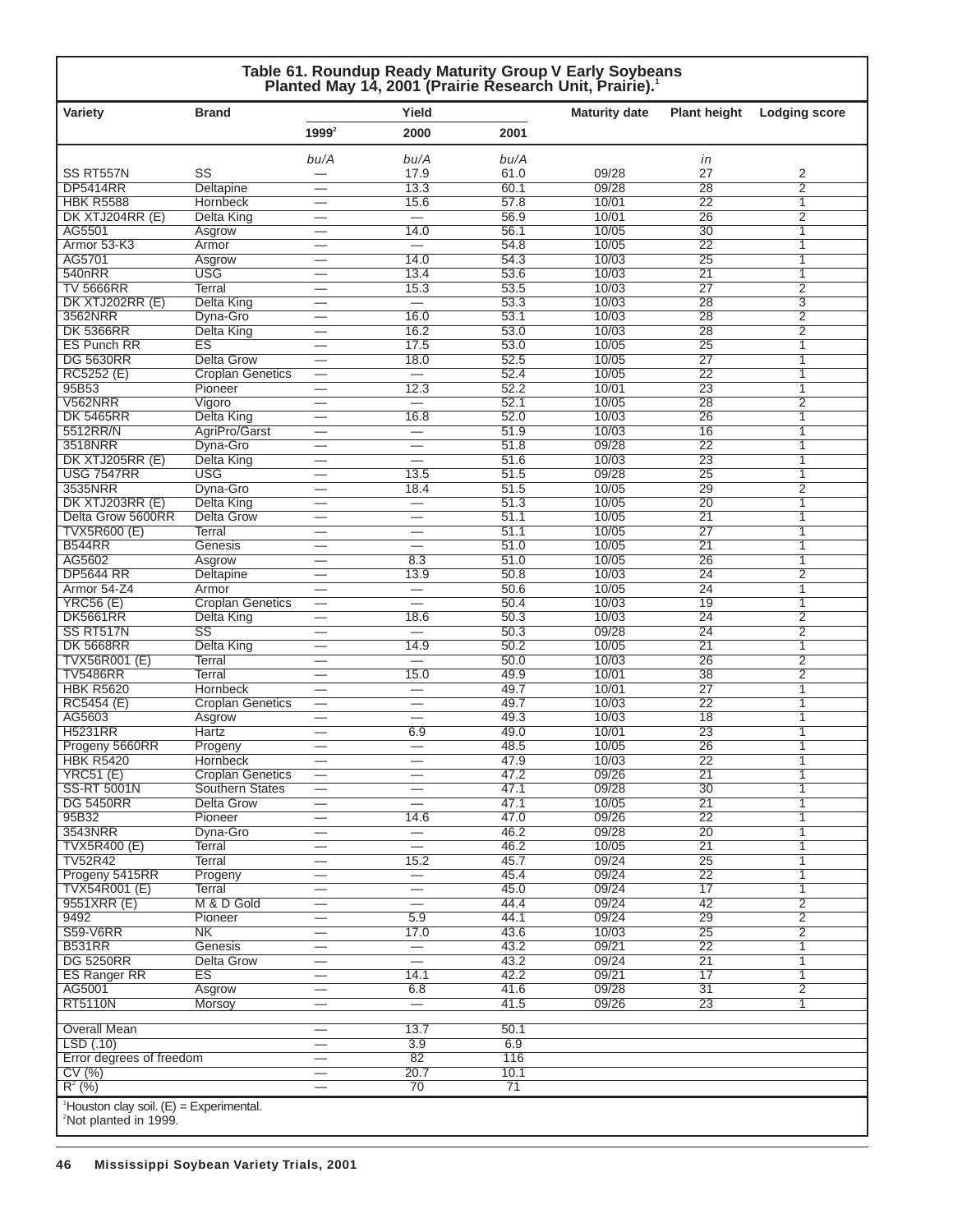### **Table 62. Roundup Ready Maturity Group V Late Soybeans Planted May 14, 2001 (Prairie Research Unit, Prairie).1**

| Variety                                                                         | <b>Brand</b>            |                                | Yield                    |      | <b>Maturity date</b> | <b>Plant height</b> | <b>Lodging score</b> |
|---------------------------------------------------------------------------------|-------------------------|--------------------------------|--------------------------|------|----------------------|---------------------|----------------------|
|                                                                                 |                         | $1999^2$                       | 2000                     | 2001 |                      |                     |                      |
|                                                                                 |                         | bu/A                           | bu/A                     | bu/A |                      | in                  |                      |
| <b>YRC58 (E)</b>                                                                | <b>Croplan Genetics</b> | $\overline{\phantom{0}}$       |                          | 62.1 | 10/05                | 41                  | 2                    |
| <b>H5885RR</b>                                                                  | Hartz                   |                                | 14.0                     | 59.5 | 10/16                | $\overline{31}$     | $\overline{2}$       |
| AG5701                                                                          | Asgrow                  | $\overline{\phantom{0}}$       | 13.7                     | 59.0 | 10/05                | $\overline{31}$     | $\overline{2}$       |
| <b>SS RT 5999N</b>                                                              | $\overline{\text{SS}}$  | $\overline{\phantom{0}}$       | 13.0                     | 58.6 | 10/05                | $\overline{35}$     | $\overline{2}$       |
| AG5902                                                                          | Asgrow                  | $\overline{\phantom{0}}$       | 17.0                     | 58.6 | 10/10                | $\overline{34}$     | $\overline{2}$       |
| AG 5901                                                                         | Asgrow                  |                                | 15.6                     | 58.1 | 10/08                | 34                  | $\overline{1}$       |
| <b>TV59R98</b>                                                                  | Terral                  |                                |                          | 57.9 | 10/08                | 40                  | $\overline{2}$       |
| <b>DP5915RR</b>                                                                 | <b>Deltapine</b>        |                                | 17.3                     | 57.5 | 10/10                | $\overline{36}$     | $\overline{2}$       |
| <b>H5999RR</b>                                                                  | <b>Hartz</b>            |                                | 13.0                     | 56.3 | 10/08                | $\overline{37}$     | $\overline{2}$       |
| SS RT587N                                                                       | $\overline{\text{SS}}$  |                                | 14.7                     | 56.0 | 10/08                | $\overline{37}$     | $\overline{2}$       |
| Armor 59-B9                                                                     | Armor                   |                                | $\overline{\phantom{0}}$ | 55.6 | 10/05                | $\overline{36}$     | $\overline{1}$       |
| <b>TVX58R001 (E)</b>                                                            | Terral                  | $\overline{\phantom{0}}$       | $\overline{\phantom{0}}$ | 55.3 | 10/08                | $\overline{36}$     | $\overline{3}$       |
| <b>HBK R5820</b>                                                                | <b>Hornbeck</b>         | $\overline{\phantom{0}}$       | $\overline{\phantom{0}}$ | 54.8 | 10/05                | $\overline{42}$     | $\overline{2}$       |
| <b>TVX5R800 (E)</b>                                                             | Terral                  | $\overline{\phantom{0}}$       | $\overline{\phantom{0}}$ | 54.2 | 10/08                | $\overline{37}$     | $\overline{3}$       |
| <b>YRC57 (E)</b>                                                                | <b>Croplan Genetics</b> |                                | $\overline{\phantom{0}}$ | 53.8 | 10/08                | 30                  | $\overline{2}$       |
| S58-R3                                                                          | $\overline{\text{NK}}$  |                                |                          | 53.3 | 10/05                | $\overline{30}$     | $\overline{1}$       |
| <b>DP5806 RR</b>                                                                | Deltapine               |                                | 20.1                     | 52.9 | 10/10                | 42                  | $\overline{2}$       |
| <b>DK5961RR</b>                                                                 | <b>Delta King</b>       | $\overline{\phantom{0}}$       | 15.1                     | 52.5 | 10/15                | $\overline{33}$     | $\overline{1}$       |
| Progeny 5900RR                                                                  | Progeny                 | $\overline{\phantom{0}}$       | 12.5                     | 52.3 | 10/10                | $\overline{36}$     | $\overline{2}$       |
| Armor 56-J6                                                                     | Armor                   | ▃                              | $\overline{\phantom{0}}$ | 52.3 | 10/08                | $\overline{37}$     | $\overline{2}$       |
| <b>ES Marshal RR</b>                                                            | $\overline{\text{ES}}$  | $\overline{\phantom{0}}$       | 16.4                     | 52.2 | 10/10                | 40                  | $\overline{2}$       |
| <b>USG EXP 570 (E)</b>                                                          | <b>USG</b>              |                                | $\equiv$                 | 51.7 | 10/08                | $\overline{37}$     | $\overline{2}$       |
| <b>TVX5R900 (E)</b>                                                             | <b>Terral</b>           |                                |                          | 51.3 | 10/08                | $\overline{39}$     | $\overline{2}$       |
| <b>ES Trooper RR</b>                                                            | $\overline{\text{ES}}$  |                                | 19.0                     | 51.2 | 10/08                | $\overline{36}$     | $\overline{2}$       |
| <b>DG 5950RR</b>                                                                | <b>Delta Grow</b>       | $\overline{\phantom{0}}$       | 13.7                     | 50.8 | 10/08                | $\overline{34}$     | $\overline{2}$       |
| <b>HBK R6020</b>                                                                | Hornbeck                |                                | 13.4                     | 50.6 | 10/15                | $\overline{37}$     | $\overline{2}$       |
| <b>DK5762RR</b>                                                                 | Delta King              |                                | 15.5                     | 50.5 | 10/12                | $\overline{34}$     | $\overline{2}$       |
| <b>USG 7585nRR</b>                                                              | <b>USG</b>              |                                | $\equiv$                 | 49.5 | 10/03                | $\overline{35}$     | $\overline{2}$       |
| <b>TV59R85</b>                                                                  | Terral                  |                                | 14.7                     | 48.2 | 10/03                | $\overline{39}$     | $\overline{2}$       |
| 590RR                                                                           | <b>Croplan Genetics</b> |                                | 17.0                     | 47.5 | 10/05                | $\overline{35}$     | $\overline{2}$       |
| <b>S59-V6RR</b>                                                                 | $\overline{\text{NK}}$  |                                | 13.2                     | 47.2 | 10/05                | $\overline{34}$     | $\overline{3}$       |
| <b>HBK R5920</b>                                                                | <b>Hornbeck</b>         |                                | 14.9                     | 46.2 | 10/10                | $\overline{36}$     | $\overline{2}$       |
| 3582NRR                                                                         | Dyna-Gro                |                                | 13.8                     | 43.0 | 10/03                | 43                  | $\overline{3}$       |
| 95B96                                                                           | Pioneer                 |                                | $=$                      | 42.0 | 10/05                | 30                  | $\overline{2}$       |
| <b>Overall Mean</b>                                                             |                         |                                | 14.8                     | 53.0 |                      |                     |                      |
| LSD(.10)                                                                        |                         |                                | 3.2                      | 4.7  |                      |                     |                      |
| Error degrees of freedom                                                        |                         |                                | $\overline{74}$          | 66   |                      |                     |                      |
| CV(%)                                                                           |                         | $\qquad \qquad \longleftarrow$ | 15.8                     | 6.5  |                      |                     |                      |
| $R^{2}$ (%)                                                                     |                         |                                | 74                       | 76   |                      |                     |                      |
| $^1$ Houston clay soil. (E) = Experimental.<br><sup>2</sup> Not planted in 1000 |                         |                                |                          |      |                      |                     |                      |

2 Not planted in 1999.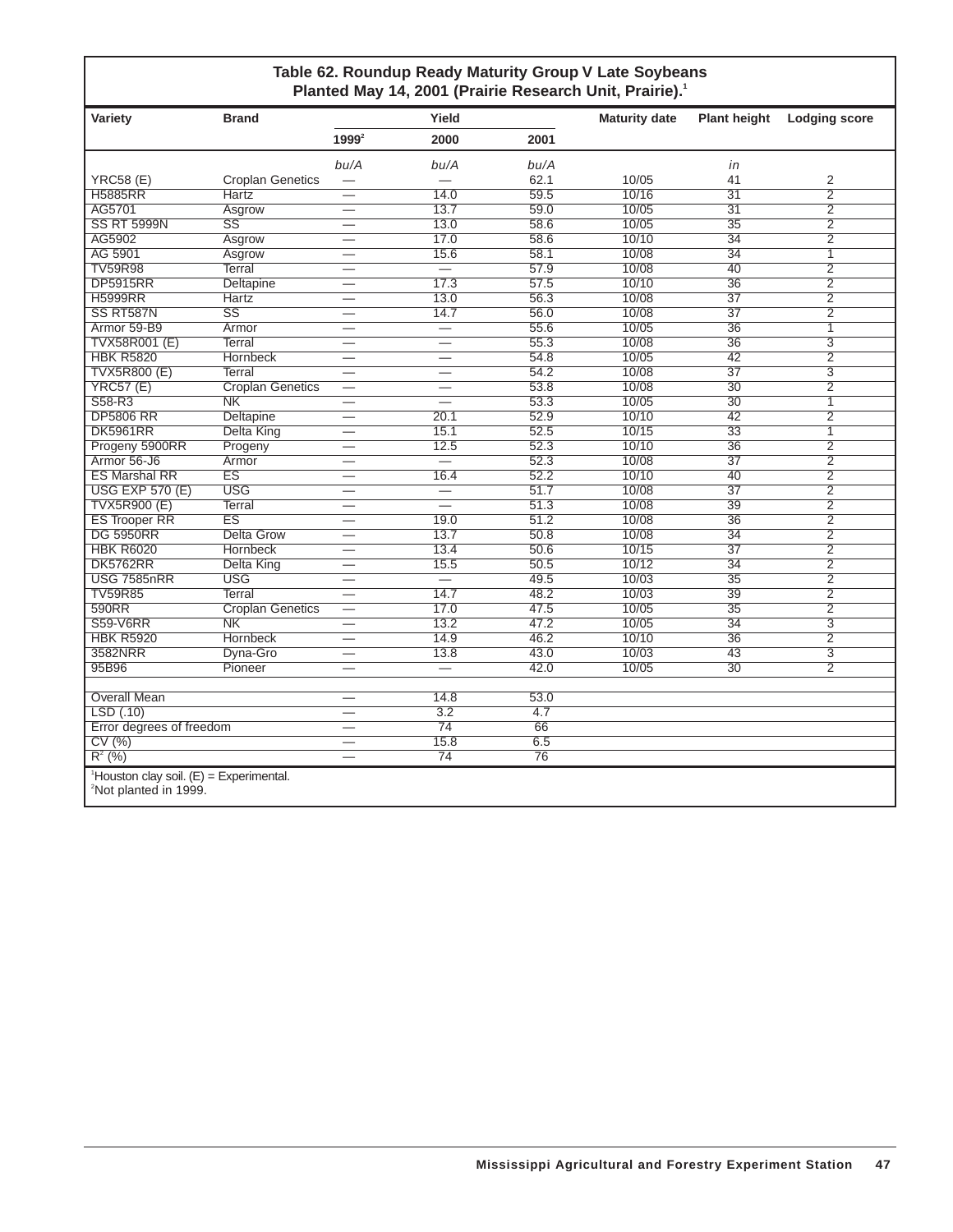# **Location 5. Mississippi State University, Starkville**

## **Location Summary**

Plot area was do-alled, and soybeans were planted into good soil moisture. The growing season provided good growing conditions with adequate soil moisture, resulting in good yields. The initial harvest of Maturity Group IV soybeans was hampered by rainfall, but harvest conditions improved by mid- to late September until harvest completion in October.

| Soil type  Leeper silty clay<br>Soil pH 7.9<br>Soil fertility $\ldots \ldots \ldots \ldots P = M, K = L$<br>Fertilizer added  0-46-60 @ 100 lb/A |                                                                                                                                                                                                                                                                                                                                                                                  |
|--------------------------------------------------------------------------------------------------------------------------------------------------|----------------------------------------------------------------------------------------------------------------------------------------------------------------------------------------------------------------------------------------------------------------------------------------------------------------------------------------------------------------------------------|
|                                                                                                                                                  | Herbicide application  Preemergence — Conventional – Scepter @ 0.125 lb/A + Dual Magnum @ 0.95 lb/A<br>Postemergence — Conventional – Storm @ 0.75 lb/A + Select @ 0.125 lb/A<br>+ 1.2 % crop oil concentrate<br>First Rate $@$ 0.25 oz/A + Select $@$ 0.125 lb/A + 1.2 % crop oil concentrate<br>Postemergence — Roundup Ready – Roundup Ultra Max @ 0.75 lb/A (3 applications) |
|                                                                                                                                                  | Planting date Group III — 1st Planting – April 27; 2nd Planting – May 14<br>Group IV, V, & VI - April 27                                                                                                                                                                                                                                                                         |
|                                                                                                                                                  | Harvest date  Group III - 1st Planting - August 16; 2nd Planting - September 12<br>Group IV E RR - September 12<br>Group IV Conventional & Group IV L RR - September 14<br>Group V E Conventional - October 1<br>Group V L Conventional & Group V E & V L RR - October 9<br>Group VI Conventional & RR - October 26                                                              |

|                          |                                                            |      |       |      | Table 63. Maturity Group IV Soybeans Planted April 27, 2001 (Mississippi State University, Starkville). <sup>1</sup> |                     |                      |  |  |
|--------------------------|------------------------------------------------------------|------|-------|------|----------------------------------------------------------------------------------------------------------------------|---------------------|----------------------|--|--|
| Variety                  | <b>Brand</b>                                               |      | Yield |      | <b>Maturity date</b>                                                                                                 | <b>Plant height</b> | <b>Lodging score</b> |  |  |
|                          |                                                            | 1999 | 2000  | 2001 |                                                                                                                      |                     |                      |  |  |
|                          |                                                            | bu/A | bu/A  | bu/A |                                                                                                                      | in                  |                      |  |  |
| <b>FFR 4900RR</b>        | <b>FFR</b>                                                 |      |       | 50.0 | 09/04                                                                                                                | 29                  | 2                    |  |  |
| DK4711                   | Delta King                                                 | —    | 39.8  | 48.8 | 08/28                                                                                                                | $\overline{25}$     | 1                    |  |  |
| TV 4975                  | Terral                                                     | 43.8 | 35.3  | 48.6 | 09/04                                                                                                                | 40                  | $\overline{2}$       |  |  |
| DT97-4290 (E)            | Public                                                     | 42.9 | 34.4  | 45.3 | 08/31                                                                                                                | $\overline{27}$     | 1                    |  |  |
| TV4881                   | Terral                                                     | 37.9 | 41.7  | 44.9 | 09/03                                                                                                                | 24                  | 1                    |  |  |
| <b>HBK 4891</b>          | Hornbeck                                                   | 38.6 | 42.8  | 43.8 | 09/02                                                                                                                | 26                  | 1                    |  |  |
| <b>DP4748S</b>           | Deltapine                                                  | —    | —     | 43.2 | 08/28                                                                                                                | $\overline{31}$     | 4                    |  |  |
| Progeny 4910             | Progeny                                                    | —    | 42.5  | 39.5 | 09/02                                                                                                                | $\overline{27}$     |                      |  |  |
| 9511                     | Pioneer                                                    | 45.5 | 33.2  | 34.0 | 09/04                                                                                                                | $\overline{31}$     | 1                    |  |  |
| <b>DK4680</b>            | Delta King                                                 | 27.7 | 17.2  | 32.2 | 09/03                                                                                                                | $\overline{27}$     | 1                    |  |  |
| 94B54                    | Pioneer                                                    | —    | —     | 26.4 | 08/27                                                                                                                | $\overline{25}$     | 1                    |  |  |
| Dixie 478                | Dixie                                                      | 21.3 | 22.6  | 25.6 | 08/24                                                                                                                | 30                  |                      |  |  |
| <b>Overall Mean</b>      |                                                            | 36.8 | 34.4  | 40.2 |                                                                                                                      |                     |                      |  |  |
| LSD(0.10)                |                                                            | 5.9  | 5.2   | 7.1  |                                                                                                                      |                     |                      |  |  |
| Error degrees of freedom |                                                            | —    |       | 22   |                                                                                                                      |                     |                      |  |  |
| CV(%)                    |                                                            | —    |       | 12.5 |                                                                                                                      |                     |                      |  |  |
| $R^2$ (%)                |                                                            | —    | —     | 82   |                                                                                                                      |                     |                      |  |  |
|                          | <sup>1</sup> Leeper silty clay soil. $(E)$ = Experimental. |      |       |      |                                                                                                                      |                     |                      |  |  |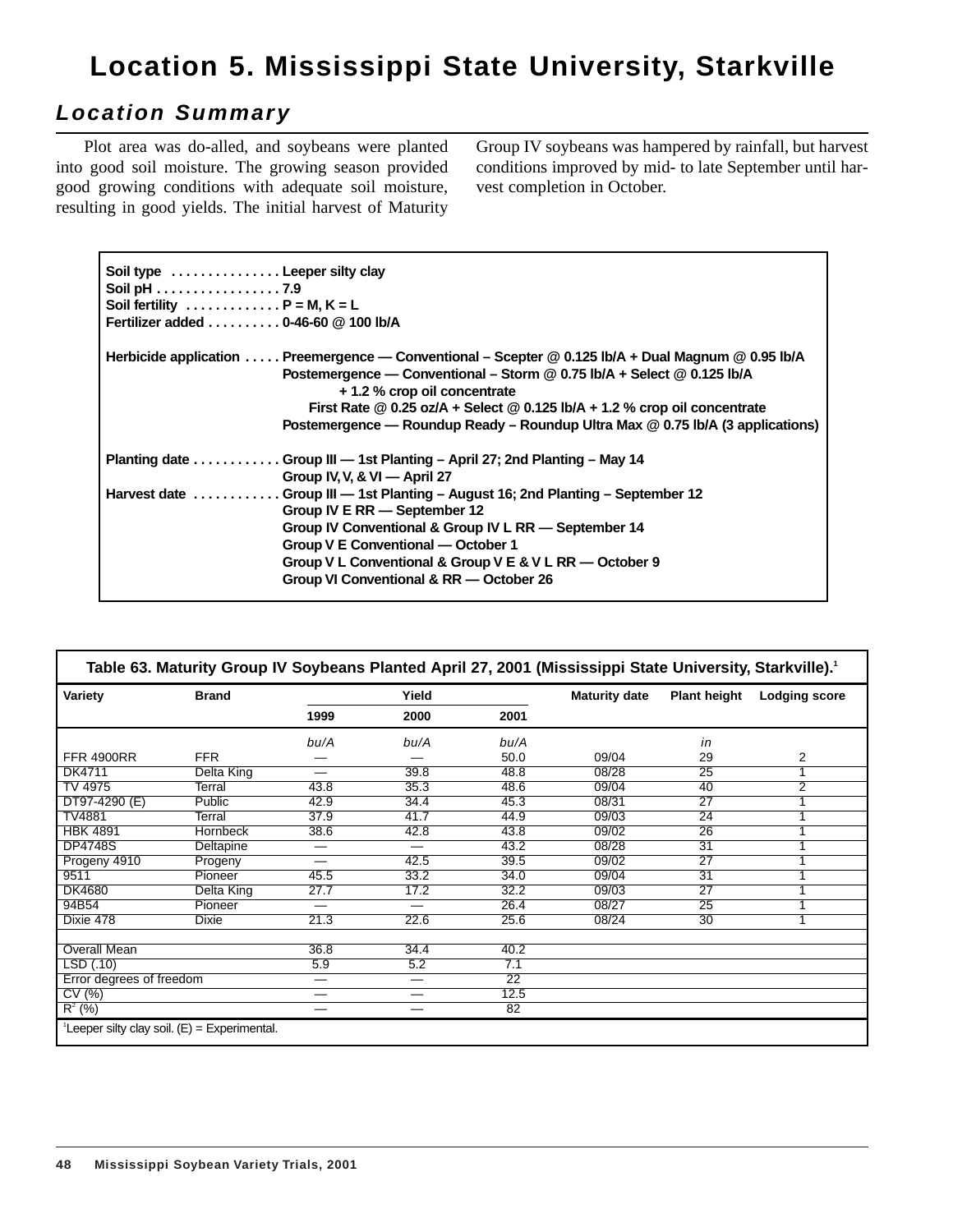# **Rainfall Summary**

|  |  |  | <b>Example 2019</b> Inches |
|--|--|--|----------------------------|
|  |  |  |                            |
|  |  |  | June 5.37                  |
|  |  |  |                            |
|  |  |  |                            |
|  |  |  |                            |
|  |  |  |                            |
|  |  |  | Total 30.14                |
|  |  |  |                            |



| Table 64. Maturity Group V Early Soybeans Planted April 27, 2001 (Mississippi State University, Starkville). <sup>1</sup> |                 |                          |                          |      |                      |                     |                      |
|---------------------------------------------------------------------------------------------------------------------------|-----------------|--------------------------|--------------------------|------|----------------------|---------------------|----------------------|
| Variety                                                                                                                   | <b>Brand</b>    |                          | Yield                    |      | <b>Maturity date</b> | <b>Plant height</b> | <b>Lodging score</b> |
|                                                                                                                           |                 | 1999                     | 2000                     | 2001 |                      |                     |                      |
|                                                                                                                           |                 | bu/A                     | bu/A                     | bu/A |                      | in                  |                      |
| DK5850                                                                                                                    | Delta King      | 38.1                     | 44.5                     | 57.2 | 09/24                | 33                  |                      |
| Progeny 5600                                                                                                              | Progeny         | —                        |                          | 55.1 | 09/22                | 27                  |                      |
| Hutcheson                                                                                                                 | <b>Public</b>   | 32.1                     | 39.5                     | 53.5 | 09/22                | 24                  |                      |
| Progeny 5120N                                                                                                             | Progeny         | 31.6                     | 34.2                     | 53.5 | 09/18                | $\overline{29}$     |                      |
| TN96-58 (E)                                                                                                               | Public          | $\overline{\phantom{0}}$ | $\overline{\phantom{0}}$ | 52.2 | 09/22                | 26                  |                      |
| Delsoy 5500                                                                                                               | Public          | 33.2                     | 43.3                     | 51.7 | 09/18                | 26                  |                      |
| R96-209 (E)                                                                                                               | Public          | —                        | —                        | 50.4 | 09/18                | $\overline{23}$     |                      |
| Armor 52-C2                                                                                                               | Armor           |                          | $\overline{\phantom{0}}$ | 49.4 | 09/20                | 24                  |                      |
| <b>DP5110S</b>                                                                                                            | Deltapine       |                          | 42.5                     | 46.1 | 09/18                | 36                  | 2                    |
| 95B33                                                                                                                     | Pioneer         | 23.4                     | 40.8                     | 45.8 | 09/18                | $\overline{26}$     |                      |
| SS-5200-STS                                                                                                               | Southern States | —                        |                          | 37.1 | 09/14                | 37                  | 2                    |
| 9511                                                                                                                      | Pioneer         | 28.0                     | 28.9                     | 35.2 | 09/18                | 40                  | и                    |
|                                                                                                                           |                 |                          |                          |      |                      |                     |                      |
| <b>Overall Mean</b>                                                                                                       |                 | 32.2                     | 36.5                     | 49.0 |                      |                     |                      |
| LSD(.10)                                                                                                                  |                 | 11.2                     | 6.8                      | 4.4  |                      |                     |                      |
| Error degrees of freedom                                                                                                  |                 | 58                       | $\overline{57}$          | 22   |                      |                     |                      |
| CV(%)                                                                                                                     |                 | 25.5                     | 13.7                     | 6.4  |                      |                     |                      |
| $\overline{R^2(96)}$                                                                                                      |                 | 50                       | 72                       | 88   |                      |                     |                      |
| $^1$ Leeper silty clay soil. (E) = Experimental.                                                                          |                 |                          |                          |      |                      |                     |                      |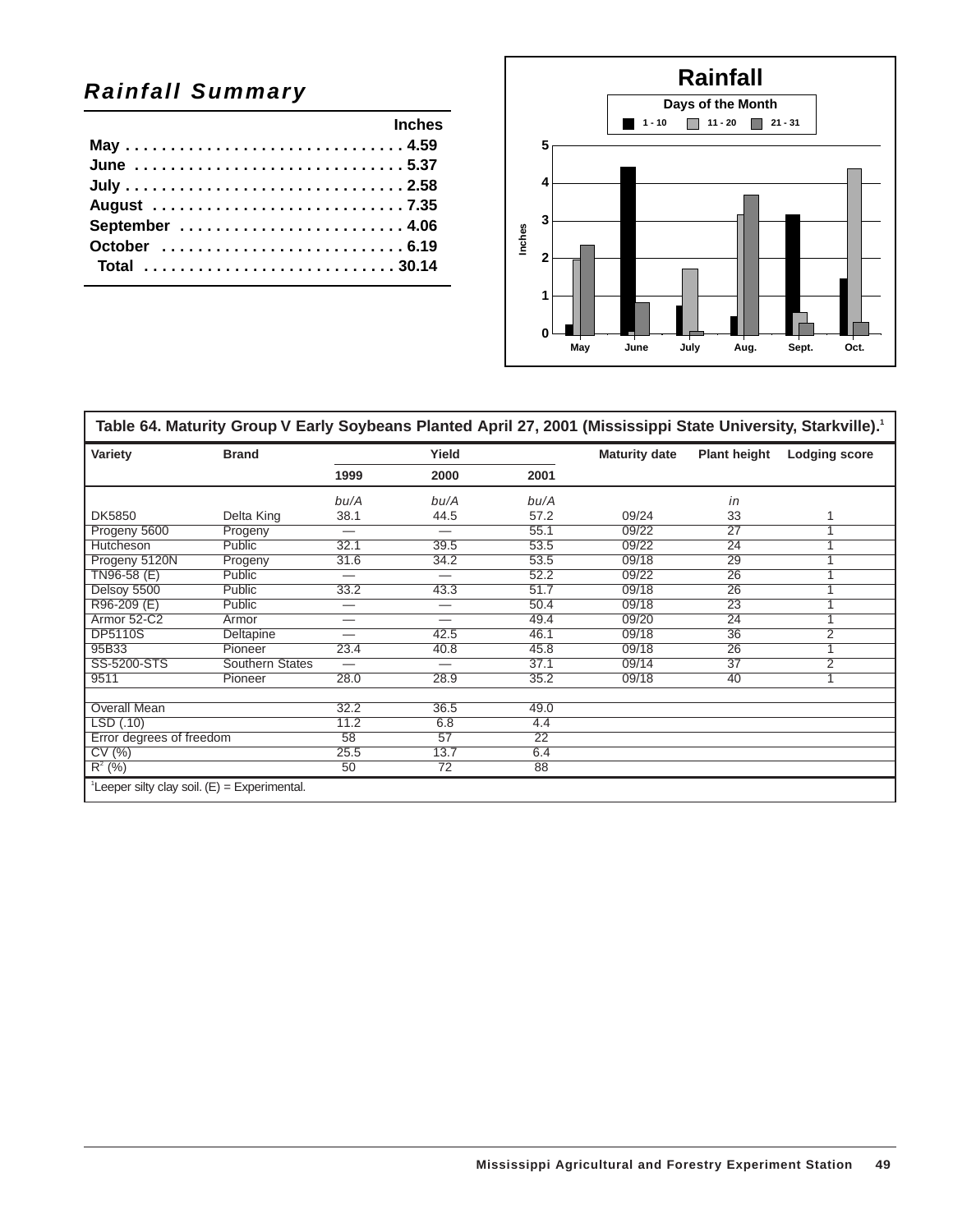|                                                  |                        |                          |                          |                   | Table 65. Maturity Group V Late Soybeans Planted April 27, 2001 (Mississippi State University, Starkville). <sup>1</sup> |                     |                      |
|--------------------------------------------------|------------------------|--------------------------|--------------------------|-------------------|--------------------------------------------------------------------------------------------------------------------------|---------------------|----------------------|
| Variety                                          | <b>Brand</b>           |                          | Yield                    |                   | <b>Maturity date</b>                                                                                                     | <b>Plant height</b> | <b>Lodging score</b> |
|                                                  |                        | 1999                     | 2000                     | 2001              |                                                                                                                          |                     |                      |
|                                                  |                        | bu/A                     | bu/A                     | bu/A              |                                                                                                                          | in                  |                      |
| <b>DK5995</b>                                    | Delta King             | 40.7                     | 44.1                     | 59.6              | 10/01                                                                                                                    | 25                  | 1                    |
| DP5989                                           | Deltapine              | —                        | 19.8                     | 58.6              | 09/27                                                                                                                    | $\overline{38}$     | $\overline{2}$       |
| <b>Bolivar</b>                                   | Public                 | 45.1                     | 27.5                     | 57.8              | 09/22                                                                                                                    | $\overline{26}$     | 1                    |
| <b>HBK 5991</b>                                  | Hornbeck               | —                        |                          | $\overline{57.3}$ | 09/28                                                                                                                    | $\overline{27}$     | 1                    |
| <b>HBK 5812</b>                                  | Hornbeck               | —                        | —                        | 56.5              | 09/27                                                                                                                    | 34                  | $\overline{2}$       |
| 95B97                                            | Pioneer                |                          |                          | 54.8              | 10/01                                                                                                                    | 25                  | 1                    |
| A5959                                            | Asgrow                 | 47.9                     | 36.9                     | 53.9              | 10/01                                                                                                                    | $\overline{25}$     | 1                    |
| Caviness                                         | Public                 | 41.3                     | 26.7                     | 53.7              | 09/25                                                                                                                    | 23                  | 1                    |
| R95-2210 (E)                                     | Public                 | 38.8                     | 38.2                     | 53.3              | 09/27                                                                                                                    | $\overline{23}$     | 1                    |
| DT96-6840 (E)                                    | Public                 | 44.1                     | 36.9                     | 53.2              | 09/25                                                                                                                    | $\overline{24}$     | 1                    |
| Hutcheson                                        | Public                 | 25.7                     | 25.6                     | 51.6              | 09/25                                                                                                                    | $\overline{20}$     | 1                    |
| <b>TV5926</b>                                    | Terral                 | 43.5                     | 35.3                     | 51.6              | 10/01                                                                                                                    | $\overline{24}$     | 1                    |
| <b>UARK-5798</b>                                 | Public                 | 46.5                     | 27.2                     | 51.1              | 09/27                                                                                                                    | $\overline{28}$     | 1                    |
| 9594                                             | Pioneer                | 43.7                     | 35.5                     | 50.5              | 09/27                                                                                                                    | $\overline{31}$     | $\overline{2}$       |
| <b>SS 597N</b>                                   | $\overline{\text{SS}}$ | 42.1                     | 37.9                     | 49.6              | 09/29                                                                                                                    | $\overline{32}$     | 1                    |
| <b>UARK-5896</b>                                 | Public                 | $\overline{\phantom{0}}$ | $\overline{\phantom{0}}$ | 47.7              | 09/30                                                                                                                    | $\overline{29}$     | 1                    |
|                                                  |                        |                          |                          |                   |                                                                                                                          |                     |                      |
| Overall Mean                                     |                        | 39.8                     | 32.9                     | 53.8              |                                                                                                                          |                     |                      |
| LSD(.10)                                         |                        | 5.8                      | 7.9                      | 4.2               |                                                                                                                          |                     |                      |
| Error degrees of freedom                         |                        | 68                       | 58                       | $\overline{30}$   |                                                                                                                          |                     |                      |
| CV(%)                                            |                        | 10.8                     | 17.5                     | 5.6               |                                                                                                                          |                     |                      |
| $R^2$ (%)                                        |                        | 77                       | 58                       | 70                |                                                                                                                          |                     |                      |
| $^1$ Leeper silty clay soil. (E) = Experimental. |                        |                          |                          |                   |                                                                                                                          |                     |                      |

| Variety                  | <b>Brand</b> |      | Yield |      | <b>Maturity date</b> | <b>Plant height</b> | <b>Lodging score</b> |
|--------------------------|--------------|------|-------|------|----------------------|---------------------|----------------------|
|                          |              | 1999 | 2000  | 2001 |                      |                     |                      |
|                          |              | bu/A | bu/A  | bu/A |                      | in                  |                      |
| R92-1258 (E)             | Public       | 44.7 | 25.6  | 54.5 | 10/01                | 35                  |                      |
| <b>Dillon</b>            | Public       | 44.5 | 21.2  | 47.7 | 10/01                | 33                  |                      |
| <b>SANTEE</b>            | Public       | 43.3 | 33.7  | 45.2 | 10/16                | 41                  | 2                    |
| <b>Overall Mean</b>      |              | 41.6 | 26.6  | 49.1 |                      |                     |                      |
| LSD(.10)                 |              | 5.1  | 9.0   | 5.2  |                      |                     |                      |
| Error degrees of freedom |              | 38   | 16    | 4    |                      |                     |                      |
| CV(%)                    |              | 8.9  | 23.9  | 6.1  |                      |                     |                      |
| $R^2$ (%)                |              | 82   | 65    | 84   |                      |                     |                      |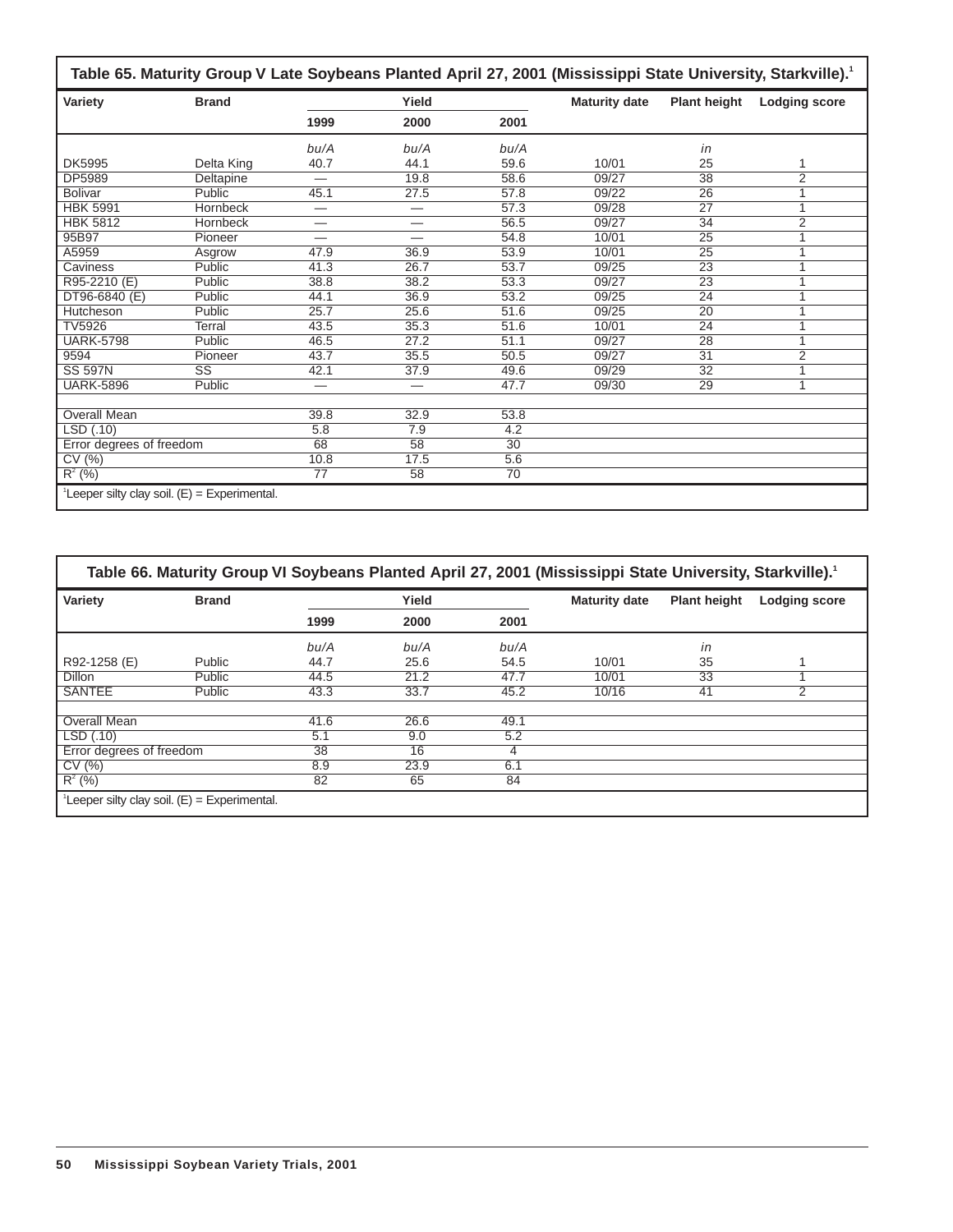### **Table 67. Roundup Ready Maturity Group III Soybeans** Planted April 27, 2001 (Mississippi State University, Starkville).<sup>1</sup>

| Variety                                                                                     | <b>Brand</b>            |                                 | Yield                    |                 | <b>Maturity date</b> | <b>Plant height</b> | <b>Lodging score</b> |
|---------------------------------------------------------------------------------------------|-------------------------|---------------------------------|--------------------------|-----------------|----------------------|---------------------|----------------------|
|                                                                                             |                         | $1999^2$                        | $2000^2$                 | 2001            |                      |                     |                      |
|                                                                                             |                         | bu/A                            | bu/A                     | bu/A            |                      | in                  |                      |
| AG3702                                                                                      | Asgrow                  |                                 |                          | 63.0            | 08/14                | 30                  | 1                    |
| <b>DK 3968RR</b>                                                                            | Delta King              |                                 | $\overline{\phantom{0}}$ | 59.5            | 08/10                | 32                  |                      |
| <b>DK 3862RR</b>                                                                            | Delta King              | $\overline{\phantom{0}}$        | —                        | 59.1            | 08/14                | $\overline{35}$     | A                    |
| <b>DK 3964RR</b>                                                                            | Delta King              | —                               | —                        | 58.4            | 08/08                | $\overline{38}$     | $\overline{2}$       |
| RC3866 (E)                                                                                  | <b>Croplan Genetics</b> | $\hspace{0.1mm}-\hspace{0.1mm}$ | —                        | 58.0            | 08/14                | 33                  |                      |
| AG3701                                                                                      | Asgrow                  | —                               | —                        | 57.6            | 08/14                | 29                  |                      |
| AG3902                                                                                      | Asgrow                  | $\overline{\phantom{0}}$        | —                        | 55.2            | 08/06                | 30                  |                      |
| HBK SB3980R                                                                                 | Hornbeck                | —                               |                          | 50.1            | 08/14                | $\overline{25}$     |                      |
| AG3903                                                                                      | Asgrow                  | –                               | –                        | 49.7            | 08/08                | $\overline{33}$     |                      |
| HX38-92955 (E)                                                                              | Hartz                   | —                               | _                        | 48.2            | 08/03                | 29                  |                      |
| <b>DK 3961RR</b>                                                                            | Delta King              | —                               | —                        | 48.0            | 08/08                | 35                  | 1                    |
|                                                                                             |                         |                                 |                          |                 |                      |                     |                      |
| Overall Mean                                                                                |                         | —                               | —                        | 55.1            |                      |                     |                      |
| LSD(.10)                                                                                    |                         | —                               | —                        | 9.6             |                      |                     |                      |
| Error degrees of freedom                                                                    |                         | —                               |                          | $\overline{20}$ |                      |                     |                      |
| CV(%)                                                                                       |                         | —                               | —                        | 12.4            |                      |                     |                      |
| $R^{2}$ (%)                                                                                 |                         | —                               | _                        | 49              |                      |                     |                      |
| Leeper silty clay soil. $(E)$ = Experimental.<br><sup>2</sup> Not planted in 1999 and 2000. |                         |                                 |                          |                 |                      |                     |                      |

**Table 68. Roundup Ready Maturity Group III Soybeans** Planted May 14, 2001 (Mississippi State University, Starkville).<sup>1</sup>

| Variety                                                                                                  | <b>Brand</b>            | Yield |                          |      | <b>Maturity date</b> | <b>Plant height</b> | <b>Lodging score</b> |
|----------------------------------------------------------------------------------------------------------|-------------------------|-------|--------------------------|------|----------------------|---------------------|----------------------|
|                                                                                                          |                         | 1999  | 2000                     | 2001 |                      |                     |                      |
|                                                                                                          |                         | bu/A  | bu/A                     | bu/A |                      | in                  |                      |
| <b>DK 3968RR</b>                                                                                         | Delta King              | —     |                          | 57.2 | 08/28                | 33                  |                      |
| HBK SB3980R                                                                                              | Hornbeck                |       |                          | 56.8 | 09/03                | 36                  |                      |
| AG3702                                                                                                   | Asgrow                  | —     | —                        | 50.9 | 09/02                | 35                  |                      |
| <b>DK 3862RR</b>                                                                                         | Delta King              |       | —                        | 50.7 | 09/02                | $\overline{37}$     |                      |
| AG3701                                                                                                   | Asgrow                  |       |                          | 50.1 | 09/02                | 31                  |                      |
| AG3902                                                                                                   | Asgrow                  | —     |                          | 50.1 | 09/02                | 33                  |                      |
| AG3903                                                                                                   | Asgrow                  | —     | —                        | 49.3 | 09/04                | $\overline{37}$     | 2                    |
| <b>DK 3964RR</b>                                                                                         | Delta King              | —     | —                        | 48.2 | 09/02                | 38                  | 2                    |
| HX38-92955 (E)                                                                                           | Hartz                   | –     | _                        | 47.7 | 08/29                | 38                  | 2                    |
| RC3866 (E)                                                                                               | <b>Croplan Genetics</b> | —     | —                        | 45.5 | 09/03                | $\overline{35}$     |                      |
| <b>DK 3961RR</b>                                                                                         | Delta King              | —     |                          | 44.8 | 09/03                | 37                  | и                    |
|                                                                                                          |                         |       |                          |      |                      |                     |                      |
| <b>Overall Mean</b>                                                                                      |                         |       | $\overline{\phantom{0}}$ | 50.1 |                      |                     |                      |
| LSD(.10)                                                                                                 |                         |       |                          | 12.2 |                      |                     |                      |
| Error degrees of freedom                                                                                 |                         | —     | —                        | 20   |                      |                     |                      |
| CV(%)                                                                                                    |                         |       | —                        | 17.3 |                      |                     |                      |
| $R^2$ (%)                                                                                                |                         |       | —                        | 32   |                      |                     |                      |
| <sup>1</sup> Leeper silty clay soil. $(E)$ = Experimental.<br><sup>2</sup> Not planted in 1999 and 2000. |                         |       |                          |      |                      |                     |                      |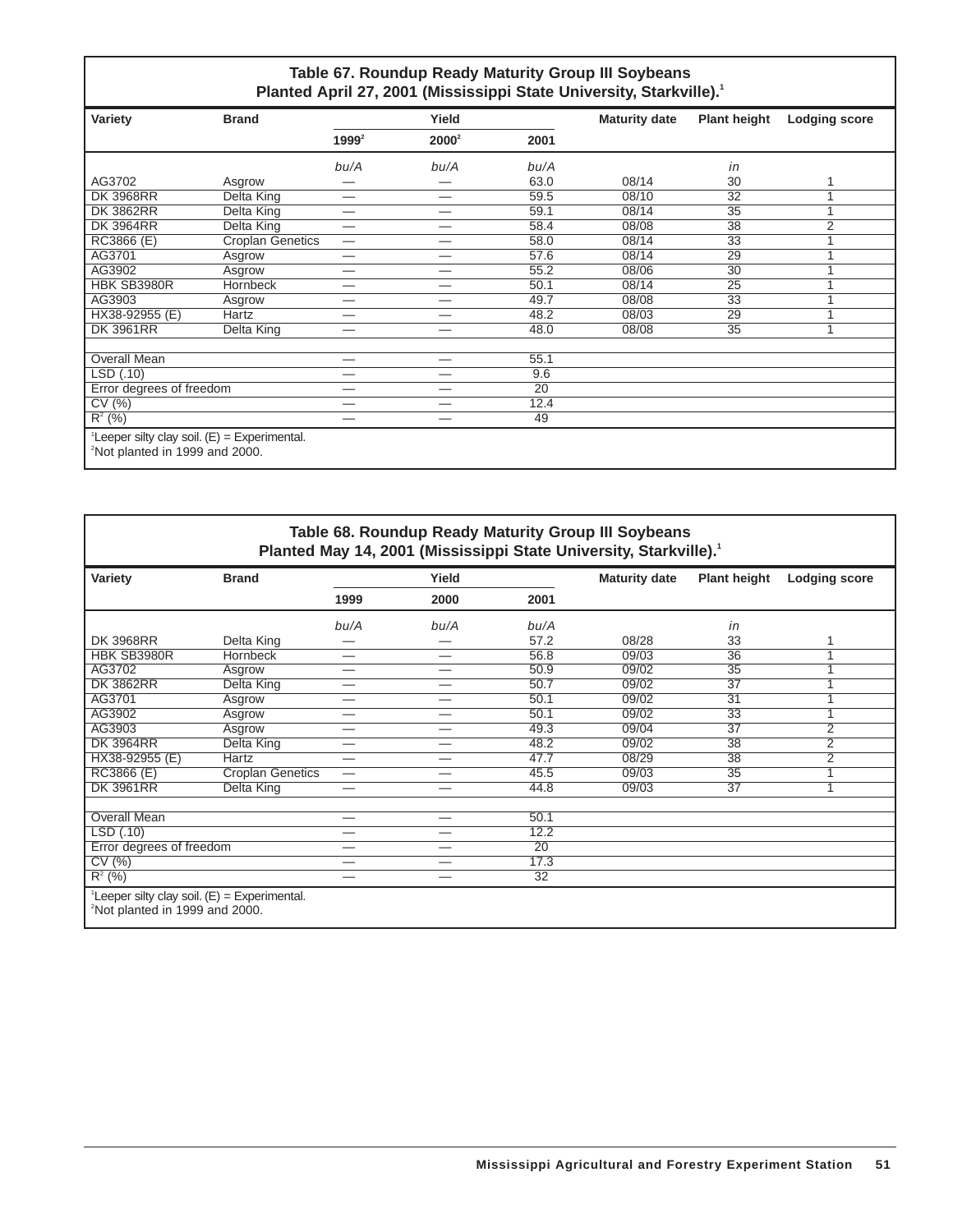### **Table 69. Roundup Ready Maturity Group IV Early Soybeans** Planted April 27, 2001 (Mississippi State University, Starkville).<sup>1</sup>

| Variety                                                                                           | <b>Brand</b>            |                          | Yield                           |                 | <b>Maturity date</b> | <b>Plant height</b> | <b>Lodging score</b> |
|---------------------------------------------------------------------------------------------------|-------------------------|--------------------------|---------------------------------|-----------------|----------------------|---------------------|----------------------|
|                                                                                                   |                         | 1999                     | $2000^2$                        | 2001            |                      |                     |                      |
|                                                                                                   |                         | bu/A                     | bu/A                            | bu/A            |                      | in                  |                      |
| AG4403                                                                                            | Asgrow                  |                          |                                 | 35.1            | 08/27                | 29                  | $\mathbf{1}$         |
| 9480XRR (E)                                                                                       | M & D Gold              |                          |                                 | 34.4            | 09/02                | $\overline{41}$     | $\overline{2}$       |
| <b>DP4690RR</b>                                                                                   | <b>Deltapine</b>        | 29.8                     | $\overline{\phantom{0}}$        | 34.3            | 09/05                | $\overline{30}$     | $\overline{2}$       |
| 3443NRR                                                                                           | Dyna-Gro                | $\qquad \qquad$          | $\overline{\phantom{0}}$        | 33.5            | 09/02                | 31                  | $\mathbf{1}$         |
| <b>TS466RR</b>                                                                                    | <b>Croplan Genetics</b> | 24.6                     |                                 | 31.5            | 09/04                | $\overline{37}$     | $\overline{2}$       |
| 4512RR/N                                                                                          | AgriPro/Garst           | $\overline{\phantom{0}}$ | $\overline{\phantom{0}}$        | 29.8            | 09/02                | $\overline{30}$     | 1                    |
| <b>DP4344RR</b>                                                                                   | Deltapine               | $\overline{\phantom{0}}$ | $\overline{\phantom{0}}$        | 28.9            | 08/24                | 37                  | $\overline{2}$       |
| <b>DK 4461RR</b>                                                                                  | <b>Delta King</b>       | $\overline{\phantom{0}}$ | $\overline{\phantom{0}}$        | 28.7            | 09/02                | $\overline{26}$     | $\overline{1}$       |
| SS RT446N                                                                                         | $\overline{\text{SS}}$  |                          |                                 | 28.7            | 08/27                | $\overline{35}$     | $\overline{2}$       |
| 3463NRR                                                                                           | Dyna-Gro                | 32.8                     |                                 | 28.6            | 08/27                | $\overline{34}$     | $\mathbf{1}$         |
| <b>HBK R4820</b>                                                                                  | Hornbeck                |                          | —                               | 28.4            | 09/05                | $\overline{35}$     | $\overline{2}$       |
| <b>RC4444 (E)</b>                                                                                 | <b>Croplan Genetics</b> |                          | $\overline{\phantom{0}}$        | 28.0            | 09/02                | $\overline{30}$     | $\overline{1}$       |
| 4888RR                                                                                            | AgriPro/Garst           | 27.8                     | $\overline{\phantom{0}}$        | 27.9            | 09/05                | 35                  | $\overline{2}$       |
| <b>TV4589RR</b>                                                                                   | <b>Terral</b>           | 26.1                     |                                 | 26.8            | 08/24                | $\overline{35}$     | $\overline{2}$       |
| AG4702                                                                                            | Asgrow                  | 35.4                     |                                 | 26.0            | 09/02                | 29                  | $\overline{2}$       |
| <b>DPX4300RR (E)</b>                                                                              | <b>Deltapine</b>        | $=$                      | $\overline{\phantom{0}}$        | 25.8            | 08/17                | $\overline{27}$     | $\mathbf{1}$         |
| <b>HBK R4660</b>                                                                                  | <b>Hornbeck</b>         | 33.3                     | $\overline{\phantom{0}}$        | 24.6            | 09/04                | $\overline{37}$     | 1                    |
| 94B73                                                                                             | Pioneer                 | $\equiv$                 |                                 | 24.6            | 08/22                | $\overline{32}$     | $\overline{2}$       |
| Armor 44-R4                                                                                       | Armor                   |                          |                                 | 23.0            | 08/24                | 26                  | $\mathbf{1}$         |
| Armor 47-G7                                                                                       | Armor                   | $\overline{\phantom{0}}$ | $\equiv$                        | 22.8            | 08/24                | $\overline{29}$     | $\mathbf{1}$         |
| S46-G2                                                                                            | $\overline{\text{NK}}$  | $\overline{\phantom{0}}$ | $\overline{\phantom{0}}$        | 22.2            | 08/27                | $\overline{37}$     | $\overline{1}$       |
| 4501RR/N                                                                                          | AgriPro/Garst           | $\overline{\phantom{0}}$ | $\overline{\phantom{0}}$        | 20.1            | 08/29                | $\overline{37}$     | $\mathbf{1}$         |
| <b>H4554RR</b>                                                                                    | <b>Hartz</b>            | $\overline{\phantom{0}}$ |                                 | 19.9            | 08/17                | $\overline{33}$     | $\mathbf{1}$         |
| 9410XRR (E)                                                                                       | M & D Gold              | $\overline{\phantom{0}}$ | $\overline{\phantom{0}}$        | 19.5            | 08/08                | $\overline{31}$     | 1                    |
| AG4301                                                                                            | Asgrow                  | $\overline{\phantom{0}}$ | $\overline{\phantom{0}}$        | 19.2            | 08/24                | 31                  | $\mathbf{1}$         |
| 3468NRR                                                                                           | Dyna-Gro                | $\overline{\phantom{0}}$ | $\overbrace{\phantom{1232211}}$ | 19.0            | 08/27                | $\overline{25}$     | $\overline{1}$       |
| AG4602                                                                                            | Asgrow                  | 33.6                     |                                 | 18.4            | 08/29                | $\overline{32}$     | $\mathbf{1}$         |
| 94B23                                                                                             | Pioneer                 | —                        |                                 | 16.1            | 08/17                | $\overline{32}$     | $\mathbf{1}$         |
| HX40-93038 (E)                                                                                    | <b>Hartz</b>            | $\overline{\phantom{0}}$ | $\overline{\phantom{0}}$        | 15.6            | 08/17                | $\overline{26}$     | $\overline{1}$       |
| RT4241 (E)                                                                                        | <b>Croplan Genetics</b> |                          | $\overline{\phantom{0}}$        | 15.0            | 08/20                | $\overline{33}$     | $\mathbf{1}$         |
| HBK SB4310R                                                                                       | Hornbeck                |                          |                                 | 12.6            | 08/20                | 31                  | $\mathbf{1}$         |
| <b>Overall Mean</b>                                                                               |                         | 28.9                     | $\overline{\phantom{0}}$        | 24.8            |                      |                     |                      |
| LSD(.10)                                                                                          |                         | 7.1                      | $\overline{\phantom{0}}$        | 7.1             |                      |                     |                      |
| Error degrees of freedom                                                                          |                         | $\overline{40}$          | $\overline{\phantom{0}}$        | $\overline{60}$ |                      |                     |                      |
| CV(%)                                                                                             |                         | 17.9                     | $\overline{\phantom{m}}$        | 21.0            |                      |                     |                      |
| $R^{2}$ (%)                                                                                       |                         | 55                       |                                 | $\overline{72}$ |                      |                     |                      |
| <sup>1</sup> Leeper silty clay soil. $(E) =$ Experimental.<br><sup>2</sup> Not published in 2000. |                         |                          |                                 |                 |                      |                     |                      |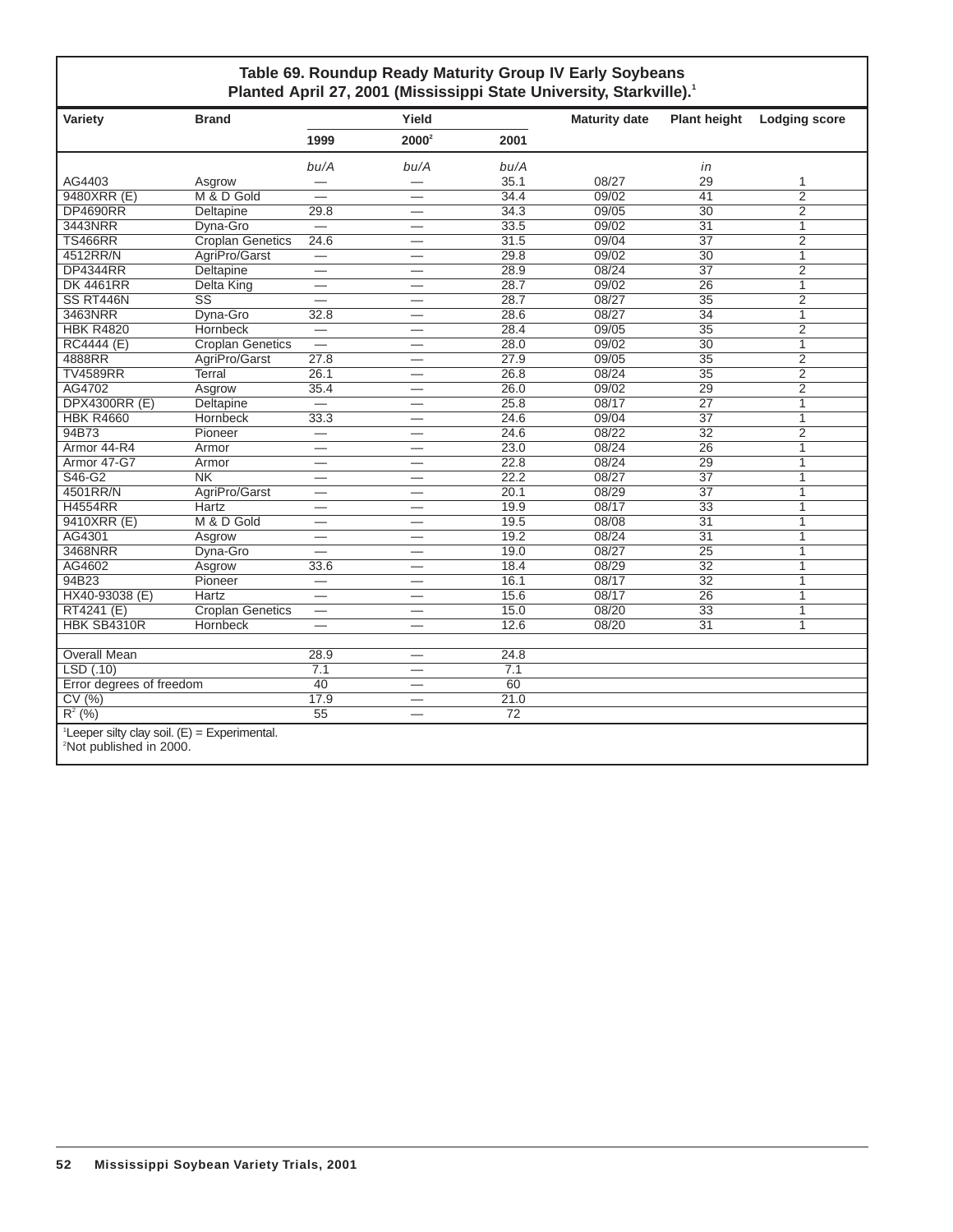### **Table 70. Roundup Ready Maturity Group IV Late Soybeans** Planted April 27, 2001 (Mississippi State University, Starkville).<sup>1</sup>

| Variety                                                    | <b>Brand</b>            |                          | Yield                    |      | <b>Maturity date</b> | <b>Plant height</b> | <b>Lodging score</b> |
|------------------------------------------------------------|-------------------------|--------------------------|--------------------------|------|----------------------|---------------------|----------------------|
|                                                            |                         | 1999                     | 2000                     | 2001 |                      |                     |                      |
|                                                            |                         | bu/A                     | bu/A                     | bu/A |                      | in                  |                      |
| H4994RR                                                    | Hartz                   | $\overline{\phantom{0}}$ | 42.7                     | 57.6 | 09/04                | 38                  | 2                    |
| <b>USG 7489RR</b>                                          | <b>USG</b>              | $\overline{\phantom{0}}$ |                          | 54.3 | 09/08                | $\overline{36}$     | $\overline{2}$       |
| <b>FFR 4900RR</b>                                          | <b>FFR</b>              |                          |                          | 53.5 | 09/04                | $\overline{37}$     | $\overline{2}$       |
| <b>HBK R4920</b>                                           | Hornbeck                | $\overline{\phantom{0}}$ | 35.6                     | 51.6 | 09/11                | $\overline{35}$     | $\overline{1}$       |
| DK XTJ201RR (E)                                            | Delta King              |                          | $\equiv$                 | 51.2 | 09/02                | $\overline{30}$     | $\overline{1}$       |
| <b>DK4868RR</b>                                            | Delta King              | 33.7                     | 44.0                     | 50.9 | 09/03                | 28                  | $\overline{1}$       |
| <b>SS RT4980</b>                                           | $\overline{\text{SS}}$  | $\overline{\phantom{0}}$ | 37.9                     | 50.8 | 09/14                | $\overline{33}$     | $\overline{1}$       |
| <b>DG 4950RR</b>                                           | <b>Delta Grow</b>       |                          |                          | 50.2 | 09/02                | $\overline{37}$     | 1                    |
| DPX4885RR (E)                                              | Deltapine               | $\overline{\phantom{0}}$ | $\overline{\phantom{0}}$ | 49.9 | 09/05                | $\overline{37}$     | $\mathbf{1}$         |
| Genesis A504RR                                             | Genesis                 | $\overline{\phantom{0}}$ | $\equiv$                 | 48.4 | 09/08                | $\overline{35}$     | 1                    |
| RC4995 (E)                                                 | <b>Croplan Genetics</b> | $\overline{\phantom{0}}$ | $\overline{\phantom{0}}$ | 48.2 | 09/11                | $\overline{35}$     | $\overline{1}$       |
| <b>ES Prairie RR</b>                                       | $\overline{\text{ES}}$  | $\overline{\phantom{0}}$ | 34.6                     | 47.9 | 09/03                | $\overline{42}$     | $\overline{4}$       |
| <b>YRC49 (E)</b>                                           | <b>Croplan Genetics</b> |                          |                          | 47.9 | 09/11                | $\overline{25}$     | $\overline{1}$       |
| <b>SS RT46704N</b>                                         | $\overline{\text{SS}}$  |                          | 23.5                     | 47.8 | 09/02                | $\overline{51}$     | $\overline{1}$       |
| <b>SG498RR</b>                                             | Deltapine               | 32.0                     | 32.5                     | 47.2 | 09/12                | $\overline{30}$     | $\overline{1}$       |
| AG5001                                                     | Asgrow                  | 27.9                     | 24.4                     | 46.2 | 09/08                | $\overline{31}$     | $\overline{1}$       |
| AG4902                                                     | Asgrow                  | 30.9                     | 46.1                     | 45.5 | 09/03                | $\overline{32}$     | $\overline{1}$       |
| 4803RR                                                     | <b>Dixie</b>            | $\overline{\phantom{0}}$ | 36.0                     | 44.4 | 09/11                | $\overline{30}$     | $\mathbf{1}$         |
| AG4702                                                     | Asgrow                  | $\overline{\phantom{0}}$ | 45.4                     | 44.4 | 09/04                | $\overline{28}$     | $\overline{1}$       |
| <b>HBK R5101</b>                                           | <b>Hornbeck</b>         | $\overline{\phantom{0}}$ | $\overline{\phantom{0}}$ | 43.9 | 09/11                | 42                  | $\overline{2}$       |
| Genesis A484RR                                             | Genesis                 | $\overline{\phantom{0}}$ | $\overline{\phantom{0}}$ | 43.9 | 09/05                | $\overline{32}$     | $\mathbf{1}$         |
| V492NRR                                                    | Vigoro                  | $\overline{\phantom{0}}$ |                          | 43.5 | 09/03                | 35                  | $\overline{2}$       |
| 9492                                                       | Pioneer                 | 30.7                     | 41.8                     | 42.4 | 09/14                | 26                  | $\overline{1}$       |
| Morsoy RT4809                                              | Morsov                  | $\overline{\phantom{0}}$ | 45.9                     | 42.3 | 09/11                | $\overline{28}$     | 1                    |
| DK4762RR                                                   | Delta King              | 35.1                     | 40.9                     | 41.7 | 09/08                | $\overline{34}$     | 1                    |
| <b>TV4886RR</b>                                            | <b>Terral</b>           |                          | 33.0                     | 40.9 | 09/05                | 40                  | 1                    |
| 3484NRR                                                    | Dyna-Gro                | $\overline{\phantom{0}}$ | 43.0                     | 39.4 | 09/04                | $\overline{32}$     | 1                    |
| DK XTJ184RR (E)                                            | Delta King              |                          |                          | 39.3 | 08/27                | $\overline{34}$     | 1                    |
| <b>TV4890RR</b>                                            | Terral                  | 30.1                     | 40.8                     | 38.9 | 09/11                | $\overline{34}$     | $\overline{1}$       |
| <b>DK 4763RR</b>                                           | Delta King              |                          |                          | 38.6 | 09/11                | 29                  | $\mathbf{1}$         |
| <b>B481RR</b>                                              | Genesis                 | $\equiv$                 |                          | 38.4 | 09/04                | $\overline{37}$     | $\overline{1}$       |
| Progeny 4858RR                                             | Progeny                 |                          |                          | 38.0 | 09/08                | $\overline{31}$     | 1                    |
| <b>DK4965RR</b>                                            | Delta King              | 31.4                     | 48.5                     | 37.9 | 09/20                | 28                  | 1                    |
| AG4602                                                     | Asgrow                  |                          |                          | 37.6 | 09/03                | $\overline{32}$     | $\overline{1}$       |
| $S51-TI$                                                   | N <sub>K</sub>          | 35.0                     | 31.7                     | 37.5 | 09/14                | 48                  | $\overline{3}$       |
| <b>H4884RR</b>                                             | Hartz                   |                          | 30.6                     | 37.5 | 09/08                | $\overline{30}$     | $\mathbf{1}$         |
| <b>RC 4848</b>                                             | <b>Croplan Genetics</b> | 30.3                     | 37.3                     | 34.8 | 09/02                | $\overline{32}$     | $\overline{1}$       |
| <b>DG 4850RR</b>                                           | <b>Delta Grow</b>       |                          | 45.0                     | 33.6 | 09/11                | $\overline{31}$     | $\overline{1}$       |
|                                                            |                         |                          |                          |      |                      |                     |                      |
| <b>Overall Mean</b>                                        |                         | 29.8                     | 38.3                     | 44.4 |                      |                     |                      |
| LSD(.10)                                                   |                         | 6.1                      | 10.4                     | 6.3  |                      |                     |                      |
| Error degrees of freedom                                   |                         | $\overline{34}$          | 56                       | 74   |                      |                     |                      |
| CV(%)                                                      |                         | 14.7                     | 19.9                     | 10.4 |                      |                     |                      |
| $R^2$ (%)                                                  |                         | 46                       | $\overline{53}$          | 72   |                      |                     |                      |
| <sup>1</sup> Leeper silty clay soil. $(E) =$ Experimental. |                         |                          |                          |      |                      |                     |                      |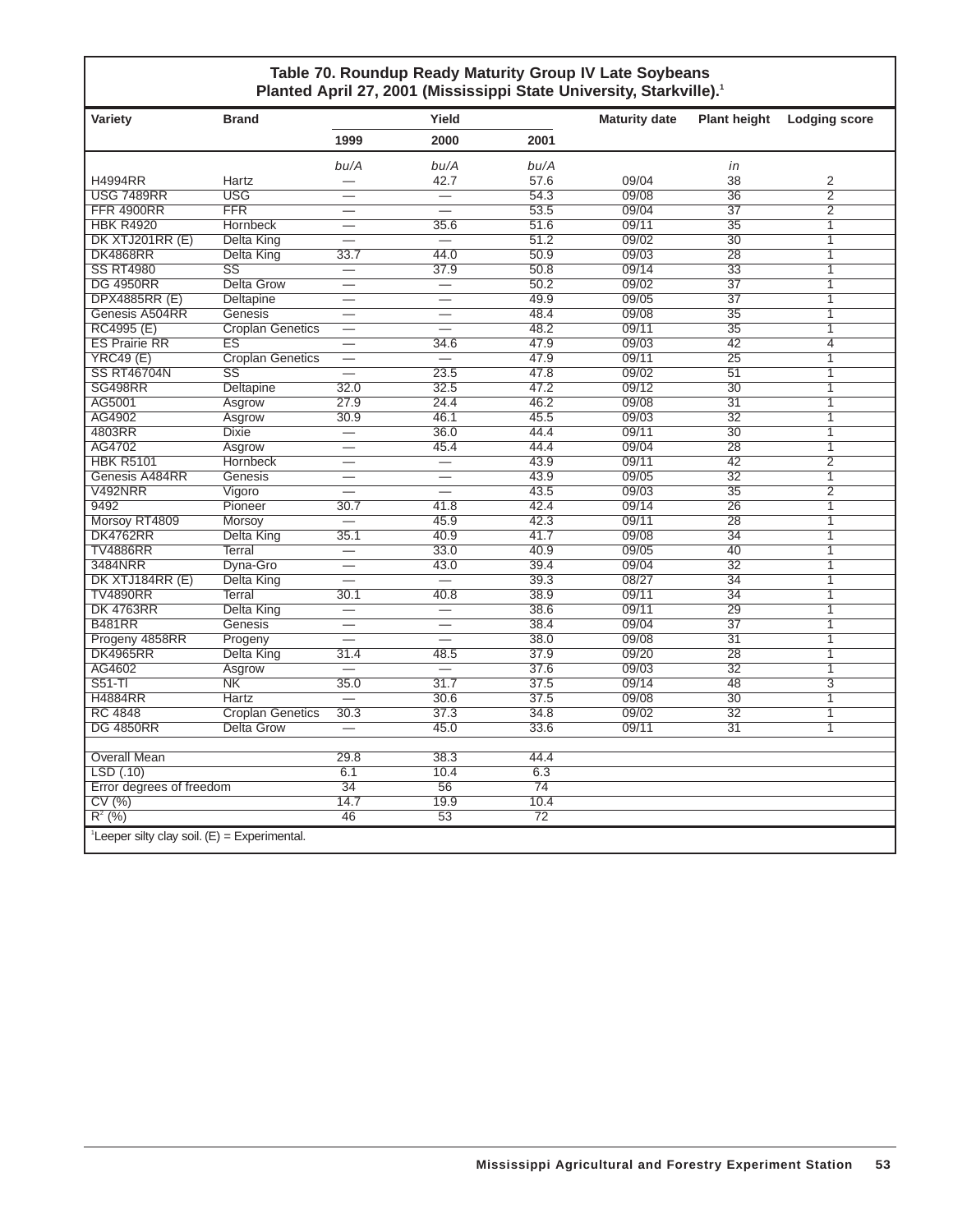### **Table 71. Roundup Ready Maturity Group V Early Soybeans Planted April 27, 2001 (Mississippi State University, Starkville).1**

| Variety                                                    | <b>Brand</b>                        |                                  | Yield                                                      |              | <b>Maturity date</b> | <b>Plant height</b>                | <b>Lodging score</b>             |  |  |  |
|------------------------------------------------------------|-------------------------------------|----------------------------------|------------------------------------------------------------|--------------|----------------------|------------------------------------|----------------------------------|--|--|--|
|                                                            |                                     | 1999                             | 2000                                                       | 2001         |                      |                                    |                                  |  |  |  |
|                                                            |                                     | bu/A                             | bu/A                                                       | bu/A         |                      | in                                 |                                  |  |  |  |
| 95B53                                                      | Pioneer                             | 42.0                             | 35.9                                                       | 65.7         | 09/22                | 28                                 | 1                                |  |  |  |
| <b>DP5414RR</b>                                            | Deltapine                           |                                  | 29.9                                                       | 63.5         | 09/24                | $\overline{33}$                    | $\overline{2}$                   |  |  |  |
| AG5701                                                     | Asgrow                              | $\overline{\phantom{0}}$         | 34.4                                                       | 61.7         | 09/28                | 29                                 | $\mathbf{1}$                     |  |  |  |
| SS RT557N                                                  | $\overline{\text{SS}}$              |                                  |                                                            | 60.9         | 09/20                | $\overline{34}$                    | $\overline{2}$                   |  |  |  |
| Armor 54-Z4                                                | Armor                               | $\overline{\phantom{0}}$         |                                                            | 60.7<br>60.7 | 09/22<br>09/22       | $\overline{27}$<br>$\overline{33}$ | 1<br>$\overline{1}$              |  |  |  |
| RC5454 (E)<br>AG5501                                       | <b>Croplan Genetics</b><br>Asgrow   |                                  | 27.2                                                       | 60.4         | 09/24                | 31                                 | 1                                |  |  |  |
| 3535NRR                                                    | Dyna-Gro                            | —                                | 29.9                                                       | 60.0         | 09/25                | 30                                 | $\overline{2}$                   |  |  |  |
| <b>DK 5366RR</b>                                           | <b>Delta King</b>                   | $\qquad \qquad \longleftarrow$   | 39.0                                                       | 59.7         | 09/27                | 26                                 | 1                                |  |  |  |
| <b>DK 5465RR</b>                                           | <b>Delta King</b>                   |                                  | 32.8                                                       | 59.7         | 09/24                | 28                                 | 1                                |  |  |  |
| 95B32                                                      | Pioneer                             |                                  | 30.8                                                       | 59.6         | 09/18                | 26                                 | 1                                |  |  |  |
| <b>DK 5668RR</b>                                           | <b>Delta King</b>                   |                                  | 33.2                                                       | 59.3         | 09/27                | 29                                 | $\mathbf{1}$                     |  |  |  |
| 3562NRR                                                    | Dyna-Gro                            | $\overline{\phantom{0}}$         | 33.6                                                       | 59.3         | 09/25                | 31                                 | $\overline{2}$                   |  |  |  |
| <b>B544RR</b>                                              | Genesis                             |                                  |                                                            | 58.7         | 09/22                | 26                                 | $\mathbf{1}$                     |  |  |  |
| <b>DK5661RR</b>                                            | Delta King                          | 44.7                             | 30.2                                                       | 58.6         | 09/27                | $\overline{36}$                    | $\mathbf{1}$                     |  |  |  |
| <b>DG 5630RR</b>                                           | <b>Delta Grow</b>                   |                                  | 30.9                                                       | 58.6         | 10/03                | $\overline{33}$                    | $\overline{2}$                   |  |  |  |
| 5512RR/N                                                   | AgriPro/Garst                       |                                  |                                                            | 58.6         | 09/20                | $\overline{28}$                    | $\overline{1}$                   |  |  |  |
| <b>HBK R5588</b><br><b>YRC56 (E)</b>                       | Hornbeck<br><b>Croplan Genetics</b> | 36.5<br>$\equiv$                 | 30.6<br>$\qquad \qquad -$                                  | 58.4<br>58.2 | 09/14<br>09/22       | 29<br>$\overline{25}$              | $\overline{2}$<br>$\overline{1}$ |  |  |  |
| <b>DG 5450RR</b>                                           | Delta Grow                          |                                  | $\overline{\phantom{m}}$                                   | 58.1         | 09/22                | $\overline{28}$                    | $\mathbf{1}$                     |  |  |  |
| RC5252 (E)                                                 | <b>Croplan Genetics</b>             | $\overline{\phantom{0}}$         |                                                            | 57.9         | 09/18                | $\overline{32}$                    | $\overline{1}$                   |  |  |  |
| Progeny 5660RR                                             | Progeny                             | $\qquad \qquad \longleftarrow$   | $\overline{\phantom{0}}$                                   | 57.7         | 09/27                | $\overline{33}$                    | $\overline{2}$                   |  |  |  |
| Progeny 5415RR                                             | Progeny                             |                                  |                                                            | 57.6         | 09/22                | $\overline{26}$                    | 1                                |  |  |  |
| AG5602                                                     | Asgrow                              | 34.7                             | 25.5                                                       | 57.6         | 09/24                | 29                                 | 1                                |  |  |  |
| <b>S59-V6RR</b>                                            | N <sub>K</sub>                      | 38.9                             | 35.2                                                       | 57.4         | 09/30                | $\overline{32}$                    | $\overline{2}$                   |  |  |  |
| Armor 53-K3                                                | Armor                               | $\overbrace{\phantom{12322111}}$ | $\overbrace{\phantom{12333}}$                              | 57.2         | 09/20                | 25                                 | 1                                |  |  |  |
| <b>RT5110N</b>                                             | <b>Morsoy</b>                       |                                  | $\overline{\phantom{0}}$                                   | 57.1         | 09/18                | 29                                 | 1                                |  |  |  |
| 3543NRR                                                    | Dyna-Gro                            |                                  |                                                            | 57.0         | 09/22                | 29                                 | 1                                |  |  |  |
| <b>DG 5250RR</b>                                           | Delta Grow                          | $\overline{\phantom{0}}$         | $\overline{\phantom{0}}$                                   | 57.0         | 09/22                | $\overline{29}$                    | $\mathbf{1}$                     |  |  |  |
| 540nRR                                                     | <b>USG</b>                          | $\overline{\phantom{0}}$         | 31.6                                                       | 56.9         | 09/25                | 33                                 | $\mathbf{1}$                     |  |  |  |
| Delta Grow 5600RR                                          | <b>Delta Grow</b>                   |                                  | $\overline{\phantom{m}}$                                   | 56.8<br>56.7 | 09/25<br>10/06       | $\overline{26}$<br>38              | 1<br>$\overline{2}$              |  |  |  |
| <b>TVX56R001 (E)</b><br><b>USG 7547RR</b>                  | Terral<br><b>USG</b>                | 41.5                             | 32.0                                                       | 56.5         | 09/18                | $\overline{28}$                    | $\overline{2}$                   |  |  |  |
| <b>V562NRR</b>                                             | Vigoro                              | $\equiv$                         | $\equiv$                                                   | 56.5         | 09/25                | $\overline{33}$                    | $\overline{1}$                   |  |  |  |
| DK XTJ204RR (E)                                            | <b>Delta King</b>                   |                                  | $\overbrace{\phantom{12322111}}$                           | 56.3         | 10/04                | $\overline{32}$                    | $\overline{2}$                   |  |  |  |
| <b>TVX5R400 (E)</b>                                        | Terral                              | $\overline{\phantom{0}}$         |                                                            | 55.6         | 09/22                | $\overline{28}$                    | $\overline{1}$                   |  |  |  |
| DK XTJ203RR (E)                                            | <b>Delta King</b>                   | $\overline{\phantom{0}}$         | $\equiv$                                                   | 55.5         | 09/24                | $\overline{31}$                    | 1                                |  |  |  |
| DK XTJ202RR (E)                                            | Delta King                          | $\overline{\phantom{0}}$         | —                                                          | 55.4         | 09/27                | 28                                 | $\overline{2}$                   |  |  |  |
| <b>TVX5R600 (E)</b>                                        | Terral                              |                                  |                                                            | 55.3         | 09/28                | 35                                 | 2                                |  |  |  |
| <b>HBK R5420</b>                                           | Hornbeck                            |                                  |                                                            | 55.2         | 09/24                | 28                                 | $\mathbf{1}$                     |  |  |  |
| TVX54R001 (E)                                              | Terral                              |                                  |                                                            | 55.0         | 09/22                | 28                                 | $\overline{1}$                   |  |  |  |
| <b>DP5644 RR</b>                                           | Deltapine                           | 38.4                             | 32.8                                                       | 55.0         | 09/25                | 32                                 | $\overline{2}$                   |  |  |  |
| <b>HBK R5620</b>                                           | Hornbeck                            |                                  |                                                            | 54.8         | 10/03                | 30                                 | $\overline{2}$                   |  |  |  |
| <b>DK XTJ205RR (E)</b>                                     | <b>Delta King</b>                   | $\overbrace{\phantom{12322111}}$ | 24.9                                                       | 54.6         | 09/27<br>09/25       | $\overline{32}$                    | $\overline{2}$                   |  |  |  |
| <b>H5231RR</b><br><b>TV 5666RR</b>                         | Hartz<br>Terral                     | 37.4                             | 32.3                                                       | 54.4<br>54.3 | 09/25                | 30<br>$\overline{31}$              | 1<br>$\overline{2}$              |  |  |  |
| 3518NRR                                                    | Dyna-Gro                            |                                  | $\overbrace{\phantom{12322111}}$                           | 52.9         | 09/18                | $\overline{34}$                    | $\overline{2}$                   |  |  |  |
| <b>ES Ranger RR</b>                                        | ES                                  | $\overline{\phantom{0}}$         | 35.8                                                       | 52.4         | 09/22                | 23                                 | $\mathbf{1}$                     |  |  |  |
| <b>ES Punch RR</b>                                         | ES                                  |                                  | 32.3                                                       | 51.9         | 09/18                | $\overline{34}$                    | $\overline{1}$                   |  |  |  |
| <b>SS-RT 5001N</b>                                         | <b>Southern States</b>              | $\overline{\phantom{0}}$         | $\overline{\phantom{0}}$                                   | 51.6         | 09/14                | $\overline{35}$                    | $\overline{2}$                   |  |  |  |
| AG5603                                                     | Asgrow                              | $\overline{\phantom{0}}$         |                                                            | 50.9         | 09/23                | 29                                 | $\overline{1}$                   |  |  |  |
| <b>YRC51 (E)</b>                                           | <b>Croplan Genetics</b>             | $\overline{\phantom{0}}$         |                                                            | 50.8         | 09/24                | $\overline{32}$                    | $\overline{2}$                   |  |  |  |
| <b>TV52R42</b>                                             | Terral                              | $\overline{\phantom{0}}$         | 31.7                                                       | 50.8         | 09/16                | $\overline{31}$                    | $\overline{2}$                   |  |  |  |
| <b>B531RR</b>                                              | Genesis                             | $\overline{\phantom{0}}$         | $\overline{\phantom{0}}$                                   | 50.4         | 09/14                | 27                                 | $\mathbf{1}$                     |  |  |  |
| <b>TV5486RR</b>                                            | <b>Terral</b>                       | 45.6                             | 28.2                                                       | 49.3         | 09/14                | 46                                 | $\overline{2}$                   |  |  |  |
| SS RT517N                                                  | $\overline{\text{SS}}$              | 33.4                             | 45.8                                                       | 47.6         | 09/14                | 19                                 | 1                                |  |  |  |
| 9551XRR (E)<br>AG5001                                      | M & D Gold<br>Asgrow                | $\overline{\phantom{0}}$         | $\overbrace{\phantom{123331}}$<br>$\overline{\phantom{m}}$ | 45.2<br>37.3 | 09/16<br>09/12       | 40<br>32                           | $\mathbf{1}$<br>$\overline{2}$   |  |  |  |
| 9492                                                       | Pioneer                             | 26.4                             | 26.2                                                       | 37.2         | 09/12                | $\overline{31}$                    | 1                                |  |  |  |
|                                                            |                                     |                                  |                                                            |              |                      |                                    |                                  |  |  |  |
| Overall Mean                                               |                                     | 35.5                             | 30.9                                                       | 55.8         |                      |                                    |                                  |  |  |  |
| LSD(.10)                                                   |                                     | 6.1                              | 5.6                                                        | 4.7          |                      |                                    |                                  |  |  |  |
| Error degrees of freedom                                   |                                     | 62                               | 82                                                         | 116          |                      |                                    |                                  |  |  |  |
| CV(%)                                                      |                                     | 12.6                             | 13.3                                                       | 6.2          |                      |                                    |                                  |  |  |  |
| $R^{2}$ (%)                                                |                                     | 73                               | 76                                                         | 78           |                      |                                    |                                  |  |  |  |
| <sup>1</sup> Leeper silty clay soil. $(E) =$ Experimental. |                                     |                                  |                                                            |              |                      |                                    |                                  |  |  |  |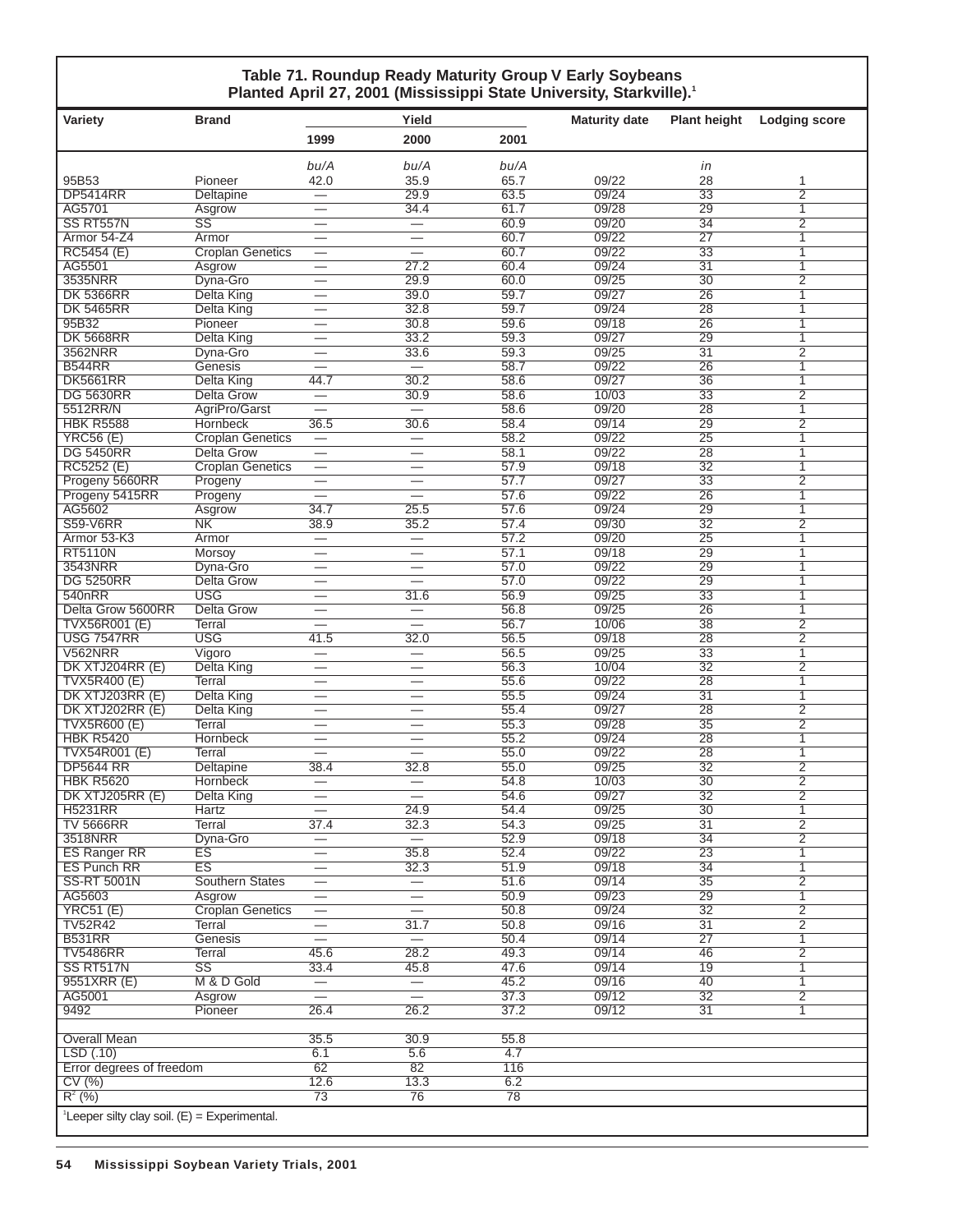### **Table 72. Roundup Ready Maturity Group V Late Soybeans** Planted April 27, 2001 (Mississippi State University, Starkville).<sup>1</sup>

| Variety                                                    | <b>Brand</b>            |                          | Yield                    |                  | <b>Maturity date</b> | <b>Plant height</b> | <b>Lodging score</b> |
|------------------------------------------------------------|-------------------------|--------------------------|--------------------------|------------------|----------------------|---------------------|----------------------|
|                                                            |                         | 1999                     | 2000                     | 2001             |                      |                     |                      |
|                                                            |                         | bu/A                     | bu/A                     | bu/A             |                      | in                  |                      |
| S58-R3                                                     | NK.                     |                          |                          | 63.0             | 09/28                | 29                  | 1                    |
| TVX58R001 (E)                                              | <b>Terral</b>           |                          | $\overline{\phantom{0}}$ | 61.3             | 10/01                | $\overline{34}$     | $\overline{2}$       |
| AG5701                                                     | Asgrow                  | 45.1                     | 33.1                     | 59.7             | 10/01                | $\overline{34}$     | $\overline{2}$       |
| <b>DP5915RR</b>                                            | <b>Deltapine</b>        | 53.9                     | 34.4                     | 58.3             | 10/01                | $\overline{35}$     | $\overline{2}$       |
| <b>TVX5R800 (E)</b>                                        | Terral                  |                          |                          | 57.7             | 10/01                | $\overline{37}$     | $\overline{2}$       |
| <b>YRC58 (E)</b>                                           | <b>Croplan Genetics</b> | $\overline{\phantom{0}}$ |                          | 57.2             | 09/25                | 39                  | $\overline{2}$       |
| <b>S59-V6RR</b>                                            | N <sub>K</sub>          | 38.1                     | 34.3                     | 57.1             | 10/01                | $\overline{29}$     | $\overline{2}$       |
| <b>SS RT 5999N</b>                                         | SS                      | $\overline{\phantom{0}}$ | 26.9                     | 56.9             | 09/25                | 37                  | $\overline{2}$       |
| <b>USG 7585nRR</b>                                         | <b>USG</b>              | —                        | $=$                      | 56.9             | 10/03                | $\overline{34}$     | $\overline{2}$       |
| 3582NRR                                                    | Dyna-Gro                |                          | 36.4                     | 56.8             | 10/06                | 38                  | $\overline{2}$       |
| <b>DP5806 RR</b>                                           | <b>Deltapine</b>        | 46.4                     | 36.1                     | 56.7             | 09/30                | $\overline{38}$     | $\overline{2}$       |
| <b>DG 5950RR</b>                                           | <b>Delta Grow</b>       | 40.4                     | 35.5                     | 56.1             | 10/01                | 40                  | $\overline{2}$       |
| <b>DK5762RR</b>                                            | <b>Delta King</b>       | 27.6                     | 35.3                     | 56.1             | 09/28                | $\overline{35}$     | 1                    |
| Armor 59-B9                                                | Armor                   | $=$                      | $=$                      | 55.7             | 09/25                | $\overline{37}$     | $\overline{1}$       |
| <b>HBK R5920</b>                                           | <b>Hornbeck</b>         | 44.4                     | 33.5                     | 55.2             | 10/03                | $\overline{30}$     | 1                    |
| <b>USG EXP 570 (E)</b>                                     | <b>USG</b>              | $\overline{\phantom{0}}$ |                          | 54.9             | 10/01                | $\overline{38}$     | $\overline{2}$       |
| Armor 56-J6                                                | Armor                   | $\overline{\phantom{0}}$ | $\equiv$                 | 54.8             | 10/01                | $\overline{36}$     | $\mathbf{1}$         |
| 590RR                                                      | <b>Croplan Genetics</b> | 40.1                     | 33.9                     | 54.5             | 10/01                | 41                  | $\overline{2}$       |
| <b>H5885RR</b>                                             | Hartz                   | $\overline{\phantom{0}}$ | 36.1                     | 54.4             | 09/25                | 28                  | $\overline{1}$       |
| <b>HBK R6020</b>                                           | <b>Hornbeck</b>         | 45.1                     | 30.3                     | 54.4             | 10/06                | 40                  | $\overline{2}$       |
| 95B96                                                      | Pioneer                 | $\overline{\phantom{0}}$ | $\overline{\phantom{0}}$ | 54.1             | 09/25                | $\overline{32}$     | $\mathbf{1}$         |
| <b>TV59R85</b>                                             | Terral                  |                          | 35.0                     | 53.5             | 10/01                | $\overline{39}$     | $\overline{2}$       |
| SS RT587N                                                  | $\overline{\text{SS}}$  | 37.2                     | 30.6                     | 53.3             | 09/28                | 38                  | 1                    |
| <b>HBK R5820</b>                                           | <b>Hornbeck</b>         |                          |                          | 53.2             | 09/25                | $\overline{38}$     | $\overline{1}$       |
| AG 5901                                                    | Asgrow                  | 40.1                     | 31.3                     | 52.5             | 09/28                | $\overline{35}$     | $\overline{2}$       |
| <b>TV59R98</b>                                             | <b>Terral</b>           |                          | $\overline{\phantom{0}}$ | 52.3             | 09/28                | $\overline{36}$     | $\overline{2}$       |
| <b>ES Marshal RR</b>                                       | ES                      | $\overline{\phantom{0}}$ | 31.6                     | 51.9             | 09/28                | 39                  | $\overline{2}$       |
| <b>TVX5R900 (E)</b>                                        | <b>Terral</b>           | $\overline{\phantom{0}}$ |                          | 51.9             | 09/28                | $\overline{38}$     | $\overline{1}$       |
| <b>ES Trooper RR</b>                                       | ES                      |                          | 32.5                     | 51.5             | 09/30                | $\overline{33}$     | $\overline{1}$       |
| Progeny 5900RR                                             | Progeny                 | $\equiv$                 | 34.3                     | 51.2             | 10/03                | $\overline{38}$     | $\overline{2}$       |
| <b>H5999RR</b>                                             | Hartz                   | 45.7                     | 35.5                     | 49.3             | 09/28                | $\overline{34}$     | $\overline{2}$       |
| AG5902                                                     | Asgrow                  | $\overline{\phantom{0}}$ | 35.2                     | 49.0             | 10/03                | $\overline{32}$     | $\overline{1}$       |
| <b>YRC57 (E)</b>                                           | <b>Croplan Genetics</b> | $\overline{\phantom{0}}$ | $\qquad \qquad =$        | 48.1             | 09/28                | $\overline{30}$     | $\overline{1}$       |
| <b>DK5961RR</b>                                            | <b>Delta King</b>       | 36.5                     | 24.5                     | 46.0             | 10/03                | 30                  | $\overline{2}$       |
|                                                            |                         |                          |                          |                  |                      |                     |                      |
| <b>Overall Mean</b>                                        |                         | 40.8                     | 31.1                     | 54.6             |                      |                     |                      |
| LSD(0.10)                                                  |                         | 9.2                      | 6.0                      | 4.1              |                      |                     |                      |
| Error degrees of freedom                                   |                         | 62                       | 74                       | 66               |                      |                     |                      |
| CV(%)                                                      |                         | 16.5                     | 14.2                     | $\overline{5.5}$ |                      |                     |                      |
| $R^2$ (%)                                                  |                         | $\overline{57}$          | $\overline{72}$          | 70               |                      |                     |                      |
| <sup>1</sup> Leeper silty clay soil. $(E)$ = Experimental. |                         |                          |                          |                  |                      |                     |                      |

| Variety                  | <b>Brand</b>            |          | Yield    |      | <b>Maturity date</b> | <b>Plant height</b> | <b>Lodging score</b> |
|--------------------------|-------------------------|----------|----------|------|----------------------|---------------------|----------------------|
|                          |                         | $1999^2$ | $2000^2$ | 2001 |                      |                     |                      |
|                          |                         | bu/A     | bu/A     | bu/A |                      | in                  |                      |
| XR0162N44 (E)            | AgriPro/Garst           |          |          | 55.9 | 10/01                | 36                  |                      |
| AG6201                   | Asgrow                  |          | –        | 53.6 | 10/01                | 35                  |                      |
| V602NRR                  | Vigoro                  | –        |          | 52.2 | 10/03                | 38                  | $\overline{2}$       |
| <b>TS6299RR (E)</b>      | <b>Croplan Genetics</b> |          |          | 50.6 | 09/28                | $\overline{36}$     |                      |
| 6612RR/N                 | AgriPro/Garst           |          |          | 49.1 | 10/16                | 34                  |                      |
| AG6101                   | Asgrow                  |          |          | 43.3 | 09/28                | $\overline{37}$     | $\overline{2}$       |
| <b>Overall Mean</b>      |                         |          |          | 50.8 |                      |                     |                      |
| LSD (.10)                |                         |          |          | 4.2  |                      |                     |                      |
| Error degrees of freedom |                         |          |          | 10   |                      |                     |                      |
| CV(%)                    |                         | –        | –        | 5.5  |                      |                     |                      |
| $R^2$ (%)                |                         |          |          | 81   |                      |                     |                      |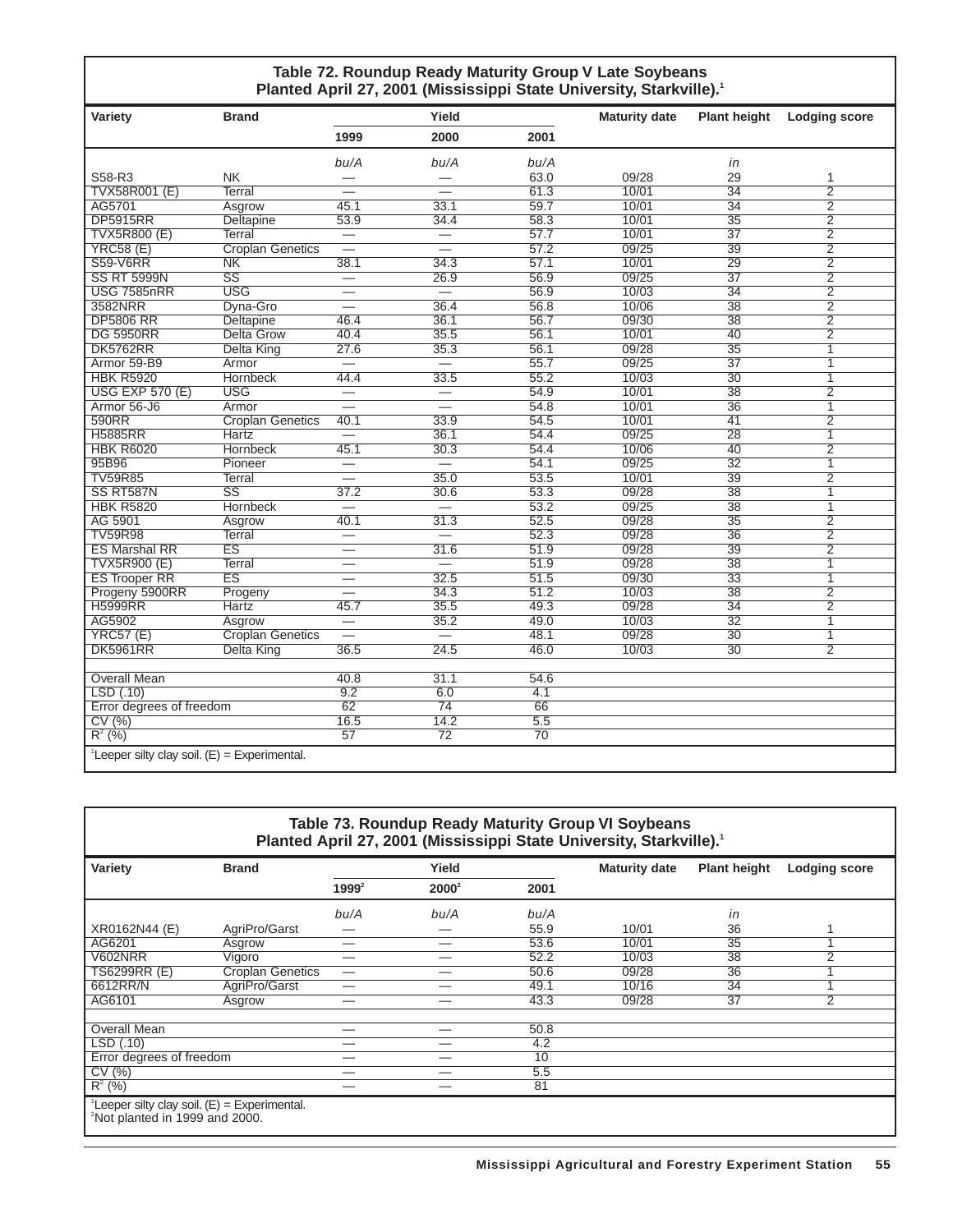# **Location 6. Gaddis Farms, Bolton**

## **Location Summary**

The test plots were located near Raymond. Good moisture at planting provided good stands. Excessive rains fell during the pod fill period. Although insect levels were low for the most part, plots were treated for stink bugs and soybean loopers.

| Soil type  Loring silt loam<br>Soil pH 5.8<br>Soil fertility $\ldots \ldots \ldots \ldots P = M, K = M$<br>Fertilizer added  None                                                                                                                                                                                                               |
|-------------------------------------------------------------------------------------------------------------------------------------------------------------------------------------------------------------------------------------------------------------------------------------------------------------------------------------------------|
| Herbicide application  Preemergence — Conventional – None<br>Postemergence - Conventional - Storm @ 0.75 lb/A<br>$+$ Select @ 0.125 lb/A $+$ 1.2% crop oil concentrate<br>First Rate $@0.25$ oz/A + Select $@0.125$ lb/A<br>+ 1.2 % crop oil concentrate<br>Postemergence — Roundup Ready – Roundup Ultra<br>Max $@$ 0.75 lb/A (2 applications) |
| Insecticide application Methyl Parathion @ 0.25 lb/A + Intrepid @ .03 lb/A<br>Planting date  May 10<br>Harvest date  Group IV - September 21<br>Group V & VI - October 24                                                                                                                                                                       |

## **Rainfall Summary**

|               |  |  |  |  |  |  |  |  |  |  | <b>Example 2019</b> Inches |  |
|---------------|--|--|--|--|--|--|--|--|--|--|----------------------------|--|
|               |  |  |  |  |  |  |  |  |  |  |                            |  |
| June 8.00     |  |  |  |  |  |  |  |  |  |  |                            |  |
|               |  |  |  |  |  |  |  |  |  |  |                            |  |
|               |  |  |  |  |  |  |  |  |  |  |                            |  |
|               |  |  |  |  |  |  |  |  |  |  |                            |  |
| October  4.44 |  |  |  |  |  |  |  |  |  |  |                            |  |
| Total 38.39   |  |  |  |  |  |  |  |  |  |  |                            |  |
|               |  |  |  |  |  |  |  |  |  |  |                            |  |



| Variety                  | <b>Brand</b> | Yield                          |                          |                 | <b>Maturity date</b> | <b>Plant height</b> | <b>Lodging score</b> |
|--------------------------|--------------|--------------------------------|--------------------------|-----------------|----------------------|---------------------|----------------------|
|                          |              | 1999                           | 2000                     | 2001            |                      |                     |                      |
|                          |              | bu/A                           | bu/A                     | bu/A            |                      | in                  |                      |
| DK4680                   | Delta King   | 34.8                           | 31.6                     | 59.8            | 09/13                | 32                  | 1                    |
| DT97-4290 (E)            | Public       | 39.5                           | 21.5                     | 59.3            | 09/07                | 42                  | 2                    |
| Progeny 4910             | Progeny      | $\qquad \qquad \longleftarrow$ | 22.0                     | 59.0            | 09/03                | 44                  | $\overline{2}$       |
| Dixie 478                | <b>Dixie</b> | 47.6                           | 16.2                     | 58.0            | 09/03                | 44                  | 4                    |
| <b>HBK 4891</b>          | Hornbeck     | 29.2                           | 13.8                     | 57.7            | 09/03                | 37                  | 3                    |
| <b>DK4711</b>            | Delta King   |                                | 21.3                     | 57.2            | 09/03                | 41                  | 3                    |
| 9511                     | Pioneer      | 33.8                           | 24.9                     | 55.3            | 09/14                | 44                  | $\overline{3}$       |
| <b>TV4881</b>            | Terral       | 35.5                           | 17.7                     | 55.1            | 09/13                | 40                  | $\overline{3}$       |
| <b>DP4748S</b>           | Deltapine    | —                              |                          | 55.0            | 09/06                | 46                  | $\overline{5}$       |
| TV 4975                  | Terral       | 34.2                           | 21.3                     | 53.4            | 09/14                | 45                  | 4                    |
| 94B54                    | Pioneer      | $\hspace{0.05cm}$              |                          | 52.2            | 08/31                | 41                  | 2                    |
| <b>FFR 4900RR</b>        | <b>FFR</b>   | $\qquad \qquad \longleftarrow$ | —                        | 52.0            | 09/13                | 38                  | $\overline{3}$       |
| Overall Mean             |              | 36.4                           | 21.2                     | 56.2            |                      |                     |                      |
| LSD(.10)                 |              | 8.6                            | 6.2                      | 12.3            |                      |                     |                      |
| Error degrees of freedom |              |                                | $\overline{\phantom{0}}$ | $\overline{22}$ |                      |                     |                      |
| CV(%)                    |              |                                | –                        | 15.6            |                      |                     |                      |
| $R^{2}(%)$               |              |                                |                          | 26              |                      |                     |                      |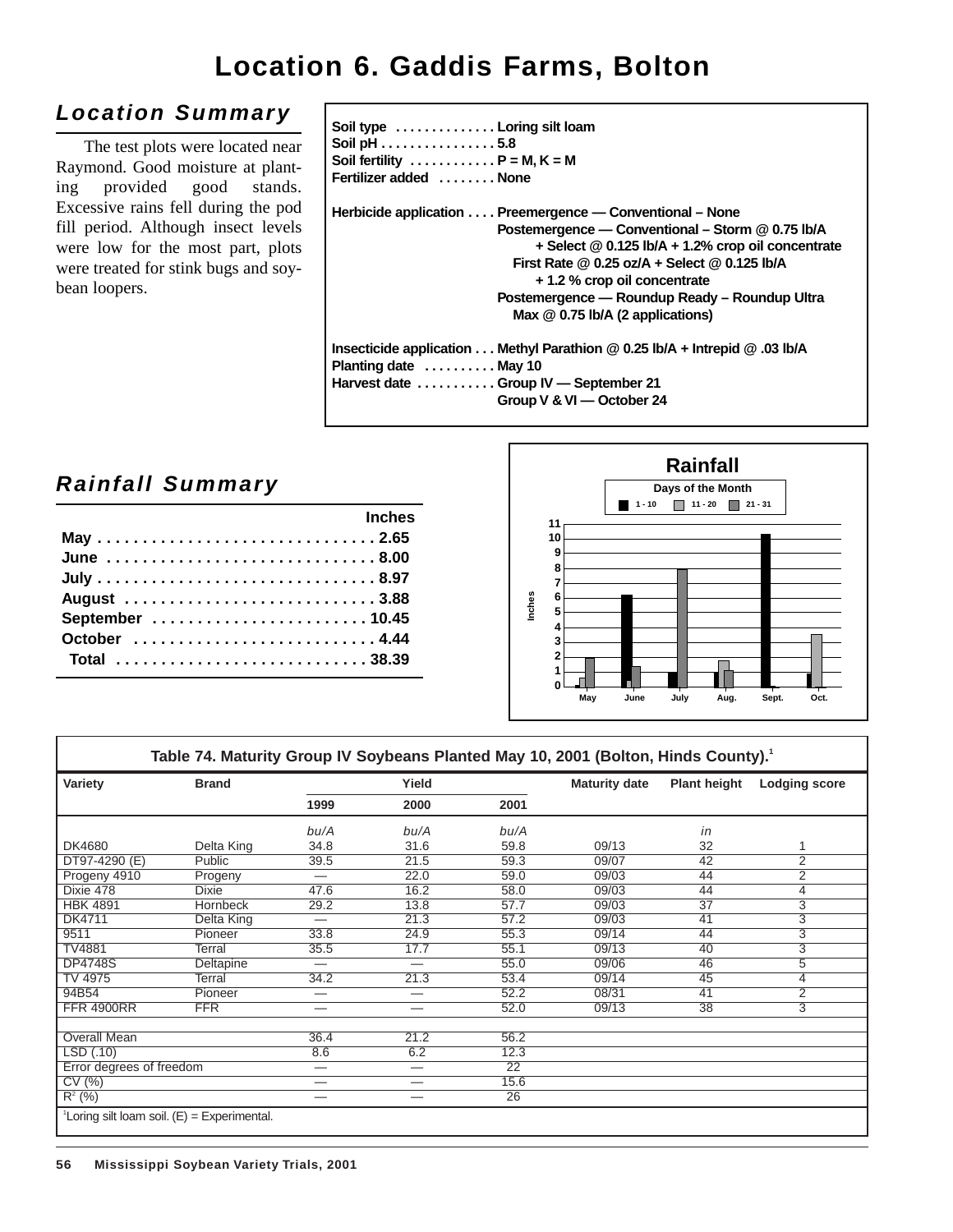|                                                 |                 |                          |                          |                 | Table 75. Maturity Group V Early Soybeans Planted May 10, 2001 (Bolton, Hinds County). <sup>1</sup> |                     |                      |  |
|-------------------------------------------------|-----------------|--------------------------|--------------------------|-----------------|-----------------------------------------------------------------------------------------------------|---------------------|----------------------|--|
| Variety                                         | <b>Brand</b>    | Yield                    |                          |                 | <b>Maturity date</b>                                                                                | <b>Plant height</b> | <b>Lodging score</b> |  |
|                                                 |                 | 1999                     | 2000                     | 2001            |                                                                                                     |                     |                      |  |
|                                                 |                 | bu/A                     | bu/A                     | bu/A            |                                                                                                     | in                  |                      |  |
| 95B33                                           | Pioneer         | 34.4                     | 17.7                     | 64.7            | 09/22                                                                                               | 36                  | 1                    |  |
| Hutcheson                                       | Public          | 31.4                     | 20.4                     | 59.6            | 09/20                                                                                               | 37                  |                      |  |
| R96-209 (E)                                     | Public          | —                        | —                        | 57.9            | 09/19                                                                                               | 38                  | $\overline{3}$       |  |
| <b>DP5110S</b>                                  | Deltapine       | —                        | 22.4                     | 57.6            | 09/07                                                                                               | 54                  | $\overline{3}$       |  |
| Progeny 5600                                    | Progeny         | —                        | $\overline{\phantom{0}}$ | 56.3            | 09/20                                                                                               | $\overline{32}$     | 2                    |  |
| TN96-58 (E)                                     | Public          | _                        | _                        | 55.0            | 09/25                                                                                               | 29                  | 4                    |  |
| Armor 52-C2                                     | Armor           | —                        | —                        | 53.6            | 09/13                                                                                               | 29                  | 1                    |  |
| 9511                                            | Pioneer         | 27.1                     | 20.6                     | 53.5            | 09/13                                                                                               | 47                  | 3                    |  |
| Progeny 5120N                                   | Progeny         | 31.4                     | 16.5                     | 52.7            | 09/19                                                                                               | 40                  | $\overline{2}$       |  |
| Delsoy 5500                                     | Public          | 30.4                     | 22.3                     | 49.0            | 09/12                                                                                               | $\overline{37}$     | $\overline{2}$       |  |
| <b>DK5850</b>                                   | Delta King      | 35.2                     | 24.4                     | 46.1            | 09/14                                                                                               | 38                  | 3                    |  |
| SS-5200-STS                                     | Southern States | $\overline{\phantom{0}}$ | —                        | 31.6            | 09/17                                                                                               | 51                  | 4                    |  |
|                                                 |                 |                          |                          |                 |                                                                                                     |                     |                      |  |
| <b>Overall Mean</b>                             |                 | 29.6                     | 18.1                     | 53.1            |                                                                                                     |                     |                      |  |
| LSD(0.10)                                       |                 | 7.9                      | 5.4                      | 9.0             |                                                                                                     |                     |                      |  |
| Error degrees of freedom                        |                 | 58                       | 58                       | $\overline{22}$ |                                                                                                     |                     |                      |  |
| CV(%)                                           |                 | 19.6                     | 22.1                     | 12.1            |                                                                                                     |                     |                      |  |
| $R^2$ (%)                                       |                 | 58                       | 71                       | 76              |                                                                                                     |                     |                      |  |
| $^1$ Loring silt loam soil. (E) = Experimental. |                 |                          |                          |                 |                                                                                                     |                     |                      |  |

|                                                                                    |                        |                          |                          |                 | Table 76. Maturity Group V Late Soybeans Planted May 10, 2001 (Bolton, Hinds County). |                     |                      |
|------------------------------------------------------------------------------------|------------------------|--------------------------|--------------------------|-----------------|---------------------------------------------------------------------------------------|---------------------|----------------------|
| Variety                                                                            | <b>Brand</b>           |                          | Yield                    |                 | <b>Maturity date</b>                                                                  | <b>Plant height</b> | <b>Lodging score</b> |
|                                                                                    |                        | 1999                     | $2000^2$                 | 2001            |                                                                                       |                     |                      |
|                                                                                    |                        | bu/A                     | bu/A                     | bu/A            |                                                                                       | in                  |                      |
| 9594                                                                               | Pioneer                | 24.7                     |                          | 64.6            | 09/22                                                                                 | 35                  | 3                    |
| A5959                                                                              | Asgrow                 | —                        | $\overline{\phantom{0}}$ | 63.9            | 09/28                                                                                 | $\overline{36}$     | 4                    |
| <b>DK5995</b>                                                                      | Delta King             | 35.4                     | $\hspace{0.05cm}$        | 59.7            | 09/25                                                                                 | 33                  | $\overline{2}$       |
| 95B97                                                                              | Pioneer                | $\overline{\phantom{0}}$ | —                        | 59.1            | 09/25                                                                                 | $\overline{37}$     | $\overline{3}$       |
| <b>SS 597N</b>                                                                     | $\overline{\text{SS}}$ | 20.3                     |                          | 58.5            | 09/29                                                                                 | $\overline{34}$     | 3                    |
| <b>HBK 5991</b>                                                                    | Hornbeck               | 29.4                     | —                        | 58.1            | 09/25                                                                                 | 44                  | $\overline{2}$       |
| <b>UARK-5798</b>                                                                   | Public                 | 28.0                     | $\overline{\phantom{0}}$ | 57.4            | 09/13                                                                                 | 40                  | $\overline{3}$       |
| <b>TV5926</b>                                                                      | Terral                 | 29.5                     | —                        | 57.0            | 09/25                                                                                 | $\overline{36}$     | 3                    |
| R95-2210 (E)                                                                       | Public                 | 26.7                     | —                        | 56.7            | 09/29                                                                                 | $\overline{35}$     | $\overline{3}$       |
| Hutcheson                                                                          | Public                 | 31.2                     | —                        | 56.2            | 09/25                                                                                 | $\overline{27}$     |                      |
| <b>HBK 5812</b>                                                                    | <b>Hornbeck</b>        | $\overline{\phantom{0}}$ | —                        | 55.6            | 09/25                                                                                 | 44                  | 4                    |
| <b>UARK-5896</b>                                                                   | Public                 | 28.9                     | $\overline{\phantom{0}}$ | 55.0            | 09/22                                                                                 | $\overline{36}$     | $\overline{3}$       |
| <b>DP5989</b>                                                                      | Deltapine              | $\overline{\phantom{0}}$ | —                        | 53.3            | 09/25                                                                                 | 40                  | 3                    |
| <b>Bolivar</b>                                                                     | Public                 | 27.8                     | —                        | 48.6            | 09/20                                                                                 | $\overline{39}$     | $\overline{3}$       |
| Caviness                                                                           | Public                 | 29.3                     | —                        | 47.9            | 09/15                                                                                 | 29                  | $\overline{3}$       |
| DT96-6840 (E)                                                                      | Public                 | 29.3                     | —                        | 41.9            | 09/21                                                                                 | $\overline{36}$     | $\overline{4}$       |
| <b>Overall Mean</b>                                                                |                        | 26.7                     | —                        | 55.8            |                                                                                       |                     |                      |
| LSD(.10)                                                                           |                        | 7.2                      | —                        | 11.1            |                                                                                       |                     |                      |
| Error degrees of freedom                                                           |                        | 68                       |                          | $\overline{30}$ |                                                                                       |                     |                      |
| CV(%)                                                                              |                        | 19.7                     | —                        | 14.3            |                                                                                       |                     |                      |
| $R^2$ (%)                                                                          |                        | 54                       |                          | 45              |                                                                                       |                     |                      |
| $^1$ Loring silt loam soil. (E) = Experimental.<br><sup>2</sup> No yields in 2000. |                        |                          |                          |                 |                                                                                       |                     |                      |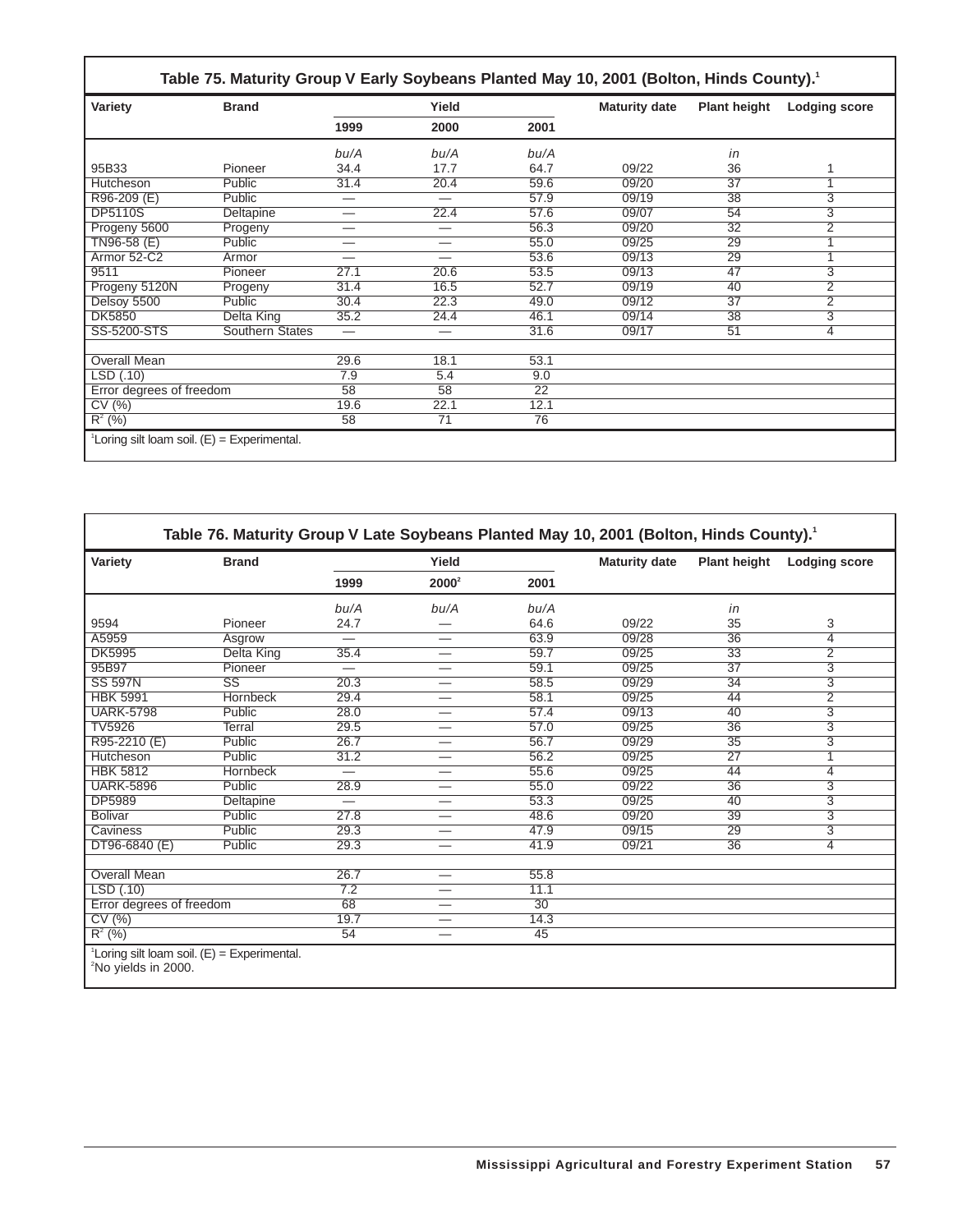#### **Table 77. Maturity Group VI Soybeans Planted May 10, 2001 (Bolton, Hinds County).1**

| Variety<br><b>Brand</b>                                                            |        |          | Yield |      | <b>Maturity date</b> | <b>Plant height</b> | <b>Lodging score</b> |
|------------------------------------------------------------------------------------|--------|----------|-------|------|----------------------|---------------------|----------------------|
|                                                                                    | 1999   | $2000^2$ | 2001  |      |                      |                     |                      |
|                                                                                    |        | bu/A     | bu/A  | bu/A |                      | in                  |                      |
| R92-1258 (E)                                                                       | Public | 27.3     | __    | 60.6 | 10/10                | 42                  | 3                    |
| <b>SANTEE</b>                                                                      | Public | 17.7     | _     | 52.3 | 10/12                | 50                  | 3                    |
| <b>Dillon</b>                                                                      | Public | 21.5     |       | 51.4 | 10/08                | 35                  | 2                    |
|                                                                                    |        |          |       |      |                      |                     |                      |
| <b>Overall Mean</b>                                                                |        | 19.9     | _     | 54.8 |                      |                     |                      |
| LSD(.10)                                                                           |        | 7.3      |       | 11.2 |                      |                     |                      |
| Error degrees of freedom                                                           |        | 38       |       | 4    |                      |                     |                      |
| CV(%)                                                                              |        | 26.8     |       | 11.7 |                      |                     |                      |
| $R^2$ (%)                                                                          |        | 55       | _     | 50   |                      |                     |                      |
| $^1$ Loring silt loam soil. (E) = Experimental.<br><sup>2</sup> No yields in 2000. |        |          |       |      |                      |                     |                      |

#### **Table 78. Roundup Ready Maturity Group IV Early Soybeans Planted May 10, 2001 (Bolton, Hinds County).1** Variety **Brand Brand Water Stephen Waturity date** Plant height Lodging score **19992 2000 2001** bu/A bu/A bu/A in RC4444 (E) Croplan Genetics — — 55.4 08/30 43 3<br>4512RR/N AgriPro/Garst — — 55.4 08/31 41 2 4512RR/N AgriPro/Garst — — 55.4 08/31 41 2 S46-G2 NK — — 54.9 08/31 41 2 3443NRR Dyna-Gro — — 54.4 08/26 32 1 AG4301 Asgrow — — 52.9 08/30 32 2 DK 4461RR Delta King — — 52.5 08/31 38 2 HBK R4660 Hornbeck — 20.6 51.2 08/31 45 3 AG4403 Asgrow — 18.6 50.6 09/03 39 2 H4554RR Hartz — — 50.2 08/25 28 1 4888RR AgriPro/Garst — 23.2 50.1 09/13 42 5 AG4702 Asgrow — 21.8 49.0 08/30 28 1 AG4602 Asgrow — 24.6 48.7 09/03 42 3 94B73 Pioneer — — 48.6 08/28 38 4 9480XRR (E) M & D Gold — — 47.4 08/30 40 2 3463NRR Dyna-Gro — 14.6 47.3 08/31 37 2 HBK R4820 Hornbeck — — 47.2 09/08 36 2 HX40-93038 (E) Hartz — — 46.7 08/27 35 2<br>Armor 44-R4 Armor — — 44.5 08/22 26 1 Armor 44-R4 Armor — — 44.5 08/22 26 1 DP4690RR Deltapine — 24.5 43.5 08/31 38 3 4501RR/N AgriPro/Garst — — 43.3 08/25 34 1 TS466RR Croplan Genetics — 17.5 43.3 08/26 27 1 000 DPX4300RR (E) Deltapine — — — 44.2 08/22 28 1<br>DP4344RR Deltapine — 10.3 41.9 08/31 38 5 DP4344RR Deltapine — 10.3 41.9 08/31 38 5 SS RT446N SS — 16.9 41.8 08/28 39 2 Armor 47-G7 Armor — — 41.3 08/25 27 1 RT4241 (E) Croplan Genetics — — 39.9 08/21 27 1 HBK SB4310R Hornbeck — — 38.3 08/23 28 1  $TV4589RR$  Terral — 17.2 38.2 08/28 28 1 3468NRR Dyna-Gro — — 38.1 08/25 26 1 9410XRR (E) M & D Gold — — 33.1 08/21 26 1 94B23 Pioneer — — 29.5 08/25 26 1 **Overall Mean** — 19.0 45.2  $\frac{\text{LSD}(.10)}{\text{Error degrees of freedom}}$   $\frac{\text{=}}{\text{=}}$  3.8 13.1 Error degrees of freedom  $\qquad \qquad - \qquad \qquad 28 \qquad \qquad 60$ <br>CV (%)  $\qquad \qquad - \qquad \qquad 14.4 \qquad \qquad 21.3$ CV (%)  $-$  14.4 21.3  $R^2$  (%) and  $\overline{R}$  and  $\overline{R}$  are  $\overline{R}$  and  $\overline{R}$  are  $\overline{R}$  and  $\overline{R}$  are  $\overline{R}$  and  $\overline{R}$  are  $\overline{R}$  and  $\overline{R}$  are  $\overline{R}$  and  $\overline{R}$  are  $\overline{R}$  are  $\overline{R}$  and  $\overline{R}$  are  $\overline{R}$  are  ${}^1$ Loring silt loam soil. (E) = Experimental. <sup>2</sup>Not planted in 1999.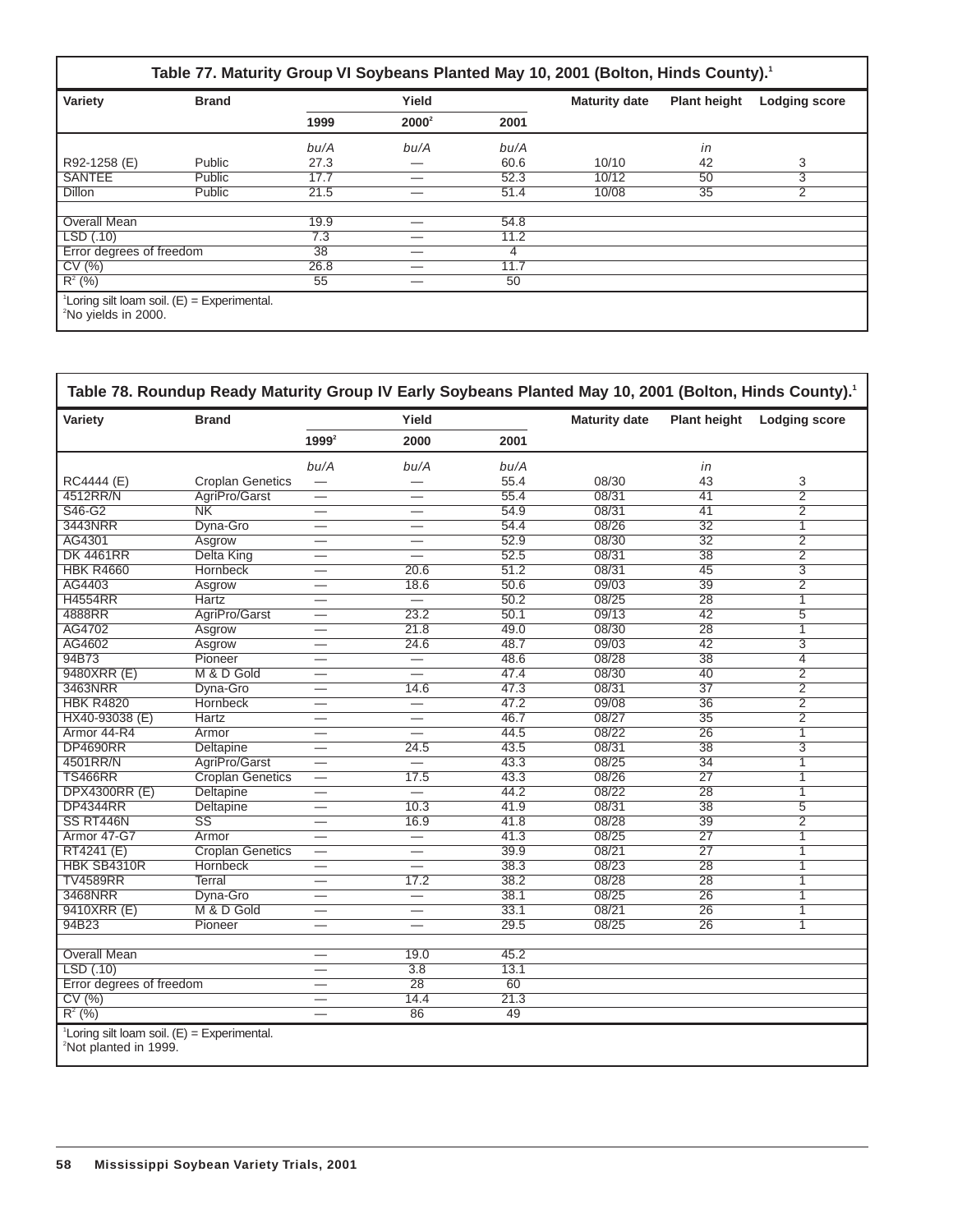| Variety                  | <b>Brand</b>                            | Yield                    |                          |                 | <b>Maturity date</b> | <b>Plant height</b>   | <b>Lodging score</b>             |
|--------------------------|-----------------------------------------|--------------------------|--------------------------|-----------------|----------------------|-----------------------|----------------------------------|
|                          |                                         | $1999^2$                 | 2000                     | 2001            |                      |                       |                                  |
|                          |                                         | bu/A                     | bu/A                     | bu/A            |                      | in                    |                                  |
| <b>V492NRR</b>           | Vigoro                                  |                          | ▃                        | 59.5            | 08/31                | 45                    | 4                                |
| AG4902                   | Asgrow                                  | $\overline{\phantom{0}}$ | 19.4                     | 57.6            | 08/30                | 36                    | $\overline{1}$                   |
| 3484NRR                  | Dyna-Gro                                | —                        | 25.2                     | 56.6            | 08/30                | $\overline{38}$       | $\overline{2}$                   |
| <b>DK4762RR</b>          | Delta King                              | $\overline{\phantom{0}}$ | 25.1                     | 56.1            | 09/06                | 48                    | $\overline{2}$                   |
| <b>SG498RR</b>           | Deltapine                               |                          | 23.7                     | 56.0            | 09/07                | $\overline{30}$       | $\overline{1}$                   |
| <b>B481RR</b>            | Genesis                                 | $\overline{\phantom{0}}$ |                          | 55.6            | 08/30                | $\overline{35}$       | $\overline{2}$                   |
| DK XTJ201RR (E)          | Delta King                              | $\overline{\phantom{0}}$ | $\overline{\phantom{0}}$ | 54.9            | 08/31                | $\overline{35}$       | $\overline{1}$                   |
| <b>HBK R4920</b>         | <b>Hornbeck</b>                         |                          | 24.2                     | 54.8            | 09/03                | 40                    | 3                                |
| <b>TV4886RR</b>          | Terral                                  |                          | 29.7                     | 54.7            | 08/28                | $\overline{37}$       | $\overline{1}$                   |
| <b>SS RT4980</b>         | $\overline{\text{ss}}$                  |                          | 25.8                     | 54.3            | 09/06                | 44                    | $\overline{5}$                   |
| <b>YRC49 (E)</b>         | <b>Croplan Genetics</b>                 | $\overline{\phantom{0}}$ |                          | 54.3            | 09/13                | $\overline{27}$       | $\overline{1}$                   |
| DK XTJ184RR (E)          | <b>Delta King</b>                       | $\overline{\phantom{0}}$ | $\overline{\phantom{0}}$ | 54.2            | 08/30                | 40                    | $\overline{2}$                   |
| <b>DG 4850RR</b>         | <b>Delta Grow</b>                       |                          | 21.5                     | 53.8            | 09/03                | 40                    | $\overline{2}$                   |
| <b>DG 4950RR</b>         | <b>Delta Grow</b>                       | $\overline{\phantom{0}}$ | $\qquad \qquad -$        | 53.7            | 08/28                | $\overline{45}$       | $\overline{3}$                   |
| <b>DK4868RR</b>          | Delta King                              | —                        | 30.5                     | 53.6            | 08/28                | $\overline{33}$       | $\overline{1}$                   |
| <b>DK4965RR</b>          | Delta King                              |                          | 33.3                     | 53.5            | 09/06                | 41                    | $\overline{2}$                   |
| <b>H4884RR</b>           | <b>Hartz</b>                            |                          | 25.8                     | 53.5            | 08/31                | 41                    | $\overline{2}$                   |
| <b>TV4890RR</b>          | <b>Terral</b>                           | —                        | 15.9                     | 53.2            | 08/28                | 39                    | $\overline{2}$                   |
| <b>USG 7489RR</b>        | <b>USG</b>                              |                          |                          | 53.1            | 08/28                | 37                    | 3                                |
| <b>RC 4848</b>           | <b>Croplan Genetics</b>                 |                          | 18.9                     | 52.6            | 09/07                | 40                    | 4                                |
| 9492                     | Pioneer                                 |                          | 15.4                     | 52.6            | 08/30                | $\overline{34}$       | $\overline{1}$                   |
| <b>HBK R5101</b>         | Hornbeck                                |                          | $\overline{\phantom{0}}$ | 52.3            | 09/05                | 43                    | $\overline{3}$                   |
| $S51-TI$                 | NK                                      | $\overline{\phantom{0}}$ | 24.4                     | 52.1            | 09/13                | 61                    | $\overline{4}$                   |
| AG4702                   | Asgrow                                  |                          | 14.7                     | 51.9            | 08/27                | $\overline{34}$       | 1                                |
| <b>FFR 4900RR</b>        | <b>FFR</b>                              |                          | $\overline{\phantom{0}}$ | 51.6            | 09/13                | 36                    | 2                                |
| Progeny 4858RR           |                                         | ▃                        | $\overline{\phantom{0}}$ | 50.9            | 08/31                | $\overline{42}$       | $\overline{3}$                   |
| AG4602                   | Progeny<br>Asgrow                       |                          |                          | 50.7            | 08/30                | $\overline{37}$       | $\overline{2}$                   |
| <b>DK 4763RR</b>         |                                         |                          | $\overline{\phantom{0}}$ | 49.9            | 08/30                | $\overline{31}$       | $\overline{2}$                   |
| <b>H4994RR</b>           | Delta King<br>Hartz                     | $\overline{\phantom{0}}$ | 23.0                     | 49.2            | 09/06                | 31                    | $\overline{2}$                   |
| <b>SS RT46704N</b>       | $\overline{\text{ss}}$                  |                          |                          | 47.9            | 09/15                | $\overline{42}$       | $\overline{3}$                   |
| <b>DPX4885RR (E)</b>     |                                         |                          | 16.3                     | 47.9            | 08/31                | 40                    | $\overline{4}$                   |
| Genesis A484RR           | Deltapine<br>Genesis                    | $\overline{\phantom{0}}$ | $\overline{\phantom{0}}$ | 47.0            | 09/03                | 41                    | $\overline{2}$                   |
| AG5001                   |                                         | $\overline{\phantom{0}}$ | 8.8                      | 46.6            | 09/03                | 40                    | $\overline{4}$                   |
| <b>ES Prairie RR</b>     | Asgrow<br>$\overline{\text{ES}}$        |                          | 26.2                     | 45.9            | 09/06                | 43                    | $\overline{5}$                   |
|                          |                                         | $\overline{\phantom{0}}$ |                          |                 |                      |                       |                                  |
| RC4995 (E)<br>4803RR     | <b>Croplan Genetics</b><br><b>Dixie</b> | —                        |                          | 45.5<br>45.5    | 09/06<br>09/06       | 45<br>$\overline{41}$ | 5<br>$\overline{2}$              |
|                          | Genesis                                 |                          | 25.9<br>L.               | 43.6            | 09/03                | $\overline{38}$       |                                  |
| Genesis A504RR           |                                         |                          |                          |                 |                      |                       | $\overline{1}$<br>$\overline{2}$ |
| Morsoy RT4809            | Morsoy                                  | $\overline{\phantom{0}}$ | 26.9                     | 37.3            | 09/06                | 31                    |                                  |
| <b>Overall Mean</b>      |                                         | —                        | 23.2                     | 51.7            |                      |                       |                                  |
| LSD(.10)                 |                                         | $\overline{\phantom{0}}$ | 5.4                      | 11.4            |                      |                       |                                  |
| Error degrees of freedom |                                         |                          | $\overline{56}$          | $\overline{74}$ |                      |                       |                                  |
| CV(%)                    |                                         | $\overline{\phantom{0}}$ | 17.0                     | 16.2            |                      |                       |                                  |
| $R^2$ (%)                |                                         |                          | 68                       | 49              |                      |                       |                                  |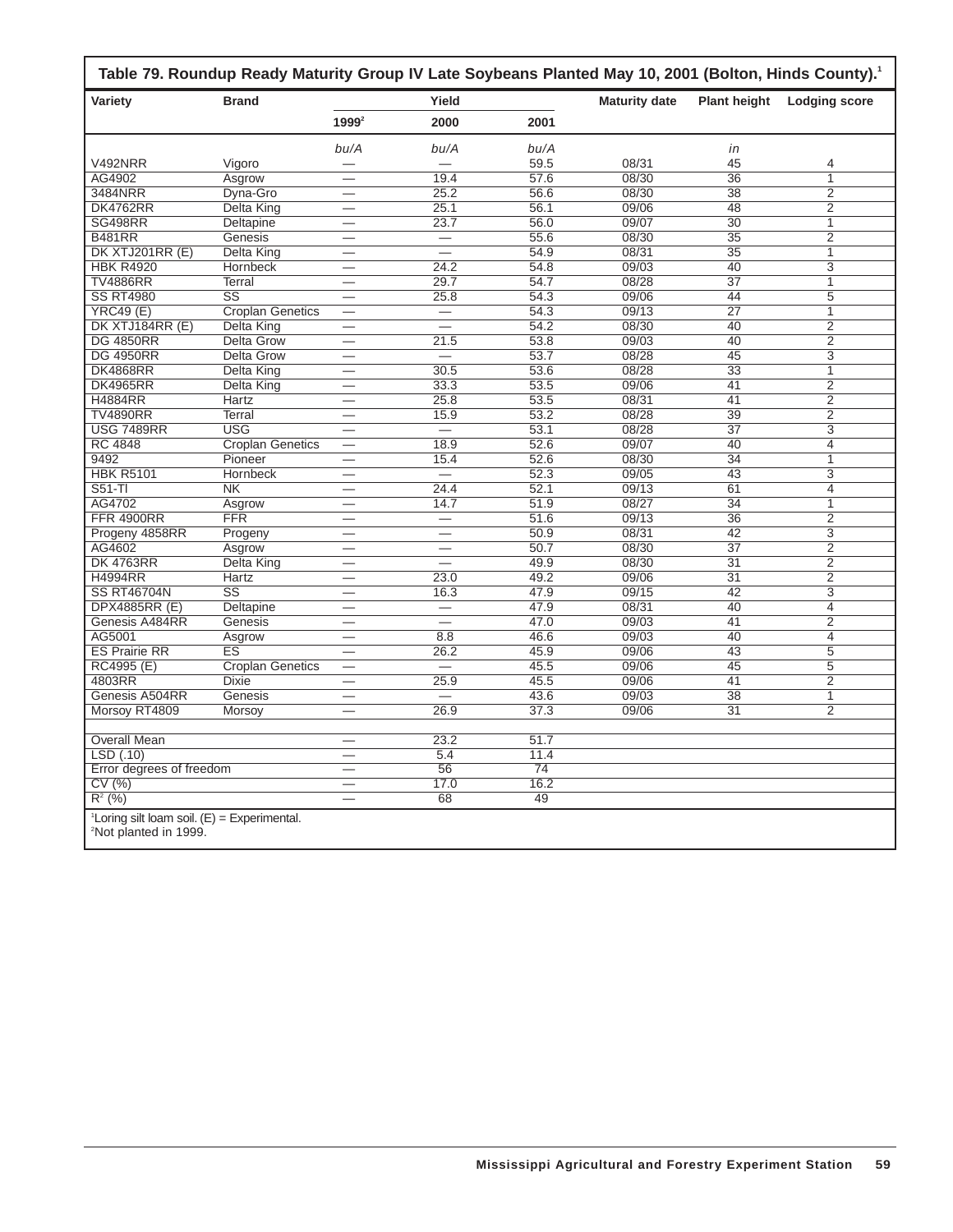| Variety                               | <b>Brand</b>                 |                                | Yield                    |              | <b>Maturity date</b> | <b>Plant height</b>   | <b>Lodging score</b> |
|---------------------------------------|------------------------------|--------------------------------|--------------------------|--------------|----------------------|-----------------------|----------------------|
|                                       |                              | $1999^2$                       | 2000                     | 2001         |                      |                       |                      |
|                                       |                              | bu/A                           | bu/A                     | bu/A         |                      | in                    |                      |
| <b>DP5644 RR</b>                      | Deltapine                    |                                | 16.0                     | 69.8         | 09/25                | 40                    | 2                    |
| <b>DG 5250RR</b>                      | Delta Grow                   | $\overline{\phantom{0}}$       | $\overline{\phantom{0}}$ | 69.7         | 09/21                | 29                    | 1                    |
| RC5252 (E)                            | <b>Croplan Genetics</b>      | $\overline{\phantom{0}}$       |                          | 67.6         | 09/21                | $\overline{35}$       | $\overline{2}$       |
| AG5501                                | Asgrow                       |                                | 15.1                     | 66.6         | 09/25                | 35                    | 2                    |
| <b>DK 5465RR</b>                      | <b>Delta King</b>            |                                | 19.0                     | 64.7         | 09/22                | $\overline{34}$       | 1                    |
| Armor 54-Z4                           | Armor                        |                                | ᆖ                        | 63.0         | 09/23                | $\overline{32}$       | $\overline{1}$       |
| <b>DK5661RR</b><br><b>B544RR</b>      | <b>Delta King</b><br>Genesis | $\overline{\phantom{0}}$       | 21.7                     | 62.1<br>62.1 | 09/21<br>09/22       | 38<br>$\overline{30}$ | $\overline{2}$<br>1  |
| <b>RT5110N</b>                        | Morsoy                       | $\overline{\phantom{0}}$       |                          | 61.7         | 09/25                | $\overline{31}$       | 1                    |
| <b>DG 5630RR</b>                      | <b>Delta Grow</b>            |                                | 14.4                     | 61.2         | 09/28                | 36                    | 3                    |
| AG5602                                | Asgrow                       |                                | 16.7                     | 60.5         | 09/25                | 32                    | $\overline{2}$       |
| 95B53                                 | Pioneer                      |                                | 19.3                     | 59.8         | 09/22                | 32                    | $\overline{2}$       |
| Armor 53-K3                           | Armor                        |                                | $\overline{\phantom{0}}$ | 59.8         | 09/14                | 29                    | 1                    |
| <b>HBK R5420</b>                      | Hornbeck                     |                                | $\overline{\phantom{0}}$ | 59.7         | 09/25                | $\overline{32}$       | 1                    |
| 540nRR                                | <b>USG</b>                   | $\overline{\phantom{0}}$       | 22.9                     | 59.5         | 09/21                | 31                    | 1                    |
| Progeny 5415RR                        | Progeny                      |                                |                          | 59.4         | 09/25                | $\overline{31}$       | 1                    |
| <b>TVX5R400 (E)</b>                   | Terral                       | $\overline{\phantom{0}}$       |                          | 59.0         | 09/23                | 29                    | 1                    |
| <b>TVX54R001 (E)</b>                  | <b>Terral</b>                |                                | $\overline{\phantom{0}}$ | 58.3         | 09/23                | $\overline{30}$       | 1                    |
| DK XTJ203RR (E)                       | Delta King                   |                                |                          | 57.9         | 09/14                | 33                    | 1                    |
| DK XTJ202RR (E)                       | Delta King                   |                                |                          | 57.7         | 09/22                | $\overline{35}$       | 3                    |
| AG5701                                | Asgrow                       |                                | 15.7                     | 57.2         | 09/25                | 36                    | $\overline{2}$       |
| DK XTJ204RR (E)<br>3543NRR            | <b>Delta King</b>            | $\overline{\phantom{0}}$       | $\equiv$                 | 57.0<br>56.7 | 09/28<br>09/23       | $\overline{36}$<br>29 | 3                    |
| AG5603                                | Dyna-Gro<br>Asgrow           | $\overline{\phantom{0}}$       | $\overline{\phantom{0}}$ | 56.5         | 09/20                | $\overline{33}$       | 1<br>1               |
| <b>DK 5366RR</b>                      | Delta King                   |                                | 15.4                     | 56.4         | 09/26                | $\overline{35}$       | 3                    |
| <b>DG 5450RR</b>                      | Delta Grow                   |                                | $\equiv$                 | 56.2         | 09/22                | 33                    | 1                    |
| <b>H5231RR</b>                        | Hartz                        |                                | 12.8                     | 56.0         | 09/20                | 33                    | 1                    |
| 3535NRR                               | Dyna-Gro                     | $\overline{\phantom{0}}$       | 20.5                     | 55.7         | 09/25                | 37                    | 4                    |
| <b>ES Ranger RR</b>                   | ES                           |                                | 10.3                     | 55.7         | 09/12                | $\overline{30}$       | 4                    |
| <b>B531RR</b>                         | Genesis                      | $\overline{\phantom{0}}$       |                          | 55.6         | 09/22                | $\overline{27}$       | 1                    |
| 95B32                                 | Pioneer                      |                                | 13.9                     | 55.4         | 09/18                | 29                    | 1                    |
| <b>DK 5668RR</b>                      | <b>Delta King</b>            | $\overline{\phantom{0}}$       | 15.7                     | 55.0         | 09/21                | 33                    | 3                    |
| Progeny 5660RR                        | Progeny                      |                                |                          | 54.8         | 09/29                | 41                    | 3                    |
| RC5454 (E)                            | <b>Croplan Genetics</b>      | $\overline{\phantom{0}}$       |                          | 54.8         | 09/23                | 34                    | 1                    |
| V562NRR                               | Vigoro                       |                                |                          | 54.4         | 09/29                | $\overline{33}$       | 3                    |
| 3518NRR                               | Dyna-Gro                     |                                | $\overline{\phantom{0}}$ | 54.2         | 09/12                | $\overline{34}$       | 3                    |
| YRC51(E)                              | <b>Croplan Genetics</b>      |                                |                          | 53.8         | 09/20                | $\overline{36}$       | $\overline{2}$       |
| <b>TVX56R001 (E)</b>                  | Terral                       |                                | $\overline{\phantom{0}}$ | 53.8         | 09/29                | 38                    | $\overline{4}$       |
| <b>USG 7547RR</b>                     | <b>USG</b>                   | $\overline{\phantom{0}}$       | 14.4                     | 53.5         | 09/13                | $\overline{35}$       | $\overline{4}$       |
| <b>TVX5R600 (E)</b>                   | Terral                       |                                | $=$                      | 53.3         | 09/29                | 41                    | 3                    |
| <b>HBK R5588</b><br><b>HBK R5620</b>  | Hornbeck                     |                                | 12.0                     | 53.2<br>52.9 | 09/24<br>09/28       | 46<br>36              | 3<br>$\overline{3}$  |
|                                       | Hornbeck                     |                                | 14.0                     |              |                      |                       |                      |
| S59-V6RR<br><b>TV52R42</b>            | NK.<br>Terral                |                                | 14.8                     | 52.5<br>52.4 | 09/25<br>09/13       | 33<br>38              | З<br>$\overline{2}$  |
| 5512RR/N                              | AgriPro/Garst                |                                | $\overline{\phantom{0}}$ | 52.1         | 09/22                | 35                    | 1                    |
| <b>DP5414RR</b>                       | Deltapine                    |                                | 17.5                     | 52.0         | 09/21                | $\overline{36}$       | $\overline{2}$       |
| <b>YRC56 (E)</b>                      | <b>Croplan Genetics</b>      | —                              | $\overline{\phantom{0}}$ | 50.2         | 09/20                | 32                    | 3                    |
| DK XTJ205RR (E)                       | Delta King                   | $\overline{\phantom{0}}$       |                          | 49.4         | 09/20                | $\overline{32}$       | $\overline{4}$       |
| SS RT557N                             | $\overline{\text{SS}}$       |                                | 18.5                     | 49.3         | 09/22                | 32                    | $\overline{4}$       |
| <b>SS-RT 5001N</b>                    | Southern States              |                                | $=$                      | 47.6         | 09/13                | $\overline{34}$       | $\overline{3}$       |
| SS RT517N                             | $\overline{\text{SS}}$       | $\overline{\phantom{0}}$       | 27.0                     | 47.5         | 09/19                | $\overline{32}$       | $\overline{2}$       |
| 3562NRR                               | Dyna-Gro                     |                                | $\overline{20.3}$        | 47.5         | 09/25                | $\overline{34}$       | $\overline{3}$       |
| Delta Grow 5600RR                     | <b>Delta Grow</b>            | $\overline{\phantom{0}}$       | $\overline{\phantom{m}}$ | 47.1         | 09/14                | $\overline{34}$       | $\overline{4}$       |
| <b>TV 5666RR</b>                      | Terral                       | $\overline{\phantom{0}}$       | 14.7                     | 46.1         | 09/22                | 40                    | 4                    |
| 9492                                  | Pioneer                      |                                | 9.3                      | 44.0         | 09/18                | $\overline{34}$       | 1                    |
| AG5001                                | Asgrow                       |                                | $\overline{\phantom{0}}$ | 43.0         | 09/13                | 41                    | 5                    |
| <b>ES Punch RR</b><br><b>TV5486RR</b> | ES<br><b>Terral</b>          |                                | 19.8<br>11.9             | 41.2<br>39.2 | 09/20<br>09/14       | 39<br>54              | 3<br>4               |
| 9551XRR (E)                           | M & D Gold                   | $\overline{\phantom{0}}$       | $\qquad \qquad -$        | 38.9         | 09/12                | 45                    | $\overline{3}$       |
| <b>Overall Mean</b>                   |                              |                                | 15.2                     | 55.1         |                      |                       |                      |
| LSD(.10)                              |                              | $\overline{\phantom{0}}$       | 7.8                      | 8.4          |                      |                       |                      |
| Error degrees of freedom              |                              | $\qquad \qquad \longleftarrow$ | 82                       | 116          |                      |                       |                      |
|                                       |                              | $\qquad \qquad -$              | 37.6                     | 11.2         |                      |                       |                      |
| CV(%)<br>$R^2$ (%)                    |                              |                                | 66                       | 68           |                      |                       |                      |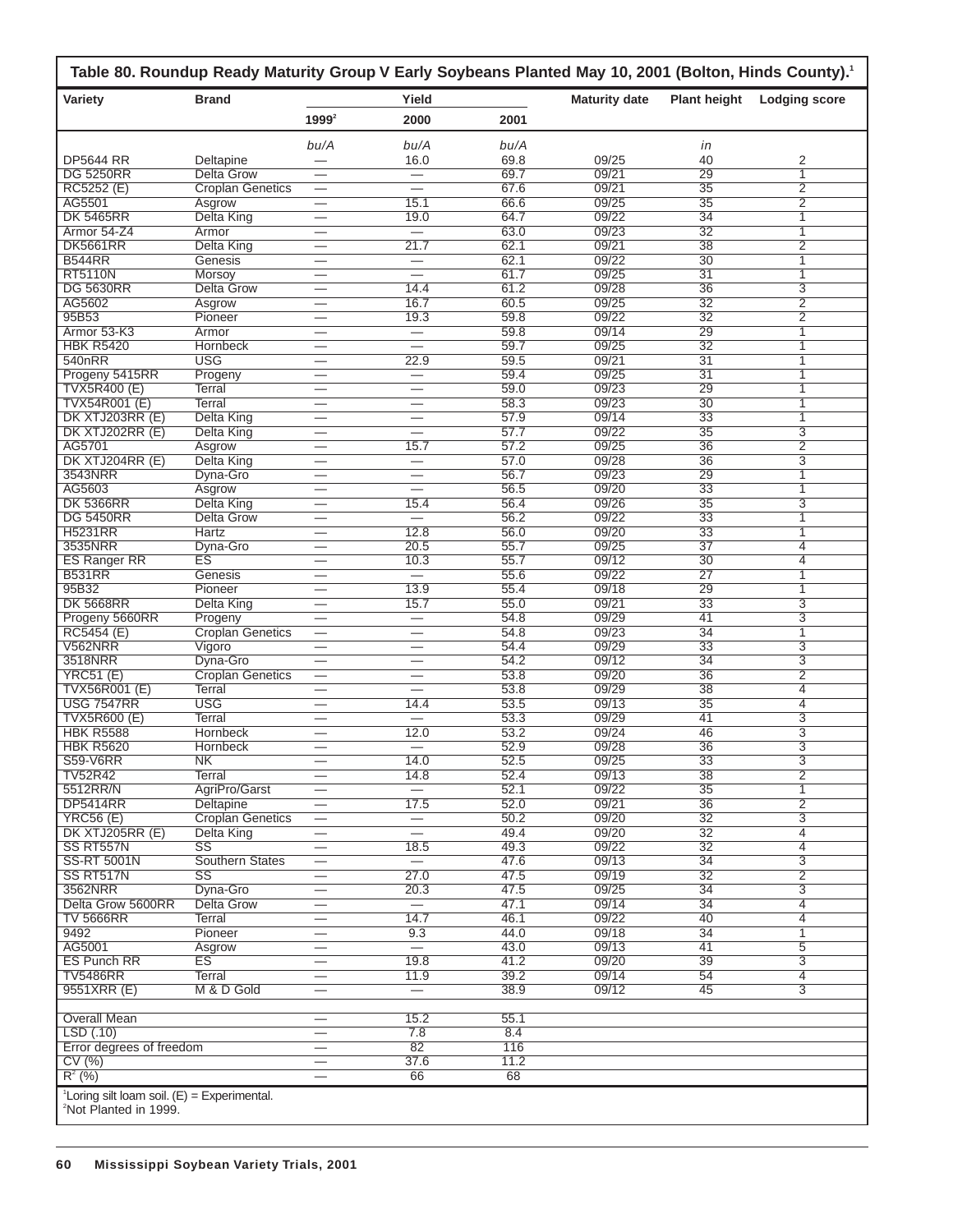| Variety                                                                                                                | <b>Brand</b>            |                          | Yield                           |      | <b>Maturity date</b> | <b>Plant height</b> | <b>Lodging score</b> |
|------------------------------------------------------------------------------------------------------------------------|-------------------------|--------------------------|---------------------------------|------|----------------------|---------------------|----------------------|
|                                                                                                                        |                         | $1999^2$                 | $2000^2$                        | 2001 |                      |                     |                      |
|                                                                                                                        |                         | bu/A                     | bu/A                            | bu/A |                      | in                  |                      |
| S58-R3                                                                                                                 | <b>NK</b>               |                          |                                 | 57.2 | 09/21                | 28                  | 3                    |
| AG5701                                                                                                                 | Asgrow                  | $\overline{\phantom{0}}$ | $\overline{\phantom{0}}$        | 57.1 | 09/28                | $\overline{35}$     | $\overline{4}$       |
| <b>TVX5R900 (E)</b>                                                                                                    | Terral                  |                          | $\overline{\phantom{0}}$        | 56.6 | 09/28                | $\overline{43}$     | 4                    |
| AG5902                                                                                                                 | Asgrow                  | $\overline{\phantom{0}}$ | $\overline{\phantom{0}}$        | 55.7 | 09/29                | 40                  | $\overline{2}$       |
| <b>DP5915RR</b>                                                                                                        | Deltapine               | -                        | $\overline{\phantom{0}}$        | 55.3 | 09/28                | 36                  | $\overline{2}$       |
| <b>USG 7585nRR</b>                                                                                                     | <b>USG</b>              | $\overline{\phantom{0}}$ | $\qquad \qquad$                 | 54.9 | 09/28                | $\overline{42}$     | $\overline{4}$       |
| <b>DK5961RR</b>                                                                                                        | Delta King              |                          |                                 | 54.8 | 09/28                | $\overline{36}$     | $\overline{3}$       |
| <b>DG 5950RR</b>                                                                                                       | <b>Delta Grow</b>       | $\overline{\phantom{0}}$ | $\overline{\phantom{0}}$        | 54.7 | 09/28                | 39                  | $\overline{3}$       |
| <b>H5885RR</b>                                                                                                         | <b>Hartz</b>            |                          |                                 | 54.7 | 09/21                | $\overline{36}$     | $\overline{3}$       |
| AG 5901                                                                                                                | Asgrow                  | —                        | $\overline{\phantom{0}}$        | 54.6 | 09/28                | $\overline{37}$     | $\overline{3}$       |
| Progeny 5900RR                                                                                                         | Progeny                 |                          |                                 | 54.0 | 09/28                | 43                  | $\overline{3}$       |
| Armor 56-J6                                                                                                            | Armor                   | —                        | $\overline{\phantom{0}}$        | 53.6 | 09/29                | $\overline{35}$     | $\overline{4}$       |
| <b>SS RT 5999N</b>                                                                                                     | $\overline{\text{SS}}$  |                          |                                 | 52.8 | 09/21                | 39                  | $\overline{3}$       |
| <b>HBK R5920</b>                                                                                                       | <b>Hornbeck</b>         | -                        | $\overline{\phantom{0}}$        | 52.5 | 09/28                | $\overline{38}$     | $\overline{3}$       |
| <b>DP5806 RR</b>                                                                                                       | Deltapine               |                          |                                 | 52.3 | 09/25                | $\overline{35}$     | $\overline{3}$       |
| <b>DK5762RR</b>                                                                                                        | Delta King              |                          |                                 | 51.8 | 09/28                | 41                  | 4                    |
| 95B96                                                                                                                  | Pioneer                 |                          |                                 | 51.6 | 09/22                | $\overline{35}$     | $\overline{1}$       |
| YRC58(E)                                                                                                               | <b>Croplan Genetics</b> | $\overline{\phantom{0}}$ | $\overline{\phantom{0}}$        | 50.9 | 09/21                | 40                  | $\overline{3}$       |
| 590RR                                                                                                                  | <b>Croplan Genetics</b> | $\overline{\phantom{0}}$ |                                 | 49.6 | 09/28                | $\overline{37}$     | $\overline{3}$       |
| <b>USG EXP 570 (E)</b>                                                                                                 | <b>USG</b>              | $\overline{\phantom{0}}$ | $\equiv$                        | 49.6 | 09/29                | $\overline{36}$     | $\overline{4}$       |
| <b>TV59R98</b>                                                                                                         | Terral                  | $\overline{\phantom{0}}$ | —                               | 48.7 | 09/27                | $\overline{42}$     | $\overline{3}$       |
| <b>HBK R5820</b>                                                                                                       | Hornbeck                | $\overline{\phantom{0}}$ | $\overline{\phantom{0}}$        | 48.6 | 09/27                | 40                  | $\overline{3}$       |
| <b>YRC57 (E)</b>                                                                                                       | <b>Croplan Genetics</b> |                          | $\overline{\phantom{0}}$        | 47.5 | 09/29                | $\overline{35}$     | $\overline{3}$       |
| <b>S59-V6RR</b>                                                                                                        | <b>NK</b>               | $\overline{\phantom{0}}$ |                                 | 47.0 | 09/14                | $\overline{32}$     | $\overline{3}$       |
| <b>TVX58R001 (E)</b>                                                                                                   | <b>Terral</b>           |                          |                                 | 45.8 | 09/28                | $\overline{33}$     | $\overline{4}$       |
| 3582NRR                                                                                                                | Dyna-Gro                |                          |                                 | 45.8 | 09/28                | 39                  | $\overline{4}$       |
| <b>TV59R85</b>                                                                                                         | <b>Terral</b>           | $\overline{\phantom{0}}$ | $\overline{\phantom{0}}$        | 45.3 | 09/25                | 46                  | $\overline{2}$       |
| <b>HBK R6020</b>                                                                                                       | Hornbeck                |                          |                                 | 45.0 | 10/03                | 41                  | 3                    |
| <b>ES Trooper RR</b>                                                                                                   | ES                      | $\overline{\phantom{0}}$ |                                 | 44.7 | 09/25                | $\overline{33}$     | $\overline{2}$       |
| <b>TVX5R800 (E)</b>                                                                                                    | <b>Terral</b>           |                          |                                 | 42.9 | 10/03                | $\overline{32}$     | $\overline{4}$       |
| <b>H5999RR</b>                                                                                                         | <b>Hartz</b>            |                          |                                 | 41.6 | 09/28                | 39                  | $\overline{3}$       |
| SS RT587N                                                                                                              | $\overline{\text{SS}}$  |                          | $\overbrace{\phantom{1232211}}$ | 39.5 | 09/29                | $\overline{35}$     | $\overline{3}$       |
| Armor 59-B9                                                                                                            | Armor                   |                          |                                 | 39.5 | 09/25                | 45                  | $\overline{4}$       |
| <b>ES Marshal RR</b>                                                                                                   | $\overline{\text{ES}}$  |                          |                                 | 27.3 | 09/14                | 41                  | $\overline{2}$       |
|                                                                                                                        |                         |                          |                                 |      |                      |                     |                      |
| <b>Overall Mean</b>                                                                                                    |                         |                          |                                 | 49.5 |                      |                     |                      |
| LSD(.10)                                                                                                               |                         |                          |                                 | 11.1 |                      |                     |                      |
| Error degrees of freedom                                                                                               |                         |                          |                                 | 66   |                      |                     |                      |
| CV(%)                                                                                                                  |                         |                          |                                 | 16.5 |                      |                     |                      |
|                                                                                                                        |                         | $\equiv$                 |                                 | 51   |                      |                     |                      |
| $R^{2}$ (%)<br>$^1$ Loring silt loam soil. (E) = Experimental.<br><sup>2</sup> Not planted in 1999; no yields in 2000. |                         |                          |                                 |      |                      |                     |                      |

|                                                                                               | Table 82. Roundup Ready Maturity Group VI Soybeans Planted May 10, 2001 (Bolton, Hinds County). <sup>1</sup> |          |          |      |                      |                     |                      |
|-----------------------------------------------------------------------------------------------|--------------------------------------------------------------------------------------------------------------|----------|----------|------|----------------------|---------------------|----------------------|
| Variety                                                                                       | <b>Brand</b>                                                                                                 | Yield    |          |      | <b>Maturity date</b> | <b>Plant height</b> | <b>Lodging score</b> |
|                                                                                               |                                                                                                              | $1999^2$ | $2000^2$ | 2001 |                      |                     |                      |
|                                                                                               |                                                                                                              | bu/A     | bu/A     | bu/A |                      | in                  |                      |
| <b>V602NRR</b>                                                                                | Vigoro                                                                                                       |          |          | 46.2 | 09/29                | 41                  | 3                    |
| AG6101                                                                                        | Asgrow                                                                                                       |          | —        | 44.5 | 10/03                | 40                  | 4                    |
| 6612RR/N                                                                                      | AgriPro/Garst                                                                                                | —        |          | 43.6 | 01/09                | 45                  |                      |
| AG6201                                                                                        | Asgrow                                                                                                       | —        |          | 41.8 | 10/02                | 43                  | 4                    |
| XR0162N44 (E)                                                                                 | AgriPro/Garst                                                                                                | —        |          | 38.5 | 09/27                | 40                  | 4                    |
| TS6299RR (E)                                                                                  | <b>Croplan Genetics</b>                                                                                      |          | –        | 34.7 | 09/25                | 38                  | 3                    |
| <b>Overall Mean</b>                                                                           |                                                                                                              | —        |          | 41.5 |                      |                     |                      |
| LSD (.10)                                                                                     |                                                                                                              | --       |          | 12.0 |                      |                     |                      |
| Error degrees of freedom                                                                      |                                                                                                              | –        |          | 10   |                      |                     |                      |
| CV(%)                                                                                         |                                                                                                              | –        | –        | 19.5 |                      |                     |                      |
| $R^2$ (%)                                                                                     |                                                                                                              | --       |          | 48   |                      |                     |                      |
| $^1$ Loring silt loam soil. (E) = Experimental.<br><sup>2</sup> Not planted in 1999 and 2000. |                                                                                                              |          |          |      |                      |                     |                      |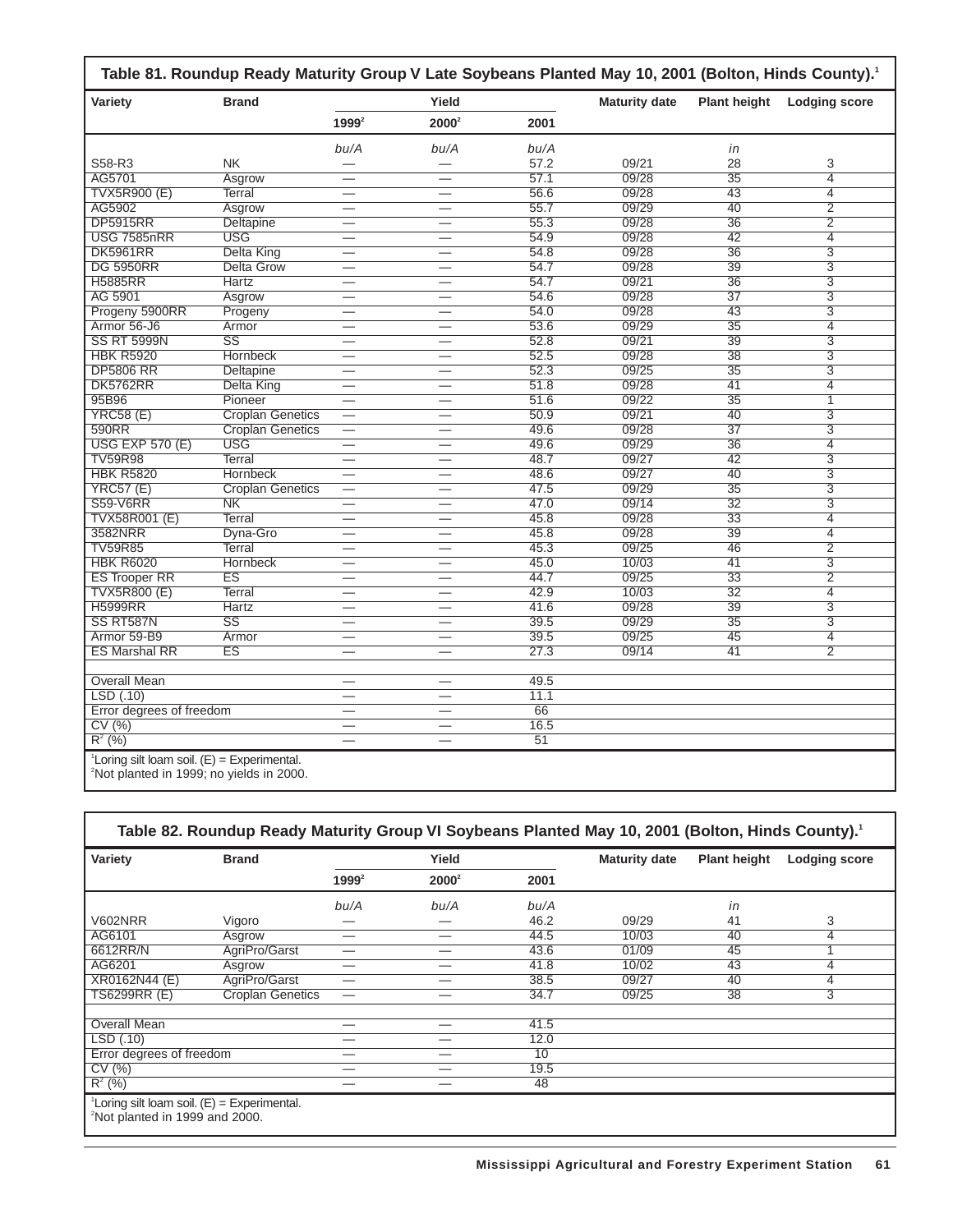# **Location 7. Gibb Steele Farm, Longwood**

## **Location Summary**

The 2001 growing season was above average for soybean production. Rain occurred as the crop developed on a timely basis. Temperatures were mild to moderate, excellent for crop development. Excessive rains began in mid-August as the Group IV varieties were beginning to mature for harvest. These rains continued through the first week of September. Rains again occurred for a brief period in mid-October as the Group V varieties matured. Both of these events caused damage to seed quality while the test waited for conditions to improve so that harvest could be completed.

| Soil type  Sharkey clay<br>Soil pH 7.6                                                                                                                                                  |
|-----------------------------------------------------------------------------------------------------------------------------------------------------------------------------------------|
| Soil fertility $P = H, K = H+$                                                                                                                                                          |
|                                                                                                                                                                                         |
| Fertilizer added  None                                                                                                                                                                  |
| Herbicide application  Preemergence — Roundup Ready – Roundup Ready Ultra @ 0.75 lb/A<br>Conventional – Scepter $@0.125$ lb/A + Dual Magnum $@0.95$ lb/A<br>+ Roundup Ultra @ 0.75 lb/A |
| Postemergence - Roundup Ready - Roundup Ultra Max @ 0.75 lb/A                                                                                                                           |
| Conventional – Reflex $@0.35$ lb/A + Select $@0.125$ lb/A                                                                                                                               |
| + .5% crop oil concentrate                                                                                                                                                              |
| Irrigation $\ldots \ldots \ldots \ldots$ June 21 & July 7<br>Planting date  April 26<br>Harvest date  October 23                                                                        |

| Variety                  | <b>Brand</b>    | Yield                    |                          |                 | <b>Maturity date</b> | <b>Plant height</b> | <b>Lodging score</b> |
|--------------------------|-----------------|--------------------------|--------------------------|-----------------|----------------------|---------------------|----------------------|
|                          |                 | 1999                     | 2000                     | 2001            |                      |                     |                      |
|                          |                 | bu/A                     | bu/A                     | bu/A            |                      | in                  |                      |
| 9511                     | Pioneer         | 70.2                     | 52.9                     | 72.9            | 09/10                | 41                  | 2                    |
| Dixie 478                | <b>Dixie</b>    | 53.1                     | 58.4                     | 66.6            | 09/09                | 34                  |                      |
| DK4680                   | Delta King      | 50.2                     | 45.4                     | 66.1            | 09/08                | $\overline{32}$     |                      |
| <b>DP4748S</b>           | Deltapine       |                          | —                        | 65.6            | 09/07                | $\overline{36}$     | 3                    |
| <b>FFR 4900RR</b>        | <b>FFR</b>      | $\overline{\phantom{0}}$ | $\overline{\phantom{0}}$ | 63.5            | 09/10                | $\overline{26}$     |                      |
| TV 4975                  | Terral          | 71.3                     | 62.7                     | 61.6            | 09/10                | 41                  | 2                    |
| Progeny 4910             | Progeny         | $\overline{\phantom{0}}$ | 72.4                     | 60.4            | 09/11                | 30                  |                      |
| <b>HBK 4891</b>          | <b>Hornbeck</b> | 47.6                     | 59.0                     | 56.7            | 09/07                | 31                  | 2                    |
| DT97-4290 (E)            | Public          | 65.0                     | 64.7                     | 55.8            | 09/06                | 29                  | 3                    |
| <b>TV4881</b>            | Terral          | 52.7                     | 53.3                     | 53.7            | 09/07                | $\overline{30}$     | $\overline{2}$       |
| DK4711                   | Delta King      |                          | 55.7                     | 50.2            | 09/11                | 27                  |                      |
| 94B54                    | Pioneer         | —                        | —                        | 44.2            | 09/10                | 24                  | 1                    |
| Overall Mean             |                 | 58.6                     | 58.3                     | 59.8            |                      |                     |                      |
| LSD (.10)                |                 | 7.5                      | 9.3                      | 12.7            |                      |                     |                      |
| Error degrees of freedom |                 | —                        | —                        | $\overline{22}$ |                      |                     |                      |
| CV(%)                    |                 | $\overline{\phantom{0}}$ |                          | 15.1            |                      |                     |                      |
| $R^2$ (%)                |                 |                          |                          | 68              |                      |                     |                      |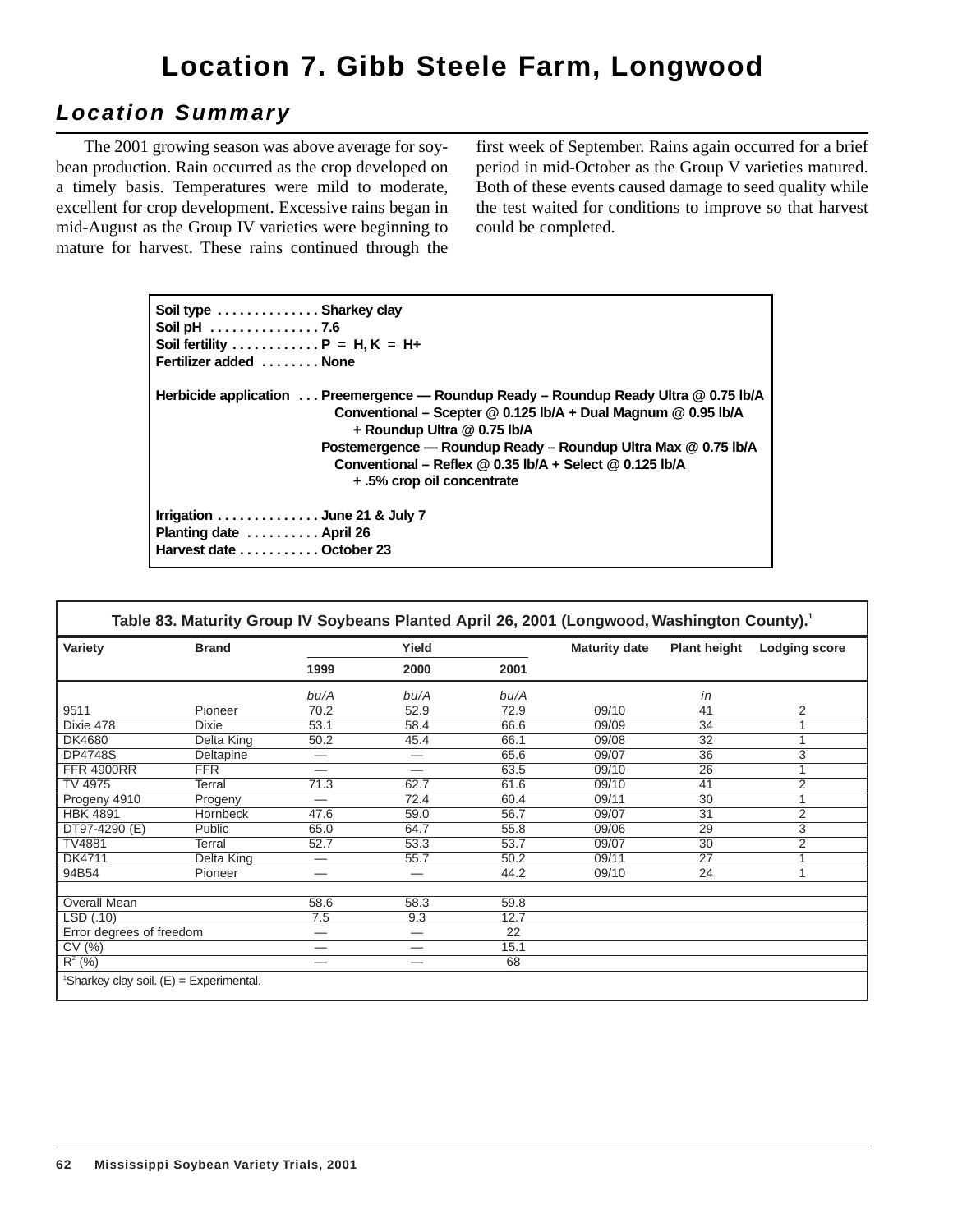## **Rainfall Summary**

| <b>Example 2019 Inches</b> |  |
|----------------------------|--|
|                            |  |
|                            |  |
|                            |  |
|                            |  |
|                            |  |
|                            |  |
| Total 22.68                |  |
|                            |  |



| Variety<br><b>Brand</b>  |                 | Yield                    |                 |                 | <b>Maturity date</b> | <b>Plant height</b> | <b>Lodging score</b> |
|--------------------------|-----------------|--------------------------|-----------------|-----------------|----------------------|---------------------|----------------------|
|                          | 1999            | 2000                     | 2001            |                 |                      |                     |                      |
|                          |                 | bu/A                     | bu/A            | bu/A            |                      | in                  |                      |
| 95B33                    | Pioneer         | 55.2                     | 63.8            | 74.3            | 09/17                | 28                  |                      |
| R96-209 (E)              | Public          | —                        | —               | 74.0            | 09/16                | 23                  |                      |
| Delsoy 5500              | Public          | 64.2                     | 60.8            | 72.1            | 09/16                | 26                  | $\overline{2}$       |
| Progeny 5120N            | Progeny         | 59.3                     | 54.2            | 64.6            | 09/13                | $\overline{30}$     |                      |
| <b>DP5110S</b>           | Deltapine       | —                        | 67.5            | 60.3            | 09/11                | 33                  | 3                    |
| Armor 52-C2              | Armor           | —                        |                 | 59.4            | 09/11                | $\overline{24}$     |                      |
| DK5850                   | Delta King      | 60.2                     | 56.8            | 59.0            | 09/17                | $\overline{25}$     |                      |
| Progeny 5600             | Progeny         | $\overline{\phantom{0}}$ | —               | 58.9            | 09/09                | 31                  | 3                    |
| 9511                     | Pioneer         | 64.5                     | 52.2            | 56.5            | 09/13                | 38                  | 3                    |
| SS-5200-STS              | Southern States | —                        | —               | 55.6            | 09/16                | 45                  | 3                    |
| TN96-58 (E)              | Public          | —                        | —               | 55.5            | 09/23                | 24                  |                      |
| Hutcheson                | Public          | 47.8                     | 47.3            | 52.5            | 09/22                | 26                  | 1                    |
| Overall Mean             |                 | 53.6                     | 55.1            | 61.9            |                      |                     |                      |
| LSD(0.10)                |                 | 7.9                      | 6.6             | 12.7            |                      |                     |                      |
| Error degrees of freedom |                 | $\overline{58}$          | $\overline{58}$ | $\overline{22}$ |                      |                     |                      |
| CV(%)                    |                 | 10.8                     | 8.8             | 14.7            |                      |                     |                      |
| $R^2$ (%)                |                 | 78                       | 80              | 51              |                      |                     |                      |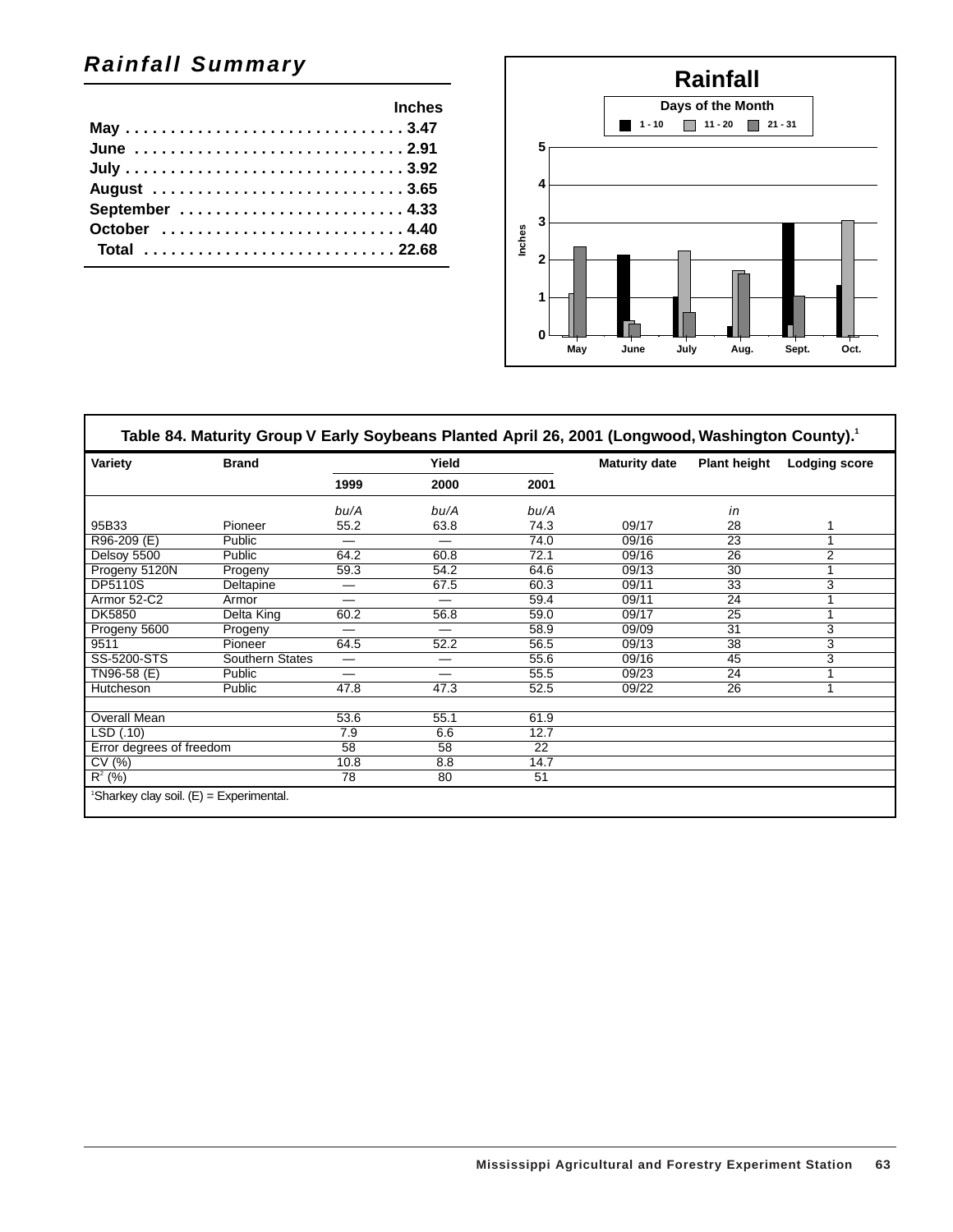| Variety                  | <b>Brand</b>           |                          | Yield                    |                 | <b>Maturity date</b> | <b>Plant height</b> | <b>Lodging score</b> |
|--------------------------|------------------------|--------------------------|--------------------------|-----------------|----------------------|---------------------|----------------------|
|                          |                        | 1999                     | 2000                     | 2001            |                      |                     |                      |
|                          |                        | bu/A                     | bu/A                     | bu/A            |                      | in                  |                      |
| A5959                    | Asgrow                 | 64.4                     | 60.4                     | 75.7            | 09/22                | 29                  | 2                    |
| <b>DK5995</b>            | <b>Delta King</b>      | 60.6                     | 58.0                     | 75.3            | 09/25                | $\overline{37}$     | $\overline{2}$       |
| 9594                     | Pioneer                | 69.6                     | 67.8                     | 72.8            | 09/26                | $\overline{27}$     | 1                    |
| R95-2210 (E)             | Public                 | 59.4                     | 51.0                     | 72.1            | 09/21                | 31                  | $\overline{2}$       |
| 95B97                    | Pioneer                |                          | $\overline{\phantom{0}}$ | 71.6            | 09/24                | $\overline{27}$     | $\overline{2}$       |
| <b>UARK-5798</b>         | Public                 | 65.2                     | 58.5                     | 70.6            | 09/25                | $\overline{34}$     | $\overline{2}$       |
| <b>HBK 5812</b>          | Hornbeck               |                          |                          | 70.5            | 09/30                | 38                  | $\overline{3}$       |
| $DT96-6840(E)$           | Public                 | 69.1                     | 58.3                     | 69.1            | 09/21                | 26                  | $\overline{2}$       |
| <b>HBK 5991</b>          | Hornbeck               | $\overline{\phantom{0}}$ | $\overline{\phantom{0}}$ | 69.0            | 09/22                | 29                  |                      |
| DP5989                   | Deltapine              | $\overline{\phantom{0}}$ | 51.8                     | 68.6            | 09/26                | 42                  | 3                    |
| <b>SS 597N</b>           | $\overline{\text{SS}}$ | 56.6                     | 48.6                     | 67.1            | 09/25                | $\overline{32}$     | $\overline{2}$       |
| Hutcheson                | Public                 | 54.6                     | 47.3                     | 67.1            | 09/18                | 29                  | $\overline{2}$       |
| <b>Bolivar</b>           | Public                 | 61.9                     | 54.3                     | 60.3            | 09/17                | 34                  | 4                    |
| Caviness                 | Public                 | 55.6                     | 54.1                     | 57.9            | 09/15                | $\overline{24}$     | $\overline{2}$       |
| <b>TV5926</b>            | Terral                 | 59.7                     | 46.7                     | 53.8            | 09/23                | $\overline{30}$     |                      |
| <b>UARK-5896</b>         | Public                 | $\overline{\phantom{0}}$ | —                        | 49.8            | 09/20                | 28                  | $\overline{2}$       |
| <b>Overall Mean</b>      |                        | 58.0                     | 54.5                     | 67.0            |                      |                     |                      |
| LSD(.10)                 |                        | 4.7                      | 8.7                      | 6.4             |                      |                     |                      |
| Error degrees of freedom |                        | $\overline{70}$          | 66                       | $\overline{30}$ |                      |                     |                      |
| CV(%)                    |                        | 5.9                      | 13.1                     | 6.9             |                      |                     |                      |
| $R^{2}(%)$               |                        | 89                       | 92                       | 80              |                      |                     |                      |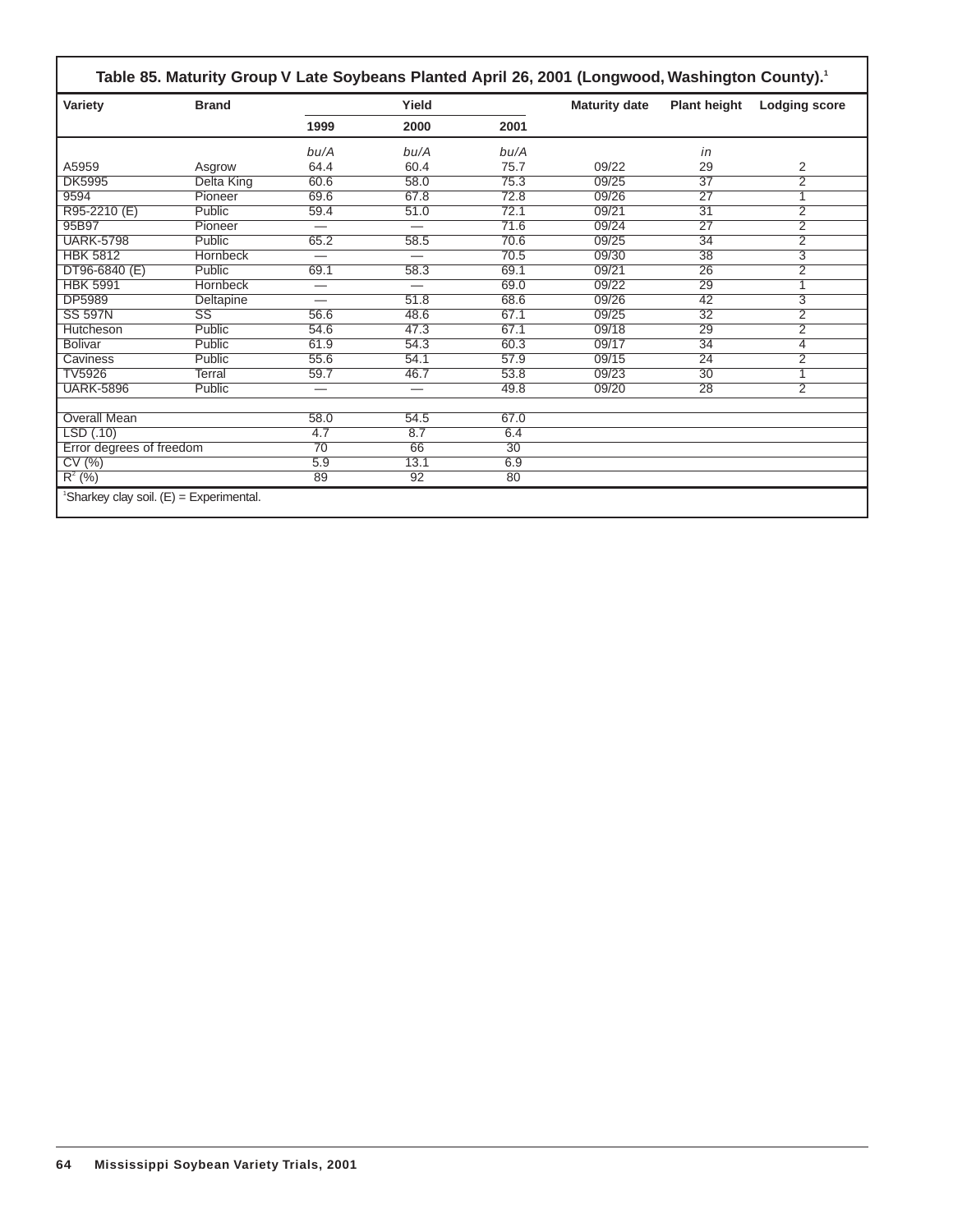### **Table 86. Roundup Ready Maturity Group IV Early Soybeans** Planted April 26, 2001 (Longwood, Washington County).<sup>1</sup>

| Variety                                               | <b>Brand</b>            |                          | Yield                    |                 | <b>Maturity date</b> | <b>Plant height</b> | <b>Lodging score</b> |
|-------------------------------------------------------|-------------------------|--------------------------|--------------------------|-----------------|----------------------|---------------------|----------------------|
|                                                       |                         | 1999                     | 2000                     | 2001            |                      |                     |                      |
|                                                       |                         | bu/A                     | bu/A                     | bu/A            |                      | in                  |                      |
| <b>HBK R4820</b>                                      | Hornbeck                |                          |                          | 66.0            | 09/09                | 28                  | 2                    |
| 4888RR                                                | AgriPro/Garst           | 55.1                     | 66.3                     | 58.3            | 09/08                | $\overline{29}$     | $\overline{2}$       |
| AG4702                                                | Asgrow                  | 60.2                     | 61.3                     | 57.6            | 09/07                | 34                  | $\overline{1}$       |
| <b>TS466RR</b>                                        | <b>Croplan Genetics</b> | 55.8                     | 49.7                     | 54.8            | 08/27                | $\overline{34}$     | $\overline{2}$       |
| AG4403                                                | Asgrow                  | $\overline{\phantom{0}}$ | 54.0                     | 54.2            | 08/23                | $\overline{30}$     | 1                    |
| <b>DP4690RR</b>                                       | Deltapine               | 59.4                     | 59.4                     | 53.4            | 09/11                | 27                  | 1                    |
| AG4602                                                | Asgrow                  | 49.7                     | 50.8                     | 52.6            | 09/04                | $\overline{30}$     | 1                    |
| <b>RC4444 (E)</b>                                     | <b>Croplan Genetics</b> |                          | $\overline{\phantom{0}}$ | 52.5            | 08/23                | $\overline{28}$     | $\overline{1}$       |
| <b>DPX4300RR (E)</b>                                  | <b>Deltapine</b>        | $\overline{\phantom{0}}$ |                          | 51.9            | 08/23                | 30                  | $\overline{2}$       |
| 3443NRR                                               | Dyna-Gro                |                          |                          | 50.5            | 09/04                | $\overline{23}$     | $\overline{1}$       |
| 4512RR/N                                              | AgriPro/Garst           | $\equiv$                 |                          | 50.1            | 09/07                | $\overline{29}$     | $\overline{1}$       |
| <b>HBK R4660</b>                                      | <b>Hornbeck</b>         | 58.1                     | 52.7                     | 49.9            | 08/26                | 32                  | 1                    |
| 3463NRR                                               | Dyna-Gro                | 57.0                     | 47.4                     | 49.2            | 08/26                | $\overline{33}$     | $\overline{1}$       |
| S46-G2                                                | $\overline{\text{NK}}$  | $=$                      | $\overline{\phantom{0}}$ | 47.9            | 08/27                | $\overline{31}$     | $\overline{1}$       |
| Armor 47-G7                                           | Armor                   |                          |                          | 47.1            | 09/08                | 27                  | 1                    |
| <b>TV4589RR</b>                                       | <b>Terral</b>           | 53.5                     | 50.4                     | 46.8            | 09/03                | $\overline{29}$     | $\overline{1}$       |
| <b>DP4344RR</b>                                       | Deltapine               | $\overline{\phantom{0}}$ | 38.8                     | 46.5            | 08/27                | $\overline{32}$     | $\overline{2}$       |
| SS RT446N                                             | SS                      | $\overline{\phantom{0}}$ | 53.1                     | 46.4            | 08/27                | 29                  | 1                    |
| 9480XRR (E)                                           | M & D Gold              | $\overline{\phantom{0}}$ | $\overline{\phantom{0}}$ | 46.4            | 09/07                | $\overline{35}$     | 1                    |
| 3468NRR                                               | Dyna-Gro                | $\overline{\phantom{0}}$ |                          | 45.4            | 09/04                | $\overline{25}$     | 1                    |
| 4501RR/N                                              | AgriPro/Garst           |                          |                          | 44.3            | 09/04                | 28                  | 1                    |
| HX40-93038 (E)                                        | <b>Hartz</b>            | –                        | $\qquad \qquad$          | 43.4            | 08/23                | $\overline{32}$     | $\overline{1}$       |
| 94B73                                                 | Pioneer                 |                          |                          | 43.2            | 09/02                | $\overline{25}$     | 1                    |
| Armor 44-R4                                           | Armor                   |                          |                          | 41.9            | 08/29                | 29                  | $\overline{1}$       |
| <b>H4554RR</b>                                        | <b>Hartz</b>            | —                        |                          | 41.7            | 09/12                | $\overline{30}$     | $\overline{1}$       |
| AG4301                                                | Asgrow                  |                          |                          | 41.5            | 09/07                | $\overline{24}$     | 1                    |
| <b>DK 4461RR</b>                                      | Delta King              | $\overline{\phantom{0}}$ |                          | 40.8            | 08/27                | 27                  | $\mathbf{1}$         |
| RT4241 (E)                                            | <b>Croplan Genetics</b> | $\overline{\phantom{0}}$ |                          | 37.0            | 08/23                | $\overline{30}$     | $\overline{2}$       |
| 9410XRR (E)                                           | M & D Gold              | $\overline{\phantom{0}}$ |                          | 36.6            | 08/21                | $\overline{28}$     | $\overline{1}$       |
| 94B23                                                 | Pioneer                 |                          |                          | 34.2            | 08/23                | 28                  | 1                    |
| HBK SB4310R                                           | Hornbeck                |                          |                          | 32.0            | 09/05                | $\overline{25}$     | $\overline{1}$       |
|                                                       |                         |                          |                          |                 |                      |                     |                      |
| <b>Overall Mean</b>                                   |                         | 53.4                     | 51.8                     | 47.2            |                      |                     |                      |
| LSD(0.10)                                             |                         | 6.0                      | 10.0                     | 8.9             |                      |                     |                      |
| Error degrees of freedom                              |                         | $\overline{40}$          | $\overline{28}$          | $\overline{60}$ |                      |                     |                      |
| CV(%)                                                 |                         | 8.1                      | 14.0                     | 13.8            |                      |                     |                      |
| $R^2$ (%)                                             |                         | 84                       | 74                       | 69              |                      |                     |                      |
| <sup>1</sup> Sharkey clay soil. $(E)$ = Experimental. |                         |                          |                          |                 |                      |                     |                      |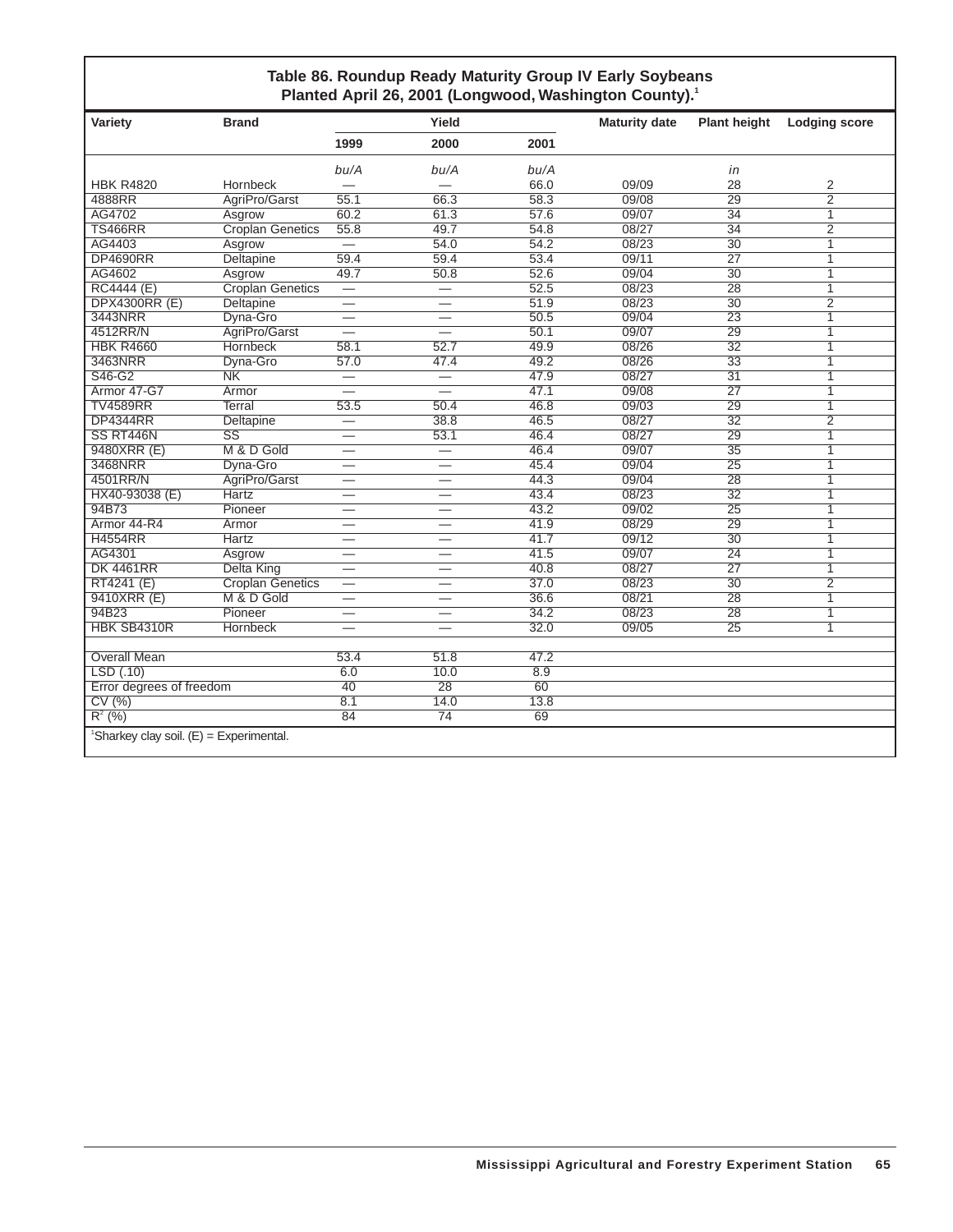### **Table 87. Roundup Ready Maturity Group IV Late Soybeans** Planted April 26, 2001 (Longwood, Washington County).<sup>1</sup>

| Variety                  | <b>Brand</b>                            |                          | Yield                    |                 | <b>Maturity date</b> | <b>Plant height</b> | <b>Lodging score</b> |  |
|--------------------------|-----------------------------------------|--------------------------|--------------------------|-----------------|----------------------|---------------------|----------------------|--|
|                          |                                         | 1999                     | 2000                     | 2001            |                      |                     |                      |  |
|                          |                                         | bu/A                     | bu/A                     | bu/A            |                      | in                  |                      |  |
| DK XTJ201RR (E)          | Delta King                              |                          |                          | 67.5            | 09/03                | 30                  | 1                    |  |
| SG498RR                  | Deltapine                               | 68.5                     | 67.1                     | 67.4            | 09/06                | 29                  | 1                    |  |
| <b>DG 4950RR</b>         | <b>Delta Grow</b>                       | $\overline{\phantom{0}}$ | $\overline{\phantom{0}}$ | 65.8            | 09/07                | $\overline{32}$     | 1                    |  |
| <b>HBK R4920</b>         | Hornbeck                                |                          | 52.0                     | 64.1            | 09/09                | 30                  | 1                    |  |
| RC4995 (E)               | <b>Croplan Genetics</b>                 | $\overline{\phantom{0}}$ | $\overline{\phantom{0}}$ | 63.4            | 09/11                | $\overline{34}$     | $\mathbf{1}$         |  |
| <b>H4994RR</b>           | Hartz                                   | $\overline{\phantom{0}}$ | 67.0                     | 62.7            | 09/11                | $\overline{28}$     | $\mathbf{1}$         |  |
| <b>SS RT4980</b>         | $\overline{\text{ss}}$                  |                          | 59.6                     | 61.7            | 09/07                | $\overline{28}$     | $\overline{2}$       |  |
| <b>FFR 4900RR</b>        | <b>FFR</b>                              |                          | $\overline{\phantom{0}}$ | 61.3            | 09/13                | 29                  | 1                    |  |
| <b>HBK R5101</b>         | Hornbeck                                | —                        | $\overline{\phantom{0}}$ | 59.6            | 09/14                | 45                  | $\overline{2}$       |  |
| <b>DK4868RR</b>          | Delta King                              | 67.8                     | 72.1                     | 59.0            | 09/07                | $\overline{28}$     | $\overline{1}$       |  |
| $S51-TI$                 | $\overline{\text{NK}}$                  | 70.6                     | 49.3                     | 58.9            | 09/10                | $\overline{42}$     | $\overline{2}$       |  |
| Progeny 4858RR           | Progeny                                 | $\overline{\phantom{0}}$ | $\overline{\phantom{0}}$ | 58.7            | 09/10                | $\overline{34}$     | 1                    |  |
| 9492                     | Pioneer                                 | 64.9                     | 56.9                     | 58.6            | 09/07                | 29                  | $\overline{1}$       |  |
| <b>DPX4885RR (E)</b>     | Deltapine                               | $\overline{\phantom{0}}$ | $\overline{\phantom{0}}$ | 58.5            | 09/11                | $\overline{35}$     | 1                    |  |
| DK XTJ184RR (E)          | Delta King                              | $\overline{\phantom{0}}$ | $\overline{\phantom{0}}$ | 57.0            | 09/06                | $\overline{31}$     | 1                    |  |
| <b>DK 4763RR</b>         | <b>Delta King</b>                       |                          |                          | 57.0            | 09/05                | $\overline{28}$     | 1                    |  |
| 4803RR                   | <b>Dixie</b>                            |                          | 63.3                     | 56.9            | 09/08                | $\overline{35}$     | 1                    |  |
| <b>H4884RR</b>           | <b>Hartz</b>                            |                          | 55.7                     | 55.2            | 09/09                | $\overline{30}$     | $\overline{2}$       |  |
| <b>DK4965RR</b>          | Delta King                              | 64.2                     | 58.1                     | 55.0            | 09/08                | $\overline{28}$     | $\overline{1}$       |  |
| <b>YRC49 (E)</b>         | <b>Croplan Genetics</b>                 |                          | $\overline{\phantom{0}}$ | 55.0            | 09/13                | 16                  | 1                    |  |
| AG5001                   | Asgrow                                  | 47.7                     | 48.3                     | 55.0            | 09/11                | $\overline{33}$     | $\overline{1}$       |  |
| <b>ES Prairie RR</b>     | $\overline{\text{ES}}$                  |                          | 52.7                     | 55.0            | 09/11                | 39                  | $\overline{2}$       |  |
| <b>DG 4850RR</b>         | Delta Grow                              | $\overline{\phantom{0}}$ | 55.3                     | 54.7            | 09/08                | 33                  | 1                    |  |
| Morsoy RT4809            | Morsoy                                  |                          | 71.7                     | 54.6            | 09/09                | $\overline{31}$     | $\overline{1}$       |  |
| Genesis A504RR           | Genesis                                 |                          |                          | 54.4            | 09/06                | $\overline{33}$     | 1                    |  |
| <b>TV4886RR</b>          | <b>Terral</b>                           |                          | 59.4                     | 54.2            | 09/09                | 39                  | 1                    |  |
| AG4702                   | Asgrow                                  | —                        | 53.8                     | 54.0            | 09/03                | $\overline{30}$     | $\overline{1}$       |  |
| <b>V492NRR</b>           | Vigoro                                  | <u>.</u>                 | $\overline{\phantom{0}}$ | 52.9            | 09/10                | $\overline{35}$     | 1                    |  |
| AG4902                   | Asgrow                                  | 52.4                     | 56.0                     | 52.9            | 09/09                | $\overline{30}$     | 1                    |  |
| <b>USG 7489RR</b>        | <b>USG</b>                              | <u>in</u>                | <u>in</u>                | 52.8            | 09/09                | $\overline{28}$     | 1                    |  |
| <b>TV4890RR</b>          | Terral                                  | 58.9                     | 54.6                     | 52.2            | 08/26                | $\overline{35}$     | 1                    |  |
| Genesis A484RR           | Genesis                                 |                          |                          | 52.0            | 09/10                | 38                  | $\mathbf{1}$         |  |
| <b>RC 4848</b>           | <b>Croplan Genetics</b>                 | 56.0                     | 57.2                     | 51.9            | 09/08                | $\overline{33}$     | 1                    |  |
| 3484NRR                  | Dyna-Gro                                | $\equiv$                 | 61.4                     | 50.6            | 09/07                | $\overline{35}$     | $\mathbf{1}$         |  |
| <b>DK4762RR</b>          | Delta King                              | 55.6                     | 55.8                     | 46.5            | 09/06                | 36                  | 1                    |  |
| <b>SS RT46704N</b>       | $\overline{\text{ss}}$                  | $\overline{\phantom{0}}$ | 43.1                     | 46.1            | 09/16                | 40                  | $\overline{3}$       |  |
| AG4602                   | Asgrow                                  | $\overline{\phantom{0}}$ |                          | 45.7            | 09/06                | $\overline{30}$     | 1                    |  |
| <b>B481RR</b>            | Genesis                                 |                          | $\overline{\phantom{0}}$ | 43.2            | 09/07                | $\overline{30}$     | $\mathbf{1}$         |  |
|                          |                                         |                          |                          |                 |                      |                     |                      |  |
| <b>Overall Mean</b>      |                                         | 57.9                     | 57.1                     | 56.1            |                      |                     |                      |  |
| LSD(0.10)                |                                         | 11.3                     | 8.7                      | 8.1             |                      |                     |                      |  |
| Error degrees of freedom |                                         | $\overline{34}$          | $\overline{56}$          | $\overline{74}$ |                      |                     |                      |  |
| CV(%)                    |                                         | 14.2                     | 11.1                     | 10.6            |                      |                     |                      |  |
| $R^2$ (%)                |                                         | 61                       | 65                       | 62              |                      |                     |                      |  |
|                          | 'Sharkey clay soil. (E) = Experimental. |                          |                          |                 |                      |                     |                      |  |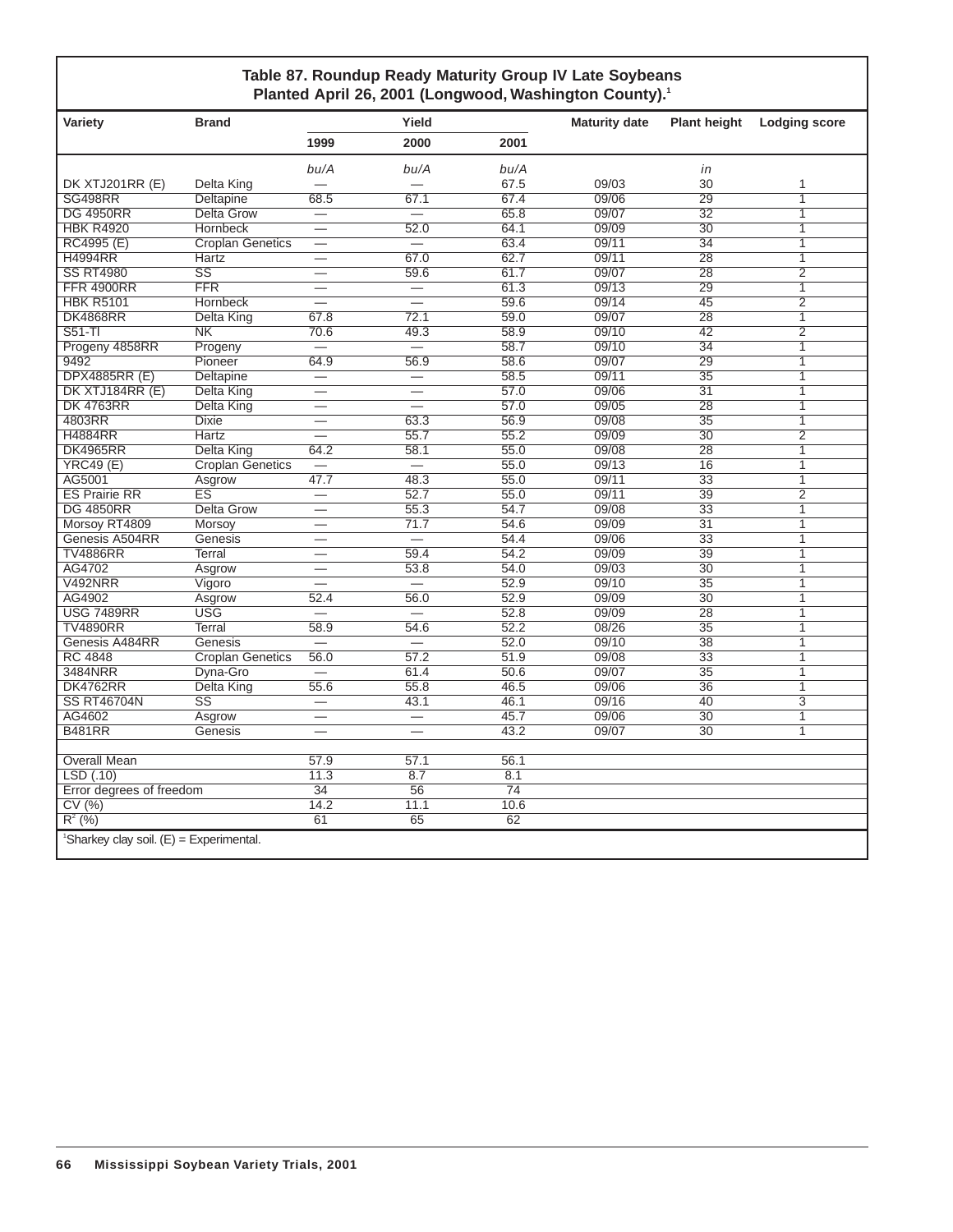#### **Table 88. Roundup Ready Maturity Group V Early Soybeans Planted April 26, 2001 (Longwood, Washington County).1**

| <b>Variety</b>                                       | <b>Brand</b>                    |                                                      | Yield                                                |              | <b>Maturity date</b> | <b>Plant height</b>   | <b>Lodging score</b>             |
|------------------------------------------------------|---------------------------------|------------------------------------------------------|------------------------------------------------------|--------------|----------------------|-----------------------|----------------------------------|
|                                                      |                                 | 1999                                                 | 2000                                                 | 2001         |                      |                       |                                  |
|                                                      |                                 |                                                      |                                                      |              |                      |                       |                                  |
|                                                      |                                 | bu/A                                                 | bu/A                                                 | bu/A         |                      | in<br>33              |                                  |
| DK XTJ202RR (E)<br><b>DK 5366RR</b>                  | Delta King<br><b>Delta King</b> |                                                      | 68.7                                                 | 78.0<br>76.9 | 09/19<br>09/21       | $\overline{32}$       | 2<br>$\overline{2}$              |
| <b>DK 5668RR</b>                                     | Delta King                      |                                                      | 65.4                                                 | 72.6         | 09/18                | $\overline{31}$       | $\overline{2}$                   |
| <b>DP5644 RR</b>                                     | Deltapine                       | 69.4                                                 | 59.8                                                 | 72.3         | 09/19                | $\overline{31}$       | $\overline{2}$                   |
| 95B53                                                | Pioneer                         | 77.6                                                 | 59.8                                                 | 71.9         | 09/21                | $\overline{26}$       | $\mathbf{1}$                     |
| <b>HBK R5620</b>                                     | <b>Hornbeck</b>                 |                                                      |                                                      | 71.7         | 09/27                | $\overline{35}$       | $\overline{2}$                   |
| SS RT557N                                            | $\overline{\text{SS}}$          | 63.5                                                 | 50.9                                                 | 71.6         | 09/19                | $\overline{32}$       | 1                                |
| DK XTJ204RR (E)                                      | <b>Delta King</b>               | $\overline{\phantom{0}}$                             |                                                      | 71.4         | 09/22                | $\overline{30}$       | 1                                |
| DK XTJ205RR (E)                                      | <b>Delta King</b>               | $\overline{\phantom{0}}$                             | $\overline{\phantom{0}}$                             | 70.5         | 09/19                | $\overline{32}$       | $\overline{2}$                   |
| <b>V562NRR</b>                                       | Vigoro                          |                                                      | $\overline{\phantom{0}}$                             | 69.4         | 09/25                | $\overline{34}$       | 1                                |
| Progeny 5660RR                                       | Progeny                         |                                                      | $\overline{\phantom{0}}$                             | 69.4         | 09/26                | 28                    | 1                                |
| AG5501                                               | Asgrow                          |                                                      | 60.7                                                 | 68.7         | 09/26                | $\overline{27}$       | 1                                |
| AG5701                                               | Asgrow                          | $\overline{\phantom{0}}$                             | 67.5                                                 | 68.1         | 09/23                | $\overline{30}$       | 1                                |
| <b>TVX5R600 (E)</b><br><b>DG 5630RR</b>              | Terral<br><b>Delta Grow</b>     | $\overline{\phantom{0}}$<br>$\overline{\phantom{0}}$ | $\equiv$<br>64.3                                     | 68.0<br>67.1 | 09/25<br>09/24       | 38<br>$\overline{30}$ | 1<br>$\overline{1}$              |
| <b>USG 7547RR</b>                                    | <b>USG</b>                      | 58.6                                                 | 40.8                                                 | 67.0         | 09/10                | $\overline{23}$       | 1                                |
| RC5454 (E)                                           | <b>Croplan Genetics</b>         | $\overline{\phantom{m}}$                             | $\equiv$                                             | 66.6         | 09/24                | $\overline{28}$       | $\overline{1}$                   |
| RC5252 (E)                                           | <b>Croplan Genetics</b>         |                                                      |                                                      | 66.5         | 09/22                | $\overline{30}$       | $\overline{1}$                   |
| 3562NRR                                              | Dyna-Gro                        | $\overline{\phantom{0}}$                             | 64.3                                                 | 66.2         | 09/21                | $\overline{30}$       | $\overline{1}$                   |
| 3535NRR                                              | Dyna-Gro                        |                                                      | 64.7                                                 | 66.1         | 09/24                | $\overline{36}$       | $\overline{3}$                   |
| <b>DP5414RR</b>                                      | <b>Deltapine</b>                |                                                      | 53.9                                                 | 65.4         | 09/21                | $\overline{36}$       | $\overline{2}$                   |
| <b>DK5661RR</b>                                      | Delta King                      | 61.5                                                 | 61.9                                                 | 65.3         | 09/23                | 26                    | 1                                |
| <b>HBK R5420</b>                                     | Hornbeck                        |                                                      |                                                      | 65.3         | 09/27                | $\overline{25}$       | 1                                |
| 540nRR                                               | <b>USG</b>                      | $\overline{\phantom{0}}$                             | 56.7                                                 | 65.1         | 09/25                | 28                    | 1                                |
| <b>B544RR</b>                                        | Genesis                         |                                                      | $\equiv$                                             | 65.1         | 09/23                | $\overline{27}$       | 1                                |
| <b>H5231RR</b>                                       | <b>Hartz</b>                    |                                                      | 50.3                                                 | 64.9         | 09/16                | 23                    | 1                                |
| <b>TVX5R400 (E)</b>                                  | <b>Terral</b>                   |                                                      | $\overline{\phantom{0}}$                             | 64.2         | 09/26                | 26                    | 1                                |
| <b>DK 5465RR</b>                                     | Delta King                      | $\overline{\phantom{0}}$                             | 46.4                                                 | 64.1         | 09/25                | 27                    | 1                                |
| AG5602                                               | Asgrow                          | 66.6                                                 | 53.5                                                 | 63.3         | 09/27                | 28                    | 1                                |
| <b>S59-V6RR</b>                                      | N <sub>K</sub>                  | 68.1                                                 | 59.1                                                 | 62.9         | 09/20                | 29                    | 4                                |
| 3543NRR                                              | Dyna-Gro                        | $\overline{\phantom{0}}$                             | $\overbrace{\phantom{12322111}}$                     | 62.8         | 09/21                | $\overline{25}$       | 1                                |
| <b>DG 5250RR</b>                                     | <b>Delta Grow</b>               |                                                      | $\overline{\phantom{0}}$                             | 61.8<br>61.3 | 09/20<br>09/26       | 26<br>29              | $\overline{1}$<br>$\overline{1}$ |
| Armor 54-Z4<br>Progeny 5415RR                        | Armor<br>Progeny                | $\overline{\phantom{0}}$<br>$\overline{\phantom{0}}$ | $\overline{\phantom{0}}$                             | 61.2         | 09/25                | $\overline{24}$       | $\overline{1}$                   |
| DK XTJ203RR (E)                                      | Delta King                      | $\overline{\phantom{0}}$                             | $\overline{\phantom{0}}$                             | 61.0         | 09/21                | $\overline{23}$       | 1                                |
| <b>HBK R5588</b>                                     | <b>Hornbeck</b>                 | 59.7                                                 | 47.8                                                 | 60.9         | 09/22                | $\overline{30}$       | $\overline{1}$                   |
| 95B32                                                | Pioneer                         |                                                      | 55.6                                                 | 60.7         | 09/10                | $\overline{23}$       | 1                                |
| 5512RR/N                                             | AgriPro/Garst                   | —                                                    |                                                      | 60.7         | 09/22                | $\overline{21}$       | 1                                |
| AG5603                                               | Asgrow                          | $\overline{\phantom{0}}$                             | $\overline{\phantom{0}}$                             | 60.0         | 09/19                | 25                    | 1                                |
| <b>TV 5666RR</b>                                     | Terral                          | 55.9                                                 | 51.8                                                 | 57.7         | 09/22                | $\overline{35}$       | $\overline{3}$                   |
| <b>RT5110N</b>                                       | Morsoy                          |                                                      |                                                      | 57.7         | 09/19                | $\overline{22}$       | 1                                |
| Delta Grow 5600RR                                    | <b>Delta Grow</b>               | --                                                   |                                                      | 57.4         | 09/19                | 28                    | $\overline{2}$                   |
| <b>DG 5450RR</b>                                     | Delta Grow                      | $\overline{\phantom{0}}$                             | $\overline{\phantom{0}}$                             | 56.7         | 09/22                | 23                    | 1                                |
| SS RT517N                                            | $\overline{\text{SS}}$          | 55.7                                                 | 55.8                                                 | 56.7         | 09/12                | $\overline{24}$       | $\overline{2}$                   |
| <b>B531RR</b>                                        | Genesis                         |                                                      |                                                      | 56.5         | 09/26                | 23                    | 1                                |
| <b>TV52R42</b>                                       | Terral                          | $\overline{\phantom{0}}$                             | 53.7                                                 | 56.4         | 09/13                | $\overline{35}$       | $\mathbf{1}$                     |
| <b>YRC56 (E)</b>                                     | <b>Croplan Genetics</b>         |                                                      | $\overline{\phantom{0}}$                             | 56.2         | 09/17                | 31                    | $\overline{2}$                   |
| <b>TVX56R001 (E)</b>                                 | Terral                          |                                                      | $\overline{\phantom{0}}$                             | 56.0         | 09/26                | $\overline{36}$       | $\overline{2}$                   |
| <b>SS-RT 5001N</b>                                   | <b>Southern States</b>          | $\overline{\phantom{0}}$                             | $\overline{\phantom{0}}$                             | 54.4         | 09/19                | 30                    | $\overline{1}$                   |
| 3518NRR                                              | Dyna-Gro                        | $\overline{\phantom{0}}$                             | $\overline{\phantom{0}}$                             | 54.3         | 09/14<br>09/19       | $\overline{37}$       | 1                                |
| Armor 53-K3<br>AG5001                                | Armor                           | $\overline{\phantom{0}}$                             | $\overline{\phantom{0}}$<br>$\overline{\phantom{0}}$ | 54.0<br>53.6 | 09/10                | 23<br>32              | $\overline{1}$<br>1              |
| <b>ES Ranger RR</b>                                  | Asgrow<br>ES                    | $\overline{\phantom{0}}$                             | 50.3                                                 | 53.2         | 09/18                | $\overline{18}$       | 1                                |
| 9551XRR (E)                                          | M & D Gold                      |                                                      |                                                      | 52.7         | 09/10                | 45                    | $\overline{3}$                   |
| <b>YRC51 (E)</b>                                     | <b>Croplan Genetics</b>         |                                                      |                                                      | 52.7         | 09/15                | $\overline{32}$       | $\overline{1}$                   |
| <b>TV5486RR</b>                                      | Terral                          | 60.2                                                 | 43.6                                                 | 51.4         | 09/15                | 45                    | $\overline{3}$                   |
| <b>TVX54R001 (E)</b>                                 | <b>Terral</b>                   |                                                      | $\equiv$                                             | 50.5         | 09/22                | 27                    | 1                                |
| <b>ES Punch RR</b>                                   | <b>ES</b>                       | $=$                                                  | 52.1                                                 | 48.1         | 09/18                | 32                    | $\overline{2}$                   |
| 9492                                                 | Pioneer                         | 55.3                                                 | 50.7                                                 | 47.1         | 09/10                | 31                    | 1                                |
|                                                      |                                 |                                                      |                                                      |              |                      |                       |                                  |
| <b>Overall Mean</b>                                  |                                 | 59.7                                                 | 53.1                                                 | 62.4         |                      |                       |                                  |
| LSD(.10)                                             |                                 | 6.2                                                  | 8.1                                                  | 10.3         |                      |                       |                                  |
| Error degrees of freedom                             |                                 | 62                                                   | 82                                                   | 116          |                      |                       |                                  |
| CV(%)                                                |                                 | 7.6                                                  | 11.3                                                 | 12.3         |                      |                       |                                  |
| $R^2$ (%)                                            |                                 | 79                                                   | 74                                                   | 58           |                      |                       |                                  |
| <sup>1</sup> Sharkey clay soil. $(E)$ = Experimental |                                 |                                                      |                                                      |              |                      |                       |                                  |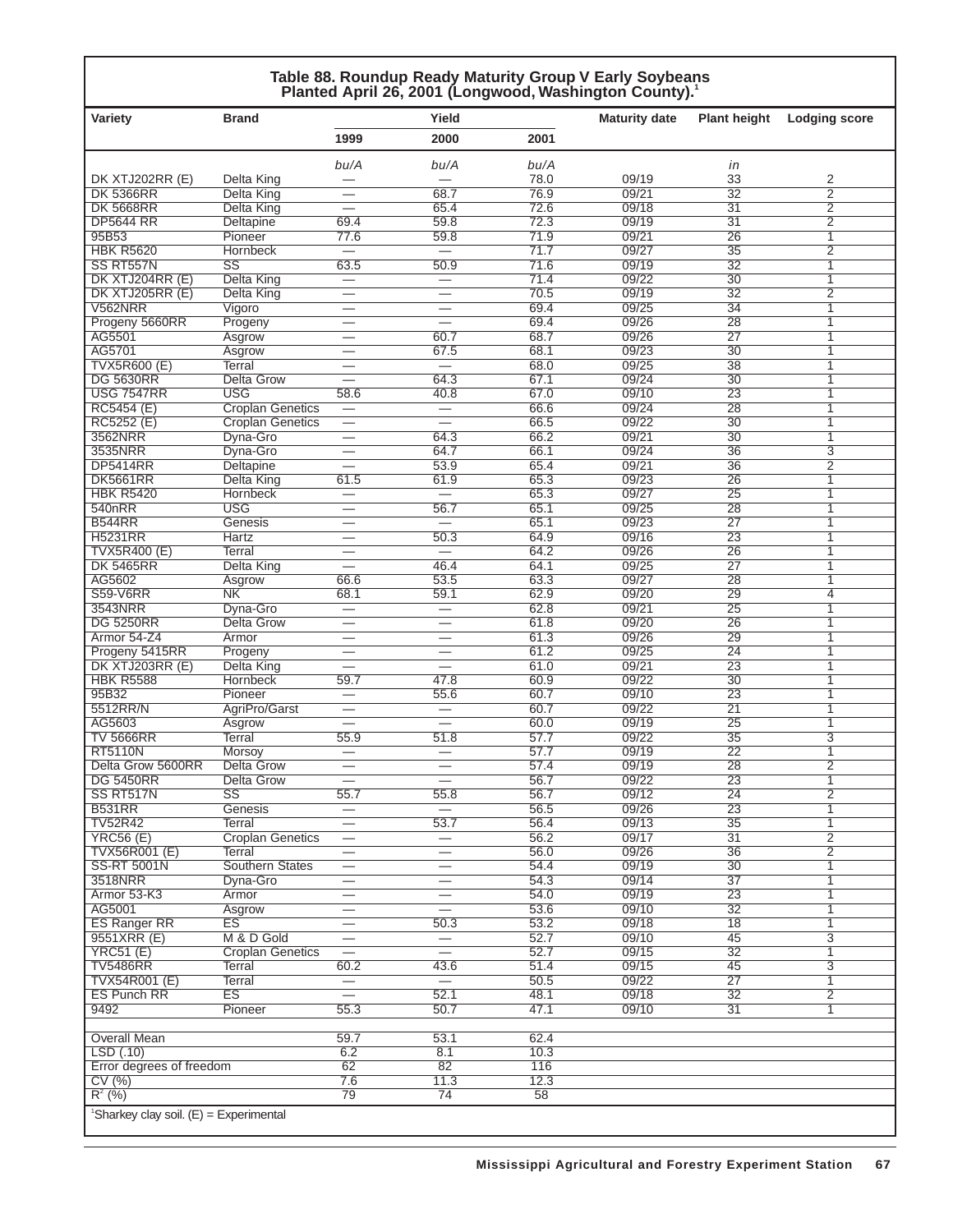#### **Table 89. Roundup Ready Maturity Group V Late Soybeans** Planted April 26, 2001 (Longwood, Washington County).<sup>1</sup>

| Variety                                               | <b>Brand</b>            |                          | Yield                    |      | <b>Maturity date</b> | <b>Plant height</b> | <b>Lodging score</b> |
|-------------------------------------------------------|-------------------------|--------------------------|--------------------------|------|----------------------|---------------------|----------------------|
|                                                       |                         | 1999                     | 2000                     | 2001 |                      |                     |                      |
|                                                       |                         | bu/A                     | bu/A                     | bu/A |                      | in                  |                      |
| 95B96                                                 | Pioneer                 | $\overline{\phantom{0}}$ |                          | 75.3 | 09/22                | 38                  | 1                    |
| <b>DP5915RR</b>                                       | <b>Deltapine</b>        | 67.3                     | 54.6                     | 72.0 | 09/28                | $\overline{35}$     | $\overline{2}$       |
| <b>H5885RR</b>                                        | Hartz                   | $\overline{\phantom{0}}$ | 62.8                     | 70.9 | 09/21                | 26                  | $\mathbf{1}$         |
| Armor 56-J6                                           | Armor                   |                          | $\qquad \qquad -$        | 68.8 | 09/26                | $\overline{32}$     | $\overline{2}$       |
| AG5701                                                | Asgrow                  |                          | 60.5                     | 68.0 | 09/25                | $\overline{24}$     | $\overline{1}$       |
| <b>USG EXP 570 (E)</b>                                | <b>USG</b>              | ▃                        | $\equiv$                 | 66.7 | 09/26                | 31                  | $\overline{2}$       |
| AG 5901                                               | Asgrow                  | 60.3                     | 55.6                     | 65.9 | 09/26                | $\overline{37}$     | $\overline{1}$       |
| <b>YRC58 (E)</b>                                      | <b>Croplan Genetics</b> |                          | $\overline{\phantom{0}}$ | 65.8 | 09/22                | $\overline{42}$     | $\overline{2}$       |
| <b>SS RT 5999N</b>                                    | SS                      |                          | 60.8                     | 64.7 | 09/23                | 36                  | 1                    |
| AG5902                                                | Asgrow                  |                          | 59.0                     | 63.8 | 09/29                | $\overline{32}$     | $\overline{2}$       |
| <b>TVX58R001 (E)</b>                                  | Terral                  |                          | $\overline{\phantom{0}}$ | 63.4 | 09/25                | $\overline{28}$     | $\overline{3}$       |
| SS RT587N                                             | $\overline{\text{SS}}$  | 52.5                     | 50.1                     | 61.2 | 09/25                | $\overline{30}$     | $\overline{2}$       |
| <b>TV59R85</b>                                        | Terral                  | $\overline{\phantom{0}}$ | 50.7                     | 60.7 | 09/28                | $\overline{33}$     | $\overline{2}$       |
| <b>HBK R5920</b>                                      | Hornbeck                | 65.7                     | 50.3                     | 60.7 | 09/27                | $\overline{29}$     | $\overline{1}$       |
| <b>HBK R6020</b>                                      | Hornbeck                | 69.7                     | 57.1                     | 60.6 | 09/29                | $\overline{37}$     | 3                    |
| <b>HBK R5820</b>                                      | Hornbeck                |                          | $\equiv$                 | 59.5 | 09/26                | $\overline{36}$     | $\overline{3}$       |
| <b>TVX5R800 (E)</b>                                   | Terral                  | $\overline{\phantom{0}}$ | $\overline{\phantom{0}}$ | 59.5 | 09/24                | $\overline{37}$     | $\overline{2}$       |
| Progeny 5900RR                                        | Progeny                 | $\overline{\phantom{0}}$ | 58.2                     | 58.7 | 09/27                | 34                  | $\overline{2}$       |
| <b>DK5961RR</b>                                       | <b>Delta King</b>       | 55.0                     | 42.7                     | 58.7 | 09/29                | $\overline{35}$     | $\overline{2}$       |
| <b>H5999RR</b>                                        | Hartz                   | 61.8                     | 51.9                     | 58.6 | 09/28                | 28                  | $\overline{3}$       |
| S58-R3                                                | N <sub>K</sub>          |                          |                          | 57.8 | 09/23                | 26                  | $\overline{2}$       |
| <b>S59-V6RR</b>                                       | N <sub>K</sub>          | 69.2                     | 66.6                     | 57.5 | 09/21                | $\overline{26}$     | $\overline{3}$       |
| <b>TVX5R900 (E)</b>                                   | Terral                  | $\overline{\phantom{0}}$ | $\equiv$                 | 57.0 | 09/26                | 40                  | $\overline{2}$       |
| 590RR                                                 | <b>Croplan Genetics</b> | 68.4                     | 48.5                     | 56.8 | 09/27                | 31                  | $\mathbf{1}$         |
| <b>ES Trooper RR</b>                                  | <b>ES</b>               | $\qquad \qquad$          | 47.7                     | 56.2 | 09/29                | $\overline{32}$     | $\overline{2}$       |
| <b>USG 7585nRR</b>                                    | <b>USG</b>              | $\overline{\phantom{0}}$ | $\overline{\phantom{0}}$ | 56.1 | 09/25                | $\overline{36}$     | $\overline{2}$       |
| <b>YRC57 (E)</b>                                      | <b>Croplan Genetics</b> | $\overline{\phantom{0}}$ | $\overline{\phantom{0}}$ | 55.3 | 09/28                | 30                  | $\overline{2}$       |
| 3582NRR                                               | Dyna-Gro                | $\overline{\phantom{0}}$ | 52.3                     | 55.0 | 09/28                | $\overline{32}$     | $\overline{2}$       |
| <b>DG 5950RR</b>                                      | <b>Delta Grow</b>       | 66.4                     | 56.6                     | 53.8 | 09/25                | $\overline{30}$     | $\overline{1}$       |
| <b>DP5806 RR</b>                                      | Deltapine               | 65.6                     | 51.2                     | 53.2 | 09/21                | 39                  | $\overline{4}$       |
| <b>TV59R98</b>                                        | Terral                  |                          |                          | 53.0 | 09/25                | $\overline{40}$     | $\overline{3}$       |
| <b>DK5762RR</b>                                       | Delta King              | 65.6                     | 55.0                     | 52.9 | 09/25                | $\overline{36}$     | $\overline{1}$       |
| Armor 59-B9                                           | Armor                   | $\overline{\phantom{0}}$ | $\overline{\phantom{0}}$ | 49.4 | 09/26                | 33                  | $\overline{2}$       |
| <b>ES Marshal RR</b>                                  | ES                      | $\overline{\phantom{0}}$ | 44.7                     | 36.1 | 09/23                | $\overline{32}$     | $\overline{2}$       |
|                                                       |                         |                          |                          |      |                      |                     |                      |
| <b>Overall Mean</b>                                   |                         | 61.5                     | 51.4                     | 59.8 |                      |                     |                      |
| LSD(0.10)                                             |                         | $\overline{5.0}$         | 7.2                      | 5.9  |                      |                     |                      |
| Error degrees of freedom                              |                         | 60                       | $\overline{74}$          | 66   |                      |                     |                      |
| CV(%)                                                 |                         | 6.0                      | 10.4                     | 7.3  |                      |                     |                      |
| $R^2$ (%)                                             |                         | 78                       | $\overline{88}$          | 81   |                      |                     |                      |
| <sup>1</sup> Sharkey clay soil. $(E)$ = Experimental. |                         |                          |                          |      |                      |                     |                      |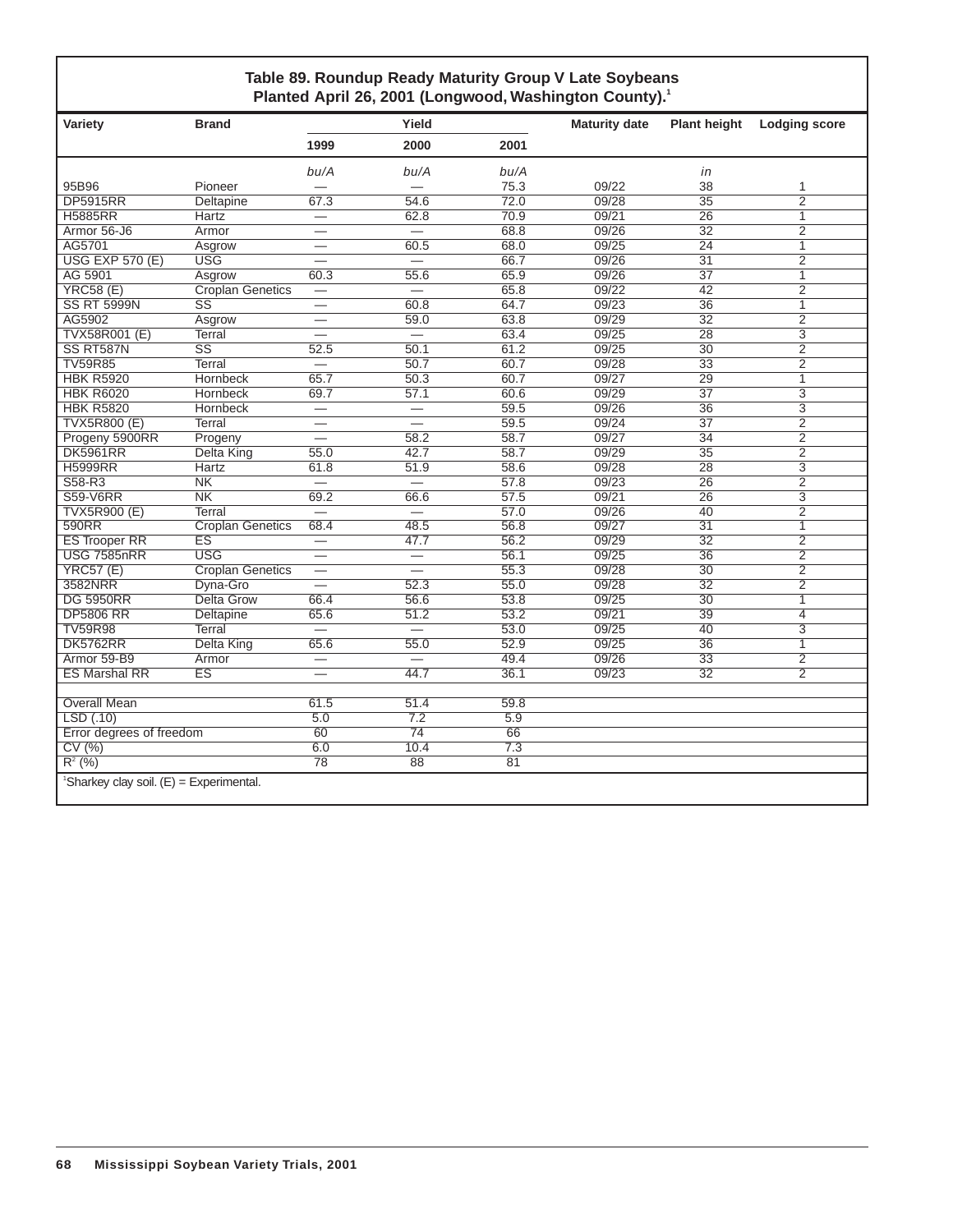### **Plant Characteristics**

|                   |                  | Table 90. Plant Characteristics of Maturity Group IV Soybeans. |                   |          |              |                  |         |                 |         |      |
|-------------------|------------------|----------------------------------------------------------------|-------------------|----------|--------------|------------------|---------|-----------------|---------|------|
| Variety           | <b>Brand</b>     |                                                                | Color             |          |              | $\text{Seeds}^2$ |         | Growth          | Protein | Oil  |
|                   |                  | <b>Bloom</b>                                                   | <b>Pubescence</b> | Pod wall | <b>Hilum</b> |                  | $D/I^3$ | RM <sup>4</sup> |         |      |
|                   |                  |                                                                |                   |          |              | $no.$ /lb        |         |                 | %       | %    |
| DK4680            | Delta King       | purple                                                         | gray              | tan      | buff         | 2400             |         | 4.7             | 36.6    | 20.5 |
| DK4711            | Delta King       | purple                                                         | gray              | tan      | imp black    | 2500             |         | 4.7             | 36.7    | 21.4 |
| <b>DP4748S</b>    | <b>Deltapine</b> | white                                                          | tawny             | brown    | black        | 2700             |         | 4.7             | 37.3    | 20.8 |
| Dixie 478         | <b>Dixie</b>     | purple                                                         | gray              | tan      | imp black    | 3000             |         | 4.7             | 37.6    | 20.8 |
| <b>FFR 4900RR</b> | <b>FFR</b>       | purple                                                         | gray              | tan      | buff         | 2900             | D       | 4.9             | 36.7    | 19.6 |
| <b>HBK 4891</b>   | <b>Hornbeck</b>  | purple                                                         | light tawny       | brown    | black        | 2400             |         | 4.7             | 36.4    | 21.0 |
| 94B54             | Pioneer          | purple                                                         | tawny             | tan      | imp black    | 2400             |         | 4.5             | 37.3    | 20.7 |
| 9511              | Pioneer          | purple                                                         | gray              | tan      | imp black    | 2500             |         | 5.1             | 35.8    | 20.0 |
| Progeny 4910      | Progeny          | white                                                          | gray              | tan      | imp black    | 2500             |         | 4.9             | 36.1    | 19.9 |
| <b>TV4881</b>     | Terral           | purple                                                         | gray              | tan      | imp black    | 2700             |         | 4.8             | 36.0    | 20.6 |
| TV4975            | Terral           | purple                                                         | tawny             | tan      | black        | 3500             |         | 4.9             | 37.6    | 19.7 |
| DT97-4290 (E)     | Public           | purple                                                         | tawny             | tan      | black        | 3100             |         | 4.8             | 37.3    | 19.6 |

 $^1$ (E) = Experimental.

2 Represents an average number of seeds per pound; seeds may vary according to season and location.

3 D = determinant; I = indeterminate

4 Relative Maturity is an indicator of how this variety or line matures in relationship to other varieties or lines. The whole number refers to Maturity Groups IV, V, and VI. The decimal numbers convey the relative earliness or lateness. For example, 4.0 is very early in Group IV, while 4.9 is very late in Group IV.

|                   |                 |              | Table 91. Plant Characteristics of Maturity Group V Early Soybeans. <sup>1</sup> |          |              |                  |                 |         |      |
|-------------------|-----------------|--------------|----------------------------------------------------------------------------------|----------|--------------|------------------|-----------------|---------|------|
| Variety           | <b>Brand</b>    |              |                                                                                  | Color    |              | $\text{Seeds}^2$ | RM <sup>3</sup> | Protein | Oil  |
|                   |                 | <b>Bloom</b> | Pubescence                                                                       | Pod wall | <b>Hilum</b> |                  |                 |         |      |
|                   |                 |              |                                                                                  |          |              | no./lb           |                 | $\%$    | %    |
| Armor 52-C2       | Armor           | white        | gray                                                                             | tan      | buff         | 2900             | 5.2             | 35.9    | 20.4 |
| DK 5850           | Delta King      | white        | tawny                                                                            | tan      | black        | 2700             | 5.5             | 37.1    | 19.8 |
| <b>DP5110S</b>    | Deltapine       | white        | tawny                                                                            | tan      | black        | 3000             | 4.9             | 37.4    | 20.2 |
| 9511              | Pioneer         | purple       | gray                                                                             | tan      | imp black    | 2500             | 5.1             | 36.8    | 20.4 |
| 95B33             | Pioneer         | purple       | gray                                                                             | tan      | imp black    | 2800             | 5.3             | 37.5    | 19.6 |
| Progeny 5120N     | Progeny         | purple       | tawny                                                                            | tan      | buff         | 2900             | 5.1             | 36.9    | 20.2 |
| Progeny 5600      | Progeny         | purple       | tawny                                                                            | tan      | imp black    | 3000             | 5.6             | 36.5    | 20.2 |
| <b>SS 5200STS</b> | Southern States | purple       | gray                                                                             | tan      | buff         | 3100             | 5.2             | 37.5    | 19.6 |
| Delsoy 5500       | Public          | white        | tawny                                                                            | tan      | black        | 3000             | 5.5             | 36.9    | 20.1 |
| Hutcheson         | Public          | white        | gray                                                                             | tan      | buff         | 3000             | 5.7             | 36.1    | 20.5 |
| R96-209 (E)       | Public          | purple       | gray                                                                             | tan      | imp black    | 2600             | 5.2             | 35.9    | 20.4 |
| TN96-58 (E)       | Public          | white        | gray                                                                             | tan      | buff         | 3300             | 5.6             | 36.9    | 19.9 |

 ${}^1$ (E) = Experimental.

2 Represents an average number of seeds per pound; seeds may vary according to season and location.

<sup>3</sup>Relative Maturity is an indicator of how this variety or line matures in relationship to other varieties or lines. The whole number refers to Maturity Groups IV, V, and VI. The decimal numbers convey the relative earliness or lateness. For example, 5.0 is very early in Group V, while 5.9 is very late in Group V.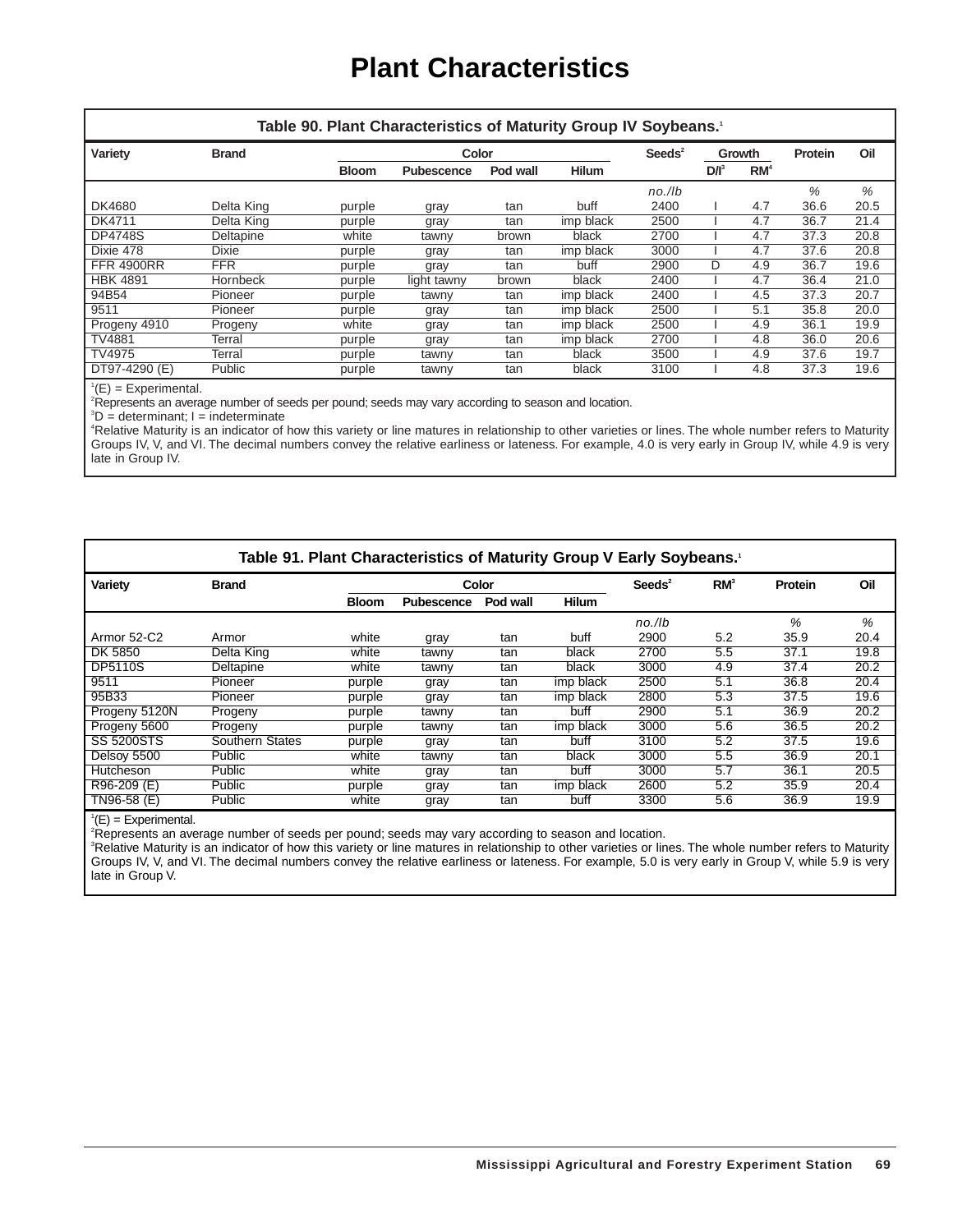|                  |                        |              | Table 92. Plant Characteristics of Maturity Group V Late Soybeans. <sup>1</sup> |          |              |                  |                 |         |      |
|------------------|------------------------|--------------|---------------------------------------------------------------------------------|----------|--------------|------------------|-----------------|---------|------|
| Variety          | <b>Brand</b>           |              |                                                                                 | Color    |              | $\text{Seeds}^2$ | RM <sup>3</sup> | Protein | Oil  |
|                  |                        | <b>Bloom</b> | Pubescence                                                                      | Pod wall | <b>Hilum</b> |                  |                 |         |      |
|                  |                        |              |                                                                                 |          |              | $no.$ /lb        |                 | %       | %    |
| A5959            | Asgrow                 | white        | gray                                                                            | tan      | buff         | 3900             | 5.9             | 36.2    | 19.4 |
| DK 5995          | Delta King             | white        | gray                                                                            | tan      | imp black    | 3300             | 5.9             | 36.2    | 19.4 |
| DP5989           | Deltapine              | white        | tawny                                                                           | tan      | black        | 2700             | 5.9             | 36.0    | 19.7 |
| <b>HBK 5812</b>  | <b>Hornbeck</b>        | white        | tawny                                                                           | tan      | brown        | 2900             | 5.8             | 37.0    | 19.5 |
| <b>HBK 5991</b>  | <b>Hornbeck</b>        | white        | tan                                                                             | tan      | black        | 3000             | 5.9             | 36.1    | 20.3 |
| 9594             | Pioneer                | white        | gray                                                                            | tan      | buff         | 2600             | 5.9             | 36.0    | 20.1 |
| 95B97            | Pioneer                | purple       | tawny                                                                           | tan      | imp black    | 3900             | 5.9             | 36.6    | 19.4 |
| <b>SS 597N</b>   | <b>Southern States</b> | white        | gray                                                                            | tan      | buff         | 2800             | 5.9             | 36.5    | 20.0 |
| TV5926           | Terral                 | white        | tawny                                                                           | tan      | black        | 3100             | 5.9             | 36.2    | 19.1 |
| <b>Bolivar</b>   | Public                 | purple       | tawny                                                                           | tan      | black        | 2900             | 5.8             | 36.3    | 19.7 |
| Caviness         | Public                 | white        | gray                                                                            | tan      | buff         | 3000             | 5.6             | 36.2    | 20.0 |
| DT96-6840 (E)    | Public                 | white        | gray                                                                            | tan      | buff         | 3000             | 5.8             | 36.4    | 19.9 |
| Hutcheson        | Public                 | white        | gray                                                                            | tan      | buff         | 3000             | 5.7             | 35.4    | 20.4 |
| R95-2210 (E)     | Public                 | white        | tawny                                                                           | tan      | buff         | 3200             | 5.7             | 36.2    | 19.7 |
| <b>UARK-5798</b> | Public                 | white        | tawny                                                                           | tan      | imp black    | 2600             | 5.9             | 35.6    | 20.0 |
| <b>UARK-5896</b> | Public                 | purple       | tawny                                                                           | tan      | brown        | 2900             | 5.8             | 36.3    | 19.8 |

 ${}^1(E)$  = Experimental.

2 Represents an average number of seeds per pound; seeds may vary according to season and location.

<sup>3</sup>Relative Maturity is an indicator of how this variety or line matures in relationship to other varieties or lines. The whole number refers to Maturity Groups IV, V, and VI. The decimal numbers convey the relative earliness or lateness. For example, 5.0 is very early in Group V, while 5.9 is very late in Group V.

| Table 93. Plant Characteristics of Maturity Group VI Soybeans. <sup>1</sup> |               |              |                   |          |              |                  |                 |               |      |  |  |
|-----------------------------------------------------------------------------|---------------|--------------|-------------------|----------|--------------|------------------|-----------------|---------------|------|--|--|
| Variety                                                                     | <b>Brand</b>  |              |                   | Color    |              | $\text{Seeds}^2$ | RM <sup>3</sup> | Protein       | Oil  |  |  |
|                                                                             |               | <b>Bloom</b> | <b>Pubescence</b> | Pod wall | <b>Hilum</b> |                  |                 |               |      |  |  |
|                                                                             |               |              |                   |          |              | $no.$ /lb        |                 | $\frac{0}{0}$ | %    |  |  |
| Dillon                                                                      | <b>Public</b> | purple       | gray              | tan      | buff         | 2900             | 6.4             | 36.2          | 19.4 |  |  |
| R92-1258 (E)                                                                | Public        | white        | gray              | tan      | imp black    | 2900             | 6.1             | 36.2          | 19.8 |  |  |
| SANTEE                                                                      | Public        | white        | gray              | tan      | buff         | 2500             | 7.3             | 36.0          | 18.5 |  |  |

 $^1$ (E) = Experimental.

2 Represents an average number of seeds per pound; seeds may vary according to season and location.

<sup>3</sup>Relative Maturity is an indicator of how this variety or line matures in relationship to other varieties or lines. The whole number refers to Maturity Groups IV, V, and VI. The decimal numbers convey the relative earliness or lateness. For example, 6.0 is very early in Group VI, while 6.9 is very late in Group VI.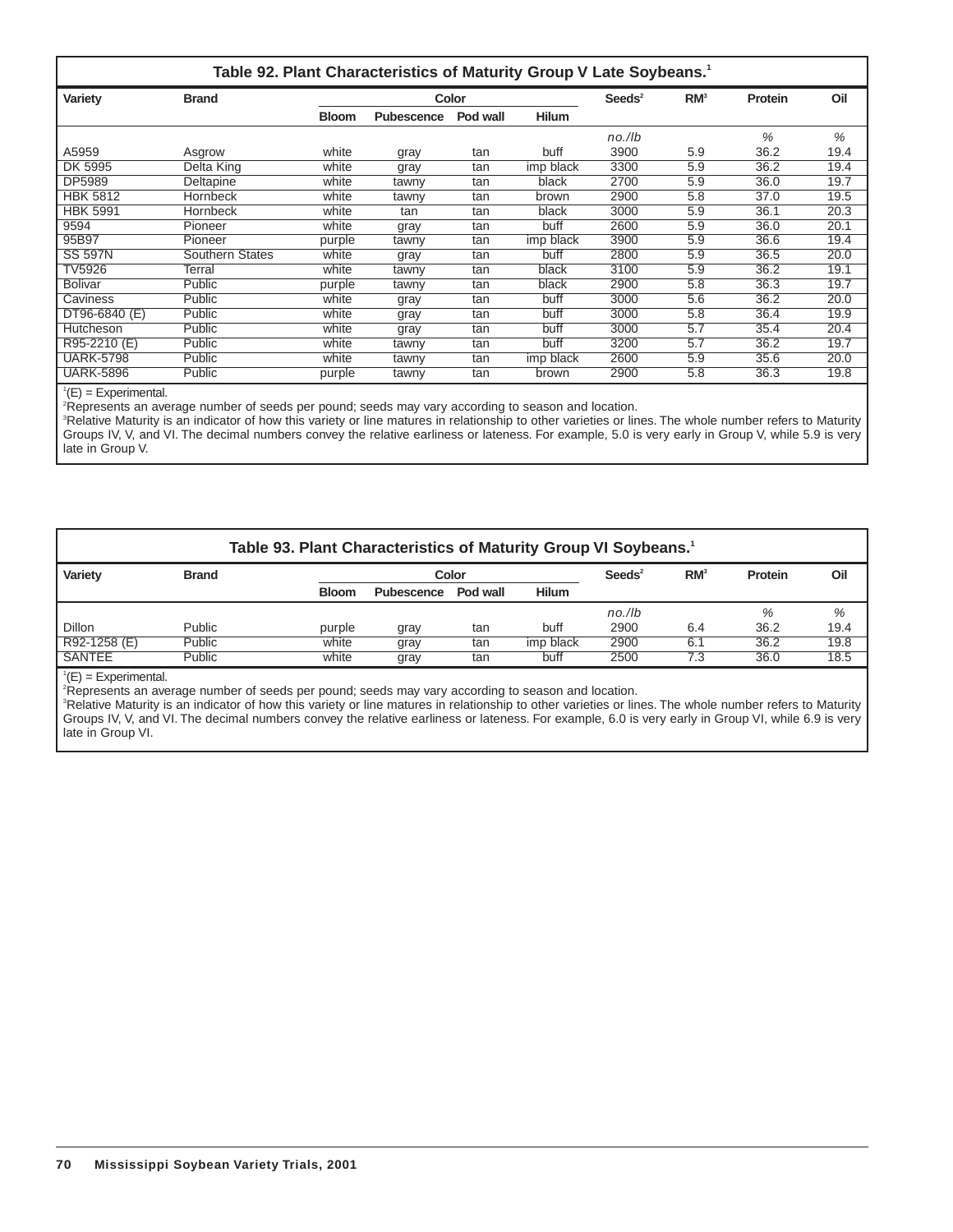|                  | Table 94. Plant Characteristics of Roundup Ready Maturity Group III Soybeans. <sup>1</sup> |              |            |          |              |                       |                 |         |      |
|------------------|--------------------------------------------------------------------------------------------|--------------|------------|----------|--------------|-----------------------|-----------------|---------|------|
| Variety          | <b>Brand</b>                                                                               |              |            | Color    |              | $S$ eeds <sup>2</sup> | RM <sup>3</sup> | Protein | Oil  |
|                  |                                                                                            | <b>Bloom</b> | Pubescence | Pod wall | <b>Hilum</b> |                       |                 |         |      |
|                  |                                                                                            |              |            |          |              | $no.$ /lb             |                 | %       | %    |
| AG3701           | Asgrow                                                                                     | purple       | gray       | gray     | imp black    | 2900                  | 3.7             | 36.7    | 21.4 |
| AG3702           | Asgrow                                                                                     | purple       | gray       | gray     | imp black    | 2800                  | 3.7             | 37.4    | 20.9 |
| AG3902           | Asgrow                                                                                     | purple       | gray       | tan      | imp black    | 2700                  | 3.9             | 37.1    | 21.7 |
| AG3903           | Asgrow                                                                                     | white        | tawny      | tan      | black        | 3200                  | 3.9             | 36.6    | 21.0 |
| RC3866 (E)       | <b>Croplan Genetics</b>                                                                    | purple       | tawny      | tan      | black        | 2400                  | 3.9             | 37.0    | 20.8 |
| <b>DK 3961RR</b> | Delta King                                                                                 | purple       | tawny      | tan      | black        | 2700                  | 3.9             | 36.8    | 21.8 |
| <b>DK 3964RR</b> | Delta King                                                                                 | purple       | tawny      | tan      | black        | 3200                  | 3.9             | 36.8    | 22.1 |
| <b>DK 3862RR</b> | Delta King                                                                                 | purple       | tawny      | tan      | black        | 2500                  | 3.8             | 37.4    | 20.5 |
| <b>DK 3968RR</b> | Delta King                                                                                 | white        | gray       | gray     | buff         | 3100                  | 3.9             | 36.9    | 21.6 |
| HX38-92955 (E)   | Hartz                                                                                      | purple       | tawny      | tan      | imp black    | 3000                  | 3.8             | 36.4    | 21.4 |
| HBK SB3980RR     | Hornbeck                                                                                   | white        | tawny      | tan      | black        | 2300                  | 3.9             | 36.9    | 21.8 |

 ${}^{1}(E)$  = Experimental.

2 Represents an average number of seeds per pound; seeds may vary according to season and location.

<sup>3</sup>Relative Maturity is an indicator of how this variety or line matures in relationship to other varieties or lines. The whole number refers to Maturity Groups IV, V, and VI. The decimal numbers convey the relative earliness or lateness. For example, 3.0 is very early in Group III, while 3.9 is very late in Group III.

|                        | Table 95. Plant Characteristics of Roundup Ready Maturity Group IV Early Soybeans. <sup>1</sup> |              |             |          |              |                  |         |                 |         |                   |
|------------------------|-------------------------------------------------------------------------------------------------|--------------|-------------|----------|--------------|------------------|---------|-----------------|---------|-------------------|
| Variety                | <b>Brand</b>                                                                                    |              | Color       |          |              | $\text{Seeds}^2$ |         | Growth          | Protein | Oil               |
|                        |                                                                                                 | <b>Bloom</b> | Pubescence  | Pod wall | <b>Hilum</b> |                  | $D/I^3$ | RM <sup>4</sup> |         |                   |
|                        |                                                                                                 |              |             |          |              | $no.$ /lb        |         |                 | %       | %                 |
| AgriPro/Garst 4501RR/N | AgriPro/Garst                                                                                   | purple       | tawny       | tan      | imp black    | 2700             |         | 4.5             | 36.9    | 20.3              |
| AgriPro/Garst 4512RR/N | AgriPro/Garst                                                                                   | purple       | tawny       | tan      | imp black    | 3000             |         | 4.5             | 36.6    | 21.5              |
| AgriPro/Garst 4888RR   | AgriPro/Garst                                                                                   | purple       | light tawny | tan      | imp black    | 2800             |         | 4.7             | 37.1    | 21.0              |
| Armor 44-R4            | Armor                                                                                           | purple       | tawny       | tan      | imp black    | 3100             |         | 4.4             | 37.1    | 21.8              |
| Armor 47-G7            | Armor                                                                                           | white        | tawny       | tan      | imp black    | 3100             |         | 4.7             | 37.2    | 20.4              |
| AG4301                 | Asgrow                                                                                          | purple       | tawny       | tan      | imp black    | 2600             |         | 4.3             | 36.6    | 20.5              |
| AG4403                 | Asgrow                                                                                          | purple       | tawny       | tan      | black        | 3000             | D       | 4.4             | 36.6    | 21.5              |
| AG4602                 | Asgrow                                                                                          | purple       | tawny       | tan      | black        | 2800             |         | 4.6             | 37.3    | 21.2              |
| AG4702                 | Asgrow                                                                                          | white        | tawny       | tan      | black        | 3000             |         | 4.7             | 36.5    | 20.6              |
| RC 4444 (E)            | <b>Croplan Genetics</b>                                                                         | purple       | tawny       | tan      | imp black    | 3300             |         | 4.4             | 36.4    | 21.9              |
| RT 4241 (E)            | <b>Croplan Genetics</b>                                                                         | white        | tawny       | tan      | imp black    | 2700             |         | 4.2             | 37.1    | 21.4              |
| <b>TS 466RR</b>        | Croplan Genetics                                                                                | white        | tawny       | tan      | black        | 3100             |         | 4.6             | 36.8    | $\overline{20.2}$ |
| <b>DK 4461RR</b>       | Delta King                                                                                      | purple       | tawny       | tan      | imp black    | 3000             |         | 4.2             | 36.4    | 21.3              |
| <b>DP4344RR</b>        | Deltapine                                                                                       | white        | tawny       | tan      | black        | 2900             |         | 4.3             | 37.3    | 20.6              |
| <b>DP4690RR</b>        | Deltapine                                                                                       | purple       | light tawny | brown    | black        | 3000             |         | 4.7             | 36.5    | 21.0              |
| <b>DPX4300RR (E)</b>   | Deltapine                                                                                       | purple       | tawny       | tan      | black        | 2500             |         | 4.3             | 37.6    | 21.3              |
| <b>DG 3443NRR</b>      | Dyna-Gro                                                                                        | purple       | tawny       | tan      | imp black    | 2500             |         | 4.4             | 36.3    | 21.4              |
| DG 3463NRR             | Dyna-Gro                                                                                        | white        | tawny       | tan      | black        | 3500             |         | 4.8             | 36.9    | 20.0              |
| <b>DG 3468NRR</b>      | Dyna-Gro                                                                                        | white        | tawny       | tan      | imp black    | 2700             |         | 4.6             | 38.0    | 21.2              |
| <b>H4554RR</b>         | Hartz                                                                                           | white        | tawny       | tan      | black        | 2400             |         | 4.5             | 37.6    | 20.6              |
| HX40-93038 (E)         | Hartz                                                                                           | purple       | gray        | tan      | buff         | 2600             |         | 4.0             | 37.1    | 20.9              |
| <b>HBK R4660</b>       | Hornbeck                                                                                        | white        | tawny       | tan      | black        | 3300             |         | 4.6             | 37.6    | 20.5              |
| <b>HBK R4820</b>       | Hornbeck                                                                                        | white        | light tawny | brown    | black        | 3300             |         | 4.7             | 37.1    | 20.6              |
| <b>HBK SB 4310R</b>    | Hornbeck                                                                                        | purple       | tawny       | tan      | black        | 2500             |         | 4.3             | 36.9    | 20.8              |
| 9410XRR (E)            | M & D Gold                                                                                      | Seg.         | tawny       | tan      | imp black    | 2800             |         | 4.1             | 37.5    | 20.5              |
| 9480XRR (E)            | M & D Gold                                                                                      | purple       | gray        | tan      | buff         | 3200             |         | 4.8             | 36.7    | 20.5              |
| <b>NK S46-G2</b>       | <b>NK</b>                                                                                       | white        | tawny       | tan      | imp black    | 3200             |         | 4.6             | 36.5    | 20.4              |
| 94B23                  | Pioneer                                                                                         | purple       | tawny       | tan      | imp black    | 3100             |         | 4.2             | 37.5    | 21.1              |
| 94B73                  | Pioneer                                                                                         | purple       | tawny       | tan      | imp black    | 2800             |         | 4.7             | 37.7    | 21.0              |
| SS RT446N              | Southern States                                                                                 | white        | tawny       | tan      | imp black    | 2200             |         | 4.4             | 37.4    | 20.5              |
| <b>TV4589RR</b>        | Terral                                                                                          | white        | gray        | tan      | imp black    | 3000             |         | 4.5             | 37.8    | 20.8              |

 ${}^{1}(E)$  = Experimental.

2 Represents an average number of seeds per pound; seeds may vary according to season and location.

3 D = determinant; I = indeterminate

4 Relative Maturity is an indicator of how this variety or line matures in relationship to other varieties or lines. The whole number refers to Maturity Groups IV, V, and VI. The decimal numbers convey the relative earliness or lateness. For example, 4.0 is very early in Group IV, while 4.9 is very late in Group IV.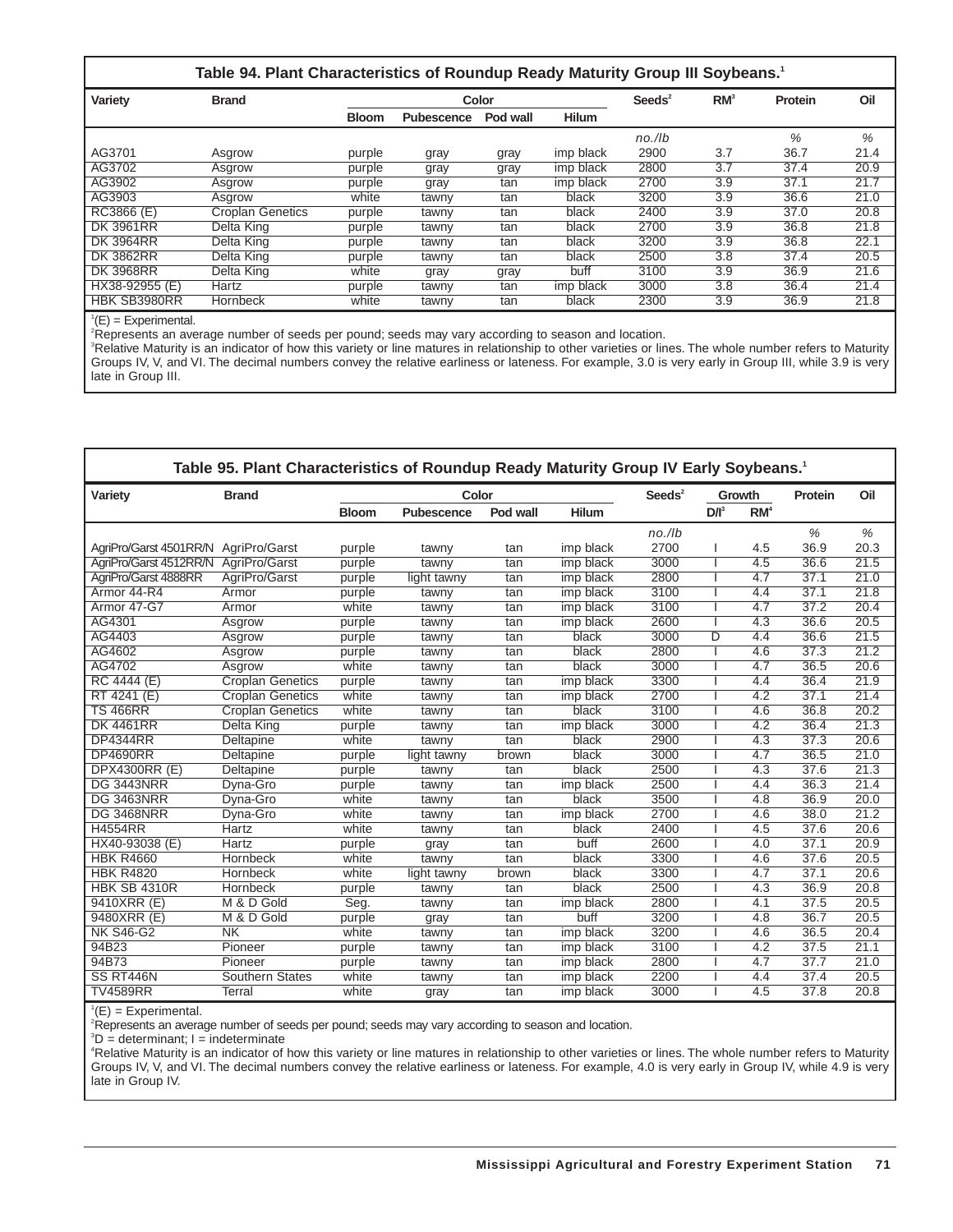| Variety              | <b>Brand</b>            |              | Color             |          |              | $S$ eeds <sup>2</sup> |         | Growth           | Protein | Oil  |
|----------------------|-------------------------|--------------|-------------------|----------|--------------|-----------------------|---------|------------------|---------|------|
|                      |                         | <b>Bloom</b> | <b>Pubescence</b> | Pod wall | <b>Hilum</b> |                       | $D/I^3$ | RM <sup>4</sup>  |         |      |
|                      |                         |              |                   |          |              | $no.$ /lb             |         |                  | $\%$    | $\%$ |
| AG4602               | Asgrow                  | purple       | tawny             | tan      | black        | 2800                  |         | 4.6              | 36.7    | 21.3 |
| AG4702               | Asgrow                  | white        | tawny             | tan      | black        | 3000                  |         | 4.7              | 36.8    | 20.5 |
| AG4902               | Asgrow                  | white        | tawny             | tan      | black        | 2800                  | ı       | 4.9              | 37.9    | 19.6 |
| AG5001               | Asgrow                  | purple       | gray              | tan      | imp black    | 2900                  | ı       | 5.0              | 36.8    | 21.2 |
| <b>RC 4848</b>       | <b>Croplan Genetics</b> | white        | tawny             | tan      | black        | 2800                  |         | 4.8              | 38.1    | 21.0 |
| RC 4995 (E)          | <b>Croplan Genetics</b> | purple       | tawny             | tan      | black        | 2600                  | I       | 4.9              | 36.5    | 20.6 |
| <b>YRC 49 (E)</b>    | <b>Croplan Genetics</b> | purple       | gray              | tan      | imp black    | 3100                  | D       | 4.9              | 35.7    | 20.2 |
| Delta Grow 4850RR    | <b>Delta Grow</b>       | white        | tawny             | tan      | imp black    | 3100                  | T       | $\overline{4.8}$ | 37.5    | 21.1 |
| Delta Grow 4950RR    | <b>Delta Grow</b>       | purple       | tawny             | tan      | black        | 2600                  |         | 4.7              | 37.1    | 21.4 |
| <b>DK 4762RR</b>     | <b>Delta King</b>       | white        | tawny             | tan      | black        | 2900                  | ı       | $\overline{4.7}$ | 37.8    | 20.3 |
| <b>DK 4868RR</b>     | Delta King              | white        | gray              | tan      | imp black    | 3300                  |         | 4.8              | 37.3    | 20.9 |
| <b>DK 4965RR</b>     | <b>Delta King</b>       | white        | gray              | tan      | imp black    | 2800                  |         | 4.9              | 37.6    | 20.1 |
| <b>DK 4763RR</b>     | Delta King              | white        | tawny             | tan      | imp black    | 3100                  |         | 4.7              | 37.6    | 20.6 |
| DK XTJ184RR (E)      | Delta King              | white        | tawny             | tan      | imp black    | 2800                  | ı       | 4.8              | 36.8    | 20.7 |
| DK XTJ201RR (E)      | Delta King              | white        | tawny             | tan      | imp black    | 3300                  |         | 4.8              | 37.0    | 20.8 |
| DPX4885RR (E)        | Deltapine               | purple       | tawny             | tan      | black        | 2900                  |         | $\overline{4.7}$ | 37.2    | 21.2 |
| SG498RR              | Deltapine               | white        | tawny             | tan      | black        | 3000                  | ı       | 4.9              | 37.2    | 19.9 |
| Dixie 4803RR         | Dixie                   | purple       | gray              | tan      | imp black    | 2900                  |         | 4.8              | 36.5    | 21.0 |
| <b>DG 3484NRR</b>    | Dyna-Gro                | white        | tawny             | tan      | imp black    | 2600                  | ı       | 4.8              | 37.2    | 20.8 |
| <b>ES Prairie RR</b> | Eagle Seed              | white        | gray              | tan      | buff         | 3500                  | ı       | 4.9              | 35.9    | 19.3 |
| <b>FFR 4900RR</b>    | <b>FFR</b>              | purple       | gray              | tan      | buff         | 2900                  | D       | 4.9              | 36.5    | 19.2 |
| Genesis A484RR       | Genesis                 | white        | tawny             | tan      | imp black    | 2700                  |         | 4.8              | 37.9    | 20.8 |
| Genesis B481RR       | Genesis                 | purple       | tawny             | tan      | imp black    | 2700                  |         | 4.8              | 37.7    | 20.8 |
| Genesis A504RR       | Genesis                 | white        | tawny             | tan      | imp black    | 2700                  | ı       | 4.9              | 37.8    | 20.7 |
| <b>H4884RR</b>       | Hartz                   | white        | tawny             | tan      | imp black    | 2700                  | D       | 4.8              | 37.1    | 20.7 |
| <b>H4994RR</b>       | Hartz                   | white        | tawny             | tan      | black        | 3400                  | D       | 4.9              | 36.3    | 20.1 |
| <b>HBK R4920</b>     | <b>Hornbeck</b>         | purple       | gray              | tan      | imp black    | 2600                  | I       | 4.9              | 36.7    | 21.3 |
| <b>HBK R5101</b>     | Hornbeck                | white        | tawny             | tan      | black        | 3100                  | T       | 4.9              | 36.8    | 19.7 |
| Morsoy RT4809        | Morsoy                  | white        | gray              | tan      | imp black    | 2700                  | D       | 4.8              | 37.2    | 21.2 |
| <b>NK S51-T1</b>     | N <sub>K</sub>          | white        | gray              | tan      | buff         | 3200                  |         | 4.7              | 37.9    | 19.9 |
| 9492                 | Pioneer                 | white        | tawny             | tan      | black        | 3800                  |         | 4.9              | 36.8    | 20.6 |
| Progeny 4858RR       | Progeny                 | white        | tawny             | tan      | imp black    | 2700                  |         | 4.8              | 38.0    | 20.5 |
| <b>SS RT4980</b>     | <b>Southern States</b>  | purple       | gray              | tan      | imp black    | 2600                  |         | 4.8              | 36.9    | 21.4 |
| <b>SS RT46704N</b>   | <b>Southern States</b>  | purple       | gray              | tan      | imp black    | 2300                  |         | 4.9              | 37.5    | 19.6 |
| <b>TV4886RR</b>      | <b>Terral</b>           | purple       | tawny             | tan      | imp black    | 3000                  |         | 4.8              | 37.7    | 20.8 |
| <b>TV4890RR</b>      | <b>Terral</b>           | white        | tawny             | tan      | black        | 3600                  |         | 4.8              | 37.2    | 20.4 |
| <b>USG 7489RR</b>    | <b>USG</b>              | purple       | tawny             | brown    | black        | 2400                  |         | 4.8              | 36.9    | 20.9 |
| <b>V492NRR</b>       | Vigoro                  | purple       | tawny             | tan      | imp black    | 2600                  | L       | 4.9              | 37.4    | 20.8 |

 ${}^{1}(E)$  = Experimental.

2 Represents an average number of seeds per pound; seeds may vary according to season and location.

3 D = determinant; I = indeterminate

4 Relative Maturity is an indicator of how this variety or line matures in relationship to other varieties or lines. The whole number refers to Maturity Groups IV, V, and VI. The decimal numbers convey the relative earliness or lateness. For example, 4.0 is very early in Group IV, while 4.9 is very late in Group IV.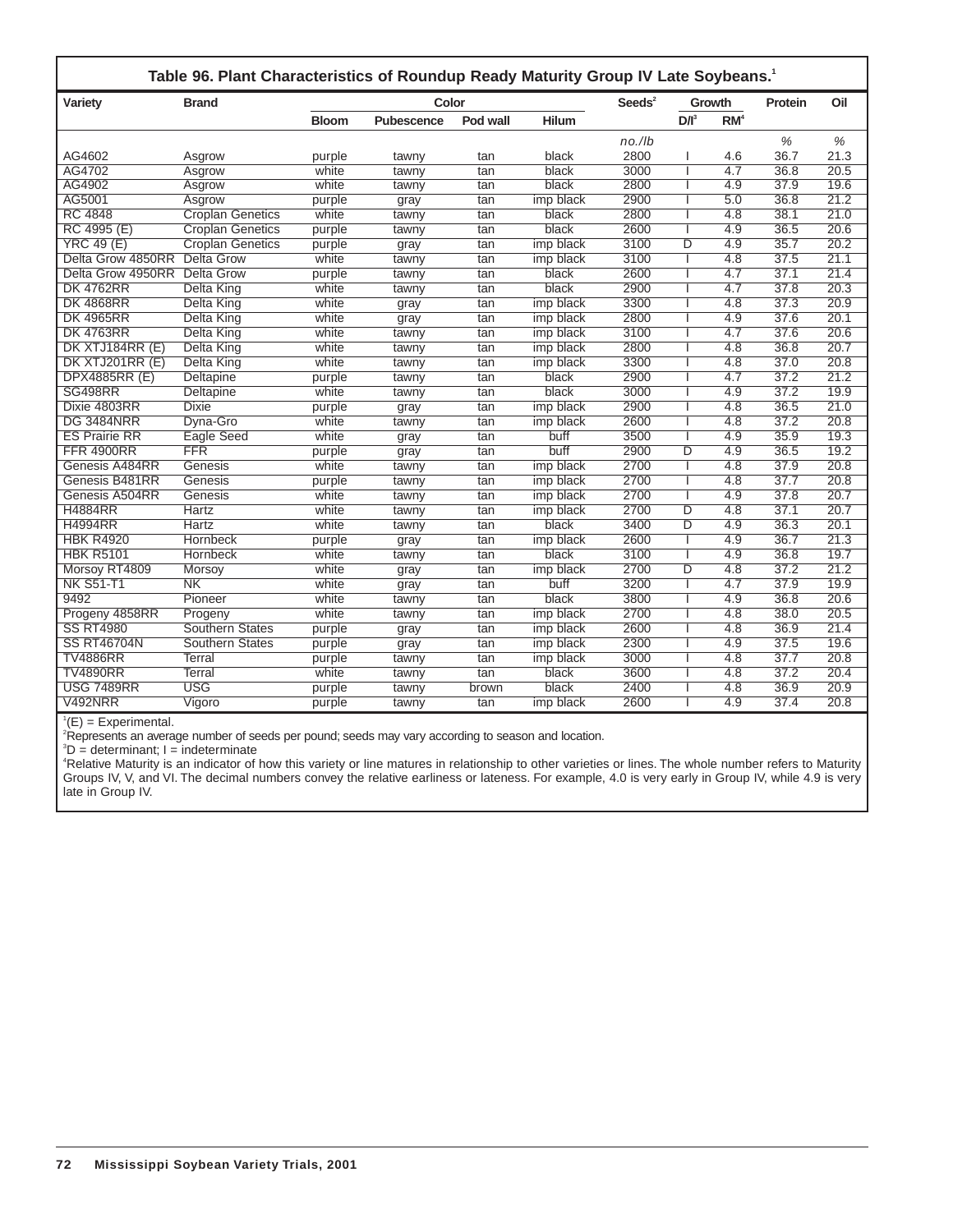| Table 97. Plant Characteristics of Roundup Ready Maturity Group V Early Soybeans. <sup>1</sup> |                         |                 |                   |            |                   |                  |                         |              |              |
|------------------------------------------------------------------------------------------------|-------------------------|-----------------|-------------------|------------|-------------------|------------------|-------------------------|--------------|--------------|
| <b>Variety</b>                                                                                 | <b>Brand</b>            |                 |                   | Color      |                   | $\text{Seeds}^2$ | RM <sup>3</sup>         | Protein      | Oil          |
|                                                                                                |                         | <b>Bloom</b>    | <b>Pubescence</b> | Pod wall   | <b>Hilum</b>      |                  |                         |              |              |
|                                                                                                |                         |                 |                   |            |                   | $no.$ /lb        |                         | %            | %            |
| AgriPro/Garst 5512RR/N                                                                         | AgriPro/Garst           | white           | tawny             | tan        | imp black         | 3000             | 5.5                     | 36.8         | 19.8         |
| Armor 53-K3                                                                                    | Armor                   | purple          | gray              | tan        | buff              | 3100             | 5.3                     | 36.3         | 20.5         |
| Armor 54-Z4                                                                                    | Armor                   | white           | tawny             | tan        | imp black         | 2800             | 5.4                     | 37.0         | 19.2         |
| AG5001                                                                                         | Asgrow                  | purple          | gray              | tan        | imp black         | 2900             | 5.0                     | 38.0         | 20.4         |
| AG5501                                                                                         | Asgrow                  | purple          | gray              | tan        | imp black         | 3100             | 5.5                     | 36.5         | 20.2         |
| AG5602                                                                                         | Asgrow                  | white           | gray              | tan        | buff              | 3200             | 5.6                     | 36.5         | 19.7         |
| AG5603<br>AG5701                                                                               | Asgrow<br>Asarow        | purple<br>white | gray              | tan        | buff<br>imp black | 3500<br>3800     | 5.6<br>$\overline{5.7}$ | 36.5<br>36.9 | 20.3<br>19.3 |
| RC 5252 (E)                                                                                    | <b>Croplan Genetics</b> | purple          | gray              | tan<br>tan | buff              | 2900             | 5.2                     | 36.6         | 20.0         |
| RC5454 (E)                                                                                     | <b>Croplan Genetics</b> | white           | gray<br>tawny     | tan        | imp black         | 2900             | 5.4                     | 36.9         | 19.4         |
| <b>YRC 51 (E)</b>                                                                              | <b>Croplan Genetics</b> | purple          | gray              | tan        | buff              | 2800             | 5.1                     | 35.8         | 20.8         |
| <b>YRC 56 (E)</b>                                                                              | <b>Croplan Genetics</b> | white           | gray              | tan        | buff              | 2800             | 5.6                     | 37.0         | 19.4         |
| Delta Grow 5250RR                                                                              | Delta Grow              | purple          | gray              | tan        | buff              | 3000             | 5.2                     | 36.7         | 19.8         |
| Delta Grow 5450RR                                                                              | <b>Delta Grow</b>       | white           | tawny             | tan        | imp black         | 2900             | 5.4                     | 36.7         | 19.2         |
| Delta Grow 5630RR                                                                              | Delta Grow              | white           | gray              | tan        | buff              | 3300             | 5.6                     | 36.3         | 19.7         |
| Delta Grow 5600RR                                                                              | <b>Delta Grow</b>       | white           | gray              | tan        | buff              | 2700             | 5.6                     | 36.5         | 20.3         |
| <b>DK5465RR</b>                                                                                | Delta King              | white           | tawny             | tan        | imp black         | 2900             | 5.4                     | 37.0         | 19.3         |
| <b>DK5366RR</b>                                                                                | Delta King              | purple          | gray              | tan        | imp black         | 2800             | 5.3                     | 36.5         | 20.1         |
| <b>DK5661RR</b>                                                                                | <b>Delta King</b>       | white           | gray              | tan        | imp black         | 3000             | 5.6                     | 37.0         | 19.7         |
| <b>DK5668RR</b>                                                                                | <b>Delta King</b>       | white           | gray              | tan        | imp black         | 2700             | 5.6                     | 36.8         | 19.7         |
| DK XTJ202RR (E)                                                                                | Delta King              | purple          | gray              | tan        | buff              | 2800             | 5.3                     | 36.2         | 20.3         |
| DK XTJ203RR (E)                                                                                | <b>Delta King</b>       | white           | tawny             | tan        | imp black         | 2800             | 5.4                     | 37.0         | 20.4         |
| DK XTJ204RR (E)                                                                                | Delta King              | white           | gray              | tan        | imp black         | 3100             | 5.6                     | 37.2         | 19.7         |
| DK XTJ205RR (E)                                                                                | <b>Delta King</b>       | white           | gray              | tan        | imp black         | 2700             | 5.6                     | 36.8         | 19.8         |
| <b>DP5414RR</b>                                                                                | Deltapine               | white           | tawny             | tan        | black<br>buff     | 3000<br>2600     | 5.5<br>5.6              | 37.4<br>37.0 | 19.8<br>19.6 |
| <b>DP5644RR</b><br><b>DG 3518NRR</b>                                                           | Deltapine<br>Dyna-Gro   | white<br>purple | tawny             | tan<br>tan | buff              | 3000             | 5.1                     | 37.5         | 20.1         |
| <b>DG 3535NRR</b>                                                                              | Dyna-Gro                | purple          | gray<br>gray      | tan        | imp black         | 3000             | 5.3                     | 36.1         | 20.2         |
| <b>DG 3543NRR</b>                                                                              | Dyna-Gro                | white           | tawny             | tan        | imp black         | 2900             | 5.4                     | 37.1         | 19.1         |
| <b>DG 3562NRR</b>                                                                              | Dyna-Gro                | white           | gray              | tan        | imp black         | 2900             | 5.6                     | 36.6         | 19.8         |
| <b>ES Punch RR</b>                                                                             | <b>Eagle Seed</b>       | purple          | tawny             | tan        | imp black         | 2800             | 5.5                     | 37.1         | 19.8         |
| ES Ranger RR                                                                                   | Eagle Seed              | purple          | gray              | tan        | imp black         | 3300             | 5.0                     | 36.7         | 20.3         |
| Genesis B531RR                                                                                 | Genesis                 | white           | gray              | tan        | buff              | 3000             | 5.3                     | 37.2         | 20.2         |
| Genesis B544RR                                                                                 | Genesis                 | white           | tawny             | tan        | imp black         | 2800             | 5.4                     | 36.4         | 20.5         |
| H5231RR                                                                                        | Hartz                   | white           | gray              | tan        | imp black         | 2700             | 5.2                     | 37.0         | 19.4         |
| <b>HBK R5420</b>                                                                               | Hornbeck                | white           | tawny             | tan        | imp black         | 3100             | 5.4                     | 37.0         | 19.5         |
| <b>HBK R5588</b>                                                                               | Hornbeck                | purple          | gray              | tan        | buff              | 2800             | 5.5                     | 37.6         | 19.3         |
| <b>HBK R5620</b>                                                                               | Hornbeck                | white           | gray              | tan        | imp black         | 3400             | 5.6                     | 36.4         | 20.0         |
| 9551XRR (E)                                                                                    | M & D Gold              | white           | tawny             | tan        | buff              | 2800             | 5.1                     | 36.7         | 19.7         |
| <b>RT5110N</b>                                                                                 | Morsoy                  | purple          | gray              | tan        | buff              | 2900             | 5.1                     | 36.5         | 19.7         |
| <b>NK S59-V6</b>                                                                               | NK                      | purple          | tawny             | tan        | black             | 3200             | $\overline{5.9}$        | 37.6         | 19.8         |
| 9492<br>95B32                                                                                  | Pioneer<br>Pioneer      | white<br>white  | tawny             | tan        | black<br>buff     | 3800<br>3400     | 4.9<br>5.3              | 37.8<br>35.9 | 20.5<br>20.3 |
| 95B53                                                                                          | Pioneer                 | white           | gray<br>tawny     | tan<br>tan | black             | 3200             | 5.5                     | 36.6         | 19.8         |
| Progeny 5415RR                                                                                 | Progeny                 | white           | tawny             | tan        | imp black         | 3000             | 5.4                     | 36.7         | 19.7         |
| Progeny 5660RR                                                                                 | Progeny                 | white           | gray              | tan        | imp black         | 2700             | 5.6                     | 36.5         | 19.9         |
| <b>SS RT5001N</b>                                                                              | Southern States         | purple          | gray              | tan        | buff              | 3000             | 5.0                     | 37.3         | 19.7         |
| SS RT517N                                                                                      | <b>Southern States</b>  | purple          | gray              | tan        | imp black         | 3600             | 4.9                     | 37.5         | 20.4         |
| SS RT557N                                                                                      | <b>Southern States</b>  | purple          | gray              | tan        | buff              | 2600             | 5.5                     | 36.4         | 20.4         |
| <b>TV52R42</b>                                                                                 | Terral                  | purple          | gray              | tan        | imp black         | 3000             | 5.0                     | 37.6         | 19.8         |
| <b>TV5486RR</b>                                                                                | <b>Terral</b>           | purple          | tawny             | tan        | imp black         | 2300             | 5.4                     | 37.2         | 19.5         |
| <b>TV5666RR</b>                                                                                | <b>Terral</b>           | purple          | gray              | tan        | buff              | 2700             | 5.6                     | 37.2         | 20.0         |
| <b>TVX5R400 (E)</b>                                                                            | Terral                  | white           | tawny             | tan        | imp black         | 3000             | 5.4                     | 36.7         | 19.7         |
| <b>TVX5R600 (E)</b>                                                                            | Terral                  | white           | gray              | tan        | buff              | 3200             | 5.6                     | 36.5         | 19.9         |
| TVX54R001 (E)                                                                                  | <b>Terral</b>           | white           | tawny             | tan        | imp black         | 2900             | 5.4                     | 36.8         | 19.5         |
| TVX56R001 (E)                                                                                  | Terral                  | white           | gray              | tan        | imp black         | 3300             | 5.6                     | 36.5         | 19.8         |
| USG 540nRR                                                                                     | <b>USG</b>              | white           | tawny             | tan        | brown             | 2900             | 5.4                     | 37.0         | 19.4         |
| <b>USG 7547RR</b>                                                                              | <b>USG</b>              | purple          | gray              | tan        | imp black         | 2400             | 5.4                     | 36.5         | 20.3         |
| V562NRR                                                                                        | Vigoro                  | white           | gray              | tan        | imp black         | 3300             | 5.6                     | 36.6         | 19.7         |

'(E) = Experimental.<br>?Represents an average number of seeds per pound; seeds may vary according to season and location.<br><sup>3</sup>Relative Maturity is an indicator of how this variety or line matures in relationship to other vari Groups IV, V, and VI. The decimal numbers convey the relative earliness or lateness. For example, 5.0 is very early in Group V, while 5.9 is very late in Group V.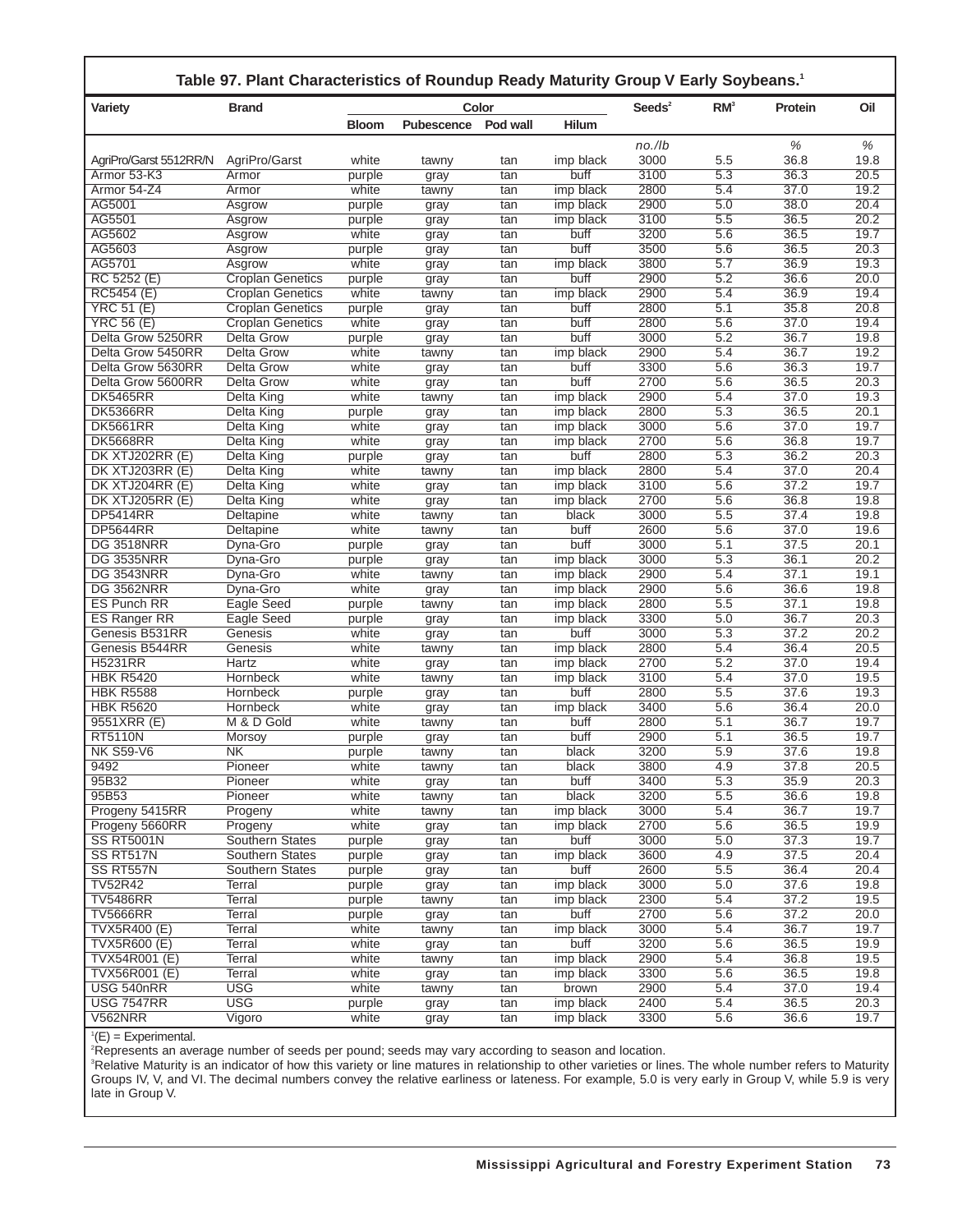| Variety                | <b>Brand</b>            |              |                   | Color    |              | Seeds $2$ | RM <sup>3</sup>  | Protein | Oil               |
|------------------------|-------------------------|--------------|-------------------|----------|--------------|-----------|------------------|---------|-------------------|
|                        |                         | <b>Bloom</b> | <b>Pubescence</b> | Pod wall | <b>Hilum</b> |           |                  |         |                   |
|                        |                         |              |                   |          |              | $no.$ /lb |                  | %       | %                 |
| Armor 56-J6            | Armor                   | white        | gray              | tan      | imp black    | 3200      | 5.6              | 36.4    | 19.5              |
| Armor 59-B9            | Armor                   | purple       | gray              | tan      | imp black    | 2500      | 5.9              | 36.2    | 19.5              |
| AG5701                 | Asgrow                  | white        | tawny             | tan      | imp black    | 3700      | $\overline{5.7}$ | 36.6    | 19.1              |
| AG5901                 | Asgrow                  | white        | gray              | tan      | buff         | 3600      | 5.9              | 36.0    | 20.3              |
| AG5902                 | Asgrow                  | purple       | gray              | tan      | buff         | 4000      | 5.9              | 36.1    | 19.9              |
| 590RR                  | <b>Croplan Genetics</b> | purple       | gray              | tan      | imp black    | 3400      | 5.9              | 36.7    | 19.2              |
| <b>YRC 57 (E)</b>      | <b>Croplan Genetics</b> | purple       | gray              | tan      | imp black    | 3100      | 5.7              | 35.7    | 19.9              |
| <b>YRC 58 (E)</b>      | <b>Croplan Genetics</b> | purple       | gray              | tan      | imp black    | 2600      | 5.8              | 36.1    | 19.9              |
| Delta Grow 5950RR      | <b>Delta Grow</b>       | purple       | gray              | tan      | imp black    | 3100      | 5.9              | 36.5    | 19.4              |
| <b>DK5762RR</b>        | <b>Delta King</b>       | purple       | gray              | tan      | imp black    | 2800      | 5.7              | 36.9    | 19.1              |
| <b>DK5961RR</b>        | Delta King              | white        | gray              | tan      | buff         | 2500      | 5.9              | 36.7    | 19.7              |
| <b>DP5806RR</b>        | Deltapine               | white        | gray              | tan      | buff         | 3100      | 5.8              | 36.8    | 19.3              |
| <b>DP5915RR</b>        | Deltapine               | white        | tawny             | tan      | black        | 2900      | $\overline{5.9}$ | 36.0    | 20.1              |
| <b>DG 3582NRR</b>      | Dyna-Gro                | purple       | gray              | tan      | imp black    | 2800      | 5.9              | 36.4    | 19.6              |
| <b>ES Marshal RR</b>   | <b>Eagle Seed</b>       | purple       | tawny             | tan      | imp black    | 2400      | 6.0              | 36.1    | $\overline{20.2}$ |
| <b>ES Trooper RR</b>   | Eagle Seed              | purple       | gray              | tan      | imp black    | 3300      | 5.7              | 35.9    | 20.3              |
| <b>H5885RR</b>         | Hartz                   | white        | gray              | tan      | imp black    | 2800      | 5.8              | 36.4    | 19.9              |
| <b>H5999RR</b>         | Hartz                   | purple       | gray              | tan      | buff         | 2600      | 5.9              | 36.5    | 19.8              |
| <b>HBK R5820</b>       | Hornbeck                | purple       | gray              | tan      | buff         | 2900      | $\overline{5.8}$ | 36.1    | 19.7              |
| <b>HBK R5920</b>       | Hornbeck                | purple       | gray              | tan      | imp black    | 3100      | 5.9              | 36.6    | 19.2              |
| <b>HBK R6020</b>       | Hornbeck                | white        | gray              | tan      | buff         | 3300      | 6.0              | 36.4    | 19.7              |
| <b>NK S59-V6</b>       | N <sub>K</sub>          | purple       | tawny             | tan      | black        | 3200      | 5.9              | 37.4    | 19.4              |
| <b>NK S58-R3</b>       | N <sub>K</sub>          | purple       | tawny             | tan      | black        | 3800      | 5.8              | 36.4    | 20.3              |
| 95B96                  | Pioneer                 | white        | gray              | tan      | buff         | 2900      | 5.9              | 36.0    | 19.9              |
| Progeny 5900RR         | Progeny                 | purple       | gray              | tan      | imp black    | 2900      | 5.9              | 36.3    | 19.4              |
| SS RT587N              | <b>Southern States</b>  | purple       | gray              | tan      | imp black    | 2700      | 5.8              | 36.7    | 19.9              |
| <b>SS RT5999N</b>      | Southern States         | purple       | gray              | tan      | buff         | 2700      | 5.9              | 36.4    | 19.6              |
| <b>TV59R98</b>         | Terral                  | purple       | gray              | tan      | buff         | 2900      | 5.9              | 36.8    | 19.3              |
| <b>TV59R85</b>         | Terral                  | purple       | gray              | tan      | imp black    | 3400      | 5.9              | 36.8    | 19.2              |
| TVX58R001 (E)          | Terral                  | purple       | gray              | tan      | imp black    | 3500      | 5.8              | 36.6    | 19.8              |
| <b>TVX5R800 (E)</b>    | <b>Terral</b>           | purple       | gray              | tan      | imp black    | 3400      | 5.8              | 36.5    | 20.1              |
| <b>TVX5R900 (E)</b>    | Terral                  | purple       | gray              | tan      | buff         | 2700      | 5.9              | 36.1    | 19.8              |
| <b>USG EXP 570 (E)</b> | <b>USG</b>              | white        | gray              | tan      | buff         | 3500      | $\overline{5.7}$ | 36.0    | 19.9              |
| <b>USG 7585nRR</b>     | <b>USG</b>              | purple       | gray              | tan      | imp black    | 2900      | 5.8              | 36.4    | 19.4              |

1 (E) = Experimental. 2 Represents an average number of seeds per pound; seeds may vary according to season and location.

<sup>3</sup>Relative Maturity is an indicator of how this variety or line matures in relationship to other varieties or lines. The whole number refers to Maturity Groups IV, V, and VI. The decimal numbers convey the relative earliness or lateness. For example, 5.0 is very early in Group V, while 5.9 is very late in Group V.

| Table 99. Plant Characteristics of Roundup Ready Maturity Group VI Soybeans. |                         |              |            |          |              |                       |                 |               |      |  |  |  |
|------------------------------------------------------------------------------|-------------------------|--------------|------------|----------|--------------|-----------------------|-----------------|---------------|------|--|--|--|
| Variety                                                                      | <b>Brand</b>            |              |            | Color    |              | $S$ eeds <sup>1</sup> | RM <sup>2</sup> | Protein       | Oil  |  |  |  |
|                                                                              |                         | <b>Bloom</b> | Pubescence | Pod wall | <b>Hilum</b> |                       |                 |               |      |  |  |  |
|                                                                              |                         |              |            |          |              | $no.$ /lb             |                 | $\frac{1}{2}$ | %    |  |  |  |
| AgriPro/Garst XR0162N44 (E)                                                  | AgriPro/Garst           | white        | tawny      | tan      | buff         | 2900                  | 6.1             | 36.4          | 19.7 |  |  |  |
| AgriPro/Garst 6612RR/N                                                       | AgriPro/Garst           | white        | tawny      | tan      | black        | 2800                  | 6.6             | 36.4          | 19.7 |  |  |  |
| AG6101                                                                       | Asgrow                  | purple       | gray       | tan      | buff         | 2400                  | 6.1             | 36.3          | 20.0 |  |  |  |
| AG6201                                                                       | Asgrow                  | white        | gray       | tan      | imp black    | 3200                  | 6.2             | 36.7          | 19.4 |  |  |  |
| TS6299RR (E)                                                                 | <b>Croplan Genetics</b> | purple       | gray       | tan      | imp black    | 2800                  | 6.2             | 35.9          | 19.4 |  |  |  |
| <b>V602NRR</b>                                                               | Vigoro                  | purple       | gray       | tan      | imp black    | 3400                  | 6.0             | 36.5          | 19.2 |  |  |  |

 ${}^1(E)$  = Experimental.

2 Represents an average number of seeds per pound; seeds may vary according to season and location.

<sup>3</sup>Relative Maturity is an indicator of how this variety or line matures in relationship to other varieties or lines. The whole number refers to Maturity Groups IV, V, and VI. The decimal numbers convey the relative earliness or lateness. For example, 6.0 is very early in Group VI, while 6.9 is very late in Group VI.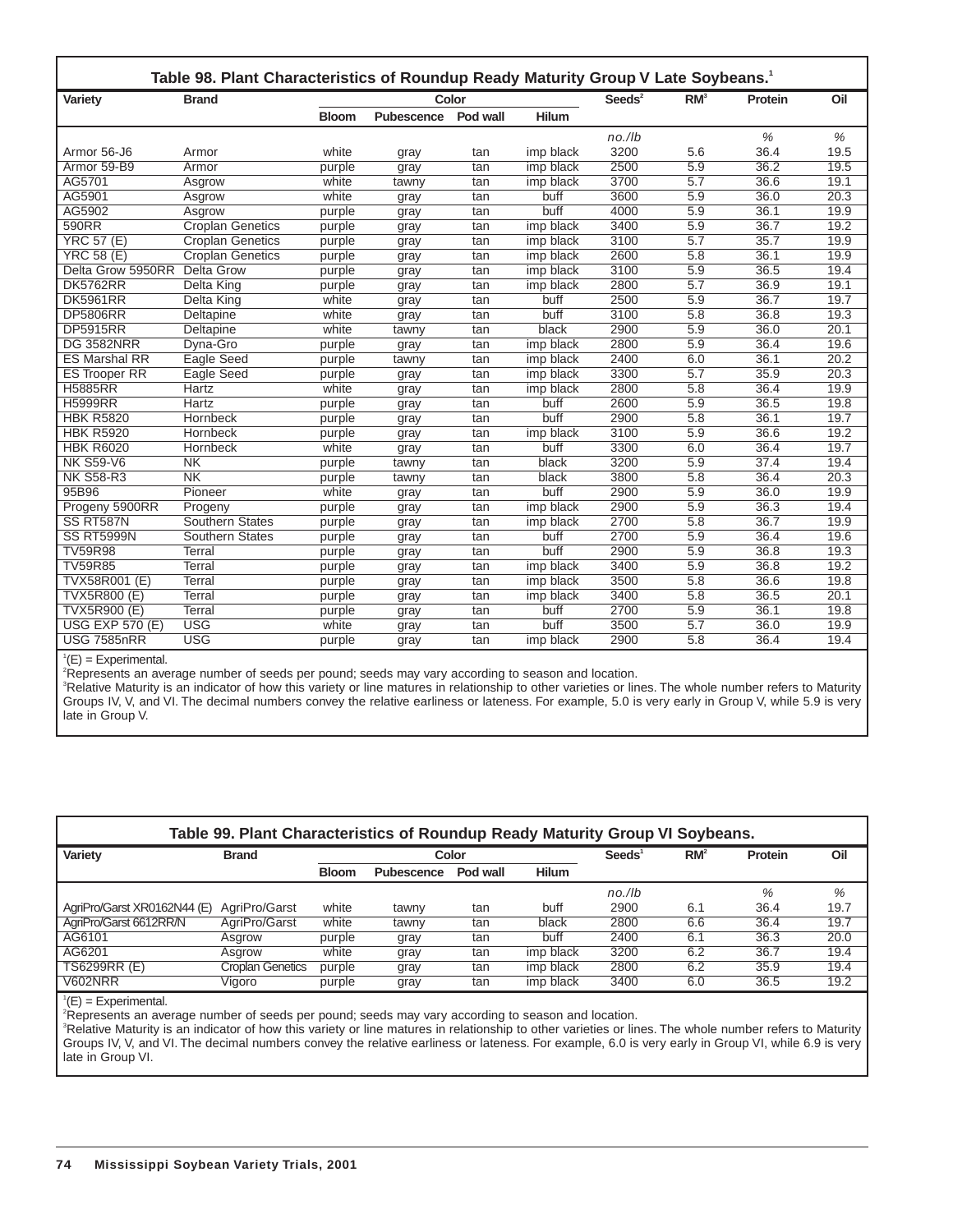#### **Reaction to Diseases and Herbicides**

Tables in this section report data on the soybean varieties' reactions to common pests (the SMV/BPMV virus, Phytophthora root rot, cyst nematode, frogeye leafspot, stem canker) and herbicides.

**Disease Ratings.** Disease ratings for Phytophthora root rot, frogeye leafspot, and stem canker were made by plant pathologists at Mississippi State University. Nematode reactions were reported by R.D. Riggs, plant pathologist at the University of Arkansas.

The hydroponic technique used in this trial measures major gene resistance. Some varieties that are rated susceptible may have a high degree of field tolerance to Phytophthora root rot. Some varieties in this test are known not to have a major gene for Phytophthora resistance but were rated resistant. This is believed to be an expression of "field tolerance" (due to the use of a low inoculum potential).

Disease reactions were rated as  $R =$  Resistant, M = Mixture (Resistant and Susceptible type reaction may be segregating or seed mixture),  $MR =$  Moderately Resistant,  $MS =$  Moderately Susceptible,  $S =$  Susceptible;  $VS = V$ ery Susceptible, I = Intermediate (variation in response has been observed), and  $T =$  Tolerant.

**Stem Canker Score.** In addition to the disease ratings, each variety was also assigned a score for its reaction to stem canker. This score gives an average rating of 40 plants stuck with a toothpick of stem canker inoculum. Stem canker ratings convey the level of tolerance based on the score of the plants tooth picked:  $VS = 4.6 - 5.0$ ; S  $= 2.0 - 4.5$ ; MS  $= 1.5 - 1.9$ ; MR  $= 1.2 - 1.4$ ; R  $= 1.0 - 1.1$ . Some lines or varieties exhibited a range of reactions to stem canker. These findings are expressed as ranges in the tables (i.e., R-VS). In these ranges, letters in parentheses highlight a variety's predominant reaction. For example, "(R) -VS" means the variety ranged from resistant to very susceptible in its response; however, the predominant response was resistant. Varieties or lines that exhibited such a range were mixes or were still segregating.

**Herbicide Ratings.** Herbicide reaction ratings were based on a hydroponic screening of each variety to metribuzin (T = Tolerant, I = Intermediate, and  $S =$ Susceptible).

| Table 100. Reaction of Maturity Group IV Soybeans to Diseases and Herbicides. <sup>1</sup> |                 |                                 |                          |                         |                |                  |                         |                     |                       |        |                              |                          |
|--------------------------------------------------------------------------------------------|-----------------|---------------------------------|--------------------------|-------------------------|----------------|------------------|-------------------------|---------------------|-----------------------|--------|------------------------------|--------------------------|
| Variety                                                                                    | <b>Brand</b>    | <b>Virus</b><br><b>SMV/BPMV</b> | Phytophthora<br>root rot |                         |                | Cyst<br>nematode |                         | Frogeye<br>leafspot | <b>Stem</b><br>canker |        | <b>Herbicide</b><br>reaction |                          |
|                                                                                            |                 |                                 | R <sub>2</sub>           | R4                      | R <sub>3</sub> | <b>R10</b>       | R <sub>3</sub>          | R <sub>14</sub>     |                       | Rating | <b>Score</b>                 |                          |
| DK4680                                                                                     | Delta King      | R                               | R                        | M                       |                | M                | S                       | <b>MS</b>           | S                     | R      | 1.0                          |                          |
| DK4711                                                                                     | Delta King      | --                              |                          |                         |                |                  |                         |                     | --                    | R      | 1.0                          | Ŝ                        |
| <b>DP4748S</b>                                                                             | Deltapine       | --                              | R                        |                         |                |                  |                         |                     |                       | R      | 1.0                          |                          |
| Dixie 478                                                                                  | <b>Dixie</b>    | R                               | M                        | S                       | --             | R                | S                       | S                   | <b>MS</b>             | R      | 1.0                          |                          |
| <b>FFR 4900RR</b>                                                                          | <b>FFR</b>      | --                              | _                        | _                       |                | –                |                         |                     | --                    | R      | 1.1                          |                          |
| <b>HBK 4891</b>                                                                            | <b>Hornbeck</b> |                                 | R                        | R                       | M              | R                |                         |                     | S                     | R      | 1.0                          |                          |
| 94B54                                                                                      | Pioneer         |                                 |                          |                         |                |                  |                         |                     | --                    | R      | 1.0                          |                          |
| 9511                                                                                       | Pioneer         | R                               | M                        | $\overline{\mathsf{s}}$ | S              | M                | $\overline{\mathsf{s}}$ | Ŝ                   | S                     | R      | 1.0                          |                          |
| Progeny 4910                                                                               | Progeny         |                                 |                          |                         |                |                  |                         |                     | –                     | R      | 1.0                          |                          |
| <b>TV4881</b>                                                                              | Terral          | –                               | R                        |                         |                |                  |                         |                     | _                     | R      | 1.0                          |                          |
| <b>TV4975</b>                                                                              | Terral          | R                               | R                        | _                       |                |                  | S                       | Ŝ.                  | <b>MR</b>             | $R-S$  | 2.5                          | $\overline{\phantom{0}}$ |
| $DT97-4290(E)$                                                                             | <b>Public</b>   |                                 | R                        | R                       | --             | R                |                         |                     |                       | R      | 1.0                          |                          |
| $^1(E)$ = Experimental.                                                                    |                 |                                 |                          |                         |                |                  |                         |                     |                       |        |                              |                          |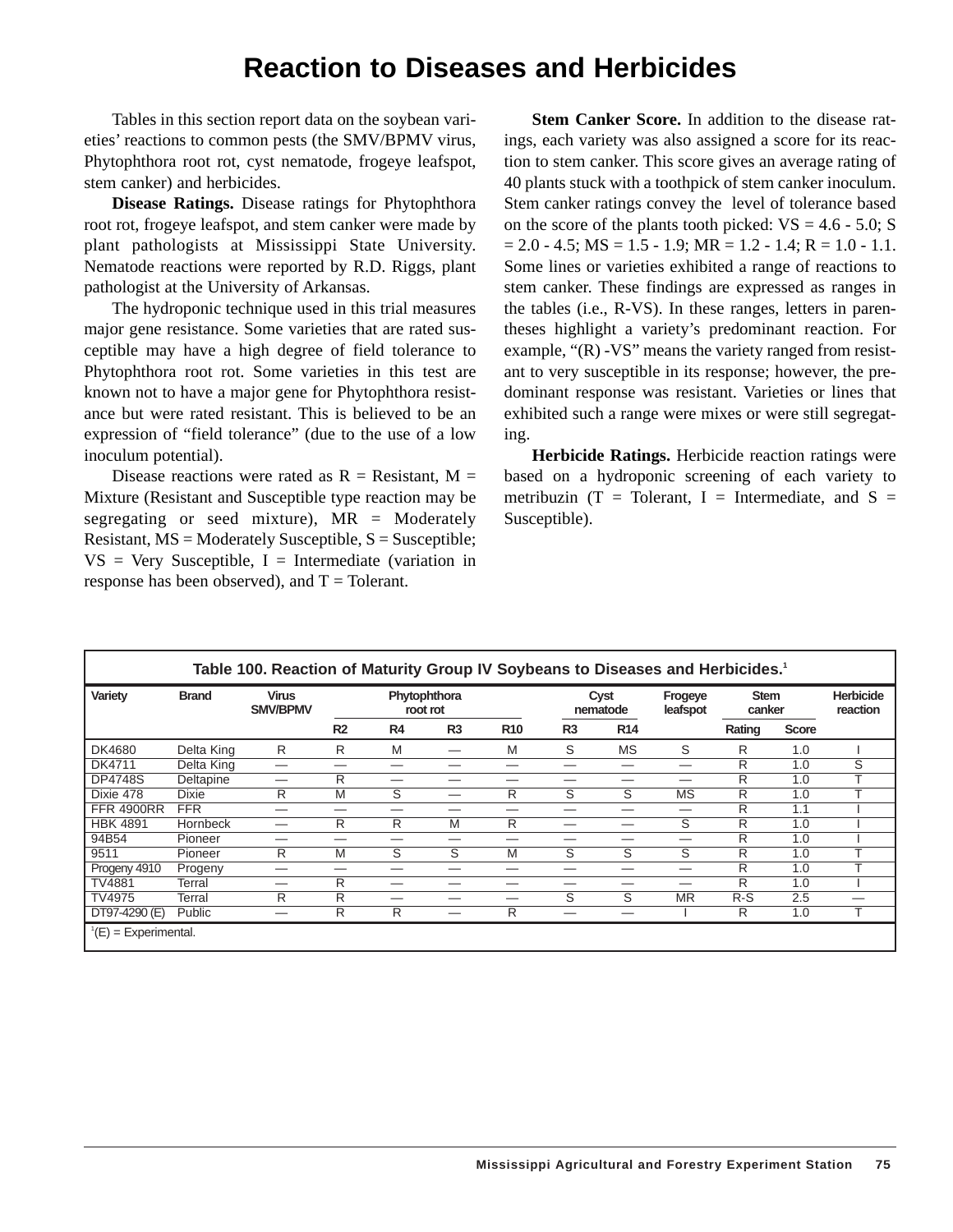| Variety           | <b>Brand</b>    | <b>Virus</b><br><b>SMV/BPMV</b> |                |                         | Phytophthora<br>root rot |            |                | Cyst<br>nematode        | Frogeye<br>leafspot     | <b>Stem</b><br>canker |                  | <b>Herbicide</b><br>reaction |
|-------------------|-----------------|---------------------------------|----------------|-------------------------|--------------------------|------------|----------------|-------------------------|-------------------------|-----------------------|------------------|------------------------------|
|                   |                 |                                 | R <sub>2</sub> | R <sub>4</sub>          | R <sub>3</sub>           | <b>R10</b> | R <sub>3</sub> | R <sub>14</sub>         |                         | Rating                | <b>Score</b>     |                              |
| Armor 52-C2       | Armor           |                                 |                |                         |                          |            |                |                         |                         | R                     | 1.0              | S                            |
| DK 5850           | Delta King      | <b>MR</b>                       | R              | R                       | ड                        | R          | <b>MR</b>      | <b>MR</b>               | <b>MR</b>               | $R-S(S)$              | 3.8              |                              |
| <b>DP5110S</b>    | Deltapine       |                                 | R              | _                       | _                        |            |                | _                       | —                       | R                     | 1.1              |                              |
| 9511              | Pioneer         | --                              | M              | $\overline{\mathsf{s}}$ | $\overline{\mathsf{s}}$  | M          | S              | $\overline{\mathbf{s}}$ | $\overline{\mathbf{s}}$ | R                     | 1.0              |                              |
| 95B33             | Pioneer         | <b>MR</b>                       | M              | $\overline{\mathsf{R}}$ | $\overline{\mathsf{R}}$  | S          |                | --                      | Ŕ                       | R                     | 1.0              | $\overline{\mathsf{s}}$      |
| Progeny 5120N     | Progeny         | -                               | S              | R                       | –                        | R          |                | –                       | R                       | R                     | 1.0              |                              |
| Progeny 5600      | Progeny         |                                 | $\overline{R}$ | --                      | --                       |            |                | _                       |                         | $R-S(S)$              | $\overline{3.6}$ | $\overline{\phantom{a}}$     |
| <b>SS 5200STS</b> | Southern States |                                 |                |                         | -                        |            |                | -                       | —                       | $R-S$                 | 2.8              |                              |
| Delsoy 5500       | Public          | R                               | S              | R                       | R                        | S          | <b>MS</b>      | <b>MR</b>               | <b>MR</b>               | R                     | 1.0              |                              |
| Hutcheson         | Public          |                                 | R              | R                       | —                        | S          | S              | S                       | R                       | R                     | 1.0              |                              |
| R96-209 (E)       | Public          | --                              |                |                         |                          |            |                |                         | _                       | R                     | 1.1              |                              |
| TN96-58 (E)       | Public          |                                 |                |                         |                          |            |                |                         |                         | $R-S$                 | 2.4              |                              |

| Variety          | <b>Brand</b>           | <b>Virus</b><br><b>SMV/BPMV</b> |                         |                         | Phytophthora<br>root rot |                         |                          | Cyst<br>nematode | Frogeye<br>leafspot              | <b>Stem</b><br>canker |              | <b>Herbicide</b><br>reaction |
|------------------|------------------------|---------------------------------|-------------------------|-------------------------|--------------------------|-------------------------|--------------------------|------------------|----------------------------------|-----------------------|--------------|------------------------------|
|                  |                        |                                 | R <sub>2</sub>          | R4                      | R <sub>3</sub>           | <b>R10</b>              | R <sub>3</sub>           | R <sub>14</sub>  |                                  | Rating                | <b>Score</b> |                              |
| A5959            | Asgrow                 | <b>MR</b>                       | R                       | M                       | --                       | S                       |                          | --               | <b>MS</b>                        | $R-S$                 | 2.8          | T                            |
| DK 5995          | Delta King             | R                               | R                       | M                       | R                        | M                       | --                       |                  |                                  | $R-S$                 | 3.1          | $\mathbf$                    |
| <b>DP5989</b>    | Deltapine              | —                               |                         | --                      | _                        | _                       |                          | _                | —                                | R                     | 1.1          | ᠇                            |
| <b>HBK 5812</b>  | <b>Hornbeck</b>        | –                               |                         |                         | –                        |                         |                          | --               | _                                | R                     | 1.0          |                              |
| <b>HBK 5991</b>  | <b>Hornbeck</b>        | —                               | M                       | R                       | R                        | M                       |                          | —                | R                                | R                     | 1.0          | ᠇                            |
| 9594             | Pioneer                | <b>MR</b>                       | $\overline{R}$          | $\overline{R}$          | R                        | R                       | S                        | S                | <b>MS</b>                        | $R-S(S)$              | 3.1          | ᠇                            |
| 95B97            | Pioneer                | —                               | —                       | --                      | —                        |                         |                          | —                | $\overbrace{\phantom{12322111}}$ | $R-S(S)$              | 3.7          | $\overline{\mathsf{s}}$      |
| <b>SS 597N</b>   | <b>Southern States</b> | <b>MR</b>                       | R                       | R                       | R                        | M                       | --                       |                  | R                                | R                     | 1.1          | $\mathbf \tau$               |
| <b>TV5926</b>    | Terral                 |                                 | M                       | R                       | R                        | M                       | —                        | –                | S                                | R                     | 1.0          | ᠇                            |
| <b>Bolivar</b>   | Public                 | $\overline{\text{MR}}$          | $\overline{\mathsf{R}}$ | $\overline{\mathsf{R}}$ | —                        | M                       | --                       | —                | MS                               | $R-S(R)$              | 2.0          | ᅮ                            |
| Caviness         | Public                 | R                               | M                       | R                       | —                        |                         |                          | —                | <b>MR</b>                        | R                     | 1.0          | $\mathbf$                    |
| DT96-6840 (E)    | Public                 | —                               | M                       | M                       | —                        | R                       |                          | —                | <b>MR</b>                        | $R-S(R)$              | 1.4          | ᠇                            |
| Hutcheson        | Public                 | —                               | R                       | R                       | —                        | $\overline{\mathsf{s}}$ | $\overline{\mathsf{s}}$  | S                | R                                | R                     | 1.0          |                              |
| R95-2210 (E)     | Public                 | --                              | M                       | M                       | —                        | M                       | $\overline{\phantom{0}}$ | —                | S                                | R                     | 1.0          | ᠇                            |
| <b>UARK-5798</b> | Public                 | —                               | R                       | $\overline{\mathsf{R}}$ | R                        | R                       |                          | —                | $\overline{R}$                   | $R-S(R)$              | 1.7          | т                            |
| <b>UARK-5896</b> | Public                 | –                               |                         |                         | –                        |                         |                          | --               |                                  |                       | —            | $\overline{\mathsf{s}}$      |

| Variety       | <b>Brand</b>  | <b>Virus</b><br><b>SMV/BPMV</b> |                |                | Phytophthora<br>root rot |            |                | Cyst<br>nematode | Frogeye<br>leafspot | <b>Stem</b><br>canker |              | <b>Herbicide</b><br>reaction |
|---------------|---------------|---------------------------------|----------------|----------------|--------------------------|------------|----------------|------------------|---------------------|-----------------------|--------------|------------------------------|
|               |               |                                 | R <sub>2</sub> | R <sub>4</sub> | R <sub>3</sub>           | <b>R10</b> | R <sub>3</sub> | <b>R14</b>       |                     | Rating                | <b>Score</b> |                              |
| Dillon        | <b>Public</b> |                                 | M              | S              |                          | M          | S              | S                | S                   | $R-S(R)$              | 1.9          |                              |
| R92-1258 (E)  | Public        |                                 |                |                |                          |            |                |                  |                     | R                     | 1.0          |                              |
| <b>SANTEE</b> | Public        |                                 | R              | R              |                          | S          |                |                  | <b>MS</b>           | R                     | 1.0          |                              |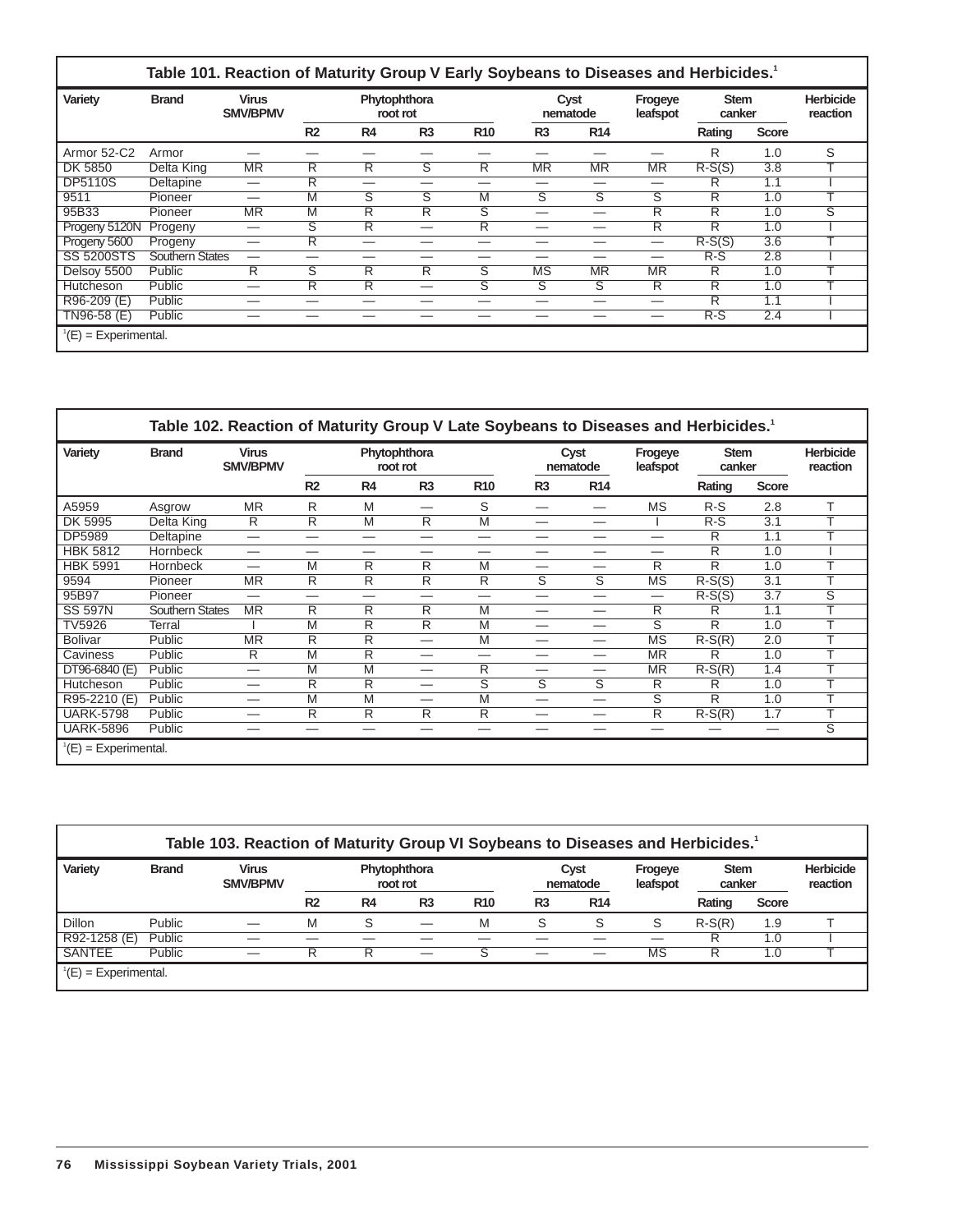| <b>Virus</b><br><b>Brand</b><br>Phytophthora<br><b>SMV/BPMV</b><br>root rot |  |                         |           |                | Frogeye<br>leafspot |                |                 | <b>Herbicide</b><br>reaction |        |              |                                                                                                                                    |
|-----------------------------------------------------------------------------|--|-------------------------|-----------|----------------|---------------------|----------------|-----------------|------------------------------|--------|--------------|------------------------------------------------------------------------------------------------------------------------------------|
|                                                                             |  | R <sub>2</sub>          | <b>R4</b> | R <sub>3</sub> | <b>R10</b>          | R <sub>3</sub> | R <sub>14</sub> |                              | Rating | <b>Score</b> |                                                                                                                                    |
| Asgrow                                                                      |  |                         |           |                |                     |                |                 |                              | R      | 1.0          |                                                                                                                                    |
| Asgrow                                                                      |  |                         |           |                |                     |                |                 |                              | R      | 1.0          |                                                                                                                                    |
| Asgrow                                                                      |  |                         |           |                |                     |                |                 |                              | R      | 1.0          |                                                                                                                                    |
| Asgrow                                                                      |  |                         |           |                |                     |                |                 |                              | R      | 1.1          |                                                                                                                                    |
|                                                                             |  |                         |           |                |                     |                |                 |                              | R      | 1.1          |                                                                                                                                    |
| Delta King                                                                  |  |                         |           |                |                     |                |                 |                              | R      | 1.1          |                                                                                                                                    |
| Delta King                                                                  |  |                         |           |                |                     |                |                 |                              | R      | 1.0          |                                                                                                                                    |
| Delta King                                                                  |  |                         |           |                |                     |                |                 |                              | R      | 1.0          |                                                                                                                                    |
| Delta King                                                                  |  |                         |           |                |                     |                |                 |                              | R      | 1.0          |                                                                                                                                    |
|                                                                             |  | <b>Croplan Genetics</b> |           |                |                     |                |                 | Cyst<br>nematode             |        |              | Table 104. Reaction of Maturity Group III Roundup Ready Soybeans to Diseases and Herbicides. <sup>1</sup><br><b>Stem</b><br>canker |

HX38-92955 (E) Hartz — — — — — — — — R 1.0 I HBK SB3980RR Hornbeck — — — — — — — — R 1.0 I

 $^1$ (E) = Experimental.

| Variety                | <b>Brand</b>            | <b>Virus</b><br><b>SMV/BPMV</b> |                                |                          | Phytophthora<br>root rot        |                          |                          | Cyst<br>nematode                | Frogeye<br>leafspot      |                          | <b>Stem</b><br>canker    | <b>Herbicide</b><br>reaction |
|------------------------|-------------------------|---------------------------------|--------------------------------|--------------------------|---------------------------------|--------------------------|--------------------------|---------------------------------|--------------------------|--------------------------|--------------------------|------------------------------|
|                        |                         |                                 | R <sub>2</sub>                 | R4                       | R <sub>3</sub>                  | <b>R10</b>               | R <sub>3</sub>           | R <sub>14</sub>                 |                          | Rating                   | <b>Score</b>             |                              |
| AgriPro/Garst 4501RR/N | AgriPro/Garst           | $\overbrace{\phantom{1232211}}$ |                                | $\overline{\phantom{0}}$ |                                 | $\overline{\phantom{0}}$ | $\overline{\phantom{0}}$ |                                 | $\overline{\phantom{0}}$ | R                        | 1.1                      |                              |
| AgriPro/Garst 4512RR/N | AgriPro/Garst           | $\hspace{0.05cm}$               |                                |                          | $\hspace{0.1mm}-\hspace{0.1mm}$ |                          | —                        | $\hspace{0.05cm}$               | $\overline{\phantom{0}}$ | $R-S(S)$                 | $\overline{3.2}$         |                              |
| AgriPro/Garst 4888RR   | AgriPro/Garst           | $\overline{\phantom{0}}$        | $\overline{R}$                 | M                        | $\hspace{0.05cm}$               | $\overline{\mathsf{R}}$  | $\overline{\phantom{0}}$ | $\overline{\phantom{0}}$        | <b>MR</b>                | R                        | 1.0                      | т                            |
| Armor 44-R4            | Armor                   | -                               |                                | $\overline{\phantom{0}}$ |                                 | $\overline{\phantom{0}}$ |                          |                                 |                          | $R-S(S)$                 | $\overline{3.4}$         |                              |
| Armor 47-G7            | Armor                   | <u>.</u>                        |                                | —                        |                                 |                          | —                        |                                 | —                        | $R-S$                    | 3.6                      |                              |
| AG4301                 | Asgrow                  |                                 |                                |                          |                                 |                          |                          |                                 |                          | $\overline{\mathsf{R}}$  | $\overline{1.0}$         |                              |
| AG4403                 | Asgrow                  |                                 | $\overline{\mathsf{R}}$        | $\overline{\phantom{0}}$ |                                 |                          | $\overline{\phantom{0}}$ |                                 | —                        | $R-S(S)$                 | $\overline{3.2}$         | T                            |
| AG4602                 | Asgrow                  | R                               | R                              | S                        |                                 | S                        |                          |                                 | MS                       | $R-S(M)$                 | $\overline{1.9}$         | T                            |
| AG4702                 | Asgrow                  | $\overline{\mathsf{R}}$         | $\overline{\mathsf{R}}$        | $\overline{\mathsf{s}}$  | $\overline{\phantom{0}}$        | $\overline{s}$           | —                        |                                 | ड                        |                          | $\overline{3.4}$         |                              |
| RC 4444 (E)            | <b>Croplan Genetics</b> | $\overline{\phantom{0}}$        | $\overline{\phantom{0}}$       | $\overline{\phantom{0}}$ |                                 | $\overline{\phantom{0}}$ | —                        |                                 | $\equiv$                 | $R-S(S)$                 | 3.3                      | $\overline{\mathsf{s}}$      |
| RT 4241 (E)            | <b>Croplan Genetics</b> | $\overline{\phantom{0}}$        |                                | —                        |                                 |                          | —                        | -                               | —<br>—                   | R                        | $\overline{1.0}$         | S                            |
| <b>TS 466RR</b>        | <b>Croplan Genetics</b> | $\overline{\mathsf{R}}$         | $\overline{\mathsf{s}}$        | $\overline{\mathsf{R}}$  | $\overline{\mathsf{s}}$         | $\overline{\mathsf{s}}$  |                          |                                 | $\overline{\mathsf{s}}$  | $\overline{\mathsf{R}}$  | 1.0                      | Ŧ                            |
| <b>DK4461RR</b>        | <b>Delta King</b>       | $\overline{\phantom{0}}$        |                                | $\overline{\phantom{0}}$ | $\overline{\phantom{0}}$        |                          |                          |                                 | $\overline{\phantom{0}}$ | $R-S(S)$                 | $\overline{3.3}$         | ı                            |
| <b>DP4344RR</b>        | Deltapine               | $\overline{\phantom{0}}$        | R                              |                          |                                 |                          |                          |                                 | —                        | $R-S(R)$                 | $\overline{2.6}$         | T                            |
| <b>DP4690RR</b>        | Deltapine               |                                 | $\overline{\mathsf{R}}$        | $\overline{\mathsf{R}}$  | $\overline{\phantom{0}}$        | $\overline{\mathsf{R}}$  |                          |                                 | $\overline{\mathsf{s}}$  | $\overline{\mathsf{R}}$  | 1.0                      | T                            |
| <b>DPX4300RR (E)</b>   | Deltapine               | $\overline{\phantom{0}}$        |                                | $\overline{\phantom{0}}$ | $\overline{\phantom{0}}$        | $\equiv$                 | ÷.                       | $\overline{\phantom{0}}$        | $\overline{\phantom{0}}$ | $\overline{\mathsf{R}}$  | $\overline{1.1}$         |                              |
| DG 3443NRR             | Dvna-Gro                | -                               | —                              | —                        | $\hspace{0.05cm}$               |                          | —                        | $\hspace{0.1mm}-\hspace{0.1mm}$ | —                        | $\overline{\phantom{0}}$ | $\overline{\phantom{0}}$ |                              |
| DG 3463NRR             | Dyna-Gro                | $\overline{\mathsf{R}}$         | $\overline{\mathsf{R}}$        | M                        | R                               | M                        | $\overline{\phantom{0}}$ |                                 | 1                        | $\overline{\mathsf{R}}$  | 1.0                      | T                            |
| DG 3468NRR             | Dvna-Gro                |                                 | $\qquad \qquad \longleftarrow$ | $\overline{\phantom{0}}$ | $\hspace{0.05cm}$               | -                        | —                        | $\qquad \qquad$                 |                          | $\overline{\mathsf{R}}$  | $\overline{1.0}$         | T                            |
| <b>H4554RR</b>         | Hartz                   |                                 |                                |                          |                                 |                          |                          |                                 |                          | $\overline{\mathsf{R}}$  | 1.0                      | Ŧ                            |
| HX40-93038 (E)         | <b>Hartz</b>            |                                 |                                |                          |                                 |                          | –                        |                                 | -                        | $R-S$                    | $\overline{2.3}$         | T                            |
| <b>HBK R4660</b>       | <b>Hornbeck</b>         | $\overline{\phantom{0}}$        | $\overline{\mathsf{s}}$        | $\overline{\mathsf{R}}$  | $\overline{\mathsf{R}}$         | $\overline{\mathsf{s}}$  | $\overline{\phantom{0}}$ |                                 | ङ                        | $\overline{\mathsf{R}}$  | 1.0                      | T                            |
| <b>HBK R4820</b>       | <b>Hornbeck</b>         |                                 |                                |                          |                                 | -                        |                          |                                 | -                        | $R-S(MS)$                | $\overline{3.1}$         | T                            |
| <b>HBK SB 4310R</b>    | <b>Hornbeck</b>         | —                               | $\overline{\phantom{0}}$       | $\overline{\phantom{0}}$ |                                 | $\overline{\phantom{0}}$ |                          | $\overline{\phantom{0}}$        | $\overline{\phantom{0}}$ | $\overline{\mathsf{R}}$  | $\overline{1.1}$         |                              |
| 9410XRR (E)            | M & D Gold              |                                 |                                | –                        |                                 |                          |                          |                                 |                          |                          | -                        | T                            |
| 9480XRR (E)            | M & D Gold              | $\overline{\phantom{0}}$        |                                | —                        |                                 |                          | —                        | $\overline{\phantom{0}}$        |                          | —                        | $\overline{\phantom{0}}$ |                              |
| <b>NK S46-G2</b>       | N <sub>K</sub>          |                                 | –                              |                          |                                 | –                        |                          |                                 | —                        |                          |                          |                              |
| 94B23                  | Pioneer                 |                                 |                                |                          |                                 |                          |                          |                                 |                          | $\overline{\mathsf{R}}$  | $\overline{1.0}$         | T                            |
| 94B53                  | Pioneer                 |                                 |                                | -                        |                                 |                          | -                        |                                 |                          | $\overline{\mathsf{R}}$  | $\overline{1.0}$         | Ŧ                            |
| 94B73                  | Pioneer                 |                                 |                                | $\overline{\phantom{a}}$ |                                 |                          |                          |                                 |                          | $\overline{\mathsf{R}}$  | 1.1                      |                              |
| SS RT446N              | <b>Southern States</b>  | -                               |                                |                          |                                 |                          | —                        |                                 | $\overline{\phantom{0}}$ | $R-S(S)$                 | $\overline{3.1}$         | т                            |
| <b>TV4589RR</b>        | <b>Terral</b>           | $\overline{\phantom{0}}$        | R                              | $\overline{\mathsf{R}}$  | $\overline{\phantom{0}}$        | $\overline{R}$           | $\overline{\phantom{0}}$ | $\overline{\phantom{0}}$        | <b>MR</b>                | $\overline{R}$           | 1.1                      | T                            |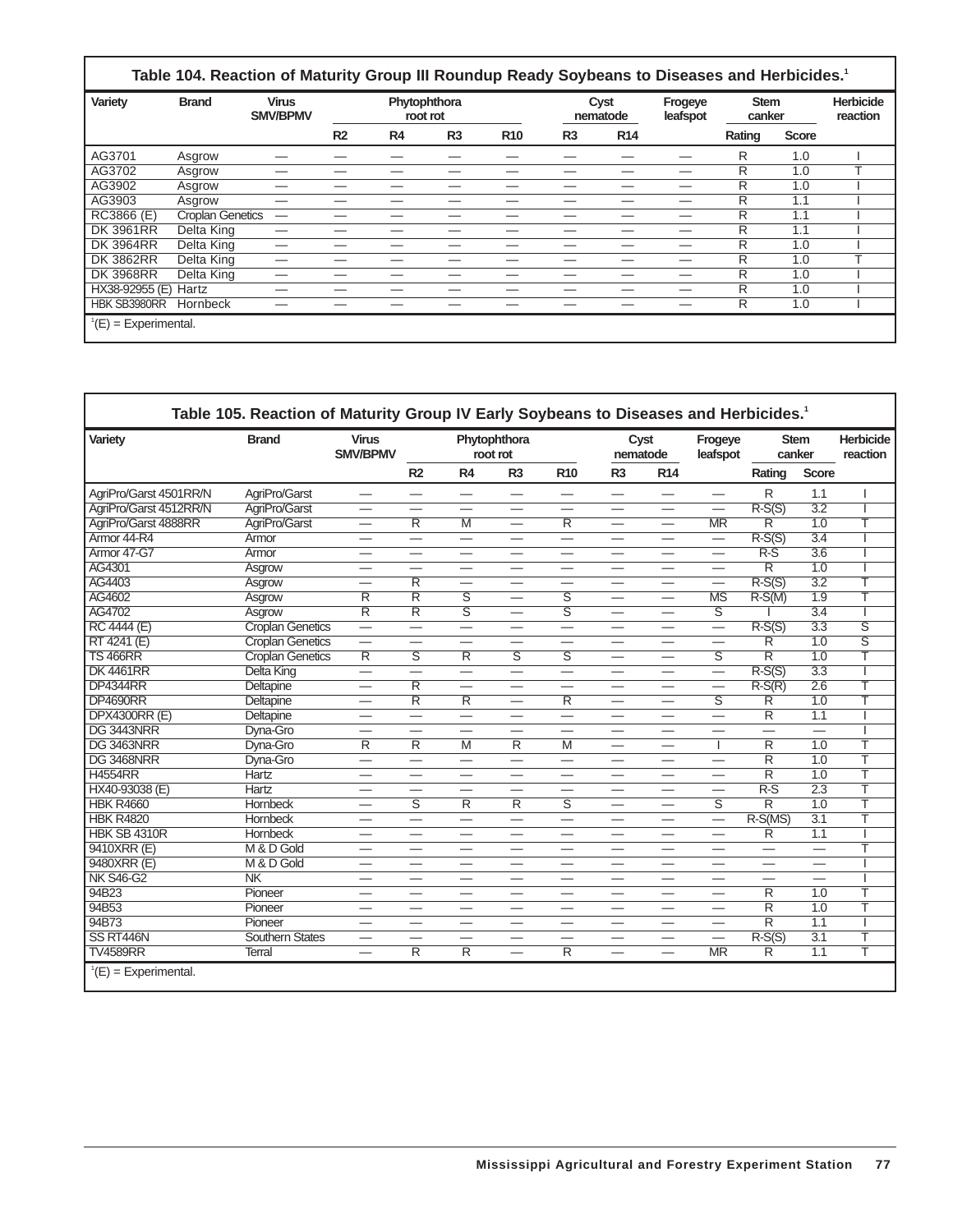| Variety              | <b>Brand</b>            | <b>Virus</b><br><b>SMV/BPMV</b> |                          |                          | Phytophthora<br>root rot |                          |                                 | Cyst<br>nematode         | Frogeye<br>leafspot      | <b>Stem</b><br>canker    |                          | <b>Herbicide</b><br>reaction |
|----------------------|-------------------------|---------------------------------|--------------------------|--------------------------|--------------------------|--------------------------|---------------------------------|--------------------------|--------------------------|--------------------------|--------------------------|------------------------------|
|                      |                         |                                 | R <sub>2</sub>           | R <sub>4</sub>           | R <sub>3</sub>           | <b>R10</b>               | R <sub>3</sub>                  | <b>R14</b>               |                          | Rating                   | <b>Score</b>             |                              |
| AG4602               | Asgrow                  | R                               | R                        | S                        | $\overline{\phantom{0}}$ | S                        |                                 | $\overline{\phantom{0}}$ | <b>MS</b>                | $R-S(M)$                 | 190                      | T                            |
| AG4702               | Asgrow                  | $\overline{\phantom{0}}$        | $\overline{\mathsf{R}}$  | $\overline{\phantom{0}}$ |                          | $\overline{\phantom{0}}$ |                                 |                          | $\equiv$                 |                          | $\overline{3.4}$         |                              |
| AG4902               | Asgrow                  | $\overline{\phantom{0}}$        | $\overline{\mathsf{R}}$  | $\overline{M}$           |                          | $\overline{\mathsf{R}}$  | $\overline{\phantom{0}}$        | $\overline{\phantom{0}}$ | I                        | $R-S$                    | 1.5                      | Т                            |
| AG5001               | Asgrow                  | $\overline{\phantom{0}}$        | $\overline{\mathsf{R}}$  | $\overline{M}$           | R                        | $\overline{R}$           | $\overline{\phantom{0}}$        |                          | <b>MR</b>                | $R-S(R)$                 | $\overline{1.8}$         | Т                            |
| <b>RC 4848</b>       | <b>Croplan Genetics</b> | $\overline{\phantom{0}}$        | M                        | $\overline{M}$           | $\overline{\mathsf{M}}$  | M                        |                                 | $\overline{\phantom{0}}$ | $\overline{\mathsf{s}}$  | R                        | $\overline{1.0}$         | т                            |
| RC 4995 (E)          | <b>Croplan Genetics</b> |                                 | $\equiv$                 | $\overline{\phantom{0}}$ |                          | $\overline{\phantom{0}}$ |                                 | $\overline{\phantom{0}}$ | $\qquad \qquad -$        | $\overline{\mathsf{R}}$  | 1.0                      |                              |
| $YRC$ 49 $(E)$       | <b>Croplan Genetics</b> |                                 |                          |                          |                          |                          |                                 |                          |                          | $R-S(S)$                 | 1.3                      | $\overline{\mathsf{s}}$      |
| Delta Grow 4850RR    | <b>Delta Grow</b>       |                                 |                          |                          |                          |                          |                                 |                          |                          | $\overline{\mathsf{R}}$  | 1.4                      | T                            |
| Delta Grow 4950RR    | <b>Delta Grow</b>       | $\overline{\phantom{0}}$        | $\equiv$                 |                          |                          | $\overline{\phantom{0}}$ |                                 | $\overline{\phantom{0}}$ | $\qquad \qquad$          |                          | $\overline{\phantom{0}}$ |                              |
| <b>DK 4762RR</b>     | <b>Delta King</b>       |                                 |                          |                          | $\overline{\phantom{m}}$ |                          |                                 |                          |                          | $R-S(S)$                 | $\overline{3.7}$         | T                            |
| <b>DK 4868RR</b>     | <b>Delta King</b>       |                                 | $\overline{\mathsf{R}}$  | $\overline{M}$           |                          | $\overline{R}$           |                                 | $\overline{\phantom{0}}$ | $\overline{\mathsf{s}}$  | $\overline{\mathsf{s}}$  | 4.0                      | т                            |
| <b>DK 4965RR</b>     | <b>Delta King</b>       |                                 | $\overline{\phantom{0}}$ | ड                        |                          | $\overline{M}$           |                                 |                          | ड                        | $\overline{\mathsf{R}}$  | 1.0                      |                              |
| <b>DK 4763RR</b>     | <b>Delta King</b>       | $\overline{\phantom{0}}$        | $\overline{\phantom{0}}$ | $\overline{\phantom{0}}$ |                          | $\equiv$                 |                                 |                          | $\qquad \qquad -$        | $R-S(S)$                 | $\overline{3.3}$         |                              |
| DK XTJ184RR (E)      | Delta King              |                                 | $\overline{\phantom{0}}$ | $\overline{\phantom{0}}$ |                          | —                        |                                 |                          |                          | $\overline{\mathsf{R}}$  | 1.1                      |                              |
| DK XTJ201RR (E)      | Delta King              |                                 |                          | $\overline{\phantom{0}}$ |                          |                          |                                 |                          | $\overline{\phantom{0}}$ | $R-S(S)$                 | $\overline{3.6}$         |                              |
| <b>DPX4885RR (E)</b> | Deltapine               | $\qquad \qquad$                 | $\overline{\phantom{0}}$ | $\overline{\phantom{0}}$ | $\overline{\phantom{0}}$ | $\overline{\phantom{0}}$ | $\overline{\phantom{0}}$        | —                        | $\overline{\phantom{0}}$ | $\overline{\phantom{0}}$ | $\equiv$                 |                              |
| <b>SG498RR</b>       | Deltapine               | <b>MR</b>                       | M                        | R                        | $\overline{\mathsf{R}}$  | M                        |                                 |                          | <b>MS</b>                | $\overline{\mathsf{R}}$  | 1.2                      | т                            |
| Dixie 4803RR         | <b>Dixie</b>            | $\qquad \qquad -$               | $\overline{\mathsf{R}}$  | $\qquad \qquad -$        |                          | $\overline{\phantom{0}}$ |                                 |                          | $\qquad \qquad -$        | $\overline{\mathsf{R}}$  | $\overline{1.0}$         |                              |
| <b>DG 3484NRR</b>    | Dvna-Gro                |                                 | $\overline{\phantom{0}}$ |                          |                          | $\overline{\phantom{0}}$ |                                 |                          | $\overline{\phantom{0}}$ | $\overline{\mathsf{R}}$  | 1.1                      | Τ                            |
| <b>ES Prairie RR</b> | Eagle Seed              |                                 | $\overline{\mathsf{R}}$  |                          |                          |                          |                                 |                          |                          | $\overline{\mathsf{R}}$  | 1.0                      | т                            |
| FFR 4900RR           | <b>FFR</b>              |                                 | $\overline{\phantom{0}}$ | $\overline{\phantom{0}}$ | -                        | $\overline{\phantom{0}}$ | $\hspace{0.05cm}$               | $\overline{\phantom{0}}$ | —                        | $\overline{\mathsf{R}}$  | 1.1                      |                              |
| Genesis A484RR       | Genesis                 |                                 | $\overline{R}$           |                          |                          | $\overline{\phantom{0}}$ |                                 |                          |                          | $\overline{\mathsf{R}}$  | 1.4                      | T                            |
| Genesis B481RR       | Genesis                 | $\overline{\phantom{0}}$        | $\overline{\phantom{0}}$ | $\overline{\phantom{0}}$ |                          | $\overline{\phantom{0}}$ |                                 | $\overline{\phantom{0}}$ | $\overline{\phantom{0}}$ | $\overline{\mathsf{R}}$  | $\overline{1.2}$         |                              |
| Genesis A504RR       | Genesis                 |                                 | $\overline{\mathsf{R}}$  |                          |                          | $\equiv$                 | $\overbrace{\phantom{1232211}}$ | $\overline{\phantom{0}}$ | $\qquad \qquad$          | $\overline{\mathsf{R}}$  | 1.0                      |                              |
| <b>H4884RR</b>       | Hartz                   |                                 | $\overline{R}$           |                          |                          | $\overline{\phantom{0}}$ |                                 | ▃                        | $\overline{\phantom{0}}$ | $\overline{R}$           | 1.0                      | т                            |
| <b>H4994RR</b>       | Hartz                   |                                 | $\overline{\phantom{0}}$ | $\overline{\phantom{0}}$ | $\overline{\phantom{0}}$ | $\overline{\phantom{0}}$ |                                 |                          | $\overline{\phantom{0}}$ | $R-S(S)$                 | 1.8                      |                              |
| <b>HBK R4920</b>     | Hornbeck                |                                 | $\overline{\mathsf{R}}$  | $\overline{\phantom{0}}$ |                          |                          |                                 |                          |                          | R                        | 1.1                      | T                            |
| <b>HBK R5101</b>     | <b>Hornbeck</b>         |                                 | $\overline{\phantom{0}}$ |                          |                          | $\overline{\phantom{0}}$ |                                 |                          |                          | $\overline{\mathsf{R}}$  | 1.1                      |                              |
| Morsoy RT4809        | <b>Morsov</b>           |                                 | $\overline{\mathsf{R}}$  |                          | $\overline{\phantom{m}}$ |                          |                                 | $\overline{\phantom{0}}$ | $\overline{\phantom{0}}$ | $\overline{\mathsf{s}}$  | $\overline{4.0}$         | T                            |
| <b>NK S51-T1</b>     | NK.                     | <b>MR</b>                       | ड                        | $\overline{\mathsf{R}}$  | ड                        | ड                        |                                 | $\overline{\phantom{0}}$ | ड                        | $R-S(S)$                 | 3.3                      | Т                            |
| 9492                 | Pioneer                 |                                 | $\overline{\mathsf{R}}$  | $\overline{\mathsf{R}}$  | $\overline{\mathsf{R}}$  | $\overline{\mathsf{s}}$  |                                 |                          | $\overline{\phantom{0}}$ | $R-S$                    | $\overline{2.7}$         | т                            |
| Progeny 4858RR       | Progeny                 | $\overline{\phantom{0}}$        | $\overline{\phantom{0}}$ |                          |                          | $\equiv$                 | $\overline{\phantom{0}}$        | $\overline{\phantom{0}}$ | $\qquad \qquad$          | $\overline{\mathsf{R}}$  | 1.1                      |                              |
| <b>SS RT4980</b>     | <b>Southern States</b>  |                                 | $\overline{\mathsf{R}}$  |                          | $\overline{\phantom{0}}$ |                          |                                 |                          |                          | $\overline{\mathsf{R}}$  | 1.1                      |                              |
| <b>SS RT46704N</b>   | <b>Southern States</b>  |                                 | $\overline{R}$           | $\qquad \qquad$          | $\overline{\phantom{0}}$ | $\overline{\phantom{0}}$ | $\overline{\phantom{0}}$        | $\overline{\phantom{0}}$ | $\equiv$                 | $\overline{R}$           | 1.0                      |                              |
| <b>TV4886RR</b>      | Terral                  |                                 | $\overline{\mathsf{R}}$  |                          | $\overline{\phantom{0}}$ | $\overline{\phantom{0}}$ |                                 | —                        | $\overline{\phantom{0}}$ | $\overline{\mathsf{R}}$  | 1.0                      | Т                            |
| <b>TV4890RR</b>      | <b>Terral</b>           |                                 | $\overline{\mathsf{s}}$  | $\overline{\mathsf{R}}$  | $\overline{\mathsf{R}}$  | $\overline{M}$           |                                 |                          | $\mathbf{I}$             | $\overline{\mathsf{R}}$  | $\overline{1.1}$         | Ŧ                            |
| <b>USG 7489RR</b>    | <b>USG</b>              |                                 | $\overline{\phantom{0}}$ |                          |                          | $\overline{\phantom{0}}$ |                                 | $\overline{\phantom{0}}$ |                          | $R-S$                    | 2.2                      |                              |
| V492NRR              | Vigoro                  |                                 |                          |                          |                          |                          |                                 |                          |                          | $\overline{\mathsf{R}}$  | 1.1                      | т                            |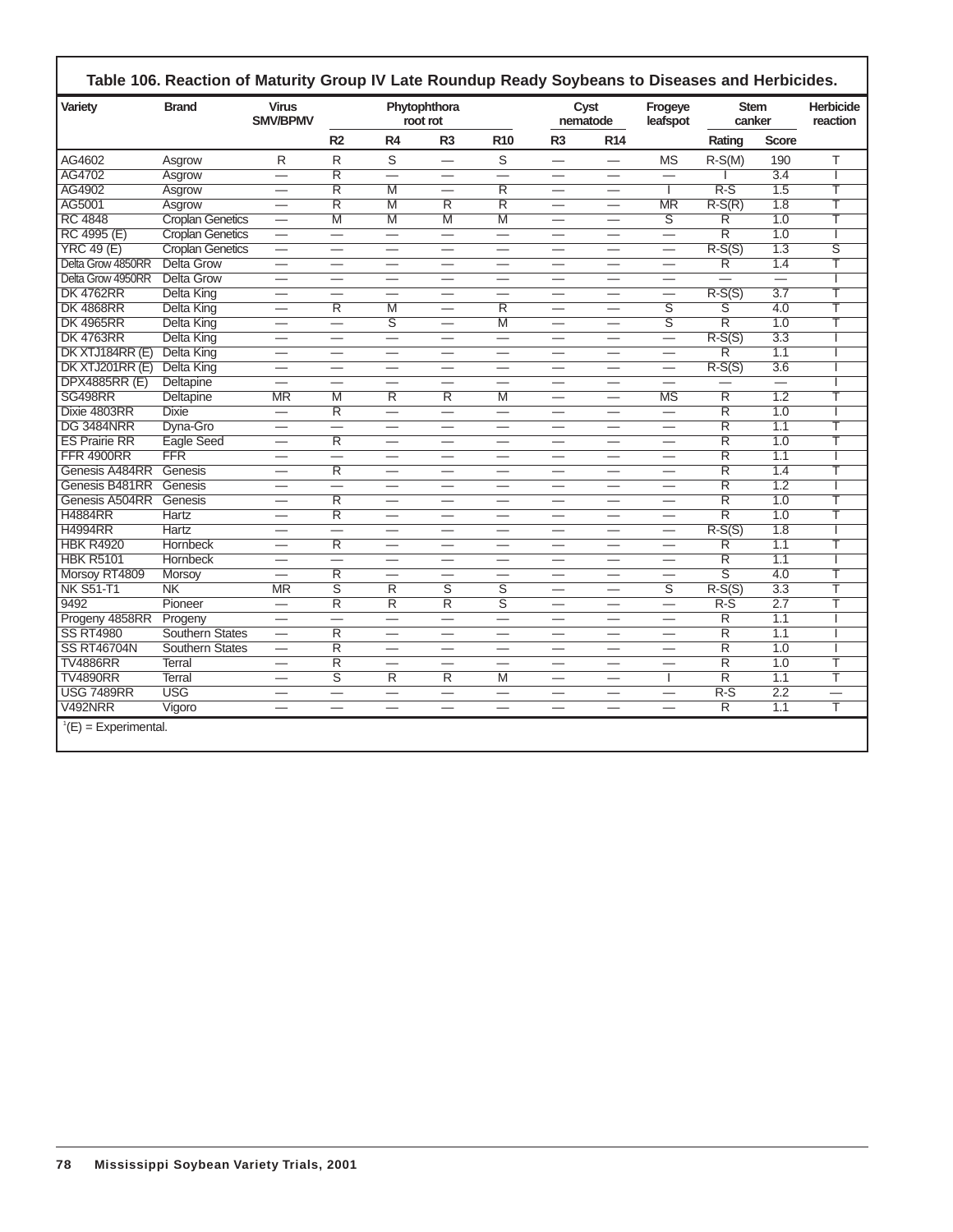| <b>Variety</b>         | <b>Brand</b>            | <b>Virus</b><br><b>SMV/BPMV</b>  |                          |                          | Phytophthora<br>root rot        |                          |                                | Cyst<br>nematode                 | Frogeye<br>leafspot            |                          | <b>Stem</b><br>canker | <b>Herbicide</b><br>reaction |
|------------------------|-------------------------|----------------------------------|--------------------------|--------------------------|---------------------------------|--------------------------|--------------------------------|----------------------------------|--------------------------------|--------------------------|-----------------------|------------------------------|
|                        |                         |                                  | R2                       | R <sub>4</sub>           | R <sub>3</sub>                  | R <sub>10</sub>          | R <sub>3</sub>                 | R <sub>14</sub>                  |                                | Rating                   | <b>Score</b>          |                              |
| AgriPro/Garst 5512RR/N | AgriPro/Garst           |                                  |                          |                          |                                 | —                        |                                |                                  | —                              | R                        | 1.0                   |                              |
| Armor 53-K3            | Armor                   |                                  |                          |                          |                                 |                          |                                |                                  |                                | $\overline{\mathsf{R}}$  | 1.0                   |                              |
| Armor 54-Z4            | Armor                   | $\qquad \qquad \longleftarrow$   |                          | $\overline{\phantom{0}}$ |                                 |                          |                                | $\qquad \qquad \longleftarrow$   | $\overline{\phantom{0}}$       | $\overline{\mathsf{R}}$  | 1.0                   |                              |
| AG5001                 | Asgrow                  |                                  | R                        | M                        | R                               | R                        |                                |                                  | <b>MR</b>                      | $R-S(R)$                 | $\overline{1.8}$      | Τ                            |
| AG5501                 | Asgrow                  |                                  | $\overline{\phantom{0}}$ | $\overline{\phantom{0}}$ | $\overline{\phantom{0}}$        | $\overline{\phantom{0}}$ | $\overline{\phantom{0}}$       |                                  | $\equiv$                       | $\overline{\mathsf{R}}$  | 1.0                   | т                            |
| AG5602                 | Asgrow                  | $\overline{\mathsf{R}}$          | $\overline{\mathsf{R}}$  | $\overline{\mathsf{s}}$  | $\overline{\phantom{0}}$        | $\overline{\mathsf{s}}$  | $\overline{\phantom{0}}$       |                                  | <b>MS</b>                      | $\overline{\mathsf{R}}$  | 1.1                   | T                            |
| AG5603                 | Asgrow                  | $\overline{\phantom{0}}$         |                          | $\equiv$                 | $\overline{\phantom{0}}$        | $\overline{\phantom{0}}$ |                                |                                  | $\qquad \qquad$                |                          | $\equiv$              | Τ                            |
| AG5701                 | Asgrow                  |                                  |                          |                          |                                 |                          |                                |                                  | $\overline{\phantom{0}}$       | $R-S(S)$                 | 3.6                   |                              |
| RC 5252 (E)            | <b>Croplan Genetics</b> | $\overline{\phantom{0}}$         |                          | $\overline{\phantom{0}}$ |                                 | $\overline{\phantom{0}}$ | $\overline{\phantom{0}}$       | $\overline{\phantom{0}}$         | $\overline{\phantom{0}}$       | $\overline{\mathsf{R}}$  | 1.0                   |                              |
| <b>RC5454 (E)</b>      | <b>Croplan Genetics</b> | $\overbrace{\phantom{13333}}$    | $\overline{\phantom{0}}$ | $\overline{\phantom{0}}$ | $\qquad \qquad \longleftarrow$  |                          | $\qquad \qquad -$              |                                  | $\qquad \qquad \longleftarrow$ | R                        | 1.0                   |                              |
| <b>YRC51 (E)</b>       | <b>Croplan Genetics</b> | $\overline{\phantom{0}}$         |                          | $\overline{\phantom{0}}$ |                                 |                          | $\overline{\phantom{0}}$       |                                  |                                | $\overline{\mathsf{R}}$  | 1.0                   |                              |
| <b>YRC56 (E)</b>       | Croplan Genetics        |                                  | $\qquad \qquad -$        |                          |                                 | $\qquad \qquad -$        |                                |                                  | $\qquad \qquad$                | $\overline{\mathsf{R}}$  | 1.0                   |                              |
| Delta Grow 5250RR      | <b>Delta Grow</b>       | $\qquad \qquad \longleftarrow$   | —                        | $\qquad \qquad$          | $\overline{\phantom{0}}$        |                          | $\overline{\phantom{0}}$       |                                  |                                | $\overline{\mathsf{R}}$  | 1.0                   | Τ                            |
| Delta Grow 5450RR      | <b>Delta Grow</b>       |                                  |                          |                          |                                 |                          |                                |                                  |                                | $\overline{\mathsf{R}}$  | 1.0                   |                              |
| Delta Grow 5630RR      | Delta Grow              |                                  | $\overline{\mathsf{R}}$  | $\qquad \qquad$          |                                 |                          |                                |                                  |                                | $R-S(R)$                 | 2.4                   | T                            |
| Delta Grow 5600RR      | Delta Grow              |                                  |                          |                          |                                 |                          |                                |                                  | $\qquad \qquad$                | R                        | 1.0                   | $\overline{s}$               |
| <b>DK5465RR</b>        | Delta King              | $\overbrace{\phantom{12322111}}$ | $\overline{\phantom{0}}$ | $\overline{\phantom{0}}$ | $\overbrace{\phantom{1232211}}$ |                          | $\overline{\phantom{0}}$       |                                  | $\overline{\phantom{0}}$       | $\overline{\mathsf{R}}$  | 1.0                   |                              |
| <b>DK5366RR</b>        | <b>Delta King</b>       |                                  |                          | $\overline{\phantom{0}}$ |                                 |                          | $\overline{\phantom{0}}$       |                                  | $\overline{\phantom{0}}$       | $R-S(R)$                 | 1.4                   |                              |
| <b>DK5661RR</b>        | Delta King              |                                  | —                        |                          |                                 |                          | —                              |                                  |                                | $R-S(S)$                 | 3.4                   |                              |
| <b>DK5668RR</b>        | Delta King              |                                  |                          |                          |                                 |                          |                                |                                  | $\overline{\phantom{0}}$       | $R-S(S)$                 | 3.0                   |                              |
| DK XTJ202RR (E)        | Delta King              |                                  | $\overline{\phantom{0}}$ |                          |                                 |                          |                                |                                  |                                | $R-S$                    | 3.1                   |                              |
| DK XTJ203RR (E)        | Delta King              | $\overline{\phantom{0}}$         |                          | $\overline{\phantom{0}}$ |                                 |                          | $\overline{\phantom{0}}$       | $\overline{\phantom{0}}$         | —                              |                          |                       |                              |
| DK XTJ204RR (E)        | Delta King              |                                  |                          | $\overline{\phantom{0}}$ |                                 |                          | $\overline{\phantom{0}}$       |                                  | $\overline{\phantom{0}}$       | $R-S(S)$                 | 3.5                   |                              |
| DK XTJ205RR (E)        | Delta King              |                                  |                          |                          |                                 | $\qquad \qquad -$        |                                | $\qquad \qquad$                  | $\overbrace{\phantom{12333}}$  | $R-S(S)$                 | 3.1                   | ङ                            |
| <b>DP5414RR</b>        | Deltapine               | $\overline{\phantom{0}}$         | $\overline{R}$           | $\overline{\phantom{0}}$ | —                               | -                        | <u>.</u>                       |                                  | —                              | R                        | 1.0                   | Τ                            |
| <b>DP5644RR</b>        | Deltapine               |                                  | $\overline{\phantom{0}}$ |                          |                                 |                          |                                |                                  |                                | $\overline{R-S}$         | 2.3                   |                              |
| DG 3518NRR             | Dyna-Gro                |                                  |                          | $\overline{\phantom{0}}$ |                                 |                          | $\overline{\phantom{0}}$       |                                  |                                | $R-S(R)$                 | 1.6                   | ड                            |
| DG 3535NRR             | Dyna-Gro                | $\overline{\phantom{0}}$         |                          |                          | —                               |                          |                                |                                  | $\qquad \qquad$                | $R-S(S)$                 | 3.5                   | Ŧ                            |
| DG 3543NRR             | Dyna-Gro                | $\overline{\phantom{0}}$         | $\overline{\phantom{0}}$ | $\overline{\phantom{0}}$ | $\overline{\phantom{0}}$        |                          | $\overline{\phantom{0}}$       | $\overline{\phantom{0}}$         | $\overline{\phantom{0}}$       | $\overline{\mathsf{R}}$  | 1.0                   |                              |
| DG 3562NRR             | Dyna-Gro                |                                  | —                        | $\overline{\phantom{0}}$ |                                 |                          |                                |                                  | $\overline{\phantom{0}}$       | $R-S(R)$                 | 1.2                   | T                            |
| <b>ES Punch RR</b>     | Eagle Seed              |                                  | –                        |                          |                                 | –                        | —                              | —                                | —                              | R                        | 1.0                   |                              |
| <b>ES Ranger RR</b>    | <b>Eagle Seed</b>       |                                  |                          |                          |                                 |                          |                                |                                  |                                | $\overline{\mathsf{R}}$  | 1.0                   |                              |
| Genesis B531RR         | Genesis                 |                                  |                          | $\overline{\phantom{0}}$ | $\overline{\phantom{0}}$        | $\qquad \qquad$          | $\overline{\phantom{0}}$       |                                  | $\overline{\phantom{0}}$       | $\overline{\mathsf{R}}$  | 1.0                   |                              |
| Genesis B544RR         | Genesis                 | $\qquad \qquad \longleftarrow$   |                          | $\qquad \qquad$          |                                 | $\qquad \qquad -$        |                                |                                  | $\overline{\phantom{0}}$       | $\overline{\mathsf{R}}$  | 1.1                   | $\overline{\phantom{0}}$     |
| <b>H5231RR</b>         | Hartz                   |                                  |                          |                          |                                 |                          |                                |                                  |                                | $\overline{\mathsf{R}}$  | 1.0                   |                              |
| <b>HBK R5420</b>       | <b>Hornbeck</b>         | $\overline{\phantom{0}}$         | $\overline{\phantom{0}}$ | $\overline{\phantom{0}}$ | $\overline{\phantom{0}}$        | $\overline{\phantom{0}}$ | $\overline{\phantom{0}}$       |                                  | $\overline{\phantom{0}}$       | $\overline{\mathsf{R}}$  | 1.0                   | ड                            |
| <b>HBK R5588</b>       | <b>Hornbeck</b>         | <b>MR</b>                        | M                        | R                        | S                               | R                        | <u>.</u>                       |                                  | R                              | $\overline{\mathsf{R}}$  | 1.0                   | Т                            |
| <b>HBK R5620</b>       | <b>Hornbeck</b>         | $\overline{\phantom{0}}$         | $\overline{\phantom{0}}$ | $\equiv$                 | $\overline{\phantom{0}}$        | $\overline{\phantom{0}}$ |                                |                                  | $\overline{\phantom{0}}$       | $R-S$                    | 2.3                   |                              |
| 9551XRR (E)            | M & D Gold              |                                  | $\overline{\phantom{0}}$ | $\overline{\phantom{0}}$ | $\overline{\phantom{0}}$        | $\overline{\phantom{0}}$ | $\overline{\phantom{0}}$       |                                  |                                | $\overline{\phantom{0}}$ |                       |                              |
| <b>RT5110N</b>         | Morsoy                  |                                  |                          |                          |                                 |                          | —                              |                                  |                                | $\overline{\mathsf{R}}$  | 1.0                   |                              |
| <b>NK S59-V6</b>       | NK                      | <b>MR</b>                        | $\overline{s}$           | $\overline{\mathsf{R}}$  | $\overline{\mathsf{R}}$         | M                        | $\overline{\phantom{0}}$       | $\overline{\phantom{0}}$         | <b>MS</b>                      | $R-S$                    | 2.5                   | T                            |
| 9492                   | Pioneer                 | ĸ                                |                          | $\overline{R}$           | —                               |                          | –                              |                                  | J.                             | ĸ                        | 2.2                   | T                            |
| 95B32                  | Pioneer                 |                                  | $\overline{R}$           | $\qquad \qquad$          |                                 |                          | $\qquad \qquad$                |                                  |                                | $R-S(S)$                 | 3.8                   |                              |
| 95B53                  | Pioneer                 | $\overline{\phantom{0}}$         | M                        | $\overline{R}$           | $\overline{R}$                  | $\overline{s}$           | $\overline{\phantom{0}}$       |                                  | $\overline{R}$                 | $R-S(R)$                 | 1.8                   | Τ                            |
| Progeny 5415RR         | Progeny                 |                                  |                          |                          |                                 |                          |                                |                                  |                                | R                        | 1.0                   |                              |
| Progeny 5660RR         | Progeny                 | $\overline{\phantom{0}}$         | $\overline{\phantom{m}}$ |                          |                                 | $\overline{\phantom{m}}$ | $\overline{\phantom{0}}$       | $\overline{\phantom{m}}$         | $\overline{\phantom{0}}$       | $R-S( (S)$               | 3.5                   | $\overline{\mathsf{s}}$      |
| <b>SS RT5001N</b>      | <b>Southern States</b>  |                                  |                          |                          |                                 |                          |                                |                                  | $\qquad \qquad$                | $\overline{R}$           | 1.0                   | $\overline{\mathsf{s}}$      |
| SS RT517N              | <b>Southern States</b>  | $\overline{\phantom{0}}$         | $\overline{\phantom{0}}$ | $\overline{\phantom{0}}$ |                                 |                          | $\equiv$                       |                                  | $\overline{\phantom{0}}$       | $=$                      | $=$                   |                              |
| SS RT557N              | <b>Southern States</b>  | $\overline{R}$                   | R                        | M                        | $\qquad \qquad -$               | M                        | $\qquad \qquad \longleftarrow$ |                                  | <b>MR</b>                      | $\overline{R}$           | 1.1                   | Τ                            |
| <b>TV52R42</b>         | Terral                  | $\equiv$                         | $\equiv$                 | $\overline{\phantom{0}}$ | $\overline{\phantom{0}}$        |                          |                                |                                  | $\overline{\phantom{0}}$       | $\overline{\mathsf{R}}$  | 1.0                   |                              |
| <b>TV5486RR</b>        | Terral                  |                                  |                          | $\qquad \qquad$          | $\overline{\phantom{0}}$        |                          |                                | $\equiv$                         | $\qquad \qquad$                | $\overline{R}$           | 1.1                   | Τ                            |
| <b>TV5666RR</b>        | <b>Terral</b>           | $\overline{R}$                   | $\overline{M}$           | $\overline{R}$           | $\overline{M}$                  | $\overline{M}$           | $\overline{R}$                 | <b>MR</b>                        | $\overline{R}$                 | $R-S$                    | 1.7                   | T                            |
| <b>TVX5R400 (E)</b>    | Terral                  | $\overline{\phantom{0}}$         |                          | $\equiv$                 | $\qquad \qquad$                 | $\qquad \qquad -$        | $\overline{\phantom{0}}$       | $\overbrace{\phantom{12322111}}$ | $\overline{\phantom{0}}$       | $R-S(R)$                 | 1.4                   | $\overline{\mathsf{s}}$      |
| <b>TVX5R600 (E)</b>    | <b>Terral</b>           | $\qquad \qquad -$                |                          | —                        | $\qquad \qquad \longleftarrow$  |                          | —                              | $\qquad \qquad \longleftarrow$   | $\overline{\phantom{0}}$       | $R-S$                    | 2.7                   | $\overline{\mathsf{s}}$      |
| TVX54R001 (E)          | Terral                  |                                  |                          |                          |                                 | $\qquad \qquad$          |                                |                                  |                                | $\overline{R}$           | 1.0                   | Τ                            |
| TVX56R001 (E)          | Terral                  |                                  | $\overline{\phantom{0}}$ |                          |                                 |                          |                                |                                  |                                | $R-S(S)$                 | 3.2                   | $\overline{s}$               |
| USG 540nRR             | <b>USG</b>              | $\overline{\phantom{0}}$         | $\overline{\mathsf{R}}$  | $\overline{\phantom{0}}$ |                                 |                          |                                |                                  | $\equiv$                       | $\overline{\mathsf{R}}$  | 1.0                   | T                            |
| <b>USG 7547RR</b>      | <b>USG</b>              | $\overbrace{\phantom{13333}}$    | M                        | $\overline{M}$           | $\overline{\phantom{m}}$        | $\overline{s}$           | $\overline{\phantom{m}}$       | $\overline{\phantom{m}}$         | MR.                            | $R-S(R)$                 | 1.6                   | Τ                            |
| V562NRR                | Vigoro                  |                                  |                          | $\overline{\phantom{0}}$ |                                 |                          |                                | $\qquad \qquad -$                | $\overline{\phantom{m}}$       | $R-S(S)$                 | 3.0                   | $\overline{s}$               |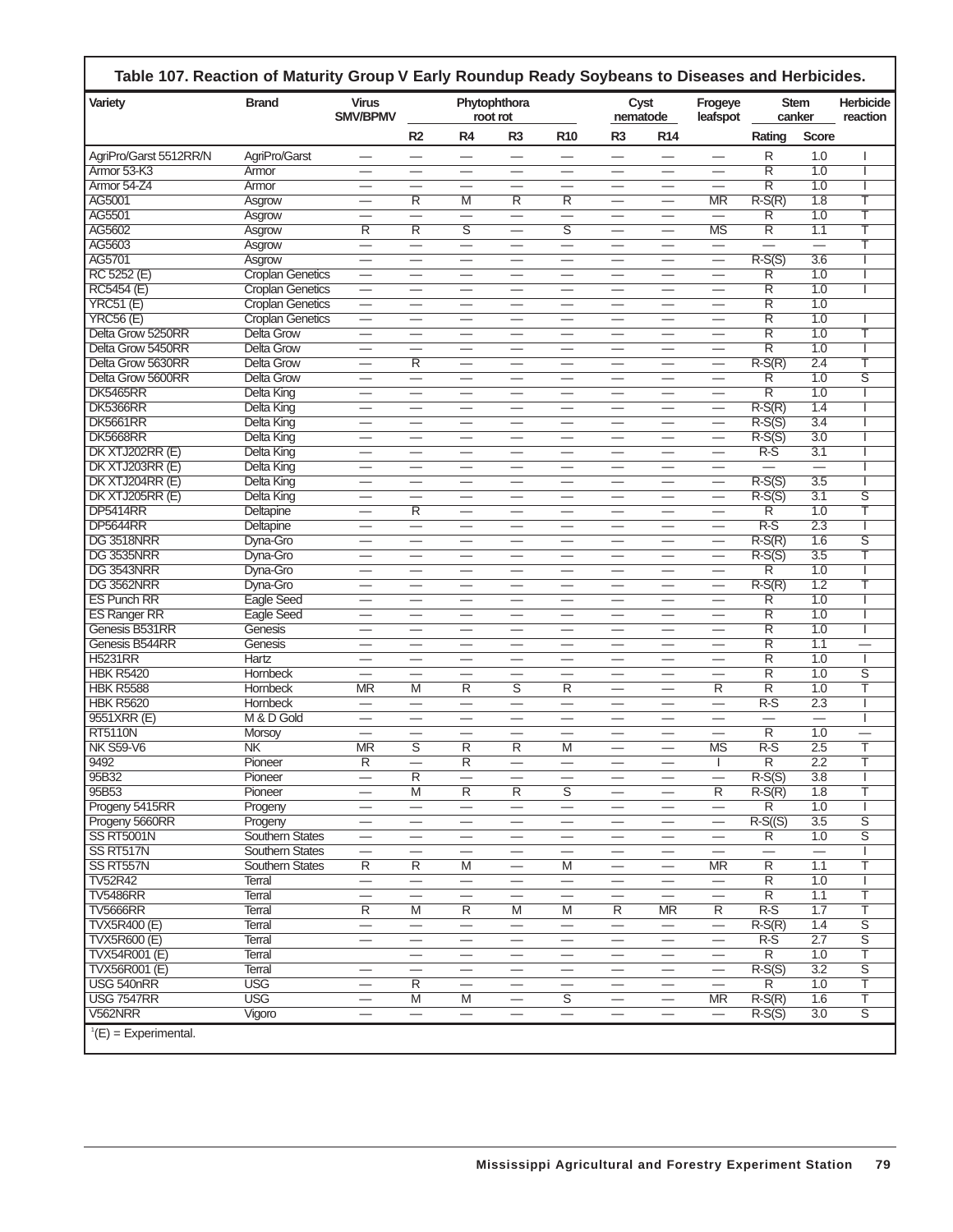| Variety                | <b>Brand</b>            | <b>Virus</b><br><b>SMV/BPMV</b> |                               |                          | Phytophthora<br>root rot        |                          | nematode                 | Cyst                            | Frogeye<br>leafspot      | <b>Stem</b><br>canker    |                  | <b>Herbicide</b><br>reaction |
|------------------------|-------------------------|---------------------------------|-------------------------------|--------------------------|---------------------------------|--------------------------|--------------------------|---------------------------------|--------------------------|--------------------------|------------------|------------------------------|
|                        |                         |                                 | R <sub>2</sub>                | R4                       | R <sub>3</sub>                  | <b>R10</b>               | R <sub>3</sub>           | <b>R14</b>                      |                          | Rating                   | <b>Score</b>     |                              |
| Armor 56-J6            | Armor                   |                                 |                               | —                        | —                               |                          | —                        | —                               |                          | $R-S$                    | 3.0              | I                            |
| Armor 59-B9            | Armor                   |                                 |                               |                          |                                 |                          | —                        |                                 |                          | $\overline{R}$           | 1.0              | $\overline{\mathsf{s}}$      |
| AG5701                 | Asgrow                  | $\overline{\phantom{0}}$        | $\overline{\mathsf{R}}$       | $\overline{M}$           | $\overline{\phantom{0}}$        | $\overline{\mathsf{s}}$  | $\overline{\phantom{0}}$ | $\overline{\phantom{0}}$        | $\mathbf{I}$             | $R-S(S)$                 | $\overline{3.6}$ | T                            |
| AG5901                 | Asgrow                  | $\overline{\text{MR}}$          | R                             | $\overline{\mathsf{s}}$  | $\overline{\phantom{0}}$        | $\overline{\mathsf{s}}$  | $\overline{\phantom{0}}$ |                                 | $\overline{R}$           | $\overline{\mathsf{R}}$  | 1.0              | Ŧ                            |
| AG5902                 | Asgrow                  | $\overline{\phantom{0}}$        | $\equiv$                      | $\overline{\phantom{0}}$ |                                 | $\equiv$                 |                          | $\overline{\phantom{0}}$        | $\overline{\phantom{0}}$ | $R-S(R)$                 | $\overline{1.3}$ |                              |
| 590RR                  | <b>Croplan Genetics</b> |                                 | $\overline{\mathsf{R}}$       | $\overline{M}$           | $\overline{\mathsf{R}}$         | $\overline{\mathsf{R}}$  | $\overline{\phantom{0}}$ |                                 | $\qquad \qquad$          | $R-S(S)$                 | $\overline{3.6}$ | T                            |
| <b>YRC 57 (E)</b>      | <b>Croplan Genetics</b> |                                 | $\overline{\phantom{0}}$      | —                        |                                 | —                        | —                        | $\overbrace{\phantom{aaaaa}}$   | $\overline{\phantom{0}}$ | $\overline{R}$           | $\overline{1.0}$ |                              |
| <b>YRC 58 (E)</b>      | <b>Croplan Genetics</b> | —                               |                               |                          | $\overline{\phantom{0}}$        |                          | $\overline{\phantom{0}}$ |                                 | —                        | $R-S(R)$                 | 1.5              |                              |
| Delta Grow 5950RR      | <b>Delta Grow</b>       |                                 | $\overline{\mathsf{R}}$       | $\overline{M}$           | $\overline{\mathsf{R}}$         | $\overline{M}$           | $\overline{\phantom{0}}$ |                                 | ड                        | $\overline{R-S}$         | $\overline{2.6}$ | ₸                            |
| <b>DK5762RR</b>        | Delta King              | $\equiv$                        | M                             | R                        | R                               | $\overline{M}$           | $\equiv$                 | $\overline{\phantom{0}}$        | $\overline{\mathsf{s}}$  | $R-S(S)$                 | $\overline{3.9}$ | Т                            |
| <b>DK5961RR</b>        | Delta King              |                                 | $\overline{\mathsf{R}}$       | $\overline{M}$           | $\overline{\mathsf{R}}$         | $\overline{\mathsf{R}}$  | $\overline{\phantom{0}}$ | $\overbrace{\phantom{aaaaa}}$   | $\overline{\mathsf{R}}$  | $\overline{\mathsf{R}}$  | 1.3              | T                            |
| <b>DP5806RR</b>        | Deltapine               | <b>MR</b>                       | $\overline{M}$                | $\overline{\mathsf{R}}$  | $\overline{\mathsf{R}}$         | $\overline{\mathsf{R}}$  | $\overline{\phantom{0}}$ | --                              | <b>MS</b>                | $R-S$                    | 2.6              | T                            |
| <b>DP5915RR</b>        | Deltapine               | $\overline{\phantom{0}}$        | $\overline{R}$                | R                        | $\overline{\mathsf{R}}$         | $\overline{\mathsf{R}}$  | $\overline{\phantom{0}}$ |                                 | $\overline{R}$           | $R-S(R)$                 | 1.5              | Ŧ                            |
| <b>DG 3582NRR</b>      | Dyna-Gro                |                                 | $\equiv$                      |                          | $\overline{\phantom{0}}$        | $\overline{\phantom{0}}$ |                          | $\overline{\phantom{0}}$        | $\overline{\phantom{0}}$ | $R-S$                    | $\overline{2.7}$ | T                            |
| <b>ES Marshal RR</b>   | <b>Eagle Seed</b>       | $\overline{\phantom{0}}$        | —                             | $\overline{\phantom{0}}$ |                                 | —                        | $\overline{\phantom{0}}$ | $\overbrace{\phantom{aaaaa}}$   |                          | $\overline{\mathsf{R}}$  | $\overline{1.0}$ |                              |
| <b>ES Trooper RR</b>   | <b>Eagle Seed</b>       | $\overline{\phantom{0}}$        |                               |                          |                                 | $\overline{\phantom{0}}$ |                          |                                 | $\overline{\phantom{0}}$ | $\overline{R}$           | 1.0              |                              |
| <b>H5885RR</b>         | <b>Hartz</b>            | —                               |                               | $\overline{\phantom{0}}$ |                                 | —                        | —                        | -                               | $\overline{\phantom{0}}$ | $R-S(MS)$                | 2.9              |                              |
| <b>H5999RR</b>         | <b>Hartz</b>            | <b>MR</b>                       | M                             | $\overline{\mathsf{R}}$  | $\overline{\phantom{0}}$        | $\overline{\mathsf{R}}$  | $\overline{\phantom{0}}$ | $\overline{\phantom{0}}$        | <b>MR</b>                | $\overline{\mathsf{R}}$  | 1.0              | Ŧ                            |
| <b>HBK R5820</b>       | <b>Hornbeck</b>         | $\overline{\phantom{0}}$        | $\equiv$                      | $\overline{\phantom{0}}$ | $\overline{\phantom{0}}$        | $\equiv$                 | $\overline{\phantom{0}}$ | $\overline{\phantom{0}}$        | $\equiv$                 | $\overline{\mathsf{R}}$  | $\overline{1.0}$ | $\overline{\mathsf{s}}$      |
| <b>HBK R5920</b>       | <b>Hornbeck</b>         | $\overline{\phantom{0}}$        | $\overline{M}$                | $\overline{\mathsf{R}}$  | $\overline{\phantom{0}}$        | $\overline{\mathsf{R}}$  | $\overline{\phantom{0}}$ |                                 | $\overline{\mathsf{s}}$  | $\overline{\mathsf{s}}$  | 3.4              | T                            |
| <b>HBK R6020</b>       | <b>Hornbeck</b>         |                                 | $\overline{\mathsf{R}}$       | $\overline{M}$           | $\overline{\mathsf{R}}$         | $\overline{M}$           | $\overline{\phantom{0}}$ | $\overline{\phantom{0}}$        | <b>MS</b>                | $R-S(R)$                 | $\overline{1.8}$ | T                            |
| <b>NK S59-V6</b>       | N <sub>K</sub>          | $\overline{\text{MR}}$          | M                             | $\equiv$                 | $\overline{\phantom{0}}$        | $\overline{\mathsf{s}}$  | $\overline{\phantom{0}}$ |                                 | $\overline{\text{MS}}$   | $R-S$                    | 2.5              | $\overline{\phantom{0}}$     |
| <b>NK S58-R3</b>       | N <sub>K</sub>          | $\overline{\phantom{0}}$        | $\overline{\phantom{0}}$      |                          |                                 | $\equiv$                 | —                        |                                 | $\equiv$                 | $\overline{\phantom{0}}$ | $=$              | ⊤                            |
| 95B96                  | Pioneer                 | $\equiv$                        | $\overline{\phantom{0}}$      | $\overline{\phantom{0}}$ | $\overline{\phantom{0}}$        | $\overline{\phantom{0}}$ | $\overline{\phantom{0}}$ | $\overline{\phantom{0}}$        | $\equiv$                 | $R-S(S)$                 | $\overline{3.1}$ |                              |
| Progeny 5900RR         | Progeny                 | —                               |                               | —                        | $\overline{\phantom{0}}$        | —                        | $\overline{\phantom{0}}$ | —                               | $\overline{\phantom{0}}$ | $R-S$                    | $\overline{2.4}$ |                              |
| SS RT587N              | <b>Southern States</b>  | <b>MR</b>                       | $\overline{\mathsf{R}}$       | $\overline{\mathsf{s}}$  | $\overline{M}$                  | $\overline{M}$           | $\overline{\phantom{0}}$ | $\overline{\phantom{0}}$        | $\overline{\text{MS}}$   | $\overline{\mathsf{R}}$  | $\overline{1.0}$ |                              |
| SS RT5999N             | <b>Southern States</b>  | $\overline{\phantom{0}}$        |                               | $\overline{\phantom{0}}$ | $\overline{\phantom{0}}$        | $\overline{\phantom{0}}$ |                          |                                 | $\overline{\phantom{0}}$ | $\overline{\mathsf{R}}$  | $\overline{1.1}$ |                              |
| <b>TV59R98</b>         | <b>Terral</b>           |                                 | $\overline{\phantom{0}}$      | $\overline{\phantom{0}}$ |                                 | $\overline{\phantom{0}}$ |                          |                                 | —                        |                          | L.               |                              |
| <b>TV59R85</b>         | Terral                  | $\overline{\phantom{0}}$        | $\overline{\phantom{0}}$      | $\overline{\phantom{0}}$ | $\overbrace{\phantom{1232211}}$ | $\overline{\phantom{0}}$ |                          | $\overline{\phantom{0}}$        | $\qquad \qquad$          | $R-S(S)$                 | 3.3              |                              |
| <b>TVX58R001 (E)</b>   | Terral                  | $\overline{\phantom{0}}$        | —                             | $\overline{\phantom{0}}$ |                                 | $\overline{\phantom{0}}$ |                          | $\hspace{0.1mm}-\hspace{0.1mm}$ |                          | $R-S$                    | 2.8              |                              |
| TVX5R800 (E)           | <b>Terral</b>           | —                               | $\overline{\phantom{0}}$      | $\overline{\phantom{0}}$ | $\overline{\phantom{0}}$        | $\overline{\phantom{0}}$ | $\overline{\phantom{0}}$ | $\overline{\phantom{0}}$        | $\overline{\phantom{0}}$ | $R-S(S)$                 | $\overline{3.3}$ |                              |
| <b>TVX5R900 (E)</b>    | <b>Terral</b>           | —                               |                               |                          |                                 |                          | —                        |                                 |                          | $\overline{\mathsf{R}}$  | $\overline{1.0}$ |                              |
| <b>USG EXP 570 (E)</b> | <b>USG</b>              | —                               |                               | $\overline{\phantom{0}}$ |                                 | —                        | $\overline{\phantom{0}}$ |                                 | $\overline{\phantom{0}}$ | $R-S$                    | 2.7              |                              |
| <b>USG 7585nRR</b>     | <b>USG</b>              | —                               | $\overbrace{\phantom{aaaaa}}$ | —                        | $\hspace{0.05cm}$               |                          | $\overline{\phantom{0}}$ | $\overbrace{\phantom{aaaaa}}$   | $\overline{\phantom{0}}$ | $\overline{\phantom{0}}$ | $\equiv$         |                              |

| Variety                     | <b>Brand</b>            | <b>Virus</b><br><b>SMV/BPMV</b> |                |    | Phytophthora<br>root rot |            |                | Cyst<br>nematode | Frogeye<br>leafspot |        | <b>Stem</b><br>canker | <b>Herbicide</b><br>reaction |
|-----------------------------|-------------------------|---------------------------------|----------------|----|--------------------------|------------|----------------|------------------|---------------------|--------|-----------------------|------------------------------|
|                             |                         |                                 | R <sub>2</sub> | R4 | R <sub>3</sub>           | <b>R10</b> | R <sub>3</sub> | <b>R14</b>       |                     | Rating | <b>Score</b>          |                              |
| AgriPro/Garst XR0162N44 (E) | AgriPro/Garst           |                                 |                |    |                          |            |                |                  |                     | $R-S$  | 3.1                   |                              |
| AgriPro Garst 6612RR/N      | AgriPro/Garst           |                                 |                |    |                          |            |                |                  |                     | $R-S$  | 2.9                   |                              |
| AG6101                      | Asgrow                  |                                 |                |    |                          |            |                |                  |                     | R      | 1.1                   |                              |
| AG6201                      | Asgrow                  |                                 |                |    |                          |            |                |                  |                     | $R-S$  | 2.9                   | -                            |
| <b>TS6299RR (E)</b>         | <b>Croplan Genetics</b> |                                 |                |    |                          |            |                |                  |                     | R      | 1.1                   |                              |
| <b>V602NRR</b>              | Viaoro                  |                                 |                |    |                          |            |                |                  |                     | $R-S$  | 3.1                   |                              |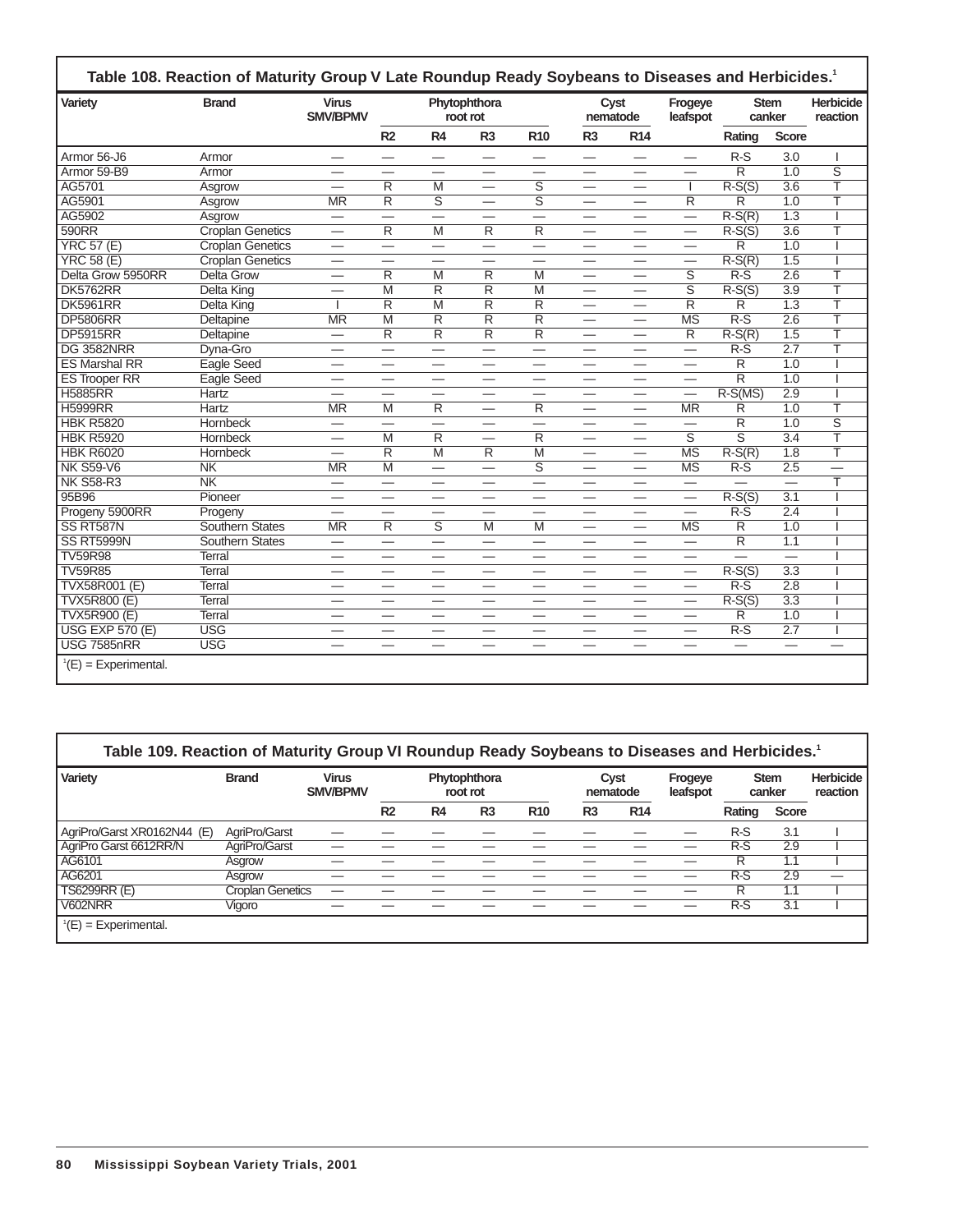## **Public Varieties Entered**

#### **Arkansas Agricultural Experiment Station**

**Caviness** R92-1258 (Exp.) R95-2210 (Exp.) UARK-5798 UARK-5896 R96-209 (Exp.)

**University of Missouri Agricultural Experiment Station** Delsoy 5500

**South Carolina Agricultural Experiment Station Dillon** SANTEE (was SC91-2007)

**Tennessee Agricultural Experiment Station** TN96-58 (Exp.)

**USDA Agricultural Research Service** Bolivar DT96-6840 (Exp.) DT97-4290 (Exp.)

**Virginia Agricultural Experiment Station Hutcheson**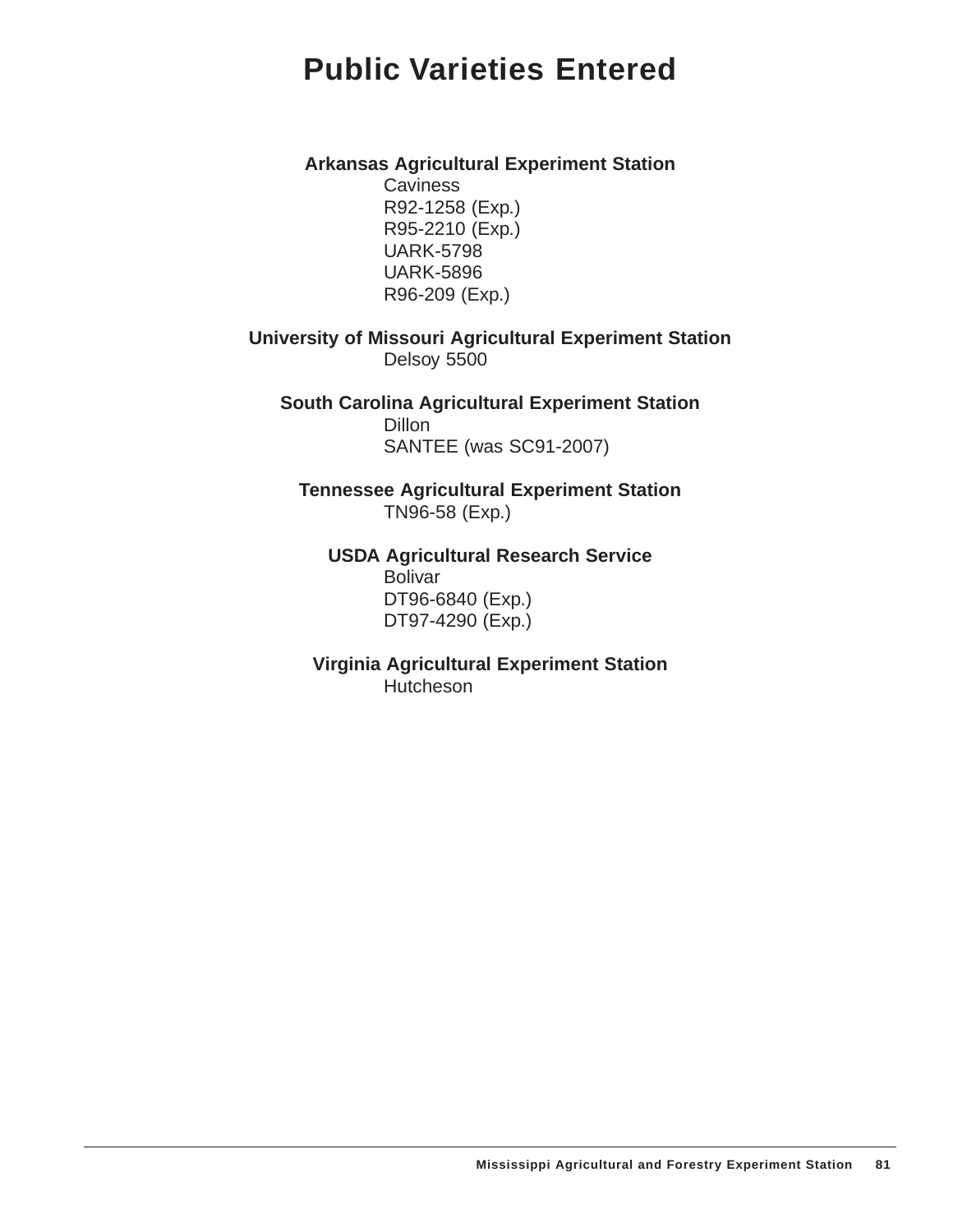# **Commercial Varieties Entered**

| Armor Seed Company<br>P.O. Box 178<br>Fisher, AR 72429                             | Armor 44-R4<br>Armor 47-G7<br>Armor 52-C2<br>Armor 53-K3                                                                                                                                                                 | Armor 54-Z4<br>Armor 56-J6<br>Armor 59-B9                                                                                                                                                                                              |
|------------------------------------------------------------------------------------|--------------------------------------------------------------------------------------------------------------------------------------------------------------------------------------------------------------------------|----------------------------------------------------------------------------------------------------------------------------------------------------------------------------------------------------------------------------------------|
| Cache River Valley Dev. Corp.<br>P.O. Box 10, Hwy. 226<br>Cash, AR 72421           | Dixie 478<br>Dixie 4803RR                                                                                                                                                                                                | Morsoy RT4809<br>Morsoy RT5110N                                                                                                                                                                                                        |
| Delta and Pine Land Co.<br>7265 Hwy. 9 South<br>Centre, AL 35960                   | DP4344RR<br><b>DP4690RR</b><br>SG498RR<br><b>DP4748S</b><br>DPX4300RR (Exp.)<br>DPX4885RR (Exp.)                                                                                                                         | DP5644RR<br><b>DP5806RR</b><br><b>DP5915RR</b><br>DP5414RR (was DPX5514RR)<br>DP5989<br>DP5110S (was DPX4910S)                                                                                                                         |
| Delta Grow Seed<br>P.O. Box 219<br>England, AR 72046                               | Delta Grow 4850RR<br>Delta Grow 4950RR<br>Delta Grow 5250RR<br>Delta Grow 5450RR                                                                                                                                         | Delta Grow 5600RR<br>Delta Grow 5630RR<br>Delta Grow 5950RR                                                                                                                                                                            |
| Delta King Seed Company<br>522 Poplar Ave.<br>McCrory, AR 72101                    | <b>DK3961RR</b><br><b>DK3964RR</b><br>DK4680<br>DK4711<br><b>DK4762RR</b><br><b>DK4868RR</b><br><b>DK4965RR</b><br><b>DK5366RR</b><br><b>DK5465RR</b><br><b>DK5661RR</b><br><b>DK5668RR</b><br><b>DK5762RR</b><br>DK5850 | <b>DK5961RR</b><br><b>DK5995</b><br>DK 4461RR<br><b>DK 4763RR</b><br><b>DK 3862RR</b><br>DK 3968RR<br>DK XTJ184RR (Exp.)<br>DK XTJ201RR (Exp.)<br>DK XTJ202RR (Exp.)<br>DK XTJ203RR (Exp.)<br>DK XTJ204RR (Exp.)<br>DK XTJ205RR (Exp.) |
| Eagle Seed Company<br>P.O. Box 308<br>Weiner, AR 72479                             | ES Marshall RR (was ES5706RR)<br>ES Prairie RR (was ES4902RR)<br>ES Punch RR (was ES5000RR)                                                                                                                              | ES Ranger RR (was ES4900RR)<br>ES Trooper RR (was ES5700RR)                                                                                                                                                                            |
| <b>FFR Seed</b><br>969 Cloverleaf Dr.<br>Southaven, MS 38671                       | <b>FFR 4900RR</b>                                                                                                                                                                                                        |                                                                                                                                                                                                                                        |
| <b>Garst Seed Company</b><br>761 Walnut Knoll Lane, Suite 200<br>Memphis, TN 38018 | AgriPro/Garst 4501RR/N<br>AgriPro/Garst 4512 RR/N<br>AgriPro/Garst 4888RR                                                                                                                                                | AgriPro/Garst 5512RR/N<br>AgriPro/Garst XR0162N44 (Exp.)<br>AgriPro/Garst 6612RR/N                                                                                                                                                     |
| Genesis Ag Ltd.<br>P.O. Box 21085<br>Lansing, MI 48909                             | Genesis A484RR<br>Genesis A504RR<br>Genesis B481RR                                                                                                                                                                       | Genesis B531RR<br>Genesis B544RR                                                                                                                                                                                                       |
| Hornbeck Seed Company<br>P.O. Box 472<br>Dewitt, AR 72042                          | <b>HBK 4891</b><br><b>HBK 5812</b><br><b>HBK 5991</b><br><b>HBK R4660</b><br><b>HBK R4820</b><br><b>HBK R4920</b><br><b>HBK R5101</b><br><b>HBK R5420</b>                                                                | <b>HBK R5820</b><br><b>HBK R5588</b><br><b>HBK R5620</b><br><b>HBK R5920</b><br><b>HBK R6020</b><br>HBK SB3980R<br>HBK SB4301R                                                                                                         |
| Land O'Lakes/Croplan Genetics<br>P.O. Box 146<br>Blytheville, AR 72315             | RC3866 (Exp.)<br>RT4241 (Exp.)<br>RC4444 (Exp.)<br><b>TS 466RR</b><br>RC 4848 (was WF 480RR)<br>YRC49 (Exp.)<br>RC4995 (Exp.)<br>YRC51 (Exp.)                                                                            | RC5252 (Exp.)<br>RC5454 (Exp.)<br>YRC56 (Exp.)<br>YRC57 (Exp.)<br>YRC58 (Exp.)<br>590RR<br>TS6299RR (Exp.)                                                                                                                             |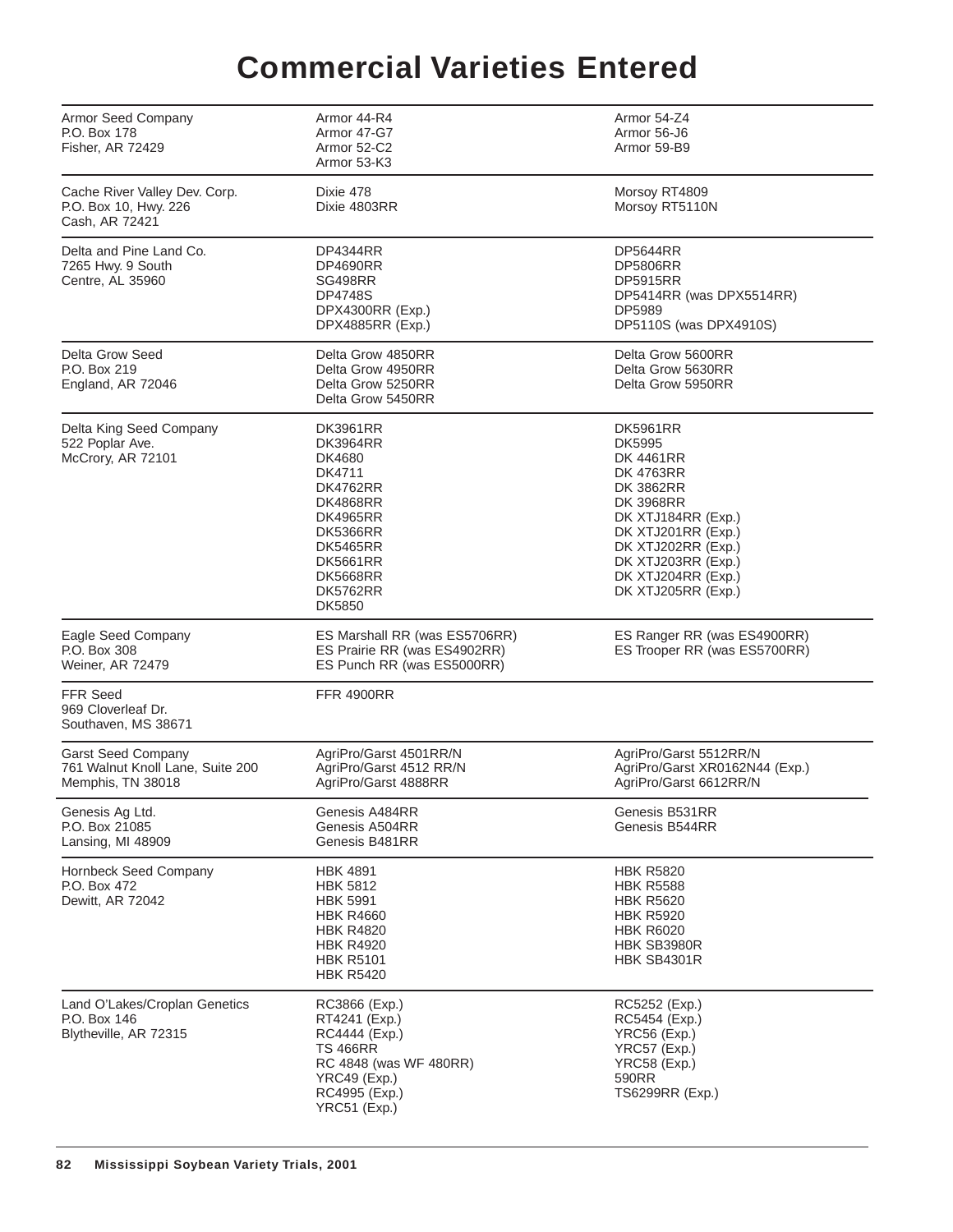| M & D Seed<br>8982 Ford Rd.<br>Kinmundy, IL 62854                                   | 9410XRR (Exp.)<br>9480XRR (Exp.)<br>9551XRR (Exp.)                                                                                                                                                                                         |                                                                                                                                                                                                                                             |
|-------------------------------------------------------------------------------------|--------------------------------------------------------------------------------------------------------------------------------------------------------------------------------------------------------------------------------------------|---------------------------------------------------------------------------------------------------------------------------------------------------------------------------------------------------------------------------------------------|
| Monsanto Company<br>3100 Sycamore Rd.<br>DeKalb, IL 60115                           | Asgrow AG3701<br>Asgrow AG3702<br>Asgrow AG3902<br>Asgrow AG3903<br>Asgrow AG4301<br>Asgrow AG4403<br>Asgrow AG4602<br>Asgrow AG4702<br>Asgrow AG4902<br>Asgrow AG5001<br>Asgrow AG5501<br>Asgrow AG5603<br>Asgrow AG5701<br>Asgrow AG5902 | Asgrow A5959<br>Asgrow AG6201<br>AsgrowAG5901<br>Asgrow AG5602<br>Asgrow AG6101<br>Hartz H4884RR<br>Hartz H4554RR<br>Hartz H5885RR<br>Hartz H5999RR<br>Hartz H4994RR<br>Hartz H5231RR<br>Hartz HX38-92955 (Exp.)<br>Hartz HX40-93038 (Exp.) |
| Pioneer Hi-Bred Intl.<br>6767 Old Madison Pike<br>Suite 110<br>Huntsville, AL 35806 | Pioneer variety 9492<br>Pioneer variety 94B23<br>Pioneer variety 94B54<br>Pioneer variety 94B53<br>Pioneer variety 94B73<br>Pioneer variety 95B32                                                                                          | Pioneer variety 95B33<br>Pioneer variety 95B53<br>Pioneer variety 9594<br>Pioneer variety 95B96<br>Pioneer variety 95B97<br>Pioneer variety 9511                                                                                            |
| Progeny Ag Products<br>1529 Hwy. 193<br>Wynne, AR 72396                             | Progeny 4910<br>Progeny 5600<br>Progeny 5120N<br>Progeny 5900RR                                                                                                                                                                            | Progeny 4858RR<br>Progeny 5415RR<br>Progeny 5660RR                                                                                                                                                                                          |
| Royster-Clark Inc.<br>70 N. Market St.<br>Mt. Sterling, OH 43143                    | Vigoro V492NRR<br>Vigoro V562NRR<br>Vigoro V602NRR                                                                                                                                                                                         |                                                                                                                                                                                                                                             |
| Southern States Coop<br>P.O. Box 26234<br>Richmond, VA 23260                        | SS RT446N<br><b>SS RT4980</b><br><b>SS RT5999N</b><br><b>SS RT46704N</b><br><b>SS RT5001N</b>                                                                                                                                              | SS RT5200STS<br>SS RT557N<br>SS RT587N<br>SS 597N<br>SS RT517N                                                                                                                                                                              |
| Syngenta Seed<br>100 Sangria Dr.<br>Hattiesburg, MS 39402                           | <b>NK S46-G2</b><br><b>NK S51-T1</b>                                                                                                                                                                                                       | <b>NK S59-V6</b><br><b>NK S58-R3</b>                                                                                                                                                                                                        |
| <b>Terral Seed Company</b><br>P.O. Box 826<br>Lake Providence, LA 71254             | <b>TV4886RR</b><br><b>TV4890RR</b><br><b>TV4881</b><br>TV4975<br><b>TV5486RR</b><br><b>TV5666RR</b><br><b>TV4589RR</b><br><b>TV5926</b><br>TV52R42 (was 50R901)                                                                            | TVX54R001 (Exp.)<br>TVX56R001 (Exp.)<br>TVX58R001 (Exp.)<br>TV59R85 (was TVX59R901)<br><b>TV59R98</b><br>TVX5R400 (Exp.)<br>TVX5R600 (Exp.)<br>TVX5R800 (Exp.)<br><b>TVX5R900 (Exp.)</b>                                                    |
| <b>UAP Mid South</b><br>57 Germantown Court<br>Suite 200<br>Cordova, TN 38018       | <b>DG 3443NRR</b><br><b>DG 3463NRR</b><br><b>DG 3468NRR</b><br><b>DG 3484NRR</b><br><b>DG 3518NRR</b>                                                                                                                                      | <b>DG 3535NRR</b><br><b>DG 3543NRR</b><br><b>DG 3562NRR</b><br><b>DG 3582NRR</b>                                                                                                                                                            |
| <b>UniSouth Genetics</b><br>2640-C Nolensville Rd.<br>Nashville, TN 37211           | USG 540nRR<br><b>USG 7489RR</b><br><b>USG 7547RR</b>                                                                                                                                                                                       | <b>USG 7585nRR</b><br>USG EXP. 570 (Exp.)                                                                                                                                                                                                   |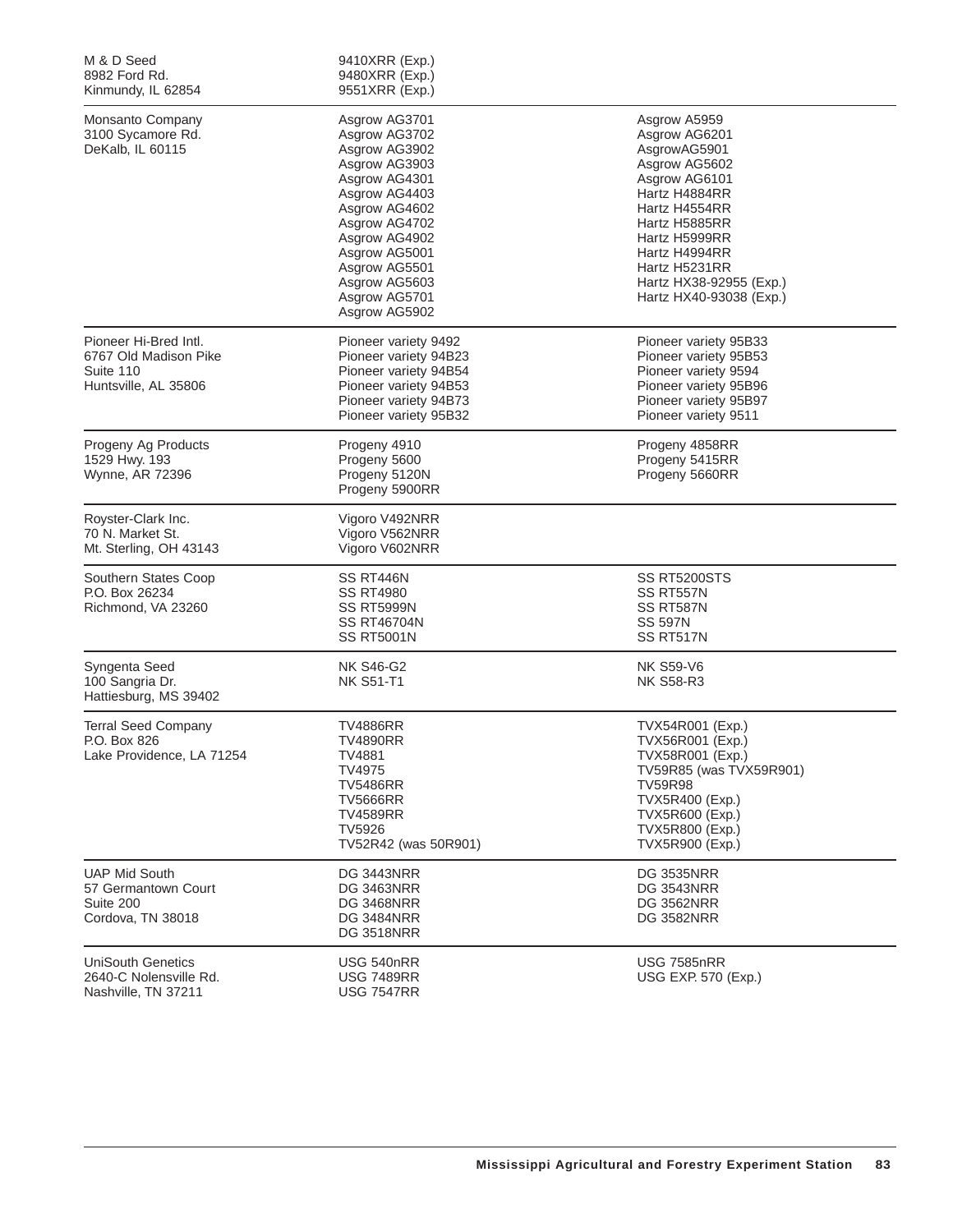## **Technical Advisory Committee**

**Alan Blaine** MSU Plant and Soil Sciences

> **Dekoka Davidson** Milburn Growers

> > **John Hicks** Plant Breeder

**Mitchell Roberts** MSU Plant Science Research Center

**Gabe Sciumbato** Delta Research and Extension Center

**Jeff Tyler** Delta and Pine Land Company

> **Randy Vaughan** MSU Foundation Seed

**Clarence Watson, Chairman** MSU Experimental Statistics

> **Mack Young** Area Extension Agent Quitman County